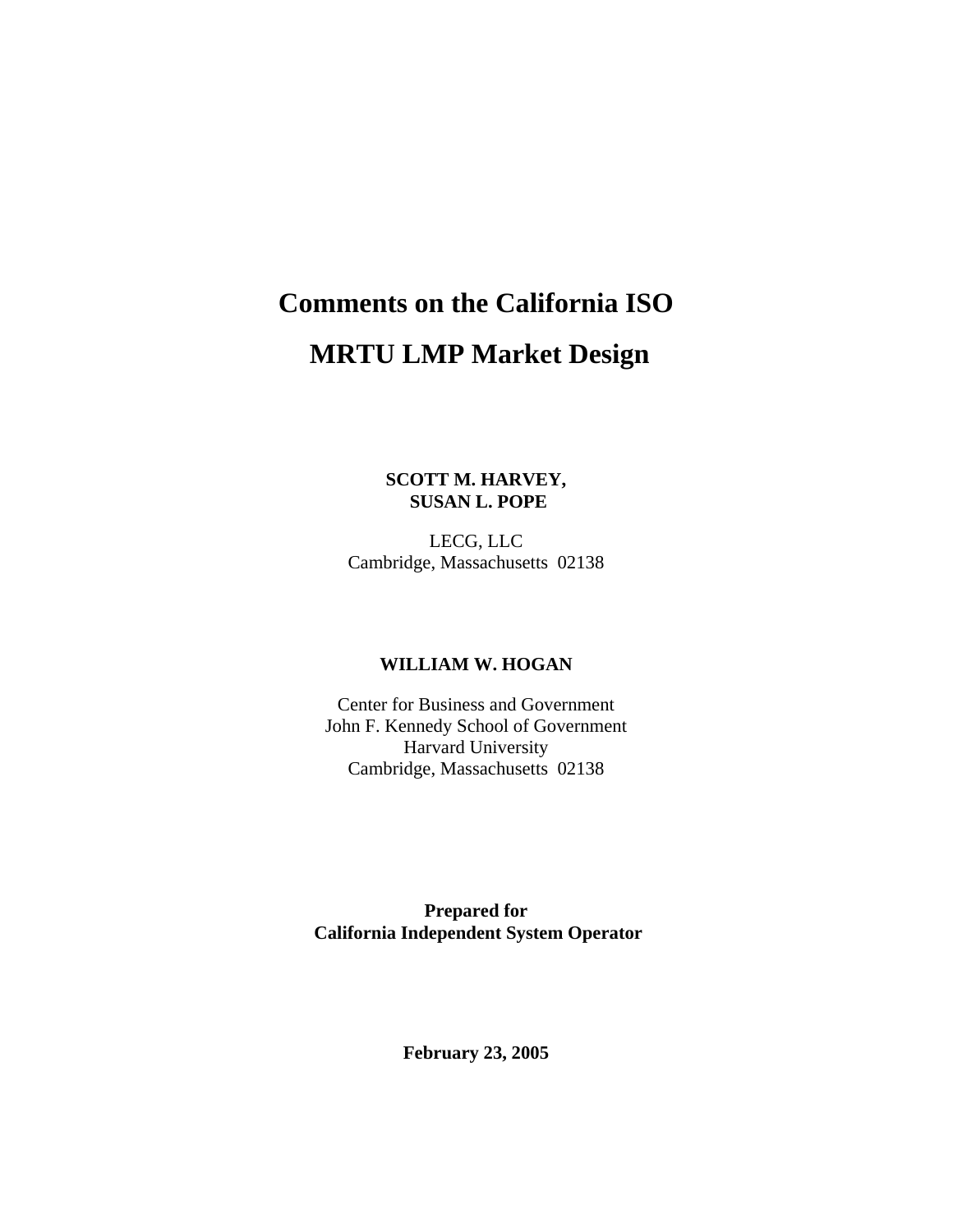# **TABLE OF CONTENTS**

| I.   |                |  |  |  |
|------|----------------|--|--|--|
| II.  |                |  |  |  |
|      |                |  |  |  |
|      |                |  |  |  |
|      | 1 <sub>1</sub> |  |  |  |
|      | 2.             |  |  |  |
|      | 3.             |  |  |  |
|      | 4.             |  |  |  |
|      | 5.             |  |  |  |
|      |                |  |  |  |
|      |                |  |  |  |
|      |                |  |  |  |
| III. |                |  |  |  |
|      |                |  |  |  |
|      |                |  |  |  |
|      |                |  |  |  |
|      |                |  |  |  |
|      |                |  |  |  |
|      |                |  |  |  |
|      |                |  |  |  |
|      |                |  |  |  |
| IV.  |                |  |  |  |
|      |                |  |  |  |
|      |                |  |  |  |
|      |                |  |  |  |
|      |                |  |  |  |
|      |                |  |  |  |
| V.   |                |  |  |  |
|      |                |  |  |  |
|      |                |  |  |  |
|      |                |  |  |  |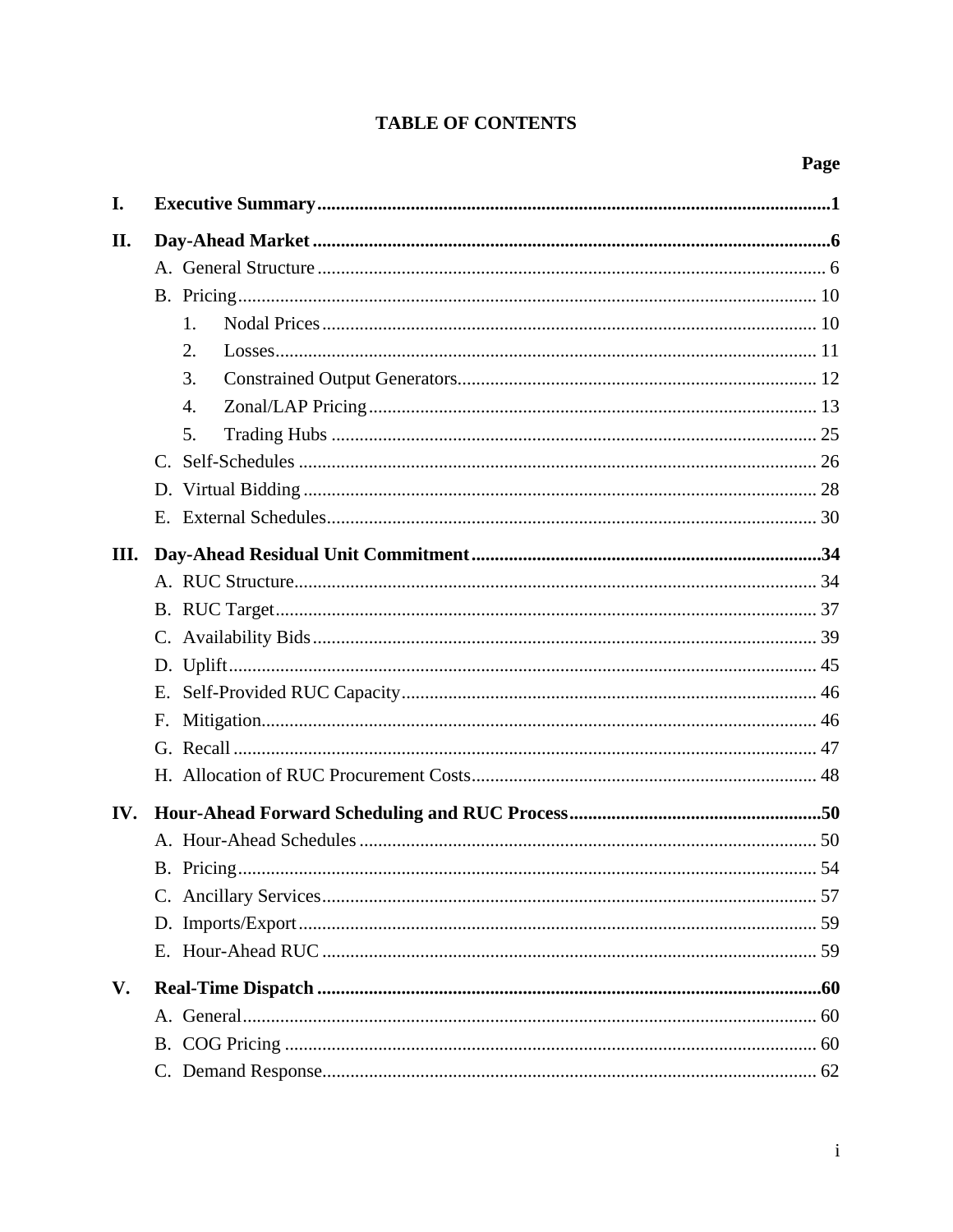| VI. |              |    |  |
|-----|--------------|----|--|
|     |              |    |  |
|     |              |    |  |
|     |              |    |  |
|     |              |    |  |
|     |              |    |  |
|     | F.           |    |  |
|     |              |    |  |
|     |              |    |  |
|     |              |    |  |
|     |              |    |  |
|     |              |    |  |
|     |              | 1. |  |
|     |              | 2. |  |
|     |              | 3. |  |
|     |              |    |  |
|     | $\mathbf{F}$ |    |  |
|     |              |    |  |
|     |              |    |  |
|     |              |    |  |
|     |              |    |  |
|     |              |    |  |
|     |              |    |  |
|     |              |    |  |
|     |              |    |  |
|     | Ε.           |    |  |
|     |              |    |  |
|     |              |    |  |
| IX. |              |    |  |
|     |              |    |  |
|     |              |    |  |
|     |              |    |  |
| X.  |              |    |  |
|     |              |    |  |
|     |              | 1. |  |
|     |              | 2. |  |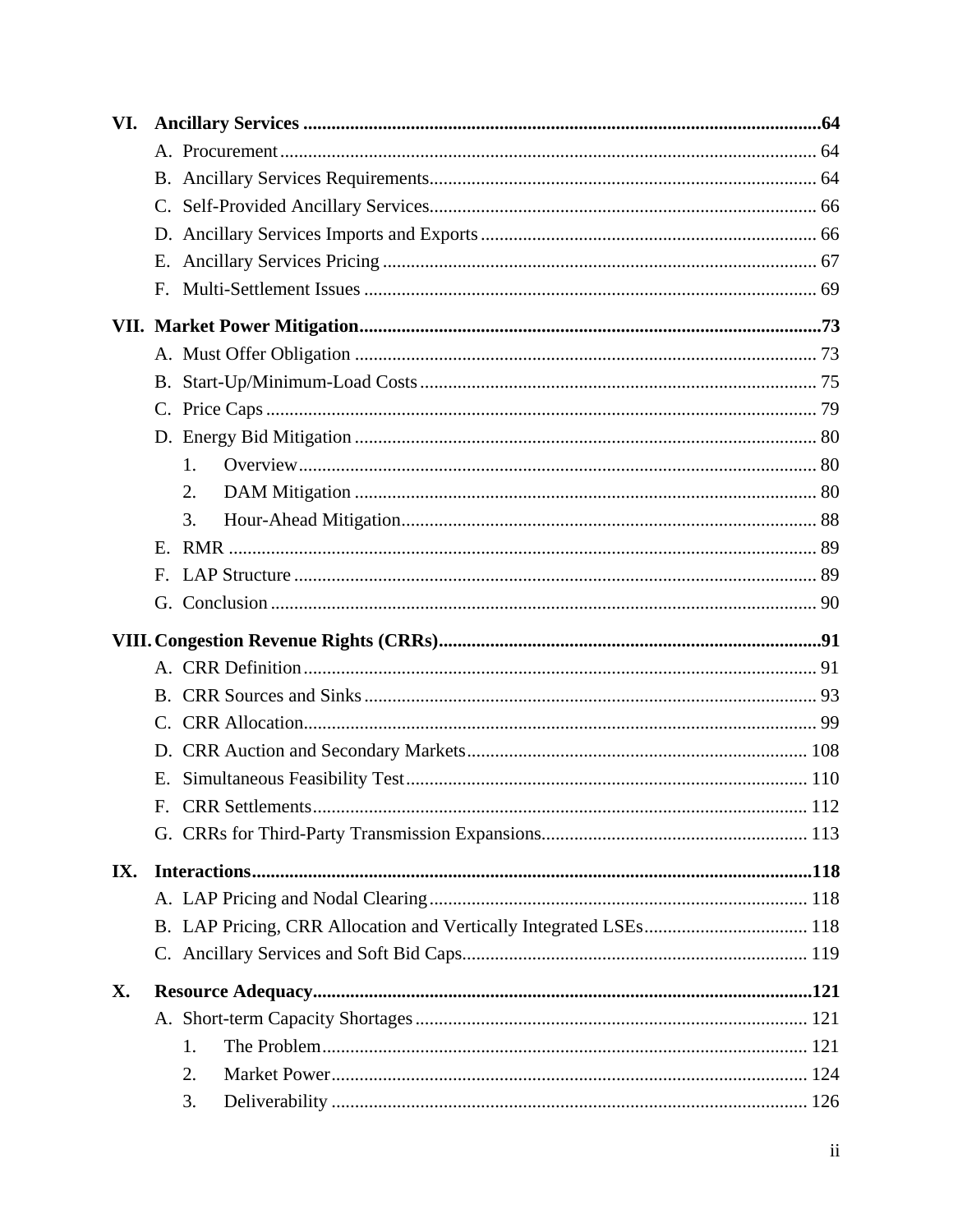| 4.            |                                                          |  |  |
|---------------|----------------------------------------------------------|--|--|
| 5.            |                                                          |  |  |
|               | a)                                                       |  |  |
|               | b)                                                       |  |  |
|               | $\mathbf{c})$                                            |  |  |
| 6.            |                                                          |  |  |
| 7.            |                                                          |  |  |
|               |                                                          |  |  |
|               |                                                          |  |  |
| Appendix I:   | Nodal Clearing and Settlement Process for Zonal/LAP Bids |  |  |
| Appendix II:  | Arbitrage of LAP Load Weights                            |  |  |
| Appendix III: | Nodal Clearing of Zonal Virtual Load Bids                |  |  |
| Appendix IV:  | <b>MRTU Local Market Power Mitigation</b>                |  |  |
| Appendix V:   | <b>Resource Adequacy Systems</b>                         |  |  |
| Appndix VI:   | Aggregate Load Zones and CRR Allocation                  |  |  |
|               | Appendix VII: Load Following CRRs                        |  |  |

Appendix VIII: Pass 2 Mitigation Structure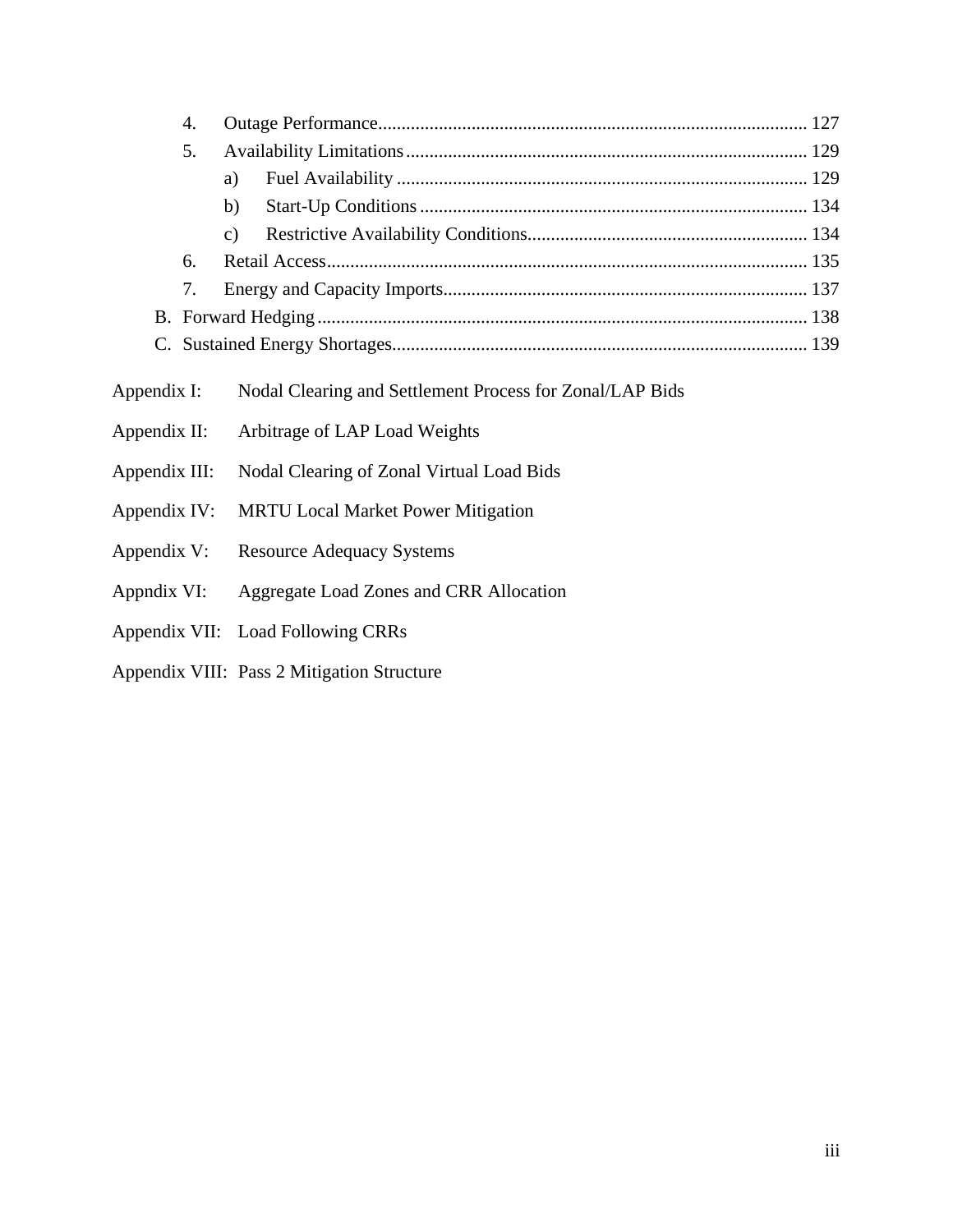# **I. EXECUTIVE SUMMARY<sup>i</sup>**

The California Independent System Operator (Cal ISO) proposal for its electricity Market Redesign and Technology Upgrade (MRTU) builds on basic principles of efficient use of electric networks and the associated locational marginal pricing (LMP). The present report reviews the details of the still evolving design to compare it against related features of other markets, identifies potential problems or internal inconsistencies, and suggests directions for future modifications. In addition to a review of the documents identified below, there has been extensive discussion with the CAISO as the design evolution has continued. The comments here reflect the MRTU design as specified in the documents we reviewed, as clarified in discussions with ISO staff.

 The starting principles of the MRTU embrace the essential foundations of a successful electricity market design including bid-based, security-constrained, economic dispatch with locational prices, license plate access charges, bilateral schedules, financial transmission rights, a consistent network model for commercial transactions recognizing actual physical conditions, consistent day-ahead and real-time markets, unit commitment with simultaneous optimization of energy and ancillary services, and a multi-settlement system. The MRTU will be a major and important reform needed to address the difficulties inherent in the original market design that is to be replaced. The MRTU is also a complex package with many interconnected details developed through a lengthy process of analysis and interaction with stakeholders. The present report highlights problematic features of several of these details, ranging from serious matters that require immediate attention to improvements that should be considered for future implementation. The critical problems can be fixed to produce a highly effective market design.

 Importantly, this evaluation is limited to the LMP market design and has not reviewed operational elements of the MRTU. In addition, this evaluation is limited to the conceptual description of the LMP market design and has not reviewed the proposed implementation of this market design.

The issues are listed in a rough order of priority:

- 1. The most problematic feature of the MRTU market design is the proposal for the nodal clearing of zonal load bids at load aggregation points (LAP), particularly when combined with the zonal settlement of nodally cleared load bids. As discussed in Section II.B and illustrated in Appendix I, these features of the market design would hinder Load Serving Entities (LSEs) from effectively managing their power costs in the day-ahead market because of the disconnect between the price bid by the LSE and the price used to clear the bid. Moreover, the reaggregation of the nodally cleared bids would provide inefficient bidding incentives for loads that would likely result in large uplift costs while leading to the kind of infeasible day-ahead schedules that have so burdened the Cal ISO markets in the past and that the MRTU LMP market design is intended to eliminate.
- 2. Reliance on highly aggregated load zones for pricing and congestion hedging combined with the nodal clearing mechanism would also undermine the effectiveness of otherwise attractive feature of virtual bidding in providing price convergence and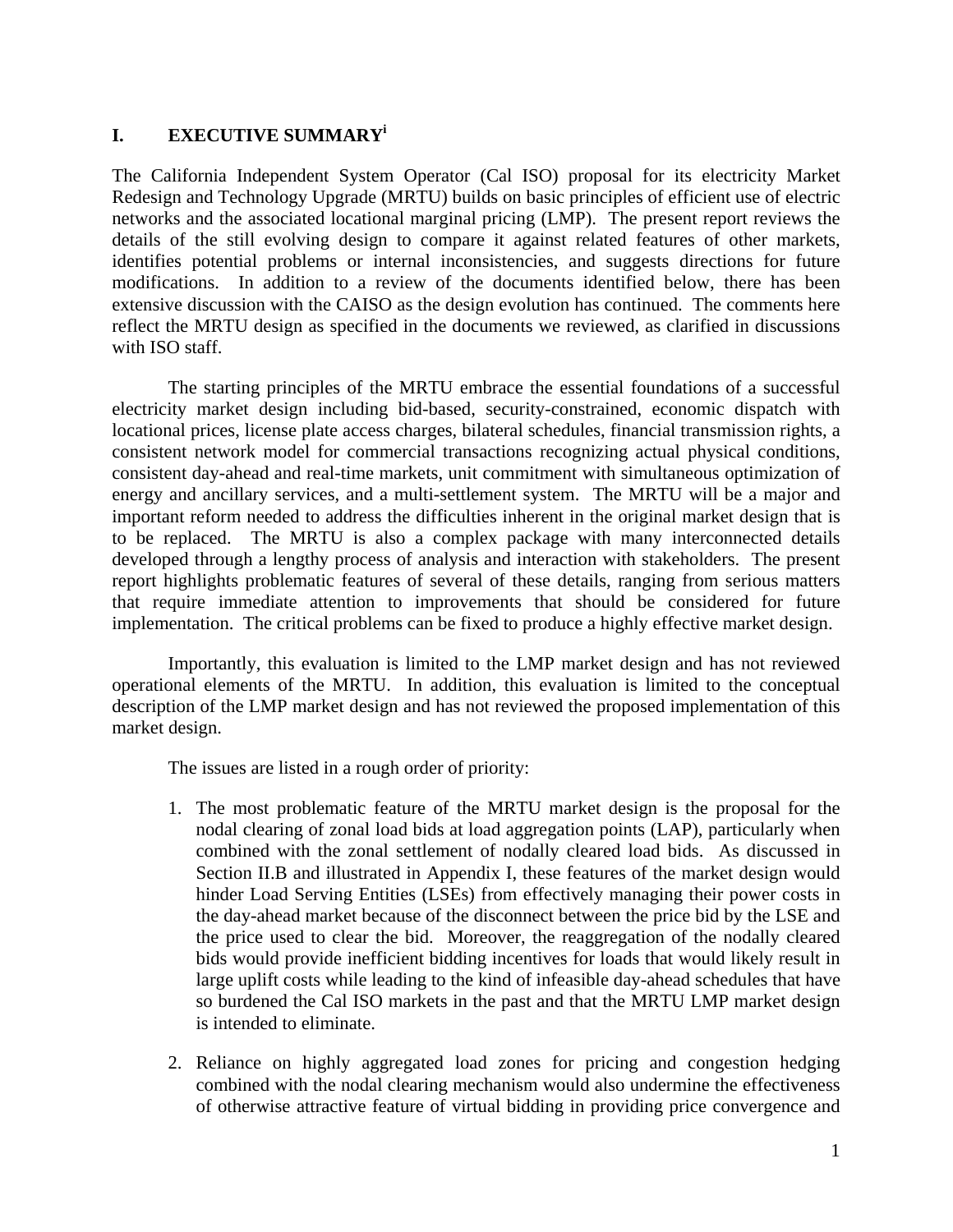may cause competitive generators in constrained regions to withhold generation from the day-ahead market  $(DAM)$ ,<sup>1</sup> making this capacity available only in real time (as discussed in Section II.D). These problems are not inherent in the overall market design and could be avoided either by clearing the zonal load bids based on zonal prices (as is done in PJM and New York) or by disaggregating the zonal load bids into nodal bids that could be cleared and settled nodally. The use of highly aggregated zones is also likely to undermine the ability of the Cal ISO to award CRRs that effectively hedge congestion costs; and may lead to unintended cost shifts among transmission customers (as discussed in Section VIII and illustrated in Appendix VI). Solutions to these problems that have been employed by other ISOs are discussed.

 Other features of the MRTU market design that ought to be addressed prior to implementation are:

- 3. The real-time congestion pricing mechanism for imports and exports (discussed in Section IV.B) is likely to produce a disconnect between the bids accepted in the hourahead scheduling process and real-time congestion prices because the constraints enforced in the hour-ahead scheduling process will not be reflected in the real-time dispatch. The NYISO encountered precisely this problem at start-up and the problem was not eliminated until the implementation of "ECA B" in Fall 2000, so it should be anticipated that similar problems would arise for the Cal ISO.
- 4. The mechanism proposed for determination of ramp limits for implementation of real-time constrained output generator (COG) pricing (discussed in Section V.B) could result in the calculation of inappropriately high prices during circumstances in which uneconomic gas turbines are operating as a result of either minimum run time or minimum-down time constraints. The NYISO also encountered this problem at start-up which required extensive price corrections until it was corrected in late July 2000. Whether similar patterns will appear in California depends on the relationship between the quantity of COG unit capacity located behind transmission constraints relative to the ramp rate of steam units on line behind those constraints and on dispatch procedures.
- 5. The failure to attempt to accurately reflect all costs (NOx allowances, current gas prices) in the calculation of start-up and minimum-load costs for the purpose both of clearing the day-ahead financial market and the reliability unit commitment (RUC) (Section VII.B) could lead to inefficiency, inflated resource adequacy costs and potentially compromise both gas and power system reliability. In particular, the use of bid-week gas prices for unit commitment and Pass 1 mitigation purposes. during periods in which the gas pipeline system is constrained, and high spot gas prices must serve to allocate gas to the highest valued uses could undermine both gas and power system reliability.

<u>.</u>

<sup>1</sup> The incentive would not arise from any ability to exercise market power but simply from the incentive of competitive generators to offer their capacity so as to be paid the market price.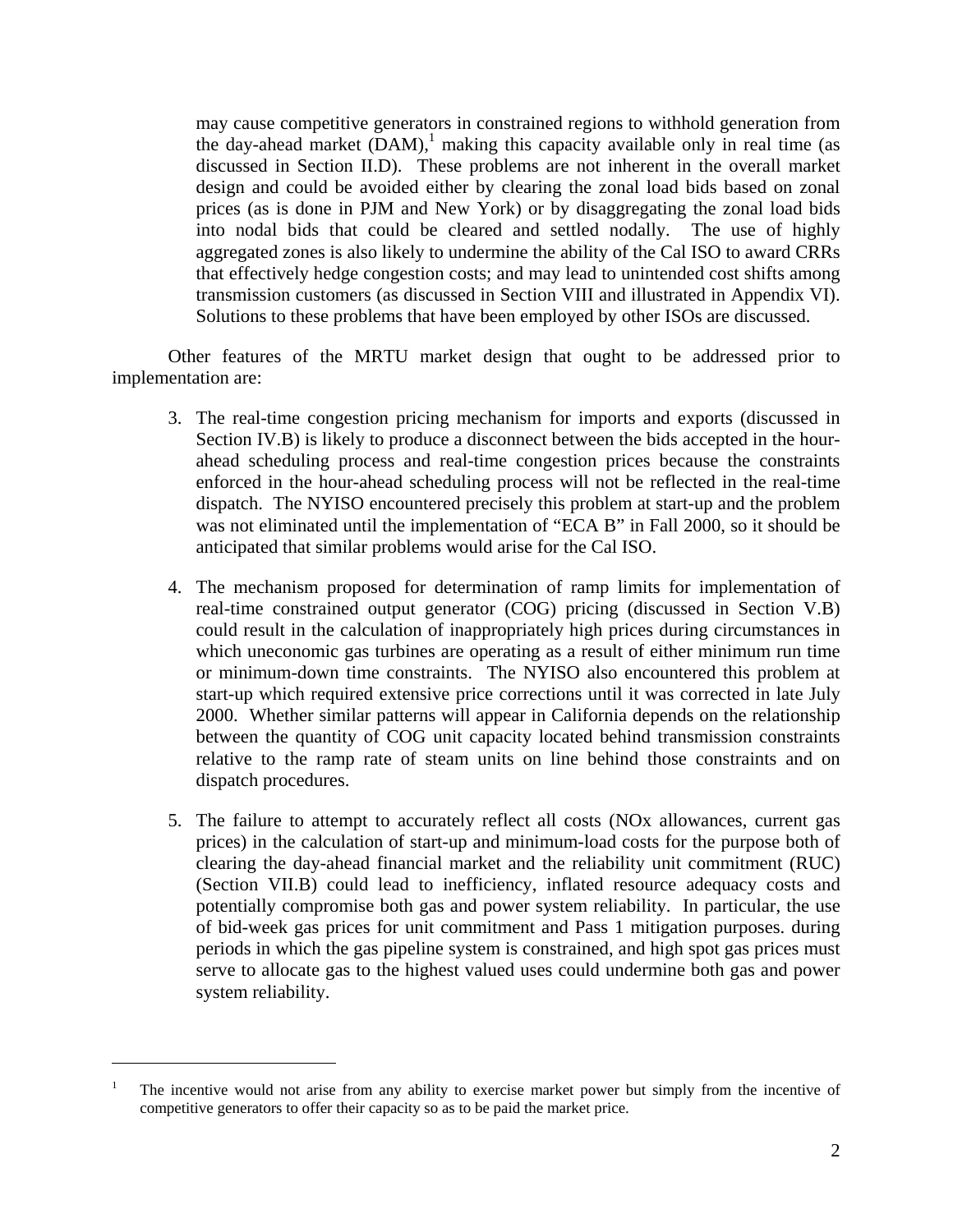6. The structure of demand response compensation (the difference between the nodal and LAP price, discussed in Section V.C) would not provide appropriate incentives for demand response in circumstances in which prices are high but there is little congestion. Further, the structure could give rise to incentives for behavior that would inflate costs to consumers during periods in which there is congestion but no shortages requiring demand response.

 All of the problems identified have been successfully addressed in other LMP markets and can be readily addressed through changes consistent with the market designs that have been implemented in other regions.

Other potentially problematic features of the MRTU market design include:

- 7. A relatively low "soft" bid cap of \$250 (discussed in Sections VII and IX) that could adversely impact reliability in California independent of LMP implementation by the Cal ISO. These problems would appear under circumstances of either high gas prices or capacity shortages, both of which could arise again during future low hydro conditions.<sup>2</sup> In these circumstances the \$250 bid cap, whether it is hard or soft, will concentrate the impact of western capacity shortages on California consumers and likely limit supply during periods of high gas prices. When binding under these circumstances, the soft bid cap would compromise most of the transparency and beneficial incentives intended for the MRTU design.
- 8. Activity rules for bid reductions that encourage rather than deter extreme bids in realtime could be a problem. (See Section IV.B) The MRTU activity rules permit market participants to convert day-ahead schedules to self-schedules (with a price of - \$30/MWh) in real-time but do not allow market participants to reduce their day-ahead offer prices by more moderate amounts to reflect costs that are sunk in real-time. This foreclosure of more moderate offer price reductions could potentially magnify the constrained off payments associated with real-time transmission outages that render day-ahead schedules infeasible as well as reducing the efficiency of the realtime dispatch.
- 9. A lack of a full multi-settlement system for ancillary services that optimizes real-time reserves and settles deviations from day-ahead schedules at real-time prices (discussed in Section VI.F) could raise consumer costs when reserves scheduled in the DAM must generate energy in real-time as a result of minimum run times, minimum down times or transmission constraints.
- 10. The use of extreme decremental (DEC) bids for Pass 1 schedules in Pass 2 of the DAM, with the intent of "minimizing" incremental (INC) adjustments and the use of forecast load in the market power passes of the DAM (Passes 1 and 2) and bid load in the scheduling and pricing pass (Pass 3) of the DAM (discussed in Section VII.C)

<sup>2</sup> While gas and power prices have been relatively low in California and the west over the past few winters, power prices have exceeded \$250/MWh in New England on a variety of occasions during the winters of 2003-4 and 2004-5.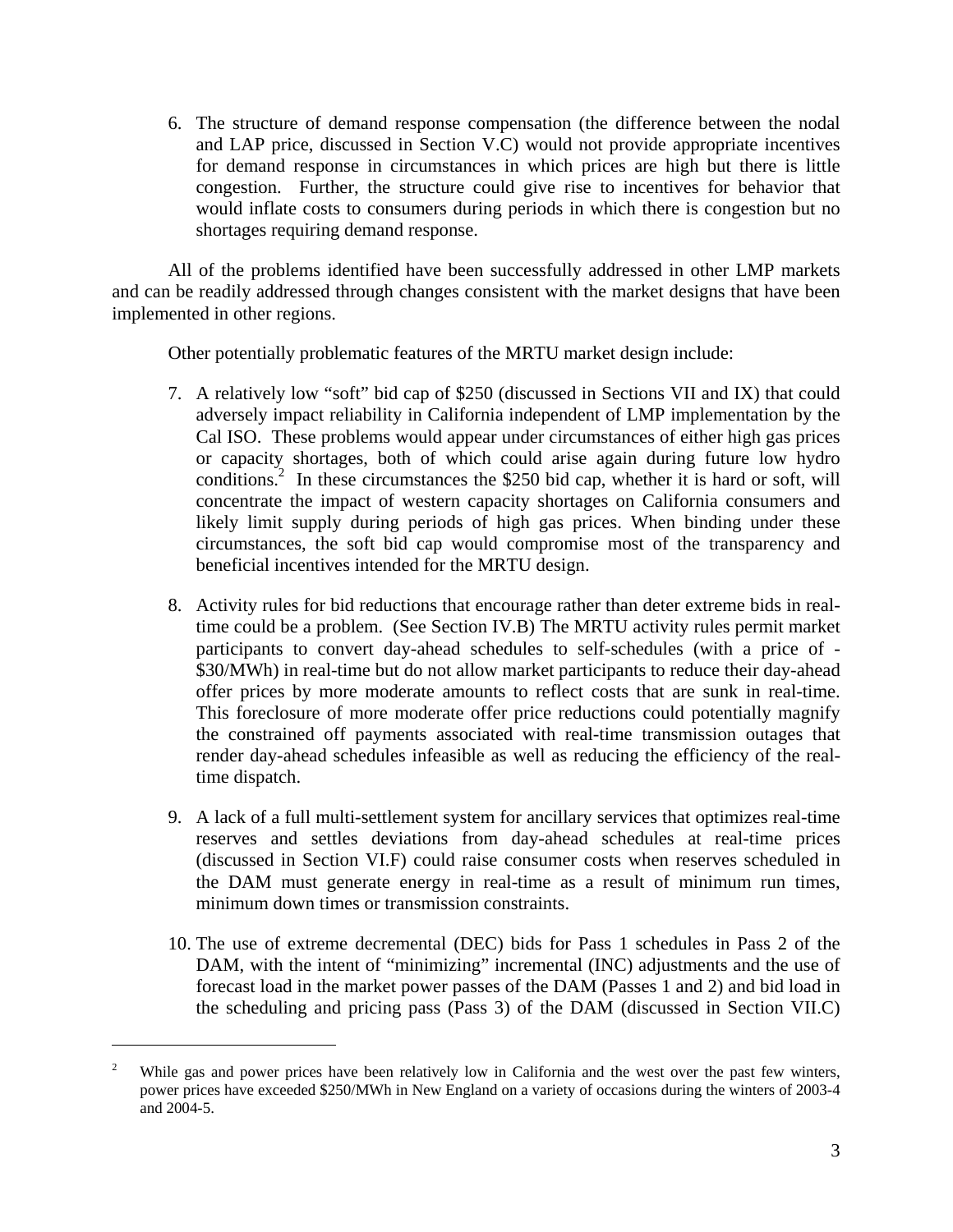could render the RMR dispatch and local market power mitigation process ineffective in some circumstances. If RMR units in practice possess little or no local market power, this ineffectiveness would not adversely impact consumers.

- 11. The single pass mitigation structure for non-RMR units potentially possessing local market power (discussed in Section VII.D) will fail to mitigate the exercise of market power by non-RMR units that possess market power but face competition from high cost alternatives. Whether this feature would adversely impact market outcomes depends on whether there are any such non-RMR units that possess material local market power.
- 12. The availability payment for Residual Unit Commitment (RUC) capacity (discussed in Section III.C) will likely have unintended consequences if it becomes a mechanism for suppliers to recover the difference between actual market costs and those used to calculate the bid production cost guarantee for RUC units and in circumstances in which the Cal ISO forecasts a capacity shortage but there is no shortage either in the day-ahead financial market nor in real-time. There seem to be few reasons for the availability payment that would not be addressed by other modifications of the MRTU design.

 While it would be desirable in principle to address these features of the market design, it is uncertain whether these latter six features of the market will, in practice, have much adverse impact in the near term. As above, most of these problematic features can be readily addressed by eliminating peculiarities of the MRTU market design and bringing it into closer alignment with the market designs in PJM and New York.

 Section X discusses the relationship between the proposed MRTU market design and California Public Utility Commission (CPUC) resource adequacy proposals. The CPUC resource adequacy proposals were at a very early stage of development in these documents, but we did not identify any troubling inconsistencies between the MRTU market design and the general resource adequacy proposals that would hinder implementation of the kind of resource adequacy program outlined by the CPUC. Further, the CPUC Interim Opinion has generally identified the key complications in implementing a resource adequacy system, and many of the details remain to be developed.

 These comments on the LMP market design elements of the California ISOs are based primarily on the following ten documents: the California ISO, Comprehensive Market Design Proposal, July 21, 2003 (hereafter CMD); the California ISO July 22, 2003 CMD Transmittal Letter (hereafter CMD Transmittal); California ISO September 17, 2003 Answer (hereafter Sept ISO); the FERC October 28, 2003 Order (hereafter Oct FERC); Cal ISO May 11, 2004 technical conference comments (hereafter May ISO); the California ISO June 2, 2004 Reply Comments (hereafter June ISO); the FERC June 17, 2004 Order (hereafter June FERC); California ISO, CRR Study 2, Final Scenario Assumptions, July 19, 2004 (hereafter CRR Study 2); California ISO, Congestion Revenue Rights Preliminary Study Report, October 1, 2003 (hereafter CRR Study 1) and the FERC September 20, 2004 Order on Rehearing (hereafter Sept FERC).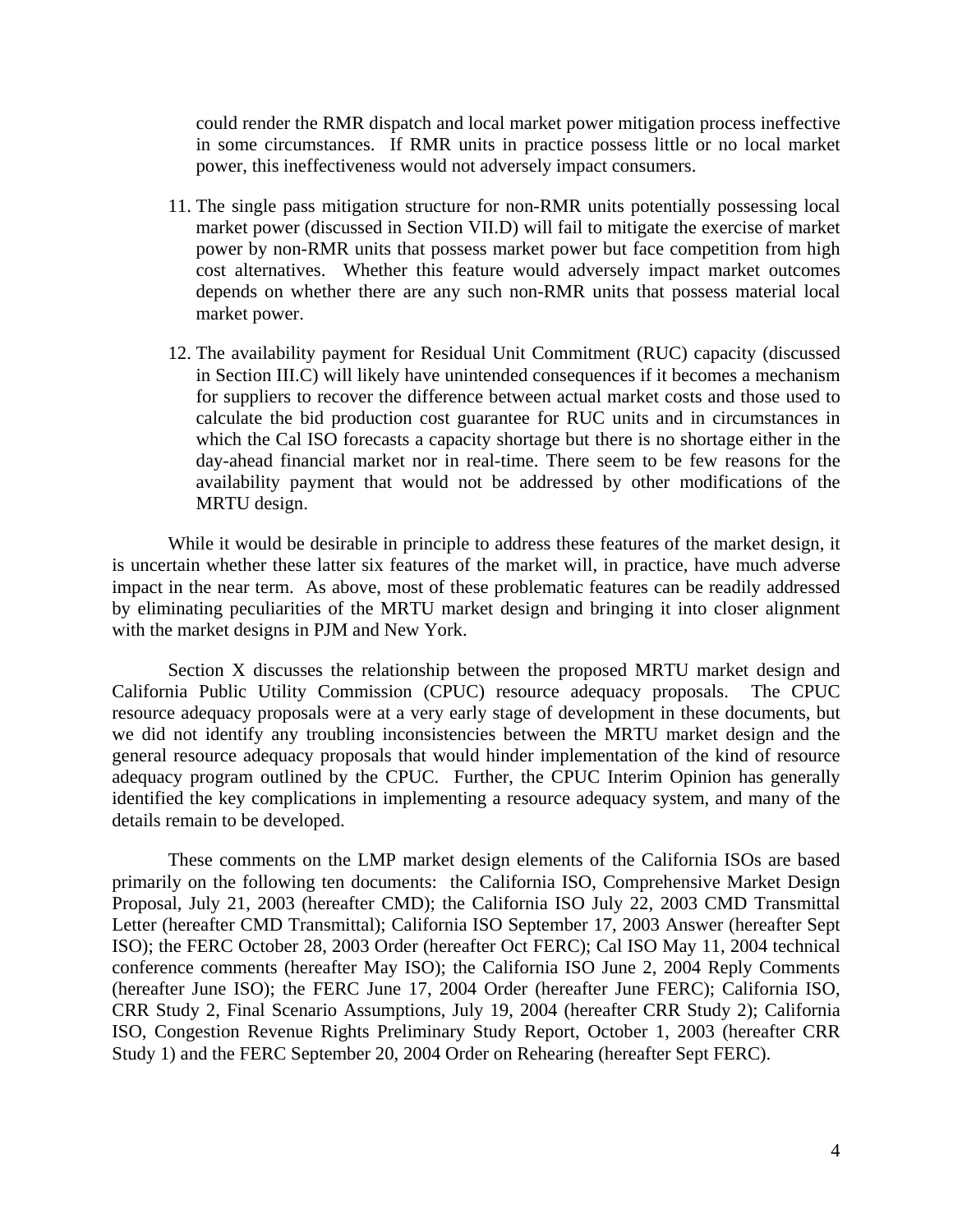The comments on the MRTU market design and the CPUC resource adequacy proposals are based on the following documents: the January 22, 2004 Interim Opinion in Rulemaking 01- 10-0924 (hereafter Interim Opinion); Comments of the California ISO on Workshop Report on Resource Adequacy Issues, July 14, 2004 (hereafter Cal ISO Workshop Comments); and Opening Comments of the California ISO Corp. on the Draft Decision of ALJ Wetzell Regarding Interim Opinion on Resource Adequacy, September 22, 2004 (hereafter Cal ISO Interim Opinion Comments).

| <b>Document</b>                                                                                                                                            | <b>Reference</b>                          |  |
|------------------------------------------------------------------------------------------------------------------------------------------------------------|-------------------------------------------|--|
| California ISO, Comprehensive Market Design Proposal, July 21, 2003                                                                                        | <b>CMD</b>                                |  |
| California ISO July 22, 2003 CMD Transmittal Letter                                                                                                        | <b>CMD</b> Transmittal                    |  |
| California ISO September 17, 2003 Answer                                                                                                                   | Sept ISO                                  |  |
| FERC October 28, 2003                                                                                                                                      | Oct FERC                                  |  |
| Cal ISO May 11, 2004 technical conference comments                                                                                                         | May ISO                                   |  |
| California ISO June 2, 2004 Reply Comments                                                                                                                 | June ISO                                  |  |
| FERC June 17, 2004 Order                                                                                                                                   | June FERC                                 |  |
| California ISO, CRR Study 2, Final Scenario Assumptions July 19, 2004                                                                                      | CRR Study 2                               |  |
| California ISO, Congestion Revenue Rights Preliminary Study Report<br>October 1, 2003                                                                      | CRR Study 1                               |  |
| FERC September 20, 2004 Order on Rehearing                                                                                                                 | Sept FERC                                 |  |
| January 22, 2004 Interim Opinion in Rulemaking 01-10-0924                                                                                                  | Interim Opinion                           |  |
| Comments of the California ISO on Workshop Report on Resource<br>Adequacy Issues, July 14, 2004                                                            | Cal<br><b>ISO</b><br>Workshop<br>Comments |  |
| Opening Comments of the California ISO Corp. on the Draft Decision of<br>ALJ Wetzell Regarding Interim Opinion on Resource Adequacy,<br>September 22, 2004 | Cal ISO Interim Opinion<br>Comments       |  |
| Draft Proposal for the Allocation of Congestion Revenue Rights to<br>Merchant Transmission, August 6, 2004,                                                | Cal ISO MT                                |  |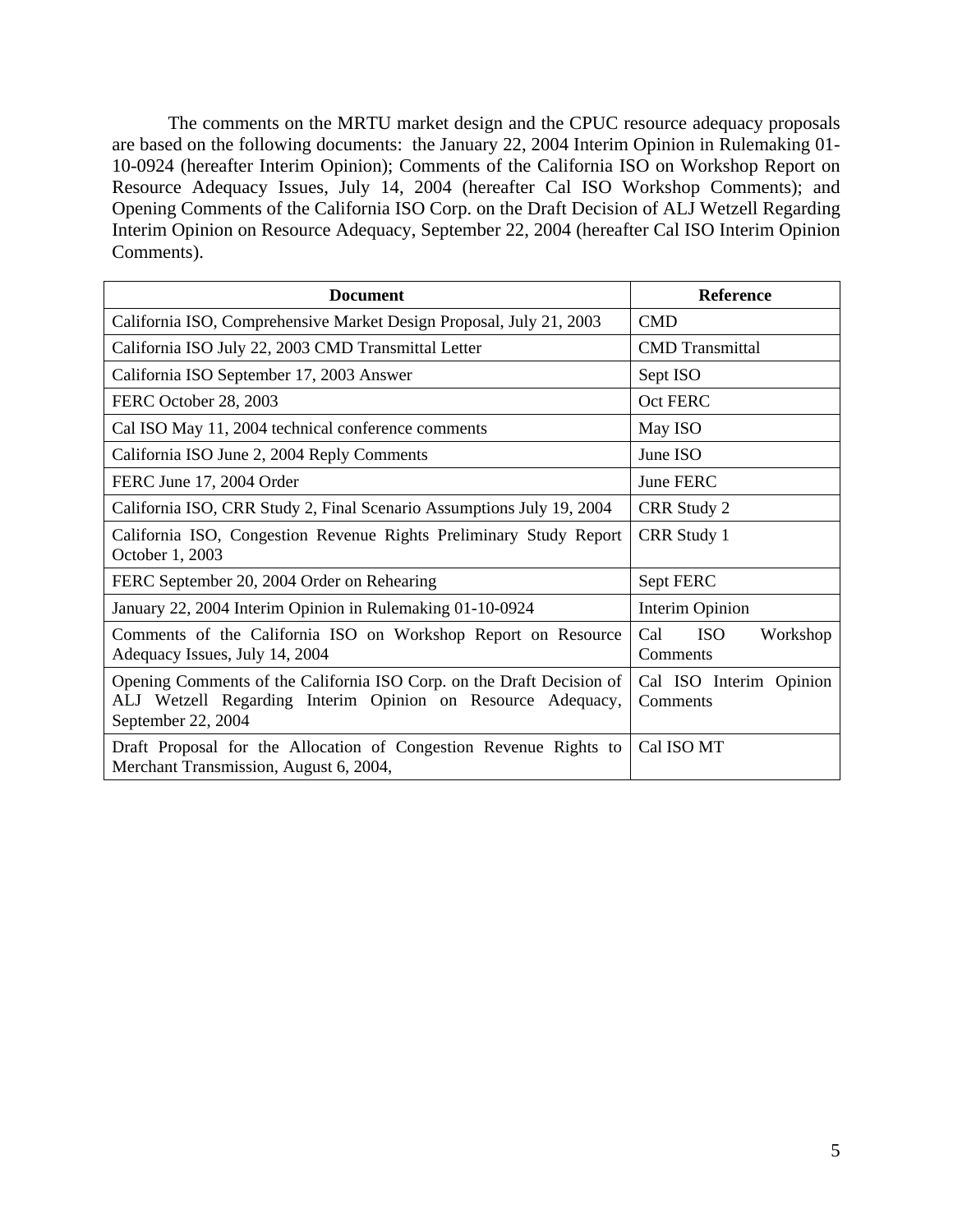#### **II. DAY-AHEAD MARKET**

#### **A. General Structure**

The Market Redesign and Technology Upgrade (MRTU) market design for the electricity markets coordinated by the California Independent System Operator (Cal ISO) builds on basic principles of efficient use of electric networks and the associated locational marginal pricing (LMP). The present report reviews the details of the still evolving design to compare against related features of other markets, identify potential problems or internal inconsistencies, and suggest directions for future modifications.

 The context for the MRTU arises from the original California market design which included a number of critical defects. Most notable for the wholesale market were various features that reflected a commitment to market separation, simplified commercial transmission models and zonal pricing. Market separation referred to the principle that the commercial model for day-ahead scheduling and hour-ahead scheduling would be constructed largely independent of the realities of physical operations under the control of the Cal ISO. The commercial schedules and pricing would then be based on a simplified electric model that abstracted from the underlying constraints in the real electrical network. Zonal pricing allowed further claims for simplification by requiring only a few prices. The rationale for these features was that the Cal ISO should not be involved in operating day-ahead and hour-ahead energy markets, and the differences between the commercial schedules and settlements relative to the actual schedules required to maintain reliability could be resolved without significantly affecting the underlying incentives.

 The outcome of these design principles was that commercial schedules in the day-ahead market were inconsistent with real-time requirements and operational constraints. In turn, this created inefficient incentives for competitive market participants, and would exacerbate any problems arising from an exercise of market power. The resulting incentives created the need for a system of rules and side-payments that eliminated the presumed simplicity of the commercial model, both for short-run operations and long-term investment. It is now recognized that the Cal ISO must administer certain critical markets. Therefore, the most fundamental wholesale market design reform requirement is to restore consistency between the commercial model and the physically reality, and between the day-ahead market and real-time operating constraints.

 The starting principles of the MRTU embrace the essential foundations of a successful electricity market design including bid-based, security-constrained, economic dispatch with locational prices, license plate access charges, bilateral schedules, financial transmission rights, a consistent network model for commercial transactions recognizing actual physical conditions, consistent day-ahead and real-time markets, unit commitment with simultaneous optimization of energy and ancillary services, and a multi-settlement system. The MRTU will be a major and important reform needed to address the difficulties inherent in the original market design that is to be replaced. The MRTU is also a complex package with many interconnected details developed through a lengthy process of analysis and interaction with stakeholders. The present report highlights problematic features of several of these details, ranging from serious matters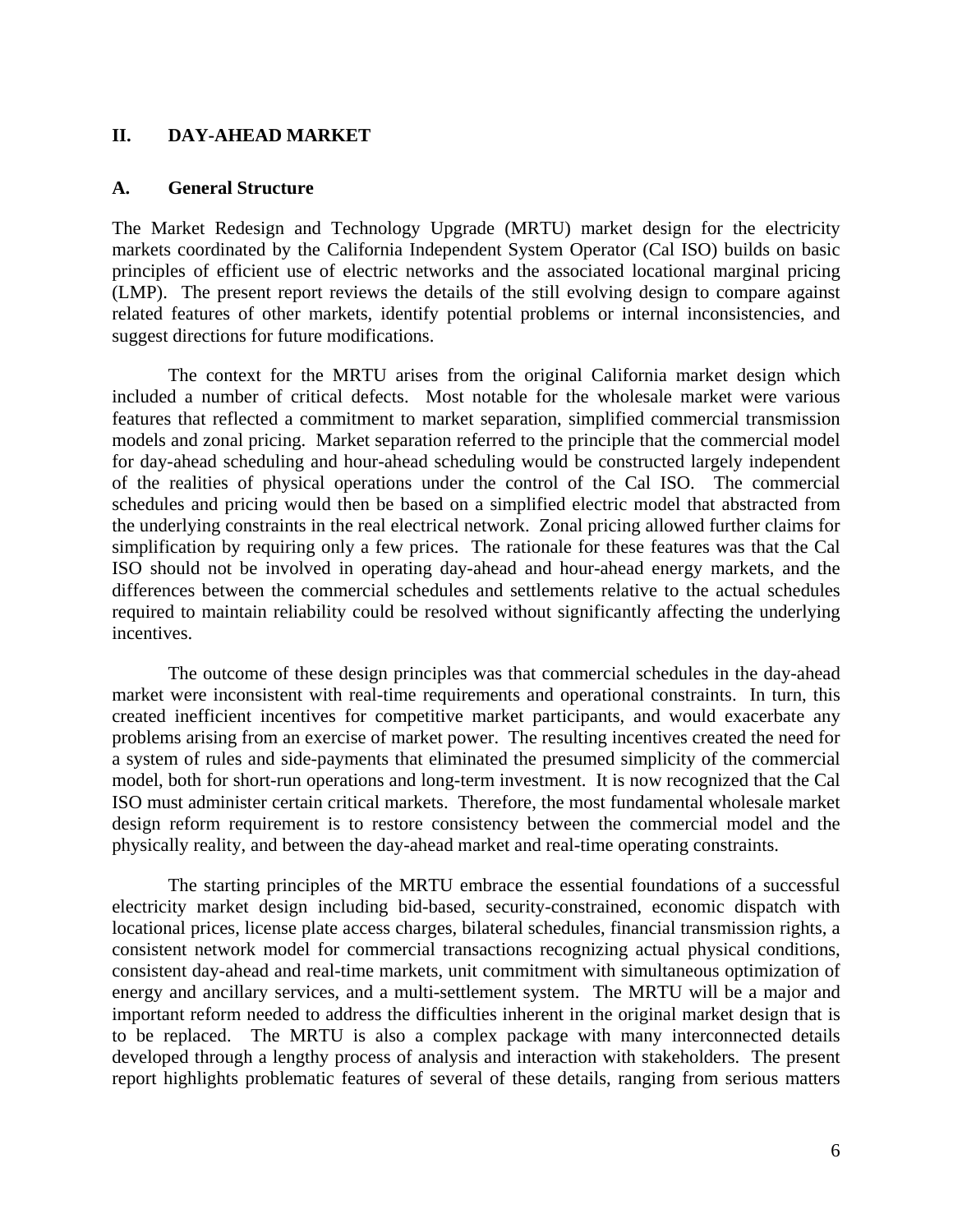that require immediate attention to improvements that should be considered for future implementation. The critical problems can be fixed to produce a highly effective market design.

The presentation here begins with a discussion of the day-ahead market. However, throughout it must be understood that the day-ahead market cannot be considered in isolation from the rules for real-time operations and settlements. Participants will anticipate their ultimate treatment in the real-time balancing market when making decisions under the scheduling and bidding rules of the day-ahead market (DAM).

 The MRTU day-ahead market will include several unit commitment and dispatch passes, some for the purpose of bid mitigation, some to determine day-ahead prices and schedules and some to ensure that sufficient resources will be available in real-time to meet the ISO's load forecast. This includes the pre-integrated forward market reliability and market power mitigation runs (Pre-IFM-RMPM) for competitive constraints (CC) and all constraints (AC). We briefly summarize the overall structure of the DAM here to clarify the discussion which follows. The details of the mitigation passes are discussion in Section VII.D below and the details of the reliability unit commitment (RUC) are discussed in Section III.

*Pass 1A [Pre-IFM-RMPM-CC]: Market Power Mitigation Pass –* Internal generation and import supply committed and dispatched to meet forecast load plus export bids, only monitoring competitive constraints

*Pass 1B [Pre-IFM-RMPM-CC]: Market Power Mitigation Pass –* Rerun Pass 1A (unit commitment and dispatch) with mitigated bids. Only bids that violate a conduct threshold are mitigated in this pass. Depending on the impact of mitigation on Pass 2 versus Pass 1 prices, the mitigated bids may remain mitigated or may revert back to the initial bids in the subsequent passes.

*Pass 2 [Pre-IFM-RMPM-AC]: Local Market Power Mitigation Pass –* Run a unit commitment and dispatch to meet forecast load, monitoring all constraints, based on the Pass 1 schedules. Reliability must-run (RMR) generation is available for dispatch.

*Pass 3A: Market Schedule Pass –* Internal generation and import supply is committed and dispatched to meet bid load, internal and export demand. RMR cost based bids for RMR dispatch levels from Pass 2, market and mitigated bids for other units as determined in Pass 1B or 2. Pass 3A determines the day-ahead market schedules.

*Pass 3B: Market Pricing Pass –* Final DAM Pricing Dispatch based on the Pass 3A unit commitment, mitigated bids and submitted demand schedules and bids. Some offer prices used in Pass 3A may not be eligible to set prices in Pass 3B. Pass 3B determines the DAM prices that are used for day-ahead settlements.

*Pass 4: RUC Pass – Unit commitment and dispatch to meet forecast load, taking into account* the day-ahead import and export schedules, minimizing the commitment cost (along with any RUC availability payments, where relevant) of adding capacity not committed in Pass 3A. Pass 4 determines the unit commitment, but does not determine prices or financial schedules (other than prices for RUC availability payments).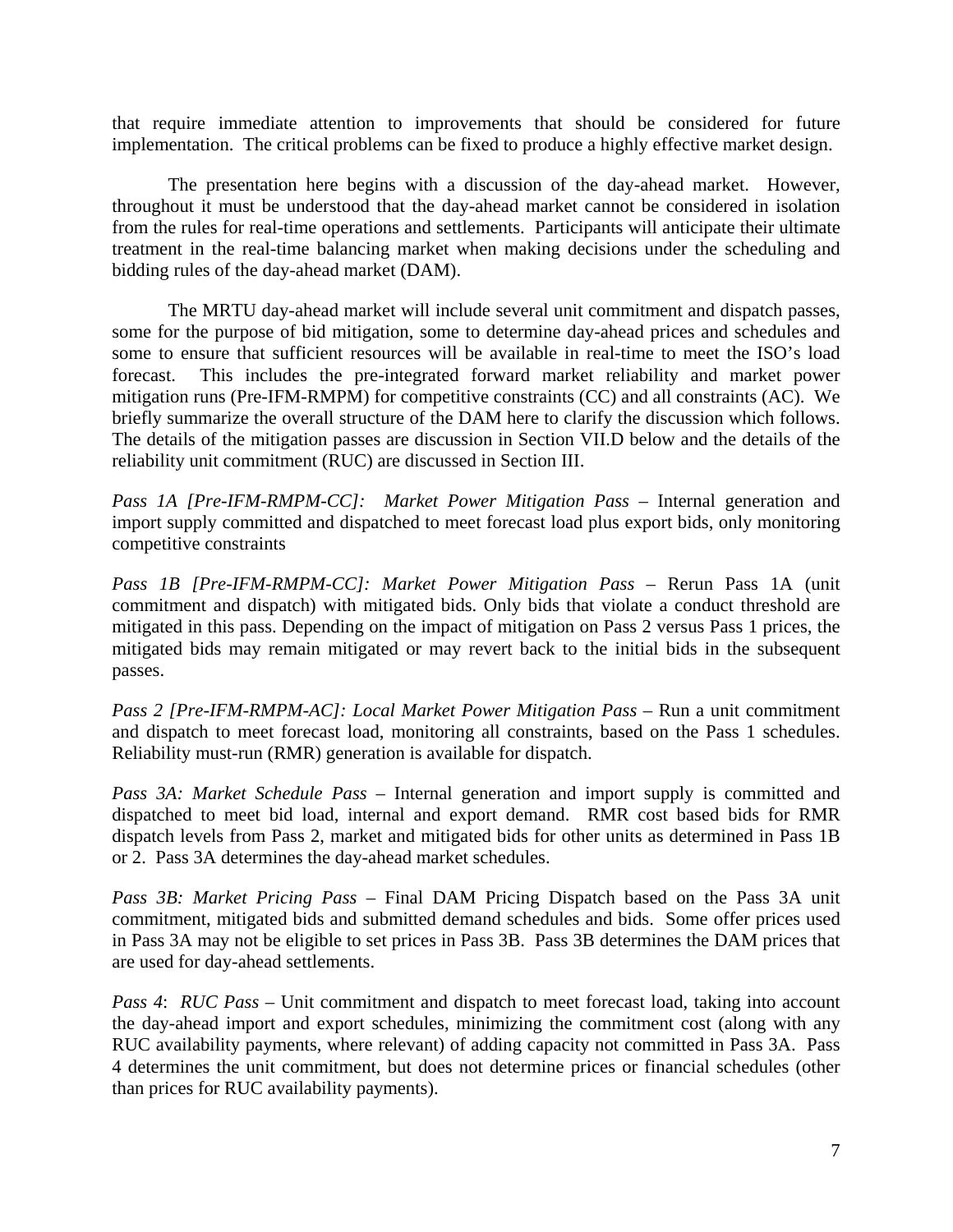The proposed MRTU day-ahead market structure is workable and generally consistent with the structures used by PJM and New York. It has two features that deserve comment. First, an important feature of the structure of the proposed DAM is that after bids are mitigated in Passes 1 and 2, Pass 3 will recommit the market from the beginning based on the mitigated bids. This is an important difference between the Cal ISO market design and that employed in PJM that we believe is appropriate for the California market.<sup>3</sup> Second, the proposed MRTU market design will, like PJM, determine DAM schedules and market prices prior to commitment of RUC units. This differs from the approach in New York in which DAM schedules and market prices are determined after the commitment of RUC units. Both approaches have been shown to be workable and have advantages and disadvantages. An important advantage of the PJM approach is that if the ISO's load forecast is correct, the operation of the units added in the RUC pass will often be profitable at real-time prices so their commitment should give rise to relatively little uplift.<sup>4</sup> A potential disadvantage of the PJM approach, however, is that it may inflate ancillary services costs if ancillary services are scheduled in the DAM prior to the RUC commitment.<sup>5</sup> This issue is discussed in Section VI below.

 The scheduling and pricing passes (3A and 3B) of the day-ahead market will minimize the as bid cost of meeting load based on a full network model, taking account of as bid energy costs, start-up costs, minimum-load costs, and ancillary services capacity charges.<sup>6</sup> The MRTU day-ahead market will simultaneously schedule energy, ancillary services and manage congestion.<sup>7</sup> There will be no distinction between inter and intra zonal congestion.<sup>8</sup> As clarified by the Cal ISO the DAM unit commitment will use all resources, regardless of which units are committed or dispatched in the market power mitigation passes. This is an important feature as

1

<sup>3</sup> The proposed approach is also consistent with the structure of the NYISO DAM, which also recommits generation following the market power mitigation passes.

The DAM financial schedules would not include the minimum-load block of units committed in the RUC pass, so real-time supply at the DAM price would exceed the supply cleared in the day-ahead market. If the ISO's load forecast were accurate, however, real-time load would also exceed the supply cleared in the day-ahead market and the operation of the units committed in the RUC would generally be economic at real-time prices, as real-time prices should be higher than the prices in the day-ahead market. If real-time load were lower than the load forecast used for the RUC commitment or if additional low cost imports were to become available in realtime, there would be an increased potential for the RUC commitment to give rise to uplift costs on units committed in the RUC.<br> $\frac{5}{2}$  DIM excite this extent

PJM avoids this outcome by not determining ancillary service prices in the day-ahead market. The NYISO avoids this outcome by clearing the DAM and scheduling ancillary services after committing units to meet forecast load and local reliability (the NYISO equivalent of the RUC commitment). 6

See CMD # 6, 32. The CMD originally provided that "The only resources considered for commitment in the DAM will be those committed in the pre-IFM-RMPM runs" (Passes 1 and 2 in the terminology adopted for this discussion). See CMD # 60. We understand that due to other changes in the DAM, the Cal ISO has dropped this restriction. Such a restriction could lead to peculiar outcomes. If it is not economic in Pass 3 to commit some units that were committed based on forecast load in Pass 2 and lower cost units are not permitted to be considered, DAM prices could be artificially high in some hours. This potential is clearest if gas turbines not dispatched in the pre-IFM RMPM runs are not permitted to be available for the DAM dispatch in pass 3. Gas turbine offer prices should cap prices in the DAM, but if they cannot be committed because they were not dispatched in the pre-IFM-RMPM, much higher bid curve portions on units committed could clear, while other units committed in Pass 2 would not be committed because they are uneconomic given bid load.

CMD # 6.

<sup>8</sup> CMD # 17.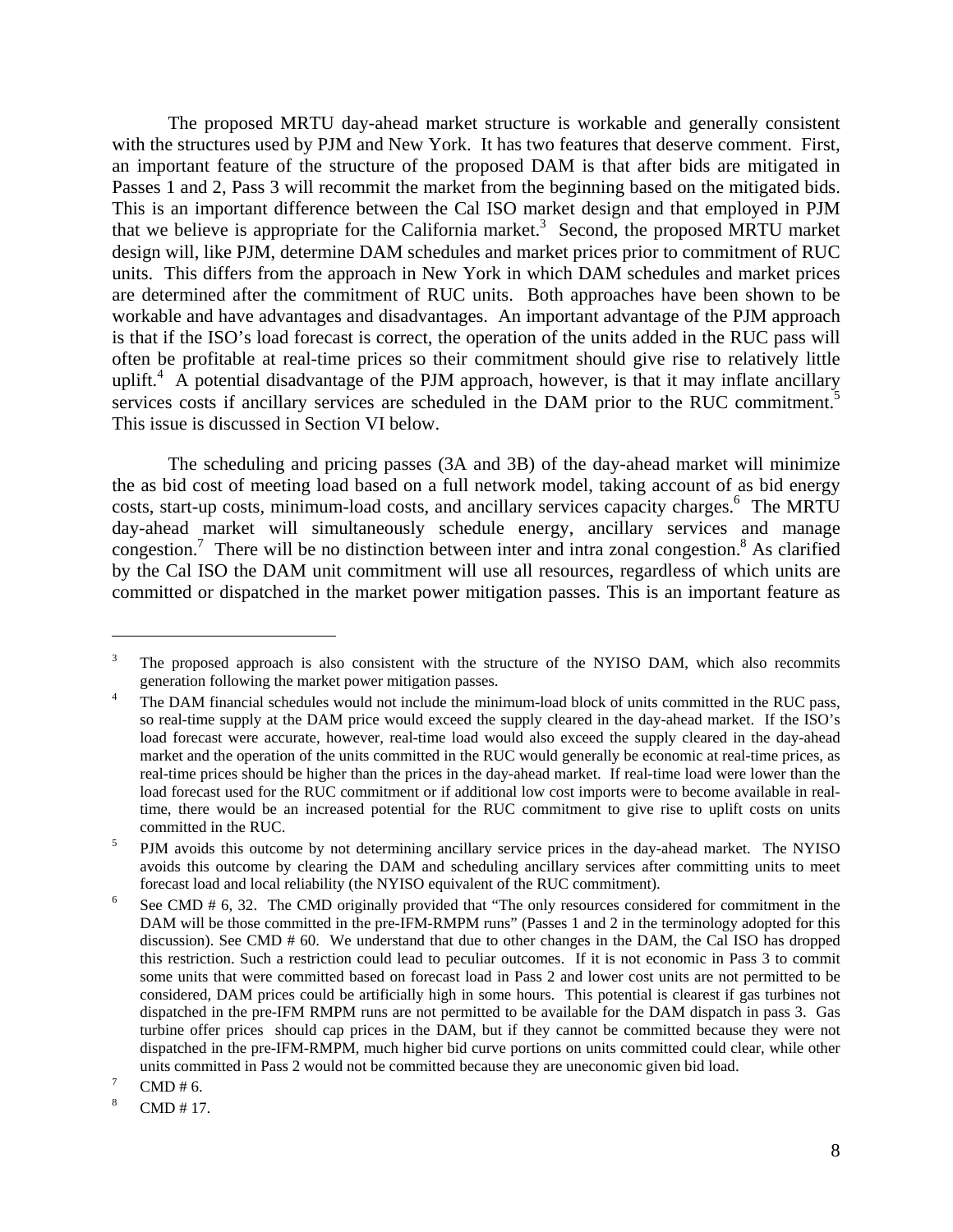restricting the resources available in the scheduling and pricing passes (3A and 3B) can lead to unanticipated and undesirable outcomes that raise the cost of meeting load, regardless of whether Pass 2 is based on bid or forecast load. The commitment and dispatch of RMR units will be integrated into the DAM and security-constrained unit commitment (SCUC).<sup>9</sup> This is appropriate and should improve market performance.

 Under the MRTU, energy bids in the day-ahead market for internal resources will include start-up cost, minimum-load cost and incremental energy curve and capacity bids for ancillary services.<sup>10</sup> The incremental bid curve for energy is a staircase function with up to 20 segments.<sup>11</sup> The unit commitment will take account of unit ramp rates, minimum run times and minimum down times.<sup>12</sup> These constraints must be the actual physical constraints of the unit.<sup>13</sup> Units may submit up to 10 ramp rates over the operating range of the resource for use in DAM and in realtime. Ramp rates will be fixed for the day and can only be changed when there is a change in the ramping capability of the unit.<sup>14</sup> Loads can submit price sensitive bids in the DAM reflecting their willingness to reduce consumption or their willingness to buy power at real-time prices.15

 If the DAM commits a resource that was not self-committed, the resource is eligible for recovery of start-up and minimum-load costs, for the hours the unit would have been off-line based on its self-schedule.<sup>16</sup>

 The CMD originally proposed that unit commitment would use a multi-day time horizon in order to take account of units with start-up times that are longer than one day.<sup>17</sup> The MRTU unit commitment process will now optimize over the operating day. Units with start-up times too long to be accounted for in the time frame of the day-ahead market will need to self-schedule the start-up and minimum-load blocks of these units in the DAM. Generators can generally internalize these multi-day commitment issues. There is, however, some interaction with the mitigation procedures for start-up costs, which is discussed in Section VII.B. An off-line process will be used to commit long-start-up time units when they are needed for reliability purposes over a multi-day time frame. This general approach to the commitment of units with long startup times is reasonable and could be workable. However, the details should be reviewed as they are developed.

 The closing time for the DAM will continue to be 10:00 a.m. The Cal ISO will produce a final DAM schedule before performing RUC. The Cal ISO will publish DAM schedules at end of RUC, in combination with RUC schedules around 1:00 p.m.18 This appears to be a remarkably aggressive schedule given that there are three complete SCUC Passes and several additional

- $13$  CMD # 105.
- $^{14}$  CMD # 57.
- $^{15}$  CMD # 127.
- $^{16}$  CMD # 61.
- $17$  CMD # 60.
- $18$  CMD # 73, 74.

<sup>9</sup> CMD # 75, 146.

 $^{10}$  CMD # 18, 25.

 $11$  CMD # 24.

<sup>&</sup>lt;sup>12</sup> CMD # 57, 60.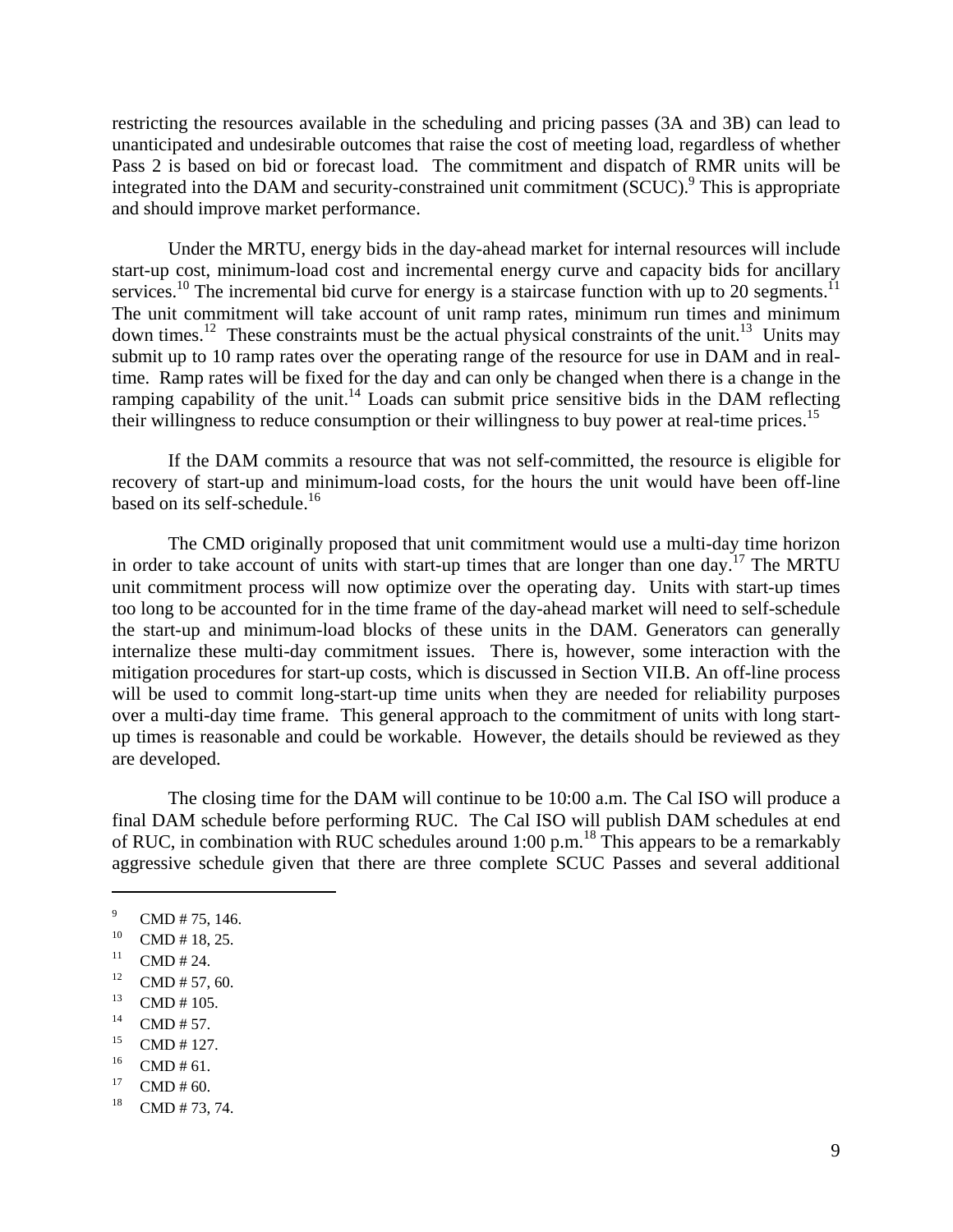partial passes or dispatches to be completed in this three-hour interval, while presumably also allowing time for posting and a margin for resolving problems. The Cal ISO should leave the flexibility for longer processing period if operational tests indicate that this schedule cannot be maintained.

## **B. Pricing**

## *1. Nodal Prices*

The MRTU day-ahead market will calculate LMP prices at the nodal level.<sup>19</sup> Nodal prices will have three components, energy, transmission and losses.<sup>20</sup> Supply resources, generation and real-time dispatched demand reduction, will be settled at nodal prices.<sup>21</sup> Real-time demand reduction will buy power at zonal/LAP prices in the DAM, while exports will buy power at the nodal (scheduling point) price. Entities that can operate either as loads or generators (cogeneration and pumped storage hydro) will be treated as generators and schedule and settle at the appropriate nodal price in both the DAM and real time.

 If there is insufficient supply to serve load in a constrained area, the pricing rules will set the market clearing price equal to the Damage Control Bid Cap.<sup>22</sup> Appropriate scarcity pricing is important to providing efficient incentives but it is important to be very careful in defining insufficient supply. It is not clear whether it is intended that the energy price would rise to the Damage Control Bid Cap only in the event that the "insufficient supply" is so extreme that the Cal ISO undertakes involuntary load shedding to maintain system stability or would rise to the Damage Control Bid Cap if the Cal ISO is unable to meet its reserve targets within that constrained region but is not required to shed load. Setting the energy and reserve price to the Damage Control Bid Cap only in the event of load shedding is not constructive from a resource adequacy perspective as the value of the lost load would likely greatly exceed \$250/MWh. Conversely, if it is intended to set prices to the Damage Control Bid Cap in circumstances in which the Cal ISO is unable to meet its reserve targets within the constrained region but both avoids load shedding and violations of WECC reliability criteria, consideration should perhaps be given to whether the price should rise directly to the Damage Control Bid Cap in this circumstance, or whether different degrees of shortage entail varying reserve values that might be better expressed in a reserve demand curve such as that which the NYISO applies to its 30 minute reserves.

 $19$  CMD # 6.

<sup>&</sup>lt;sup>20</sup> See CMD #14. The CMD does not appear to contain a definition of the LMP price, either in verbal terms, "the least costly means of obtaining energy to serve the next increment of load at each bus," or in terms of an equation reflecting shift factors, constraint shadow prices and reference prices, but we understand that the standard definition of the calculation of nodal LMP prices is intended.<br><sup>21</sup> CMD # 123.

<sup>&</sup>lt;sup>22</sup> See Sept ISO, p. 79.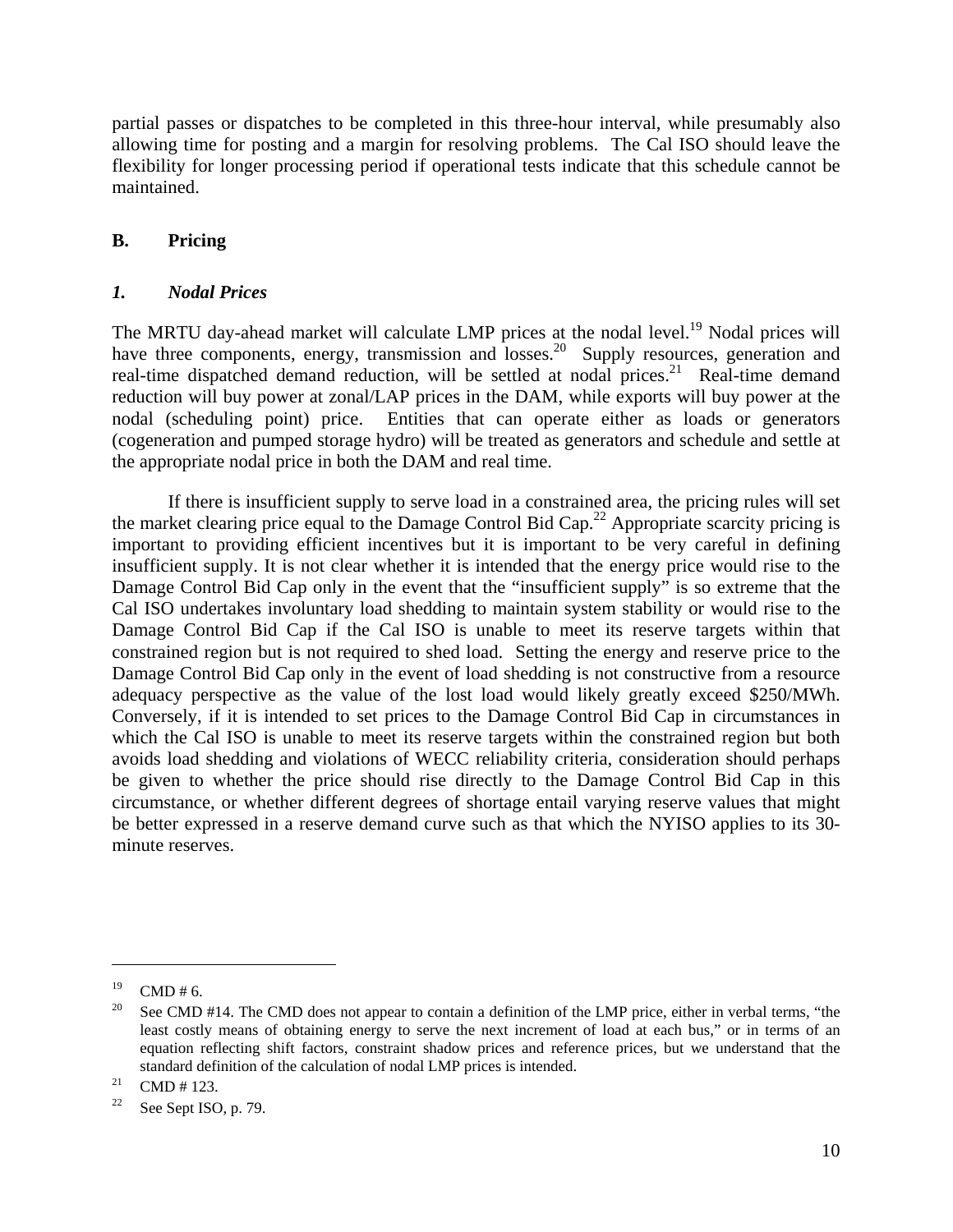#### *2. Losses*

Under the MRTU, the cost of losses will be incorporated in the LMP prices, using a SCUC that models losses like NYISO.<sup>23</sup> This marginal loss pricing was approved by FERC. The loss residual will be credited to the congestion revenue right (CRR) balancing account. The loss residual will therefore help assure revenue adequacy for CRR settlements with any excess revenues being credited to the Participating Transmission Owners (PTOs), and eventually back to loads through reduced transmission access charges, using the same mechanism that would be applicable to congestion surpluses in the CRR balancing account.<sup>24</sup>

The Cal ISO has stated that allocating residual transaction by transaction is more accurate but complex.<sup>25</sup> However, the loss residual arises from the difference in average and marginal effects and is not driven by separable individual effects. Thus it is not made more accurate by focusing on individual transactions. Further, such a rule would create inefficient scheduling incentives. It is essential to avoid having such methods which conflate average and marginal effects imposed on the Cal ISO. Adding any loss residual to the CRR balancing account as a workable method of allocating these residual revenues has been approved by FERC.<sup>26</sup>

 This is a reasonable method for allocating the residual. The critical consideration is to avoiding tying any credits for the loss residual to criteria that can be impacted by market participant actions so that the credit does not distort incentives. It is particularly important not to tie the credit to market participant schedules. The other issue is fairness, and under the MRTU surpluses in the CRR account will flow back to all loads, albeit indirectly through reduced access charges. If the loss residual is utilized to subsidize the award of a material amount of infeasible CRRs that are awarded to particular load serving entities, however, this could result in material cost shifts among transmission customers.

 Market participants will not be able to explicitly self-provide losses under the MRTU, but can schedule generation in excess of load in order to, in effect, provide losses in kind.<sup>27</sup> Thus, there is no need to attempt to reconcile the irreconcilable difference between average and marginal losses. This is a reasonable approach that avoids creating artificial scheduling incentives that could distort the market and raise the cost of meeting load.

 FERC directed the Cal ISO to explain how the allocation method for the loss residual will apply to entities that self-provide losses.<sup>28</sup> FERC again asked Cal ISO to explain how allocation method will apply to entities that self-provide losses in the June order.<sup>29</sup> It appears that FERC does not understand that the loss residual will simply be credited to the CRR balancing account. This ought to be clarified prior to the tariff filing.

<sup>&</sup>lt;sup>23</sup> CMD # 71.

<sup>24</sup> See May ISO, p. 5, 70-76; Oct FERC ¶ 77; June FERC ¶ 142, 143.

<sup>&</sup>lt;sup>25</sup> May ISO, p. 73.

<sup>&</sup>lt;sup>26</sup> Oct FERC ¶ 78; Sept FERC ¶ 66; June FERC ¶ 144-146.

<sup>&</sup>lt;sup>27</sup> CMD # 72.

<sup>&</sup>lt;sup>28</sup> Oct FERC ¶ 78.

<sup>&</sup>lt;sup>29</sup> June FERC ¶ 148.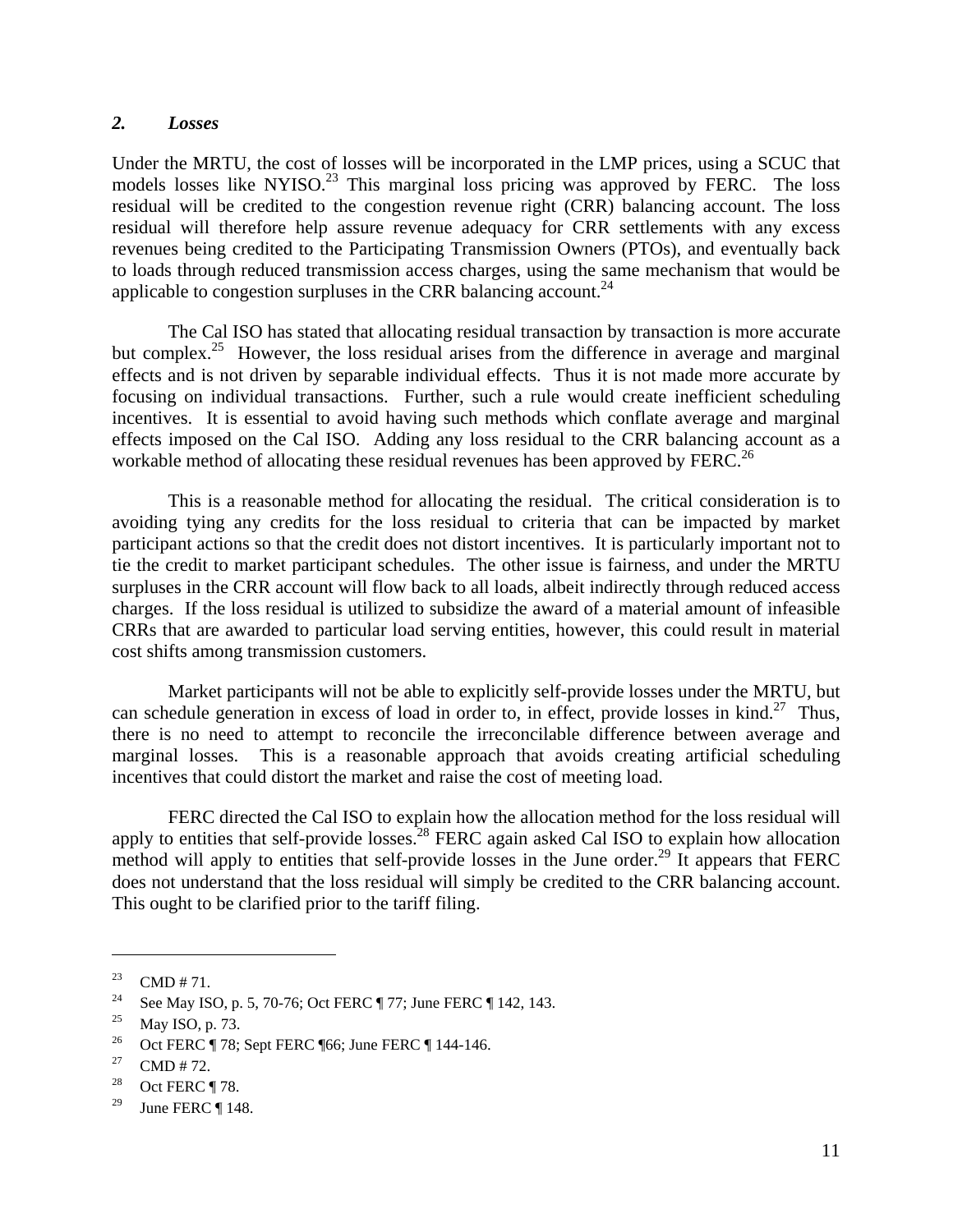FERC encouraged the State of California to provide other rules for pricing and loss charges for wind generation.<sup>30</sup> These kinds of rules need to be carefully reviewed because they can lead to a revenue shortfall problem for the Cal ISO. Depending on the rules adopted, wind generators could have an incentive to submit financial schedules to the most distant load in the Cal ISO control area in order to maximize loss rebates. FERC is correct that since the output of such resources is not dispatchable, this will not distort short-run dispatch decisions. It could, nevertheless, be more costly than intended to consumers.

#### *3. Constrained Output Generators*

FERC directed the Cal ISO to develop a mechanism for constrained output generators (COG) to set LMP prices.<sup>31</sup> Under the MRTU, constrained output generators (gas turbines (GTs) able to operate only at full output) can set prices in DAM if they are needed to meet load.<sup>32</sup> Constrained output generators will be paid the day-ahead price for their schedule in the dispatch pass (Pass IIIA), and paid the real-time price for their real-time output in excess of their DAM schedule.<sup>33</sup> The proposed COG pricing was approved by FERC.<sup>34</sup>

 This approach to pricing is workable and consistent with COG/fixed-block pricing in Eastern ISOs. COG pricing will, at times, result in higher prices than would otherwise be the case, but prices will better reflect the actual cost of serving incremental load, uplift will be reduced, and bidding incentives will be improved. Among other effects, COG pricing helps ensure that if GTs are scheduled in the DAM to support exports, the price paid by the export buyer will be sufficient to cover the costs of the GTs and will not give rise to uplift.<sup>35</sup> Implementation of this kind of COG pricing in the DAM is relatively straightforward by treating the units as unconstrained in the DAM pricing pass. The proposed scheduling rule will satisfy the revenue adequacy theorem applied to day-ahead and real-time schedules.<sup>36</sup>

 $30$  June FERC ¶ 153.

 $31$  Oct FERC ¶ 89.

 $32$  See May ISO, pp. 3-4, 58-61, Att A III.1, 2. It is stated in the September Answer (p. 61) that the NYISO's DAM pricing treats the minimum-load energy of generation committed in the RUC as flexible and able to be dispatched below minimum operating point. This is incorrect. The minimum-load blocks of generation committed in the NYISO RUC are treated as fixed blocks. It is gas turbines scheduled in the bid load pass that are treated as flexible/dispatchable in calculating prices.<br><sup>33</sup> May ISO, pp. 58-61, Att A III.3.

 $34$  June FERC ¶ 121.

<sup>&</sup>lt;sup>35</sup> Under the MRTU, however, the use of bid-week gas prices to commit generation in the DAM does give rise to the possibility that gas-fired generation may at times be uneconomically committed to support exports, with

much of the resulting uplift borne by Cal ISO load.<br><sup>36</sup> In the Midwest some transmission owners have quick starting gas turbines that have a minimum-load block and also a dispatchable range above the minimum-load block. We do not know if there are units with these characteristics located in the California ISO control area. If such units are present, restrictions would likely need to imposed on the relationship between the offer price for the minimum-load block and the dispatchable range or other adjustments made in the COG pricing system to better accommodate such units.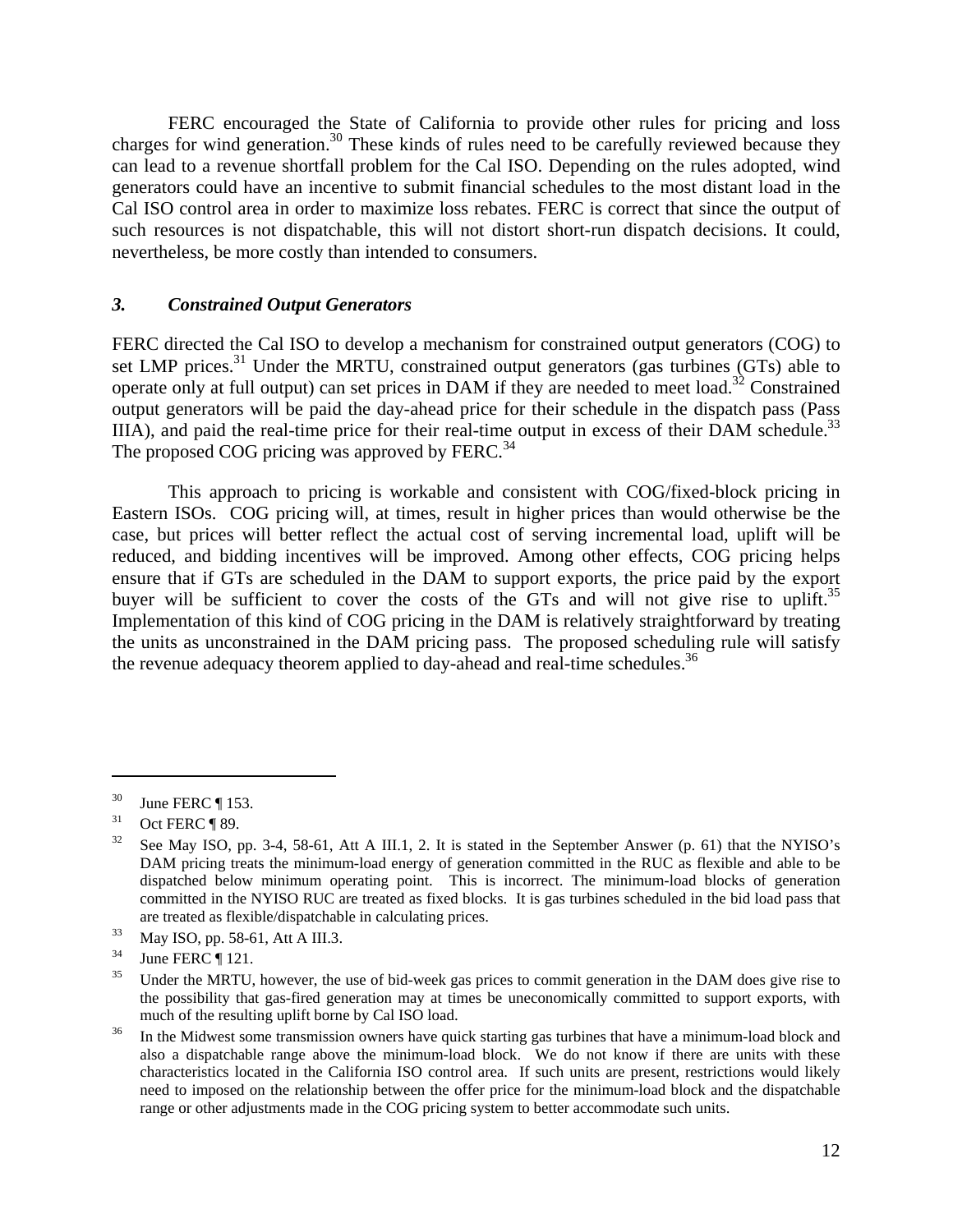Like other units, COG units will be eligible for a bid production cost guarantee in the event they are dispatched but operate unprofitably.<sup>37</sup>

## *4. Zonal/LAP Pricing*

Loads will buy power at load aggregation zone prices that are averages of the nodal prices over the service territories of the three investor-owned utilities (IOUs).<sup>38</sup> Except for load served by unconverted existing transmission contracts (ETCs), there will be three load aggregation zones for the purpose of load scheduling, bidding, and settlement, defined as the transmission service areas of the three California IOUs. "Virtually all loads within the ISO control area that are not served under ETCs will be scheduled, bid and settled at the level of the load aggregation zone in which they are located." This would include municipal utility and direct access load as well as load receiving retail service from the IOUs distribution utility.<sup>39</sup> This load aggregation pricing was approved by FERC. $40$ 

 The ISO will assign load distribution factors (LDFs) to individual nodes within the load aggregation zones for running the DAM and establishing the final schedules. $^{41}$  The LDFs will vary by time period, e.g., business day, Saturday, and Sunday holiday and for different hours within the day (peak, non-peak, etc.). LDFs will be established and revised based on the ISO's state estimator.<sup>4</sup>

 The exceptions to Zonal/LAP pricing for load in the day-ahead market are: 1) loads served under non-converted ETCs will be excluded from the load aggregation pricing system. These loads will schedule and settle at locations appropriate to their specific ETC rights.<sup>43</sup> 2) Entities that can operate either as loads or generators (cogeneration and pumped storage hydro) will be treated as generators and schedule and settle at the appropriate nodal price.<sup>44</sup>

 $37$  CMD # 61, 106, 116.

<sup>38</sup> CMD # 15, 84, 123.

 $39$  See CMD # 64. The Cal ISO notes in several documents, for example its Sept 2003 Comments at p. 54, that this is consistent with Eastern ISOs. This is not accurate in the case of New York. There are multiple zones within the service territories of Con Ed, NYSEG and NIMO. For example Con Ed's service territory spans zones H, I and J. Both NYSEG and NIMO have load in many of the other zones.<br>40 Oct FERC ¶65.

 $41$  "[T]he ISO will assign appropriate weights to each aggregation for the purpose of calculating aggregate prices as the weighted average of the nodal prices comprising each aggregation." CMD # 62. These weights will presumably be consistent with the amount of load clearing at each node in the nodal clearing process. See also CMD # 62.<br>  $^{42}$  CMD # 63.

<sup>&</sup>lt;sup>43</sup> The power delivered under ETCs will not be purchased in the spot market and will not pay congestion, so the price is irrelevant for these loads. This load will therefore not be included in the load weights used to calculate the zonal/LAP price. Entities holding ETCs can, however, choose to meet their load by purchasing power from the spot market, rather than using their ETCs. We anticipate that they would do so in circumstances in which the LMP price for the LAP in which they are located is lower than the LMP price at the generation used to serve their load, as their schedules would generate counterflow payments in these circumstances. This is discussed in general below.<br> $^{44}$  CMD # 124.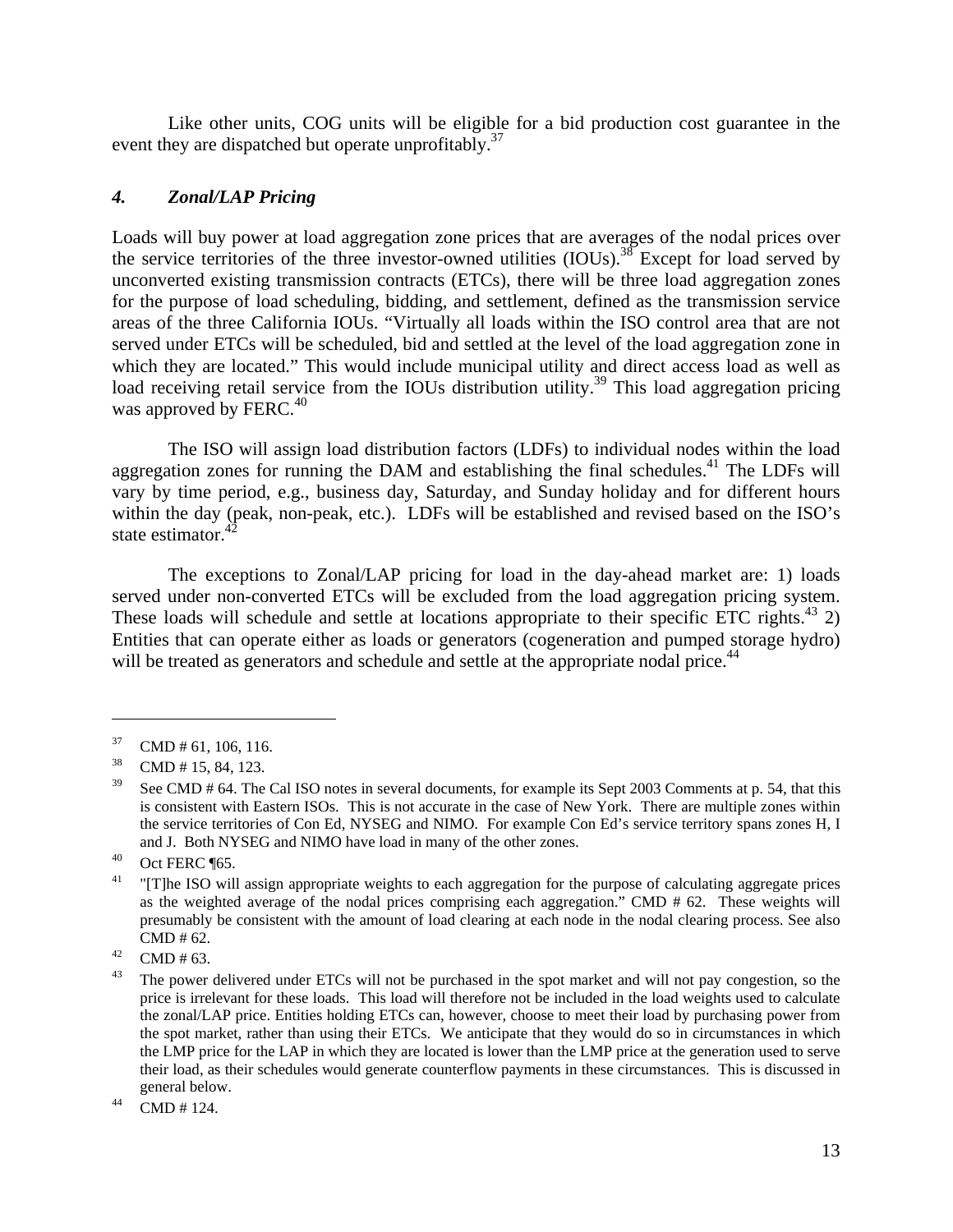The proposed LAP pricing has five features that are potentially problematic. These features are: (1) the nodal clearing of zonal bids; (2) reaggregation of nodal schedules into infeasible zonal schedules; (3) changes in nodal load weights between the DAM and real-time; (4) payments for zonal counterflow by vertically integrated LSEs; and (5) the LAP settlement rules for demand response. The nodal clearing of zonal load bids, the implied reaggregation of nodal schedules into infeasible zonal schedules, and the demand response pricing based on LAP pricing have consequences that need to addressed prior to MRTU implementation. In the discussion below we describe alternatives for correcting these features while retaining the LAP pricing system. The effects of changes in nodal load weights and payments for financial counterflow do not give rise to critical problems that need to be addressed prior to MRTU implementation but it is necessary that market participants understand these consequences which are intrinsic to a LAP pricing system and may impact choices regarding the degree of load aggregation. Each of these topics is discussed in greater detail below.

 An important element of the MRTU design is the proposed clearing process for zonal/LAP load bids in the DAM. The apparent motivation for the proposed zonal/LAP bidding and nodal clearing mechanism springs from a perception that the proposed LAP zones are large and heterogeneous. Hence, the averaging of prices across the LAP eliminates significant price differences at individual nodes. This is a fundamental problem that preserves one of the principal defects of the previous market design that the MRTU was intended to eliminate.

Although scheduling coordinators will submit load schedules and bids at the level of the default aggregations, the DAM will perform congestion management and energy trading at the nodal level. Prior to running the DAM, load schedules and bids will be disaggregated to the nodal level using load distribution factors that are derived from the ISO's real-time state estimator. The DAM will then make adjustments to generation and load at the nodal level to clear congestion and execute energy trades.45 It is proposed that zonal/LAP load bids will be evaluated and scheduled in the unit commitment and dispatch based on the zonal bid applied to the nodal prices for each node within the LAP.

 It is essential to recognize that this is not the manner in which NYISO, PJM or ISO-NE clear zonal load bids. In the Eastern LMP markets, zonal load bids are cleared in the DAM against the zonal price. Thus, in New York if a LSE bids to buy 100 MW of power at any price less than \$45/MW, it will buy 100 MW if the average zonal price is less than \$45/MW and buy no power if the average zonal price exceeds \$45/MW. This will not be the case under the methodology described in the CMD, where load would be cleared node by node at nodal prices, rather than being cleared based on the average nodal price reflected in the LAP price. The approach described in the CMD has some unattractive features. First, zonal bids that are less than the zonal price may not entirely clear in the DAM if some nodal prices exceed the zonal average price. Second, zonal bids may partially clear in the DAM even though the zonal price exceeds the bid (because some of the individual nodal prices would be less than the average zonal price). We understand that the Cal ISO would address this second situation by charging

<sup>&</sup>lt;sup>45</sup> See CMD  $# 125$ . Similarly, the CMD stated that "The IFM will adjust schedules at the nodal level for clearing the energy market and managing congestion and to determine nodal prices." CMD # 62.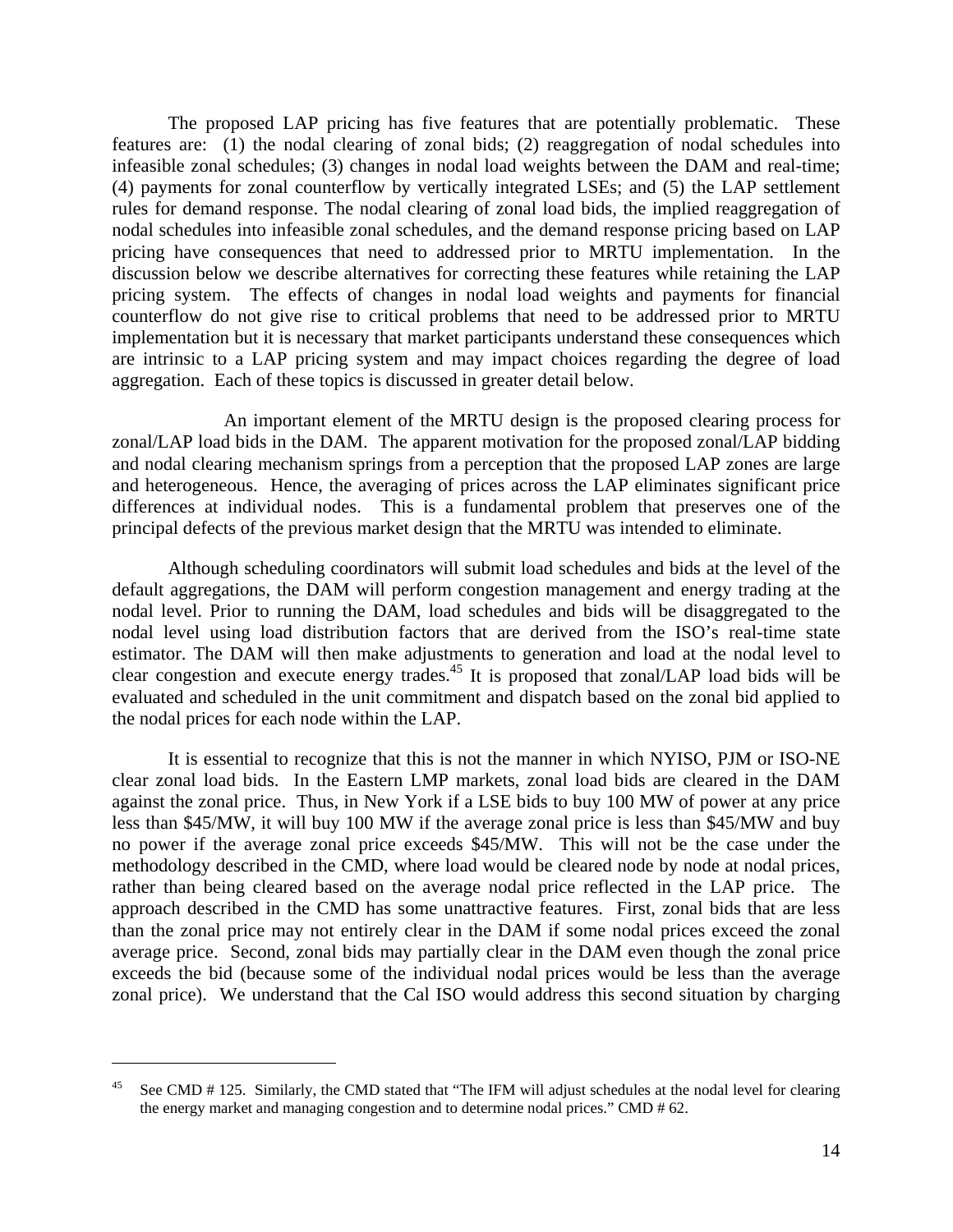the buyer its bid rather than the zonal price (making up the difference between the Zonal/LAP price and its bid through an uplift payment).<sup>46</sup>

 These features of the zonal/LAP clearing process mean that if there is congestion within a load zone/LAP, LSEs will not be able to use their bids in the DAM to efficiently limit the price they pay for power. If an LSE submits zonal load bids reflecting the expected average zonal price, its bids will only partially clear in the DAM because the nodal prices in the high priced portion of the zone will exceed the bid. This will leave the LSE exposed to real-time prices on the load that does not clear in the DAM. Alternatively, if an LSE submits zonal bids reflecting the expected price level in the high priced portion of the zone, the LSEs' bids may clear when the zonal price in the DAM exceeds the expected real-time zonal price and thus the cost of meeting load would be too high.

 These inconsistencies in the DAM outcomes could be readily addressed within the constraints of a zonal/LAP load bid system by clearing the LAP bids against the LAP price, as do the other ISO coordinated markets, rather than clearing the zonal bids against the individual nodal prices within the zone. This approach would embody in the clearing rules the same assumption as in the bids; namely, that the zonal aggregate demand is allocated proportionally across the individual nodes. There would still be a potential loss of efficiency compared to a full nodal system, but the bids would be consistent with the DAM dispatch. Absent actual nodal load bids, it is not apparent that clearing the demand bids at the nodal level serves any purpose.

 A zonal bidding system is less efficient that a fully nodal bidding system. However, within the context of a zonal bidding system, a concern has been expressed that clearing zonal load bids against a zonal LMP price would not clear the market efficiently compared to other clearing mechanisms for zonal bids. The apparent hope is that the efficiency of the nodal system might be achieved through a system which relies on zonal bids. The MRTU design does not accomplish that probably impossible task.

 To address these issues, first it is important in this context to understand that while there is potential inefficiency in a zonal bidding system if other market participants have better information than the ISO regarding the nodal distribution of real-time load, the inefficiency does not arise from the zonal clearing. Appendix II illustrates the impact of ISO errors in forecasting the real-time nodal load distribution and it is seen that these errors can cause the ISO to run surpluses or incur deficits in its real-time settlements. If the ISO errors are centered around the true value and no other market participant has superior forecasts, the surpluses and deficits would roughly cancel out. There would nevertheless be a real resource cost of these errors because on some days too much generation will be committed and load could have been met at lower cost using fewer units. Conversely, on other days not enough generation will have been committed and too much load will be met with quick start units in real-time. These resource costs are simply the inevitable result of imperfect load forecasting.

We understand that it is intended that the DAM LAP price would be calculated based on load weights determined by the quantities cleared at each node in the DAM rather than by the load weights used to disaggregate the zonal bids to the nodes. This understanding is reflected in the discussion and examples of LAP pricing in the appendices but is not fundamental to the conclusions.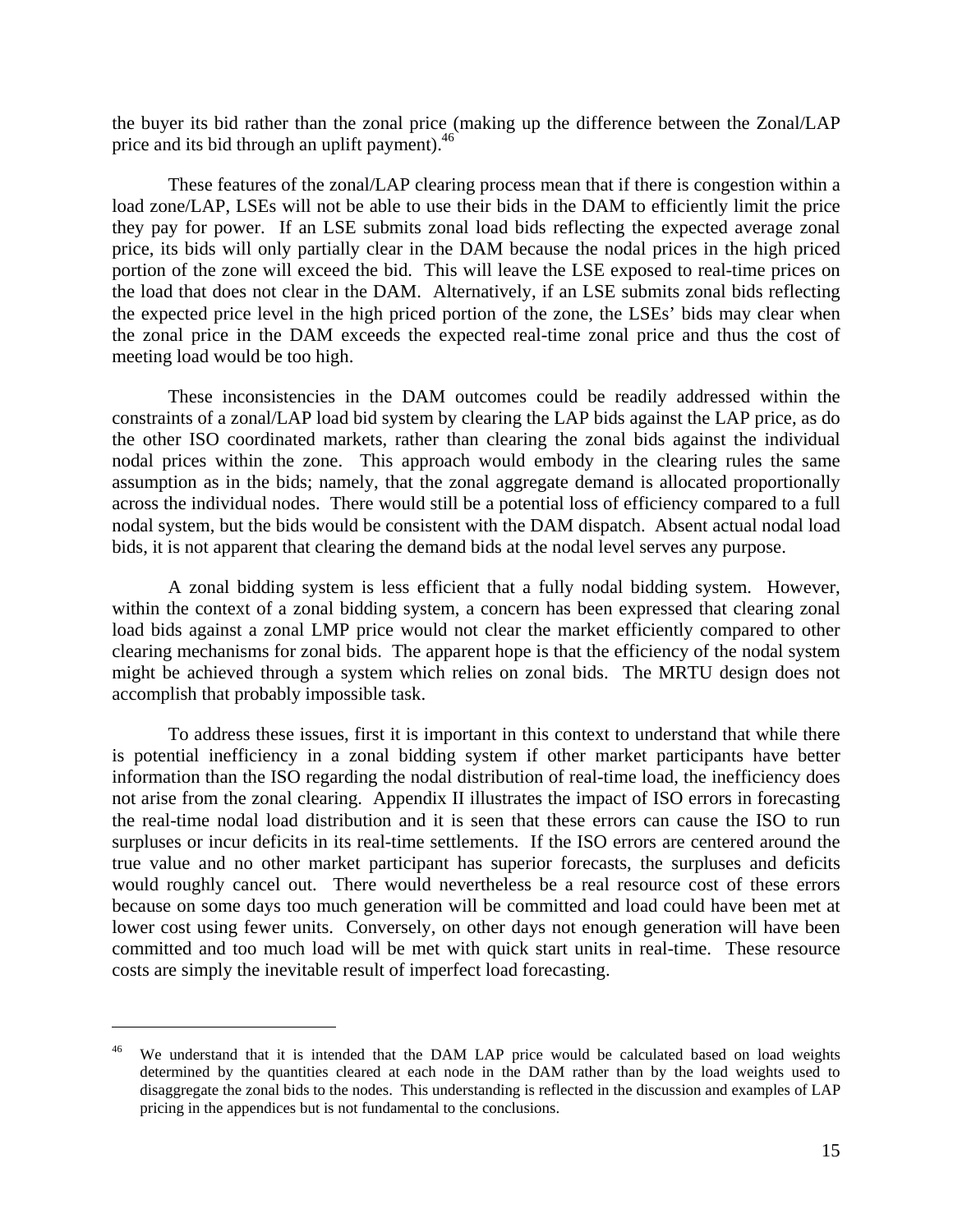The issue regarding zonal clearing of zonal load bids is different. If a price capped load bid does not clear because the load bid is lower than the zonal price, that means that it would cost more than the load bid to serve that load given the expected distribution of loads within the LAP. Partially clearing the price capped zonal load bid as if it cleared throughout the zone/LAP when it only clears at some low-priced nodes in the zone/LAP does not improve market efficiency. Such a clearing mechanism is simply clearing zonal/LAP load bids at a price lower than the cost of meeting that load. As illustrated in the examples in Appendix I, the result of that clearing mechanism would be to create real-time uplift, because the zonal/LAP load bids that would be cleared in this way in the DAM could not actually be supplied in real-time at the zonal/LAP price.

 Another alternative for addressing this problem would be to require that all price capped load bids be submitted and cleared on a nodal basis and that only price taking self-scheduled load could be submitted on a zonal basis. With LDFs that accurately reflect the distribution implicit in the schedules, this would effectively mean moving to the equivalent of a nodal pricing system for load, although it might appear to be a zonal system to the self-scheduled load. Another alternative would be to accept nodal bids for loads but settle them at a zonal price. This would lead to a requirement for constrained-on and constrained-off payments. In effect all load would be treated like the demand side bids discussed below, rather than just "price capped" load bids and would present the same challenges in setting the base line allowed load bid as for the proposed demand side bidding.

 A second problematic feature of the zonal/LAP pricing system is that the CMD provides that subsequent to the clearing of zonal load bids against nodal prices, the nodal load schedules clearing in the DAM will be reaggregated to create final load schedules for each scheduling coordinator at the default aggregation level, which will be settled at aggregate prices that are load-weighted averages of the constituent nodal prices.<sup>47</sup> This means that although zonal load bids would be cleared against nodal prices based on disaggregated nodal load representations, any portion of the zonal load that clears in the DAM at any node will be treated for settlements as if it cleared for the zone as a whole. This feature is one of the eight major implementation issues we have identified with the MRTU market design and is the most serious of these problems.

 This manner of reaggregating nodally cleared load bids into zonal schedules will at best produce revenue inadequacy in the Cal ISO's real-time settlements because DAM schedules will be infeasible. Worse, this system would provide incentives for inefficient bidding behavior even in the absence of any market power. The incentives would be to exploit the inconsistency between the DAM schedules and settlements to potentially magnify the revenue inadequacy of the Cal ISO's real-time settlements, with potentially large uplift costs falling on LSEs that do not engage in these problematic bidding strategies. Moreover, it does not appear that it would be feasible to impose rules that would discourage such inefficient bidding incentives without seriously undermining the ability of LSEs to manage their exposure to high prices in the dayahead and real-time markets.

 $47$  CMD # 125.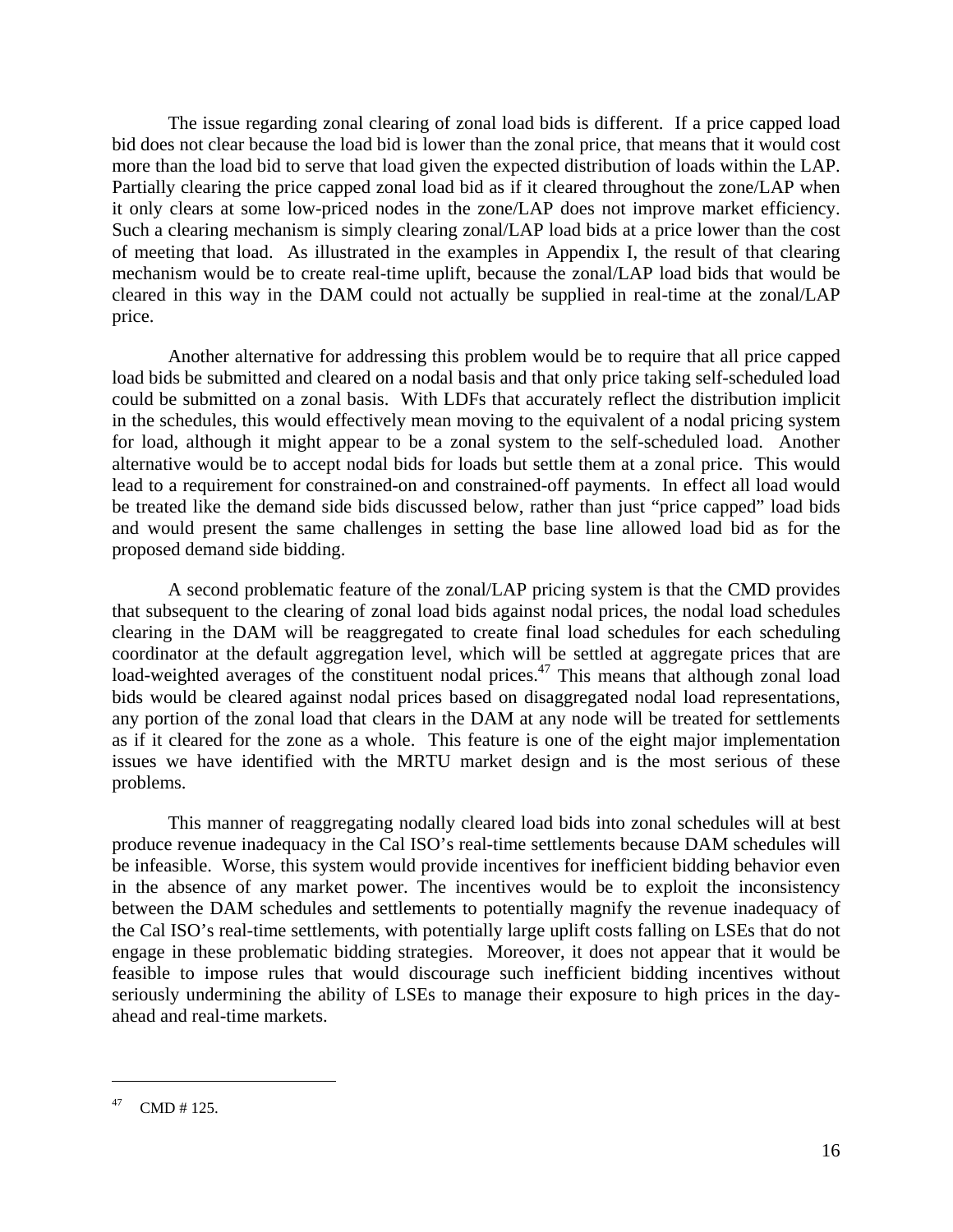The revenue inadequacy arises because zonal load bids would in effect be cleared in the DAM using one set of nodal load weights and then settled in real-time using a different set of load nodal weights. Hence, the day-ahead market could be cleared as if all the load were in the unconstrained portion of the zone, and then settled in real-time as if a portion of the load cleared in the DAM were in the high priced constrained portion of the zone. Since generation would have been scheduled in Pass 3 of the DAM based on the nodal load weights used to clear the DAM bids, insufficient generation would be scheduled in the DAM to meet the load scheduled in the constrained portion of the zone. In essence, the DAM schedules would be infeasible because generation would have been scheduled to meet load based on the load distribution within the zone determined by the nodally cleared zonal bids, and then this load would be moved into the constrained portion of the LAP in the reaggregation process but the generation needed to meet this load would not have been scheduled. In real-time, the ISO would need to back down generation able to serve load at the nodes cleared in the DAM and dispatch up higher cost generation able to serve load at the high cost nodes where zonal load bids did not clear in the DAM. This buying back of low priced generation and purchase of high priced generation would create real-time uplift costs that would be borne by consumers.

 To illustrate, suppose that there are two locations, A and B, in the same zone but with no transmission between them (to simplify the point). Load is price-sensitive ex ante (i.e., in the DAM) but fixed in real time. The demand curves of the LSEs serving the two locations are identical, with 100 MW at \$60, 200 MW at \$40, and 300 MW at \$20. LSEs submit these two demand curves in the DAM as the load zone bids, which would be aggregated into a zonal demand for 200 MW at \$60, 400 MW at \$40 and 600 MW at \$20. It is further assumed that there are unlimited \$20 generators at A, and unlimited \$60 generators at B. The LDFs for the regions are 50 percent.

 Under the nodal clearing process the aggregate zonal demand would be allocated to the nodes based upon the LDFs for the regions. The demand for region A would clear 300 MW at \$20, while the demand for region B would only clear 100 MW at \$60. Hence, the nodal clearing price at A becomes \$20 with load 300 MW, and \$60 at B with load 100 MW. The load quantities also determine the generation schedules in the DAM. The DAM zonal price would be the weighted average load price,  $(300 \text{ MW} * 20 + 100 \text{ MW} * 60)/400 \text{ MW}$ , or \$30/MW. Under the nodal load reaggregation it would be assumed that 50 percent of the 400 MW of load was cleared in each region, so 200 MW would be scheduled at  $\overline{A}$  and 200 MW of load at B, but 300 MW of generation would have been scheduled at A and only 100 MW at B. In real-time, the ISO would have to purchase 100 additional megawatts at bus B at \$60, and sell back 100 MW of generation at A at a price of \$20 to cover the DAM schedules. Hence the ISO would be revenue inadequate in real time. The problem would be more complicated with transmission included, increasing bids on the supply curves and asymmetric distributions of demand.

 Thus, even if LSEs passively bid their expected real-time load into the DAM at the expected real-time zonal price and real-time load and prices were exactly equal to that expected by the LSE, the Cal ISO would be revenue inadequate in real-time if there was congestion,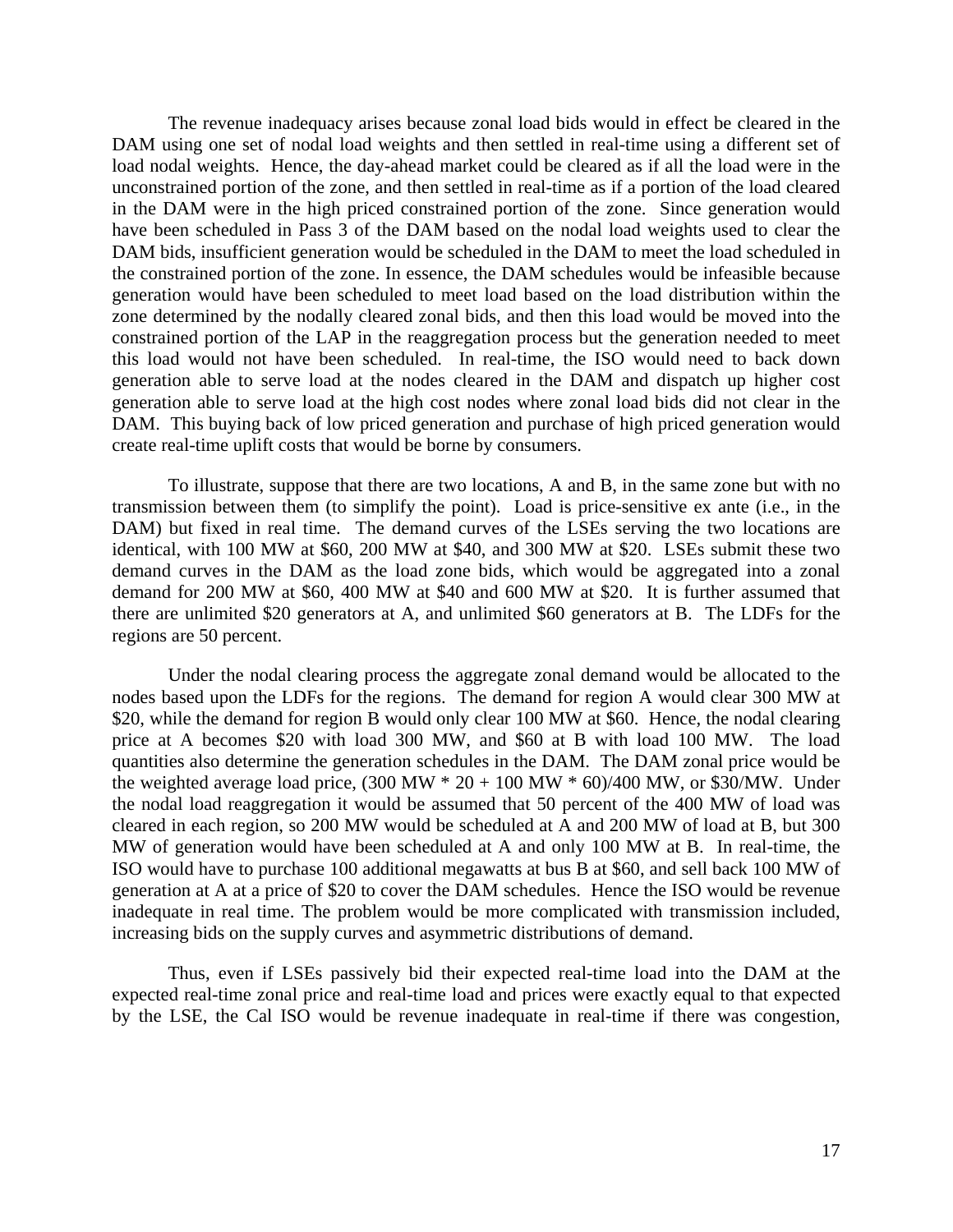because not enough generation would have been scheduled in the DAM to meet load within constrained regions.48



**Figure 1 INFEASIBLE SCHEDULES WITH NODAL CLEARING** 

 This revenue inadequacy would reflect the fact that the schedules used for DAM settlements would be infeasible because the generation scheduled in Pass 3 to meet load at the low-priced nodes could not be dispatched to meet load distributed across the LAP based on the DAM settlement load weights if load bids were cleared nodally and then reaggregated.<sup>49</sup> This infeasibility is illustrated in Figure 1 (developed in Appendix I, Section C), in which the flows implicit in the DAM schedules produced by the MRTU LAP clearing and settlement rules exceed the limits on C-B and B-D.

 This infeasibility of the DAM schedules would further exacerbate uplift costs because some of the infeasible DAM schedules would be attributable to generation in generation pockets with DAM schedules to meet inflated load within the pocket. Thus, if region C were a generation pocket with a single supplier, the C-B DAM schedules would be infeasible in realtime and the Cal ISO would have to accept DEC bids within the generation pocket. The load would be shifted out of the pocket in the settlement system and the generation would have to be

1

<sup>48</sup> This potential is illustrated in Appendix I, Section B.

<sup>49</sup> This is also illustrated in Appendix I, Section C.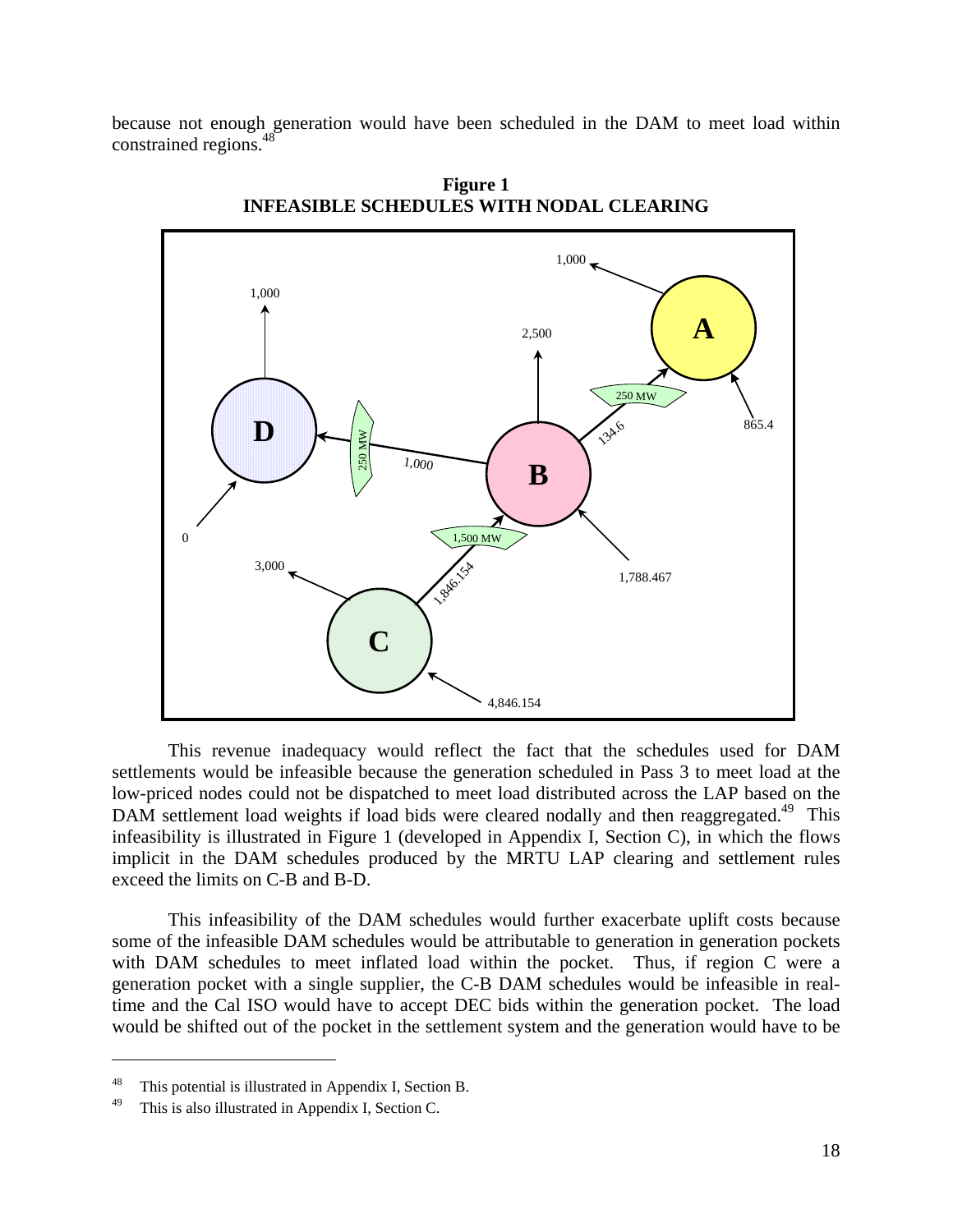dispatched down in real-time because there would be insufficient physical load within the pocket in real-time. The offer prices of the DAM schedules would automatically be reduced to -\$30/MW in real-time and a single supplier within the generation pocket would not have to worry about lower cost redispatch being offered. The ISO would have to buy back the infeasible schedules at a high cost, just as under the zonal system today. Moreover, this outcome could not be addressed by conduct rules as the infeasible schedules are the result of LSEs bidding in their actual load and the MRTU rules would automatically reduce the DAM offer prices to -\$30/MWh. These LAP settlement rules undermine one of the fundamental purposes of LMP implementation, the elimination of infeasible DAM schedules that can be exploited with low real-time offer prices, sometimes referred to as the "INC-DEC game."

 The infeasibility of the Pass 3 DAM schedules would be identified in the RUC which would model forecast load at its expected nodal location so sufficient generation would be committed in the high priced regions to meet forecast load, but too much generation would have been scheduled in Pass 3 to meet load in the low priced region. Moreover, since LSEs could bid so as to cover their entire load in the DAM as described above, there would not necessarily be any real-time load imbalances to be assigned the RUC uplift costs. In fact, very little of the uplift costs would be attributable to the RUC commitment. The units committed in the high priced regions to meet forecast load would likely not incur large losses at real-time prices if the Cal ISO's load forecast were accurate, the uplift costs would be in the day-ahead market due to the infeasible schedules and allocated to all loads.

 This revenue inadequacy could be exacerbated if LSEs were to bid to take advantage of the reaggregation of infeasible DAM schedules in submitting their zonal load bids. This would entail bidding the amount of the LSE's zonal load that is hedged with CRRs from low cost generation into the DAM at very high prices to ensure that it clears in the DAM. The LSE would then submit additional price capped load bids in the DAM capped at levels reflecting the expected price in the low priced portion of the zone, in an amount that exceeds the LSEs expected real-time load. The amount of price capped load bid into the DAM by the LSEs could be determined based on the expected nodal load weights such that when the zonal load bid was cleared nodally, the amount of load that cleared at the nodal price in the low priced region would be sufficient to cover the entire portion of the LSEs zonal load that was not hedged with FTRs from low price sources. This kind of bidding could produce very large revenue inadequacy in the Cal ISO's real-time settlements.<sup>50</sup> While the Cal ISO and FERC could attempt to deter such conduct by forbidding LSEs from bidding more than their expected load into the DAM, conduct rules of this sort could also prevent LSEs with better information than the Cal ISO from appropriately hedging themselves in the DAM.

 The arbitrage by market participants could go further. LSEs could submit price capped load bids designed to clear bids in the DAM in excess of the LSEs real-time load, with the price capped bid structured to ensure that the load bids cleared only in the low priced nodes of the LAP. This excess load would then be sold back in real-time at the real-time LAP price, which would reflect actual congestion patterns and generation costs, giving rise to further uplift costs.<sup>51</sup>

<sup>&</sup>lt;sup>50</sup> This potential is also illustrated in Appendix I, Section C.<br><sup>51</sup> This kind of outcome is also illustrated in Appendix I, Sec

This kind of outcome is also illustrated in Appendix I, Section D.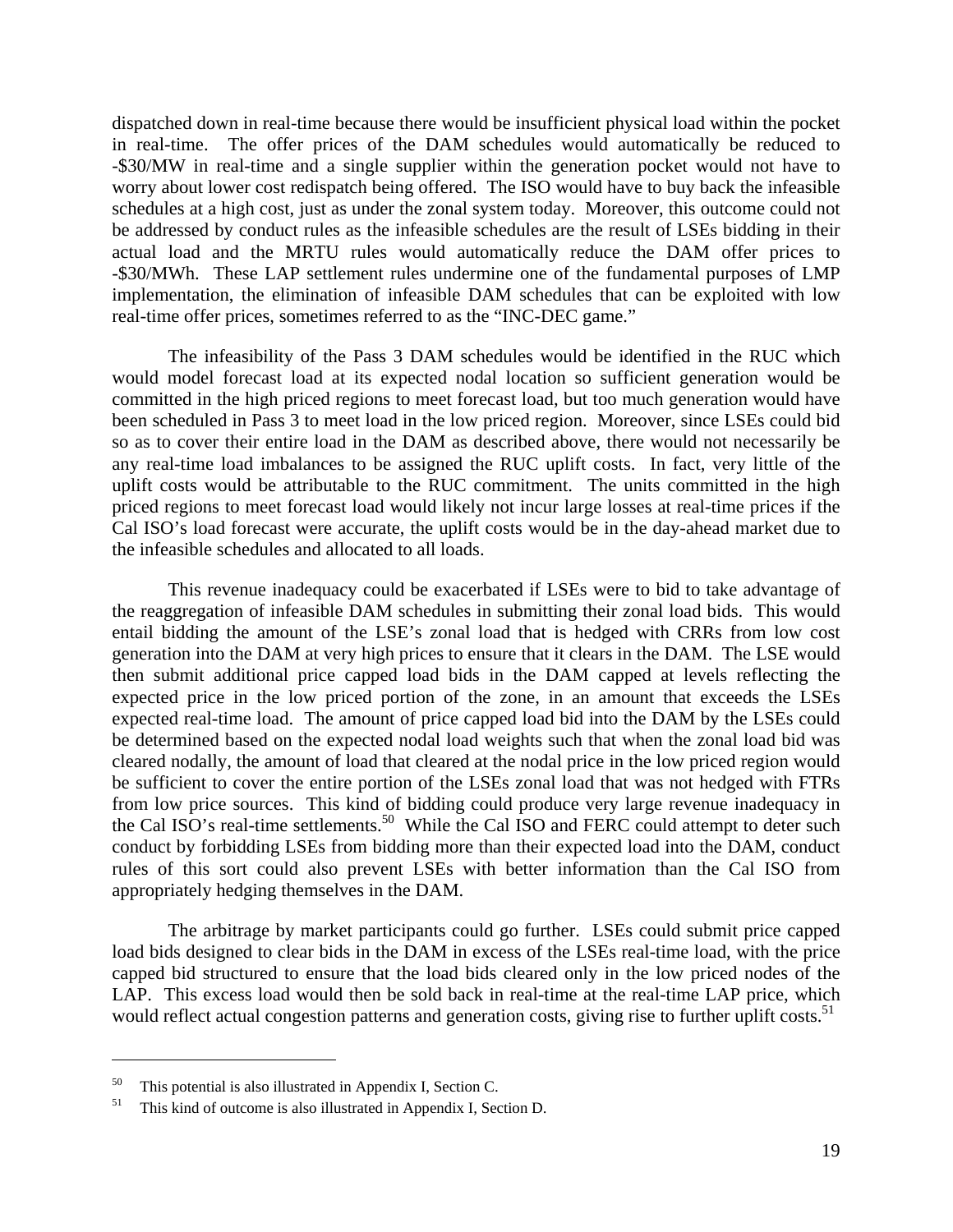Arbitrage by market participants could proceed until the LAP DAM price rose to the level of the expected real-time LAP price, eliminating arbitrage profits. Under the nodal clearing mechanism for zonal LAP bids, however, the DAM nodal generation prices and schedules produced by this arbitrage would likely be very different from the nodal prices and schedules expected in real-time. The result of such "perfect" arbitrage is illustrated in Appendix I, Section E, and discussed further in Sections II.D and IX.A.

 These features of the proposed load zone pricing system are a critical problem that must be addressed before the MRTU market is implemented, but this problem can be readily solved. There are basically two ways to address the problem, both of which have been applied elsewhere and could be readily applied to Cal ISO markets. One approach would be to keep the proposed zonal/LAP pricing but to clear the zonal bids zonally based on zonal prices and ISO load weights. The other approach would be to further disaggregate the LAP either into smaller load zones or all the way to the node.<sup>52</sup> Under either approach, it would be essential that bids would be cleared, and settled, on a basis consistent with the level of aggregation at which the bid is defined.

 As explained above, the zonal clearing of zonal bids need not lead to any inefficiency, other than that inherent in zonal aggregation, but highly aggregated load zones can expose the ISO to arbitrage and may reduce the effectiveness of virtual load bidding as discussed below.

 A third potentially problematic feature of the zonal/LAP load pricing system is the proposed change in nodal load weights between  $DAM$  and real-time.<sup>53</sup> The potential problem can be best understood by assuming that the problems with zonal/LAP pricing discussed above were addressed by clearing zonal load bids zonally against the zonal price, which would eliminate both the nodal clearing process and the need for reaggregation. In addition, we assume for the purpose of this discussion that there is no demand response in real-time so real-time load does not depend on prices.<sup>54</sup> Under the proposed market design, the ISO would determine the nodal load weights used to calculate the zonal price and clear the market in the DAM. In realtime, the zonal price would be calculated based on the estimated real-time nodal load weights, which could be different from those anticipated by the ISO for the DAM. Importantly, an LSE that purchased 1,000 MW of power at the load zone price in the DAM would be perfectly hedged for 1,000 MW of consumption within the zone in real-time regardless of differences between the nodal distribution of load in real-time and that assumed in the DAM.

 $52$  We understand that there is a concern that the establishment of multiple load zones within the service territory of a single distribution company could give rise to inefficient incentives, particularly in a direct access (i.e., retail competition) environment.

The issue has arisen in other states which have shown that it can be addressed without the need for LAP zones that are coincident with service territories. As noted above, the service territory of Consolidated Edison of New York encompasses load Zones H, I and J and wholesale market prices are materially higher in Zone J than in the other zones. The New York PSC and ConEd have used a combination of a market supply charge and a monthly adjustment clause to maintain balanced retail access incentives despite ConEd-wide retail rates. The CPUC, the impacted utilities, and the Cal ISO may, therefore, find it helpful to examine the approaches taken in eastern states before concluding that the LAP approach is necessary.<br>
<sup>53</sup> A related issue regarding CRR weights is discussed in Section VIII.<br>
<sup>54</sup> We discuss the implications of relaxing this assumption below.

We discuss the implications of relaxing this assumption below.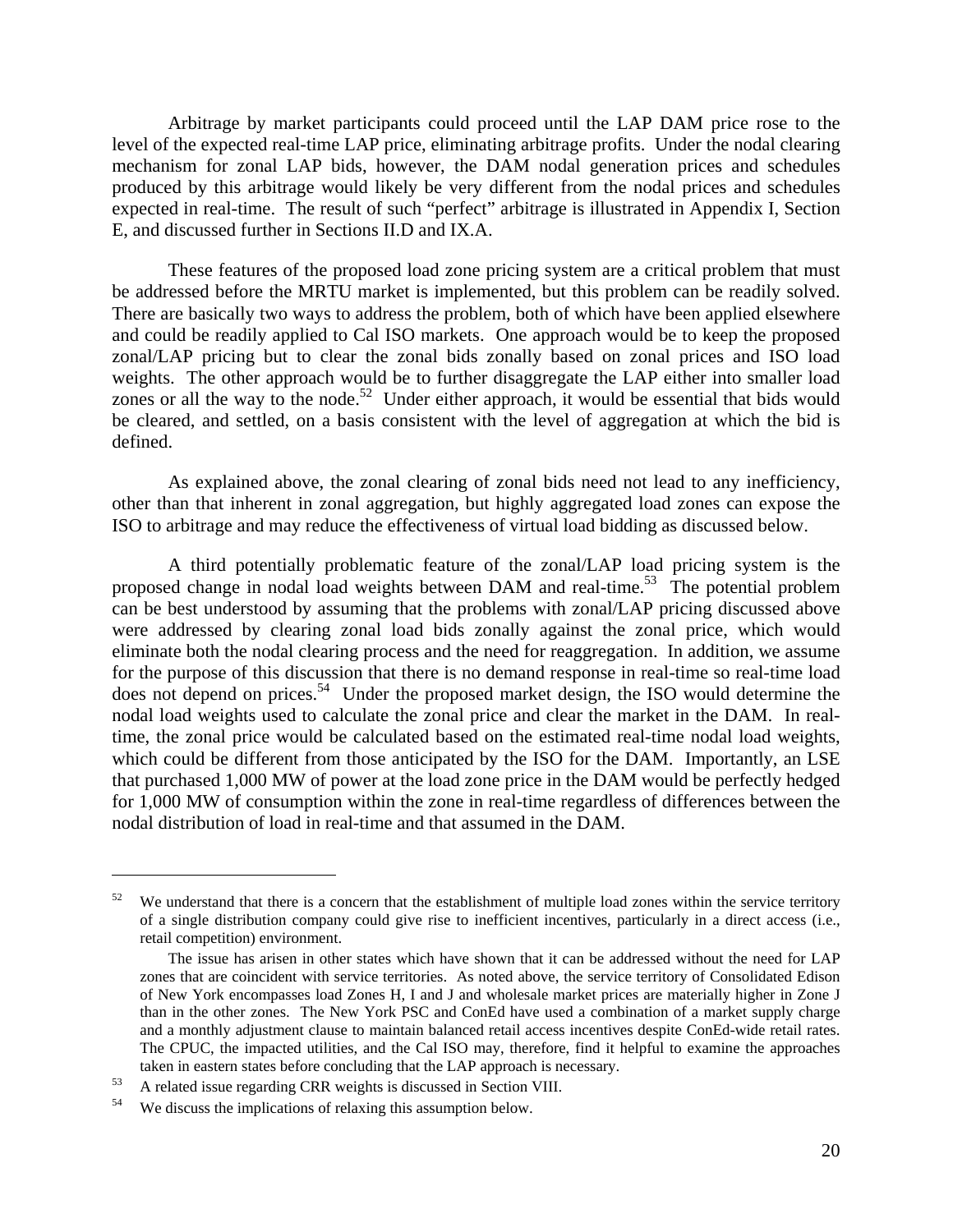Under this settlement rule, any financial consequences of errors in the ISO's day-ahead assessment of nodal load weights will be included in real-time uplift and borne by all loads. The ISOs nodal load forecast cannot possibly always be right, but if it is not systematically high or low, the various errors would average out over time, sometimes resulting in real-time surpluses (when too much expensive generation was scheduled in the  $DAM$ )<sup>55</sup> and sometimes in real-time deficits (when too little expensive generation was scheduled in the DAM).

 This is basically the same settlement rule used by the Eastern ISOs. It places the burden of estimating the nodal distribution of load on the ISO, simplifying the bidding process for LSEs. The critical premise of this approach is that the ISO has better information for estimating this nodal distribution of load than do any of the individual LSEs. If this premise is satisfied, the approach is reasonable. It is important, however, to recognize that this premise requires that the ISO utilize accurate forecasts of the real-time load distribution in calculating nodal load weights in the DAM. If the ISO uses simplified rules that result in predictable inaccuracies between the DAM and real-time load weights, the premise is not satisfied. If market participants have better forecasts of the real-time distribution of load than that used by the ISO to calculate DAM prices, the ISO's DAM prices will be subjected to arbitrage by market participants and the real-time settlements may be revenue inadequate on average.<sup>56</sup> Thus, if the ISO's nodal load weights were anticipated to include too little load in the high priced region of the LAP, market participants would anticipate that real-time load zone prices would exceed DAM load zone prices so they would buy extra load in the DAM which they could sell back in real-time. When the imbalances were settled in real-time at the real-time nodal weights, DAM buyers would in effect be selling back load in the constrained down region as load in the high priced region in real-time. The ISO, on the other hand, would be buying additional generation in the high priced region and buying back excess generation in the lowed priced region, giving rise to uplift and inflating costs for consumers.<sup>57</sup>

 The magnitude of the uplift costs associated with arbitrage of predictable errors in the ISO's nodal load weights is likely to be dramatically lower than the costs associated with the currently proposed LAP bid clearing mechanisms. Thus, this is not a critical problem requiring market design changes prior to implementation of the MRTU. Instead, this issue is an area of concern that needs to be kept in mind as the general MRTU market design is carried forward into a software implementation to ensure that implementation decisions do not magnify these costs. The potential cost of this kind of arbitrage can also be reduced by defining load zones within which there is less congestion and less day-to-day variation in nodal load weights. Both factors would tend to favor defining smaller load zones than the LAP zones. Moreover, it is important to understand that the mere reality that the Cal ISO's forecast of nodal loads will not be perfectly accurate does not give rise to a market design problem. The existence of uncertainty is an operational and market reality. The potential market problem is not the possibility that the Cal ISO's forecast of nodal loads will be imperfect but that some market participants will be able to

<sup>&</sup>lt;sup>55</sup> Generators in the high priced region buy back their DAM schedules at high prices and the ISO schedules replacement generation in the low priced region at lower prices.<br>Market participants would not need to necessarily identify the underlying inaccuracy in nodal load weights to

arbitrage these differences. Market participants could arbitrage these differences merely by observing the circumstances giving rise to differences in DAM and real-time prices. 57 This potential is illustrated in Appendix II.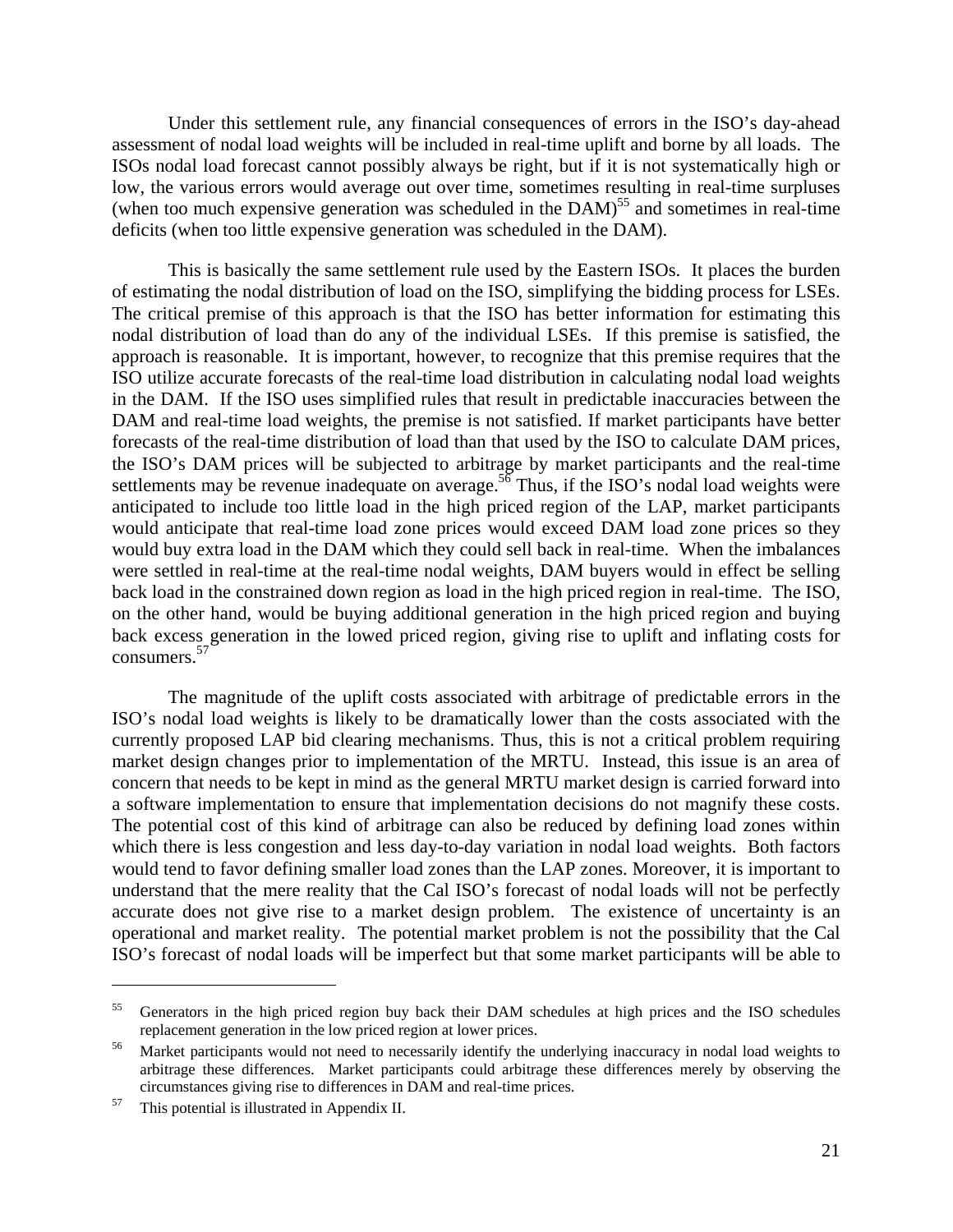develop better forecasts of real-time nodal loads than those employed in the DAM and will be able to use those forecasts to arbitrage the DAM as discussed above. The smaller the load zones, the less likely it is that such arbitrage will be a problem. In the case of nodal pricing, the problem disappears because there is only one location in each "zone" with an LDF that is necessarily 1.0.

 A fourth problematic feature of the zonal/LAP pricing system concerns vertically integrated LSEs located within the high priced regions of the LAP. If such vertically integrated LSEs have generation sited to meet their load within the constrained region (one or more nodes with the same nodal price) in a nodal pricing system, there would be no congestion charges between the nodes at which the generation is located and that at which the load is located, as illustrated in Figure 1. Consider the D LSE located within constrained region D in which the LMP price is \$80. The D LSE's load is also located within region D, so under a nodal system, the LSE would schedule its generation to meet its load and incur no congestion costs.



**Figure 2 FINANCIAL COUNTERFLOW SCHEDULES** 

 If the vertically integrated load's LMP price is averaged into the overall LAP for the A, B, C and D regions and the LAP price is lower than the nodal price at the location of the LSE's generation, the LSE will be paid counterflow charges for scheduling its generation to meet its load, although those schedules would actually have no impact on congestion. Thus, under the LAP pricing system, the D LSE would sell its generation in region D at \$80 but buy power at \$46.67 to meet its load in region D earning a counterflow payment of \$33.33/MW, the cost of which would be borne by other LSEs. This cost shift would be avoided if the D LSE were assigned CRR obligations from its generation to the LAP load zone, but D LSE would not designate such CRRs in any voluntary process.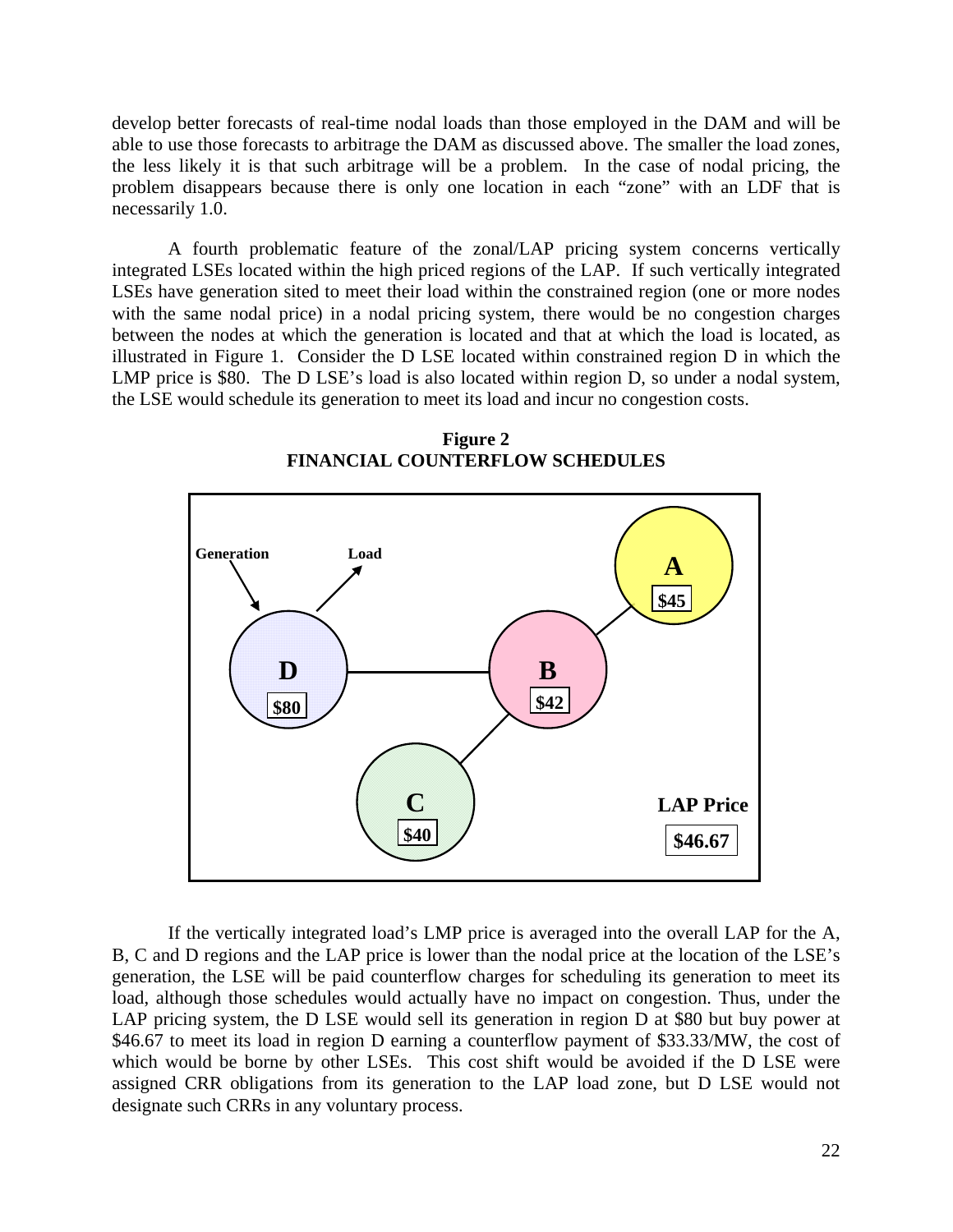These payments for financial counterflow to the LAP are related to the issue discussed in Section VIII regarding the impact of LAP pricing on the allocation of CRRs. The issues are linked because to the extent that such vertically integrated LSEs receive counterflow payments for financial schedules that provide no counterflow on the real transmission system, the number of CRRs that can be allocated to other LSEs is reduced, raising their costs. These kinds of potential costs shifts could also be reduced or avoided by defining zones within which there is less congestion (and thus lower counterflow payments for scheduling power from generation located within the zone to meet the load zone load).

 Another potential problem arising from the application of the LAP pricing system to vertically integrated LSEs with generation and load at the same location, is that it could in effect unmitigate otherwise mitigated market power. LSE's serving their own load with their own generation within transmission constrained regions generally have little or no incentive to attempt to exercise market power by withholding output as if they are successful in raising the locational price paid to their generation, they would also raise the locational price they pay to meet their load. If the proposed LAP pricing were implemented and LSEs decline to accept counterflow CRRs from their generation to the LAP, then vertically integrated LSEs might acquire an incentive to exercise market power that they would lack under a nodal pricing system.

 A fifth difficulty of the LAP pricing system is the proposed treatment of price responsive load. Under the CMD proposal, long-lead time demand response could buy power at the LAP in the DAM up to their maximum MW of curtailment plus non-curtailable load and would sell the amount dispatched off at the nodal price in the DAM. This approach to demand response pricing has two problematic features. First, the supply of demand response under this pricing formula will be profitable whenever the nodal price exceeds the average LAP price. For consumers located within the constrained portion of a LAP, this may be the case for a large number of hours per year. Whenever this situation is expected to prevail, load providing demand response could offer its full amount of certified curtailment into the DAM (at a very low curtailment price, ensuring that it would be curtailed) even if it had no intention of consuming that amount of power. For example, a load in a constrained region could establish the reduced consumption from shutting a production line as certified curtailment and then bid this reduced consumption into the market to be dispatched at a price of \$.10/MWh whenever the production line would not be running due to holidays, reductions in the number of shifts, maintenance or would be operating at less than the maximum level.

 Loads in constrained regions at locations at which the nodal prices exceed the applicable LAP price therefore have an incentive to offer the difference between their actual consumption and their established maximum curtailment in the DAM at a load price that ensures that it is dispatched, whenever the nodal price is expected to exceed the LAP price. The required payments for energy not consumed could be expensive for consumers if these demand response resources have maximum curtailment quantities that materially exceed their average consumption.

 Conversely, this pricing system provides very little incentive for day-ahead demand response if the system is expected to be strained but there is little congestion because prices are relatively high throughout the LAP. For example, instead of paying demand response the difference between its nodal price and the LAP price, it could be paid the difference between its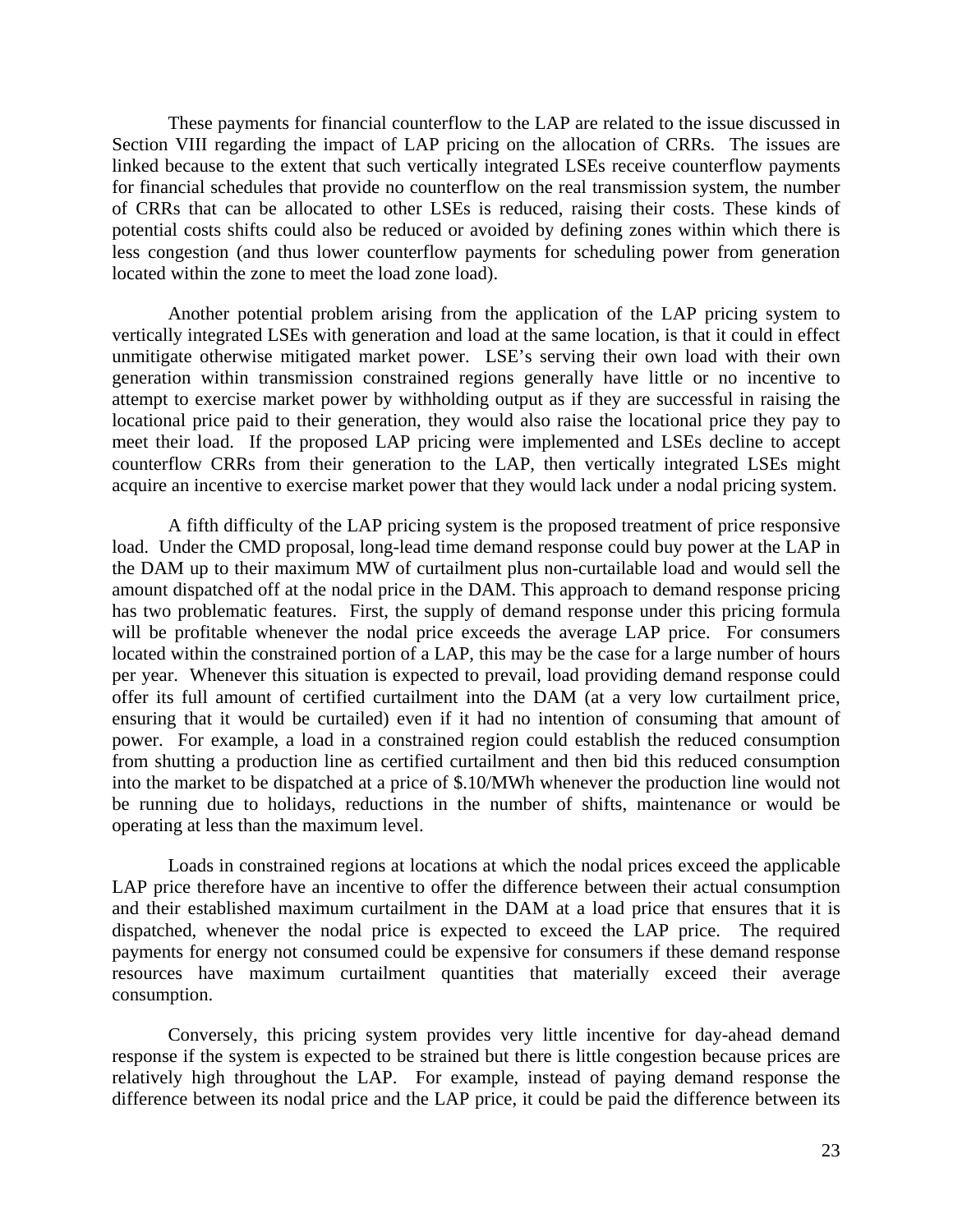nodal price and a threshold price defined for that node for consumption curtailments. Under such an approach there would be no payments for demand response on low load days because the nodal price would not exceed the threshold price. Conversely, such a system would permit payments to demand response resources located in regions with prices that are high but lower than the LAP price.





 Fundamentally, incenting demand response by paying it the difference between the LAP and the nodal price is unrelated to the value of the demand response. This pricing will not result in efficient demand response. Suppose the DAM price was \$250 throughout the LAP as portrayed in the right panel in Figure 3, would demand response have no value, simply because the LAP and nodal prices were the same? Conversely, it also appears that this pricing system offers no incentive for demand response within the lower priced portions of the LAP, even when prices are high in absolute terms, because the difference between the Nodal price and the LAP price would be negative, as shown for region C in the left panel in Figure 3.

 A second concern with this approach to demand response pricing are the inconsistencies arising from the assumption of price insensitive nodal load weights in the determination of the LAP price in the DAM and the assumption that demand response will in fact be price responsive. If the Cal ISO's nodal load weight forecast does not account for the impact of the demand response, this could give rise to an arbitrageable difference between the load weights used by the ISO in the DAM and those used to calculate the real-time LAP price. In addition, depending on how the various problems with the LAP bid clearing and settlement process described above are resolved, the application of these pricing and settlement rules to entities providing demand response, consuming power and perhaps selling power could provide additional opportunities for inefficient arbitrage that would impose uplift costs on consumers.

 Most of these difficulties with the proposed approach could be readily avoided by requiring demand response to buy and sell at the nodal price. The simplest version of this approach has the limitation that loads that have not bought forward will have no incentive to conserve in the day-ahead market. This issue needs to be directly addressed, however, either by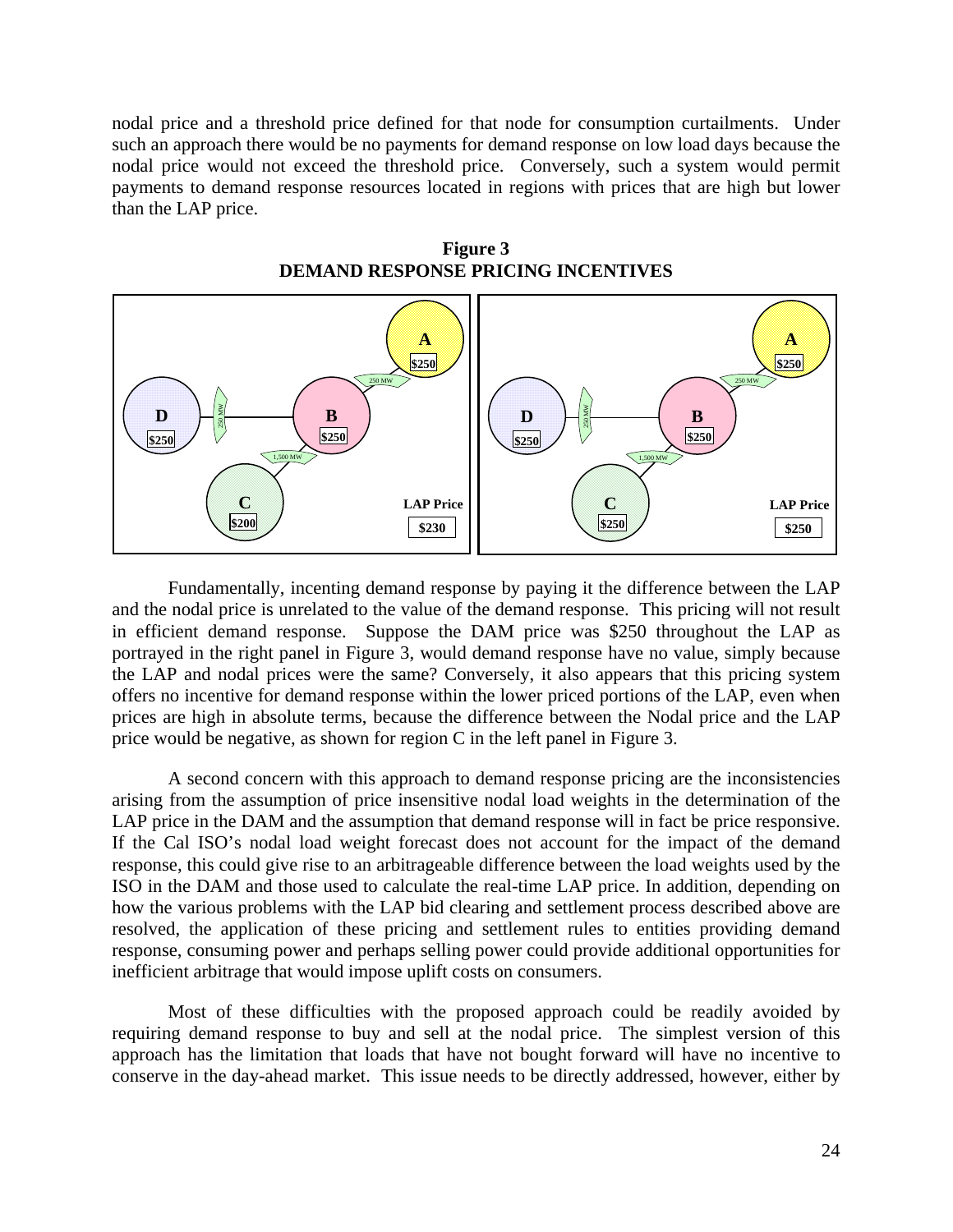allowing such forward purchases or by defining a base level of consumption against which reductions are settled or some similar mechanism.

 Overall, while there are some serious problems with the LAP pricing mechanism currently envisioned for the MRTU, these difficulties can readily be avoided by moving to a zonal pricing system more consistent with those employed by PJM and New York.

## *5. Trading Hubs*

Under the MRTU, trading hubs may be defined as needed and appropriate. Initially NP15, ZP26 and SP15 will be modeled as trading hubs. The ISO will also create trading hubs corresponding to the three load aggregation zones (PG&E, SCE and SDG&E) to facilitate trades with load serving entities.<sup>58</sup> The nodes defining the trading hubs will not change over time. The trading hub LDFs used to calculate the weighted average prices will vary, however, and will be based on the total quantity of load that is scheduled at each node of the hub. In contrast to the load aggregations mentioned above, trading hub LDFs and prices will include load served under ETCs if such load is within the ISO control area. $59$ 

 Under the CMD, trading hubs would just be scheduling points for inter-scheduling coordinator trades. That is, market participants would not be permitted to submit self-schedules or price capped bids or offers at these locations. That is, no virtual bids would be permitted at the hubs. If other design features are modified to accommodate virtual bidding, it does not appear that there is any compelling reason for allowing virtual bids at these trading points in addition to allowing virtual bidding at the LAPs, if these trading hubs are to merely be scheduling points for inter-scheduling coordinator trades. $60$ 

 If these trading hubs continue to be defined exclusively as scheduling points for interscheduling coordinator trades pursuant to bilateral contracts, the varying hub LDFs will not give rise to ISO revenue inadequacy in the DAM or real-time because the ISO will have a zero net position at the hub in the DAM and thus cannot be financially impacted by changes in the node weights between DAM and real-time. We think it likely, however, that market participants will want to expand the role of these trading hubs in ways that will have the potential to give rise to ISO revenue inadequacy caused by the varying node weights.

 First, it is likely that market participants will want to be able to submit price-capped load bids and supply offers at the trading hubs in the DAM. If the Cal ISO accommodates this, the Cal ISO will no longer be assured of a zero net position at the trading hubs in the DAM. Instead, the Cal ISO would be exposed to market participant arbitrage of differences in nodal weights

<u>.</u>

 $58$  CMD # 65.

 $59$  CMD # 65.

 $60$  A market participant that wanted to cover a contract calling for delivery at SP-15 with a spot market purchase in the DAM, would submit a virtual demand bid at the SCE LAP, submit a transmission schedule from the SCE LAP to the SP-15 trading hub, and then have an inter-scheduling coordinator trade at the SP-15 trading hub to cover its contract. Alternatively, the market participants could turn the contract into a CFD at the SP-15 trading hub.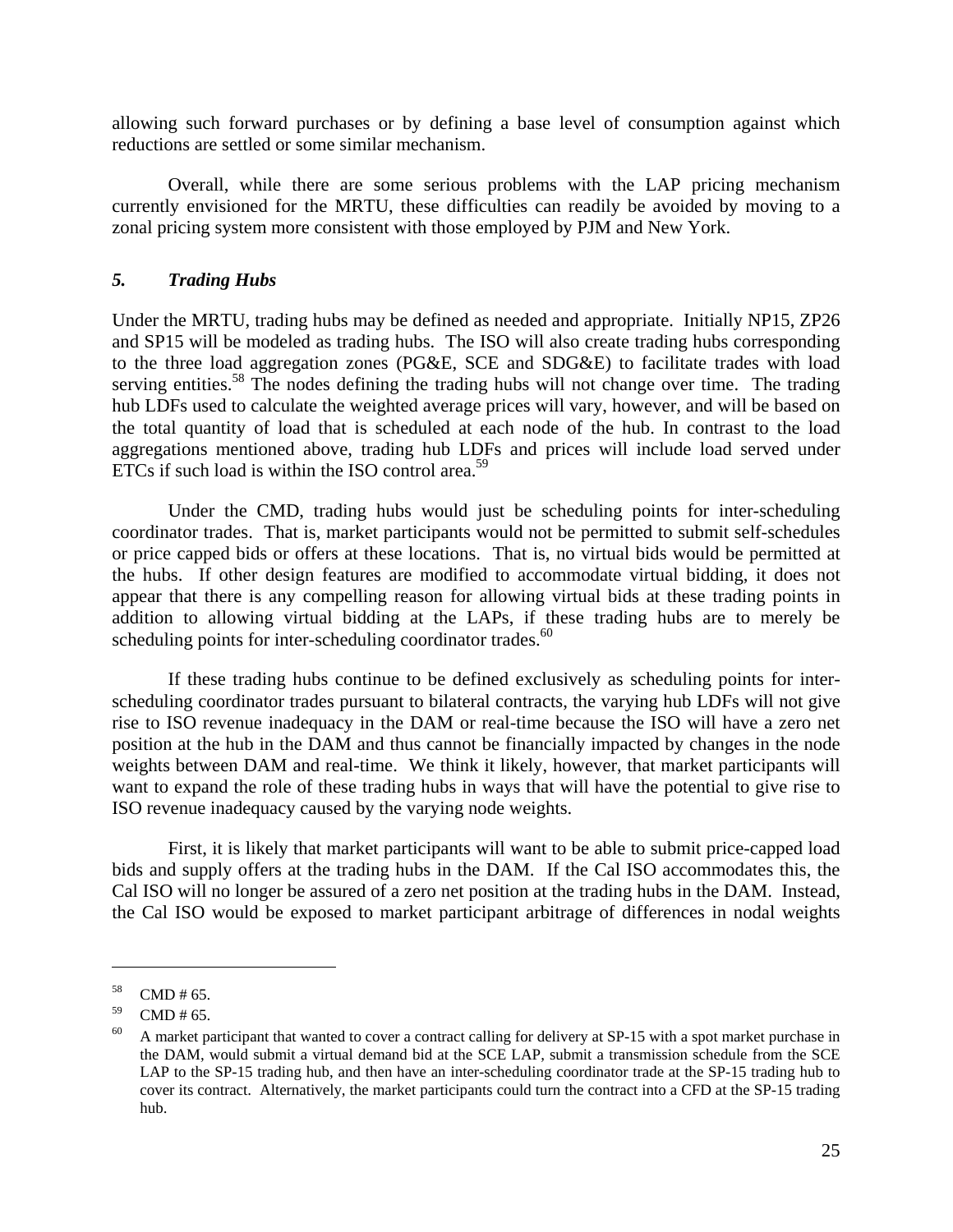between the DAM and real-time<sup>61</sup> with successful arbitrage giving rise to uplift costs borne by load. If the changes in nodal weights between the DAM and real-time are, in fact, unpredictable, these differences should average out over time and not give rise to net uplift costs.

 Second, it is likely that market participants will want to be able to acquire CRRs to and from the hubs. If the Cal ISO limits the acquisition of CRRs to and from the hub to the unbundling of CRRs defined from a generator to a load, then the CRR simultaneous feasibility test will not include any CRRs sinking or sourcing at the hubs and the CRR settlements will not be impacted by differences between nodal weights used to determine the hub in the simultaneous feasibility test and those used to settle the DAM. In addition, the ISO would need to forbid unbundled CRRs sourcing or sinking at the hub from being reconfigured in the auction. Thus, the hub would not be defined as a possible source or sink in the auction.

 If the Cal ISO were, however, to permit market participants to purchase CRRs sourcing or sinking at these trading hubs in the auction, then the Cal ISO would no longer be assured that there would be no net injections or withdrawals at the hub in the auction solution, so nodal weights for the trading hub would need to be specified in the auction. If these weights are different from those used to settle the CRRs in the DAM, as they inevitably would be if the nodal weights varied from day to day in the DAM, then the Cal ISO's CRR settlements would also be exposed to arbitrage by market participants.

 It does not appear necessary to us to subject loads to the potential uplift costs associated with trading hubs with changing nodal weight definitions. Given the likelihood that market participants will seek to allow bidding at the hubs and to buy CRRs to and from the hubs in the auction, it would be preferable to avoid the potential for revenue inadequacy and uplift costs by defining the trading hubs in terms of both fixed nodes and fixed nodal weights in the auction, the DAM and in real-time. This approach would be consistent with PJM's treatment of the western hub.

 If the fixed hubs prove later to be insufficient for the market, it would be possible and easy to define new hubs in addition to the existing hubs. Preserving the fixed weights for the existing hubs would avoid interfering with contracts. And defining the new hubs with the same type of fixed weight rule would avoid the perverse effects of varying the weights under the same hub definition.

## **C. Self-Schedules**

Under the MRTU, generator and load self-schedules will be submitted without associated energy bids.<sup>62</sup> Generator self-schedules will be handled in the unit commitment and dispatch that determines day-ahead schedules (Pass 3A) by assigning them a highly negative energy bid, such as -\$1,000 but they will be price takers in most circumstances. Similarly, load self-schedules

1

<sup>&</sup>lt;sup>61</sup> Market participants would take net long positions at the hubs in the DAM when they anticipated that changes in nodal weights between the DAM and real-time will raise the real-time price and would take short positions when they expect the reverse.<br>  $62$  CMD #11.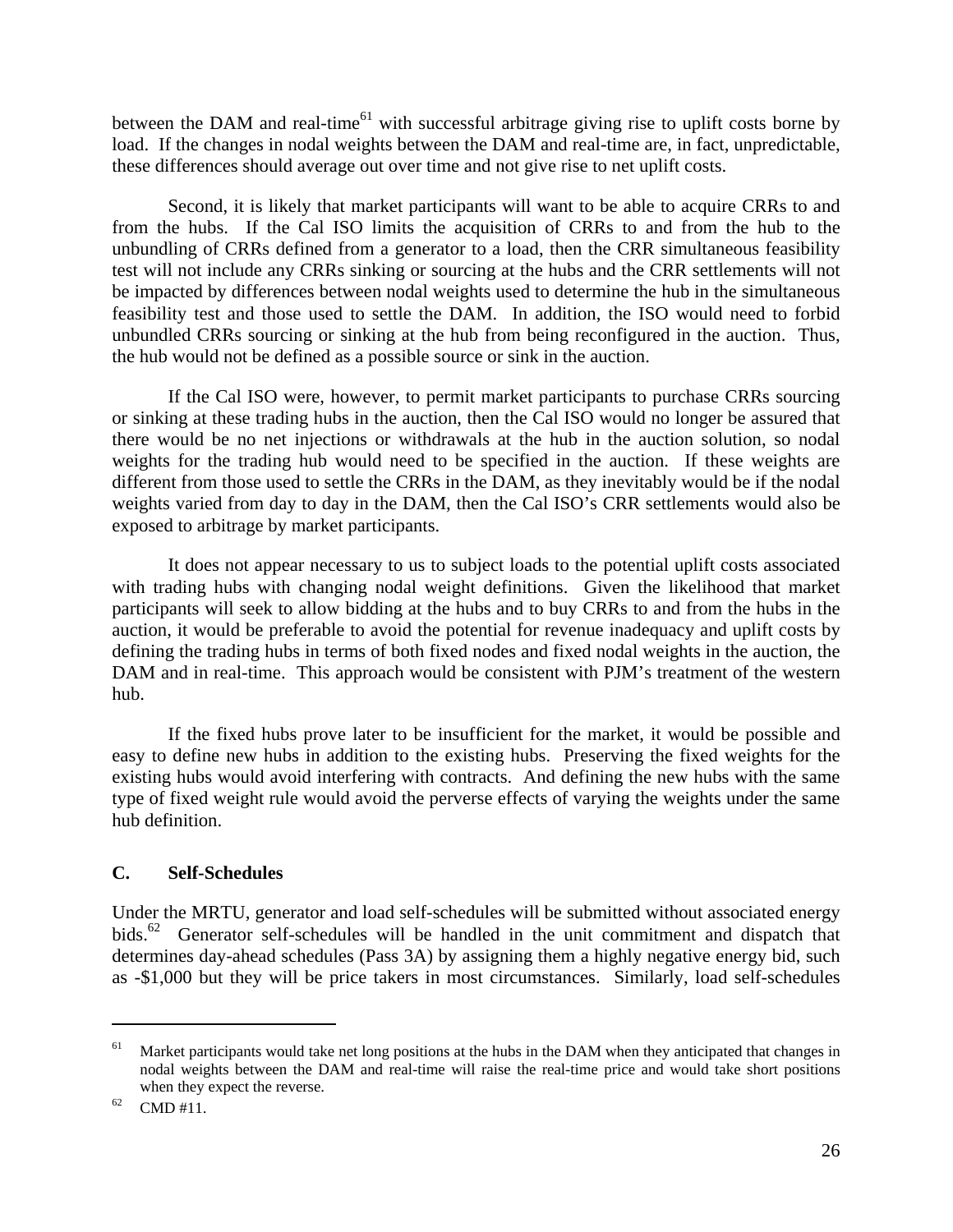will be assigned a high positive bid, such as \$1,000. FERC agrees with Cal ISO that selfschedules have to be price takers. $63$ 

 The MRTU provides that if self-schedules have to be adjusted in the DAM because of insufficient market bids, prices at such locations will be determined administratively based on the damage control bid caps.<sup>64</sup> We assume that within the priorities defined by the Cal ISO this adjustment will be based on minimization of the as bid cost of meeting load, given the -\$30 bids, rather than being based on prorata scaling. It is preferable not to have to rely on such nonmarket adjustments and the -\$30/MWh bid floor should be low enough that non-market adjustments will rarely be required.

 It is our understanding that generation self-schedules that are adjusted in the scheduling pass (Pass 3A) will be permitted to set LMP prices in the pricing pass (Pass 3B), based on an offer price equal to the damage control bid floor (i.e., -\$30/MWh) ), and load self-schedules that are adjusted (nodally) in the scheduling pass (Pass 3A) will be permitted to set LMP prices in the pricing pass (Pass 3B), based on a bid price equal to the damage control bid cap (i.e., \$250/MWh). The CMD, for example, stated that when self-schedules must be adjusted, prices will be set based on the damage control bid caps.<sup>65</sup> It is our understanding that if self-schedules must be adjusted, the generation self-schedules clearing in the scheduling pass (Pass 3A) would be included in the pricing pass at -\$1,000 but a portion of the segment curtailed in the scheduling pass (Pass 3A) would be included in the pricing pass at an offer price of -\$30, thus enabling it to set prices.

 It needs to be understood, however, that under such an approach -\$1,000 self-schedule generation bids could be reflected in, but not set, prices that are less than -\$30/MWh and selfscheduled load bids could cause (but not set) prices that exceed \$250. If the -\$1,000 offer price were on a radial line and there are no tradeoffs with other resources, then limiting the offer price to -\$30 in the pricing pass would cause the LMP price at that location to rise from -\$1,000 to -\$30 in the circumstance in which self-schedules had to be adjusted in the scheduling pass. If there are tradeoffs with other generation that can be dispatched to provide counterflow, however, simply limiting the offer price of an adjusted self-schedule to -\$30 in the price calculation pass, may not be sufficient to avoid prices far below -\$30 at this location. This outcome would be appropriate in our view, because it reflects the costs imposed on the transmission system (and other customers) by the self-schedule, but it is not clear if this is what the Cal ISO intends.

 If the Cal ISO were to use a self-schedule price such as -\$1000 for unit commitment and dispatch, but then replace this with a -\$30 price floor for the purpose of determining prices, there would be a possibility for market participants to be thereby insulated from the financial consequences of self-schedules that greatly raise the cost of meeting load. As discussed in Section VII.C, we believe that these potential problems are avoided in the MRTU design, which employs a bid floor but does not impose a price floor.

 $63$  Oct FERC ¶ 145.

 $^{64}$  CMD # 31.

 $^{65}$  CMD #31.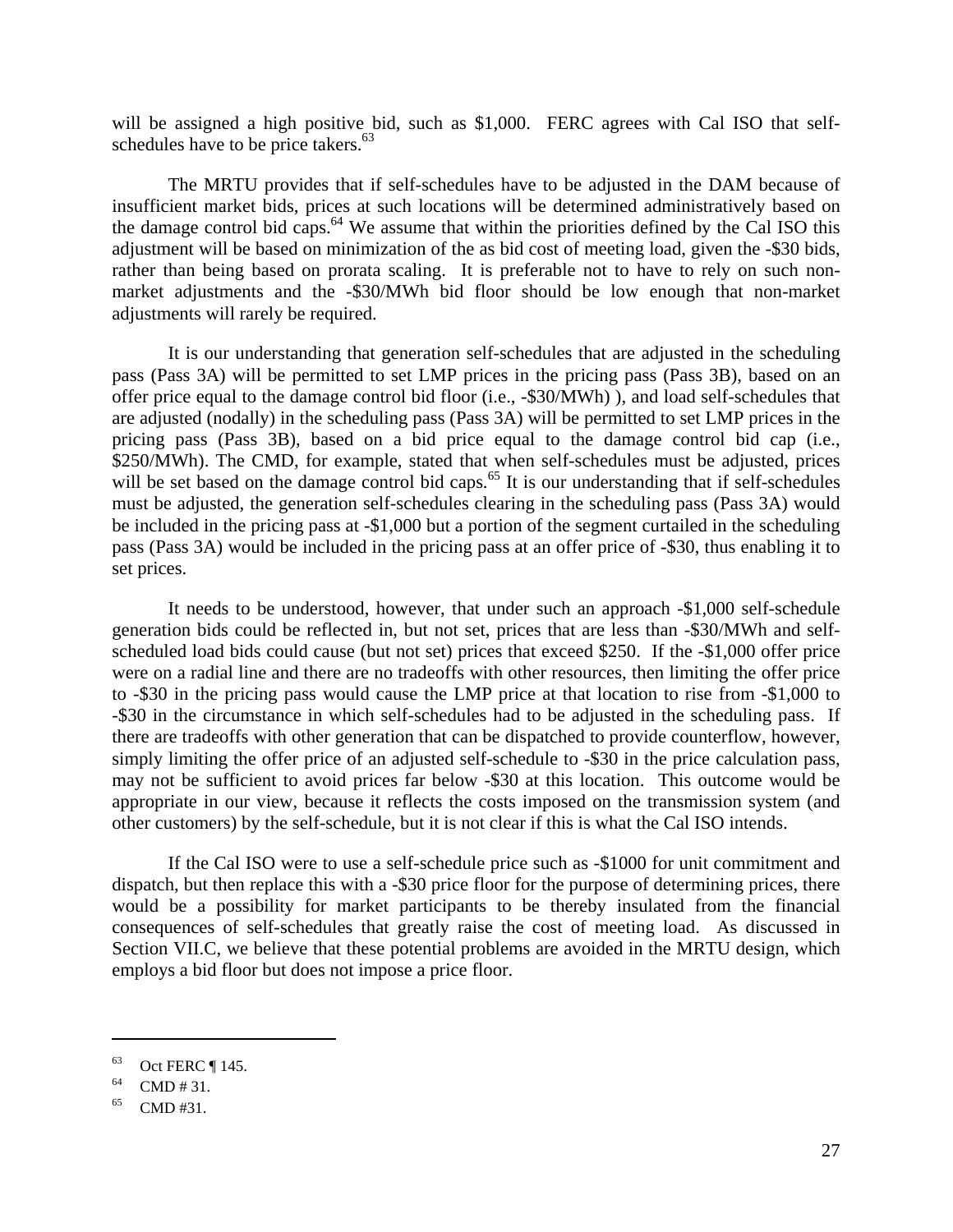In the event that self-schedules must be adjusted in the DAM, the CMD provided for the following scheduling priorities in clearing supply and demand and managing congestion: 1) supply and demand associated with ETC schedules; 2) self-scheduled demand associated with CRR schedules and self-scheduled supply from must take and must run resources (the portion with must take or must run status); 3) any other self-schedules; and (4) supply and demand with energy bids.<sup>66</sup>

 Cal ISO clarified that the priority for CRRs was intended only for the load end, not the supply end, to avoid interfering with congestion management.<sup>67</sup> This approach would also avoid discrimination in generation market but obviously favors load with CRRs if the price rises to the price cap. FERC rejected the proposed scheduling priority for CRR holders because of a potential for discrimination in the generation market but did not explain what this potential was in light of the Cal ISO's clarification.<sup>68</sup> With this modification, all non-ETC self-schedules are on the same footing in the DAM. In particular, internal load and export self-schedules will have the same priority in the  $DAM.<sup>69</sup>$ 

 The Cal ISO will not reserve any internal transmission capacity for ETCs in the DAM beyond the capacity used by their day-ahead schedules.<sup>70</sup>

#### **D. Virtual Bidding**

The CMD did not explicitly provide for virtual bidding. It implicitly allowed a degree of virtual bidding because external loads could bid into the DAM and external supplies could be offered in the DAM and then zeroed out in the hour-ahead scheduling process. FERC agreed with intervenors regarding the benefits of allowing virtual bidding but initially did not require the Cal ISO to implement virtual bidding.<sup>71</sup> Concerned with the impact of the proposed lack of virtual bidding, FERC subsequently directed implementation of virtual bidding in the DAM, but allowed the possibility that virtual bidding could be implemented at a later date rather than upon start-up of the LMP market design.<sup>72</sup> It is understood that the Cal ISO currently favors a virtual bidding design whereby virtual load and supply bids will be zonal, but to date has not filed a specific virtual bidding proposal.

 While implementation of virtual bidding is an important and desirable feature of the MRTU, its contribution to price convergence and market efficiency would be vitiated by the proposed nodal clearing of zonal bids and reaggregation. If virtual load/supply bids are cleared nodally like the zonal/LAP physical load bids as is being considered, all market participants will be able to arbitrage the zonal/LAP pricing system in the manner discussed in Section B4 above,

<sup>66</sup> CMD # 33.

 $67$  Oct FERC ¶ 182.

<sup>68</sup> Oct FERC ¶ 184, 185.

 $69$  This would change under current resource adequacy proposals, which would require self-scheduled exports to be supported by resources that are not committed to the Cal ISO resource adequacy program.<br>
<sup>70</sup> CMD # 66.

 $^{71}$  Oct FERC | 151.

See June FERC ¶159, Sept FERC ¶73-76. The FERC order regarding virtual bidding is good in many respects. In particular, it is not clear that there still a need for availability bids for RUC units with virtual bidding.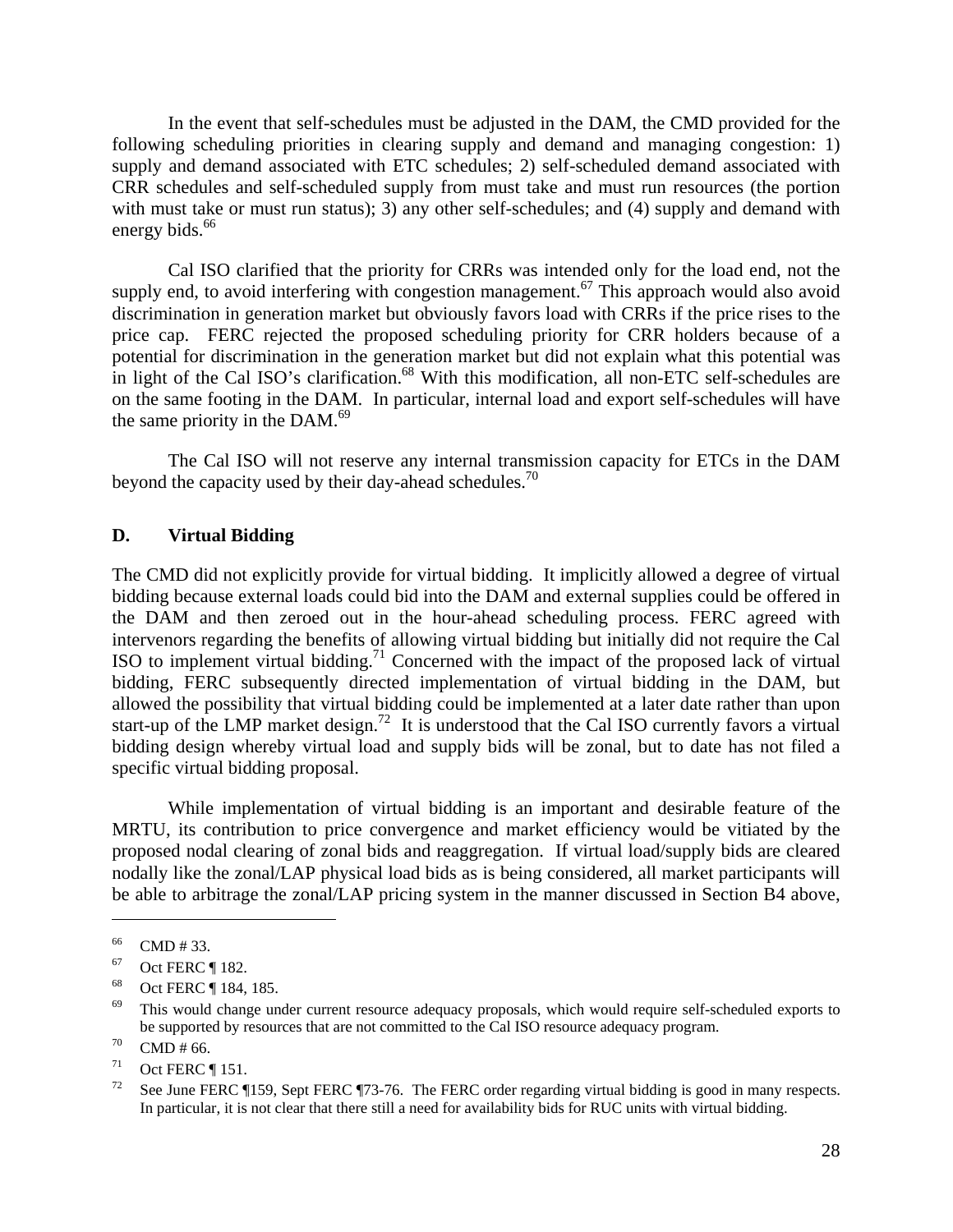which could be even more expensive for consumers than the basic LAP pricing system. Market participants would be able to do this by submitting low price capped virtual load bids in the DAM that would clear only at the low priced nodes in the LAP. In the settlement system, these virtual bids clearing only at the low-priced nodes would be converted to schedules cleared at both the low-priced and high-priced nodes. In real time, the market participant would sell back the power they bought in the DAM at the low-priced nodes at the higher real-time zonal/LAP price reflecting the higher real-time price at the constrained nodes. Market participants could also submit high priced virtual supply offers that would clear only at the high priced nodes but would then be spread to all nodes for the purpose of determining the real-time price. If the DAM price at the high priced nodes materially exceeds the average zonal real-time price, the market participants would make money from these virtual supply offers. Neither kind of virtual bid would provide the kind of DAM/real-time price convergence that FERC likely intended with its order. This is another piece of the first major implementation issue discussed above. This potential is illustrated in Appendix III.

 The Cal ISO has also indicated that it is considering restricting virtual demand and supply bids to price taking offers. Such a restriction would avoid the kind of uplift creating arbitrage of the LAP pricing system described above, but it would also make virtual demand and supply bids useless for normal price converging arbitrage. In fact, it would require that market participants submit precisely the kind of inflexible virtual supply and demand bids that the NYISO does not permit out of a concern that such bids can never be motivated by legitimate arbitrage opportunities.

 The problems discussed above are not inherent in virtual bidding but arise from the proposed clearing mechanism for zonal/LAP bids which is workable neither for physical nor virtual load bidding. If zonal/LAP virtual load bidding is permitted and cleared zonally as in New York and PJM, the uplift problems described above are avoided and virtual bidding will tend to provide improved price convergence between the day-ahead and real-time markets, improve market efficiency, and avoid a wide variety of problems in applying market power mitigation that arise when day-ahead prices do not reflect expected real-time prices. In addition, virtual load bidding will tend to produce a better relationship between bid load and real-time load, reducing the need to commit generation in the RUC.

 The proposed nodal clearing process for zonal/LAP DAM load bids will likely combine with the broad LAP definition to undermine the effectiveness of virtual bidding in arbitraging differences between day-ahead and real-time prices, which will, in turn, adversely impact participation of generators in the day-ahead market. This is the second of the eight major implementation issues we have identified with the MRTU market design. As explained above, the nodal clearing prices for zonal/LAP bids will tend to cause zonal/LAP bids to clear only at the low-priced nodes within the LAPs. With little or no load clearing in the DAM at prices high enough to commit or dispatch high-cost generators in constrained regions within the LAP, DAM prices in the constrained regions will likely be well below real-time levels.

 In Eastern LMP markets, generators and other market participants observing such a discrepancy can arbitrage the difference between DAM and real-time prices by submitting zonal (or, in PJM, nodal) virtual bids, so that the generator effectively is paid the real-time zonal price for its generation. Thus, the generator sells its output in the DAM at the DAM price but also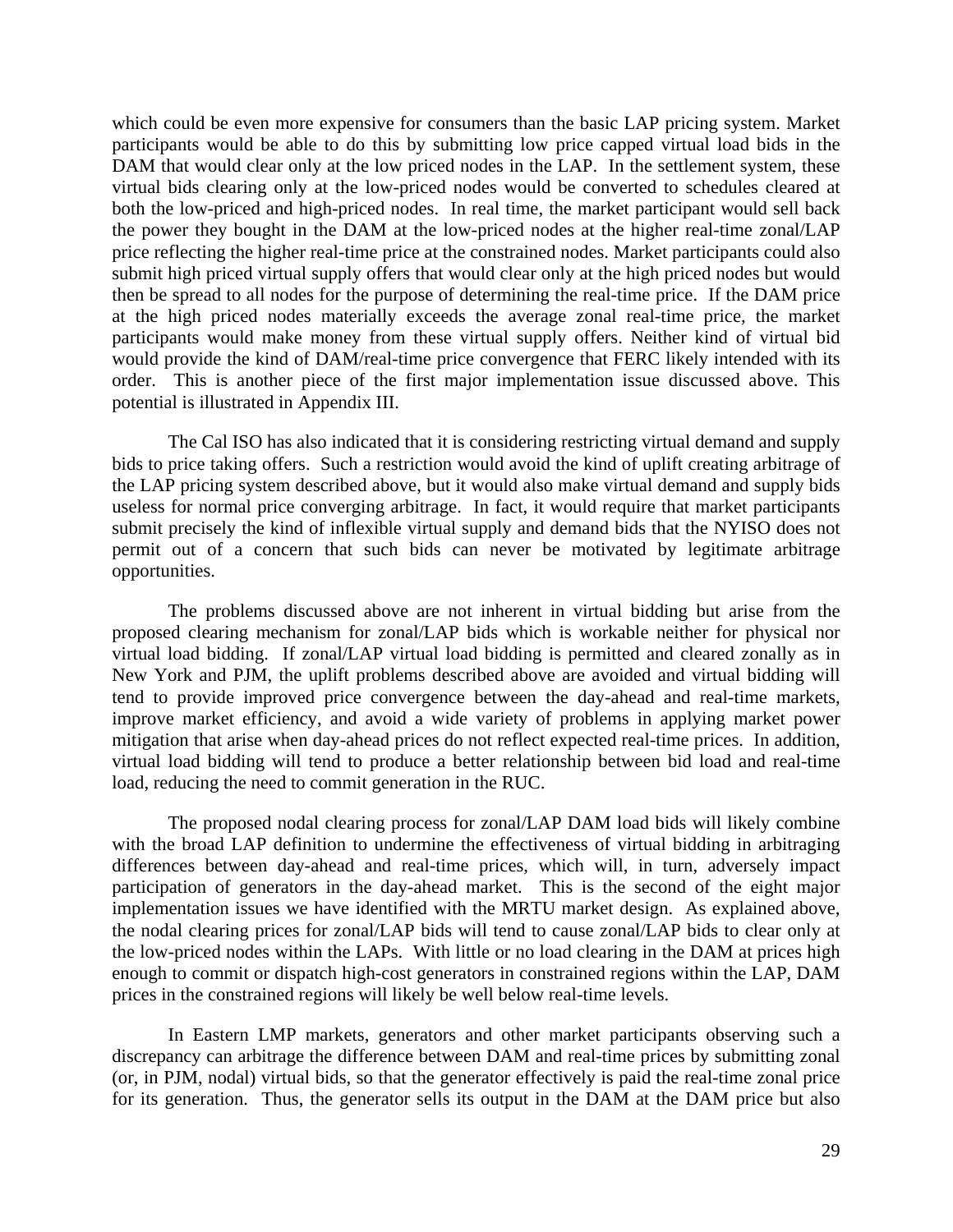buys power in the DAM through its virtual load bid. It is then paid the real-time price for the power it bought in the DAM. If nodal virtual bidding is permitted or if the load zone price is very similar to the generators' nodal price, virtual bidding allows generators to effectively sell their output at real-time prices while still committing their generation in the DAM. Such arbitrage also serves to bring DAM and real-time nodal prices together.

 It appears that this kind of efficient arbitrage would not be feasible under the MRTU market design because the LAP zones are so large that the LAP price will bear little relationship to many nodal prices within the LAP zone. Generators seeking to ensure that they are paid the real-time LMP price for their output could therefore not accomplish this through virtual load bids at the LAP nor would the DAM nodal price reflect the real-time nodal price, because of the nodal clearing process. It should therefore be anticipated that not only will high cost generation in constrained areas not be scheduled in the DAM, even the low cost infra-marginal generation will not be scheduled in the DAM but will show up in real-time. These incentives will complicate the Cal ISO's RUC analysis, as discussed further in Sections III and IX.A.

 The normal response of competitive suppliers to nodal DAM prices that are lower than expected real-time prices would be to offer their output into the DAM at offer prices reflecting expected real-time prices. Since the offer prices of such an infra-marginal generator would likely be mitigated in Passes 1 or 2 below the expected real-time price, it should be anticipated that infra-marginal non-RMR generation located within constrained regions would simply not offer its capacity in the DAM unless required under a resource adequacy contract.

 If the LAP bid structure were retained but a conventional zonal clearing mechanism adopted for the zonal LAP bids, then arbitrage of by market participants of differences between the LAP price and the expected real-time price would not only drive together the DAM and realtime LAP prices but would also drive together the DAM and real-time nodal generation prices. Under a zonal clearing process in which load weights determined by the ISO were used to assign load to individual nodes but the zonal bids clear against the zonal price or not at all, arbitrage of differences between the DAM and real-time LAP would tend to drive DAM and real-time nodal prices together as well, as long as the load weights used by the ISO were consistent with market expectations. Thus, all of the potential problems with virtual bidding, as well as limitations on the effectiveness of virtual bidding in providing price convergence, can be avoided by clearing zonal load bids zonally.

## **E. External Schedules**

Although the CMD proposed that the external network model will ultimately be a "closed loop" model that represents external electrical connections between the various inter-ties into the ISO control area, and thus allows the ISO to explicitly estimate and manage parallel path or 'loop flows' in coordination with other control areas in the region, apparently this is not planned for the initial implementation.<sup>73</sup> Instead, the Cal ISO apparently proposes to use a simpler "open"

 $73$  CMD # 29, 30.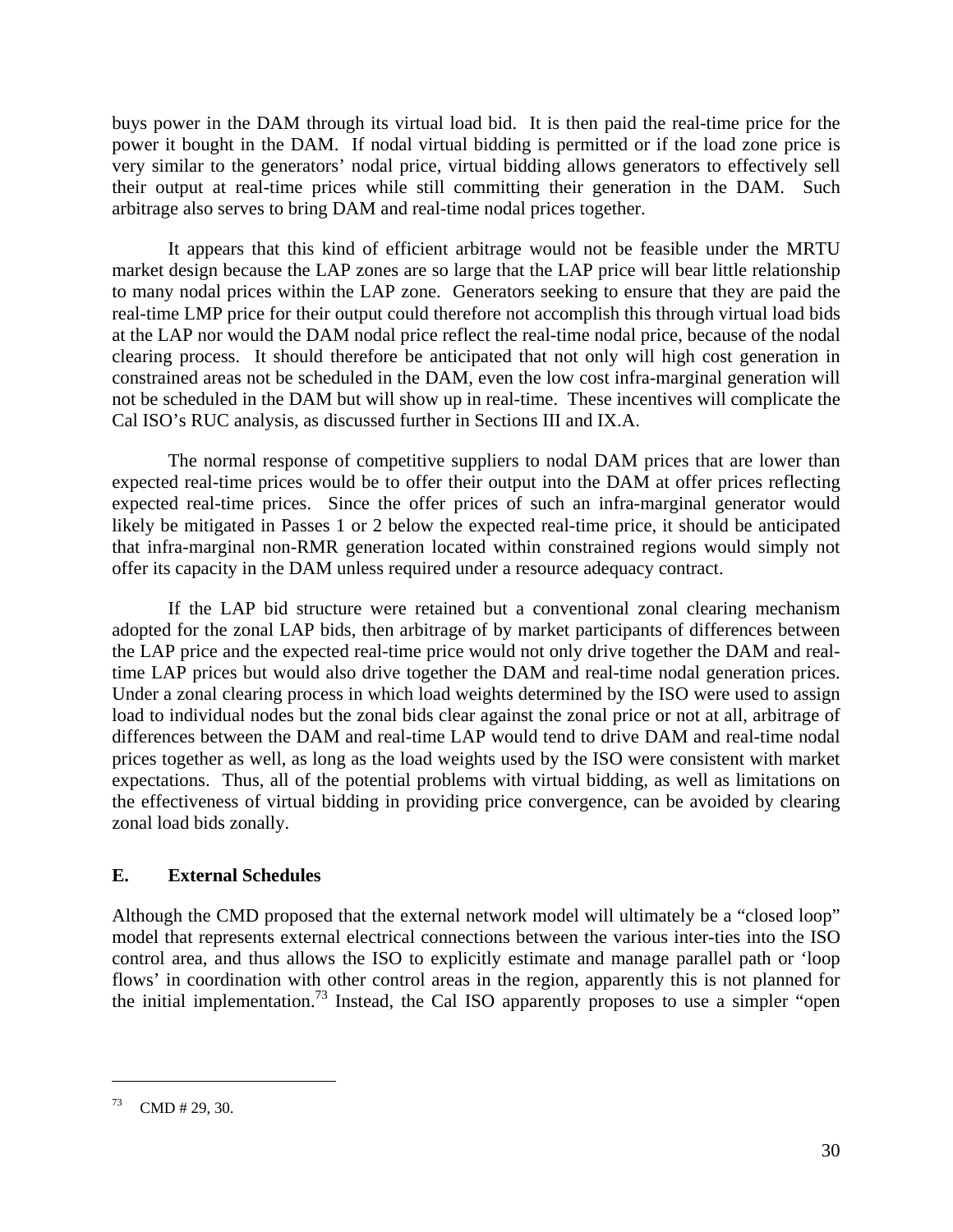loop" representation of the external network, until such time as there is an effective coordinated western regional framework for day-ahead scheduling and congestion management."<sup>74</sup>

 It appears to us that there are two pricing/scheduling issues regarding imports that need to be disentangled. First, the Cal ISO must continue to coordinate transaction scheduling on a contract path basis with adjacent control areas. Since these adjacent control areas will not schedule transactions in excess of the contract path limit, the contract path schedules submitted to the Cal ISO for check out that exceed these limits will not flow. Second, however, the Cal ISO needs to model the impact of the actual power flows resulting from import and export schedules on its internal transmission constraints. These actual impacts may not be related to the nominal contract path for these external schedules.

Consider three different ways of modeling these impacts and their implications.

#### *Pure Contract Path.*

 $\overline{a}$ 

Under the Pure Contract Path approach the Cal ISO would enforce the contract path scheduling limits on each "path" in the DAM, treating each path as a separate source and would also calculate path specific impacts of power flows on each contract paths on internal constraints, calculated as if that contract path were an open loop.

 This approach addresses the contract path scheduling limits and ensures that they are not exceeded but has two problematic features. First, whether a transaction would clear in the Cal ISO DAM can depend on the contract path selected by the seller. For example, market participants might submit more import offers than could be scheduled over the LC1 contract path at the same time that the LC4 contract path was nearly empty. This outcome could be avoided if sellers were to schedule firm transmission in the neighboring control areas prior to offering the energy for sale in the DAM, but sellers may be reluctant to incur the costs of scheduling firm transmission into California prior to selling power in the DAM.75 Alternatively, sellers that are unable to schedule imports in the DAM due to congestion on a particular path could nevertheless purchase transmission and schedule imports on alternative paths for delivery in real-time, but sellers might be unwilling to commit capacity day-ahead to support such real-time sales without locking in a day-ahead price. This need for day-ahead contracts to support unit commitment and

<sup>&</sup>lt;sup>74</sup> See CMD # 30. The rationale for this is that "forward scheduling in a manner that accounts for loop flows may create severe problems if the ISO were to adopt this feature ahead of its neighbors throughout the west." CMD # 30. We understand that the Cal ISO's interchange scheduling must respect the WECC's contract path scheduling practices and further that it is difficult under these scheduling practices for the Cal ISO to accurate assess the impact of changes in external schedules on the actual flows on internal Cal ISO transmission lines. Nevertheless, it seems to us that appropriate closed loop modeling by the Cal ISO for the purpose of modeling the impact of external schedules on internal transmission constraints would improve reliability even if not followed by other western control areas. The Cal ISO could continue to accept and check out contract path schedules as it does today; the Cal ISO would simply use a closed loop model to analyze the impact of these schedules on flows within the Cal ISO control area. Even an approximation of the closed loop effects would be better and would not be difficult to implement. If the problem is that the closed loop approach would produce results substantially different from the open loop calculation, that would reinforce the value of using something that is approximately right.<br><sup>75</sup> Market participants could submit schedules on multiple paths to ensure that some clear, but this approach

carries the potential for multiple transactions to clear.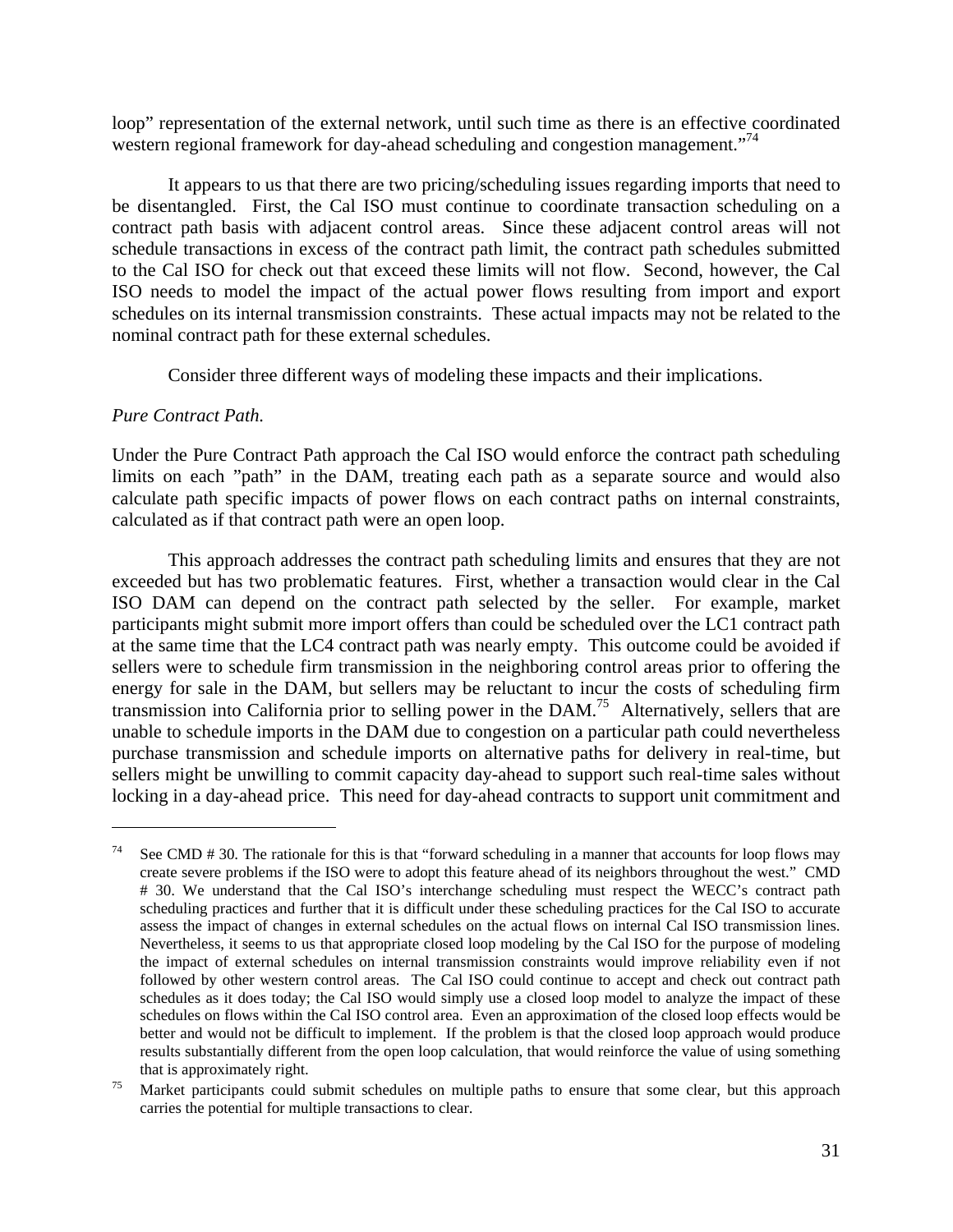transmission scheduling can also be met under the MRTU design, if LSEs have the appropriate incentives to enter into such contracts. Such an inability to schedule transactions in the DAM due to an inability to guess the available scheduling path could reduce the supply of price-sensitive imports either day-ahead or in real-time.

 Second, modeling the impact of import schedules on internal transmission constraints based on the scheduled contract path would permit market participants to schedule transactions on the path modeled as having the most favorable impact (the lowest congestion impact or the largest counterflow impact) on these internal constraints, and thus the highest price. This is efficient if the transactions on the various contract paths actually have different sources and thus different impacts on the internal constraints, but this is not efficient if the transactions on the various contract paths have the same actual source, and are merely scheduled differently to exploit the contract path fiction. Thus, while the cost of scheduling transmission makes it likely that imports scheduled on contract paths from the Pacific Northwest actually have a different source than transactions scheduled on paths from the Southwest, schedules on many of the contract paths from the Desert Southwest could all have exactly the same generation source and exactly the same impact on internal Cal ISO transmission constraints, regardless of the contract path identified for scheduling purposes.<sup>76</sup>

## *Combined Contract Path and Interface.*

Under the Combined Contract Path and Interface approach the Cal ISO would enforce the contract path scheduling limits on each path in the DAM, treating each path as a separate source for scheduling and thus enforcing contract path scheduling limits but could calculate the impact of power scheduled on multiple paths as having the same impact on internal constraints. Thus, for example transactions scheduled on the contract paths LC1 and LC4 could be modeled as having the same source for analyzing the impact of those schedules on internal Cal ISO transmission constraints. This approach would have the same limitation as the first approach in potentially limiting the supply of imports in the DAM and thus raising consumer prices. It would, however, reduce the extent of the second problem, treating contract paths with identical sources as identical for pricing purposes. This would reduce the potential for inefficient scheduling practices that raise consumer costs.

 We have not assessed the magnitude of the potential benefits of such modeling changes, which could be small if congestion impacts on internal transmission constraints as they are modeled under the pure contract path approach are in practice very similar or if the internal constraints are rarely expensive to solve with internal redispatch.

## *Pure Interface Approach*

<u>.</u>

Under this approach the Cal ISO would define interfaces with similar generation sources and model all transactions scheduled on these interfaces as having the same impact on internal constraints. In addition, rather than enforcing individual contract path limits in the DAM, the Cal ISO would only enforce the total contract path limit, i.e., the sum of the schedules on the

<sup>&</sup>lt;sup>76</sup> These considerations are discussed at greater length with examples in a paper prepared for the NYISO and ISO-New England, Scott Harvey, "Proxy Buses, Seams and Markets," May 23, 2003.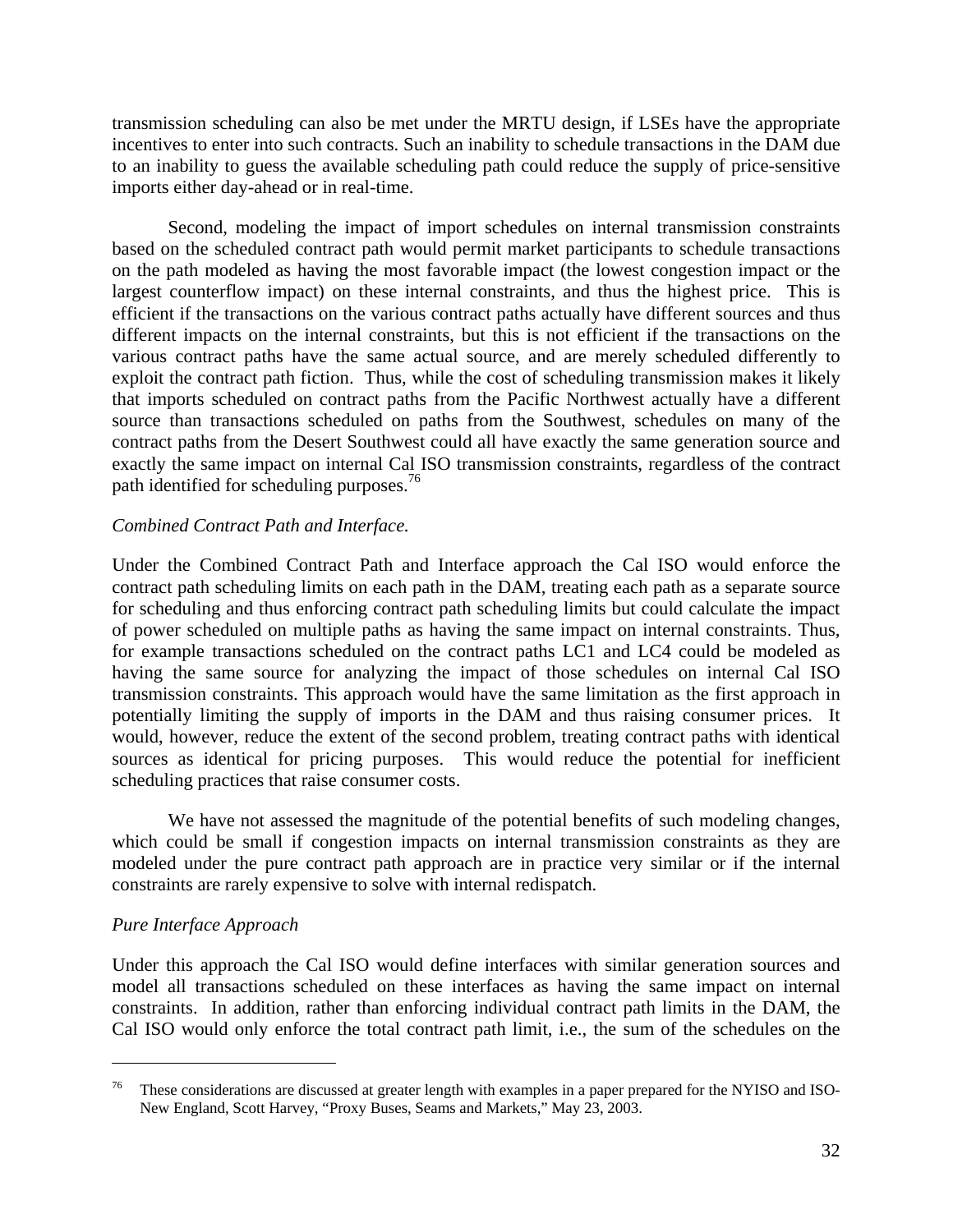interface could not exceed the combined contract path limits for all of the contract paths included in the interface.77 Thus, the Cal ISO would continue to require contract path scheduling in accord with WECC practices for transactions flowing in real-time, but would aggregate some paths for the purpose of clearing price capped import and export bids in the financial day-ahead market (which entails analyzing the impact of those transactions on internal constraints). This approach would facilitate market participants selling power in the DAM and then identifying the available contract path subsequently and scheduling firm transmission on that path to support the dayahead financial schedule.

 It is our understanding that the Cal ISO proposes to adopt the first approach under the CMD, which is basically the same approach employed for scheduling external transactions today. This approach has the limitations identified above, but we have not examined how significant these limitations are in practice.

External resources will not submit start-up cost or minimum-load bids, $^{78}$  but will be able to submit price-capped energy offers that can set prices in the DAM. The FERC approved Cal ISO proposal to permit imports to set market clearing prices in DAM.79

 It is our understanding that under the MRTU, export schedules in the DAM do not need to be supported by a specific resource and will compete with California load on an equal footing in the DAM. Importantly, exports scheduled in the DAM will be treated on the same basis as control area load in the hour-ahead process. Suppliers therefore have no need to withhold generation from the RUC in order to support DAM exports and incur no export-related opportunity costs when unscheduled generation is committed on the RUC.

According to the Cal ISO, the DAM network model does include loops that go from an internal node to a boundary node. Thus an import schedule at the Palo Verde scheduling point flows on two paths, one from Palo Verde to Devoirs (SCE territory) and the other from Palo Verde to North Gila (SDG&E territory). The import limit at Palo Verde is on the net flow on the two branches together. Thus the impact of a schedule at Palo Verde on internal transmission is modeled along the lines mentioned here. However, the actual source of the import may not be the Palo Verde Nuclear units, and for all practical purposes may be in a third control area (if the source is in a third control area, the neighboring control area would require transmission reservation to Palo Verde from a boundary location with that third control area)<br>
T<sup>8</sup> CMD # 18.

 $79$  Oct FERC ¶ 90.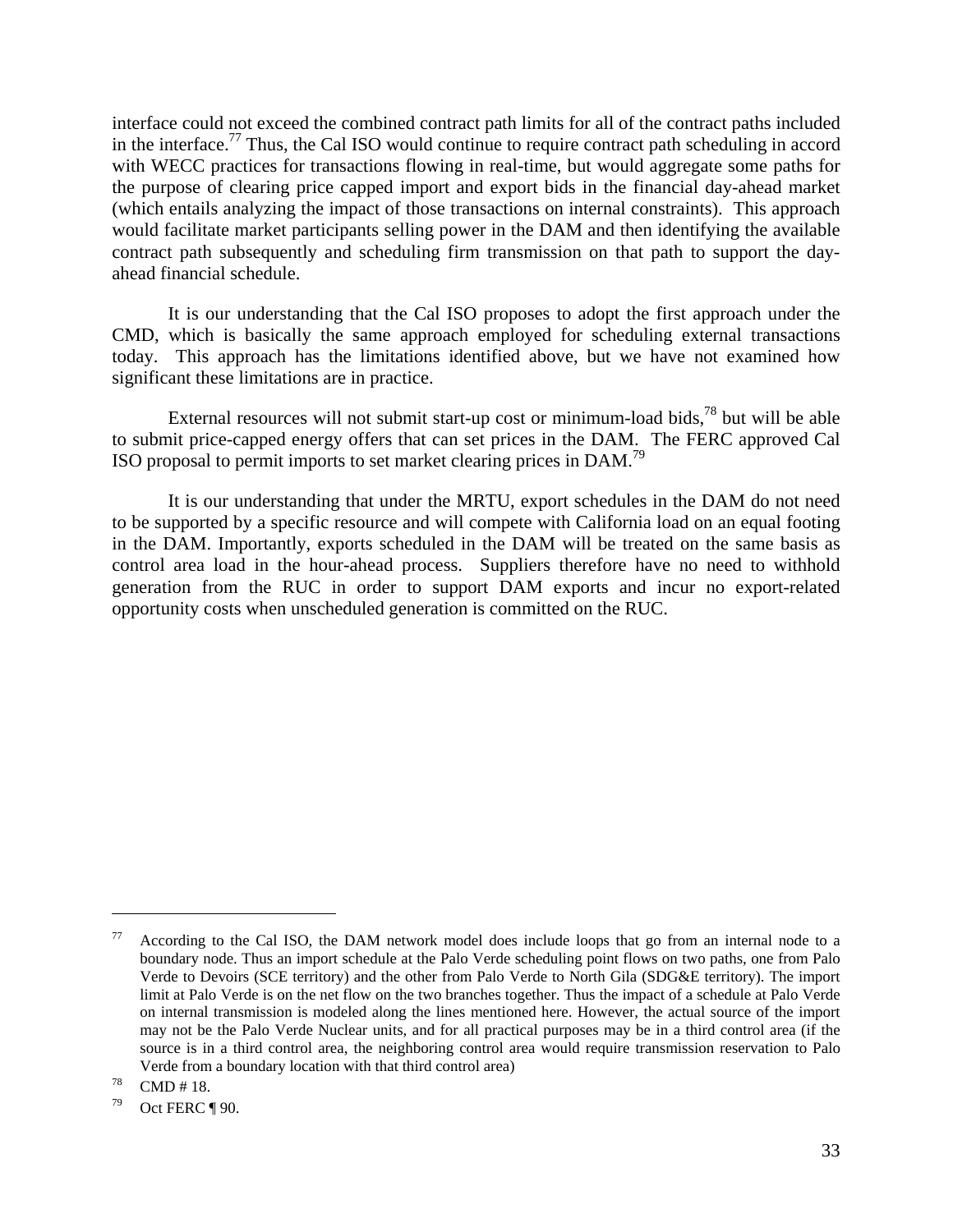# **III. DAY-AHEAD RESIDUAL UNIT COMMITMENT**

## **A. RUC Structure**

The purpose of the day-ahead Residual Unit Commitment (RUC) is to ensure that sufficient resources are committed to reliably support the Cal ISO load forecast if the load that clears in the day-ahead market differs from the Cal ISO's forecast load.<sup>80</sup> This circumstance could arise as a result of LSEs underestimating real-time load, the Cal ISO mistakenly over-estimating real-time load, strategic behavior by LSEs seeking to impact the day-ahead price, LSE bidding or scheduling errors, or expectations that additional low-cost imports will be available in real-time. All bids in the day-ahead market will automatically roll over into the RUC. There will be no additional bid submission for the RUC. The RUC will be completed by 1:00 p.m. and the results published at 1:00 p.m.<sup>81</sup> Resources that do not participate in the day-ahead market will not be eligible to participate in the day-ahead RUC, but can participate in the hour-ahead scheduling process.<sup>82</sup> Resources may be issued commitment instructions in either the day-ahead RUC or the hour-ahead scheduling process, depending on their required start-up times.<sup>83</sup>

 Units committed in the RUC will be selected based on system reliability on a nodal or local area basis. Local area needs will continue to be met with RMR resources, but non-RMR resources that participate in the DAM could be committed and dispatched to address local reliability needs in Passes 3 and 4 if they are the least-cost alternative.  $84$ 

 It is also our understanding that capacity does not need to be withheld from the RUC in order to support export schedules. Export schedules will clear in the DAM based on price. DAM export schedules will then flow in real-time.<sup>85</sup>

 The three-part bids submitted in the DAM IFM will be used in the RUC process, including start-up cost, minimum-load cost and incremental energy bid curve as submitted in DAM, and as modified by bid mitigation.<sup>86</sup> With the change in the RUC decisions and objective function to scheduling capacity to minimize commitment costs only, the incremental energy bid curve would be modified in the RUC pass such that the energy offer prices of resources dispatched in Pass 3 or identified as meeting resource adequacy requirements would be set to

 $80$  CMD # 8.

See CMD # 74. The bids are due in at 10:00 a.m., and Passes 1A, 1B, 2, 3A, 3B and RUC are all to be completed and posted by 1pm. As noted above, this is an aggressive schedule.<br><sup>82</sup> See CMD # 104 and May ISO, pp. 5-6, 79. The CMD originally proposed that all resources subject to Must

Offer Obligations would be required to participate in the RUC procedure. CMD # 100. This was not approved by FERC. Under the FERC approved FOO discussed in Section VII, units that do not participate in DAM and RUC are obligated to be available in real-time, subject to the waiver process.<br><sup>83</sup> See CMD # 99. The CMD proposed that the SCUC used in the day-ahead RUC would utilize a multi-day time

horizon. CMD # 60. This has been dropped and an informal process will be used to commit long-start-up time units to the extent this is necessary.<br>
See also CMD  $\#$  110.

<sup>&</sup>lt;sup>85</sup> This would likely change with implementation of a California resource adequacy program as discussed below.

 $86$  CMD # 105.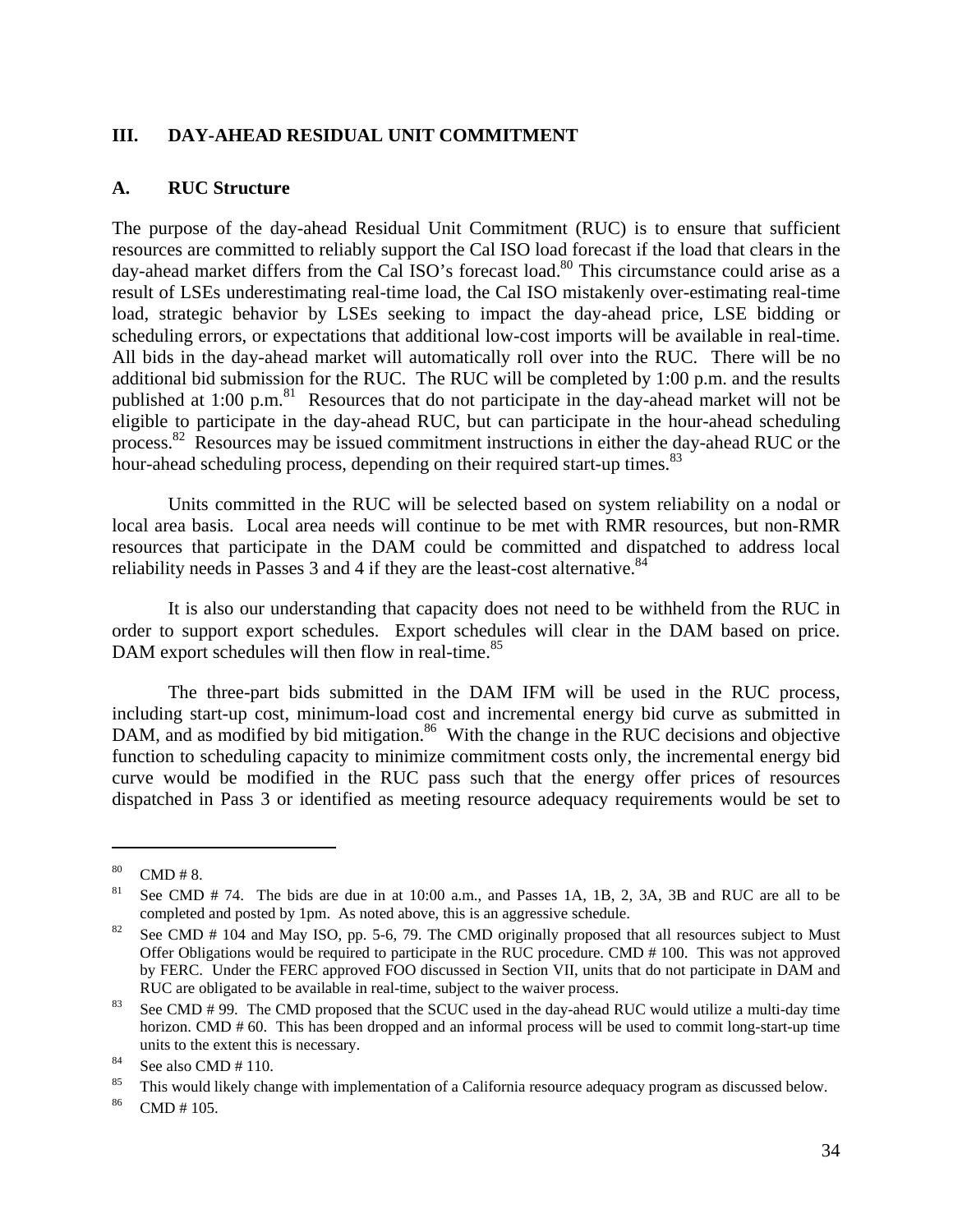zero, while the energy offer prices of other resources offered in the DAM would be replaced with their RUC availability bids. $8^{\circ}$ 

 Under the MRTU, the constraints such as minimum-load energy and minimum run time specified by suppliers must be the actual physical constraints of the resource not market based constraints. Import offers may not be resource specific and may not have start-up or minimumload cost bids, except in the case of resources dynamically scheduled into the Cal ISO control area.

 Units committed in a particular hour in the DAM would be treated as on-line during that hour in the RUC, so there would be no start-up or minimum-load costs associated with energy procured from those units. The commitment of units in the RUC for hours they were not scheduled in the DAM, will take account of those units' minimum-load costs in the additional commitment hours.<sup>88</sup> Load resources that are certified dispatchable in real time can commit to a real-time dispatchable reduction at a specified price per MW and be assured of recovery of startup and minimum-load costs.<sup>89</sup>

 This proposed structure of the Cal ISO RUC process under the MRTU appears to be workable and largely consistent with the similar processes that have been implemented in PJM and NYISO. In the discussion of MRTU, there has been a suggestion that the DAM and RUC unit commitment process be solved simultaneously. Such a simultaneous solution would in principle provide a lower cost unit commitment than the sequential approach employed by other ISOs. Development of such a simultaneous solution process is possible, in principle, and was considered in the early development in New York. The New York Power Pool (NYPP) and ABB, its software vendor, originally thought they would address the New York RUC through procurement of reserves and that it was simply a matter of increasing the reserve targets in the unit commitment so that the energy cleared in the DAM plus reserves equaled forecast load. At a late stage in software development, however, it was recognized that simply increasing the reserve target would not satisfy reliability criteria. The problem is that the standard security analysis logic for reserves verifies that reserves can be dispatched to meet load in the event of the relevant generation or transmission contingencies. The proposed reserve scaling logic would not provide assurance that a portion of the reserves could be dispatched to meet underscheduled energy demand and then other reserves dispatched to meet contingencies.

 Directly solving the problem appeared to require the development of new algorithms in order to simultaneously optimize the unit commitment against bid load and forecast load. The structure of the New York RUC as a separate pass is a feasible solution to this problem that was developed within time constraints that foreclosed reliance on development of as yet unknown algorithms. By running a separate unit commitment and dispatch for the bid load pass and the forecast load RUC, the NYISO is able to enforce reliability criteria in both passes using standard security analysis software.

<u>.</u>

Resources committed to meeting the load of Cal ISO LSEs under resource adequacy contracts would not submit availability bids nor would they be paid an availability price. 88 CMD # 105.

 $89$  CMD # 127.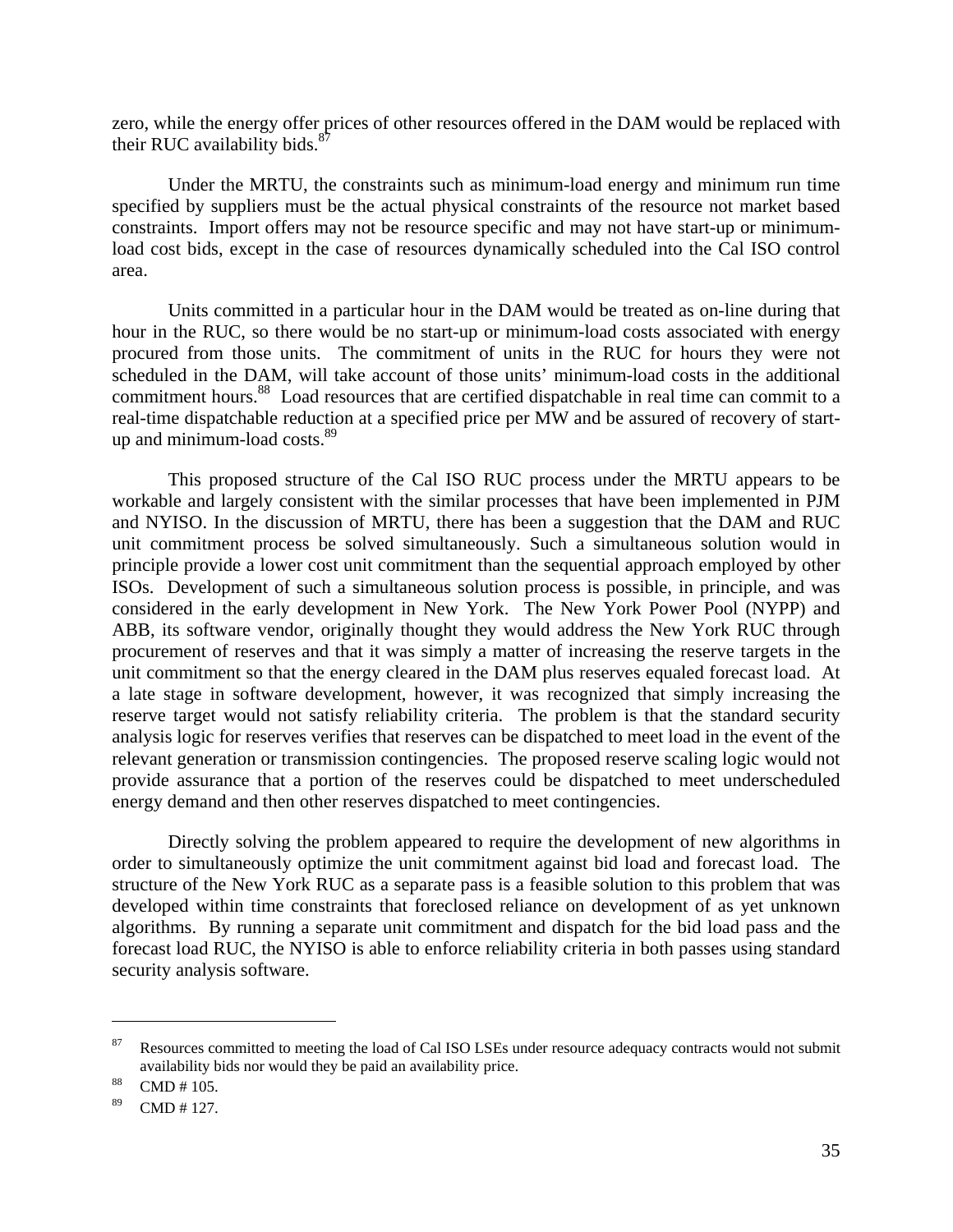The combined problem was formulated in a subsequent paper.<sup>90</sup> This paper demonstrated how the financial and reliability problems could in principle be jointly solved, but this formulation requires simultaneously solving and committing generation based on two representations of the network contingency constraints, one for the bid-in conditions and another for the ISO forecast. The paper further observed that solving the expanded problems appeared likely to require a major change in the tools and practices used to solve the unit commitment problem. $91$ 

 While in principle PJM, ISO-NE and MISO and their software vendors all had time to try to develop new algorithms that would solve the problem more efficiently in a single step, it is instructive that in the end they all have chosen to use the sequential logic structure developed with the NYPP. Unless the difference between bid load and forecast load is sufficiently large to require the commitment of slow starting units day-ahead, there would be no cost savings in the unit commitment or the scheduling of ancillary services<sup>92</sup> from a jointly optimized solution. Absent such unit commitment savings, there would be little return to incurring the costs and delays associated with development of software to produce such a simultaneous solution. It should also be understood that were such a combined model to be implemented, Cal ISO load forecast errors could potentially have a material impact on day-ahead market prices, even if there were no reserves shortage or high prices in real-time. While there are considerations that would tend to favor allowing such Cal ISO load forecast errors to impact DAM prices, there are also considerations that might argue against this, particularly if RUC availability bids are permitted.

 Overall, basing the Cal ISO MRTU design and implementation on the development of the algorithms and software required to handle this joint optimization of unit commitment would be a risky implementation strategy for uncertain and possibly modest improvements. Unless there are features of the Cal ISO resource mix or regional scheduling practices which analysis indicates would materially impact the efficiency of a sequential RUC process, it would be preferable to implement standard industry software and then assess whether there are material potential cost savings from developing more complex software. If the market performs well, bid load may be sufficiently close to forecast load that there would be little capacity committed in the RUC pass and therefore little potential for cost savings from a better RUC commitment requiring the development of improved software.

 Another alternative approach to the day-ahead market that would entirely avoid the need for a RUC process would be to place responsibility for meeting load on the ISO, rather than the individual load serving entities. A fundamental premise underlying the structure of the Eastern RUC processes and similarly the structure of the proposed MRTU process is that it is the load

1

<sup>&</sup>lt;sup>90</sup> Michael D. Cadwalader, Scott M. Harvey, William W. Hogan and Susan L. Pope, "Reliability, Scheduling Markets and Electricity Pricing," May 1998.

 $91$  Cadwalader, et al., 1998, p. 9.

 $92$  As discussed further in Section VI below, the MRTU market design has the feature that ancillary services are scheduled day-ahead in Pass 3, which occurs prior to the RUC commitment. If additional capacity is often added in the RUC pass, the ancillary service schedules determined in Pass 3 would potentially not be the least cost solution in real-time. A simultaneous RUC and energy market solution could avoid these costs but they could also be avoided by employing a New York style DAM structure in which energy and reserves schedules are determined following the RUC commitment.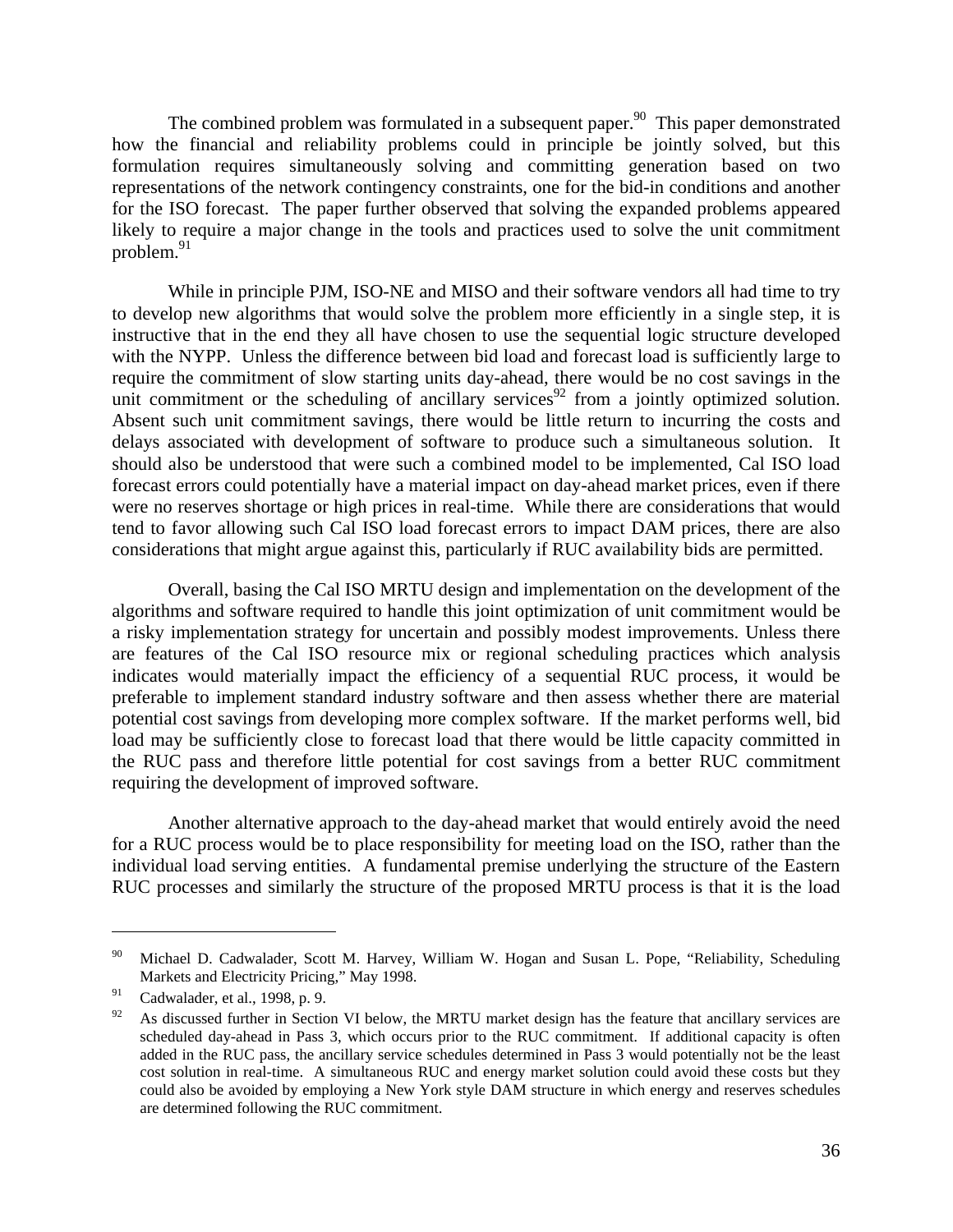serving entities that are responsible for forecasting load and scheduling resources to meet this load. An alternative approach would be to place the responsibility for scheduling the day-ahead load of each LSE on the ISO, with the LSEs being responsible for the financial consequences of over or under forecasts by the ISO. This is a fundamentally different approach than that on which the Cal ISO and Eastern RUCs are based and would require fundamental policy decisions by the CPUC and others to implement.

## **B. RUC Target**

The CMD originally proposed that the capacity target for the day-ahead RUC would be the next day's hourly load forecast plus reserve requirements, minus (1) final day-ahead schedule of energy plus ancillary service capacity; (2) a forecast of expected incremental hour-ahead schedule changes; and (3) a forecast of additional supplemental energy bids expected on the operating day. The ISO was to fine tune this estimation procedure to minimize over and under procurement. To the extent that metered subsystems within the ISO control area under-schedule in the day-ahead market but have designated adequate resources under their control to meet their own load and reserve needs, the RUC would not provide capacity to cover their share of the load forecast nor would RUC costs be allocated to them. $93$ 

 This capacity target has since been revised to compare the Cal ISO's load forecast and estimated reserve requirements to DAM schedules and self-provided RUC.<sup>94</sup> In its May 2004 Comments the Cal ISO further provided that it would only schedule capacity, not energy, in the RUC.<sup>95</sup> This proposal was accepted by FERC.<sup>96</sup>

 It is currently proposed in the MRTU that the Cal ISO will not buy import energy in the day-ahead RUC, only capacity.<sup>97</sup> This approach is more restrictive than that taken by the Eastern

 $\overline{a}$ 

 Any RUC energy not scheduled in the hour head market was well as additional hour-ahead RUC will be submitted as a price taker in real-time and will be eligible for RUC uplift. CMD # 109.

 These provisions would have been problematic in the event that real-time load was less than the ISO's load forecast and the CMD proposal has been strengthened by eliminating them.<br>See May ISO, pp. 53-54. The CMD originally provided that the RUC would schedule energy from import

 $^{93}$  CMD # 101.

<sup>&</sup>lt;sup>94</sup> The Cal ISO originally proposed that energy would be scheduled in the RUC, capped at the difference between the load cleared in the DAM and 95 percent of the next day's hourly demand forecast. Any remaining difference between the load cleared in the DAM and the ISOs load forecast would be covered by the unloaded capacity of units scheduled in the day-ahead IFM and RUC. CMD # 102. FERC accepted the Cal ISO RUC capacity target, but rejected the proposal to procure energy in the RUC. The FERC left open the possibility of the Cal ISO buying import energy in the RUC. Oct FERC ¶ 127.

<sup>&</sup>lt;sup>95</sup> May ISO, pp 3, 53, Att A II.10.

The elimination of energy procurement in the RUC obviated the need for a number of provisions in the CMD relating to the scheduling priority of RUC generation. "Minimum load energy from internal resources and energy procured from interties in the Day ahead RUC will have scheduling priority over incremental hour ahead energy schedules in the hour ahead IFM." See CMD # 103, June FERC ¶ 51.

Any energy procured in the day-ahead RUC i.e., the minimum-load energy of internal resources committed by RUC as well as energy procured form import suppliers will be submitted hour ahead as price taker. CMD # 109.

suppliers, provided adequate capacity is available on the interties to accommodate the energy after the running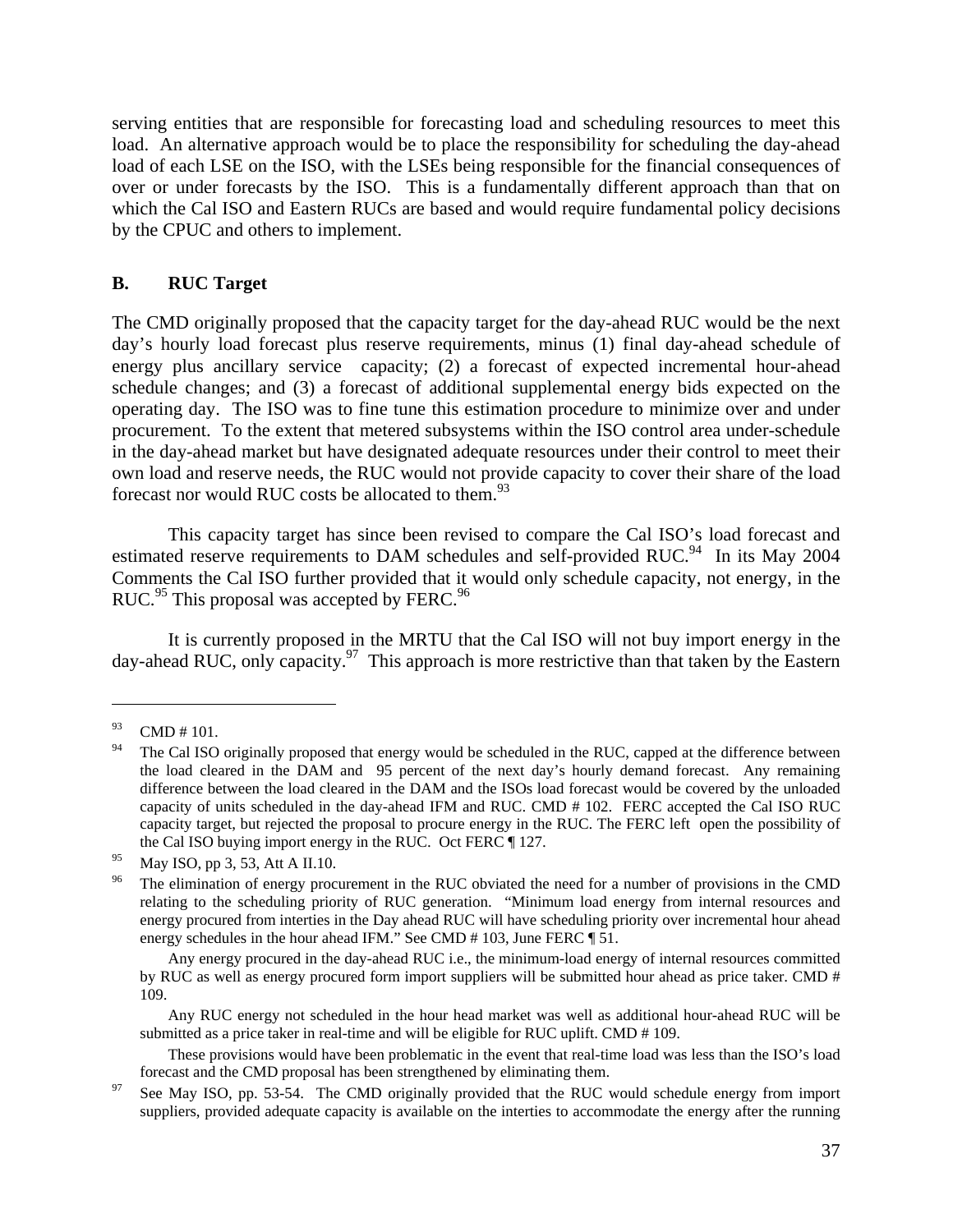ISOs and there is a potential for this restriction to be problematic. Rather than thinking of this as an energy versus capacity issue, one should think of imports as units with a minimum-load block equal to their capacity. From this perspective, it is also apparent that there would be no discrimination for or against imports in using such an approach, as the treatment would be analogous to the treatment of internal units whose minimum-load block equals their capacity. Physical constraints determine the minimum-load blocks of internal units. External scheduling constraints that require advanced commitment to the scheduled amount have the same effect for imports. Like the minimum-load block of an internal generator, the Cal ISO could evaluate the scheduling of imports to meet the RUC target looking at the total energy cost of the imports. Imports would therefore normally be a very expensive way to schedule capacity, as obtaining the capacity requires paying the minimum-load cost on all of the capacity. Nevertheless, the scheduling of imports in particular hours could avoid the commitment of a steam unit with a substantial minimum run time that could cost more than the imports. While the Eastern ISOs rarely commit imports to solve forecast load imbalances, it does occasionally happen because it is cheaper than the alternative. Why should the Cal ISO impose such a restriction on consideration of imports if it raises the cost of the RUC commitment? Given the need to schedule transmission service for imports from much of the WECC, such imports may at times be more difficult to schedule in the hour-ahead process than day-ahead.<sup>98</sup> Because the scheduling of imports will likely typically not be a least-cost source of RUC capacity, this restriction probably would not have a substantial impact on RUC costs in the near term.

 It was originally proposed that the RUC's objective function would be to minimize the total bid cost of procuring resources, including a bid based availability payment, and dispatching them for real-time energy to fully meet the real-time load forecast.<sup>99</sup> This objective was revised to the RUC minimizing the commitment costs for the capacity required to meet the Cal ISO load forecast.<sup>100</sup> This revision to only take account of commitment costs is appropriate and consistent with the approach of Eastern ISOs, and is intended to provide better incentives for day-ahead bidding. $101$ 

 Such an obligation would appear to be necessary if the RUC were modified to include the scheduling of imports, as absent an obligation to perform, import suppliers could choose to deliver power in real-time only when power can be purchased in the hour-ahead scheduling timeframe at a price lower than their DAM offer price.<br>CMD # 105.

1

of the financial DAM. CMD # 103. This was dropped with the change in objective function (May ISO, pp. 40, 53-54).

<sup>&</sup>lt;sup>98</sup> It is not clear under the MRTU design whether generation scheduled in the RUC incurs any financial obligation analogous to a day-ahead schedule. Thus, if a generator is scheduled to operate at minimum-load in the RUC and subsequently trips off line, is the generator obligated to buy back energy equal to its minimum-load block in real-time. There is such an obligation in New York, because the minimum-load blocks of units added to meet forecast load are included in the DAM settlement. That is not the case in the proposed Cal ISO market design, so the obligation is unclear. Whether such an obligation exists is relevant to the discussion of availability payments below.

<sup>&</sup>lt;sup>100</sup> May ISO, pp. 40, 53, Att A II.10.<br><sup>101</sup> As noted in section II above, this change in the objective function was accompanied by the elimination of restrictions on the set of units available for commitment in Passes 3 and 4, so that the commitment in passes 3 and 4 is no longer limited to those committed in Pass 2. Retention of those restrictions would make the objective function in Pass 4 large3ly meaningless and would likely lead to unintended outcomes in terms of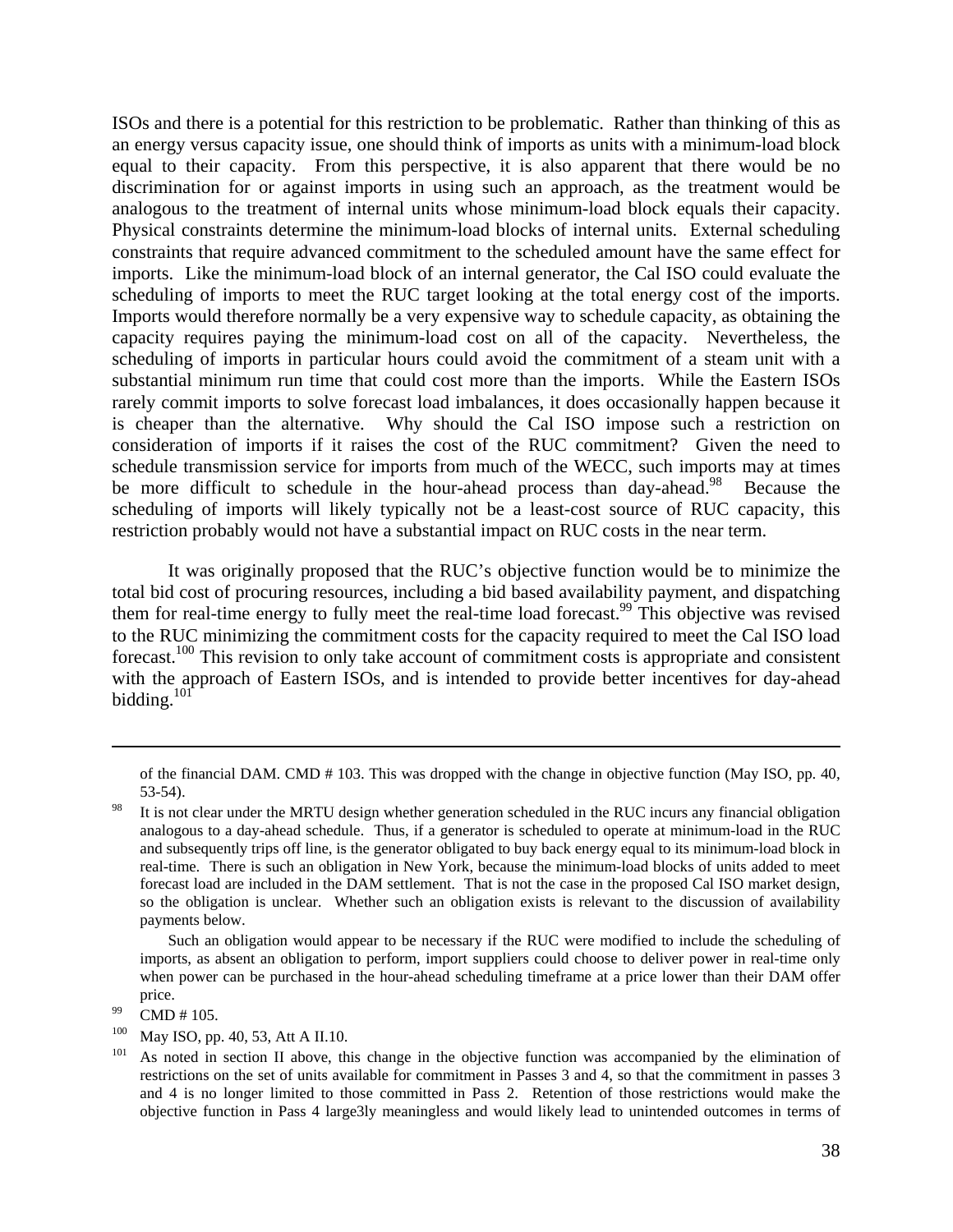## **C. Availability Bids**

The CMD provided that unloaded capacity scheduled in RUC would receive a per MW availability payment for each MW of RUC procured capacity that was not awarded ancillary services or dispatched for energy in the hour-ahead or real-time. Resources could submit availability bids of up to \$100/MW hour.<sup>102</sup> FERC rejected the \$100/MW cap on availability payment, setting the cap at \$250/MW.<sup>103</sup> The CMD also proposed that the RUC availability payment would be rescinded for each MW of RUC procured capacity that is scheduled or dispatched for energy or awarded ancillary services capacity in a subsequent market or if the unit is not available in real-time.<sup>104</sup> FERC rejected the proposal to rescind availability payment when the unit is dispatched.<sup>105</sup> The Cal ISO has indicated a preference to rescind the payment but has agreed to forgo this.<sup>106</sup> The resource will, however, lose its availability payment if it does not perform, i.e., becomes unavailable.

 The CMD further proposed that the RUC availability payment would be made on an as bid basis and would be included in costs in calculating the bid production cost guarantee  $(BPCG)$ .<sup>107</sup> The FERC ordered that the availability bids should set a locational market clearing price, rather than being settled on a pay as bid basis.<sup>108</sup> The Cal ISO agreed that RUC payments would be determined on a locational market clearing basis.<sup>109</sup> This locational RUC pricing of availability bids was approved by FERC.<sup>110</sup> It is not clear to us that a locational payment is necessary, given the possible competitive reasons for an availability payment. For example, if the availability payment compensates for the potential difference between DAM and real-time gas prices, why should this vary locationally based on electric transmission constraints, particularly since the transmission constraints would be reflected in the real-time electricity prices paid to the supplier. This issue is discussed further below.

 Under the MRTU, RMR units will not be eligible to set or receive availability payments in RUC.<sup>111</sup> Self-Provided RUC will not be eligible to set or receive availability payments in RUC.<sup>112</sup> The procurement of RUC capacity and payment for availability would also be limited to the portion of capacity dispatched in the RUC Pass (Pass 4) that is on units with a start-time of

very high RUC availability prices. Since Passes 1 and 2 do not consider RUC availability bids in committing units (they currently dispatch generation to meet forecast load based on energy offer prices) restricting the units considered in pass 4 to those committed in pass 2 could leave the Cal ISO with no alternative to accepting very

high RUC availability bids in pass 4, even when other units offered RUC capacity at much lower prices.<br>
CMD # 107.<br>
FERC also rejected the Cal ISO's proposed to cap RUC availability bids at \$150 with a maximum energy plus availability payment of \$250. May ISO, pp. 3, 26, 37, 42 Att A II.1, 4; June ISO, pp. 6-7. See also Oct FERC

<sup>|| 123;</sup> June FERC || 65, 66.<br>
104 CMD # 107.<br>
105 Oct FERC || 123; June FERC || 68; Sept FERC || 30.<br>
106 May ISO, p. 40-44.<br>
107 CMD # 107.<br>
108 Oct FERC || 123.

<sup>109</sup> May ISO, pp. 19, 38 Att A II.2.<br>
<sup>110</sup> June FERC ¶ 75.<br>
<sup>111</sup> May ISO, p. 40 Att A II.9.<br>
<sup>112</sup> May ISO, p. 40 Att A II.9.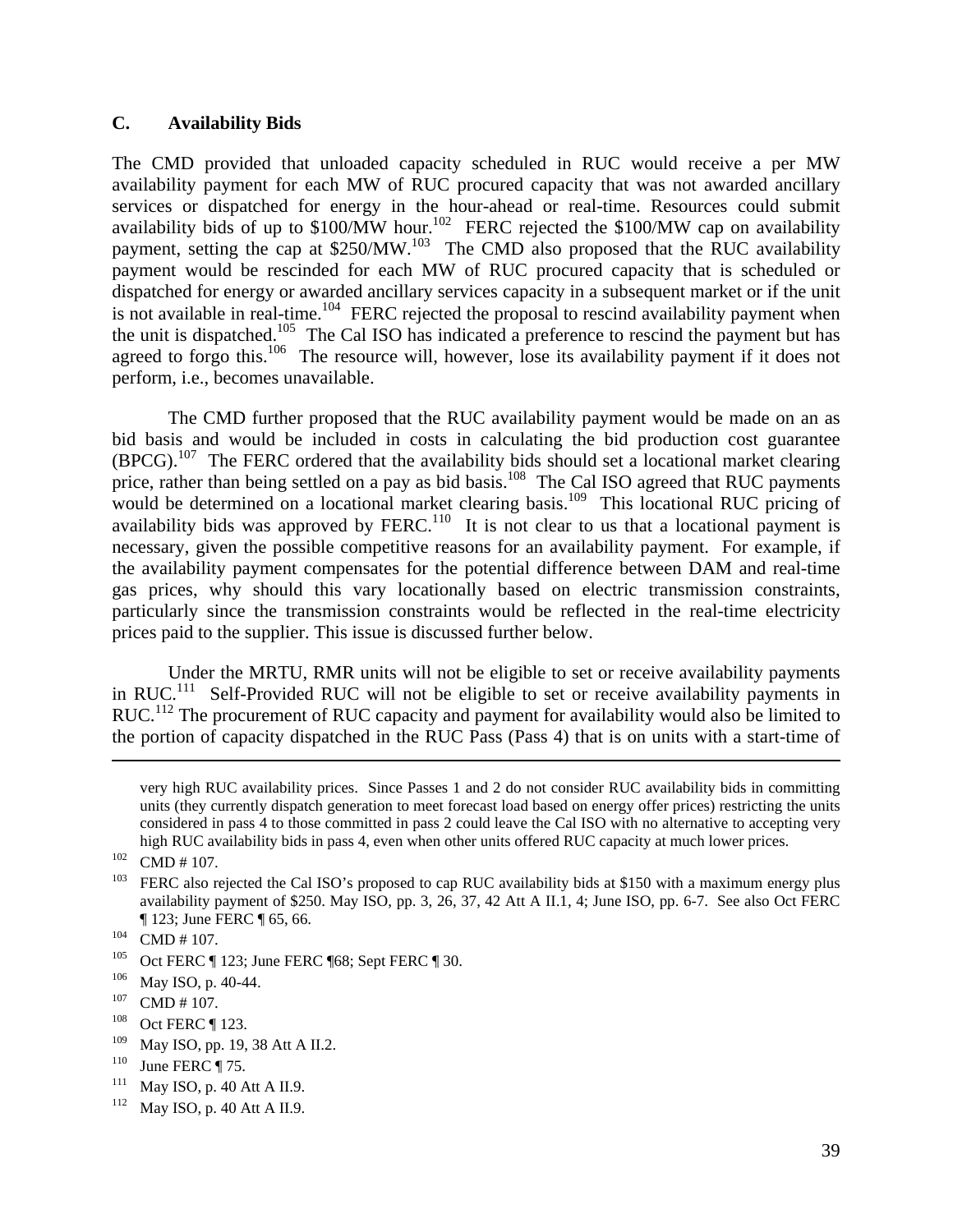five hours or more that must be committed in the day-ahead timeframe.<sup>113</sup> With the evolution of the RUC structure and availability bid, there is some ambiguity as to whether GTs and other quick starting units (hydro capacity?) would generally be eligible for the availability payment.<sup>114</sup>

 With this background, the third major implementation issue we have identified with the MRTU market design concerns the role of the RUC availability bid. What are potential rationales for paying an availability charge for RUC capacity in addition to start-up and minimum-load costs and/or the real-time market price of power? $115$ 

- 1. If a unit were unable to sell into higher priced export markets as a result of providing RUC, such an availability payment as compensation for this opportunity cost would be warranted. We understand, however, that energy exports can be scheduled in the DAM without committing a unit and such exports are not subject to recall in RUC. Thus, there are no foregone energy export revenues as a result of committing a unit in RUC.<sup>116</sup> Generating capacity that is scheduled to provide RUC capacity therefore does not forgo any capacity value, because if the capacity value were expected to be greater outside California than inside California the capacity owner could merely bid its generating capacity into the Cal ISO market and self-schedule an export, assuring its ability to sell power outside of California in real-time if prices are higher outside California. It is important from a resource adequacy standpoint that it be understood that the proposed RUC design does not ensure that the Cal ISO will have adequate resources to meet the load of Cal ISO LSEs during a regional reserve shortage. On the contrary, as discussed further in Section VI.C below, the low level of the damage control bid cap practically ensures that California LSEs will bear the brunt of regional capacity shortages. The value of the RUC commitment is simply to ensure that LSE bidding errors do not result in situation in which capacity is available, i.e., there is no capacity shortage, but too little capacity is committed day-ahead, leading to a shortage in real-time that could have been avoided.
- 2. If units scheduled in RUC could incur gas costs that could not be recovered in realtime energy bids as originally proposed by the CMD, then an availability payment would be warranted. However, FERC has rejected the proposed restriction on bid

<sup>&</sup>lt;sup>113</sup> CMD # 99 and # 107.<br><sup>114</sup> GTs and other quick starting units would therefore need to incur manning costs and be available all the time. Presumably they would be able to use the waiver process to avoid these costs when they were not needed. DAM market operators would have discretion to issue day-ahead RUC commitment notices for quick-start

units. 115 Another way of posing this question would be to ask why would a firm lacking market power require an

availability payment in return for providing RUC capacity?<br><sup>116</sup> Similarly, if a seller were unable to offer capacity in subsequent RUC markets outside California as a result of committing the capacity in the California RUC market, there could be opportunity costs for commitment in California. Aside from the uncertainty as to whether any such markets will exist in the near future, if such a seller expected that a another market would be short in real-time, it would simply submit a bid to buy power in the Cal ISO DAM for export and then schedule this power for delivery into the other market in real-time, being paid the high real-time prices if the seller's expectation of a real-time capacity shortage were correct.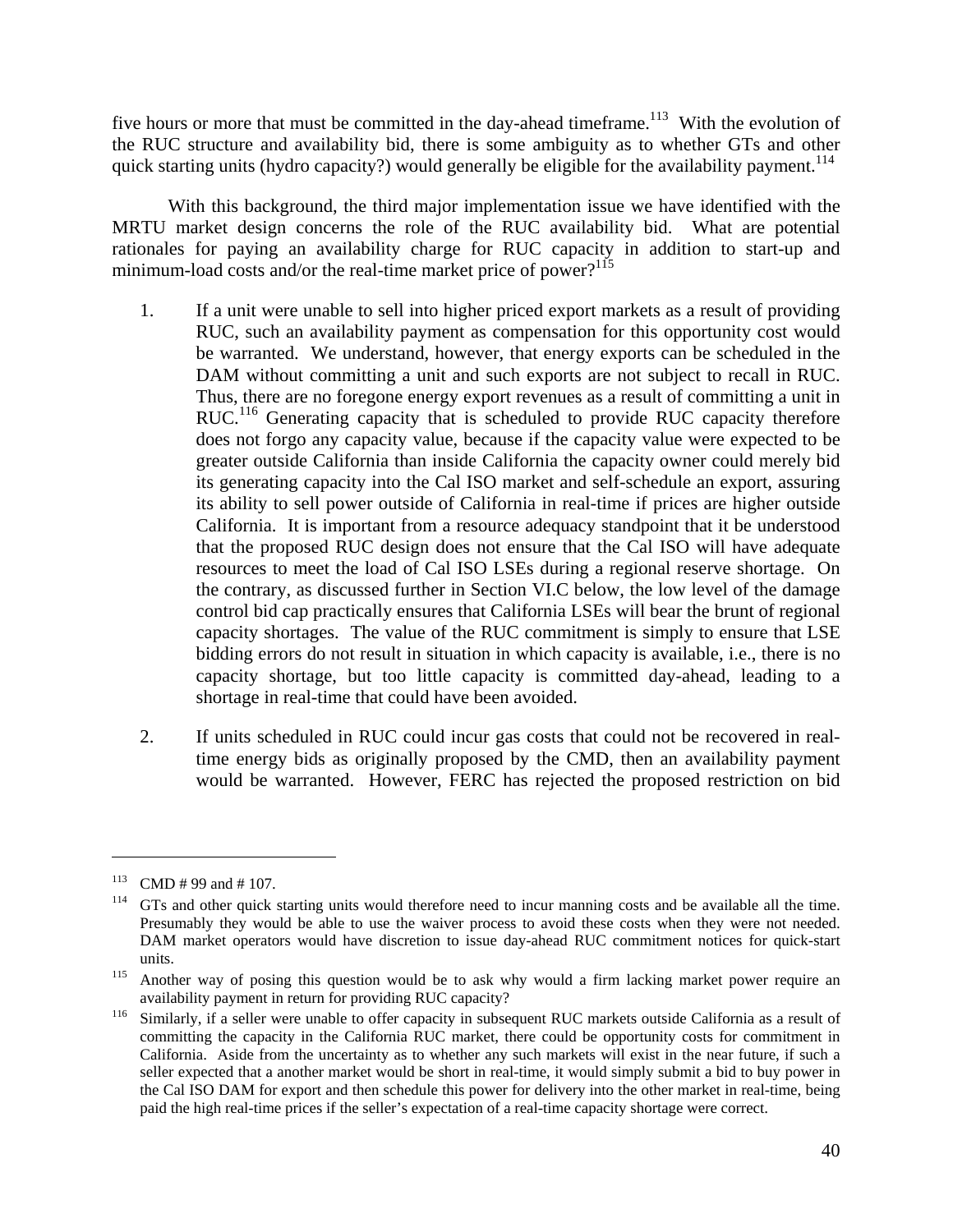increases between day-ahead and real-time, so no such unrecovered costs arising from RUC status should exist. $117$ 

- 3. If the calculation of start-up and minimum-load costs did not cover the actual start-up and minimum-load costs, then an availability payment would also be warranted. The CMD proposal has some features concerning the calculation of the bid production cost guarantee that may tend to result in such a revenue shortfall for units committed in the RUC (rules regarding gas prices, the failure to take account of NOx allowance costs, etc.). But, this is not a good reason for including an availability payment. The use of availability bids to recover such costs leads to problematic outcomes when applied on a market-clearing basis. It would be better to simply appropriately compensate suppliers for their start-up and minimum-load costs and eliminate the need for the availability payment.
- 4. Gas turbines that need to be manned in order to be available for dispatch in real-time would incur these manning costs if they are identified as needed in the RUC, but if they are never dispatched in real-time they would earn neither energy nor reserve revenues.118 This is a reasonable rationale for making an availability payment to such units, but it is unclear whether GTs would receive a day-ahead availability payment under the CMD. The CMD provision that day-ahead RUC would not issue commitment notices to quick starting units appears to eliminate RUC availability payments to these units and also may have the consequence that these units would not always be available in real-time when needed because the units might not be manned or the lack of a RUC DAM schedule would create an opportunity for undertaking minor maintenance that could make the unit unavailable for a few hours. It would appear preferable to clarify that all units that are identified as needed to meet forecast load in the day-ahead RUC dispatch (including GTs and hydro capacity) will receive notice that they will potentially be needed to meet real-time load. This would entail either making the units eligible for a RUC day-ahead availability payment that would recover manning costs, or some alternative cost recovery mechanism such as to provide GTs scheduled in the RUC with a bid production cost guarantee for these costs analogous to the bid production cost guarantee other units receive for start-up and minimum-load costs.
- 5. During periods in which winter gas balancing rules are in effect, it may be prudent from a gas and electric system reliability perspective for generators to buy gas in the day-ahead market to cover RUC schedules. If the ISO's load forecast is inaccurate,

<sup>&</sup>lt;sup>117</sup> June ISO, p. 6. This would be a bad rationale for an availability payment in any case. Why force suppliers to guess the difference between day-ahead and real-time costs. The difference is obviously not known at the time bids are submitted as the day-ahead price is the expected clearing price. How could the Cal ISO fairly mitigate such bids?<br><sup>118</sup> Some comments reflect an expectation that units dispatched in the RUC will almost certainly be committed in

real-time. This is not necessarily the case and is particularly likely to be untrue for GTs which are high cost and need not be committed unless they are actually needed. Real-time load can exceed bid load while still falling short of the load forecast and leaving high cost units undispatched. Moreover, higher load in real-time may stimulate imports of additional power at prices lower than GT dispatch prices, yet the availability of the GTs may be essential in order to maintain reliability in the event additional imports are not available in real-time.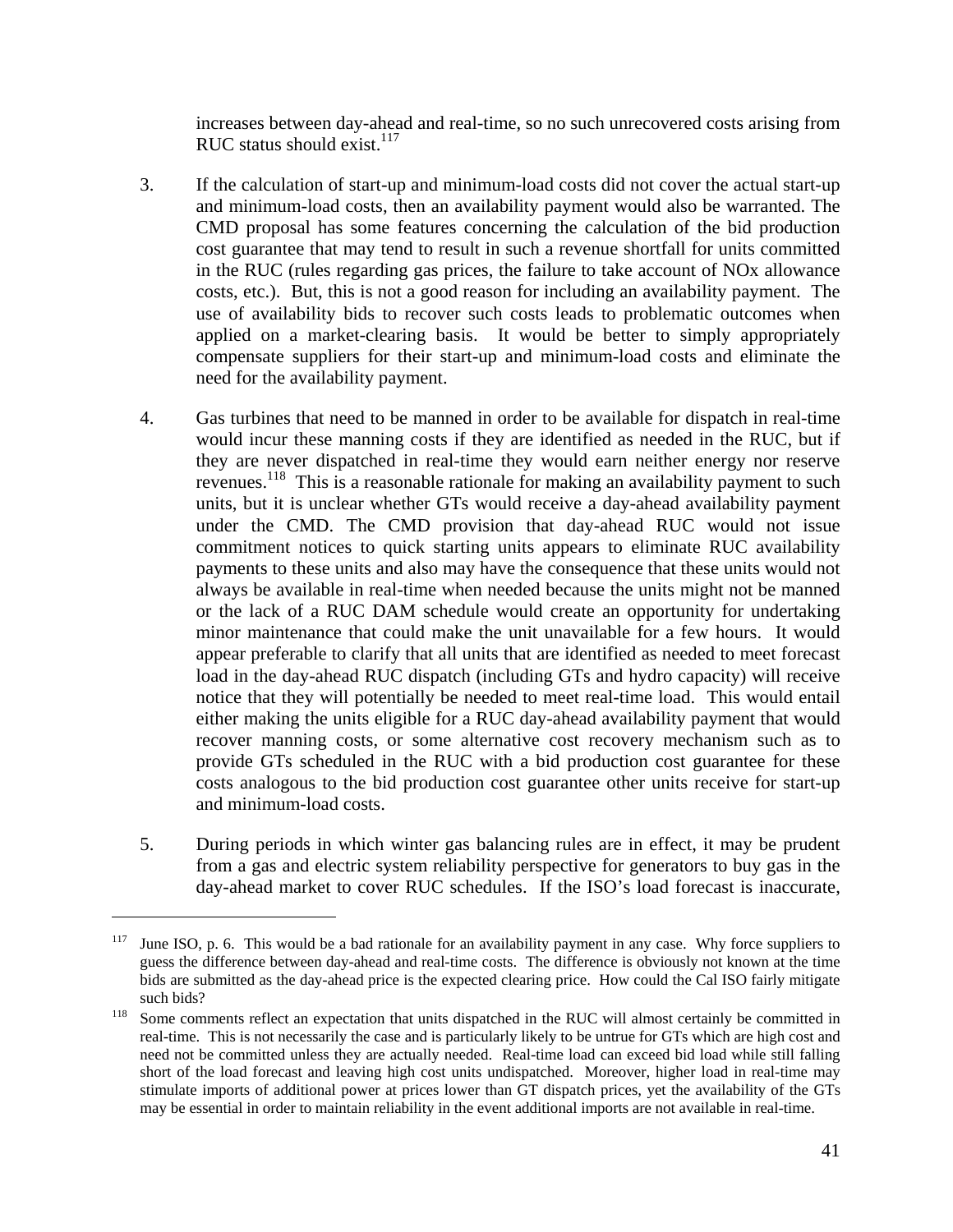these forward purchases could be uneconomic, imposing costs on the resource supplier. The payment of an availability charge to compensate for these costs would be appropriate. As discussed below, an alternative approach to a RUC availability payment would be to make resource suppliers eligible for BPCG in the event that there were losses for this reason.

- 6. Exports scheduled day-ahead would pay DAM congestion charges while exports scheduled in real-time would pay real-time congestion charges. The need for units subject to the RUC to schedule exports in the DAM would require that they pay DAM congestion charges on exports in circumstances in which the California ISO was likely to be short of resources in real-time but prices were expected to be higher outside the California ISO control area. It is hard to conceive of circumstances in which these things are all simultaneously true. In particular, why would export congestion be expected to be higher in the DAM than it is expected to be in real-time, if prices are expected to be higher outside California in real-time.
- 7. Underbidding in the DAM by LSEs might depress DAM prices relative to real-time prices, but this would not impose any opportunity costs on units committed in the RUC because they would sell their output at the high real-time prices. Moreover, it does not make sense to attempt to reflect any such scarcity in RUC availability payments. All capacity scheduled in the DAM helps meet forecast load, so why should only the capacity scheduled in the RUC receive a scarcity payment? In addition, if the RUC does not include imports (see the comments above), the availability price could be high even when there is no real capacity shortage. More fundamentally, under the proposed MRTU market design any market participant that expects shortage conditions to exist in real-time can ensure that it earns the real-time price by submitting virtual load bids in the DAM.<sup>119</sup> It is possible that the ISO's load forecast could reflect shortage conditions that do not prevail in real-time, but it does not appear appropriate to compensate sellers for shortage conditions that exist neither in day-ahead financial markets nor in real-time but exist only in mistaken ISO forecasts.
- 8. If units scheduled in the RUC incurred a financial obligation to perform (i.e., to buy back some portion of their RUC energy at the real-time price if they failed to deliver), then an availability payment might be appropriate to provide compensation for incurring this financial obligation, but it does not appear to us that the CMD imposes such an obligation.

 Not only are most of these rationales for an availability payment either irrelevant or of doubtful merit, they are inconsistent with the proposed mitigation mechanism, which takes no account of these kinds of costs. This is discussed further in Section F below.

 The FERC September 2004 rehearing order refers to the RUC availability payment as "compensating" for the foregone opportunity to sell their product in a different market."<sup>120</sup>

1

<sup>&</sup>lt;sup>119</sup> Subject to the issues discussed in Section II.D.<br><sup>120</sup> Sept FERC  $\parallel$  22.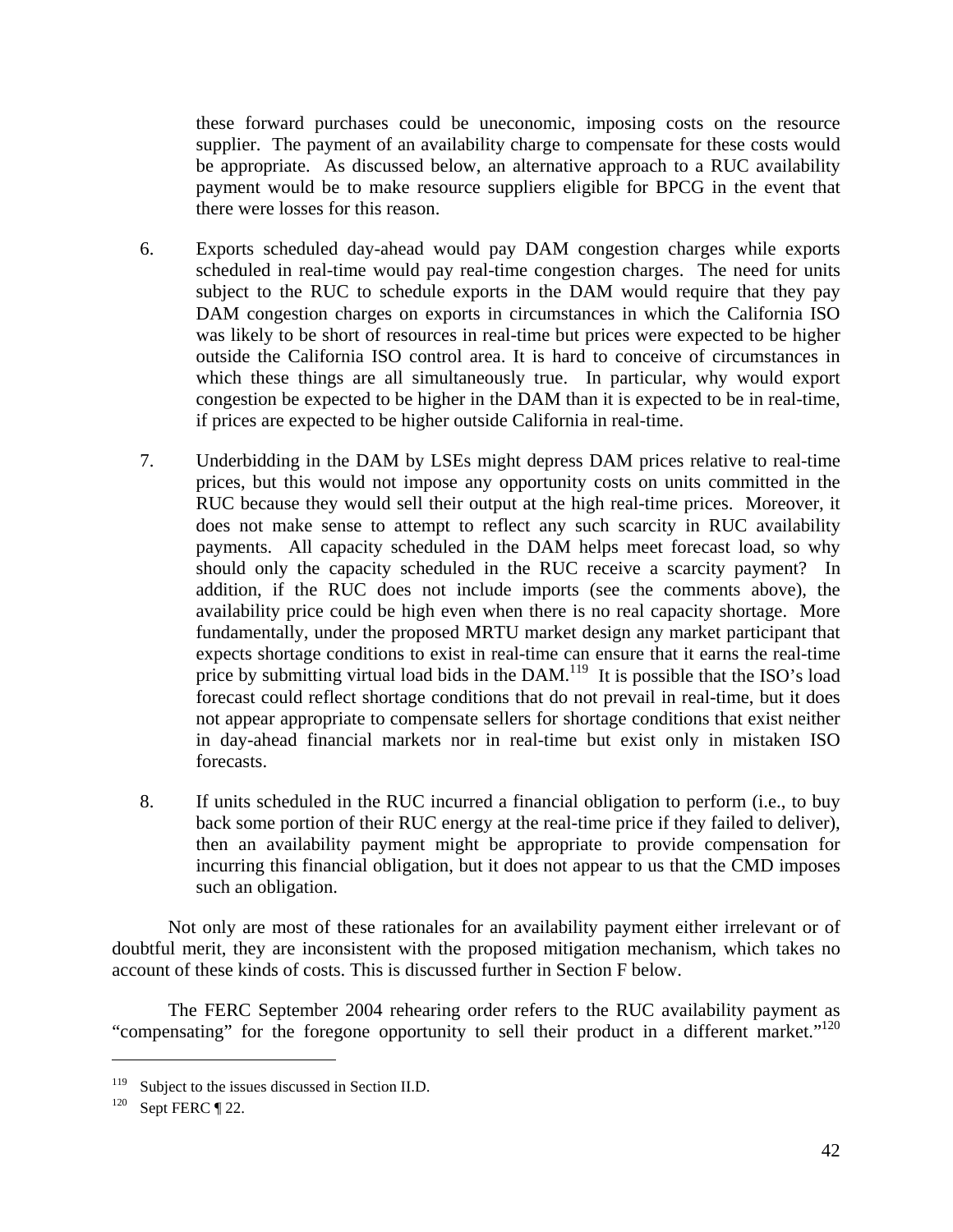Absent the other features of the MRTU mentioned above, there might be a case for such opportunity cost concerns. However, as noted above, with the rest of the MRTU market design in place, we have been unable to identify any opportunity costs that are incurred by suppliers designated to provide RUC capacity. To the contrary, if the resource owner is adequately compensated for its start-up and minimum-load costs (including manning costs for GTs and any gas availability costs) through a bid production cost guarantee, the other elements of the MRTU RUC structure provide a no-lose opportunity for resource owners. If the Cal ISO's load forecast is correct and LSEs have underbid actual real-time load, real-time prices may be high and the resource owner will be paid real-time prices for the capacity committed in the RUC. If the resource owner earns substantial profits as a result of having been committed by the ISO, it will keep its profits. If, on the other hand, the Cal ISO's load forecast is mistaken and real-time prices are not high enough to cover the resource owner's start-up and no-load costs, the resource owner will receive a bid production cost guarantee and be made whole for the costs it incurs. In the circumstance of a capacity shortage in the west, the RUC system is not a substitute for a resource adequacy system and will not prevent exports from being scheduled day-ahead when prices are expected to be higher outside California.

 The discussion above suggests that under the current MRTU design, a principal reason that a firm lacking market power would submit a significant RUC availability bid would be to ensure that it would recover its actual minimum-load costs if it were committed in the RUC (i.e., compensating for the difference between its actual costs and those determined under the MRTU methodology). Thus, such a firm would submit a bid reflecting the difference between its actual minimum-load costs and those used to determine uplift payments under the MRTU. If firms bid this way, the sum of the minimum-load costs used by the Cal ISO and the generator's availability payment would correspond to a unit's actual minimum-load costs, so commitment of RUC capacity taking account of these availability bids would improve the economic efficiency of the unit commitment. This market design system, however, would have two unintended consequences. First, unlike a firm's minimum-load bid, the availability bid would be used to determine a market clearing payment to all generators. Thus, if firm A were a gas fired generator with a high NOx emission rates, it might submit a \$4/MW availability bid for its minimum-load block capacity, reflecting its losses on this capacity if it were compensated based on the formula used by the Cal ISO to determine minimum-load costs, which ignores NOx allowance costs. Such a bid would not reflect market power, but merely the normal incentive of a competitive firm to not operate if its revenues will not cover its avoidable costs.

 If this unit with the \$4/MW availability bid were economic to commit in the RUC, this \$4/MW availability bid could determine the availability payment to all generation committed in the RUC. The minimum-load payments to the other generation, would not necessarily be less than their actual costs, however, so no supplementary payment might be appropriate. Thus, the market clearing feature of the availability payment is not appropriate for availability bids motivated by such a cost reimbursement shortfall.

 The second unintended consequence of this pricing system is that RUC suppliers would receive the RUC availability payment even when there is no shortfall in minimum-load cost compensation. The minimum-load bid is not used to determine generator revenues but is used to determine the unit commitment and costs for the purpose of a bid production cost guarantee. If real-time prices are very high because the ISO's load forecast is correct, real-time energy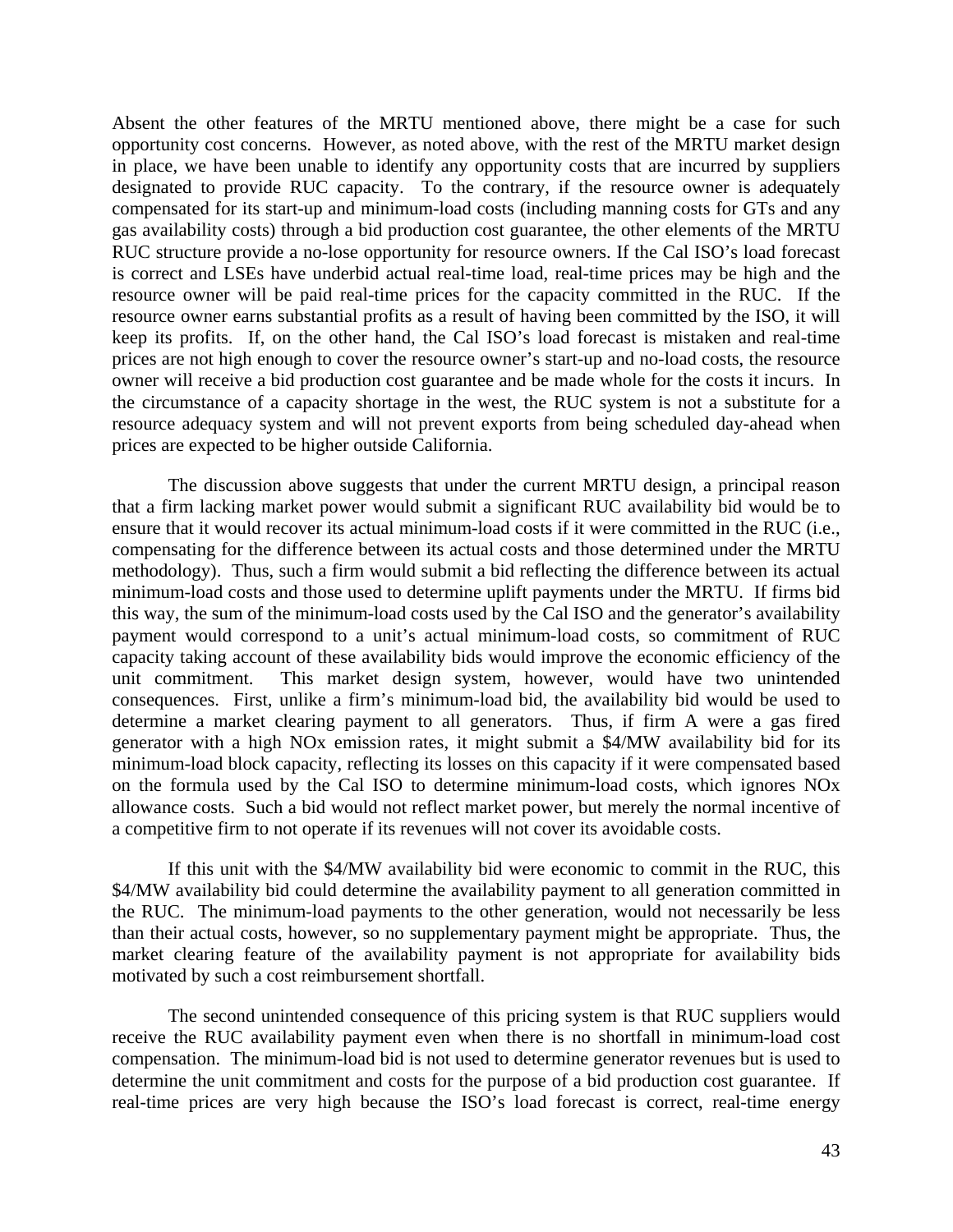revenues may more than cover the actual minimum-load costs of the unit committed in the RUC, obviating the need for any payment pursuant to the bid production cost guarantee. Under the availability payment approach, however, the unit owner would receive the availability payment even if the unit more than covered its minimum-load and other costs in the energy market at realtime prices.<sup>121</sup> In principle, in equilibrium this expected benefit might be reflected in lower availability bids but this argument for the ability of markets to undo the problem should carry weight only if there are substantial other benefits in creating the problem in the first instance.

 On the other hand, the payment of a RUC availability payment reflecting the manning costs or gas scheduling costs of the incremental RUC supplier would be an efficient outcome and it would, in principle, improve economic efficiency to take these costs into account in determining which resources should provide RUC capacity. The choice between an "as bid" or "market clearing" availability payment is complicated in this context. If the availability payment reflected an opportunity cost of the marginal supplier, it would likely be economically efficient to reflect this in a market clearing price. In this context, however, the most apparent rationales for substantial availability payments are to compensate for defects in the pay-as-bid mechanism for recovery of commitment costs.

Commitment costs are inherently unit-specific. The most prominent examples, start-up and minimum-load costs, are neither fungible nor homogeneous. Although it is possible to consider alternative pricing mechanisms that would permit recovery of start-up and minimumload costs this entails much broader changes in market design than envisioned in connection with the availability bids for RUC capacity. It is a common feature of other electricity markets that where these commitment costs are recognized they are treated on an as-bid basis. This as-bid compensation presents some difficulties, but the general view is that compared to energy costs and prices, the relatively more transparent and less volatile commitment costs can be handled with simple rules such as keeping the start-up bids fixed for months at a time.

Without a clear delineation of the costs and associated incentive problems within the context of the rest of the MRTU that give rise to opportunity costs to be compensated through an availability bid, it is difficult to identify a role for locational or market-clearing availability payments for capacity commitment.

 An alternative approach to RUC pricing would be to eliminate the RUC availability payment and to revise the pricing and uplift rules to ensure that suppliers committed in the RUC will be made whole for their actual costs.<sup>122</sup> With the implementation of virtual bidding in the DAM, which would allow market participants to arbitrage underbidding by load and reflect expected scarcity in DAM prices, the RUC should be the residual back up mechanism that it is intended to be in other control areas.

<u>.</u>

 $121$  The original CMD proposal addressed this to a degree by rescinding the availability payment if the unit was dispatched in real-time, but that approach had the limitation that it could rescind the availability payment even when real-time prices were not high enough to allow the unit to recover its actual minimum-load costs.<br><sup>122</sup> In the case of GTs scheduled in the RUC and required to be manned, perhaps they should qualify for a manning

cost guarantee analogous to the start-up and minimum-load guarantee for steam generators that are committed in the RUC.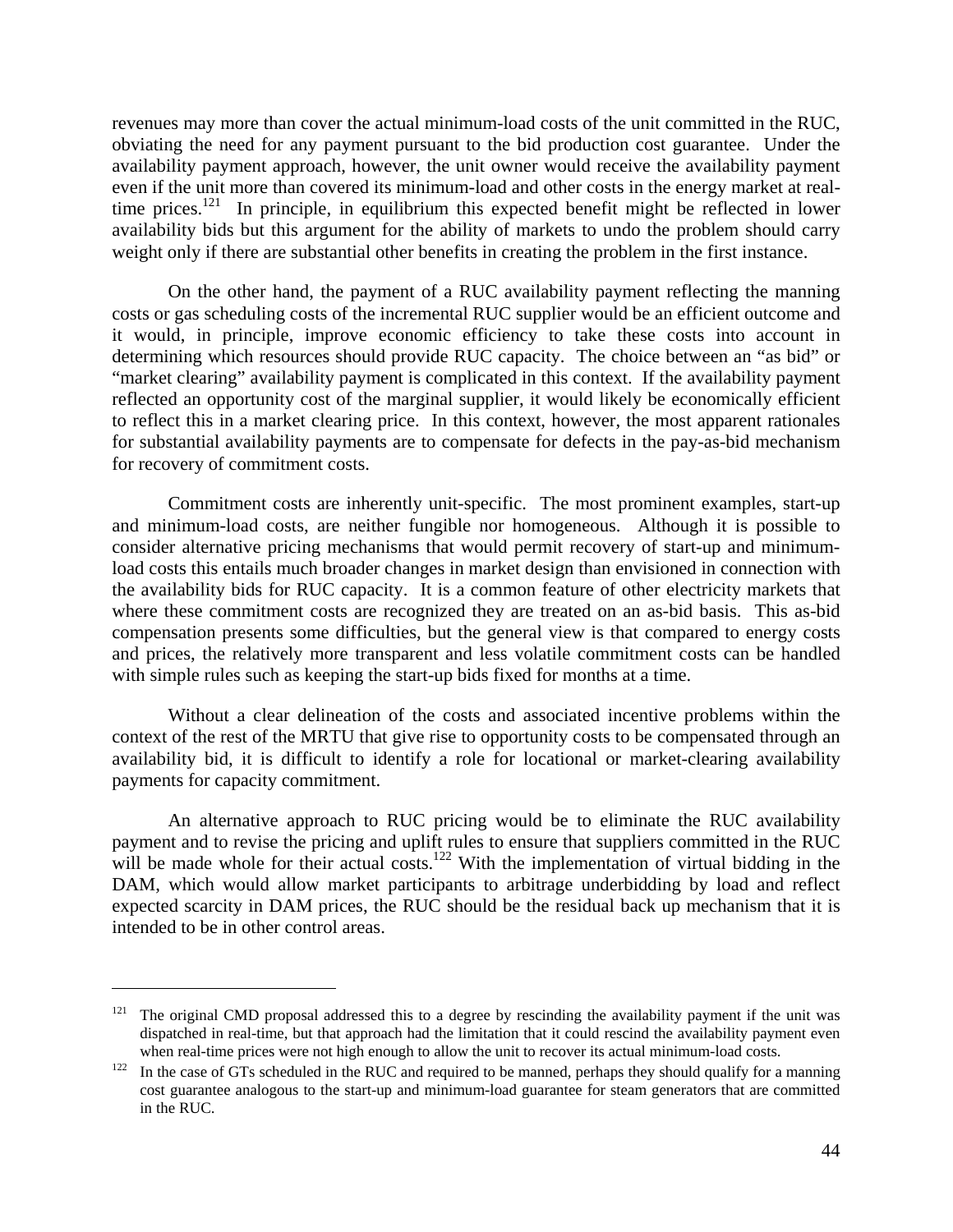If an availability payment is retained, the Cal ISO needs to revisit the mitigation approach, include imports in RUC to avoid inflated RUC costs, assess the costs the availability payment is intended to compensate for, and clear the availability bids in a manner consistent with the nature of the costs that are intended to be reflected in the RUC availability bid. The RUC availability bid mechanism is more likely to contribute to efficient outcomes if it serves to recover the actual incremental costs associated with providing RUC capacity, such as manning costs or gas scheduling costs, than if it is necessary for suppliers to use the availability bid to recover energy market costs that they would not be permitted to recover in their energy offer prices.

## **D. Uplift**

Under the MRTU, units committed in the day-ahead RUC will be eligible for recovery of startup and minimum-load costs, net of market profits during the commitment period, subject to restrictions on self-scheduling and the RUC procured capacity being fully available for and responding to ISO dispatch instructions. Market profits will include energy revenues, ancillary services payments and the RUC availability payment. The length of the commitment period will depend on operating characteristics of the unit, including start-up time, minimum run time,  $etc.<sup>123</sup>$ 

 FERC initially rejected the netting of start-up and minimum-load costs against market revenues.<sup>124</sup> The Cal ISO persevered in proposing netting.<sup>125</sup> FERC ultimately accepted netting of all as bid costs against all market revenues.126 The Cal ISO's position is correct. All as bid costs need to be netted against all market revenues. The failure to net start-up and no load costs against market revenues in calculating uplift would lead to extremely problematic bidding incentives.

 Resources that self-schedule energy or self-provide ancillary services in the day-ahead market will be viewed as self-committed and will not be compensated by the ISO for start-up and minimum-load costs for the hours in which they are self-scheduled or self-committed.<sup>127</sup> Long start time units are eligible for recovery of start-up and minimum-load costs only if they are not self-scheduled and are committed by the Cal ISO in the DAM or RUC.<sup>128</sup> A resource eligible for start-up minimum-load cost recovery may lose its eligibility if it self-schedules energy or ancillary services in the hour ahead or engages in uninstructed deviations outside the tolerance band. $129$ 

<sup>123</sup> CMD # 106.<br>
124 Oct FERC ¶ 115.<br>
125 May ISO, p 39, 51-52, Att A II.6.<br>
126 June FERC ¶ 44, Sept FERC ¶ 19.<br>
127 CMD # 106.<br>
128 June FERC ¶ 30.

 $129$  CMD # 106.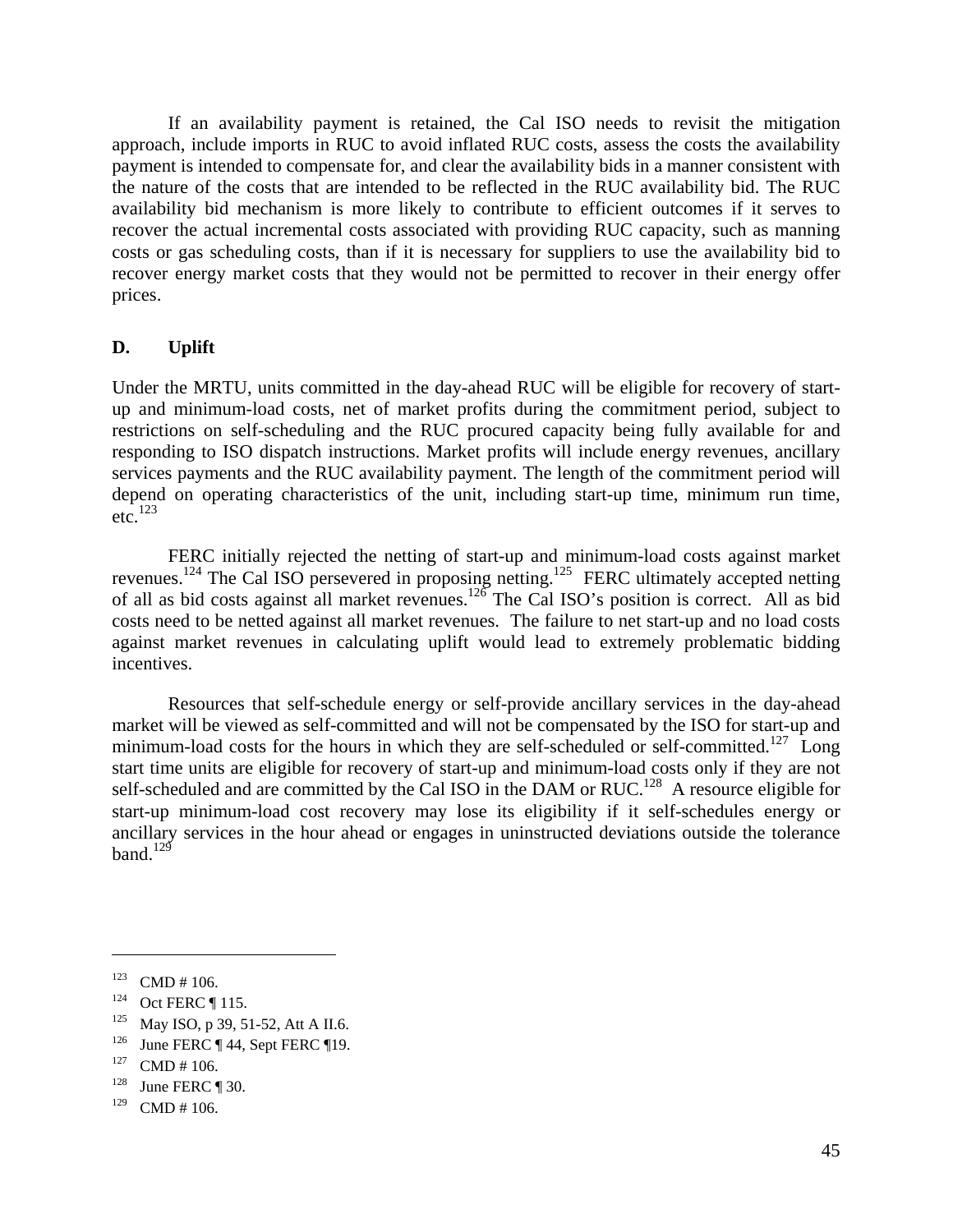## **E. Self-Provided RUC Capacity**

Market participants, including Metered Sub Systems, can self-provide RUC by designating capacity that will be used to provide RUC.<sup>130</sup> Market participants will therefore be able to withhold capacity from Pass 3 under the must-offer obligation (MOO) or flexible offer obligation (FOO) by identifying it as capacity used to self-provide RUC capacity. This ability could be problematic if a unit that is designated to self-provide RUC were one of a limited set of alternatives for managing a transmission constraint. If this capacity were effectively removed from Pass 3 in this manner, the DAM price within the congested area could be set by price sensitive load or virtual supply bids. The self-provided RUC capacity would be available in realtime, and real-time prices would reflect this, but these real-time prices would need to be reflected in the DAM through virtual supply bids or price capped load bids, which would not be possible under the proposed zonal virtual bidding system.<sup>131</sup> We assume that this would not be a substantial problem in practice as units possessing locational market power and potentially able to materially impact DAM congestion prices through physical withholding would be RMR units and would not be permitted to thus withhold capacity from DAM by contracting to provide RUC to a third party. This should be made explicit by the Cal ISO.<sup>132</sup>

 Under the MRTU, self-provided RUC will be subject to a delivery test. This deliverability test would verify that the RUC capacity can be dispatched to meet forecast load, while meeting normal reserve requirements. This should be readily testable in the normal RUC logic structure simply by inserting bids of -\$30 for self- provided RUC in Pass 4.

 FERC conditionally approved the Cal ISO self-provision rules, but required further  $details.<sup>133</sup>$ 

Self-provided RUC will not be eligible to set or receive availability payments in RUC.<sup>134</sup> FERC has agreed.<sup>135</sup>

## **F. Mitigation**

RUC availability bids of generation dispatched in Pass 2 will be subject to mitigation to a reference level based on accepted unmitigated availability bids in past 90 days. There would be

<sup>&</sup>lt;sup>130</sup> May ISO, p. 55.<br><sup>131</sup> Capacity not offered in the DAM pursuant to the FOO is similarly not available for congestion management in<br>Pass 3, although it must be available in real-time. This is discussed further below.

 $P<sup>132</sup>$  As noted above, the more likely outcome under the MRTU market design is not economic withholding of generation that elevates DAM prices above expected real-time prices but rather economic withholding of generation in the DAM because nodal DAM prices inside constrained areas are materially below expected realtime nodal prices.<br>
<sup>133</sup> June FERC ¶ 57.<br>
<sup>134</sup> May ISO, p. 40 Att A II.9.<br>
<sup>135</sup> June FERC ¶ 45.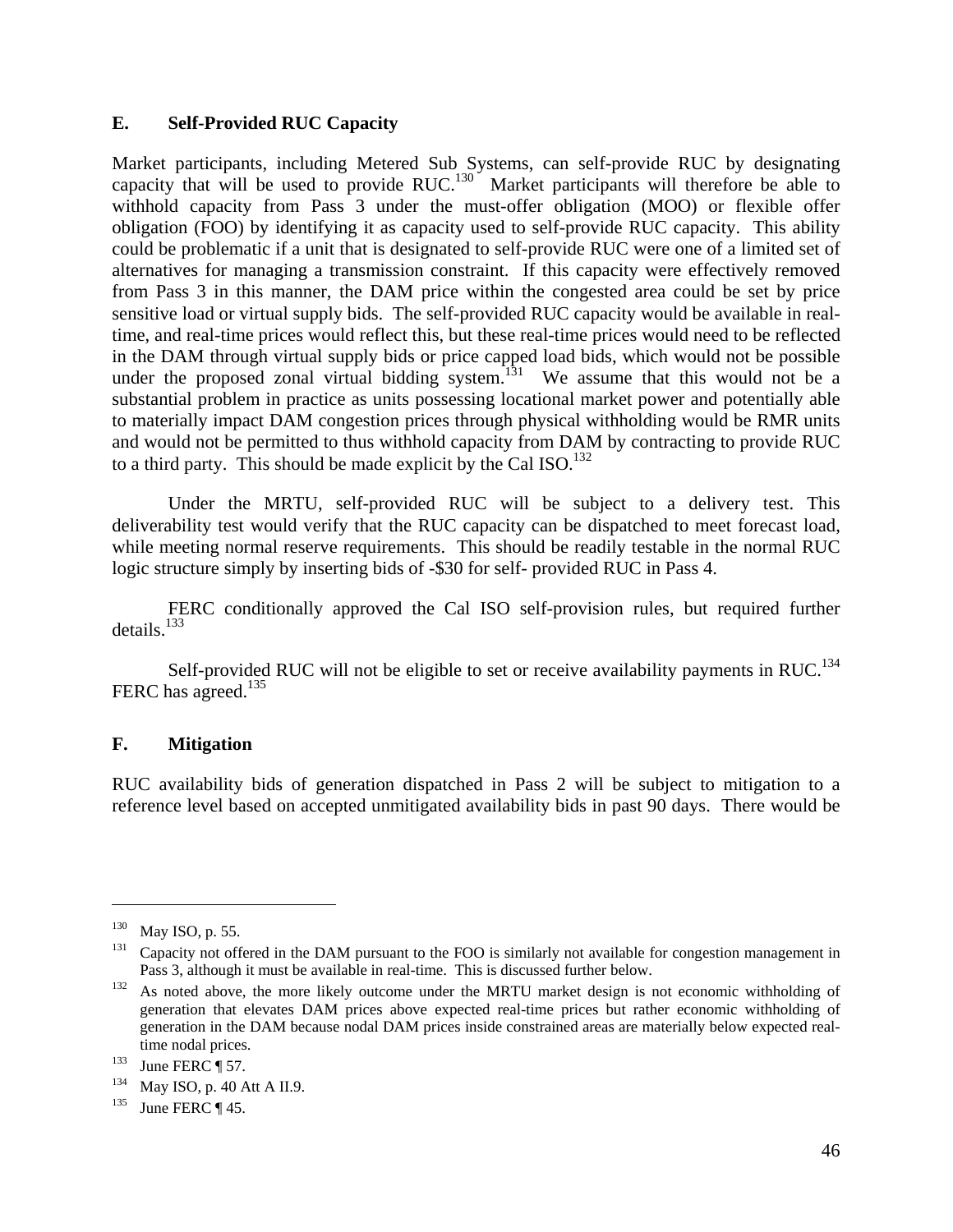a common reference level for all units, with separate reference prices for on and off-peak hours.<sup>136</sup> The specifics of the mitigation process are discussed in Section VII.D2.

 In addition to mitigation of RUC availability bids, it was originally proposed that incremental energy offer prices of capacity selected in the RUC scheduling process could not be increased in price once selected for RUC but could be decreased.<sup>137</sup> This restriction was rejected by FERC, which ordered that offers can be increased between the DAM and real-time for RUC units to reflect factors such as intra-day gas costs. $138$ 

 It is preferable from an electricity market design, and gas system reliability standpoint to permit the RUC suppliers to increase their day-ahead offer prices to reflect intra-day gas market conditions. This ability to raise offer prices may complicate offer price mitigation for the realtime dispatch because of the need to take account of intra-day gas prices, but we understand that the Cal ISO proposes to undertake such mitigation in any case without regard to unit RUC status.

### **G. Recall**

Export schedules cleared in the DAM are not subject to recall in RUC or in hour-ahead/real-time. FERC requested clarification of whether energy committed in the RUC can be sold via bilateral transactions in the hour-ahead market.<sup>139</sup> We believe that the answer is potentially "no" in the case of exports but "yes" for bilaterals serving load within the Cal ISO control area. Export schedules submitted hour ahead will have lower priority than internal California load for scheduling in the hour-ahead evaluation. Hour-ahead export schedules must be submitted with a price bid capped at \$250, while internal California load will be modeled with a sink price bid in excess of \$250 in the scheduling pass. Export load will be treated like internal California load only if the export was scheduled in the DAM, if the export is linked to an import scheduled in the hour-ahead evaluation, or if the export is linked to a generation resource not committed in the DAM or RUC.<sup>140</sup> These rules effectively ensure that capacity committed day-ahead to serve California load, either in the DAM or the RUC, is available to meet California load in realtime.<sup>141</sup> At the same time, however, the \$250/MWh price cap and the lack of any resource adequacy mechanism providing a right of recall in the DAM will ensure that California is left short of capacity in the RUC if market prices rise above \$250/MWh, either as a result of high gas prices or capacity shortages.

1

<sup>&</sup>lt;sup>136</sup> May ISO, pp. 50-51 Att A II.5.<br><sup>137</sup> CMD # 108. **138** June FERC ¶ 79,80, Sept FERC ¶ 22-24.

<sup>&</sup>lt;sup>139</sup> Oct FERC  $\P$  123.<br><sup>140</sup> We believe this statement is consistent with the Cal ISO's intent. In particular, we do not believe that the Cal ISO intends market participants to schedule an import in the DAM and then link it to an export in the hourahead to create a wheel? Nevertheless, it should be recognized that if real-time prices in California are lower than elsewhere in the West, imports scheduled day-ahead will likely not flow in real-time, being sold instead into other higher priced markets. 141 This reflects a change from the September 2003 filing which provided that: "there is no obligation to serve

California load (e.g., a resource, even it was committed in RUC) could schedule all of its power to Arizona and still be in compliance with the MOO," p. 72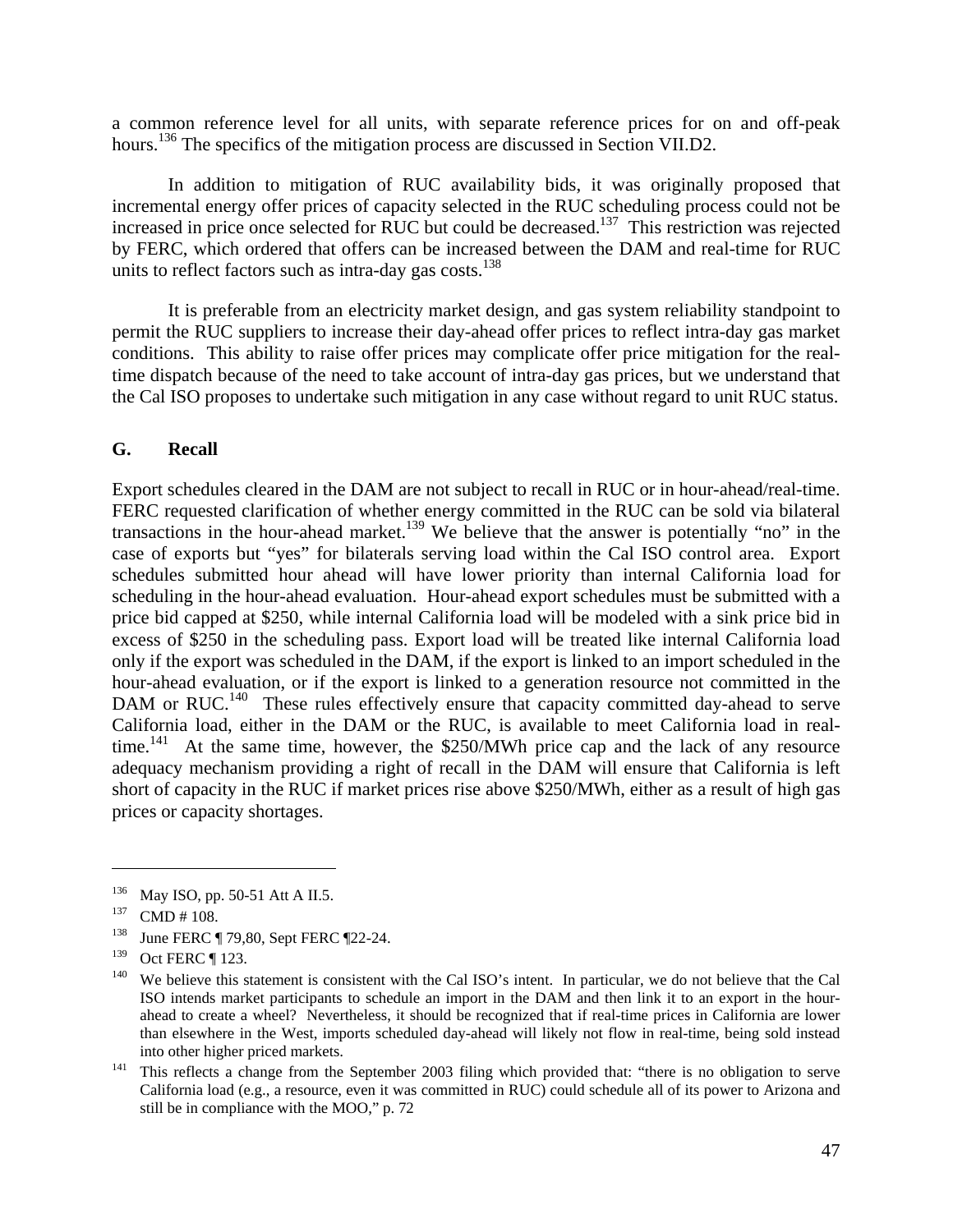The export recall issue would need to be revisited depending on developments in the resource adequacy requirements being developed by the CPUC.

## **H. Allocation of RUC Procurement Costs**

Costs associated with the day-ahead RUC process will be borne first by scheduling coordinators whose metered load is not fully scheduled in the DAM. The ISO is to calculate a per MWh RUC charge by dividing total RUC procurement costs by the gross amount of RUC capacity and energy procured and somehow allocating this to load. It is proposed that this cost would be allocated to all virtual supply (which is by definition not delivered in real-time) and to each MW of metered load in excess of final day-ahead schedules. Changes in generation and load as a result of ISO dispatch instructions would not be counted as such deviations. Any excess RUC costs (i.e., costs arising from ISO load forecast error) will be allocated to all metered load plus exports.<sup>142</sup> This allocation methodology was approved by FERC.<sup>143</sup>

 Apparently there would not be any geographic allocation of RUC costs. Thus RUC costs incurred to meet forecast load in San Diego would be allocated to real-time load imbalances throughout the state. This cost allocation methodology could be problematic given the load zone/LAP scheduling practices discussed in Section II.C above. With nodal clearing of zonal load bids, it s possible that LSEs in a particular LAP could fully schedule their load in the dayahead market, yet substantial commitment costs could be incurred on their behalf in the RUC, because the Pass 3 schedules would not be feasible. These RUC costs would then be allocated to load and virtual supply imbalances throughout the state. If the nodal clearing procedure for zonal load bids were implemented, the Pass 3 schedules in the DAM would likely be infeasible, and additional units would be committed in Pass 4. The CMD provides that the procurement costs associated with this capacity would be divided by the amount of capacity procured but it is not entirely clear how the amount of capacity procured is defined. Would the capacity procured be defined as: (a) the difference between the ISO's forecast load and the load cleared in Pass 3; (b) the capacity of the minimum-load blocks of units committed in Pass 4; (c) the total capacity of all units committed in Pass 4, including capacity not eligible for a RUC payment; (d) the total capacity eligible for a RUC availability payment; or (e) something else?<sup>144</sup>

<sup>&</sup>lt;sup>142</sup> CMD # 111.<br><sup>143</sup> June FERC ¶58.<br><sup>144</sup> The Cal ISO offers as an example by way of clarification. "There are two sources of cost and corresponding MW quantities in RUC: (A) minimum load cost compensation (MLCC) for the minimum load MW of resources committed in RUC; (B) RUC availability payments, which are paid only for capacity slated in RUC above minimum load or above day-ahead Energy and A/S schedule. The unit rate (\$/MW/hr) in question is computed by adding the \$ amount of (A) and (B) and dividing by the higher of the sum of the MW quantities of  $(A)+(B)$ , or the amount of underscheduled load (i.e., real-time metered minus scheduled load). If the MW of  $(A)+(B)$  is higher than (real-time metered minus scheduled load), this rate will not be enough to recover the \$ amount of (A)+(B) from underscheduled load; the shortfall is then charged to all metered demand. Example: Assume that RUC Minimum load = 500 MW, RUC MLCC (after net of market) =  $$10,000$ ; RUC capacity (above minimum load and/or above IFM schedule = 2,500 MW, RUC availability payment = \$20,000. Assume the amount of underscheduled load is 2,000 MW and the total metered load is 40,000 MW. The charge per MW of underscheduled load is  $(\$10,000 + \$20,000$ /max $(500+2,500, 2,000) = \$10/MW/hr$ . This brings only  $\$10*2,000$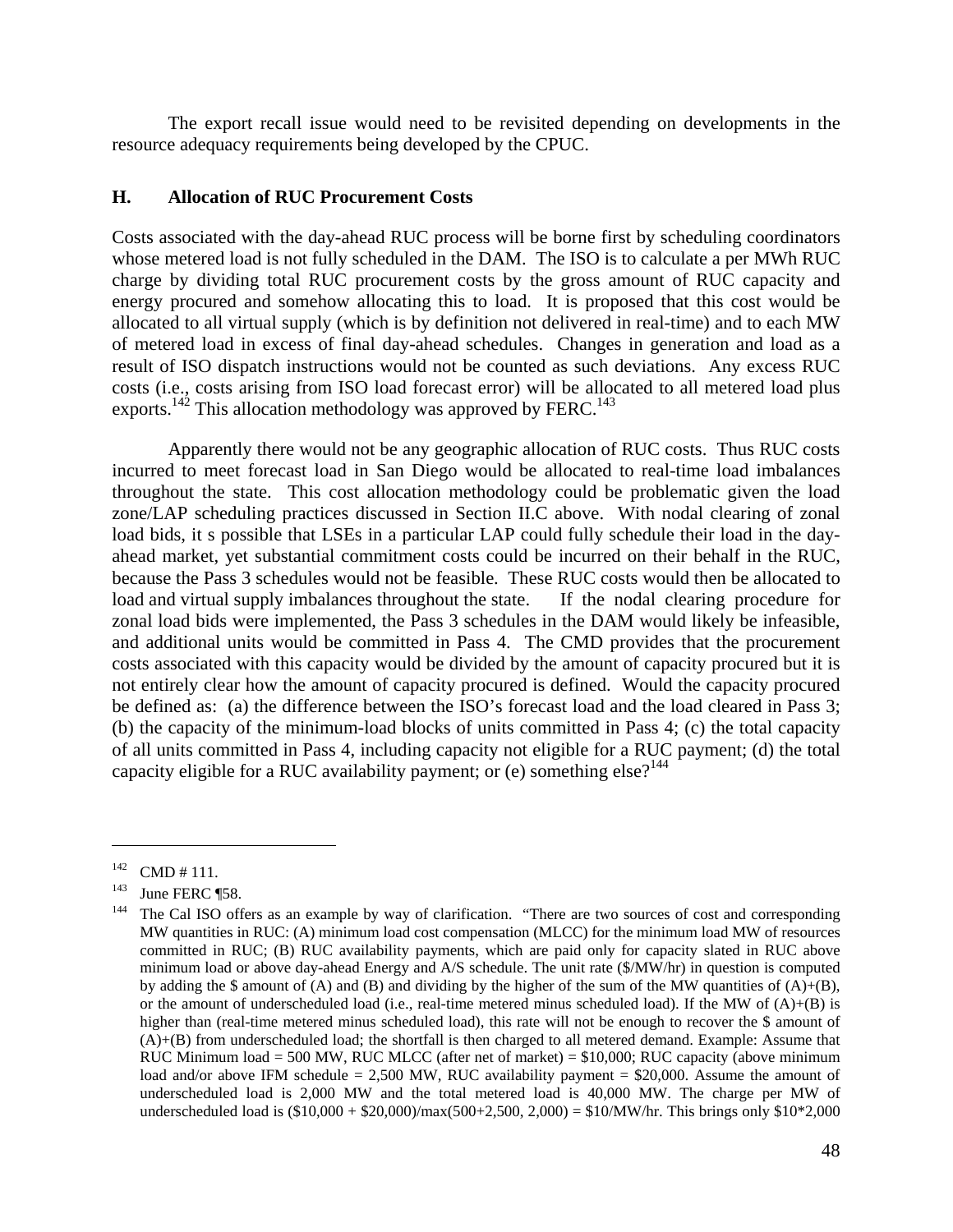Approach (a) could lead to very high per MW charges (thousands of dollars/MW) if units are committed in the RUC to solve infeasible schedules on days when bid load is close to forecast load. Approach (b) could lead to total RUC charges that greatly exceeded procurement costs because the denominator could be much lower than the difference between forecast and bid load. Approaches (c) and (d) could possibly result in RUC charges that exceed RUC procurement costs the denominator of (c) does not include unloaded capacity committed in Pass 3, while the denominator (d) does not include capacity that does not receive the RUC payment, however the more likely outcome under nodal clearing of zonal load bids would be that all of these approaches would allocate most RUC procurement costs to all load because the amount of capacity committed in pass 4 would be any measure greatly exceed the difference between forecast load and the load cleared in Pass 3. These complications associated with the allocation of RUC procurement costs are not intrinsic features of the MRTU market design but rather arise from the nodal clearing of the zonal LAP bids and its associated problems. These complications can be avoided by clearing zonal load bids zonally, in which case approaches a) and d) should yield similar results.

It should also be understood that if the load forecast used for the RUC commitment turns out to be accurate in real-time and there are no additional low cost imports available in real-time, then the uplift costs associated with the RUC procurement should generally be small, as operation of the units committed in the RUC should be economic at real-time prices, enabling these units to recover most or all of their commitment costs. Uplift costs could be incurred if the load forecast used for the RUC procurement turns out to be too high in real-time, and if so, some of these costs would be allocated to all load. If the load forecast used in the RUC commitment is accurate but uplift costs are incurred because low costs imports become available in real-time, then the uplift costs will be allocated to the LSEs that benefited from the low cost imports (i.e. the LSEs that did not buy power in the DAM and instead purchased power in real-time).

 Metered subsystems can follow their own load, without incurring RUC costs, provided they establish resources in advance, schedule all load and exports in the DAM and meet a bandwidth requirement. $145$ 

<sup>= \$20,000</sup> when charged to the underscheduled load (Tier 1). The shortfall of \$10,000 is charged to all metered load (Tier 2) at a unit rate of  $$10,000/40,000 = $0.25/MWh.$ <sup>145</sup> CMD # 112.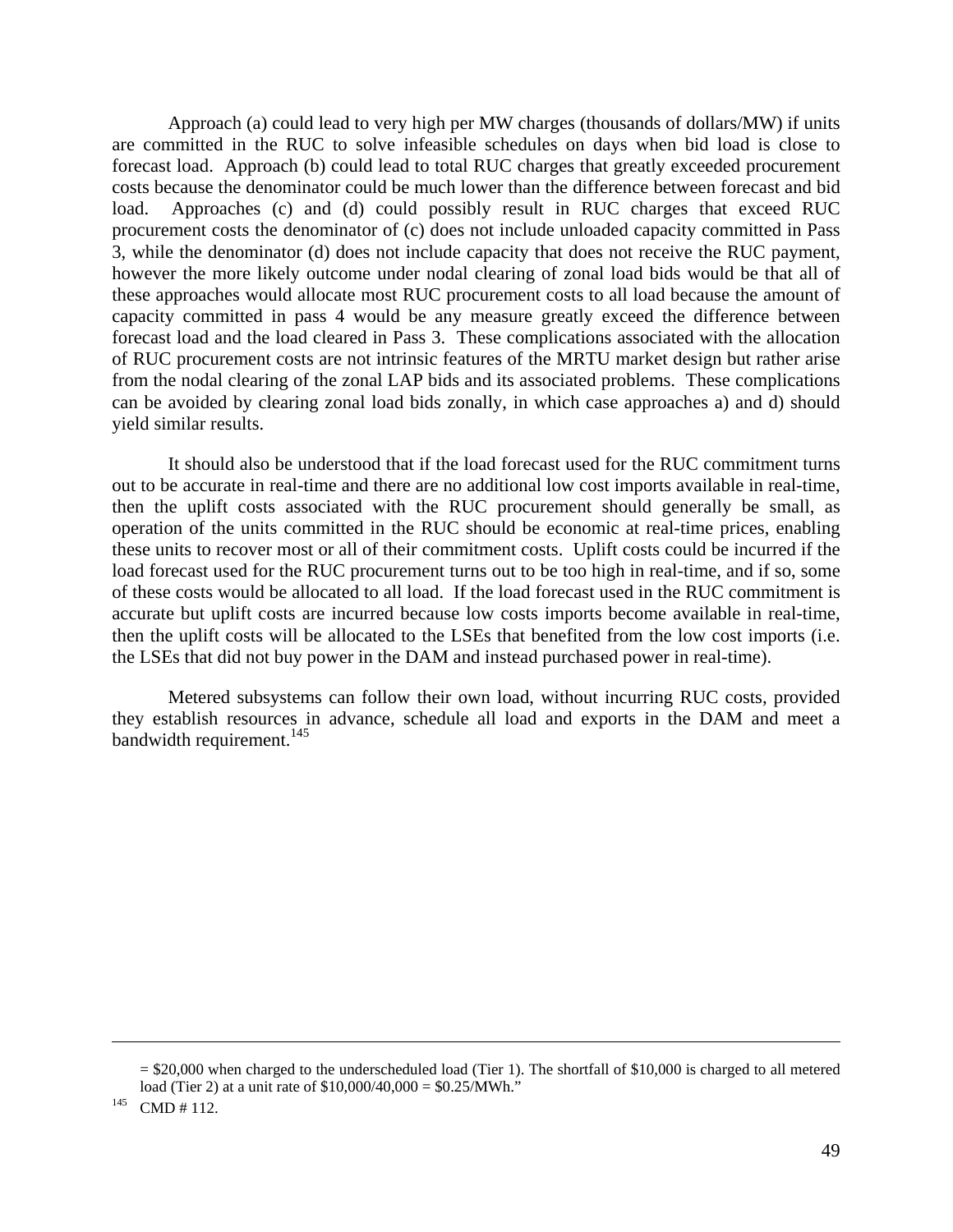## **IV. HOUR-AHEAD FORWARD SCHEDULING AND RUC PROCESS**

#### **A. Hour-Ahead Schedules**

It is proposed that under the MRTU there will be an hour-ahead scheduling process, rather than an hour-ahead market. Intertie scheduling and scheduling of other resources with binding predispatch instructions will be carried out in a process similar to that used by the NYISO. There will be no hour-ahead settlement.<sup>146</sup> This simplified hour-ahead process was initially accepted by FERC but is now being reexamined.<sup>147</sup>

 Scheduling coordinators will submit bids and hour-ahead self-schedule changes for resources and imports as well as changes to wheeling schedules by T-75. There will be no need for load bids or load schedule changes in the hour-ahead process, as settlements will be based on real-time load. The Cal ISO will run the hour-ahead process to manage congestion and balance energy and rebalance ancillary services based on forecast load to the extent that additional ancillary service capacity is required. Hourly intertie schedules will be determined in this process based on the Cal ISO's load forecast.<sup>148</sup> This concept was accepted by FERC.<sup>149</sup>

 The proposed Scheduling Priorities in the Hour-Ahead evaluation would be: 1) Final day-ahead schedules submitted without energy bids and other final day-ahead schedules that were converted to self-schedules after clearing the DAM; 2) hour-ahead deviations associated with ETC schedules; 3) hour-ahead self-scheduled deviations from must-take/must run resources; 4) all other hour-ahead self-scheduled deviations; and 5) hour-ahead supply and demand deviations with energy bids.<sup>150</sup>

 Priority 4 will include internal California load and self-scheduled exports supported by wheels or self-committed generation not scheduled in the DAM or day-ahead RUC. Priority 5 will include all hour-ahead exports not supported by wheels or self-committed generation not scheduled in the DAM or day-ahead RUC. These load priorities will be relevant only if there are insufficient resources available at the bid cap price to meet bid (export) and forecast (internal) load.

 The FERC suggested in its September Rehearing Order that the Cal ISO evaluate the costs and benefits of employing a financially binding hour-ahead market instead of the simplified

1

<sup>&</sup>lt;sup>146</sup> May ISO, pp 5-6, 79.<br><sup>147</sup> June FERC ¶ 93. Sept FERC ¶ 45-46.<br><sup>148</sup> The July 2003 filing proposed that the hour-ahead market would close at T-120, final hour-ahead schedules published at T-90, close the real-time market at T-60. This time line allowed a 30 minute rebid period between final hour-ahead schedules and the close of real-time bid submissions. CMD # 114.

ISO would then perform a real-time predispatch at T-45 to enable the ISO to give real-time dispatch instructions to units than cannot change operating levels in response to intra-hour dispatch instructions. Imports scheduled for the entire hour will be guaranteed their bid price but cannot set the five minute MCP. CMD # 116. This time line was replaced by the new combined process in the May 2004 filing. See also May ISO, pp. 80-81, Att A V.1,2.

<sup>&</sup>lt;sup>149</sup> June FERC ¶ 94.<br><sup>150</sup> CMD # 34, May ISO, p. 81.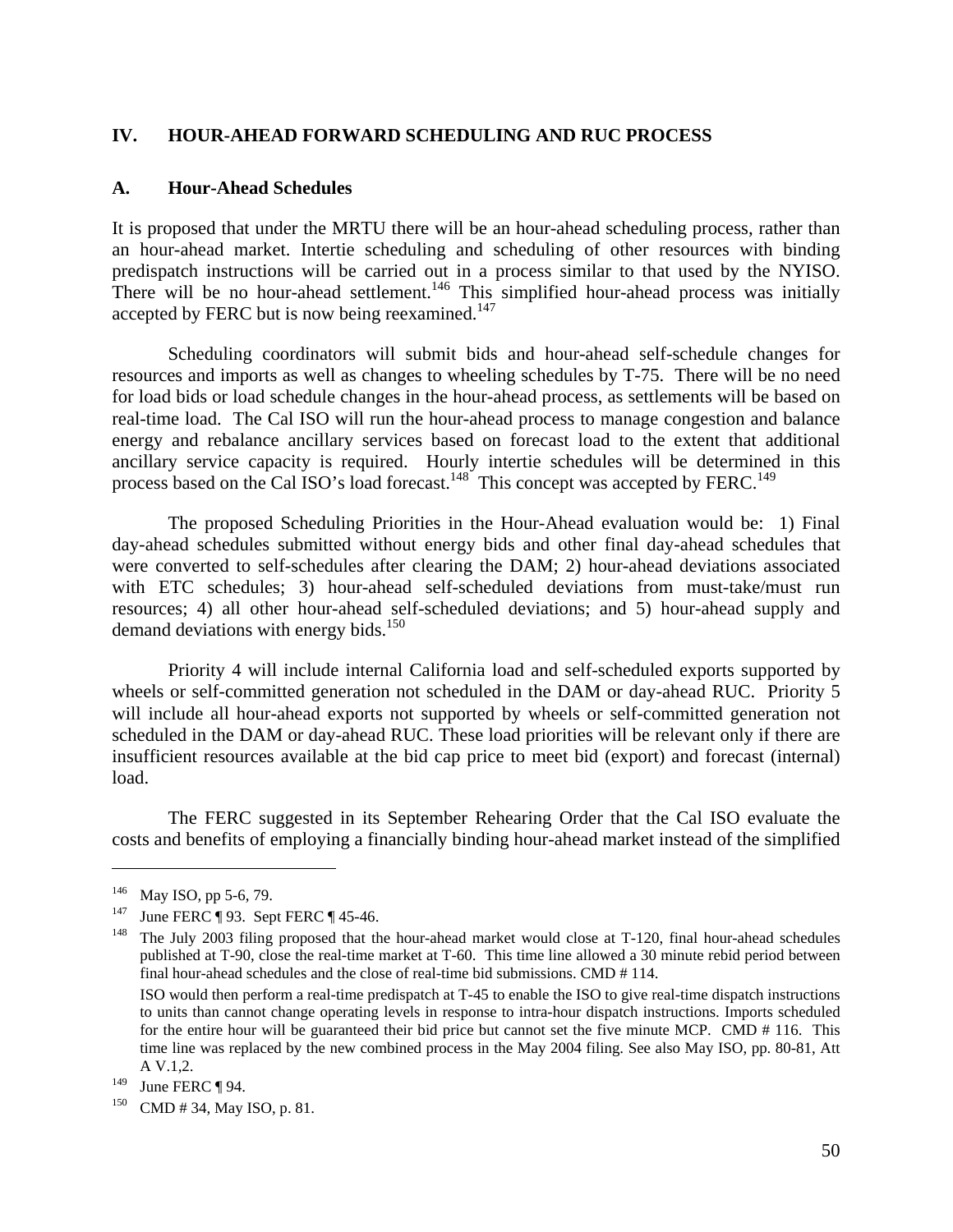hour-ahead scheduling process currently reflected in the MRTU market design.<sup>151</sup> As suggested by FERC, the Cal ISO could clear a financial hour-ahead market based on any additional bid load and then run a RUC process to ensure that sufficient resources were available to meet the Cal ISO's load forecast for the hour. FERC suggested that such an hour-ahead market might be helpful because of the variability of load in California and the importance that hour-ahead scheduling adjustments be accurate.<sup>152</sup> The proposed hour-ahead financial market would not be directly relevant to the accuracy of hour-ahead scheduling adjustments objective, because the hour-ahead schedules whose accuracy is important are those determined in the RUC process based on forecast load. Similarly, the FERC suggested that given the level of imports and the need for the Cal ISO to commit to a specific level of imports in the hour-ahead timeframe, it is important that hour-ahead schedules be accurate. Once again, the proposed hour-ahead financial market is not directly relevant to this objective, because the hour-ahead import schedules that need to be accurate are those determined in the RUC process to meet forecast load.

 While an hour-ahead market would provide an additional market in which imports and exports could clear, market participants that wish to lock in the cost of imports or exports prior to real-time can do so by entering into bilateral contracts and scheduling these import or export transactions in the simplified hour-ahead scheduling process. The change in costs that could not be hedged bilaterally would be limited to the intra-hour change in congestion charges on transfer capability not scheduled in the day-ahead market. Hence, while there could in principle be benefits to providing incentives for bid-in load to provide better information for the load forecast, this indirect effect on scheduling based on the load forecast only an hour or so before real-time may not be very substantial. Unless carefully structured, the potential for import transactions to be cleared at low prices in a financially binding hour-ahead market due to low bid load while real-time prices are high, could discourage real-time imports unless the dual markets are carefully designed. Furthermore, clearing an hour-ahead ancillary services market in conjunction with the energy market as suggested by FERC<sup>153</sup>could cause problems because of the likely inconsistencies between the ancillary services schedules determined in conjunction with the load bid into an hour-ahead market and those based on forecast load for actual real-time operation.

 The existence of both an hour-ahead market and a subsequent Hour-Ahead Scheduling Process or RUC process would introduce market design issues that would need to be satisfactorily resolved to avoid adverse impacts on market efficiency and reliability. Some of the significant market design issues that would arise with an additional hour-head market.

- Would import suppliers and export buyers be permitted to revise their bids and offers between the hour-ahead market and the hour-ahead scheduling process or RUC evaluation?
- Would internal generation suppliers be permitted to revise their bids and offers between the hour-ahead market and real-time?

1

<sup>&</sup>lt;sup>151</sup> Sept FERC ¶ 45-46.<br><sup>152</sup> Sept FERC ¶ 45.<br><sup>153</sup> Sept FERC ¶ 46.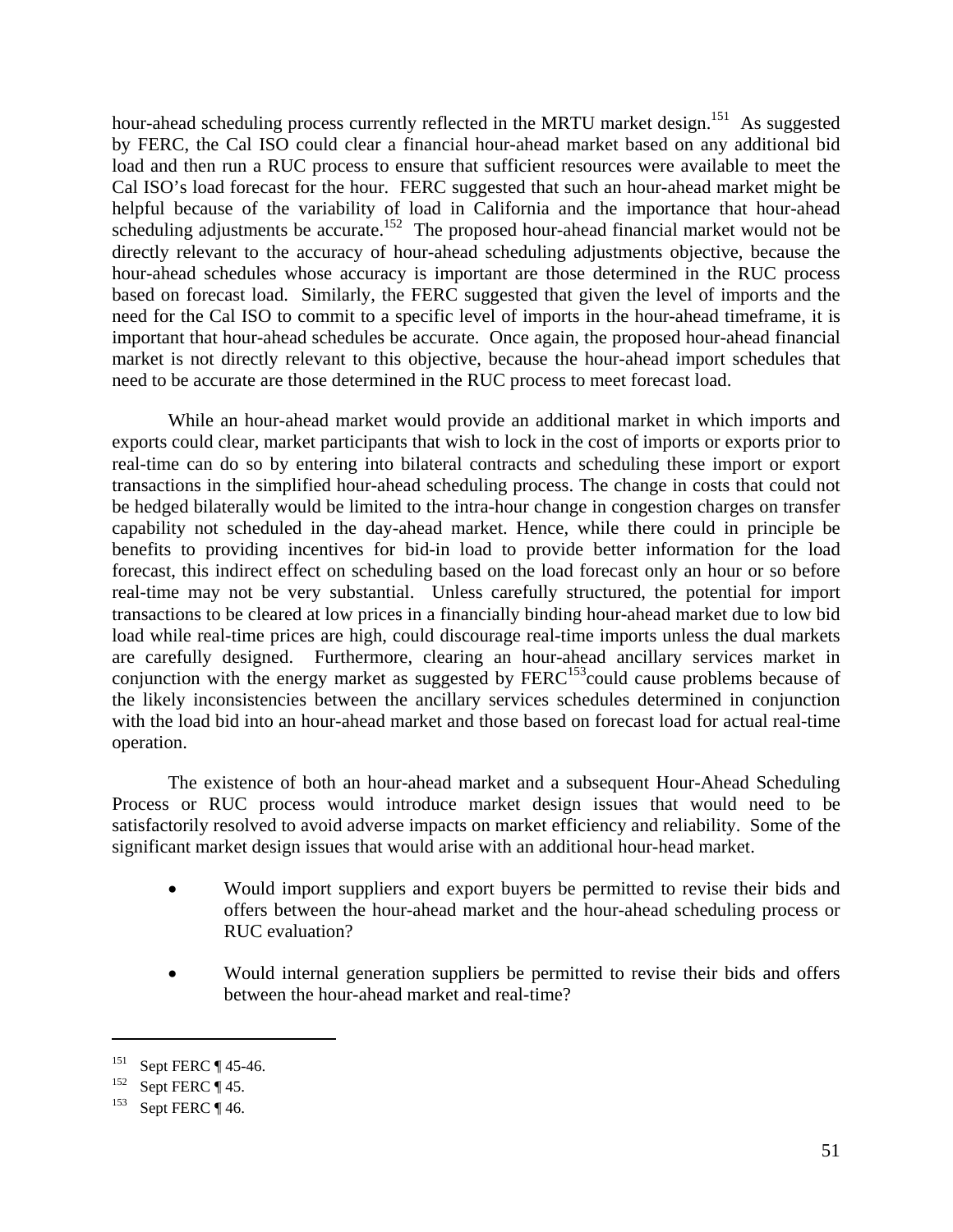- Would virtual demand and supply bids be permitted in the hour-ahead market?
- Would LSEs be permitted to submit additional bilateral schedules in the hourahead scheduling process following the hour-ahead market?
- Would export buyers be permitted to schedule exports in the hour-ahead market that were not scheduled in the day-ahead market?

Some of the considerations involved in resolving these issues would be:

- If import suppliers were not permitted to offer additional supplies in the hourahead scheduling process or RUC, introduction of the hour-ahead market would move forward the effective deadline for scheduling imports, potentially reducing import supply offers.
- Such a structure could introduce incentives for LSEs to bid less than their expected load into the hour-ahead market, in order to price discriminate between suppliers selling power in the hour-ahead market and the real-time market. While the outcomes could be profitable for an individual LSE they could lead to a change in offer prices by suppliers or even a reduction in supply that would raise costs for the market as a whole.
- If suppliers were not permitted to revise their offers between the hour-ahead market and real-time and there were no virtual bidding in the hour-ahead market, suppliers would be likely to offer their output into the hour-ahead market at the expected real-time price, rather than at incremental cost, leading to market inefficiency, complicating market power mitigation and likely raising costs for loads and suppliers;
- If suppliers were permitted to revise their offers between the hour-ahead market and real-time, or if import suppliers were permitted to offer additional supplies in the hour-ahead scheduling process or RUC, this would expand the time interval required between the posting of schedules for the hour-ahead market and the running of the subsequent hour-ahead scheduling or RUC process.
- If export buyers were permitted to schedule exports in an hour-ahead market that preceded the hour-ahead scheduling and RUC process, underbidding by LSEs in the hour-ahead market could result in exports being scheduled at a level that results in reserve shortages in real-time, despite adequate resources committed in the day-ahead RUC.

 In this regard it is particularly important to recognize that while some market participants may anticipate that with the introduction of an hour-ahead market hour-ahead prices would be systematically lower than real-time prices and see an advantage in such an outcome, this would be an unfortunate outcome. A market design in which hour-ahead prices were systematically lower than real-time prices would be precisely the kind of outcome that would need to be avoided in a market design that includes both an hour-ahead market and real-time settlement if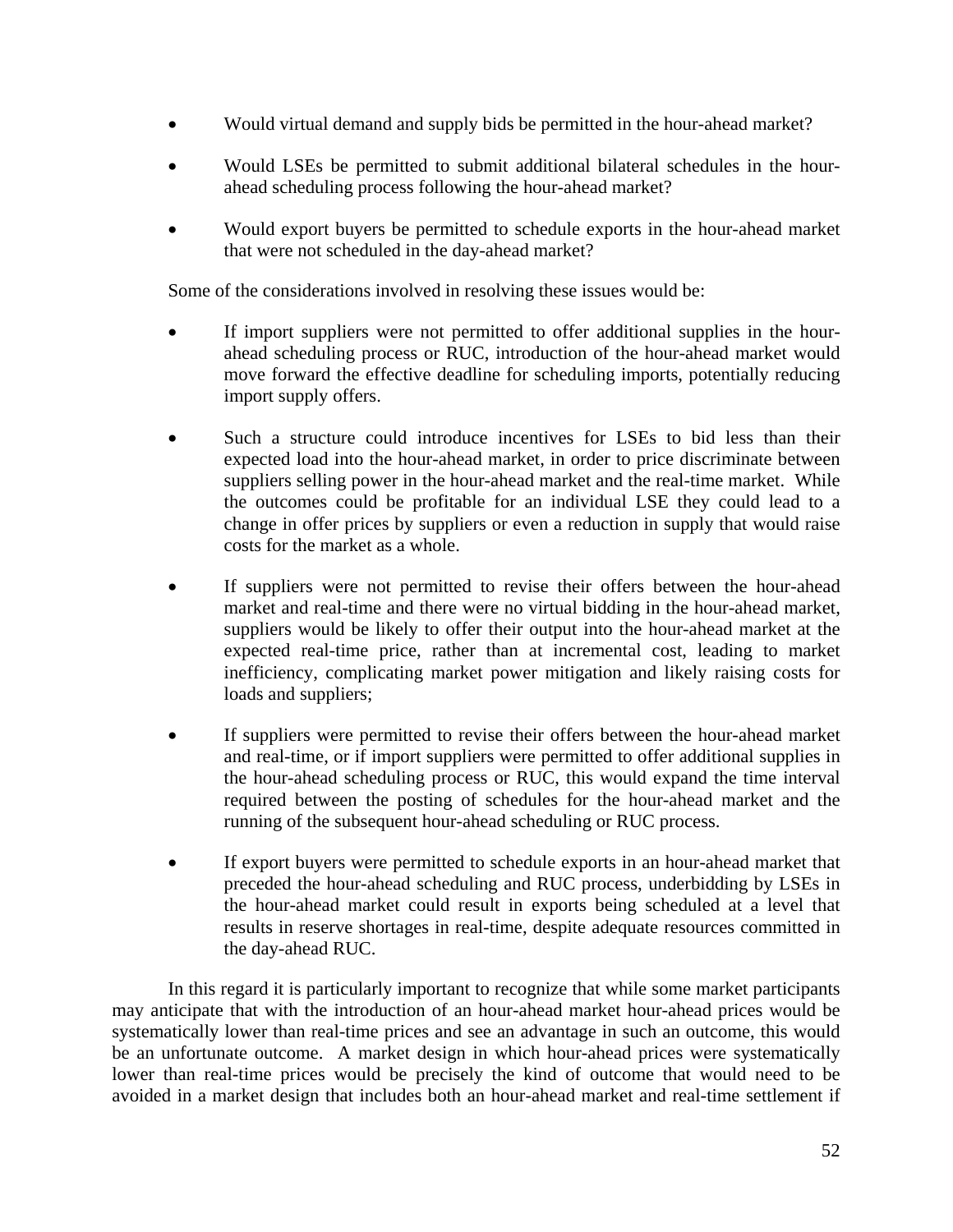the Cal ISO is to avoid adverse impacts on reliability. If, for example, the hour-ahead market were structured in such a way as to allow LSEs to price discriminate between the hour-ahead market and real-time, such a circumstance would serve to drive price sensitive supply offers out of the hour-ahead market, raising prices and making overall operating day supply and imbalance prices more volatile.

 Among other purposes, the structure of the hour-ahead scheduling process is intended to assure that capacity scheduled in the day-ahead RUC is available to meet control area load and is not used to meet export demand if this would leave inadequate resources to meet control area load. This end would be accomplished by determining real-time exports (i.e., those not scheduled in the day-ahead market) in the hour-ahead scheduling process which will take account both of export demand and the Cal ISO's control area load forecast.

 In the circumstance in which there is excess demand at the bid cap in the hour-ahead scheduling process, hourly schedules will be determined in part based on scheduling priorities. The proposed scheduling priorities for the transactions scheduled in the hour-ahead evaluation (imports, exports, wheel-throughs and schedules for units unable to follow real-time dispatch instructions) would be: 1) final day-ahead schedules submitted without energy bids; 2) hourahead deviations associated with ETC schedules; 3) hour-ahead self-scheduled deviations from must-take/must run resources; 4) all other hour-ahead self-scheduled deviations; and 5) hourahead supply and demand deviations with energy bids.

 Priority 4 will include internal California load based on the Cal ISO's load forecast and self-scheduled exports supported by wheels or self-committed generation not scheduled in the day-ahead market or day-ahead RUC. Priority 5 will include all hour-ahead exports not supported by wheels or self-committed generation not scheduled in the day-ahead market or dayahead RUC. These load priorities will be relevant if there are insufficient resources available at the bid cap price to meet the Cal ISO's load forecast.<sup>154</sup> In this situation, priority 5 exports will be scheduled to the extent that resources are available in addition to those required to meet the ISO's load forecast and day-ahead export schedules.

 If export bids were cleared in a separate hour-ahead market that took account only of bid load, there would be a potential (if control area load bid into the hour-ahead market was less than forecast load) for exports to be scheduled in such an hour-ahead market supported by capacity committed in the day-ahead RUC, even if the scheduling of those exports left inadequate resources to meet control area load in real-time. To avoid this outcome in a market design including an hour-ahead market, it would be necessary to either impose other restrictions on exports scheduled in a hour-ahead market that could create seams and price disparities in the West during non-shortage conditions, or accept the possibility that capacity committed in the day-ahead RUC could be used to support exports during periods in which the Cal ISO control area was reserve-short.

 The hour-ahead scheduling process is intended to avoid such an outcome because export schedules would be determined taking into account both export demand and the Cal ISO's load

<sup>&</sup>lt;sup>154</sup> In fact, these priorities will only be relevant in the circumstance in which schedules in the hour-ahead scheduling process are cleared either at the bid floor or the bid cap.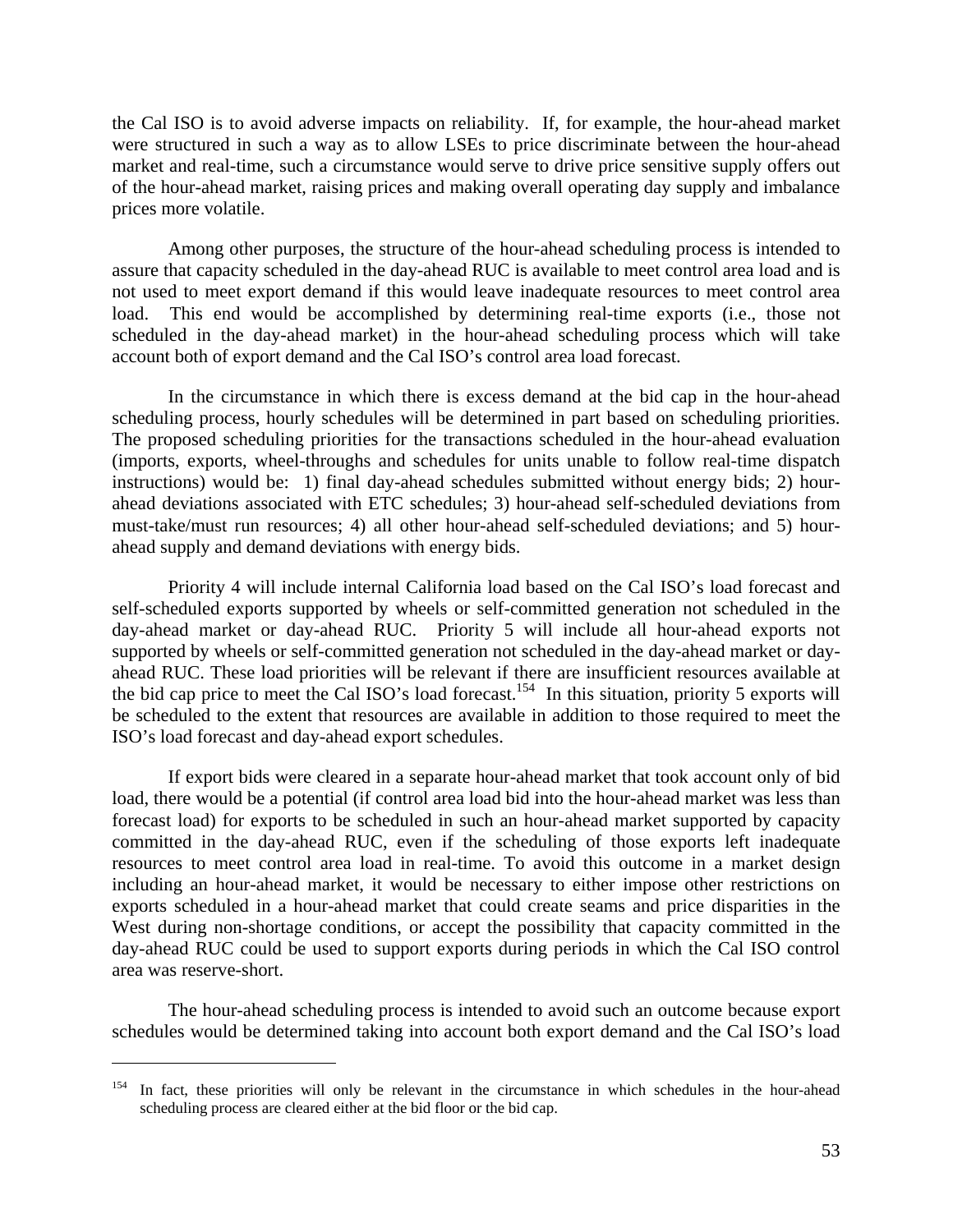forecast. Real-time exports would be scheduled in the hour-ahead scheduling process if they did not compromise the Cal ISO's ability to reliably meet control area load but exports supported by RUC capacity would not be scheduled under the hour-ahead scheduling process if the scheduling of those exports were expected to have adverse reliability impacts (i.e., if insufficient capacity were available at the bid cap to both meet export demand and control area load). This will be accomplished by assigning exports bids submitted in the hour-ahead scheduling process a lower priority than internal Cal ISO control area load.<sup>155</sup> This structure of the day-ahead market allows the Cal ISO to take account of export schedules in the day-ahead RUC commitment and ensures that sufficient capacity is committed to meet control area load, to the extent that sufficient capacity is available at the bid cap. At the same time, market participants would be able to schedule exports day-ahead that would not be subject to curtailment in real-time.

 A second disadvantage of introducing an additional hour-ahead market is that because the hour-ahead market would be in addition to the other hour-ahead processes, it must precede them in time, requiring that the hour-ahead market be moved forward in time, relative to the proposed hour-ahead scheduling process, resulting in a greater time difference between such an hourahead market and real-time than between the proposed hour-ahead scheduling process and realtime. Under the proposed hour-ahead scheduling process, scheduling coordinators would submit bids and hour-ahead self-schedules and self-schedule changes for resources and imports, as well as changes to wheeling schedules, by 75 minutes prior to the operating hour. If this process were to be preceded by an hour-ahead market, the bid submission deadline for the hour-ahead market would need to be moved further forward in time. If market participants were provided an opportunity to rebid between the hour-ahead market and the hour-ahead scheduling process/RUC, the time frame for submission of bids and schedules to the hour-ahead market would certainly be two or more hours in advance of real-time.

 A third disadvantage of adding an explicit hour-ahead market relative to the proposed hour-ahead scheduling process is that the introduction of a third settlement process (in addition to the day-ahead market and real-time imbalances) will increase the administrative costs of both the Cal ISO and its market participants. While there may have been a need to bear the administrative costs of a third settlement under the prior market design, as a result of the constraints placed on the real-time dispatch by the market separation doctrine, that is no longer the case. One of the potential cost savings from the introduction of LMP and elimination of market separation is elimination of these additional settlement costs. The administrative costs of implementing an additional market are not insignificant and need to be considered in choosing among these alternatives.

## **B. Pricing**

 $\overline{a}$ 

While the hour-ahead scheduling process would implicitly and/or explicitly calculate prices, these hour-ahead prices would not be used for settlement purposes.<sup>156</sup> The Cal ISO has clarified

<sup>&</sup>lt;sup>155</sup> Since exports scheduled in the Cal ISO's day-ahead market are not recallable by the Cal ISO in the hour-ahead process but can be cancelled by the market participant and sold into the Cal ISO market in real-time, market participants wanting to export firm power can do so under the proposed hour-ahead scheduling process by scheduling those exports in the day-ahead market.<br><sup>156</sup> May ISO, p. 81, Att A V.2e.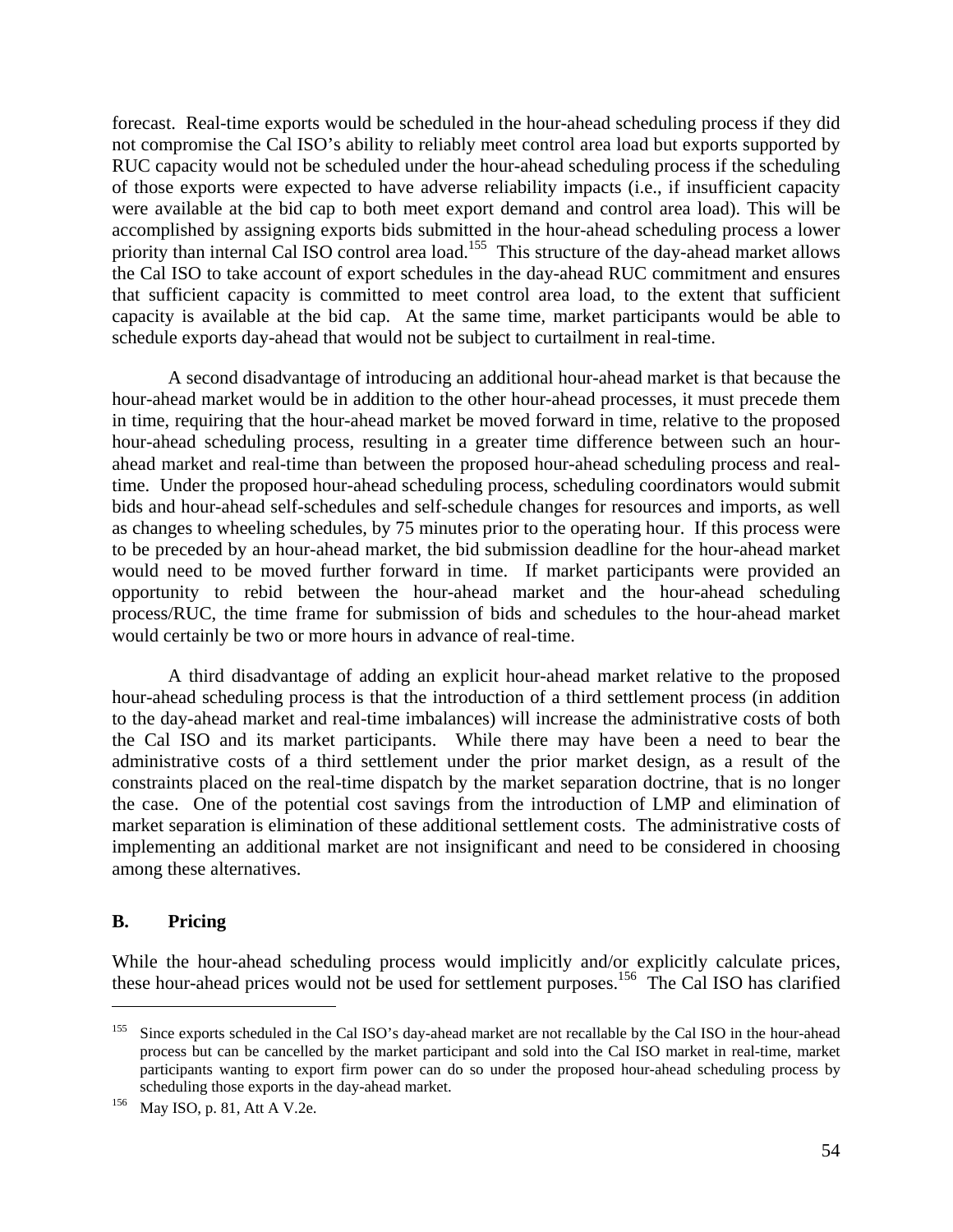that imports and exports will be scheduled based on offer prices in the hour-ahead evaluation but will settle at real-time prices. This approach is satisfactory if there is no transmission congestion on the interties in the hour-ahead evaluation but will likely lead to problems when the ties are congested. This is the third of the six major implementation issues identified with the MRTU market design. The potential problem is that given the Cal ISO's real-time modeling of tie lines as open loops for dispatch and pricing purposes, the dispatch of internal generation to manage tie-line flows will not be reflected in real-time prices.157 This is analogous to the pricing rule the NYISO had at its start-up (as a result of a miscommunication of intended tie line modeling). This kind of pricing led to significant problems for the NYISO. In fact, this was one of the two big problems hindering the NYISO over its first six months of operation. The issue was that offer prices for imports in the NYISO hour-ahead process had nothing to do with the price the import supplier would be paid if the import was scheduled, so external suppliers had an incentive to bid - \$1,000 to get themselves scheduled. This lead to a variety of difficulties and the problem was not solved until ECA B was implemented in fall 2000. It appears that the CMD pricing system for imports and exports is identical to that initially used by the NYISO. It therefore appears likely that the Cal ISO will run into similar problems and needs to modify the CMD to address this problem in some manner.<sup>158</sup>

<sup>&</sup>lt;sup>157</sup> The Cal ISO has explained that internal generation is at times redispatched to manage tie line flows, but this redispatch is based on operator assessment of the effectiveness of this redispatch and managed by taking units out of merit and the cost of the redispatch would not be reflected in congestion prices on the ties.<br>The ECA B pricing mechanism was implemented by the NYISO to solve this problem in New York and was

subsequently approved by New York market participants and the FERC. It has worked well to date. The original ECA B wording was:

i. These rules apply in hours that HAM import or export transactions are constrained in BME at an external proxy bus by a transmission limitation or a desired net interchange limit.

ii. For each hour in which one of these limits constrains net imports to NYCA from an external proxy bus in the HAM, the real-time settlement price at that external proxy bus will be the lesser or the real-time LBMP or the BME price at that external proxy bus.

iii. For each hour in which one of these limits constrains net exports from NYCA to an external proxy bus in the HAM, the real-time settlement price at that external proxy bus will be the greater of the real-time LBMP or the BME price at that external proxy bus.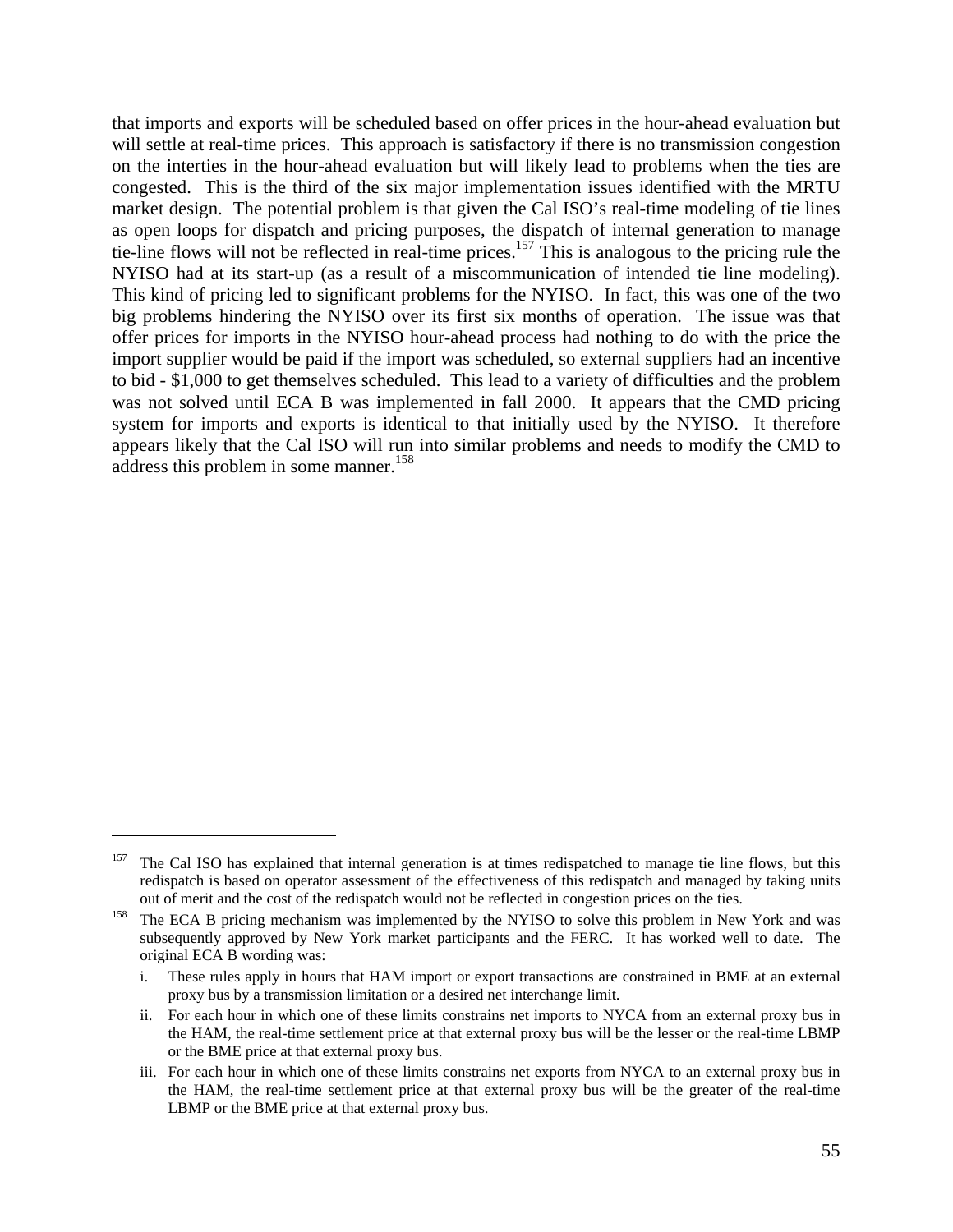

**Figure 4 CONGESTION PRICING FOR IMPORTS** 

If the real-time pricing system does not reflect the constraints that determine schedules in the hour-ahead process, there will be a disconnect between bids and revenues as portrayed in Figure 4. Bidding lower in the hour-ahead process would not reduce the price received when imports are constrained, the lower bids would only affect the probability of being scheduled.

 Various elements of the MRTU provide that changes in offer prices in the hour-ahead process will be subject to activity rules. In particular, the offer prices of capacity scheduled to provide energy cannot be decreased. The MRTU would allow unloaded RUC capacity to decrease its offer price between day-ahead and real-time, and allow decremental offer prices for scheduled energy to be increased.<sup>159</sup>

 The restrictions on offer price reductions between DAM and hour-ahead were approved by FERC.<sup>160</sup> It is assumed that the restrictions on reductions in day-ahead offer prices are intended to prevent market participants from reducing their offer prices to force the ISO to pay

<sup>&</sup>lt;sup>159</sup> CMD # 119.<br><sup>160</sup> The CMD originally proposed that generating units committed in the RUC also could not raise their energy bids between the DAM/RUC and real-time. CMD # 108. It was proposed that any cost difference would be recovered in the RUC availability bid. The FERC rejected this restriction on changes in energy bids between DAM and RUC. The FERC observed that recovering fuel costs in availability bids distorts, dispatch and scheduling of RUC, plus impossible for generators to estimate change in costs. June FERC  $\parallel$  79, 80, Sept FERC  $\parallel$  22-23. It seems to us that the FERC approach is preferable as it avoids problems that would arise under the original approach. The CMD also provided that energy offer prices for capacity scheduled to provide ancillary services could be increased, but FERC eliminated this restriction. Sept FERC ¶ 25, 26, 27. See also Oct FERC ¶ 137.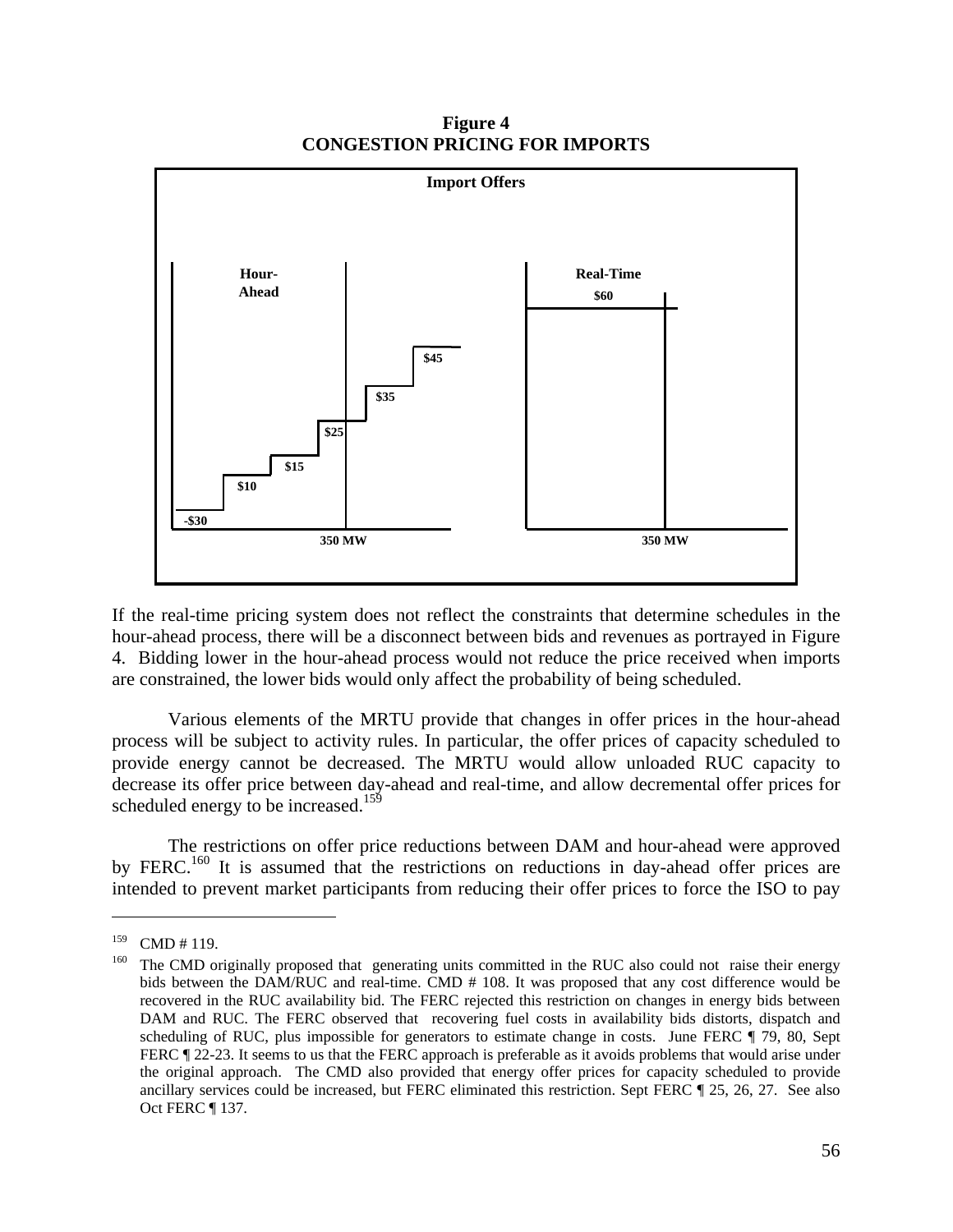very low or even negative prices to back down their day-ahead schedules in the event that transmission outages make the day-ahead schedules infeasible. If these restrictions on offer price reductions were effective, they could raise consumer prices in the day-ahead market, however, by driving some resources that need to be able to schedule in this manner out of the market.

 One category of resources that could be adversely impacted by such restrictions would be imports. Market participants selling power into California in the day-ahead market will likely then schedule transmission to deliver power into the market. Once this transmission is scheduled, the money spent on transmission service is sunk and the importer will want the power to flow even if the hour-ahead price falls slightly below the day-ahead offer price. If importers risk having transactions cut in the hour-ahead if the price falls even slightly below the day-ahead offer price, they may offer energy in the day-ahead market at higher prices than would otherwise be the case.

 Similar incentives may apply to the output of cogeneration units whose offers in the dayahead market may entail irreversible changes in production scheduling for the operating day. If they would potentially be dispatched off in the hour-ahead at only a slightly lower price than that accepted in the DAM, they may be unwilling to offer this capacity in the DAM.

 In practice, these restrictions on offer price reductions appear to be rendered completely ineffective by the priority given day-ahead schedules in the DAM, which implicitly allow offer price reductions to  $-$ \$30/MW for all day-ahead schedules.<sup>161</sup> In fact, it is understood that it is intended that, absent action by the resource owner, the real-time offer prices of any resource scheduled in the DAM will be set at -\$30/MWh for the resources DAM schedule. This provision makes the activity rules on bid reductions meaningless and counterproductive. Rather than preventing reductions in offer prices to very low negative values, these activity rules actually require that resource owners seeking to reduce their offer prices slightly to reflect the kind of considerations noted above must reduce them all the way to -\$30/MWh, and the rule serves only to prevent resource owners from selecting more moderate values. The activity rule precluding reductions in offer prices other than to -\$30/MWh should therefore be eliminated.

 Energy or capacity offered but not accepted in the day-ahead market can be offered in subsequent markets at higher or lower prices (subject to market power mitigation, etc.).<sup>162</sup> Generating units committed in the day-ahead market or RUC cannot decommit without reporting an outage to the ISO.<sup>163</sup>

## **C. Ancillary Services**

The ISO will allocate DAM ancillary services capacity to the portion of the day-ahead energy curve that precedes the portion allocated to the day-ahead RUC.<sup>164</sup> The hour-ahead process will

<sup>&</sup>lt;sup>161</sup> CMD # 34, May ISO, p. 81.<br><sup>162</sup> CMD # 119.<br><sup>164</sup> CMD # 121.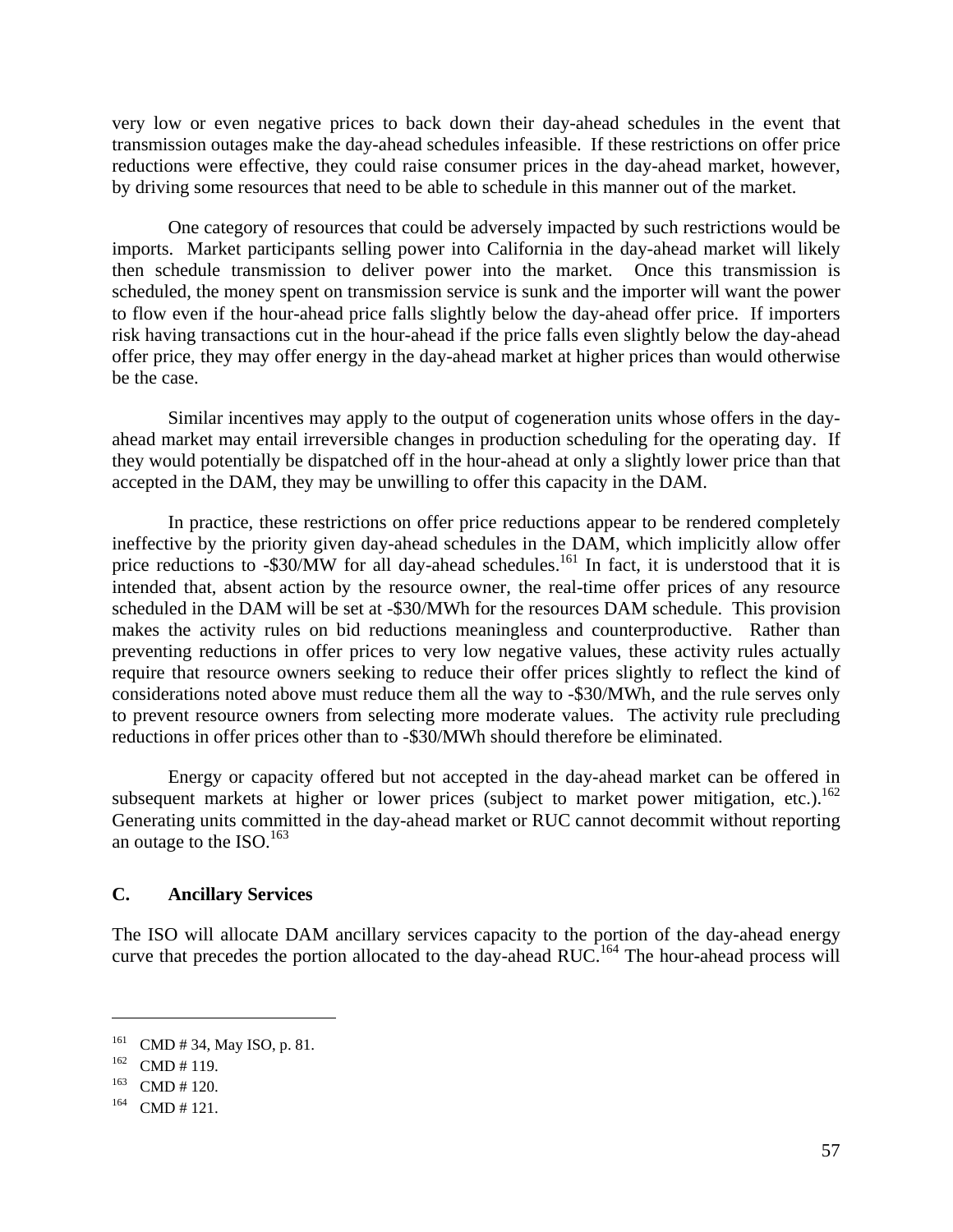produce advisory real-time ancillary services awards for any incremental capacity needed for load forecast changes or outages. The awards are advisory until finalized in the dispatch.<sup>165</sup>

 The May 2004 filing appears to indicate that there would be no separate ancillary services capacity offer prices in the hour-ahead evaluation but we understand that capacity offer prices will be permitted for both reserves and regulation in the hour-ahead evaluation.

 The May filing as noted above described the ancillary services awards determined in the hour-ahead process as advisory until finalized in the dispatch. It is understood that resources will be selected to provide reserves in the hour-ahead evaluation, taking account of both ancillary service capacity bids and energy offer prices. It is also understood that these schedules will be advisory in the sense that resources scheduled hour-ahead to provide reserves that end up being dispatched in real-time for energy as a result of capacity shortages or transmission constraints will be paid for energy only, not for reserves. This is reasonable.

 An issue raised by the FERC Rehearing Order is the appropriate activity rule for capacity scheduled day-ahead to provide reserves. The CMD would have forbidden increases in real-time energy offer prices for such capacity but FERC has ordered that such increases be allowed. The Cal ISO has observed that once scheduled to provide reserves in the DAM, suppliers may have less competition in real-time. It should be kept in mind, however, that the DAM reserve optimization does not in any case consider the energy offer price of resources scheduled to provide reserves, except as an opportunity cost of using low-priced capacity to provide reserves. A supplier wanting high energy prices on its reserve segments could, therefore, self-schedule reserves and submit high energy prices on the capacity providing reserves without regard to the activity rules. Moreover, as FERC observed, there can be changes in fuel costs between DAM and real-time that ought to be reflected in real-time offer prices.

 The underlying issue that this provision seeks to address is the potential for reserve suppliers that know they will have to be dispatched in the event of a generation or transmission contingency (depending on the probabilities involved) to submit inappropriately high energy offer prices on reserve capacity that would then be used to set prices during a contingency. This concern would be better addressed through appropriate market power mitigation and shortage pricing than through indirect restrictions on changes in offer prices, which do not address the real concern.

 The Cal ISO should avoid unnecessarily limiting the resources available to provide ancillary services in real-time. All internal resources that are available for dispatch on a five minute basis should be available to be designated to provide reserves, up to the limits determined by their capacity and ramp limits, regardless of the ancillary services designations in the hourahead process. This would improve reliability by providing Cal ISO operators more flexibility in responding to real-time conditions and would assure that ancillary services and energy prices are rationally related to actual shortage conditions.

<sup>165</sup> May ISO, p, 81, Att A V.2f; June ISO, p. 14.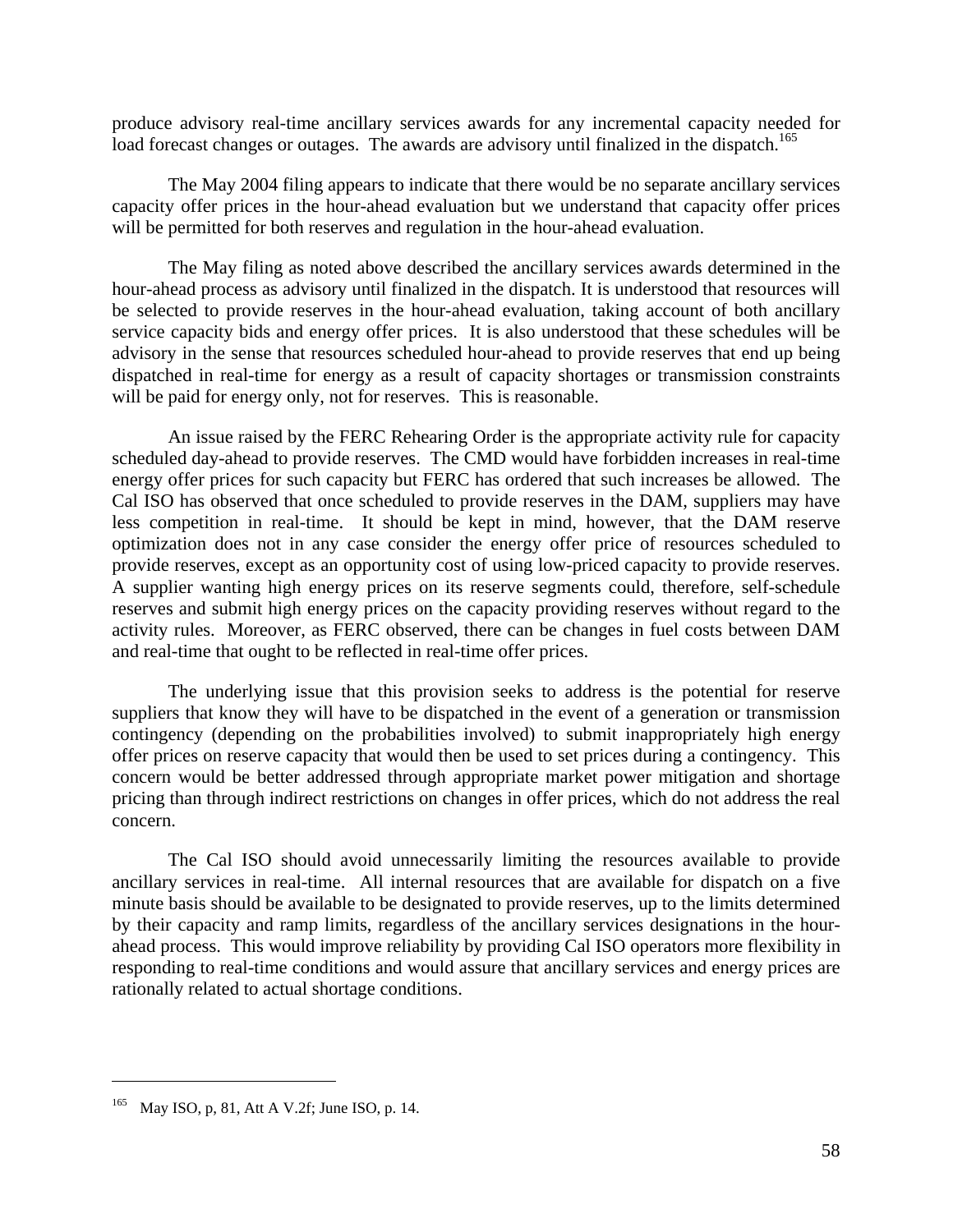## **D. Imports/Export**

The hour-ahead process will determine the hourly predispatch of inter-tie bids.<sup>166</sup> The proposed hour-ahead process will also assure that RUC capacity is reserved for control area load and is not used to meet export demand.<sup>167</sup> The process accomplishes this because export schedules in the hour-ahead have lower priority than internal ISO load. Since exports schedule in DAM are not recallable in the hour-ahead process but can be cancelled, market participants potentially wanting to export firm power simply need to schedule these exports in the DAM.

# **E. Hour-Ahead RUC**

The original CMD provided for a separate hour-ahead RUC process.<sup>168</sup> Under the current MRTU market design there will be a single process in which resources are scheduled against forecast load to determine import and export schedules and commitment of GTs, etc. There will no longer be a distinct hour-ahead RUC or hour-ahead RUC costs to be allocated. If the imports scheduled in the hour-ahead process and other commitment decisions (such as starting gas turbines) are economic at real-time prices, there will be no uplift costs to allocate. In practice, however, there will inevitably be hours in which the Cal ISO overestimates demand and imports scheduled in the hour-ahead process are uneconomic at real-time prices. These uplift costs will need to be allocated, presumably to all real-time load.<sup>169</sup>

<sup>166</sup> May ISO, p. 82, Att A V.2g.<br>
167 May ISO, p. 6.<br>
168 Following each hourly run of the hour-ahead IFM the ISO will perform the hour-ahead RUC. ISO will assess whether committed resources and schedules are sufficient to meet real-time energy and reserve needs. If there is a short-fall, the ISO can commit additional resources that may require advance notice of an hour or more to be available for real-time operation. If the capacity procured in the day-ahead RUC appears excessive, the ISO will be able to cancel start-ups of RUC units. CMD # 113. Costs of hour-ahead RUC will be allocated first to real-time load in excess of final hour-ahead schedules. CMD # 111.

 $169$  CMD # 111.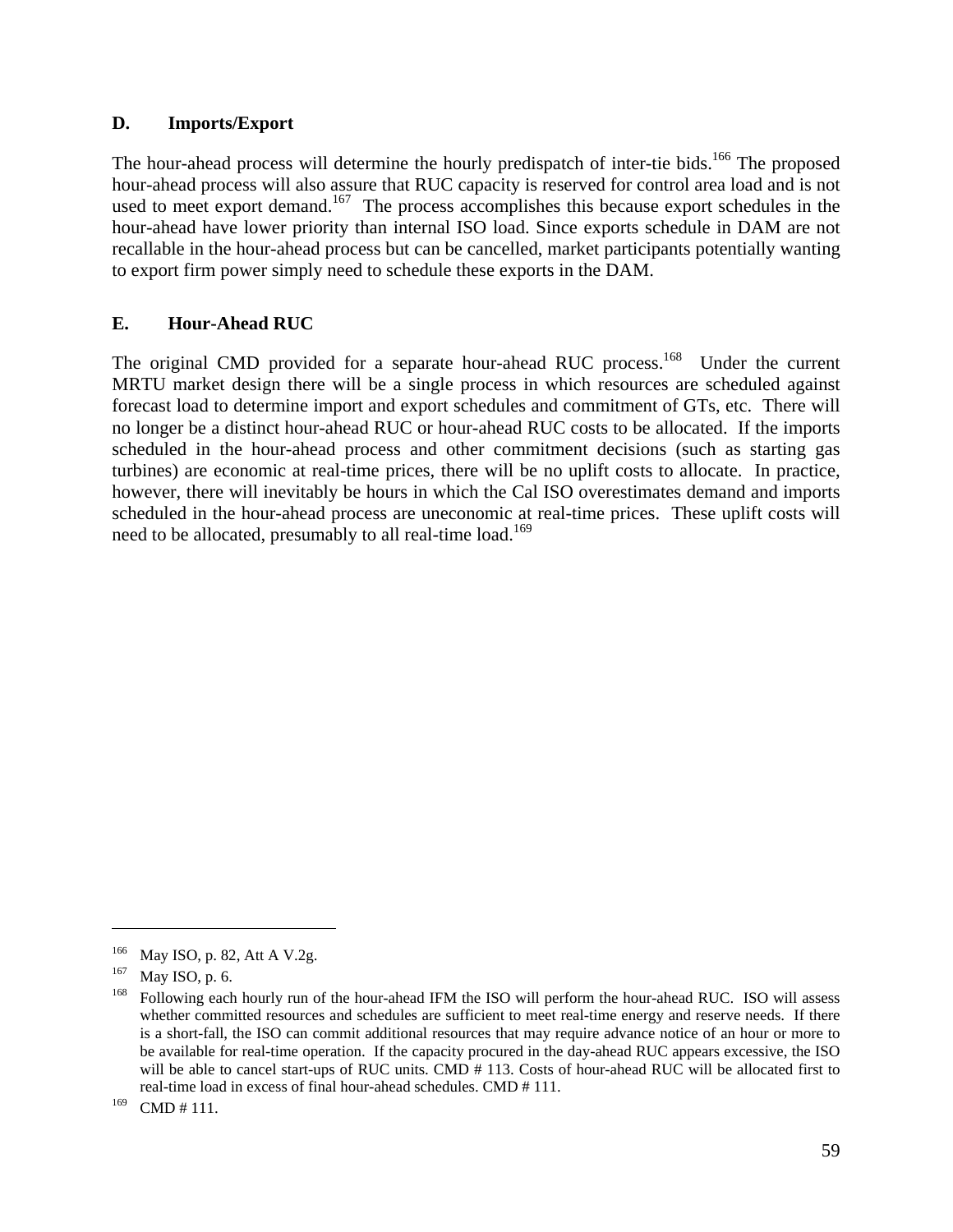### **V. REAL-TIME DISPATCH**

#### **A. General**

The real-time dispatch interval will be 5 minutes. $170$  Incremental energy offer prices that were used to establish a resources final day-ahead and hour-ahead schedules will be available to the ISO to use in real-time for decremental adjustments to clear the imbalance energy market and to mitigate real-time congestion. $^{171}$ 

## **B. COG Pricing**

Gas turbines and other internal units that are lumpy with minimum operating level or minimum operating time constraints (constrained output generation) will be guaranteed their BPCG when they are dispatched by the ISO.<sup>172</sup> Because gas turbines generally have minimum run times and down times of one hour or more but are often dispatched in real-time in response to unanticipated changes in market conditions, they may end up operating for periods of time after real-time prices fall below their cost. The implementation of a BPCG for COG units is an important improvement in the Cal ISO market design that should improve market performance, as well as improve bidding and operating incentives. Moreover, COG units (GTs) will be treated as went as improve exacting the option of  $\frac{1}{2}$  as the prices.<sup>173</sup> These resources would, however, only set the 5-minute prices when their energy is needed by the system, i.e., they would not set prices when they are on line as a result of a minimum run- or down-time constraint.<sup>174</sup> If a COG unit is no longer needed to meet load but is running due to a minimum-run time constraint, then it will not be able to set prices, but it would be eligible for a bid production cost guarantee if it was committed or dispatched by the ISO.<sup>175</sup> COG units will be block loaded in the real-time dispatch, either at zero or to its full capacity.<sup>176</sup> COG pricing was accepted by FERC, with the scope of COGs limited to gas turbines.<sup>177</sup> This general approach to  $COG$  pricing is reasonable, an important improvement on current procedures, and should improve the availability and performance of these units.

 While this general approach to COG pricing is appropriate, experience in the NYISO has shown that the details of how COG pricing is implemented are very important. One implementation issue that is not discussed in the CMD is the determination of upper dispatch limits from unit ramp rates. A critical issue in implementing the COG pricing is how the upper dispatch limit of non-COG units is determined in the pricing dispatch. It is understood that it is

<sup>&</sup>lt;sup>170</sup> CMD # 14.<br><sup>171</sup> Subject, of course, to suppliers opting to convert accepted-day-ahead schedules to price-taking self-schedules. CMD # 122.<br>
<sup>172</sup> CMD # 61, 106, 116.<br>
<sup>173</sup> May ISO, p. 61, Att A III.3d,e.<br>
<sup>174</sup> CMD # 117.<br>
<sup>175</sup> May ISO, Att A III.2b.<br>
<sup>176</sup> May ISO, p. 60.<br>
<sup>177</sup> June FERC ¶121.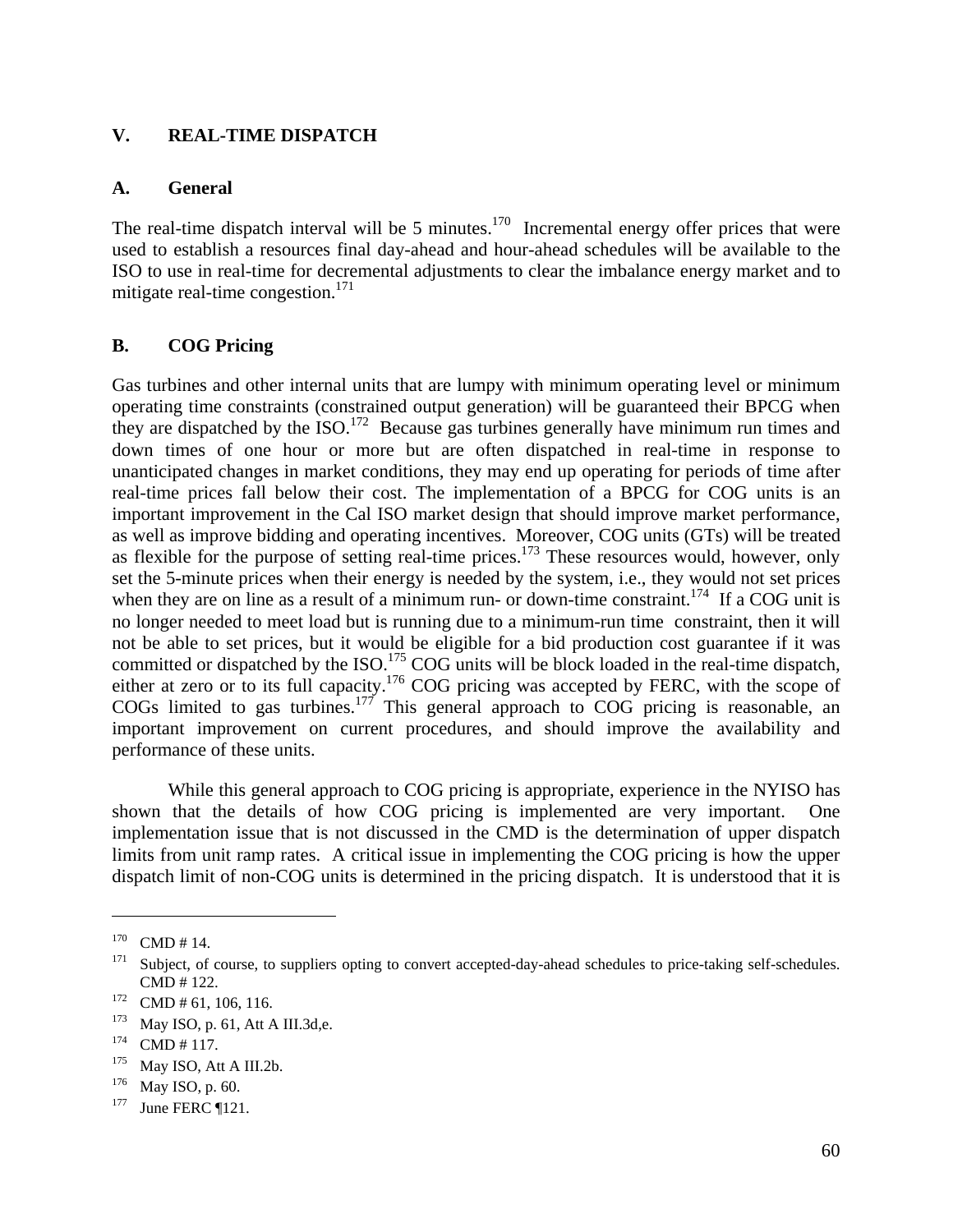proposed that the upper dispatch limit of non-COG units would be based on their telemetered output plus their ramp rate. This is the fifth of the major implementation issues identified with the MRTU market design. The potential problem with this approach is that if some event has caused GTs to be running uneconomically in real-time, the actual output of the non-COG units will be backed down to accommodate the output of these uneconomic GTs. If the amount of uneconomic GTs running is large relative to the five minute ramp rate of the non-COG units that are on the margin, the calculation of whether the GTs are "needed" may find that GTs are "needed," but they would be "needed" only because the non-COG units have been backed so far down because of the uneconomic GT output that the non-COG units on the margin cannot ramp up fast enough in the price setting dispatch to replace all of the uneconomic COG units. As a result, prices could be determined by the offers of high-priced units that are not actually dispatched or by the offers of COG units that are actually not needed to meet load. The NYISO had problems with spurious price spikes arising from these kinds of situations until the NYISO changed the logic structure in the price calculation step in late July 2000.

 It may be the case that the small amount of COG generation and the large amount of fast ramping hydro capacity in the Cal ISO control area will mean that this circumstance would rarely arise in California. However, New York also has a large amount of fast ramping hydro capacity and this problem still arose. This problem tends to arise when there are transmission constraints and both the COG generation and the non-COG generation backed down to accommodate the COG generation are on the same side of the transmission constraint. In this circumstance, the ramp rate of the non-COG generation that is backed down may not be large relative to the capacity of the out of merit GTs. For example, suppose that the San Francisco peninsula was constrained and Potrero 3 was on line meeting load at the margin at a higher offer price than that of generation outside the Peninsula. Then a line trip into the peninsula causes the Cal ISO to dispatch two of the Potrero GTs to eliminate the overload. After the GTs are on line, however, the transmission line comes back. Both Potrero 3 and the GTs are higher cost than the marginal unit located off the peninsula, but the GTs still have 45 minutes of their minimum run time to go, so Potrero 3 is backed down 100 MW to make room for the output of the GTs. The question is, what is the ramp rate of Potrero 3 relative to the output of the GTs. If Potrero 3's ramp rate were 1 percent of its capacity per minute, that would be 9-10 MW over a five minute dispatch interval. The two GTs have a combined output of around 100 MW, so the COG pricing logic would always find that the GTs are needed to meet load, but it is known that in fact Potrero 3 can meet all of the load, it only appears to be ramp constrained because it has been backed down so far to accommodate the uneconomic GTs. In the real-world dispatch, Potrero 3 would not be ramp-constrained. It would be backed down to accommodate the GTs and as long as the GTs were on-line covering their minimum run time, there would be no need to ramp up Potrero 3 and it would not be even close to being ramp-constrained in the physical dispatch, yet it could be ramp-constrained in the pricing dispatch.

 This situation can arise whenever GTs are on the same side of a transmission constraint as the relatively cost steam units that would be backed down to accommodate them. A similar situation could potentially arise in San Diego, and the Cal ISO may be able to think of other possibilities involving Los Angeles area GTs.

 The initial change in price calculation logic that the NYISO implemented in late July 2000 was to calculate the upper limit of units in the pricing dispatch based on their dispatch level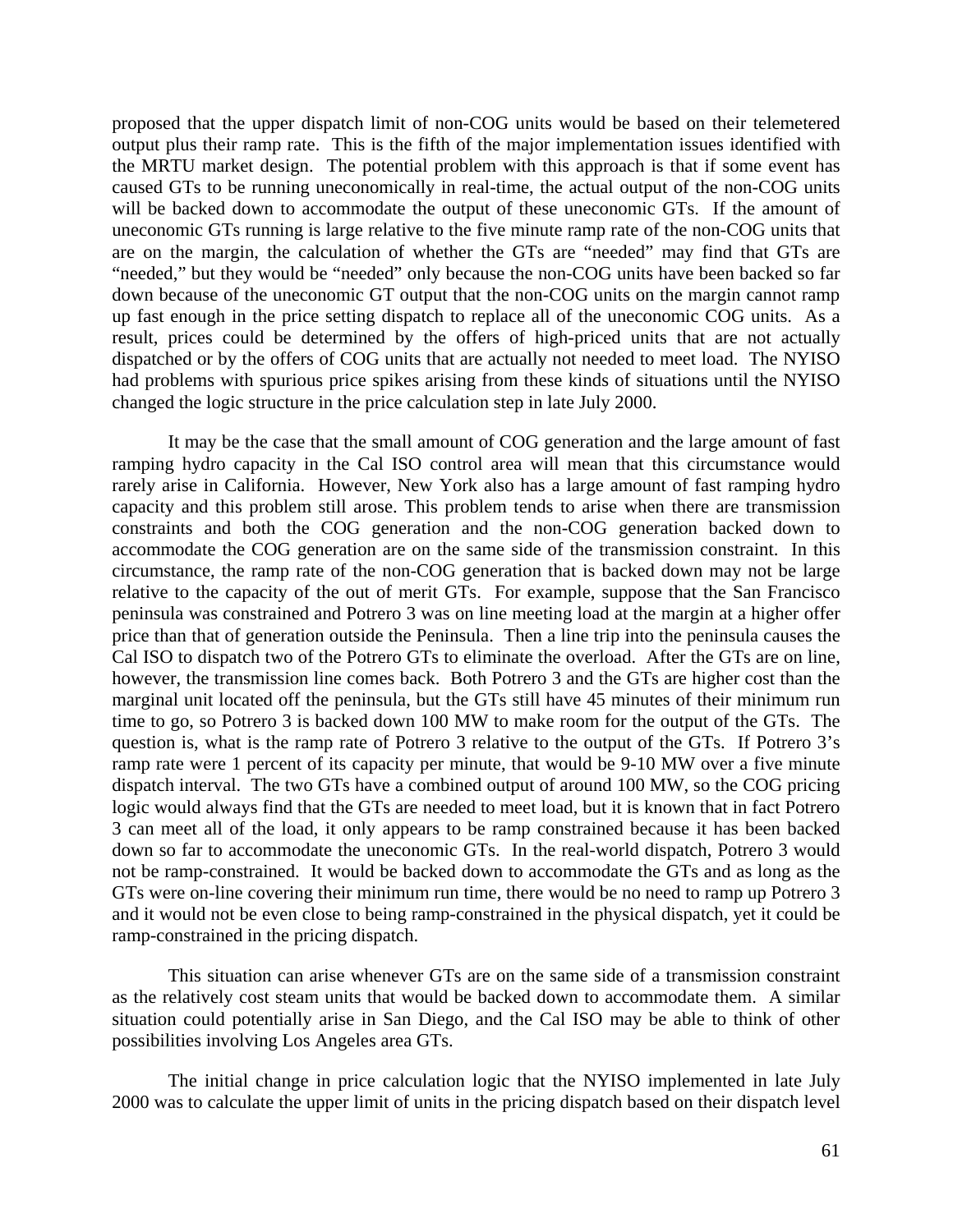in the prior pricing dispatch interval, rather than on their metered output. Due to some back and forth with FERC this logic has become more complicated over time.<sup>178</sup>

## **C. Demand Response**

Demand response is power consumption that can be adjusted from a scheduled reference level in response to changes in power prices. Load with appropriate telemetry can set the real-time price under the MRTU.<sup>179</sup> ISO dispatched demand reduction would be paid the real-time nodal price, rather than LAP price and can be pre-dispatched like GTs and would receive a similar BPCG.<sup>180</sup> Demand reduction would settle at the appropriate nodal price in real-time, but would buy power in the DAM at the appropriate LAP price.<sup>181</sup>

 Loads only need interval metering and an ability to receive and follow dispatch instructions to supply supplemental energy.<sup>182</sup> Loads providing demand response would be required to demonstrate their effective dispatch capability. Demand response bids would be at nodal level with a minimum size of  $.1 \text{ MW}^{183}$ 

 The sixth of the major implementation issues identified with the MRTU market design is the proposed mechanism for demand response. Since demand response buys power at the zonal/LAP price in the DAM and sells power back at the nodal price, demand response at nodes within constrained regions have a money machine whenever their actual load is less than their allowed maximum demand response offer. The LSE providing demand response would merely buy power equal to its demonstrated dispatch capability at the LAP price in the DAM and bid demand response at a low enough price to ensure it is dispatched nodally down to its planned consumption in real time, earning the difference between the nodal price and the zonal price for doing nothing. This would be equivalent to the effect of virtual demand purchases at zonal prices in the DAM that are settled at nodal pricing in real-time.

 A load's demonstrated dispatch capability is presumably limited by its maximum energy consumption but it may be economic to inflate this if the spread between the LAP and nodal price is material over a large number of hours. The implicit subsidy in buying at the LAP and selling at the nodal price could become expensive to other consumers. This cost could be exacerbated by some of the other market design features, such as the way LAP bids are cleared in the DAM, which would tend to magnify the difference between the DAM LAP price and the real-time nodal price.

 Conversely, demand response resources would have little incentive to reduce load at times when congestion is low but prices high. Indeed, demand response loads in unconstrained portions of the transmission system might rarely have an incentive to provide demand response,

 $178$  The details are discussed in testimony filed at FERC, as well as in the NYISO tariff. The clearest discussion is in Attachment B, Section IA1to the RTS tariff.

<sup>179</sup> CMD # 127.<br>
180 CMD # 127.<br>
181 CMD # 124.<br>
182 CMD # 127.<br>
CMD # 128.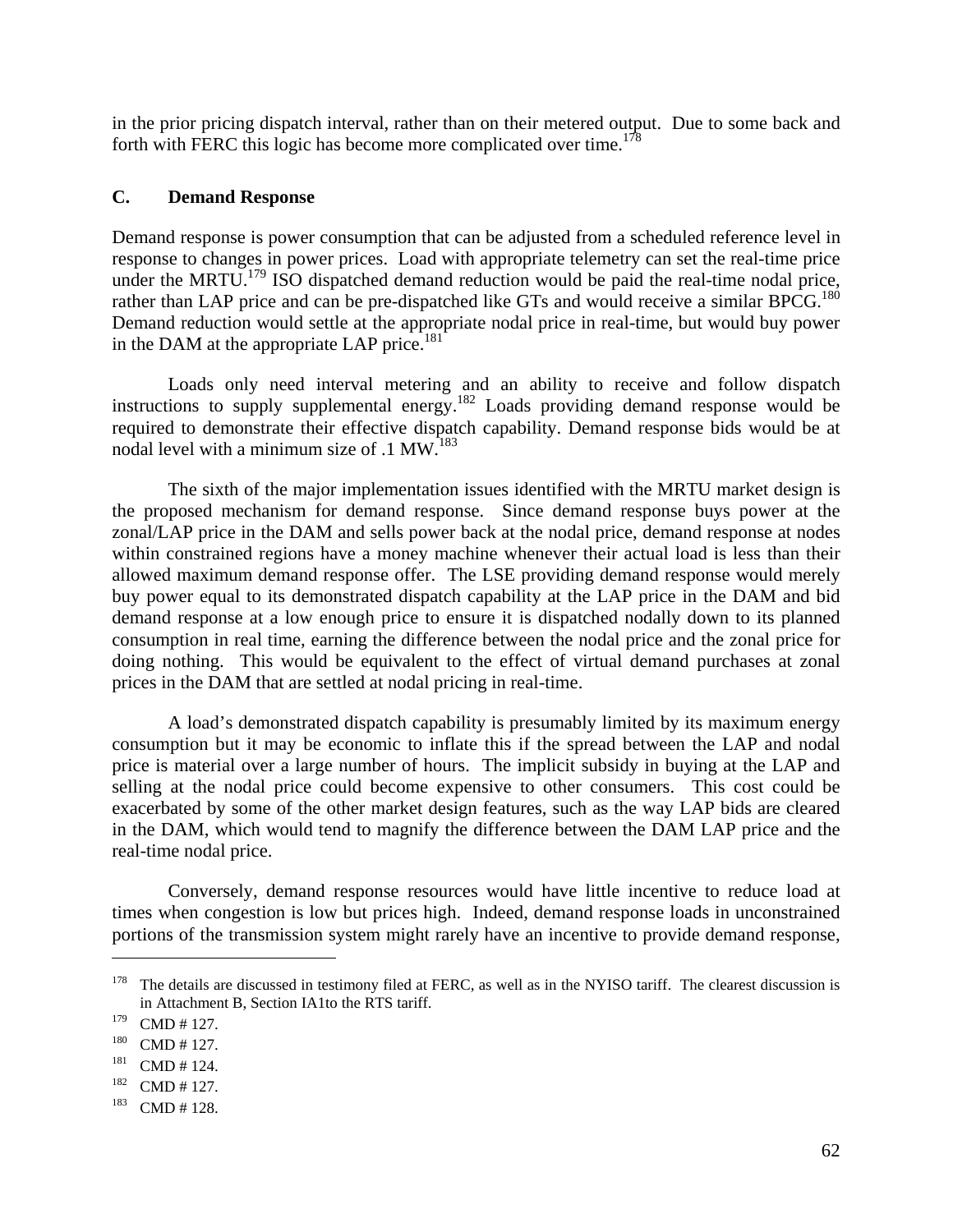as the real-time nodal price would need to rise above the LAP price before it would be profitable for them to respond. If there is material congestion within the LAP, the real-time LAP price could be higher than the nodal price for these loads, diminishing their incentive to participate in such programs.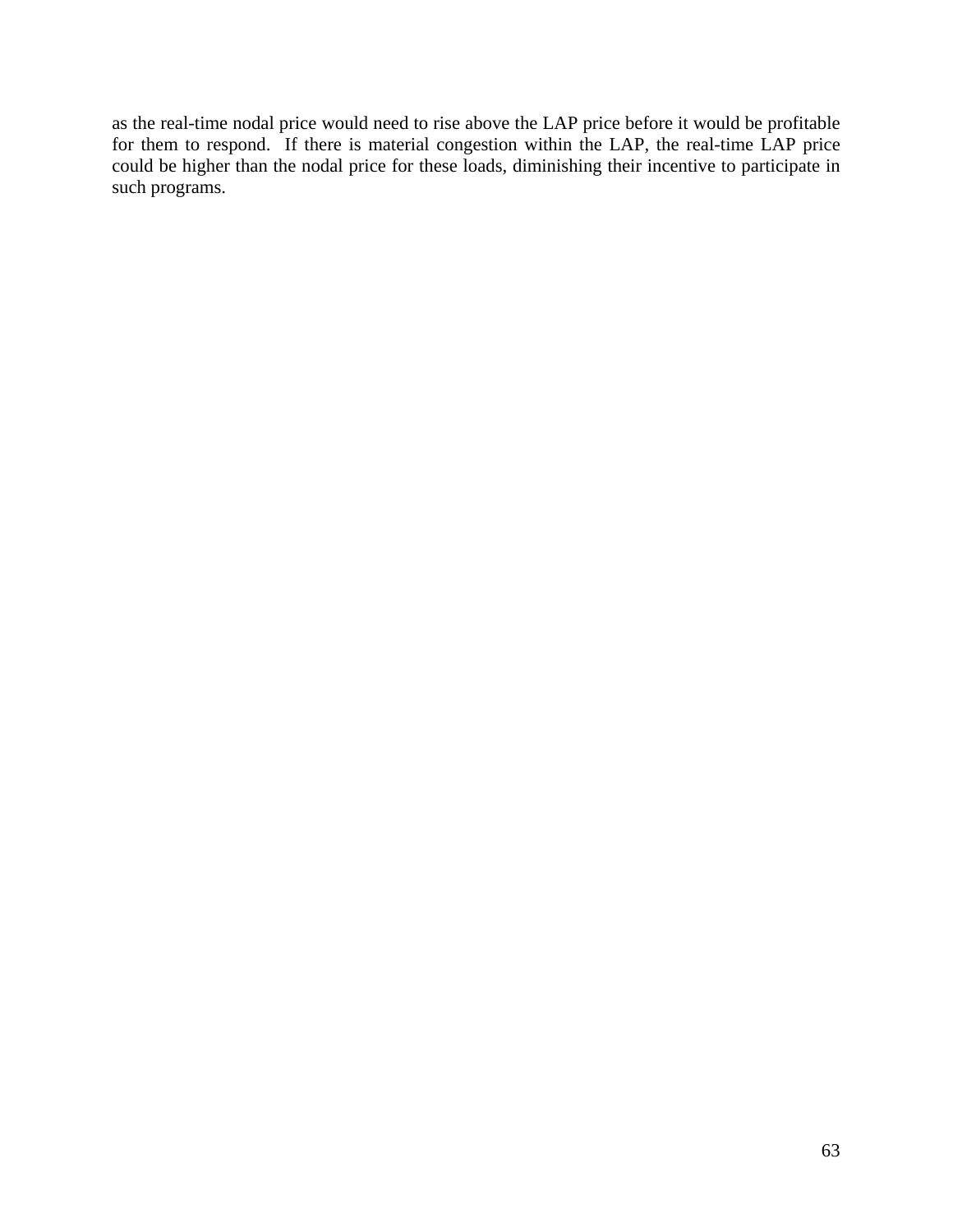## **VI. ANCILLARY SERVICES**

#### **A. Procurement**

Ancillary services procurement will be included in DAM and hour-ahead scheduling processes. The ancillary services products procured in these markets will be: regulation up, regulation down, spinning reserve, and non-spinning reserve.<sup>184</sup>

DAM scheduling will minimize the total as bid production cost of meeting load and ancillary services requirements. Resources that do not submit ancillary services offers, will not be considered for ancillary services procurement. Ancillary services prices will implicitly include the opportunity cost of providing ancillary services, rather than supplying energy, in the corresponding energy market (day-ahead or real-time, as appropriate). Ancillary services prices will be determined by the shadow price of the ancillary services requirement in the bid load dispatch, Pass 3B. Units committed to provide energy or ancillary services will be eligible for minimum-load cost compensation.<sup>185</sup>

 Operating reserve ramp rates for spinning and non-spinning reserves shall be a single ramp rate, distinct from the operational ramp rate. This rate will be fixed throughout the day and can only change in response to a change in capability.<sup>186</sup> The regulation ramp rate shall also be a single ramp rate, submitted with the preferred schedule. A resource must have the same ramp rate for regulation up and down. The regulation ramp rate will be fixed for the operating day and can only change as a result of a change in capability.<sup>187</sup> An RMR unit can declare that its RMR contract ramp rate is equal to its operational ramp rate. If it does not so declare, then its RMR ramp rate will be used as its operational ramp rate.<sup>188</sup>

Participating loads may provide non-spinning reserves.<sup>189</sup> Loads providing non-spin will have relaxed telemetry requirements, 5-minute updates versus 4-second updates for generation.<sup>190</sup>

## **B. Ancillary Services Requirements**

Ancillary services requirements will be determined by the ISO prior to the DAM, based on the ISO load forecast, firm net interchange<sup>191</sup> and anticipated real-time system conditions (i.e., reserves will depend on amount of thermal versus hydro generation scheduled).<sup>192</sup>

<sup>184</sup> CMD # 48.<br>
185 CMD # 50.<br>
186 CMD # 57.<br>
187 CMD # 57.<br>
188 CMD # 59.

 $189$  CMD # 49.

 $190$  CMD # 127.

 $191$  Actual net firm interchange will not be determined until the end of the bid load dispatch; an assumed level will be used in the unit commitment.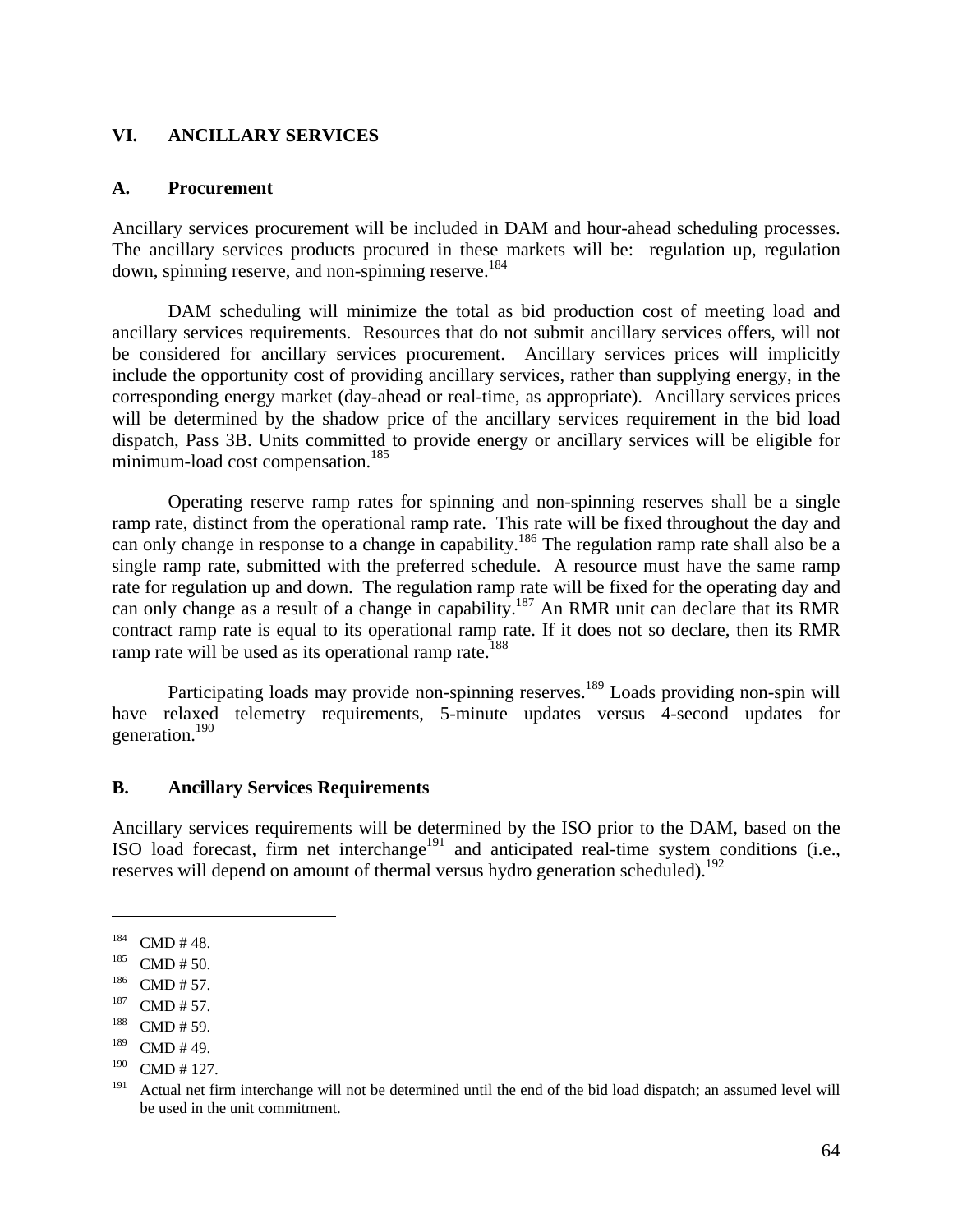Ancillary services requirements may be determined for sub-areas of the ISO control area, which may result in different ancillary services clearing prices for these sub areas. Suppliers will be paid the appropriate sub-area ancillary services price, but loads would pay the average ISO wide ancillary services cost.<sup>193</sup> Higher quality services would substitute for lower quality services in ancillary services procurement if this reduced the total bid production cost of meeting  $load.<sup>194</sup>$ 

 The ISO will use its load forecast to establish the aggregate ancillary requirement schedule in the DAM.<sup>195</sup> This was approved by FERC.<sup>196</sup> The ISO would procure additional ancillary services in the hour-ahead scheduling process only if needed to supplement the dayahead procurement due to unscheduled outages, changes in load forecast (which impacts the WECC reserve requirement), changes in the hydro-thermal mix (which impacts the WECC reserve requirement), failure of scheduling coordinators to meet their day-ahead commitment.<sup>197</sup> the dispatch of reserves to meet load, or changes in net firm imports.<sup>198</sup>

 The ISO would procure additional operating reserves in real-time if needed to maintain required reserves when ancillary services capacity procured or self-provided in forward markets is dispatched in real-time for energy or is unavailable due to outages. Real-time ancillary services procurement will be part of the intra-hour short-term resource commitment procedure every 15 minutes and will use dynamic co-optimization of energy and ancillary services. Resources would be notified via the ISOs automatic dispatch system.<sup>199</sup>

 The current "contingency only" flag for operating reserves (spinning and non-spinning) reserve would be retained, allowing operating reserve providers the ability to opt into the realtime imbalance energy dispatch or stay out of the imbalance energy dispatch to be reserved for contingency situations only.<sup>200</sup> This is a reasonable method for addressing the scheduling of energy limited units.

 $\overline{a}$ 

<sup>198</sup> This was approved by FERC. June FERC  $\P$  107.

<sup>199</sup> CMD # 56.<br><sup>200</sup> CMD # 54, Sept ISO, p. 164.

 $192$  CMD # 51.

 $193$  CMD # 51.

 $194$  CMD # 51.

<sup>195</sup> May ISO, pp. 4, 66-68, Att A IV.2.

<sup>&</sup>lt;sup>196</sup> See June FERC  $\P$  107. The CMD proposed that the ISO could defer satisfying its total ancillary services obligation until the hour-ahead IFM, if it believed its load forecast was likely to change. Deferment was also to allow the ISO to adjust day-ahead ancillary services procurement to account for scheduling coordinator selfprovision in hour-ahead market. CMD # 55. The ISO was also permitted to defer purchasing ancillary services in the DAM if it anticipated that the price of ancillary services might be lower in HAM. CMD # 48, 55. FERC approved the Cal ISO deferring ancillary services purchases for the purpose of price convergence, not for the Cal ISO to price discriminate and drive prices apart and proposed permitting suppliers to buy back ancillary services in real-time. Oct FERC ¶ 83. FERC also questioned what it meant for the ISO to defer purchasing ancillary services if it actually committed the capacity in the RUC. Oct FERC ¶ 84. This price based deferral of ancillary services purchases was dropped in the May ISO filing.

<sup>197</sup> May ISO, p. 66, Att A IV.2.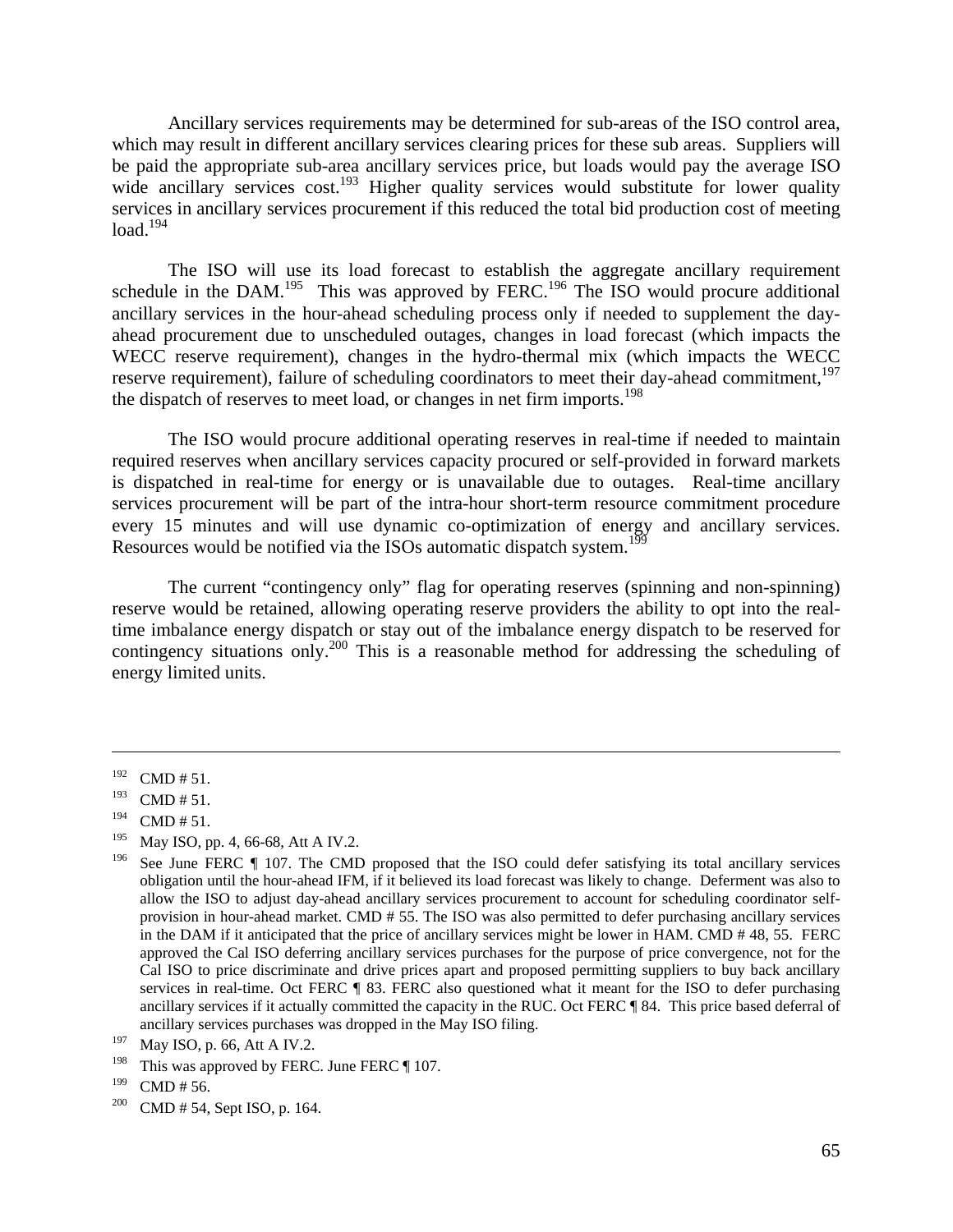These elements of the market design will not of themselves lead to economic inefficiency, facilitate the exercise of market power nor motivate inefficient bidding strategies. Certain of these elements may cause problems in connection with other, more problematic features of the ancillary services markets, as discussed below.

## **C. Self-Provided Ancillary Services**

Scheduling coordinators will have the option of self-providing ancillary services or relying on ISO procurement.201 Scheduling coordinators can self-provide ancillary services by identifying units in the DAM that are capable of providing ancillary services and meet the ISO's locational requirements.202 Resources that would be used to self-provide ancillary services resources must be identified and committed in the DAM.<sup>203</sup>

 The Cal ISO position on requiring self-schedule resources to be identified in the DAM is correct. In addition to the reliability issues noted by the Cal ISO, allowing LSEs or scheduling coordinators to decide to self-provide ancillary services after the DAM market is cleared would enable them to self-provide in the hour-ahead whenever they can buy ancillary services cheaper than the price in the DAM, while relying on the DAM purchases when the hour-ahead price is higher. This would just leave other loads with the difference in cost between day-ahead and hour-ahead as the ISO would still need to buy all of the ancillary services in the DAM. Allowing such a practice would be particularly expensive under a single settlement system such as that currently proposed.

 Under the MRTU, there will be no direct congestion charges on self-provided ancillary services within California, although the price paid for self-provided ancillary services may differ by location.<sup>204</sup>

#### **D. Ancillary Services Imports and Exports**

Under the MRTU, ancillary services may be provided by imports up to limits pre-established by the ISO. Imported ancillary services will require a transmission allocation in the DAM, which means that ancillary services capacity and energy would compete for transmission across intercontrol area interfaces. If ancillary services imports contribute to congestion on an intertie, the supplier of the ancillary services import would be charged the applicable congestion usage charge.205 The congestion charge (the difference between the price paid for internal and external

<sup>201</sup> CMD # 48.<br><sup>202</sup> May ISO, p. 67-68 Att A IV.3.<br><sup>203</sup> See June ISO, pp. 9-10. It is assumed that the value in the DAM of the self-provided ancillary services will be credited against the ancillary services charges of the LSE, i.e., that self-provision will be financial. By "financial," it is meant that the value of the self-provided ancillary services would be credited against the scheduling coordinators' charges for ancillary services. This is similar to the approach for self-provision of losses. If something else is intended, this could be a problem area – in particular, quantity (MW) crediting would not be workable if ancillary service prices vary locationally.<br><sup>204</sup> Sept ISO, p. 100.<br><sup>205</sup> CMD #52.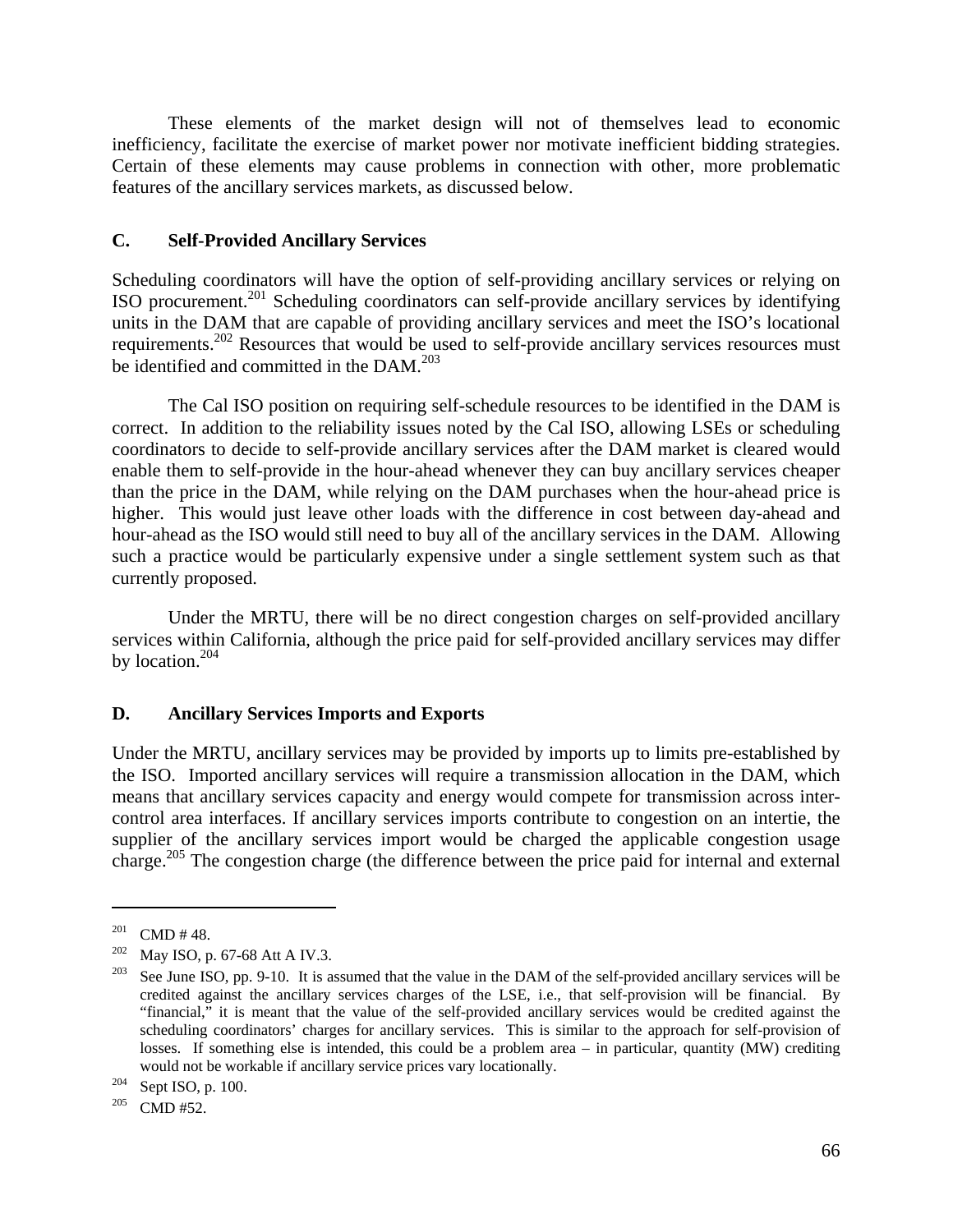ancillary services) would be the opportunity cost of scheduling ancillary services on the intercontrol area interface.

 The Cal ISO will support ancillary services exports through an "on demand obligation." Scheduling coordinators would submit on-demand obligations in the scheduling process and these obligations would be added to the scheduling coordinator's overall operating reserve obligation and to the ISO's operating reserve requirement at the relevant scheduling point. On demand obligations can be met through operating reserve imports at that scheduling point or operating reserves procured within the control area. On demand obligations would compete with energy schedules in the export direction in the IFM and may face congestion charges. On demand obligations would not create counterflows for energy in the security analysis.<sup>206</sup>

 It should be recognized that the combination of self-scheduling reserves on a unit and scheduling operating reserve exports effectively withholds this capacity from the Cal ISO's congestion management in Pass 3 in a manner similar to self-provided RUC (discussed in Section III.E) or capacity not offered in the DAM under the FOO (discussed in Section VII.A below). Unlike self-provided RUC or capacity not scheduled in the DAM under the FOO, however, this combination of self-scheduled reserves and reserve exports could also effectively withhold the capacity from the Cal ISO's congestion management in real-time if the capacity were designated as contingency only reserves.<sup>207</sup> This possibility would not necessarily cause market problems. However, if a market participant possesses locational market power, such an ability to effectively withhold capacity from congestion management could result in inappropriately high prices within a constrained region. It is assumed that there are limits on the ability of RMR units to engage in such self-provision of ancillary services capacity and designate their capacity as "contingency only." If not, the Cal ISO may want to explicitly address this in future descriptions of reserve export rules.<sup>208</sup> Similarly, the Cal ISO should consider whether there are load pockets in which there is a realistic potential for material withholding of non-RMR capacity needed for congestion management as a result of this ancillary services scheduling process capacity supporting reserve exports.

# **E. Ancillary Services Pricing**

Ancillary services prices in the DAM would implicitly include the opportunity cost of providing ancillary services, rather than energy. Ancillary services prices would be determined by the shadow price of the ancillary services requirement in the bid load dispatch, Pass  $3B$ <sup>209</sup>

<sup>&</sup>lt;sup>206</sup> CMD # 53.<br><sup>207</sup> We understand that the on demand obligation only requires the Cal ISO to provide reserves on some unit for export and does not allow the MP to designate the unit providing the exported reserves vs internal reserves. Thus, self-provided reserves would be withheld from the real-time dispatch and congestion management only if they were also designated as contingency only. It is not completely clear from the various filings whether it is the Cal ISO or the scheduling coordinator that determines which resources provide ancillary services exports

and thus are not available for congestion management in real time. This should be clarified.<br><sup>208</sup> CMD # 51 refers to limitations on the amount of reserve procured by the ISO within constrained regions but does not appear to cover limits on the amount of self-provided ancillary services within such a region.

 $209$  CMD # 50.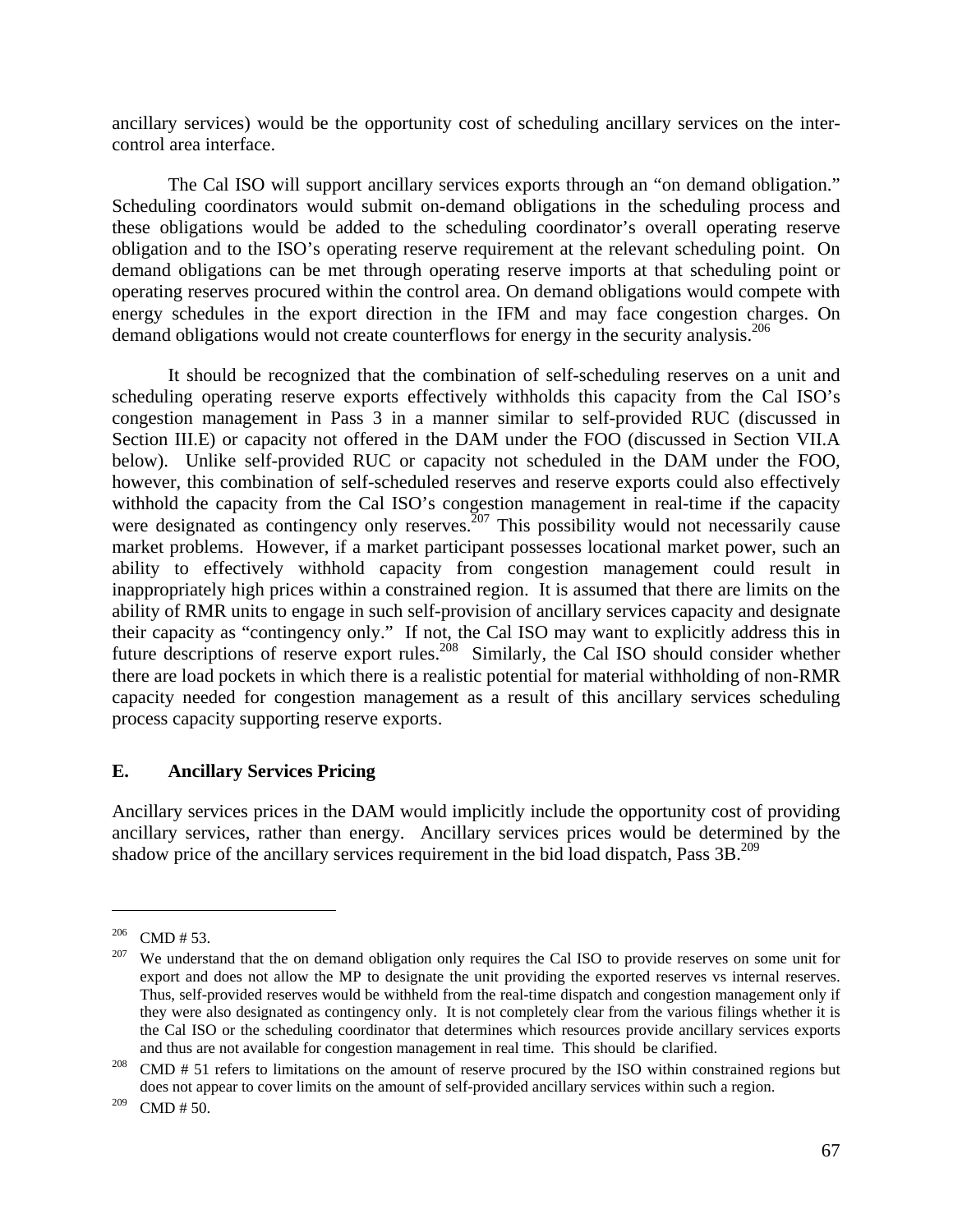Although ancillary services suppliers may be able to submit capacity offer prices in the hour-ahead scheduling process and would be given advisory schedules, real-time ancillary services procurement and pricing would be in real-time at the 15 minute price.

 At present, it is envisioned that there will not be a market clearing price for real-time ancillary services procurement, although this element of the market design is in flux. A resource designated to provide ancillary services in real-time would be paid its opportunity cost (real-time locational energy price minus its energy bid price) plus its hour-ahead capacity offer price.<sup>210</sup> If an off-line unit is committed by the Cal ISO to provide ancillary services, it would be eligible to recover its applicable start-up and minimum-load costs. $^{211}$ 

 The Cal ISO does not propose to pay a market-clearing price for ancillary services procured in real-time; instead each unit's payment for real-time ancillary services will be based on the nodal energy price at its location and its own energy offer price, i.e., its opportunity  $cost.<sup>212</sup>$ 

 The Cal ISO will charge regulating units the nodal energy price for imbalance energy and will not include their opportunity cost in the calculation of the market price of regulation. Regulation suppliers must therefore estimate their opportunity cost and incorporate this estimated cost in their offer prices.<sup>213</sup> This pricing system raises the question of how the Cal ISO would mitigate capacity offer prices for regulation if the offer price needs to account for these expected opportunity costs. This treatment would also lead to a degree of inefficiency in the least cost scheduling of energy and ancillary services in the hour-ahead scheduling process.<sup>214</sup> Why not include the calculated opportunity costs in the corresponding energy market in the calculation of the market price of regulation as is proposed for reserves?

 Another element of the MRTU proposal that has been in flux is whether ancillary service suppliers will be permitted to submit capacity bids for reserves procured in the hour-ahead scheduling process. FERC's June Order required the Cal ISO to justify the absence of such capacity bids.215 The proposed lack of capacity bids in real-time for reserves is consistent with the trend in other markets, such as the NYISO. As the Cal ISO has noted, if capacity is offered to be available in real-time to be dispatched for energy, then it is available to provide reserves. Nevertheless, as noted above one could determine a market clearing price based on opportunity

1

 $210$  If hour-ahead ancillary service offers can include capacity prices, we presume that units would be paid their opportunity cost plus their capacity price.<br><sup>211</sup> CMD # 56. 212 See Sept ISO, p. 107. This consideration would not foreclose paying ancillary services providers the market

clearing opportunity cost.<br><sup>213</sup> Sept ISO, p. 108-109.<br><sup>214</sup> If the Cal ISO schedules ancillary services to minimize the cost of meeting load and providing ancillary

services, the opportunity cost of regulating units will be directly accounted for in the minimization through the impact on the total cost of shifting a unit from the energy dispatch to providing ancillary services. If the expected opportunity cost is also included in the units ancillary services capacity price, the opportunity cost is in effect double counted. The Cal ISO could try to modify the optimization logic to back this out, but this would have the potential to lead to very inefficient outcomes if the real-world opportunity costs are different from those expected by the regulation suppliers.<br><sup>215</sup> June FERC ¶105, 106.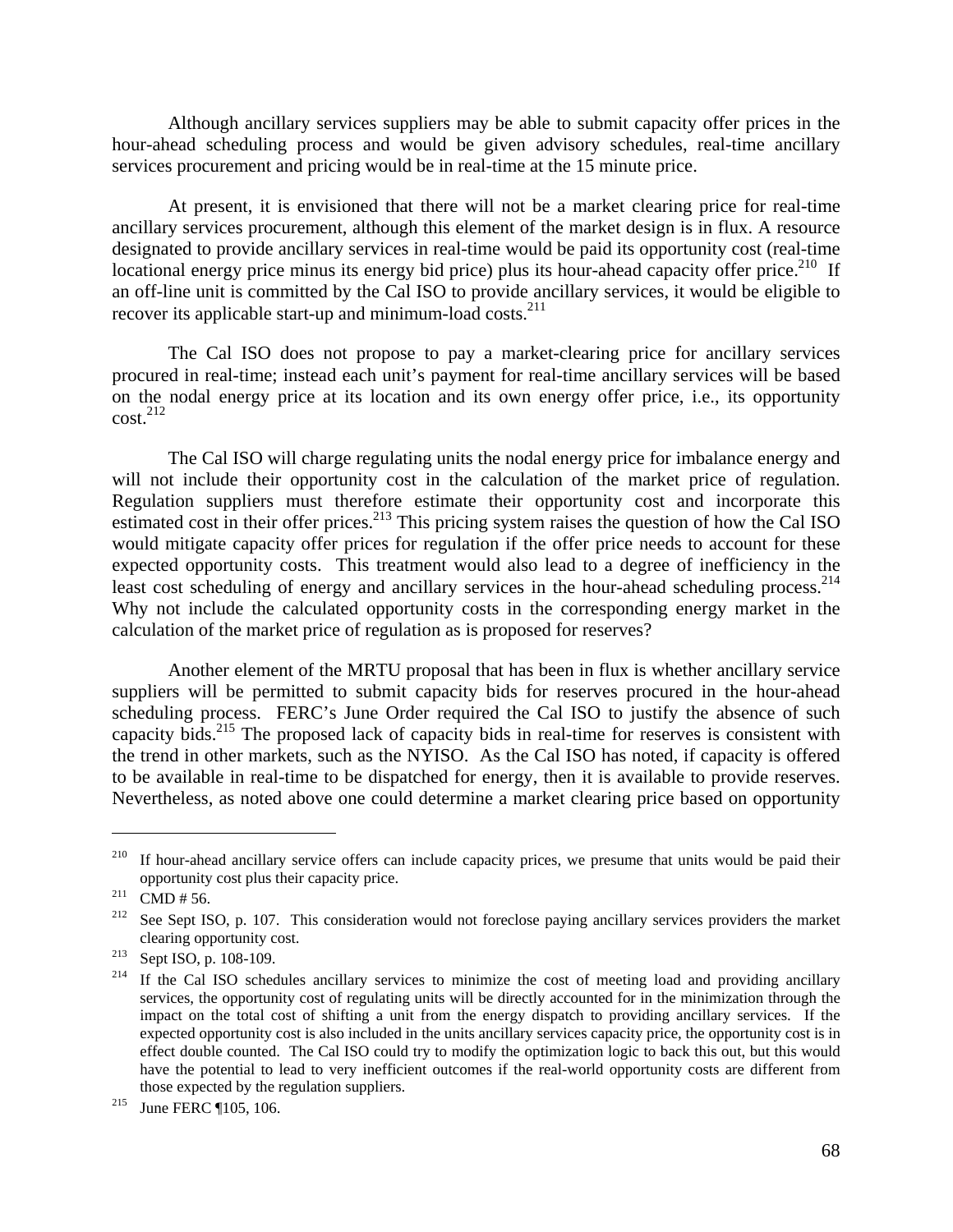costs. One important difference between the Cal ISO's reserve markets and those coordinated by Eastern ISOs is that the Cal ISO permits suppliers in other control areas to participate in its reserve markets. It is not the case for these import suppliers that capacity offered to supply ancillary services would also be available for dispatch by the Cal ISO in real-time if that capacity were not scheduled to provide ancillary services, nor is it true for these suppliers that no additional costs would be incurred in supplying real-time reserves. Suppliers located in other control areas must obtain transmission prior to the hour in order to supply ancillary services to California and capacity committed to provide contingency reserves to California would not be available for dispatch in its native control area. It therefore makes economic sense to permit such import suppliers to submit capacity bids, regardless of whether capacity offer prices are permitted for internal suppliers in the hourly scheduling process.

 On the other hand, taking account of capacity offer prices for internal capacity that can either provide reserves or be dispatched for energy would complicate the real-time energy dispatch, as the incremental cost of dispatching a particular unit for energy would include its impact on the cost of reserves. This is a solvable problem and capacity bids will be taken into account in determining energy prices in day-ahead markets, but is an added complication in the real-time dispatch.

 An underlying issue raised by the lack of hour-ahead/real-time ancillary services pricing is the lack of a multi-settlement system.

## **F. Multi-Settlement Issues**

The Cal ISO proposes that the sale of ancillary services in the DAM would be a binding commitment. Hour-ahead buyback by suppliers of DAM ancillary services sales would be allowed only in the event of unplanned outages that render the originally sold capacity unavailable. In this case, the seller would buy back its day-ahead ancillary services capacity at the higher of the day-ahead or hour-ahead price.<sup>216</sup>

 Suppliers would also be permitted to substitute different resources in hour-ahead for those scheduled in the DAM, if the alternate resources meet the ISO's performance and locational requirements and the unit has not been committed for another use in the DAM (i.e., scheduled to provide energy).<sup>217</sup> The Cal ISO proposal relating to resource substitution was approved by FERC subject to clarification of locational requirements.<sup>218</sup> The ISO would create a "no pay" charge to account for differences between the amount of capacity scheduled in forward markets and the amount available in real-time due to non-provision by the supplier.<sup>219</sup>

 The Cal ISO will purchase additional ancillary services in the hour-ahead scheduling process evaluation to replace capacity that is unavailable to provide reserves due to outages or

<sup>&</sup>lt;sup>216</sup> See May ISO, p. 66. What is the rationale for charging a high price for unavailable ancillary services if the cost of replacing the ancillary services is low? Why not charge all suppliers that do not provide the scheduled ancillary services in real-time the hour-ahead ancillary services price?<br><sup>217</sup> May ISO, p. 5, 66,68, Att A IV.4.<br><sup>218</sup> June FERC ¶ 108,109.

<sup>&</sup>lt;sup>219</sup> CMD # 58.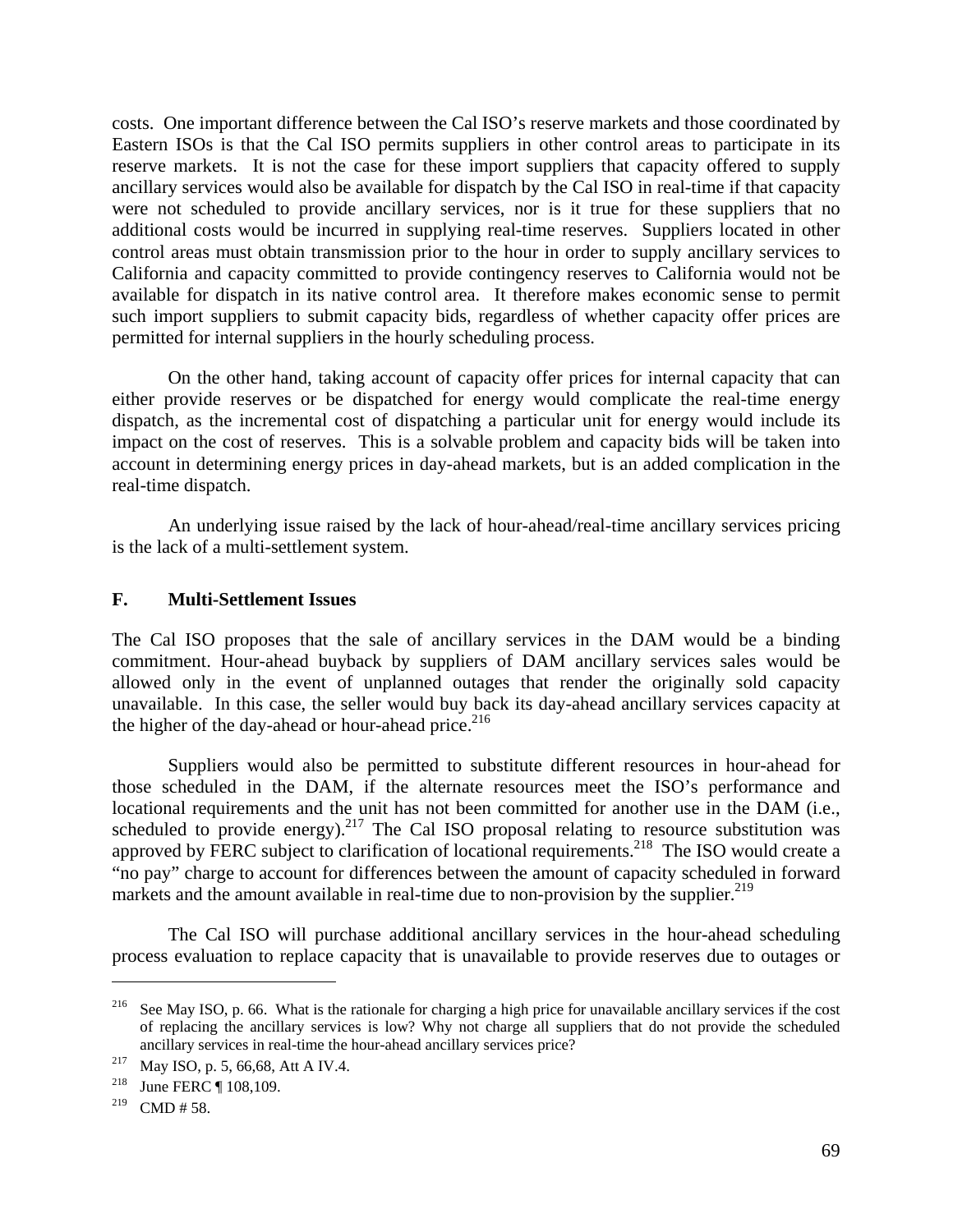having been dispatched for energy. There would not be a full two-settlement system however, as ancillary services capacity scheduled day-ahead would keep its capacity payment (apparently including the opportunity cost in the DAM) if it is dispatched for energy in real-time.

 This ancillary services market settlement system is workable, but it should be recognized that it has features that would raise the cost of meeting load.<sup>220</sup> First, because it is not a full twosettlement system, ancillary services capacity that is scheduled to provide reserves day-ahead but then dispatched for energy in real-time (such as gas turbines dispatched following a contingency that are then no longer able to provide reserves as scheduled day-ahead or generation scheduled to provide reserves that must be dispatched in real-time to meet load within a load pocket) keeps its capacity payment and the Cal ISO will then pay again to acquire ancillary services in the hour-ahead process. Second, ancillary service procurement would not be reoptimized in the hourahead scheduling process; the process will be limited to replacing ancillary service capacity that will not be available in real-time. Thus, capacity that was scheduled to provide reserves in the DAM would not be available for economic dispatch in real-time if this would require scheduling different capacity to provide reserves. In particular, consider the capacity scheduled to provide reserves in the DAM based on its DAM energy offer price. If the supplier reduces its real-time energy offer price to such an extent that it would be infra-marginal in the real-time dispatch, the capacity would not be considered available for economic dispatch in real-time if such dispatch would require reserves to be shifted to units not designated to provide reserves in the DAM. Similarly, low energy offer price capacity that was nonetheless scheduled to provide reserves in the DAM as a result of ramp requirements, would not be available for dispatch in real-time if this would require reserves to be shifted to other units, such as units committed in the RUC. Hence, these constraints on reserve dispatch and pricing result in less than full joint optimization with energy dispatch in real-time.

 It is particularly important to be cognizant of the fact that the RUC unit commitment occurs in Pass 4, after ancillary services are scheduled and priced in Pass 3. It is possible that the shadow price of rampable capacity (i.e., reserves) could be much lower in Pass 4 than it was in Pass 3. That is, capacity with relatively low energy prices may be scheduled to provide reserves in Pass 3 while higher cost capacity is scheduled to generate energy in order to meet the ramping requirement for reserves. In Pass 4, additional ramping capacity could be added, and the opportunity cost of the marginal supplier of reserves could be much lower than in Pass 3. Absent other disturbances or restrictions on shifting reserves between units, the availability of lower-cost reserve capacity would likely lead to reoptimization of ancillary services schedules in the hourahead scheduling process. Under the MRTU market design, however, there will be no reoptimization of reserves in an hour-ahead scheduling process, the capacity scheduled to provide reserves in the DAM will generally not be available for economic dispatch by the Cal ISO in real-time.221 These restrictions on reoptimization of reserves in the hour-ahead

<sup>&</sup>lt;sup>220</sup> The NYISO relied upon a similar one-settlement system for several years although this was not originally planned. The NYISO interim one-settlement system had some features not present in the MRTU proposal that served to minimize excess ancillary services payments. These features are discussed below. The NYISO's onesettlement system was recently replaced by a two-settlement system.<br><sup>221</sup> The two exception would be: 1) if real-time demand is lower than forecast day-ahead, some capacity scheduled

to provide reserves in the DAM could be dispatched for energy without either reducing the remaining real-time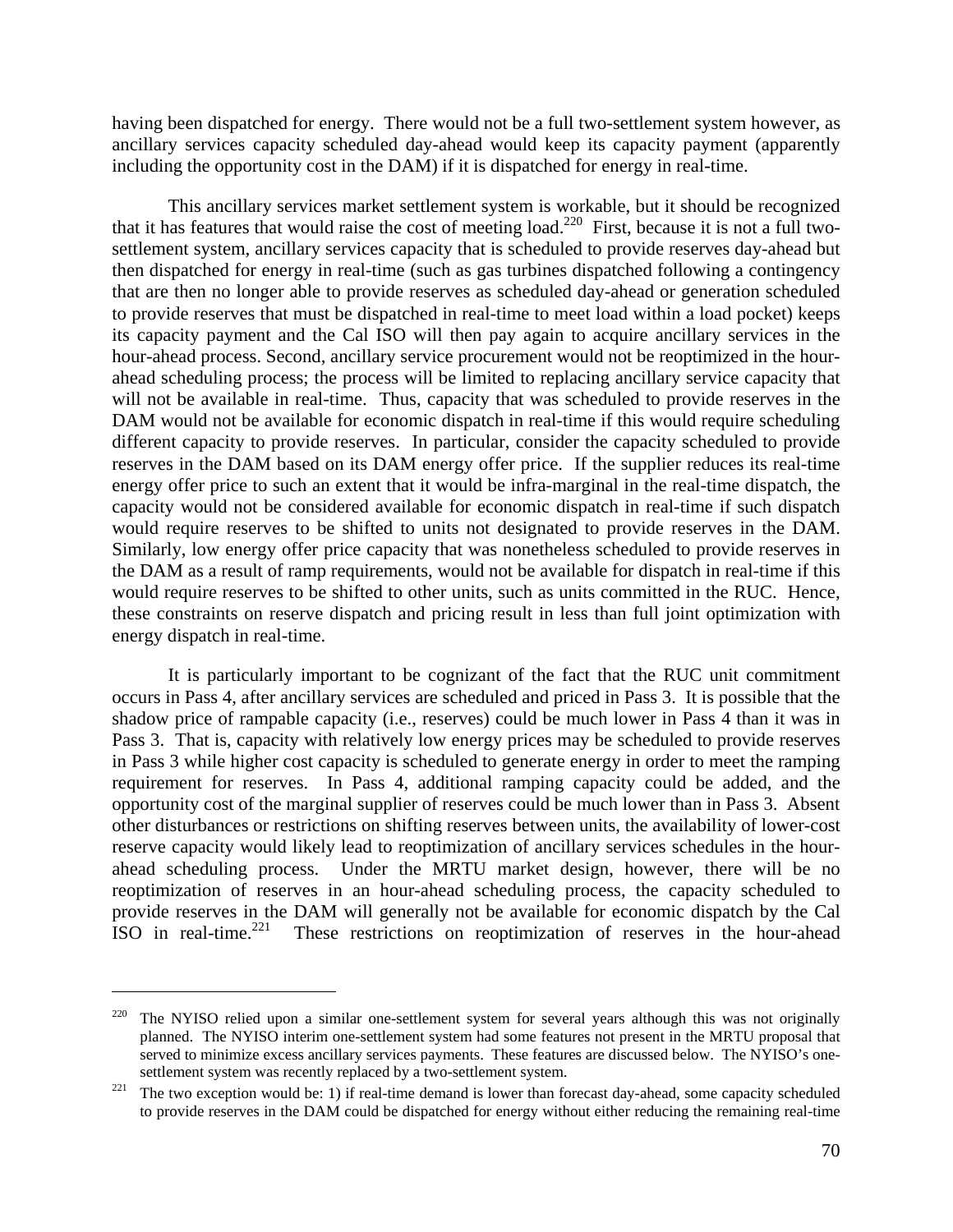scheduling process have the potential to raise the cost of meeting load both in the day-ahead market and in real-time, particularly if capacity capable of providing reserves capacity were committed in the RUC. The reoptimization of reserves in the hour-ahead scheduling process would entail double payment for reserves, however, so would be costly absent implementation of a full two-settlement system for reserves.<sup>222</sup>

 This structure in which the RUC commitment occurs after ancillary services are scheduled is a noteworthy feature of the ancillary services market design that will likely raise the cost of ancillary services to load. If ancillary services are scheduled before the RUC is run, there is a potential for the shadow price of the marginal reserve capacity to be much higher in Pass 3 than it is in Pass 4 or will be in real-time.

 PJM has a RUC commitment that follows its energy market as the MRTU proposes, but PJM does not establish day-ahead ancillary services schedules. The NYISO, on the other hand, determines the DAM ancillary services schedules after its RUC and local reliability passes with all units committed in these passes on-line. While the NYISO rarely commits units in the forecast load pass, it does commit units to meet the ConEd  $2<sup>nd</sup>$  contingency requirements in the local reliability pass and these additions can radically lower the shadow price of reserves.

 It may be in California that shadow price of reserves in Pass 3 will never be as high as it sometimes is in New York due to differences in the Cal ISO reserve requirements and the amount of hydro capacity available to provide reserves.<sup>223</sup> Moreover, if bid load is close to forecast load, there will be little change in the unit commitment between Pass 3 and Pass  $4.224$ 

1

 In addition to the direct impact of paying opportunity costs in the DAM and again in real-time when ancillary services suppliers change, it may be difficult under the MRTU to minimize this double payment if resources were reoptimized. Under the NYISO system, since a unit was only paid its opportunity cost in realtime the optimization in the hour-ahead simply treated day-ahead availability bids as sunk costs and minimized opportunity costs. Under the MRTU system, the opportunity cost payment is also a sunk cost for the units scheduled day-ahead but the opportunity cost itself is not sunk because it impacts real-time energy prices as well.<br><sup>223</sup> Reserves tend to be expensive in the New York bid load dispatch when load is low and the NYISO reserve

reserves below MORC nor requiring the purchase of additional reserves; 2) if an individual reserve supplier is able to shift reserve schedules between units meeting Cal ISO ancillary service requirements.<br><sup>222</sup> Such reshuffling between the DAM and hour-ahead scheduling process would be particularly expensive under

the Cal ISO pricing system absent a full two-settlement system as the MRTU apparently would pay ancillary services suppliers the full price of the ancillary services in the DAM if the capacity were dispatched for energy in real-time. The initial NYISO pricing system, which also was not a full two-settlement system, minimized the double payment due to shifts in reserves between day-ahead and hour-ahead by only paying DAM suppliers the market clearing availability payment based on their DAM schedules and then paying their real-time opportunity cost if they actually provided reserves in real-time. This settlement system had problems as well and was only utilized because of the cost of double paying for the opportunity cost of ancillary services. As noted above, the NYISO DAM structure scheduled reserves after the NYISO equivalent of the Pass 4 RUC commitment instead of before it.

requirement is a larger proportion of total demand, because the spinning reserve requirement is a fixed amount. There are also locational constraints on where the spin must be carried. With spinning reserve defined as a percentage of load, no binding locational requirements, and more hydro, this may not be an issue for the California ISO.<br><sup>224</sup> Second contingency constraints that are enforced in the unit commitment for Pass 4 but not Pass 3 could also

give rise to differences impacting reserve costs.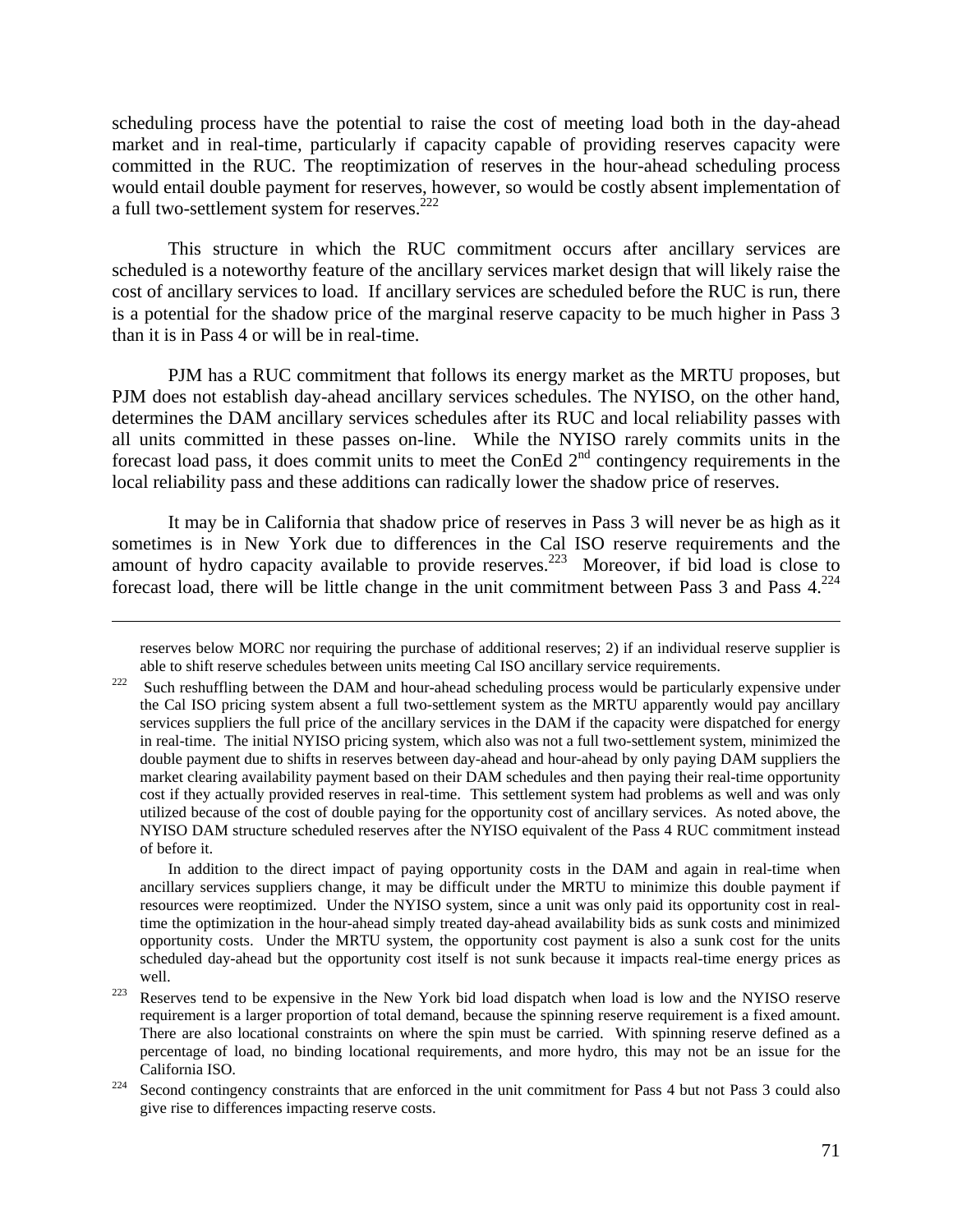On the other hand, the combination of the normal changes in conditions between the DAM and real-time and the RUC/DAM structure could result in inefficiently high ancillary service costs in the DAM and either inefficiently high energy prices in real-time (if the Cal ISO does not shift reserves to resources with the lowest opportunity costs in real-time) or double payment of reserve costs. We have identified the issue to raise the question of whether this is likely to be a problem in the Cal ISO context.

 An alternative approach would be to utilize a full two-settlement system for ancillary services such as the one the NYISO will implement in February 2005. Such a two-settlement system would eliminate the potential for consumers to pay either reserve opportunity costs or availability bids twice between the day-ahead and real-time markets. While such a twosettlement system obviously entails a second settlement process, it appears that it might considerably simplify the settlement process compared to the complexity of the current proposal. In this regard, it is important to understand that under such a two-settlement system the Cal ISO would buy ancillary services in the DAM at costs that would be borne by consumers, while the price at which ancillary services suppliers buy and sell ancillary services imbalances in real-time would be borne by the suppliers. Under a two-settlement system, consumers only exposure to real-time ancillary services prices arises in the circumstance in which real-time load is higher than anticipated and the Cal ISO purchases additional net ancillary services in the hour-ahead process.

 It is important to understand that a implementation of a two-settlement system for ancillary services would not adversely impact the reliability of reserves as the designation of reserves would be determined by the Cal ISO under either the MRTU or a full two-settlement system. Implementation of a two-settlement system would simply reduce the costs to consumers arising from double payment for reserves and allow the Cal ISO to reoptimize reserves in realtime to reduce real-time energy prices without requiring further double payments for reserves.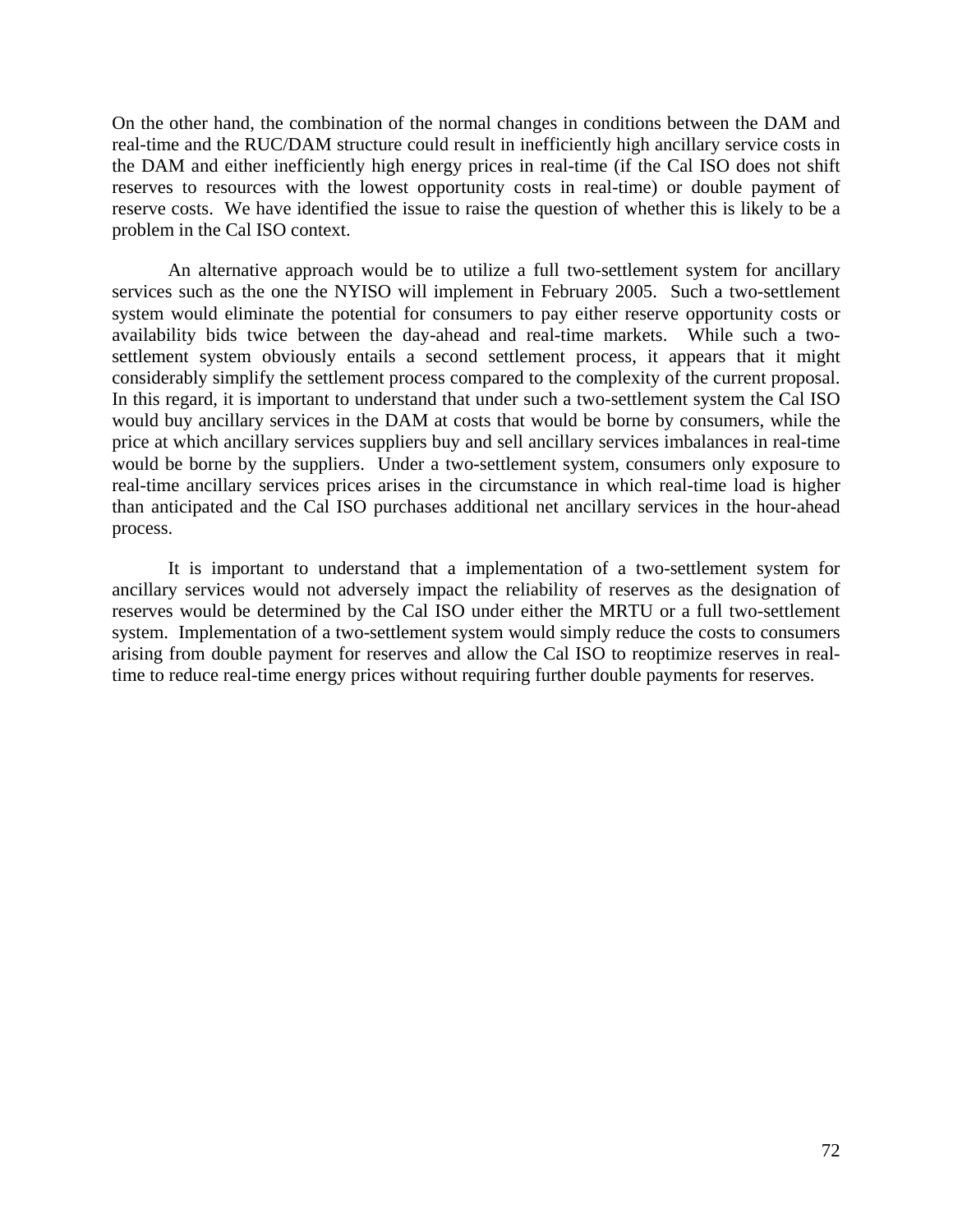### **VII. MARKET POWER MITIGATION**

#### **A. Must Offer Obligation**

The CMD originally proposed that participating generators must bid or schedule their entire operable capacity into the day-ahead and hour-ahead forward markets; must be available for commitment by the ISO in the day-ahead and hour-ahead RUC, and must be available for dispatch in real-time to the full extent of their operable capacity.<sup>225</sup> FERC rejected this form of must offer obligation ("MOO") in the forward markets (DAM and RUC). Instead, it allowed the Cal ISO to require participating generators to offer capacity either in the DAM or in real-time. This is the FOO (flexible offer obligation).<sup>226</sup> FERC approved a  $1/1/08$  sunset date for FOO.<sup>227</sup>

 Under the FOO, a generator can choose not to bid into the DAM and RUC, and if it sells the energy in another market, it has no further obligation. The generator would be subject to a must-offer obligation in real-time for any uncommitted capacity (i.e., capacity not scheduled to provide energy or ancillary services).<sup>228</sup> If a generator is on-line in real-time and has uncommitted capacity available, the generator is obligated to offer capacity it has not sold into other markets into the Cal ISO real-time market.<sup>229</sup> FERC allowed the Cal ISO to implement the flexible offer obligation if there was no resource adequacy mechanism in effect at the time LMP was implemented.<sup>230</sup>

 FERC also accepted the Cal ISO proposal to grant waivers to units that are not bid into DAM and are not needed in real-time or to specify the hours for which they are needed.<sup>231</sup> Generators that bid into the DAM and RUC and are not accepted, are not required to start-up for the next day's real-time market.<sup>232</sup> If generating capacity subject to the FOO is not offered in the DAM/RUC, the capacity must be online in real-time unless it is released by the Cal ISO through the waiver process.

 In our view, the FOO is in most respects equivalent to a MOO, because under a MOO a unit could self-schedule generation and schedule a matching export in the DAM, thereby taking its capacity out of the DAM market but leaving itself with a real-time obligation for its unit to be on line. Similarly, under FOO a unit could self-commit its generation, and use it to support an export scheduled in real-time. In either case, the generator would be on line in real-time but the

<sup>&</sup>lt;sup>225</sup> See CMD #3. Under this MOO, the Cal ISO would generate Proxy Bids for Must Offer Resources that failed to bid in DAM/RUC. CMD # 26. Subsequently, the Cal ISO proposed a forward market must offer obligation that sunseted 1/1/08 or with full implementation of CPUC resource adequacy plan. May ISO, p. 16, Att A I.1. The MOO was to be replaced with a real-time MOO 1/1/08 or when CPUC plan is fully implemented May ISO Att

A I.5.<br>
<sup>226</sup> Oct FERC ¶227-228; Sept FERC ¶10-11.<br>
<sup>227</sup> June FERC ¶28.<br>
<sup>228</sup> Oct FERC ¶231.

<sup>&</sup>lt;sup>229</sup> Oct FERC ¶ 230.<br><sup>230</sup> June FERC ¶ 27.<br><sup>231</sup> June FERC ¶ 29.<br><sup>232</sup> Oct FERC ¶ 230.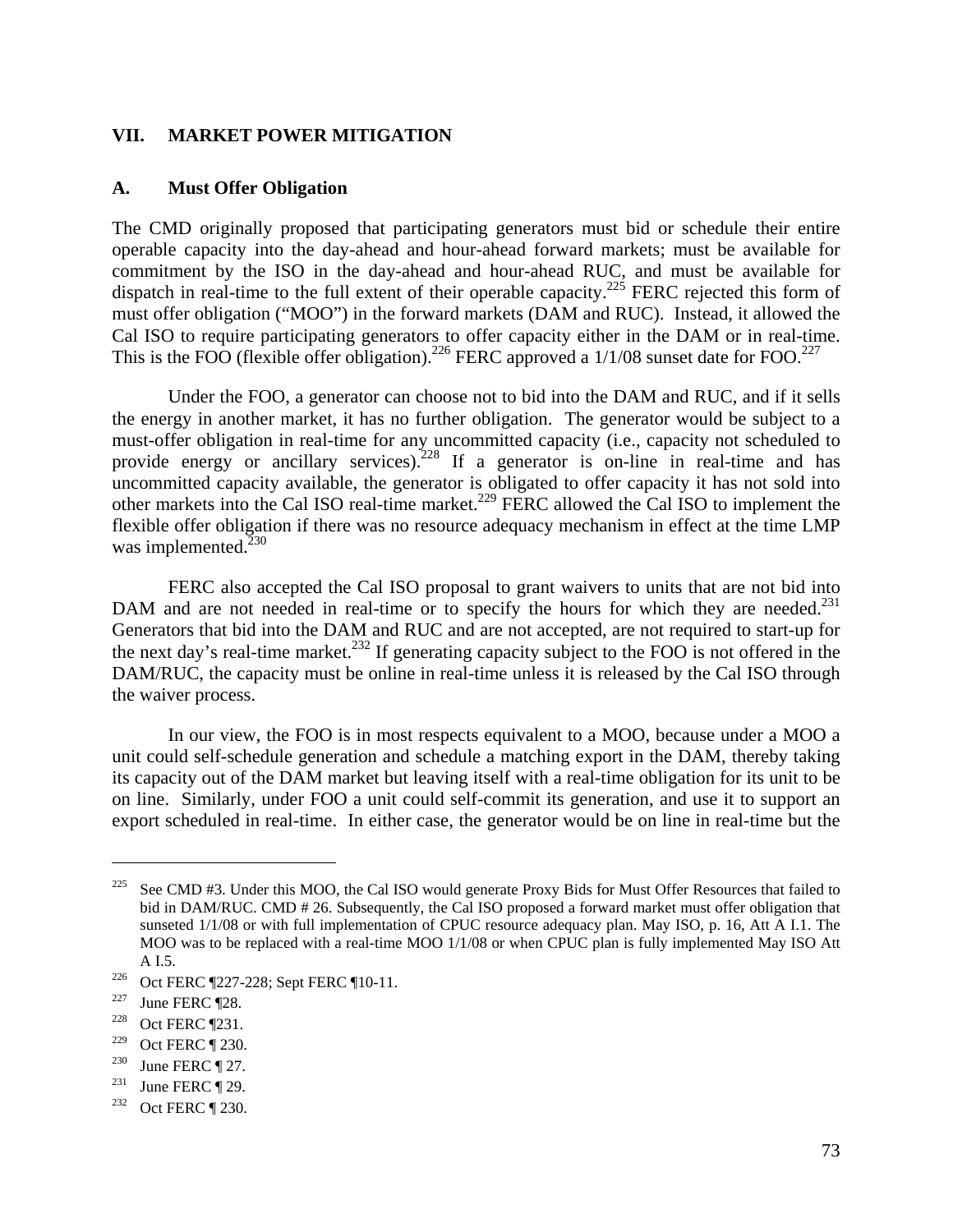net capacity would not necessarily be available to the Cal ISO to meet control area load either in the DAM or in real-time. Moreover, under either system, the unit could choose hour-ahead to sell its output into the Cal ISO market in real-time, rather than exporting the power. Under either system it could bid its unit to the Cal ISO's real-time market to be dispatched based on price.

 A concern has been expressed that the FOO would result in an inefficient commitment of generation to meet real-time load because of the potential for capacity to not be offered in the day-ahead market but then be made available in real-time to comply with the FOO obligation. This concern is addressed by the Cal ISO's waiver process as noted above. More fundamentally, however, if the Cal ISO's day-ahead and real-time markets function efficiently, suppliers will, on an ex ante basis, find it most profitable to offer their capacity for scheduling in the day-ahead market.

 The MRTU eliminates the one-part bids and non-chronological day-ahead market structure that at times deterred market participants from offering their supply in day-ahead markets under the prior market design. If the MRTU market design is successfully implemented and operates as intended, market participants will have no reason to take advantage of the flexibility offered by the FOO. This concern is therefore best addressed by focusing on MRTU implementation and eliminating market design elements that could distort day-ahead market outcomes and thus drive market participants out of the day-ahead market.

 The only issue seen with a FOO relative to a MOO regards congestion management. For instance, if a unit located inside San Francisco were committed in the DAM with its net output offset by a matching export, no net capacity would be available to the Cal ISO control area, but the unit's DAM schedule would reduce congestion into the Peninsula regardless of whether the unit was nominally supporting an export or meeting SF load. If the unit did not bid into the DAM under the FOO, however, it would apparently not be modeled as generating energy to meet SF load in the DAM, even though it would be available and would provide congestion relief in real-time. Thus, it is possible that a generator with locational market power could raise prices inside a load pocket by withholding its output from the day-ahead market in this manner (this is very similar to the kind of potential withholding noted above relating to the self-scheduling of reserves in the DAM or self-provided RUC).<sup>233</sup> We presume, however, that generators with material locational market power are condition 1 or 2 RMR units and thus would be available for scheduling in the DAM, regardless of the MOO or FOO.<sup>234</sup>

<sup>&</sup>lt;sup>233</sup> This potential for elevated DAM prices would not arise with the proposed nodal clearing of load bids as that clearing process would always produce nodal prices in the constrained region that are lower than those that would prevail in real-time with little or no high cost generation committed in the DAM so high cost generation would not be committed even if it were not withheld. As discussed above, the proposed LAP nodal clearing of load bids and related lack of congestion in the DAM gives rise to other problems that need to be addressed. If the nodal clearing mechanism is replaced with a zonal clearing mechanism that permits consistency between DAM schedules and the real-time dispatch, the potential for physical withholding of congestion management by non-RMR units under the FOO would need to be evaluated.<br><sup>234</sup> If there are non-RMR units subject to the FOO that are potentially important to congestion management, the Cal

ISO could potentially account for their real-time congestion management impact in the DAM by including them in the DAM dispatch but then either increasing the DAM reserve requirement or net exports by the amount that the unit is dispatched in the DAM, so that the RUC commitment is correct. This dispatch would then be zeroed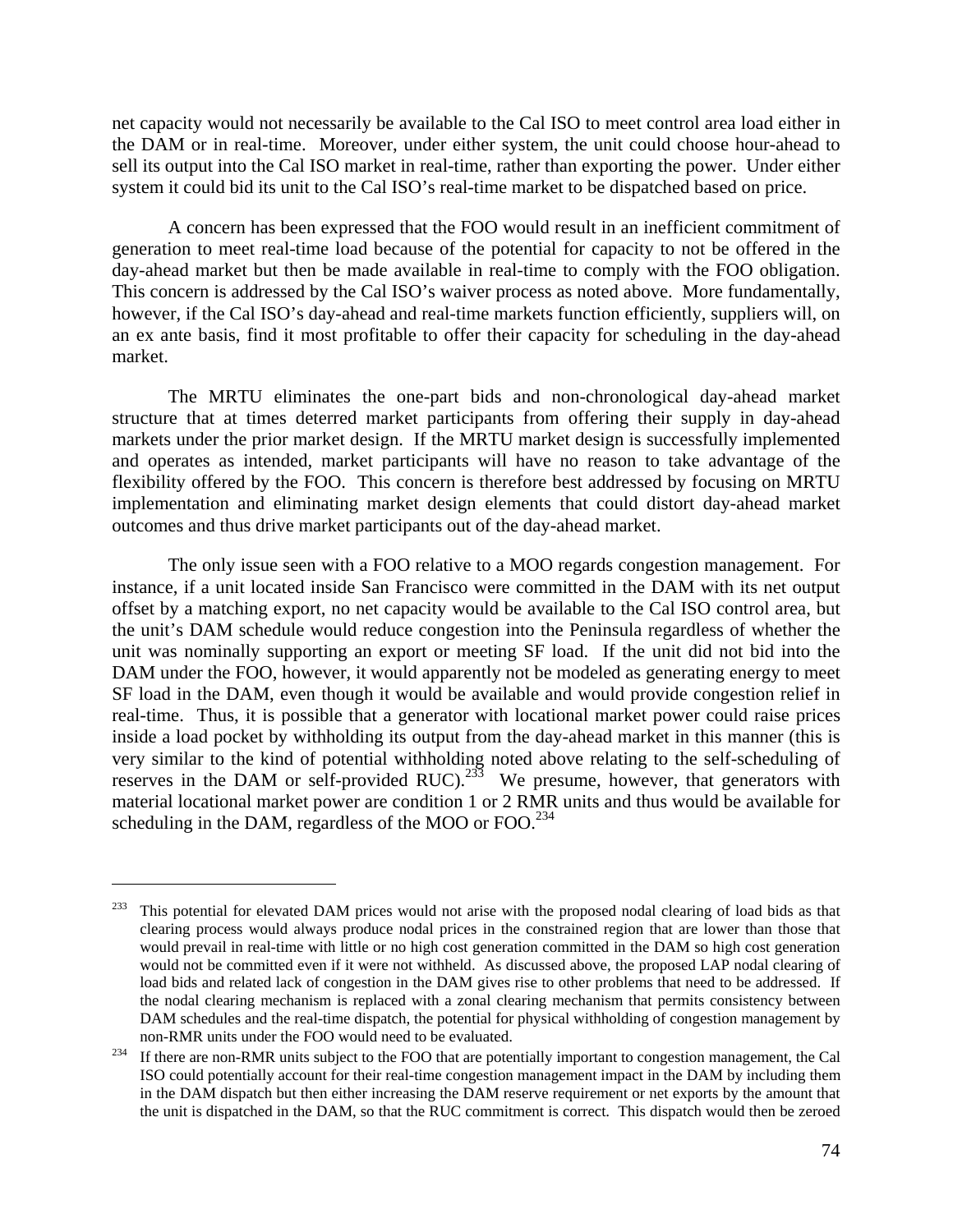More generally, the nodal clearing process for LAP bids and the ineffectiveness of virtual load bidding over such broad zones in hedging real-time generator prices (see the discussion in II.D. above) may provide incentives for infra-marginal non-RMR generators in constrained regions to withhold their capacity from the DAM in order to ensure that they are paid the realtime price at their location. The capacity would be available in real-time but these incentives would complicate the ISO's RUC analysis. These potential problems should be significantly lessened if the nodal clearing process for LAP bids is replaced with a zonal clearing process.

#### **B. Start-Up/Minimum-Load Costs**

Under the MRTU, start-up and minimum-load cost offer prices may be either cost based or market based.<sup>235</sup> Importantly, a seller choosing to base its start-up and minimum-load offer prices on the administrative cost measure can reduce its start-up and minimum-load offer prices below the administrative cost measure down to zero at its discretion. This ability to reduce offer prices below the administrative cost measure is desirable because it permits resource owners to reduce their start-up cost bids early in the week (to reflect any likelihood that, once committed, the unit will remain on-line the rest of the work week, generating profits beyond the commitment day).

 Market-based start-up and minimum-load bids will be fixed for a six month period, regardless of changes in energy prices.<sup>236</sup> The six-month restriction was accepted by FERC.<sup>237</sup> A similar restriction has been in place in PJM since implementation of market-based rates. The original motivation for this restriction in PJM was to avoid inefficient bidding strategies designed to exploit limitations of PJM's original one settlement system. In a competitive market, such a restriction could deter discounting of start-up costs related to the weekly cycle and expected weather conditions. Moreover, choosing to be subject to such a restriction may be so risky for a gas fired generator in today's volatile gas price environment that the market-based option would not be a real alternative for gas-fired generation. It is therefore important that the cost based measure that would be used to cap start-up and minimum-load offer prices accurately reflect actual costs.

 Under the MRTU, the administrative cost based start-up offer prices will reflect start-up fuel and electricity requirements times the gas price and electricity price index. The start-up fuel and start-up auxiliary energy consumption will be actual physical parameters of the unit.<sup>238</sup> The physical parameters used for this purpose will take account of the state of the unit, i.e., whether it is warm or completely cold, etc.

 It is understood that the gas price used to determine the cost-based start-up and minimum-load costs for the unit commitment and RUC, and to determine the incremental energy

<u>.</u>

out for settlement purposes. This would potentially be complex to implement and would need to be carefully modeled for each such unit.<br>
<sup>235</sup> CMD # 19.<br>
<sup>236</sup> CMD # 22.<br>
<sup>237</sup> Oct FERC ¶ 111.<br>
<sup>238</sup> CMD # 20, 21.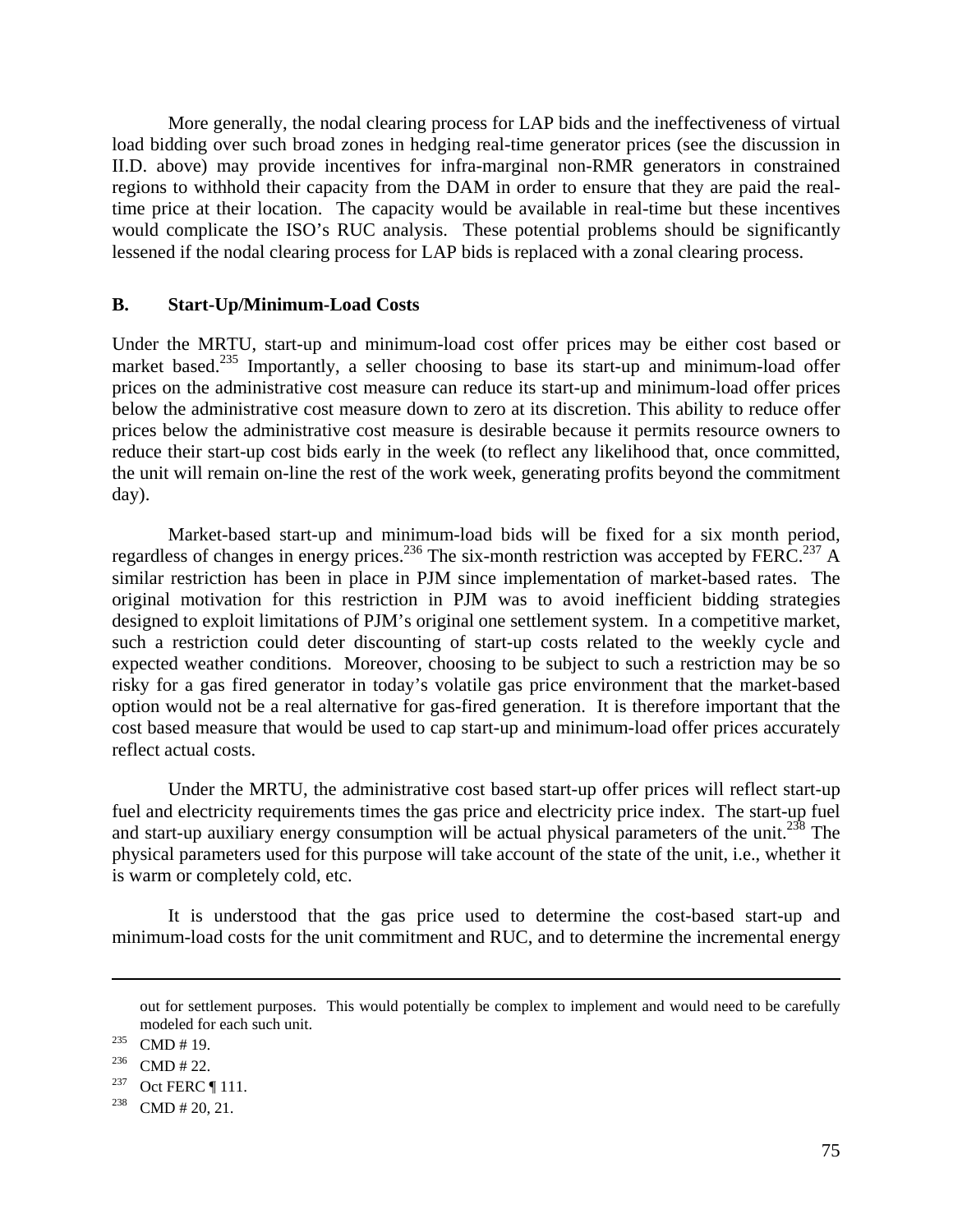price mitigation in Passes 1 and 2 will be the monthly bid-week average price for that month. Units committed in the DAM and RUC based on the minimum-load costs calculated based on bid-week gas prices would then be reimbursed in the settlement process for start-up and minimum-load costs calculated based on the gas price in the day-ahead gas market for the operating day and the day following the operating  $\frac{1}{2}$  FERC has deferred ruling on 2 day average gas costs based on gas price indexes pending showing that indexes meet FERC criteria, but FERC has stated that the use of a 2 day average of gas price indexes has merit.<sup>240</sup>

 The use of a bid-week gas price to determine unit commitment, day-ahead mitigation, and thus the day-ahead dispatch appears problematic and is the seventh of the major implementation issues identified with the MRTU market design. The circumstances in which gas prices tend to change significantly from day to day, and from bid week to the operating day arise in the winter during periods when winter gas balancing rules are binding because the gas supply system is under stress. If there are such large changes in gas prices between bid week and the operating day, it is not desirable to use an artificially low gas price in order to commit, or dispatch electric generating units. In fact, this appears problematic from the standpoint of gas system reliability and perhaps also electric system reliability. If gas prices someday again rise dramatically at the California border because the pipeline system is constrained and gas demand exceeds delivery capacity at the nominal pipeline tariffs, the high gas prices will serve to allocate the available gas to the highest valued uses. If the Cal ISO commits generation based on lower gas prices reflecting outdated bid-week market conditions, this increase in gas demand for electric generation would be inefficient and could potentially crowd out higher valued demands for that gas. In a worst case scenario, the Cal ISO could schedule generation in the DAM based on these artificially low gas prices instead of accepting offers to sell imported power. In realtime, this excess gas consumption by the gas fired generation could unnecessarily undermine gas system reliability by increasing gas consumption and this could in turn threaten electric system reliability if gas fired generation lacking dual fuel capability had to be curtailed to prevent critical drops in gas system pressure (as has happened elsewhere during the winter) and the power imports that were available day-ahead were no longer be available in real-time because the external units were not committed.<sup>241</sup>

 Moreover, the use of artificially low bid-week prices to commit generation and mitigate offer prices in the DAM could result in California generation being committed to support export demand for power at artificially low prices in the day-ahead market at times when the California gas market is operating under stressed conditions that would be exacerbated by the uneconomic power exports.

<sup>&</sup>lt;sup>239</sup> Generators whose energy price offers are mitigated below the actual gas price would apparently not be made whole in the settlement process. May ISO, p. 52, Att A II.8.<br><sup>240</sup> June FERC ¶ 48.<br><sup>241</sup> The Cal ISO states that differences in gas prices may not greatly impact the commitment across gas units, which

will be governed by relative gas consumption. As noted in the text, however, use of bid-week gas prices can materially distort choices between the dispatch of California units or imported power or even between units located on different pipeline systems in California and facing different gas prices. Even within a given region, the choice between units with different minimum levels and run times can be materially impacted by the level of gas prices used to calculate minimum-load costs.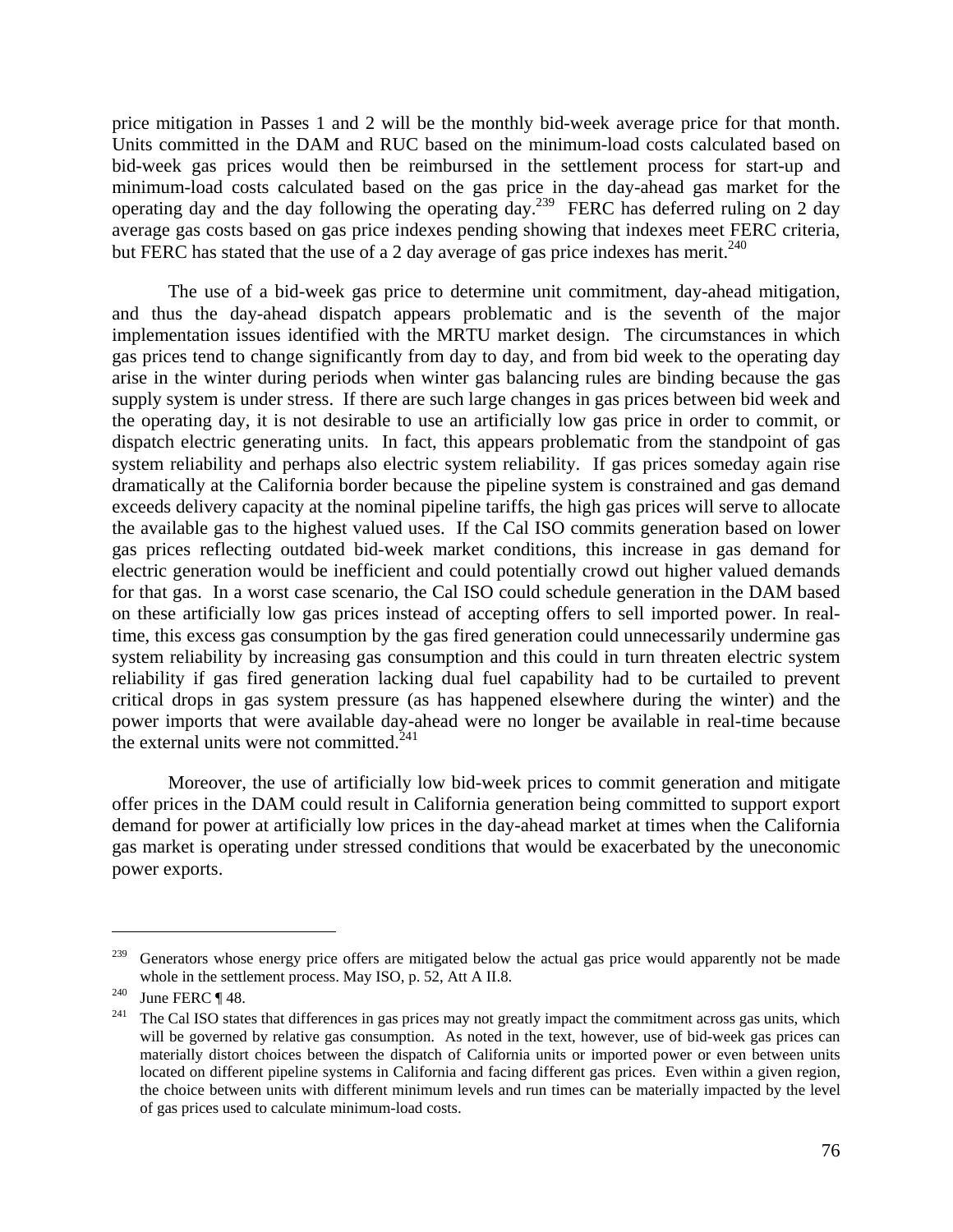It does not appear likely that the use of bid-week prices would serve to inflate electricity prices in a competitive market during months in which gas prices declined following bid week. Market participants selecting the cost based start-up cost option can choose to offer start-up and minimum-load offer prices that are less than the cost based measure, so declines in gas prices between bid week and the operating day should be passed through by suppliers lacking market power. In addition, the mitigation passes in the day-ahead market would of course not impact offer prices if the offer prices are below the reference prices calculated based on bid-week gas prices during periods in which gas prices declined subsequent to bid week.

 Suppliers possessing locational market power, however, could presumably take advantage of such a system to submit offer prices at the cost cap based on bid-week gas prices rather than daily spot gas prices during periods in which spot gas prices were lower than bidweek prices. Thus, it appears that for units possessing locational market power, they would be able to submit bids based on bid-week gas prices to capture the difference between spot and bidweek gas prices when bid-week gas prices are higher than spot gas prices and would be compensated in the settlement system based on spot prices when spot gas prices are higher than bid-week gas prices.

 There is no ideal solution to this problem because, as the Cal ISO has recognized, dayahead gas price indexes are not available until after the Cal ISO's day-ahead market for the operating day would be complete.<sup>242</sup>

 Overall, market efficiency and gas and electric system reliability will be best served by using gas prices most closely aligned with market prices for unit commitment and dispatch in the DAM. Basing commitment and market power mitigation on two day-ahead gas prices entails a loss of efficiency but would be better than basing these decisions on bid-week gas prices. Further, caution should be used in mitigating the offer prices of gas fired generation lacking market power and not needed to manage congestion during winter periods in which restrictive gas balancing rules are in effect. Thus, mitigating offer prices based on bid-week prices in Pass 2 would be less likely to have adverse impacts on gas and power markets than mitigation of offer prices in this manner in Pass 1. Mitigation of offer prices based on bid-week gas prices in Pass 1 potentially to support power exports would appear much more problematic than mitigation limited to generation that must be dispatched in Pass 2 to manage congestion on local constraints. $^{2\bar{4}3}$ 

 Such lags in the determination of the gas prices used for mitigation would be less important in the summer because gas prices generally do not move sharply from day to day. On the few occasions on which gas prices do move suddenly during the summer, as a result, for example of events like the El Paso explosion, it would appear preferable that the Cal ISO use the

 $242$  This has not been a great problem in New York because most gas fired units have dual fuel capability and thus are mitigated based on oil prices during periods in the winter when gas prices are high, and oil prices usually change more slowly than gas prices.<br><sup>243</sup> The potential for mitigation in Pass 2 based on bid-week gas prices of the offer prices of generation possessing

market power resulting in the scheduling of uneconomic power exports could be avoided by putting a floor under the Pass 2 offer price mitigation such that no offer prices would be mitigated below the Pass 1 LMP price at that location.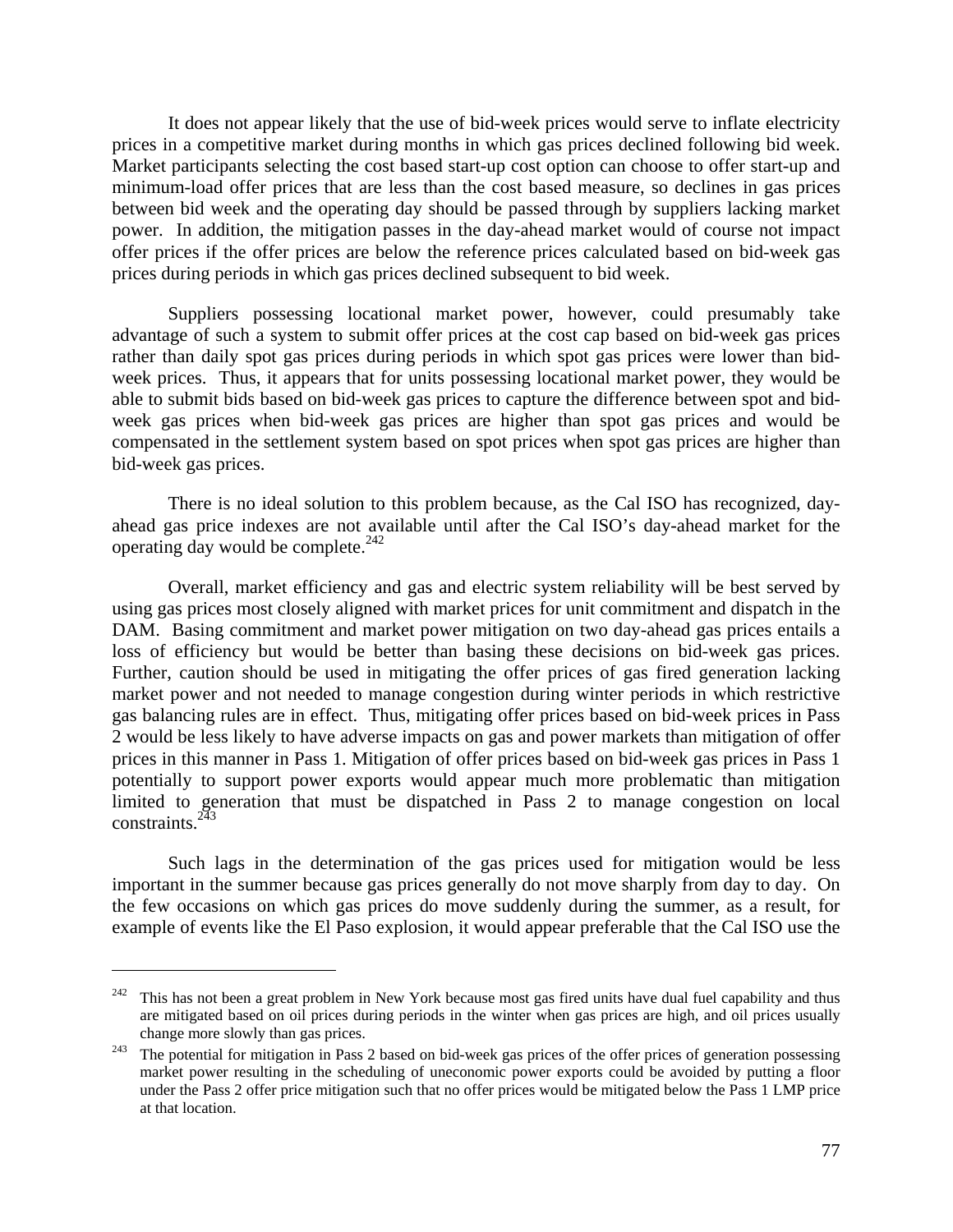most recent spot prices that would reflect whatever has occurred for the purpose of unit commitment and dispatch, again from the standpoint of economic efficiency and both gas and electric system reliability.

FERC initially ruled that in state gas transportation costs would not be eligible for cost recovery in the minimum-load cost because it would be a demand related cost.<sup>244</sup> The Cal ISO, however, proposed that minimum-load costs would include intra-state gas transportation and municipal use fees.<sup>245</sup> FERC then approved inclusion of auxiliary power costs in start-up costs and inclusion of intrastate gas transportation costs, and municipal use fees in minimum-load  $\cot^{246}$  The calculation of start-up and minimum-load costs will apparently not include NOx allowance costs or other environmental charges.

 The administrative measures of start-up and minimum-load costs should attempt to accurately reflect these costs. It is not in the interest of consumers or market efficiency to cap these offer prices at levels that do not reflect actual costs. If resources are committed at minimum-load based on understated costs and not made whole through energy prices or a bid production cost guarantee, this will adversely impact resource supply by inducing high-cost marginal units to shut down or otherwise withdraw from the DAM. If units are committed based on understated costs but then made whole based on actual costs that are materially higher than those used to choose between competing supplies in the DAM, the cost of meeting load may be increased.<sup>247</sup>

 Another issue with the proposed cost-based cap on minimum-load and start-up offer prices, is that it appears that the cost based measure of start-up and minimum-load costs will not account for the minimum-load costs of units started late in the day that will need to remain on into the early morning hours to satisfy minimum run time requirements. It is our understanding that the bid production cost minimization will be applied to the operating day and thus will not include the losses such a unit would incur if it had to stay on line through the night, as a result of a late-in-the-day commitment. The NYISO has had problems with this happening, and has provided increased flexibility in start-up cost bidding to allow generators to factor these costs into their start-up offer prices for late in the day starts.<sup>248</sup> Failure to account of these costs in some manner could lead to peculiar and inefficient outcomes in the unit commitment process.

<sup>244</sup> Oct FERC ¶ 112.<br>
<sup>245</sup> May ISO, pp. 39, 52 Att A II.7,8.<br>
<sup>246</sup> June FERC ¶ 46.<br>
<sup>247</sup> Under a resource adequacy system such inefficiency would inflate the costs of resource adequacy contracts to Cal ISO LSEs. 248 Allowing resource owners to submit higher start-up cost offers for late-in-the-day starts does not allow the

exercise of market power because any inappropriately high offers for late-day starts would, in essence, be mitigated simply by starting the unit earlier. Allowing high offer prices for late-in-the-day starts avoids the possibility that units will be inefficiently committed because not all costs were considered.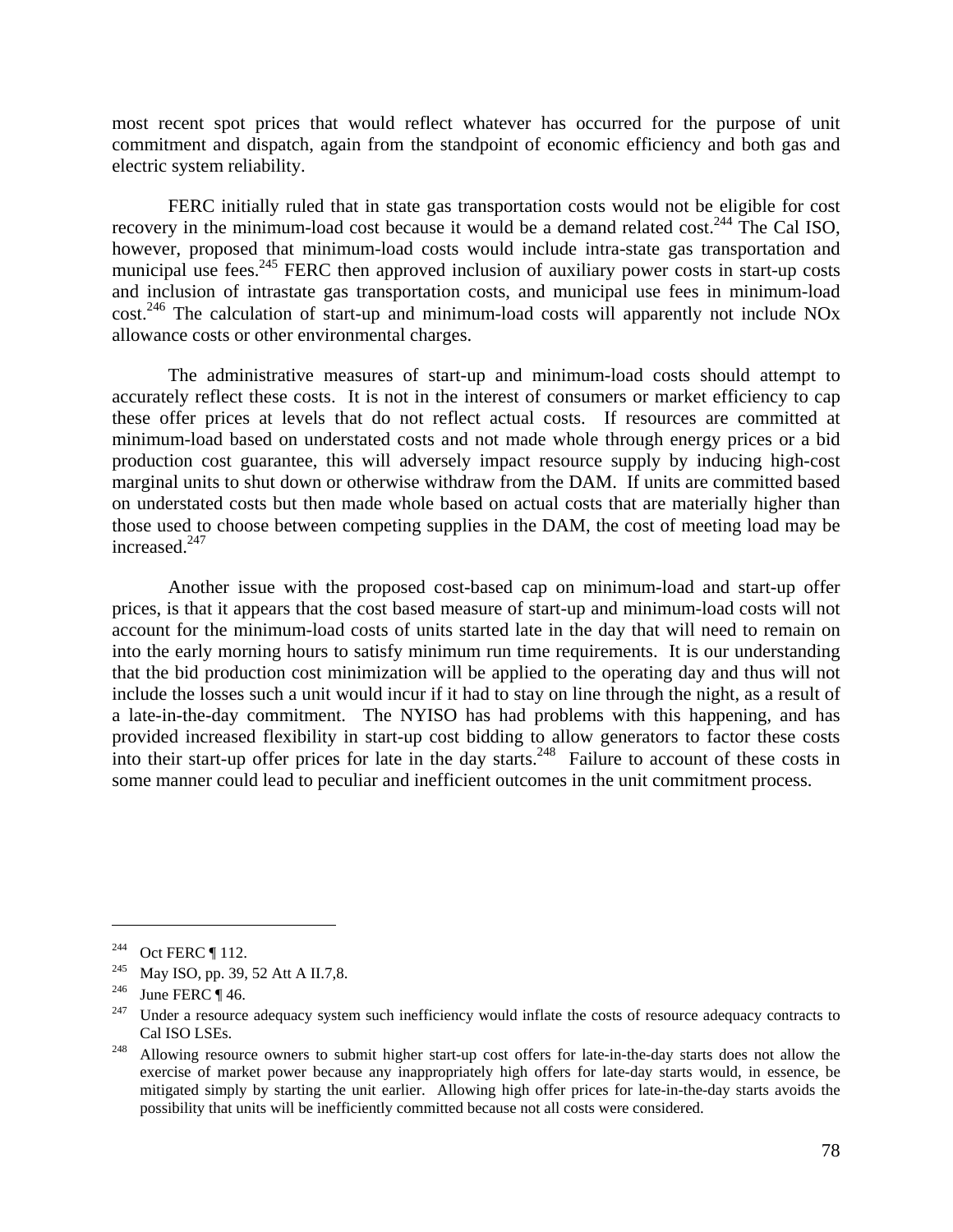## **C. Price Caps**

The CMD originally proposed that the nodal prices used for settlement would be capped at the damage control bid cap. Any resulting shortfalls were to be recovered through uplift charges.<sup>249</sup> FERC rejected the \$250 cap on each nodal price for aggregation and the proposed uplift.<sup>250</sup> Pursuant to the FERC order, prices will be calculated based on capped bids without further price capping.

 The bid cap is "soft" in that cost-justified bids in excess of \$250/MWh would be permitted, but would not be used in the market-clearing price calculation. An important implication of the \$250/MWh soft bid cap in combination with other elements of the market design is that in the event of a shortage of capacity in the WECC, the LSEs served by the Cal ISO would bear that shortage, as LSEs in other control areas would be able to enter into bilateral contracts for power in the day-ahead market and self-schedule exports that could not be recalled to avoid load shedding within California in real-time.<sup>251</sup> This possibility is one reason for implementing, in conjunction with the current MRTU market design and price cap levels, a resource adequacy mechanism that includes a real-time recall right. Even with a recall right supported by a resource adequacy requirement, a \$250/MWh bid cap would tend to concentrate the impact of western resource shortages in California. Such a low bid cap would permit the Cal ISO to be outbid for imports day-ahead and the relatively low real-time imbalance price for imports scheduled day-ahead that do not flow in real-time would also tend to leave the Cal ISO short when outages lead to tight market conditions outside California in real-time.

 Under the MRTU, there will also be a soft bid floor of -\$30/MWh, but there will be no price floor.<sup>252</sup> The elimination of the originally proposed CMD price floor and replacement with a bid floor is appropriate. The likely motivation for such a price floor is to limit the ability of generators to submit real-time bids that require the Cal ISO to buy back day-ahead schedules at large negative prices in the event that a transmission outage makes the day-ahead schedules infeasible. On the other hand, a price floor on generator prices could also insulate generators at locations having very negative impacts on constraints from the financial consequences of their day-ahead and real-time schedules. Similarly, as observed above in the discussion of selfschedules, there is a possibility that a difference between the large negative price used for scheduling these transactions and a -\$30/MWh damage control bid floor could lead to inefficient scheduling practices. It should be kept in mind that if the price falls to -\$150/MWh somewhere

<sup>&</sup>lt;sup>249</sup> See CMD # 16. This would also have capped the prices charged to transmission customers as well as the price paid to suppliers. This would have been an invitation for inefficient and unintended outcomes and is best eliminated.<br><sup>250</sup> Oct FERC ¶66.<br><sup>251</sup> Allowing high cost supplies to be paid more than \$250/MWh in Cal ISO spot markets does not address the

reliability problem, as if the competitive market price exceeds \$250/MWh, inframarginal suppliers would have an incentive under a soft bid cap to export their power so as to be paid the competitive market price. In practice, to avoid shortages, the Cal ISO LSE's would have to pay the market price for all power not covered by bilateral contracts.<br><sup>252</sup> The negative bid cap is a soft bid cap and entities with cost justification can submit lower numbers. June FERC

<sup>¶ 66.</sup> These lower numbers will be used in the DAM and dispatch to determine schedules but not prices. These lower numbers will be used in the DAM and dispatch to determine schedules but not prices. CMD #37l, Sept. ISO, p. 141.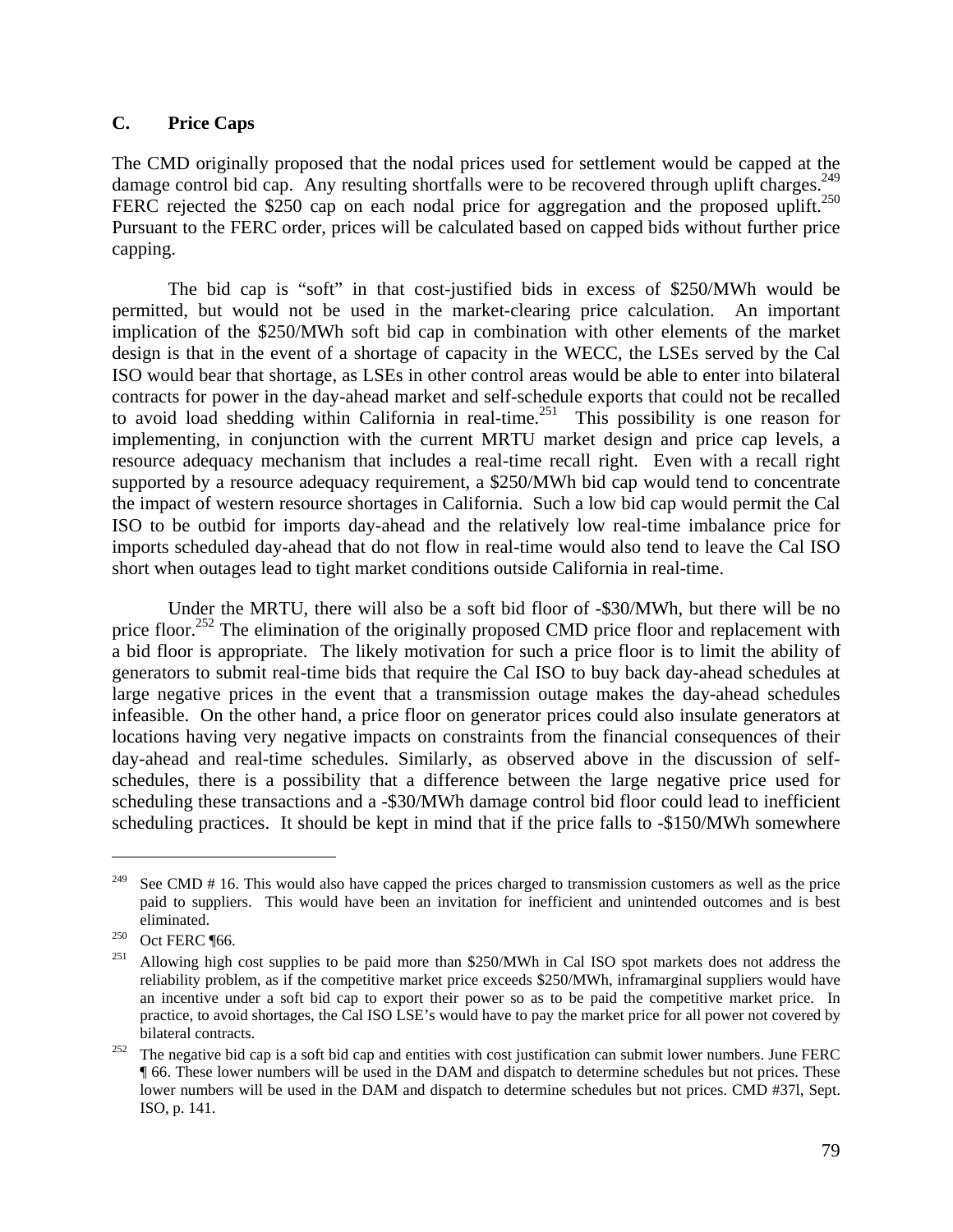while the bid floor is -\$30/MWh, this means that every MW of generation injected at the location with the -\$150/MW price would cause the Cal ISO to incur more than \$150 of out-of-merit costs somewhere else in the system. Large negative prices therefore can serve a useful role in incenting generators to reduce injections that greatly raise the cost of meeting load. In general, the potential for a -\$30 price should be sufficiently painful to get the attention of most suppliers and motivate them to submit price-sensitive schedules. The exception would be in the case of a seller that by self-scheduling generation that greatly exacerbates a constraint, the seller could cause the ISO to buy the seller's power at another location at a very high price. It is not known if this kind of scenario is likely on the California grid. However, this kind of circumstance is a reason to have bid floors but not price floors.

# **D. Energy Bid Mitigation**

# *1. Overview*

Under the MRTU, market power mitigation will consist of a) damage control bid cap at \$250 for energy and ancillary services capacity (the energy bid cap is a soft cap and sellers can be paid more if cost justified, but higher bids will not be used to set prices; while the bid cap for ancillary services is a hard bid cap); b) soft bid floor at -\$30; c) extension of current Cal ISO real-time Automated Mitigation Measure (AMP) to the day-ahead market, RUC and imports; and d) RMR contracts and PJM style mitigation for local market power.<sup>253</sup>

 FERC deferred ruling on the mitigation of import offers until after a technical conference and does not appear to have returned to this issue.<sup>254</sup> Mitigating import offer prices based on historic offer prices would simply deter import suppliers from offering price sensitive supply offers at times when their supply offer would be higher than the reference price. This could reduce the elasticity of import supply into the California market during high load conditions, which appears problematic. It would be preferable to not apply mitigation to import or export bids and offers.

# *2. DAM Mitigation*

It is understood that under MRTU, the DAM bid mitigation structure will be as follows:

*Pass 1A [Pre-IFM-RMPM-CC]: Market Power Mitigation Pass –* Generation committed and dispatched to meet forecast load, only monitoring competitive constraints. Competitive constraints include generation pockets, Path 15, Path 26, interties.<sup>255</sup> Market bids and selfschedules would be used for non-RMR and Condition 1 RMR units. Condition 1 RMR units would be included only if they submit bids. Condition 2 RMR units will not be considered.

<u>.</u>

<sup>&</sup>lt;sup>253</sup> CMD # 13, 37, 38. This soft bid cap would be problematic if gas prices were to rise to the point that potentially marginal units have costs that exceed the bid cap. This issue is discussed further in Section IX.C. <br>
<sup>254</sup> Oct FERC ¶ 90.<br>
<sup>255</sup> CMD # 40, 41.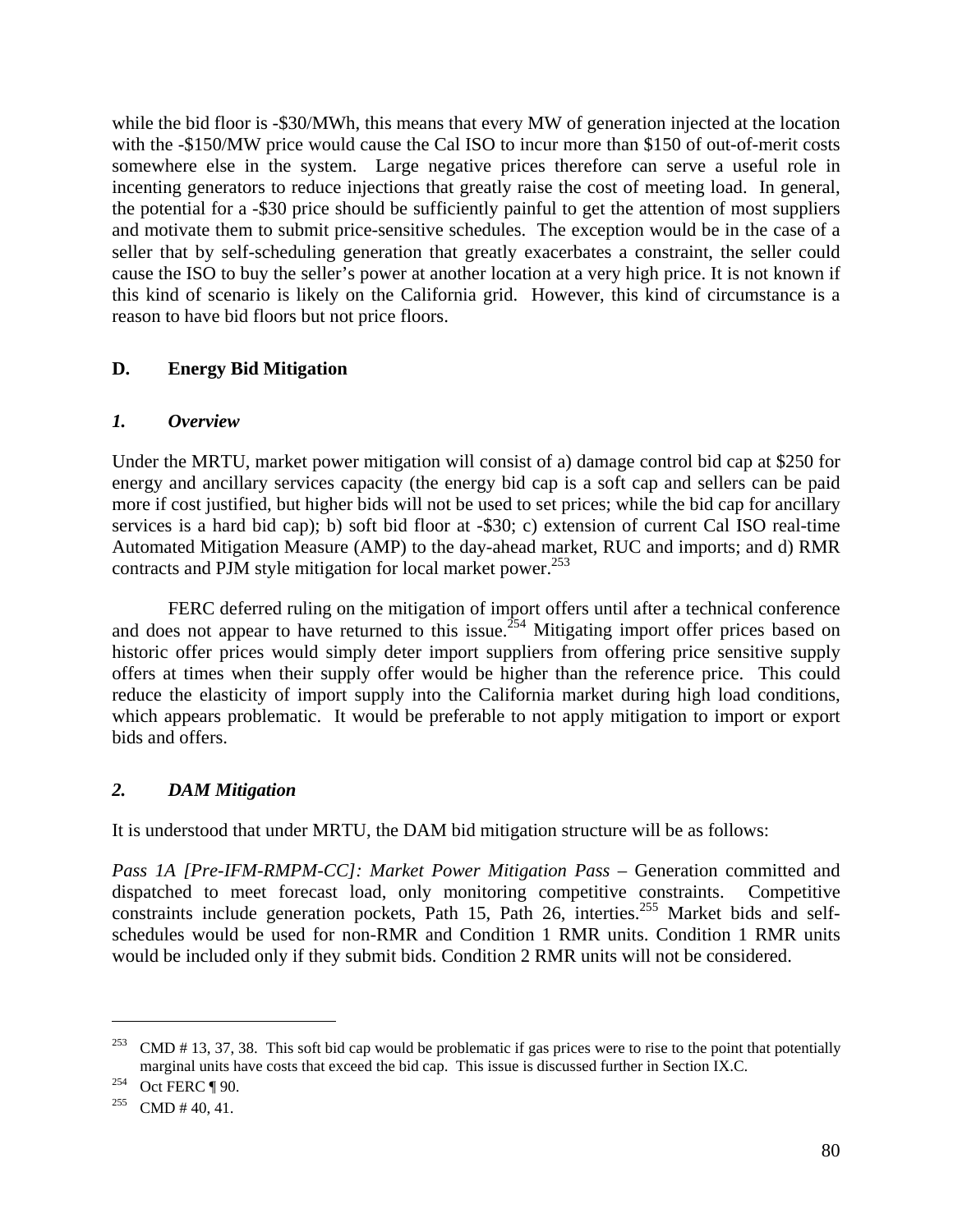*Pass 1B [Pre-IFM-RMPM-CC]: Market Power Mitigation Pass –*Pass 1A (unit commitment and dispatch) would be rerun with mitigated bids for bids that violate the conduct threshold. If bid mitigation does not produce a material effect on market prices, the offer prices used in Pass 1A would not be mitigated. Otherwise, mitigated bids would be used for all capacity of the mitigated units in Passes 2 and  $3^{256}$ 

 It is understood that all bids in excess of the conduct threshold would be mitigated if the impact threshold is violated anywhere. The NYISO has found it appropriate to also include a "No Harm" criterion, under which the original unmitigated bids are utilized if the result of mitigation would be to raise the total amount paid by load, regardless of whether prices fall at a few buses. Was there some reason that the "No Harm" test is not included in the MRTU design?

 As noted above, generation offer prices could be mitigated in Pass 1B in order to schedule generation to support exports so it is desirable from the standpoint of California load that generation offer prices not be mitigated below the actual level of the gas prices and NOx allowance (or other environmental costs) of California generation.

*Pass 2 [Pre-IFM-RMPM-AC]: Local Market Power Mitigation Pass –*The unit commitment and dispatch would be run to meet forecast load, enforcing all constraints.<sup>257</sup> The schedules from 1A or 1B would be the starting point:

*DEC bids:* Accepted bids from generation and import schedules from Pass 1 would be replaced with very high negative penalty DEC bids.<sup>258</sup>

*INC Bids:* INC bids for condition 2 RMR units would be set at the level specified in schedule M of the RMR agreement up to the full available capacity. INC bids for Condition 1 RMR units would be set at the lower of the RMR price or the submitted market bids. INC bids for all non-RMR units would be mitigated or unmitigated bids from  $1A/1B$  as appropriate.<sup>259</sup> RMR contract start-up and minimum-load costs would also be included for all RMR units not committed in Pass 1.

 Under the MRTU, if an RMR unit's schedule in Pass 2 exceeds the unit's schedule in Pass 1, the unit's Pass 3 RMR schedule will be the schedule in Pass 2. The RMR unit's market bid would be retained in Pass 3 above the level the unit is dispatched in Pass 2. Non-RMR units would also be subject to local market power mitigation if their Pass 2 schedule were higher than their Pass 1 schedule.<sup>260</sup> Only the portion of the bid curve dispatched in Pass 2 would, however, be subject to mitigation for the exercise of local market power.<sup>261</sup> The offer price mitigation for local market power would be based on the higher of the highest accepted portion of the bid curve

<sup>256</sup> CMD # 40-41.<br>257 CMD # 40-41.<br><sup>258</sup> "To preserve the relative merit order of these bids, the penalty price will be applied as an adder to the original bid" (i.e., original bid -\$10,000). ISO will assign higher DEC penalty prices to Must take and must run resources consistent with treatment of self-schedules. CMD # 42.

<sup>&</sup>lt;sup>259</sup> CMD # 42.<br><sup>260</sup> CMD # 44.<br><sup>261</sup> Sept ISO, p. 75, 78.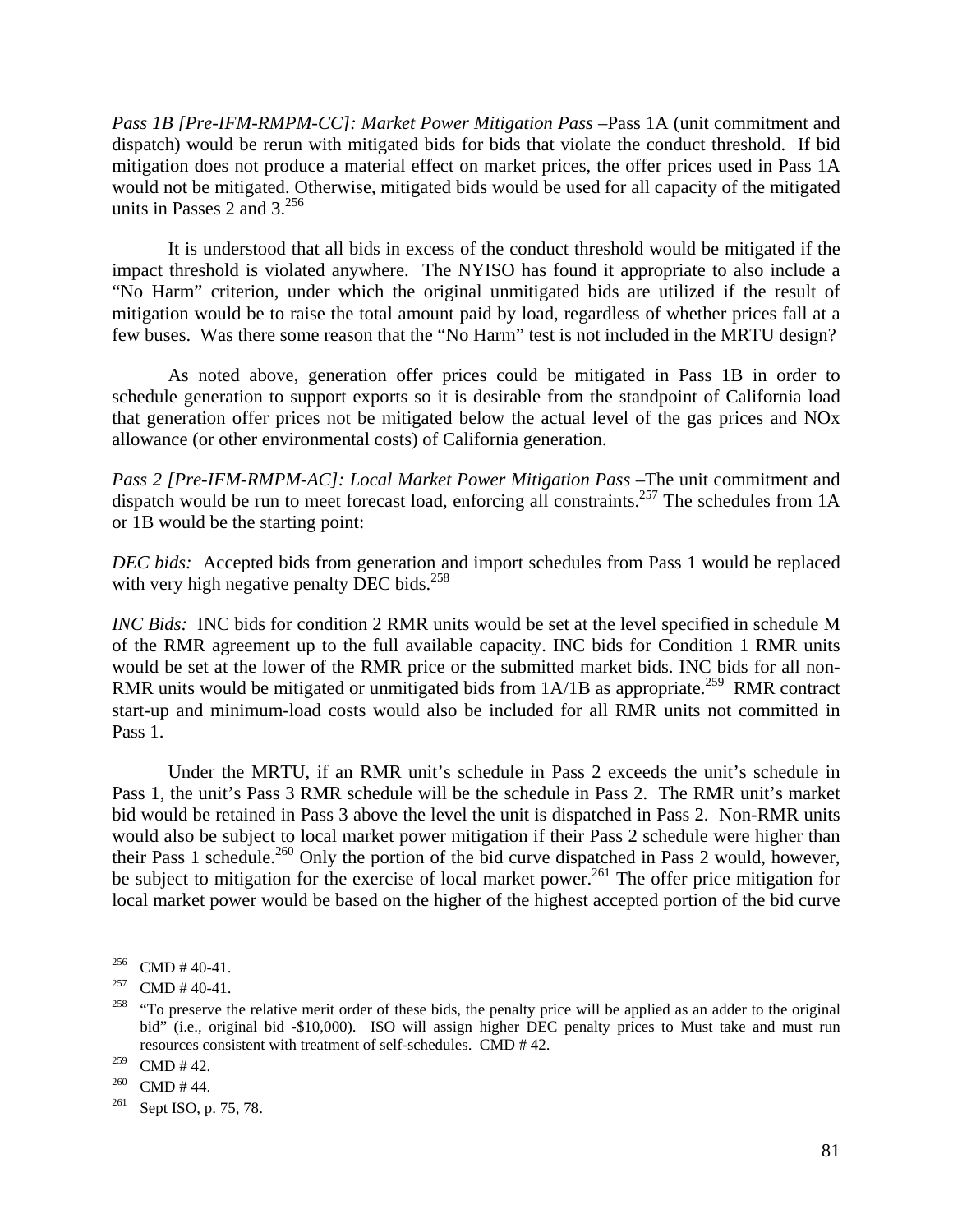(in Pass 1A/1B) or the unit's default bid. A unit's offer price would therefore not be mitigated in Pass 2 below the level of its bid accepted in Pass  $1.^{262}$  It is not fully resolved how the offer prices of non-RMR generation would be mitigated in Passes 2 and 3. The CMD states that non-RMR generation will be committed and dispatched in Pass 2 based on its Pass 1 bids.<sup>263</sup> If these units were dispatched in Pass 2 based on these unmitigated offer prices, these offer prices would apparently then be subject to mitigation in Pass 3 for the quantity dispatched in Pass  $2^{264}$  This is similar to the offer price mitigation structure applied in PJM. It is important to recognize that under this approach to offer price mitigation if non-RMR units are not committed or dispatched to manage congestion in the local market power pass (Pass 2), their offer prices would not be mitigated in the scheduling and pricing pass  $(Pass 3)$ .<sup>265</sup>

 The rationale for replacing the actual offer prices of generation dispatched in Pass 1A or 1B with large negative numbers in the Pass 2 test for local market power is not apparent. In the current market design, these Pass 1A and 1B schedules have no significance with respect to the market dispatches 3A and 3B. Passes 1A and 1B serve purely to test for the marketwide exercise of market power. Forcing the Pass 1A or 1B schedule into the Pass 2 dispatch in this manner gives rise to the possibility that the congestion pattern and unit commitment analyzed in Pass 2 would be very different from that which would be present in Passes 3A and 3B and in real-time. Such differences would give rise to the possibility that the generation mitigated in Pass 2 would in some circumstances not be committed and dispatched in Pass 3A, while non-RMR and Condition 1 RMR generation not committed or dispatched in Pass 2 (and thus not mitigated) would need to be committed and dispatched in Pass  $3A.<sup>266</sup>$ 

 The proposed structure of the local market power mitigation pass under MRTU gives rise to three concerns. First, because of this structure it is possible that the local transmission constraints binding in Pass 2 would be different from those binding in Pass 3. Moreover, even if the same constraints were binding, the relative constraint shadow prices could be very different, implying different locational prices. As a result, generation possessing local market power may not be dispatched in Pass 2, could therefore be unmitigated, and potentially able to exercise market power in Pass 3. More likely, generation possessing locational market power could be dispatched in Pass 2 but would be dispatched to a lower level than would be appropriate based on actual market bids and offers in Pass 3 so that unmitigated offer prices would set prices at the margin in Pass  $3^{267}$  Moreover, these circumstances in which mitigation would not be triggered could be quite predictable (and thus capable of being exploited by firms possessing location

<sup>&</sup>lt;sup>262</sup> Sept ISO, p. 75, 78<br><sup>263</sup> CMD #42.<br><sup>264</sup> CMD #44.<br><sup>265</sup> This feature of the MRTU methodology would likely work as intended if the generation subject to mitigation literally has no substitutes but would operate in a manner that is probably not intended for units competing with high cost alternatives. This is the fourth concern discussed below and it is illustrated in Appendix VIII.<br><sup>266</sup> The circumstance in which the unit commitment within the constrained region is different in Pass 3 than in Pa

<sup>2</sup> implies the existence of alternatives. This does not necessarily, however, imply the existence of competition as both units could have the same owner.<br><sup>267</sup> Restricting the resources that can be committed and dispatched in Pass 3 to those committed and dispatched in

Pass 2 would prevent unmitigated units from setting prices in Pass 3 but would further raise the cost of meeting load as if the resources that would be dispatched absent such a restriction are removed, even higher cost resources would be needed to meet load.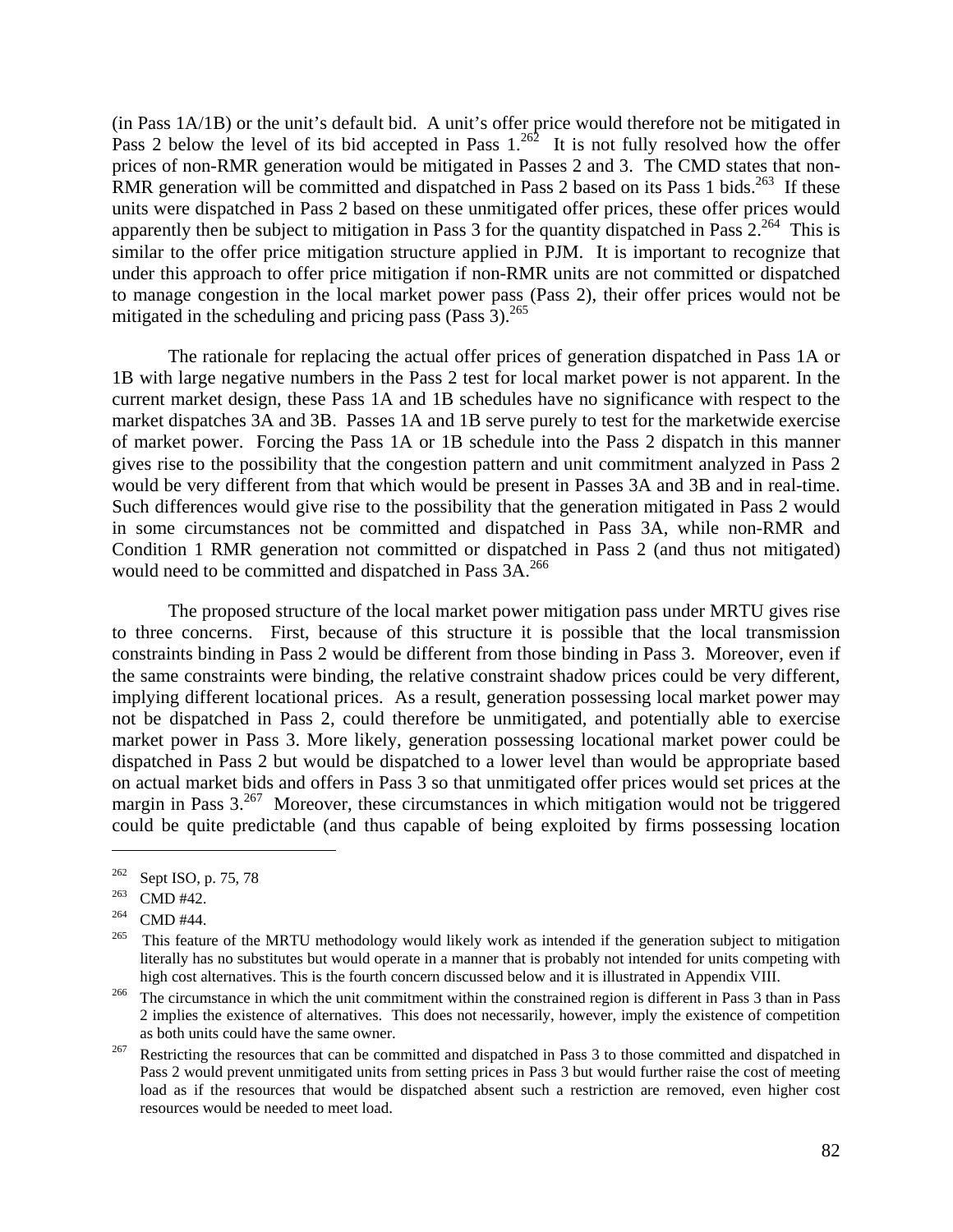market power) as they could arise as a result of consistent differences between the actual offer prices of generation in Pass 1 and the extreme DEC bids utilized in Pass  $2^{268}$ 

 A second concern is that treating the Pass 1 unit commitment, which is based on a consideration only of the competitive constraints, as fixed in Pass 2, could cause the Pass 2 unit commitment to be quite different from the overall least cost unit commitment. If the market power mitigation in Pass 2 is not based on a least cost unit commitment, there is further reason for concern that units possessing locational market power would be unmitigated and potentially able to exercise market power in Pass 3.

 Of particular concern in this regard are the implications of this treatment of Pass 1 dispatch schedules for the scheduling of RMR condition 2 units. RMR condition 2 units are not eligible for dispatch in Pass 1 and Pass 1 schedules are treated as fixed in Pass 2 through the inflexible DEC bids discussed above. The unit commitment in Pass 2 may fail to commit RMR condition 2 units that are the least-cost alternative for managing the constraints that will be binding in Pass 3, because those constraints were not be binding in Pass 2 (as a result of the use of these extreme DEC bids). This would be particularly problematic if the commitment and dispatch of RMR condition 2 units to manage local congestion in Pass 3 were to be limited by the dispatch in Pass 2, which is not clear from the discussion in the various filings. It appears, however, that condition 2 RMR units that are not committed in Pass 2 could not be committed in Pass 3, no matter how extreme the congestion in Pass 3. Restrictions of this type on the commitment and dispatch of RMR units may have been necessary and appropriate within the framework of market separation and in the absence of a unit commitment process but they are not appropriate in the context of an ISO-coordinated day-ahead unit commitment process and could lead to unanticipated outcomes. The extreme DEC bids for Pass 1 schedules are presumably intended to ensure that RMR units are only dispatched to manage local transmission constraint. The fundamental problem with this approach is that the local constraints that are binding in a dispatch based on these extreme DEC bids need not be the same constraints that are binding in a dispatch based on the actual Pass 3 offer prices, so the approach does not necessarily identify the units whose dispatch is needed to manage congestion in Pass  $3.^{269}$ 

<sup>&</sup>lt;sup>268</sup> This potential is illustrated in Appendix IV.

<sup>&</sup>lt;sup>269</sup> More generally, the question should be asked of why it is appropriate to artificially withhold Condition 2 RMR units from the market, even if there is no congestion. The initial answer might be that this withholding is required by the terms of the RMR contracts, but how can there be a FERC approved contract that requires physical withholding of available infra-marginal capacity merely because a particular transmission constraint is not binding?

If an RMR condition 2 unit is the least-cost method of meeting load, then it should be committed in Pass 3. These units are effectively earning a regulated rate of return and should be committed like a regulated unit, when the market price exceeds their cost, regardless of whether the market price is high due to local congestion, congestion on competitive constraints, or westwide shortage conditions. An apparent requirement that all non-RMR generation be dispatched before RMR condition 2 units appears problematic, even absent any market power. Why should prices be potentially set by a high heat rate, high emissions cost unit when load could be met at lower cost by a more efficient RMR condition 2 unit, all of whose fixed operating costs are being borne by consumers?

The eligibility of condition 2 units for commitment and dispatch would benefit consumers because the RMR condition 2 unit would be committed and dispatched only if it were lower cost than the alternative. If the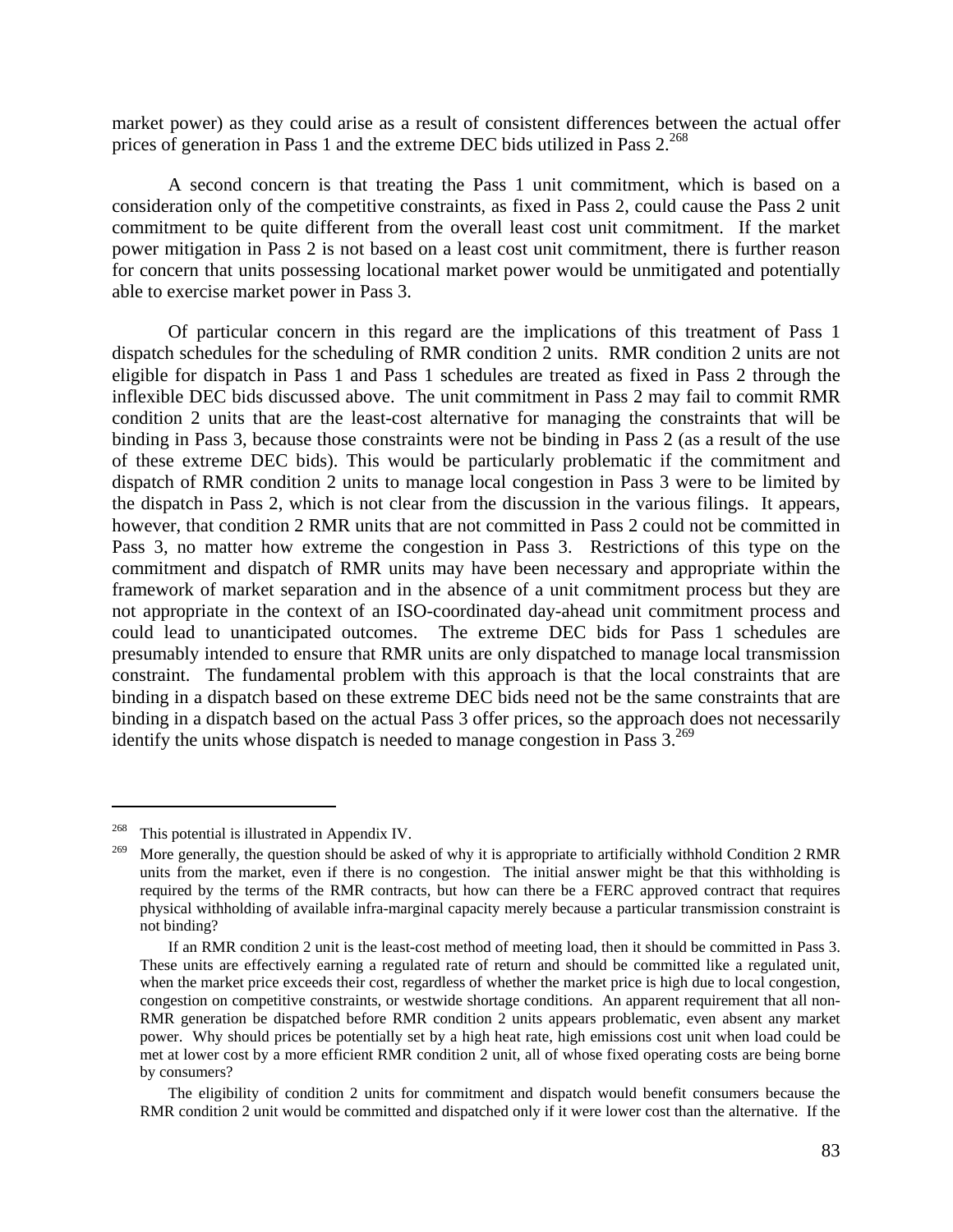Finally, a third concern is that the structure of the local market power mitigation pass (Pass 2) will not necessarily preclude the exercise of market power by non-RMR units that are the least-cost method for managing congestion on local transmission constraints but have highcost alternatives. These high-cost alternatives could either be higher-cost units at a similar location or comparable units at a less favorable location. The significant feature of the Pass 2 mitigation in this regard is that, under this PJM-style mitigation, non-RMR units are subject to offer price mitigation in Pass 3 only to the extent that they are actually dispatched in Pass 2. If there is a high-cost alternative to dispatching a particular non-RMR unit, a unit with inflated offer prices would not be dispatched, or would not be dispatched at the competitive level in Pass 2 if the unit submitted offer prices that exceeded those of its high-cost alternative.<sup>270</sup> In this circumstance the unit with the inflated offer prices would either not be mitigated at all or would only be mitigated over a portion of its bid curve in Pass 3 under the current mitigation structure. In this situation, the unmitigated portion of the bid curve would effectively economically withhold capacity and allow the market price to be set by the offer price of the high-cost alternative.

 This lack of effective mitigation for non-RMR units in this circumstance may be appropriate as all units possessing material market power may be subject to RMR contracts and thus dispatched based on their RMR contract price in Pass 2. If this were the case, however, there would be no need for mitigation of the offer prices of non-RMR units and this entire process could be deleted from the MRTU. It is important that all concerned understand that the MRTU market power mitigation mechanism for non-RMR units can only serve to cap prices at the level of the next highest cost alternative, not at the level of the mitigated offer prices of the non-RMR unit that chooses to inflate its offer prices.

 An alternative approach to mitigation of non-RMR units that has been considered is New York style mitigation in which there would be two or more passes within Pass 2, allowing a conduct and impact test to be applied. Under a New York conduct and impact approach, non-RMR units would be committed and dispatched based on their unmitigated offer prices in Pass 2A. Offer prices that failed the conduct test would then be mitigated and the commitment and dispatch process would be repeated based on the mitigated offer prices. An impact test would then be applied to determine whether the mitigated offer prices would be applied in Pass 3. If mitigation were applied it would be applied to the entire capacity of the mitigated unit.

 The difference between the application of PJM and New York style mitigation when there are multiple alternatives can be illustrated with a simple example. Suppose that within a load pocket there is a steam unit with 400 MW of capacity having a reference price of \$50/MW

resource owner were allowed to keep any profits arising from such dispatches, both consumers and the resource owner would be better off from relaxing this restriction.

While the FERC's July 8, 2004 order on amendment 60 expresses some concerns regarding the dispatch of RMR condition 2 units, it appears that these concerns arise from the context in which RMR condition 2 units would be dispatched out-of-merit and would not set the market price. It does not appear that the FERC would be opposed to procedures that allowed RMR condition 2 units to be dispatched and set the LMP price like any other unit based on their contractual dispatch price. Indeed, FERC appears to have just the concern expressed here, that this restriction could prevent units that are high cost, but lower cost than the alternatives, from being used to meet load.<br><sup>270</sup> This potential is illustrated in Appendix VIII.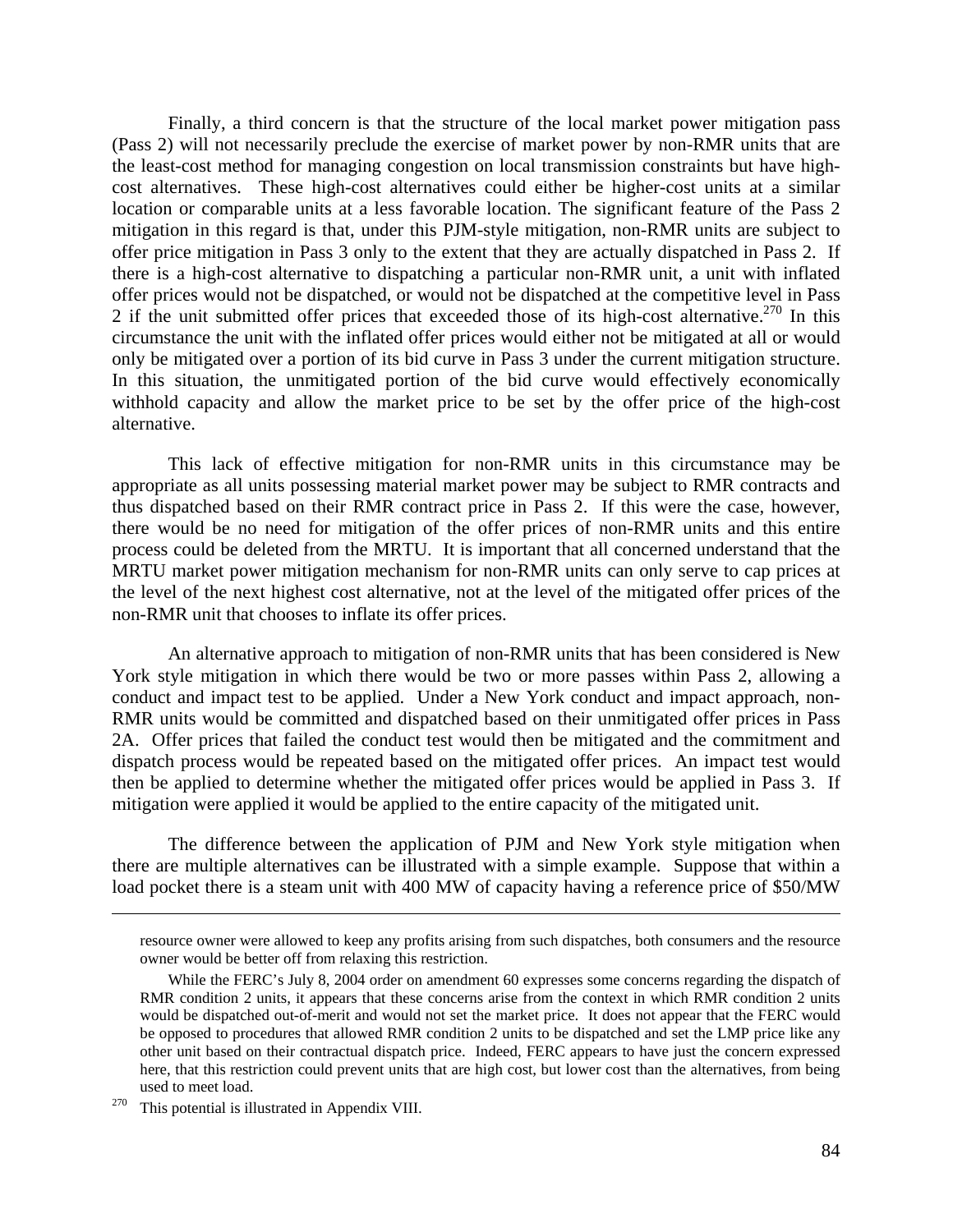and 200 MW of gas turbines having a reference price of \$150/MW. Under PJM style mitigation if load were 300 MW and the steam unit submitted a market offer price of \$200/MW, the gas turbines would be dispatched in Pass 2 for 200 MW and the steam unit for 100 MW. The steam unit would therefore be mitigated to \$50/MW in Pass 3 over 100MW and the gas turbines would set the market price at \$150/MW.

 Under New York style mitigation, the gas turbines would set the price at \$150/MW in Pass 2A, while the steam unit would be dispatched to meet all of the load in Pass 2B, setting price at \$50/MW. If the \$100/MW price difference between Pass 2A and Pass 2B failed the impact test, the entire capacity of the steam unit would be mitigated in Pass 3, setting the price at \$50/MW. Of course, if there is no need for mitigation of the offer prices of non-RMR units because units possessing significant location market power have been designated as RMR units, then there is no need for this complexity in the mitigation passes.

 These concerns do not reflect fundamental limitations of the MRTU market design but arise from specific avoidable features of the local market power mitigation pass (Pass 2). An alternative structure of the local power mitigation pass that would avoid these problems would: 1) Base the Pass 2 unit commitment and dispatch on the bids used in Pass 1, mitigated as determined by Pass 1B. 2) Repeat the entire unit commitment process in Pass 2, rather than starting with the Pass 1 unit commitment. The schedules determined in Pass 1A and 1B would therefore have no significance, except in terms of determining mitigation.

 It has been suggested that the intent of the use of extreme DEC bids in Pass 2 is to allow Pass 2 to dispatch the minimum quantity of INC instructions needed to eliminate the infeasibility of the Pass 1 outcome, so that the dispatch of INC instructions in Pass 2 only solves the constraints imposed in Pass 2, without re-optimizing the complete unit commitment and dispatch. If so, this rationale reflects a very problematic continuation of the "market separation" fallacy which has so plagued the Cal ISO in the past. Perhaps the motivation for this structure is solely the terms of the RMR contracts, but this interpretation of the contracts also appears to reflect the legacy of market separation. Market separation required dispatching generation resources based on a posited distinction between energy and congestion management. However, under an LMP market there is no apparent rationale for applying a contract that physically withholds capacity when congestion is not present even though the price of energy on that uncongested day is higher than on a day when congestion is present. This distinction means that a Condition 2 unit might be available for dispatch on one day when there is congestion and the LMP price at its location is \$85 and not available on another day when there is no congestion and the price is \$155.

 Given the problems in accurately reflecting costs in the determination of mitigated offer prices, there are legitimate reasons for concern about unnecessary mitigation of offer prices. To the extent that Pass 2 is only dispatching RMR units based on contractual dispatch prices, that do not understate market costs inappropriate mitigation should not be a major concern.

The use of extreme DEC prices based on the Pass 1 dispatch, however, does not make sense from the standpoint of market power mitigation and appears instead to reflect a continuation of the market separation doctrine. The Pass 1 dispatch is simply a hypothetical dispatch absent "local" transmission constraints. There is no reason to attach special significant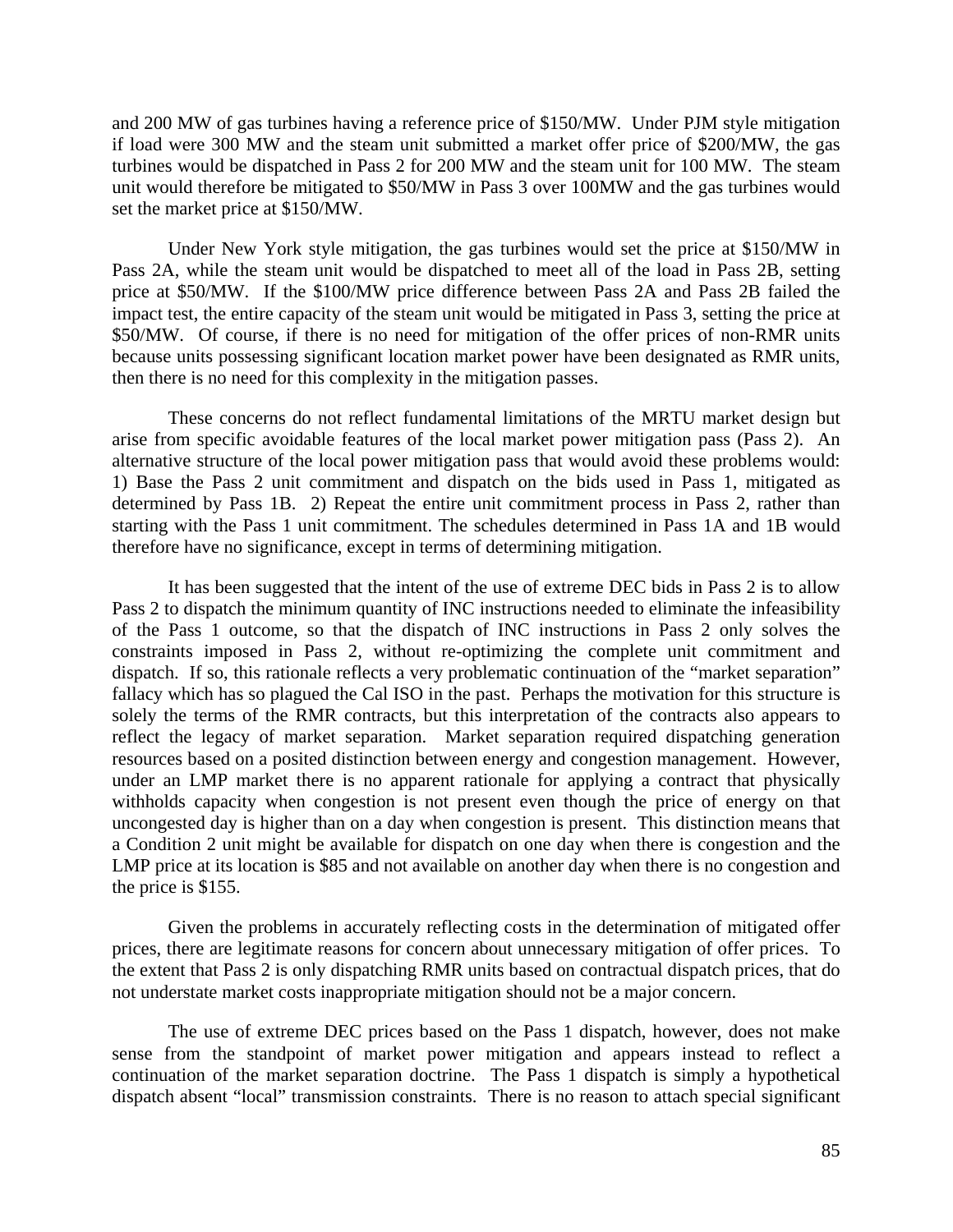to this dispatch or to constrain subsequent dispatches to be consistent with it. Importantly, it is understood that the dispatch in Pass 3 that determines the actual schedules and LMP prices will be completely unaffected by the Pass 1 dispatch solution. There is no reason therefore to constrain the dispatch of RMR units in Pass 2 based on the Pass 1 dispatch. And, as shown in Appendix IV, imposition of such a the constraint could undercut the Cal ISO's ability to mitigate the exercise of market power by RMR units.

*Pass 3A: Market Pass – G*eneration committed and dispatched to meet bid load. The final DAM dispatch is based on submitted demand schedules and bids. RMR cost based bids will be used for RMR dispatch levels determined in Pass 2. Market and mitigated bids will be used for other units as determined in Pass 1B or  $2^{271}$  Pass 3A determines the DAM schedules.

*Pass 3B: Market Pass –* Final Pricing Dispatch based on mitigated bids and submitted demand schedules and the unit commitment determined in Pass 3A. Some offer prices included in Pass 3A may not be eligible to set prices in Pass 3B, such as offers covered by the soft bid cap. Pass 3B determines the DAM prices.

*Pass 4: RUC Pass* – Unit commitment and dispatch to meet forecast load based on a criterion of minimizing incremental commitment costs.

 An additional peculiarity of this mitigation structure is that the offer price mitigation analysis is based on unit commitment and dispatch to meet forecast load in Passes 1 and 2, while Pass 3 in which prices are determined is based on bid load.<sup>272</sup> While prices would generally be higher and more units committed in Passes 1 and 2 (which meet forecast load) than in Pass 3, it would not necessarily always the case that the units committed in Passes 1 and 2 would include all of the units that would be the least cost commitment to meet bid load in Pass 3. In particular, it is possible that gas turbines could be the least cost method of meeting load in Pass 3 yet not have been dispatched or subjected to mitigation in Pass 1 or  $2^{273}$ 

 Another significant feature of this mitigation structure concerns the mitigation of RUC availability bids. It is understood that the RUC availability bids of generation capacity segments dispatched in Pass 2 but not in pass 1 would be subject to mitigation. At present, this mitigation would be based on reference prices determined by past accepted RUC bids, with a \$100/MW conduct threshold. The logic behind this mitigation approach is likely that the generation segments dispatched in Pass 1 lack locational market power and generally face substantial competition while generators committed in Pass 2 may possess locational market power.

<sup>&</sup>lt;sup>271</sup> CMD # 45.<br><sup>272</sup> CMD # 43. The CMD originally restricted the set of units available for commitment in Pass 3 to those committed in Passes 1 and 2. Such a restriction would serve to further increase the cost of meeting load as units that were not dispatched in Passes 1 or 2 will only be dispatched in Pass 3 if they are lower cost than the

alternative, so excluding them would further raise the cost of meeting load.<br><sup>273</sup> It was explained in the CMD that this approach avoids sub-optimal commitment decisions that can arise by committing resources in two stages, first in the DAM based on load schedules and bids, and then again in the day-ahead RUC based on the ISO load forecast. In the current DAM structure these passes determine bid mitigation. They do not determine the unit commitment, so this rationale is not applicable.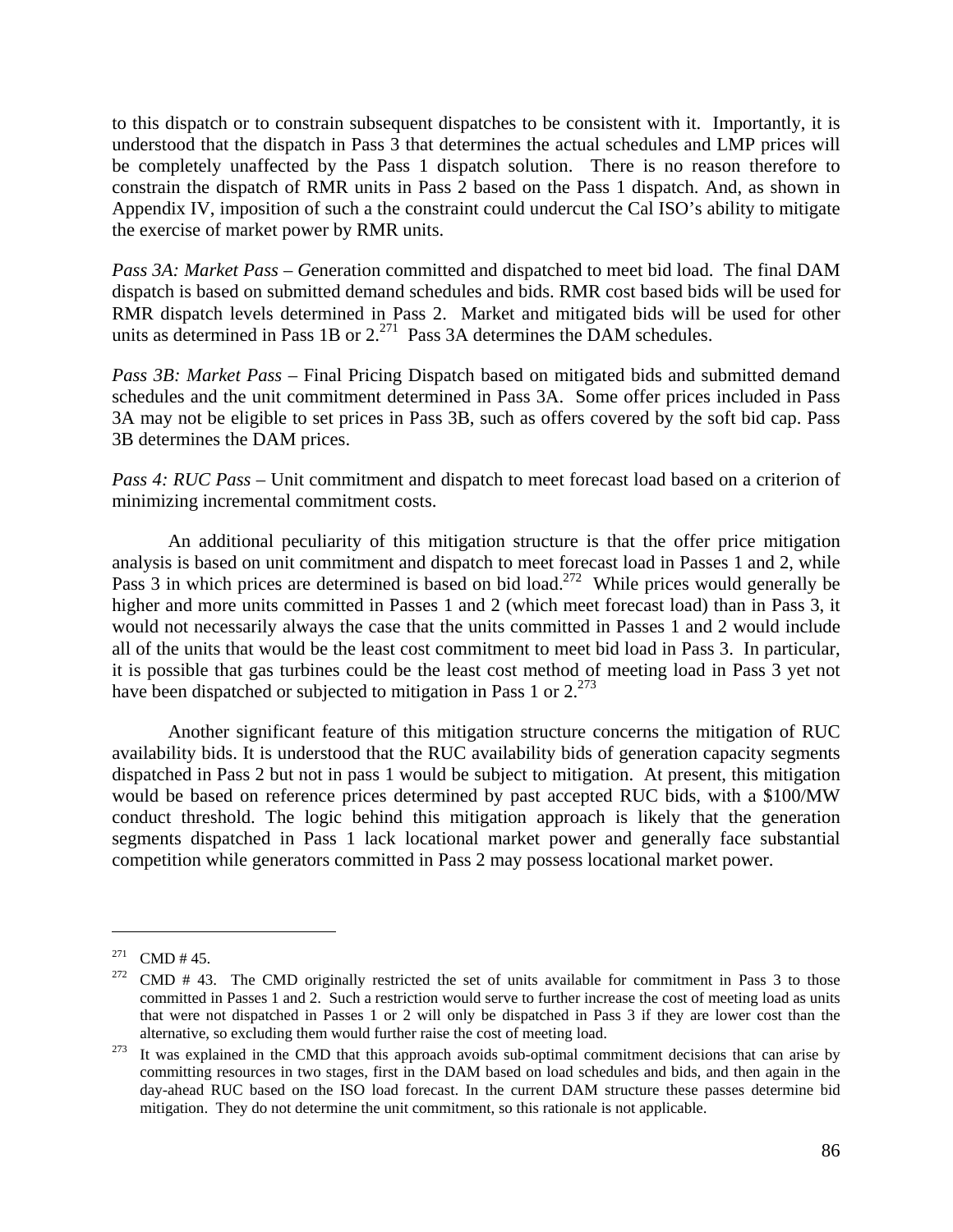First, the purpose of offer price mitigation is to prevent the exercise of market power, not to depress offer prices below incremental cost. One of the possible rationales for RUC availability bids and payments is to permit suppliers to recover costs not included in the allowed minimum-load cost bid. But the proposed mitigation mechanism whereby the RUC availability bids of capacity dispatched in Pass 2 would be mitigated to a reference price based on the average of the highest non-mitigated availability bid accepted over some prior period has no relationship to the magnitude of any understatement of minimum-load costs for the purpose of the bid production cost guarantee. If RUC availability bids were constrained only by the \$100/MWh conduct threshold, there would be a potential for units possessing locational market power to raise RUC availability bids above a competitive level, although it is possible that in practice all units possessing such locational market power would be RMR units that would not be able to submit availability bids. Second, if the conduct threshold were eliminated or greatly reduced to foreclose the potential exercise of market power by units possessing locational market power, generation capacity committed in Pass 4 could have its RUC availability bid mitigated to minimal levels even if the availability bid were calculated solely to recover the difference between calculated minimum-load cost with their associated bid production cost guarantee and the unit's actual minimum-load cost. Similarly, if the conduct threshold were eliminated, RUC bids designed to recover manning costs for gas turbines or gas availability charges would potentially be mitigated to zero without regard to whether they would merely recover actual incremental costs of being designated to provide RUC capacity.

 If generating units scheduled to provide RUC possess locational market power, their RUC availability bids need to be mitigated to prevent the exercise of this market power. The proposed MRTU mitigation mechanism for RUC availability bids, however, makes it difficult to avoid mitigating availability bids that merely recover costs without exempting availability bids that greatly exceed costs.

 This potential problem could ideally be avoided if LSEs bid their expected load into the DAM so that there would be no need for a RUC commitment inside a load pocket in which suppliers might possess market power, but the LAP structure and Cal ISO reliability needs may make this outcome unlikely if not infeasible. $274$ 

 The underlying problem is that the current method of calculating the bid production cost guarantee can cause suppliers lacking market power to seek to recover the difference in the availability payment, which greatly complicates mitigation, or even distinguishing cost reflective offers from those reflecting the exercise of market power. Moreover, RUC availability bids that are intended solely to recover minimum-load costs that are not reflected in the Cal ISO calculation (i.e., availability bids that reflect purely competitive behavior by a generator

 $274$  It might be rational for LSEs to bid less than their expected real-time load into the DAM in the expectation that additional low cost imports would probably become available in real-time. This potential would not exist within a transmission constrained load pocket, however, so LSEs should be motivated to bid their expected realtime load within such load pockets into the DAM, limiting the need for capacity to be committed in the RUC process within load pockets in which some suppliers may possess market power. Unfortunately, the highly aggregated LAPs that are currently proposed for MRTU implementation would prevent LSEs from bidding their full expected real-time load into the DAM within such transmission constrained load pockets and a bidding a lower proportion of their expected real-time load into the DAM for regions that they expect will in part be served by real-time imports.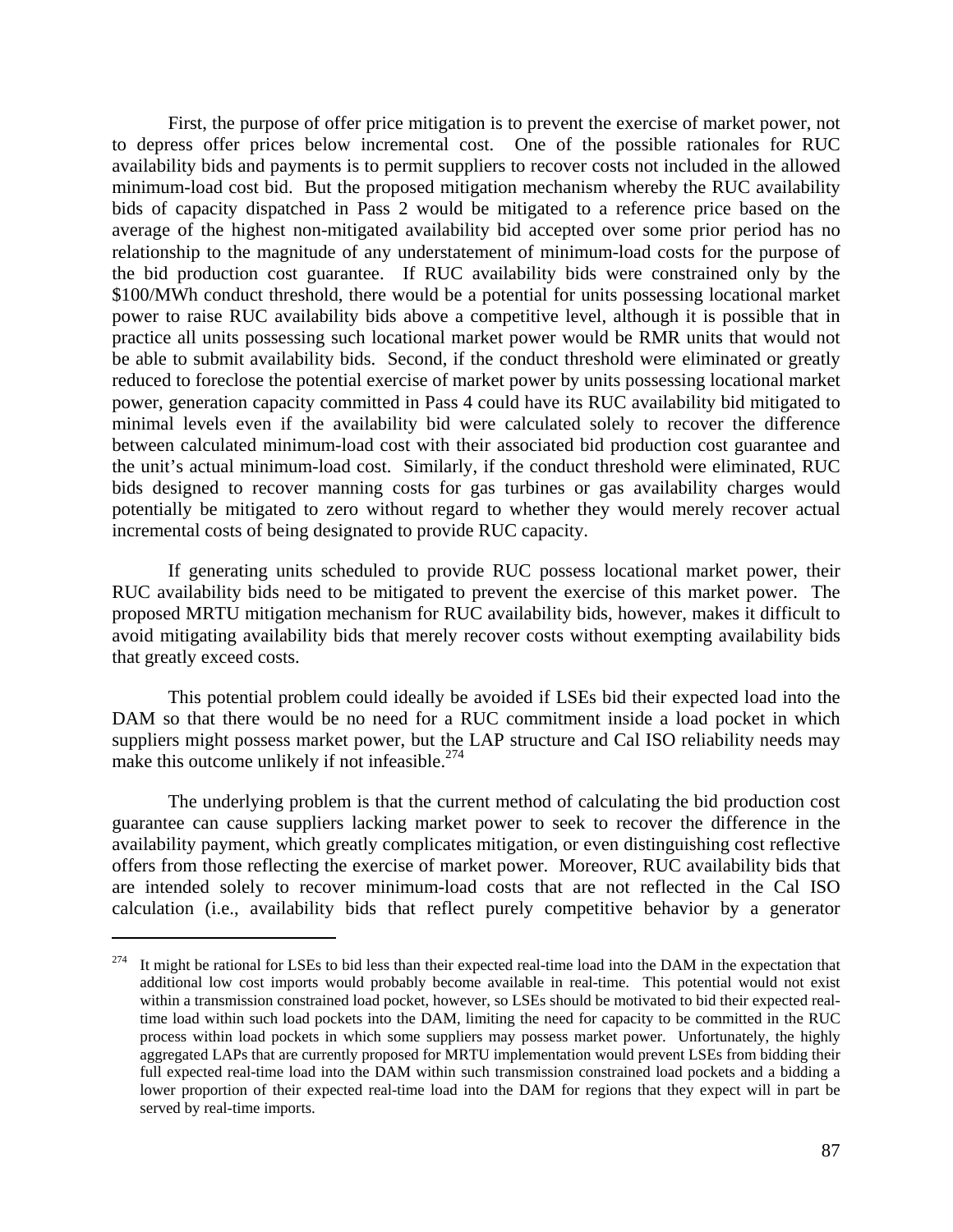committed in Pass 1) could set a market clearing price that would be paid to a substantial amount of generation that does not face such a short-fall in recovering its minimum-load costs. In Pass 4 the Cal ISO would select the least costly RUC capacity, so resources that have high RUC availability bids because they would be substantially under compensated by the RUC uplift formula might not be selected in the RUC pass and thus would not determine the market clearing RUC availability price, but this outcome is far from assured in practice. Units might submit high RUC availability bids precisely because the BPCG calculation would substantially understate their actual costs, yet have total commitment costs that are infra-marginal.<sup>275</sup> Overall it appears that the better course would be to fully compensate generation committed in the RUC for their start-up and minimum-load costs and to either completely eliminate the RUC availability bid or substantially reduce the costs that suppliers would need to seek to recover in the RUC availability charge to costs that are at least roughly measurable (i.e., gas turbine manning costs and possible gas availability costs during winter conditions).

# *3. Hour-Ahead Mitigation*

1

Under the MRTU, the Cal ISO may undertake additional of offer prices mitigation in the hourahead scheduling process. First, the Cal ISO would determine any incremental RMR requirements based on SCUC and dispatcher knowledge, insert the RMR price for these incremental quantities, and notify RMR owners through an "ex post dispatch notice." Second the Cal ISO will perform a dispatch based on forecast load to determine the application of any global or local market power mitigation.<sup>276</sup>

 It is not explained in the discussion of real-time mitigation what gas price information would be utilized for such real-time offer price mitigation. While mitigation would ideally be based on intra-day gas prices, the intra-day gas market is thinner than the day-ahead market. Moreover, power market offer prices may be based on expected gas purchase prices, while actual intra-day gas market transactions may occur after generation has been dispatched (i.e., the transactions replace gas that is burned so as to cover DAM schedules later in the day).<sup>277</sup>

 $275$  These RUC availability bids could become extremely problematic if the unit commitment in Pass 4 were restricted to the units committed in Passes 1 and 2 as originally envisioned in the CMD. Passes 1 and 2 dispatch generation to meet load based on energy bids alone, so the RUC availability bids are never considered in the commitment process. Imposing such a restriction on the unit commitment in Pass 4 could force acceptance of very high RUC availability bids in circumstances in which much lower cost RUC was available on other units. Such a disconnect between the commitment criteria in Passes 1 and 2 and the clearing process in Pass 4 appears likely to encourage suppliers to submit inflated RUC availability bids, even suppliers that would lack any

market power in an efficiently structured market.<br><sup>276</sup> The CMD proposed a number of dispatches to trigger and apply market power mitigation. CMD #39-46.<br><sup>277</sup> Thus, generators may submit offer prices based on the expected

they have actually been dispatched sufficiently far above their day-ahead schedules for a sufficient number of hours to warrant such purchases. The purchase prices may therefore be observable only after the time that mitigation would be applied. The issue of intra-day gas pricing is really a winter balancing rule issue and perhaps the Cal ISO can simply mitigation by setting up different mitigation systems for when a generator is subject to winter balancing rules and when it is not. If summer balancing rules are in effect, perhaps FERC would permit the Cal ISO to mitigate based on some ratio like 1.05 percent of the prior day price on the premise that spot gas prices normally do not change dramatically from day to day in the summer. Unfortunately, in these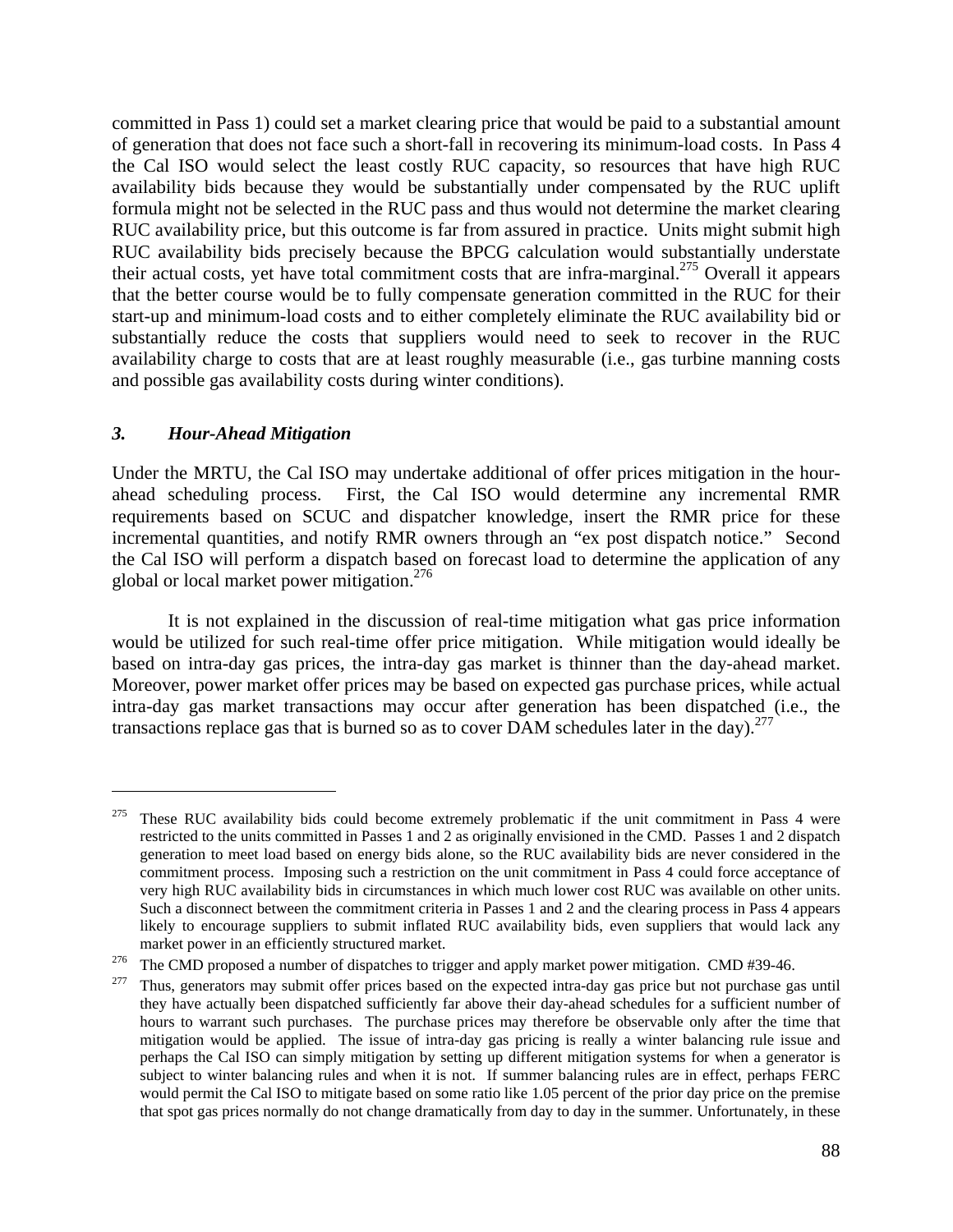The final hour-ahead run will be based on demand bids and schedules, utilizing any additional bids mitigation and incremental RMR dispatch resulting from 1A, 1B. This final hourahead run would determine GT start decisions, the schedules of off-dispatch units and import/export schedules.278

 The Cal ISO will dispatch the system in real-time based on the offer price mitigation determined in the hour-ahead process. There will be no additional real-time mitigation following the hour-ahead scheduling process.  $279$ 

## **E. RMR**

RMR units will be committed and dispatched in the DAM based on the lower of their submitted market based offer prices or the RMR contract variable cost to the extent that RMR resources are needed to manage local transmission constraints. These offer prices will be used to set market prices.<sup>280</sup> This use of RMR offer prices to set market prices is appropriate.

 Condition 2 generating units under the RMR contract are prevented under the RMR contract from market transactions absent an RMR dispatch, although they can be called as PGA units in an out-of-market transaction or System Emergency circumstances.<sup>281</sup>

 As discussed at length above, there are good reasons that all RMR units should be modeled in the unit commitment and dispatch in Pass 3 based on the costs and dispatch prices in their RMR contracts and their contractual offer prices should be permitted to set LMP prices.

#### **F. LAP Structure**

There may be circumstances in which vertically integrated LSEs have market power in managing congestion on some local constraints because they are the only entity owning generation within their service area. Under a nodal pricing system, vertically integrated LSEs with generation and load at the same location will typically be unable to benefit from the exercise of market power because raising the offer prices of their generation will also raise the LMP price at which they

days of volatile international oil prices that might not always be valid and gas prices could change by more than 5 percent in response to events like the El Paso explosion.

The winter intra-day gas price for mitigation would be harder to measure. An upper bound could perhaps be calculated based on the winter balancing rule penalty, but this would be too high on days when intra-day gas demand is lower than expected day-ahead.<br><sup>278</sup> CMD # 46.

 $279$  The CMD proposed that in real-time the ISO would determine any incremental RMR requirements based on SCUC and dispatcher knowledge, insert the RMR price for these incremental quantities, and notify RMR owners through an ex post dispatch notice. The ISO would then perform a real-time pre-dispatch based on forecast demand to determine the need for any additional global and local market power mitigation. Any additional bid mitigation and RMR dispatch is incorporated in the real-time market. CMD # 47. This structure appears to have required multiple passes in the real-time dispatch which would have complicated real-time operations. This complexity is avoided with the simplified H/A market structure.<br>
<sup>280</sup> CMD # 146.<br>
<sup>281</sup> Sept ISO, p. 115.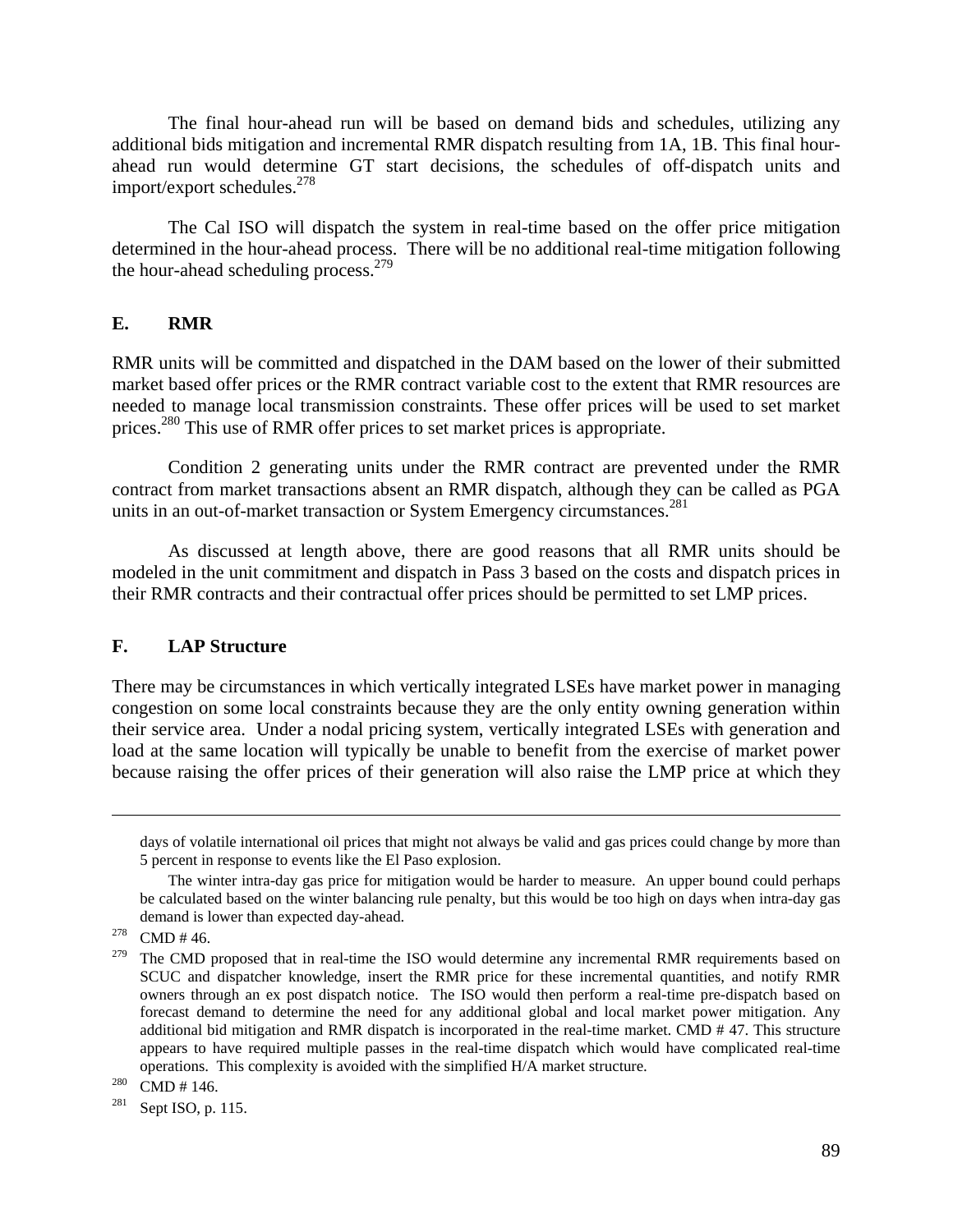buy power so there is no net impact.<sup>282</sup> Under the proposed LAP pricing system, however, such entities may have an incentive to exercise market power because the LAP price they pay for power could rise much less than their increase in generation revenues, were they to raise their offer prices. These incentives would be eliminated if the vertically integrated LSE held CRRs from its generation to the LAP, but in the circumstance that the generation price exceeds the LAP price these would be counterflow CRR obligations that the LSE would not voluntarily agree to hold, as discussed in Sections II and VIII. Such LSEs would seek to hold CRRs, but they would seek to hold CRRs from low priced locations to the LAP, not from high priced nodes at which the price is impacted by their generation offer prices.

 This potential incentive for the exercise of market power by vertically integrated LSEs already exists to some degree under the current zonal structure to the extent it has not been mitigated by RMR contracts. It is not currently proposed to assign LSEs counterflow CRRs from high-price locations to the LAP pricing zone under the MRTU. As a result of the application of aggregate LAP pricing zones without the assignment of counterflow CRRs, there could be greater benefits to the exercise of market power by such vertically integrated LSEs under the MRTU market design than is presently the case. This could exacerbate existing market power problems or give rise to problems where none currently exist.

## **G. Conclusion**

 $\overline{a}$ 

There are several elements of the MRTU market design that could potentially permit the exercise of locational market power. Whether any of these possibilities will give rise to substantial problems cannot be assessed in the abstract but depends on whether there are non-RMR suppliers that possess material locational market power, how some of the critical deficiencies of the MRTU market design (such as the nodal clearing process and settlement rules for zonal/LAP bids) are addressed, and the mix of unit characteristics within load pockets.

<sup>282</sup> It would still be necessary to carefully monitor their offer prices for efforts to shift costs onto other LSEs through uplift charges.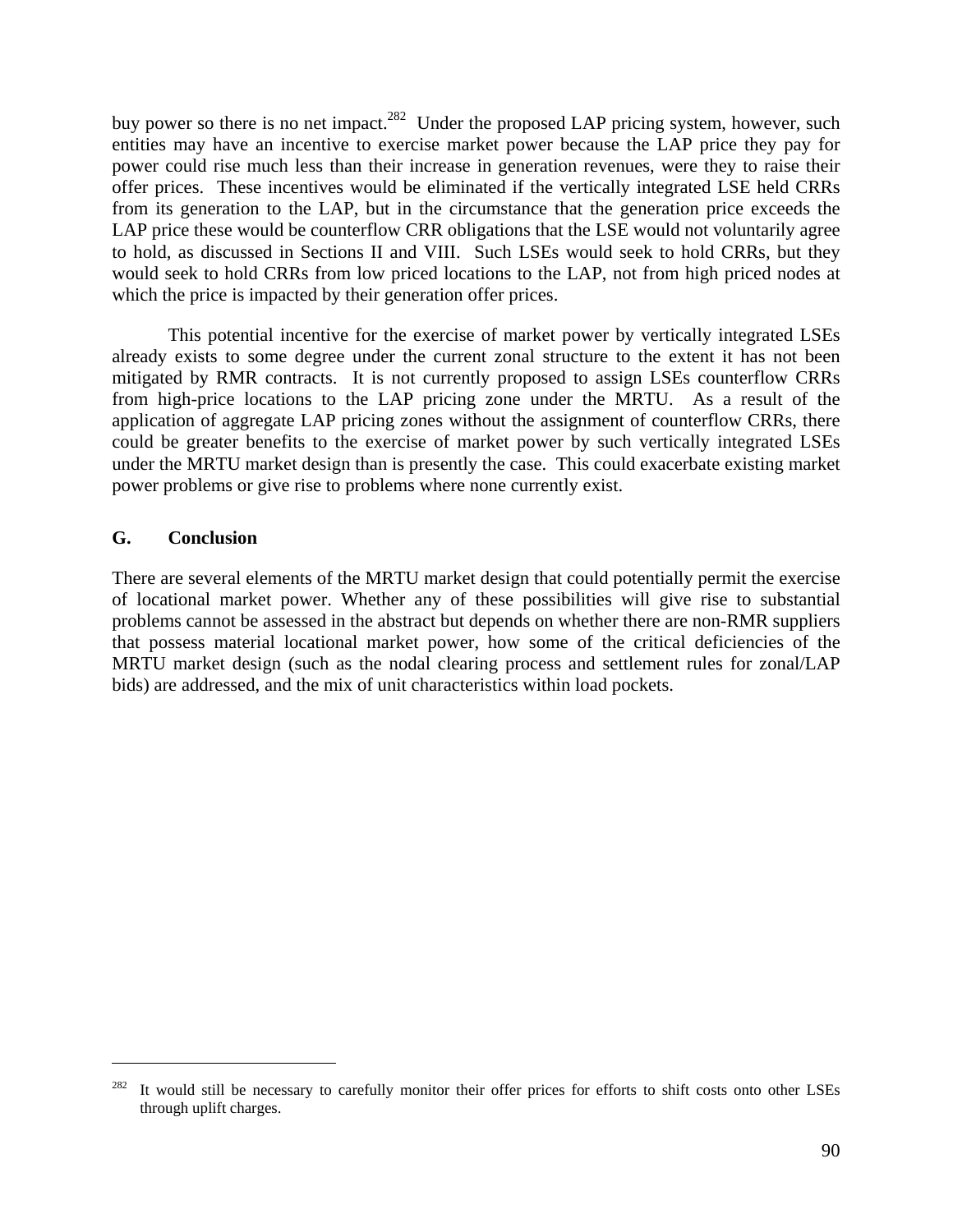#### **VIII. CONGESTION REVENUE RIGHTS (CRRs)**

### **A. CRR Definition**

Under the MRTU market design CRRs will be source-to-sink congestion hedging financial instruments. In general, the sinks and sources for CRRs may be single network nodes or sets of nodes, such as trading hubs or load aggregation zones (LAPs). As in PJM and New York, CRR holders will be paid the difference between the congestion component of the LMP price at the sink and source of the CRR in the day-ahead market.

 CRRs will be defined primarily as "obligations," so that the CRR holder will be obligated to make a payment when the congestion price difference is in the opposite direction of the CRR.283 An exception is that ETC rights holders who convert their rights to CRRs will be offered a choice between CRR options and obligations in the initial CRR allocation.<sup>284</sup> In addition, some Cal ISO proposals appear to contemplate the award of options to parties that fund merchant transmission expansions and to new PTOs.<sup>285</sup>

 Documentation and data should be available at this time to allow the Cal ISO to assess the technical feasibility of offering CRR options. Software is available to perform a CRR auction and simultaneous feasibility test for a combination of CRR options and obligations using a DC model, and PJM has been offering FTR options and obligations in its auctions for over a year. Unless the Cal ISO foresees a need to use an AC Optimal Power Flow (OPF) for the simultaneous feasibility test, the Cal ISO would be able to use the same or similar software to implement the testing of options that is proposed in CRR Study 2. Thus, information should be available to allow assessment of the technical feasibility of awarding CRR options, as well as the quality of the approximations that would be used in implementing a simultaneous feasibility test for CRR options on the grid coordinated by the Cal ISO, to the extent that these have not already been determined.

Aside from the choice between a DC and AC OPF, the other technical issue that could arise in implementing CRR options in California is a likely increase in the solution time for the CRR auction software. When and if CRRs options are offered, this will likely cause an increase in the number of bids and in the number of transmission constraints binding in the CRR auction solution, which may increase the number of iterations required to reach a solution. This impact will need to be anticipated and tested, taking into account the size of the California transmission model and the number of contingency constraints that are monitored. A number of solutions

<sup>&</sup>lt;sup>283</sup> FERC has encouraged the Cal ISO to develop additional types of CRRs, such as "options" if they are valued by Cal ISO market participants. Oct FERC ¶177. The Cal ISO has generally taken the view that CRR options may be offered in the future once the market gains experience with obligations, and following a determination of the technical feasibility of implementing CRR options and a showing that the benefits of offering options are demonstrably greater than the costs. Sept ISO, p. 91.<br><sup>284</sup> CMD # 78.<br><sup>285</sup> See CRR Study 2 at pp. 8 and 17 and "Draft Proposal for the Allocation of Congestion Revenue Rights to

Merchant Transmission," August 6, 2004, hereinafter Cal ISO MT, p. 3. The issues that arise from the choice of whether to allocate options or obligations to various groups of market participants (holders of ETC rights, new PTOs, non-ETC LSEs, etc.) are discussed in Section C.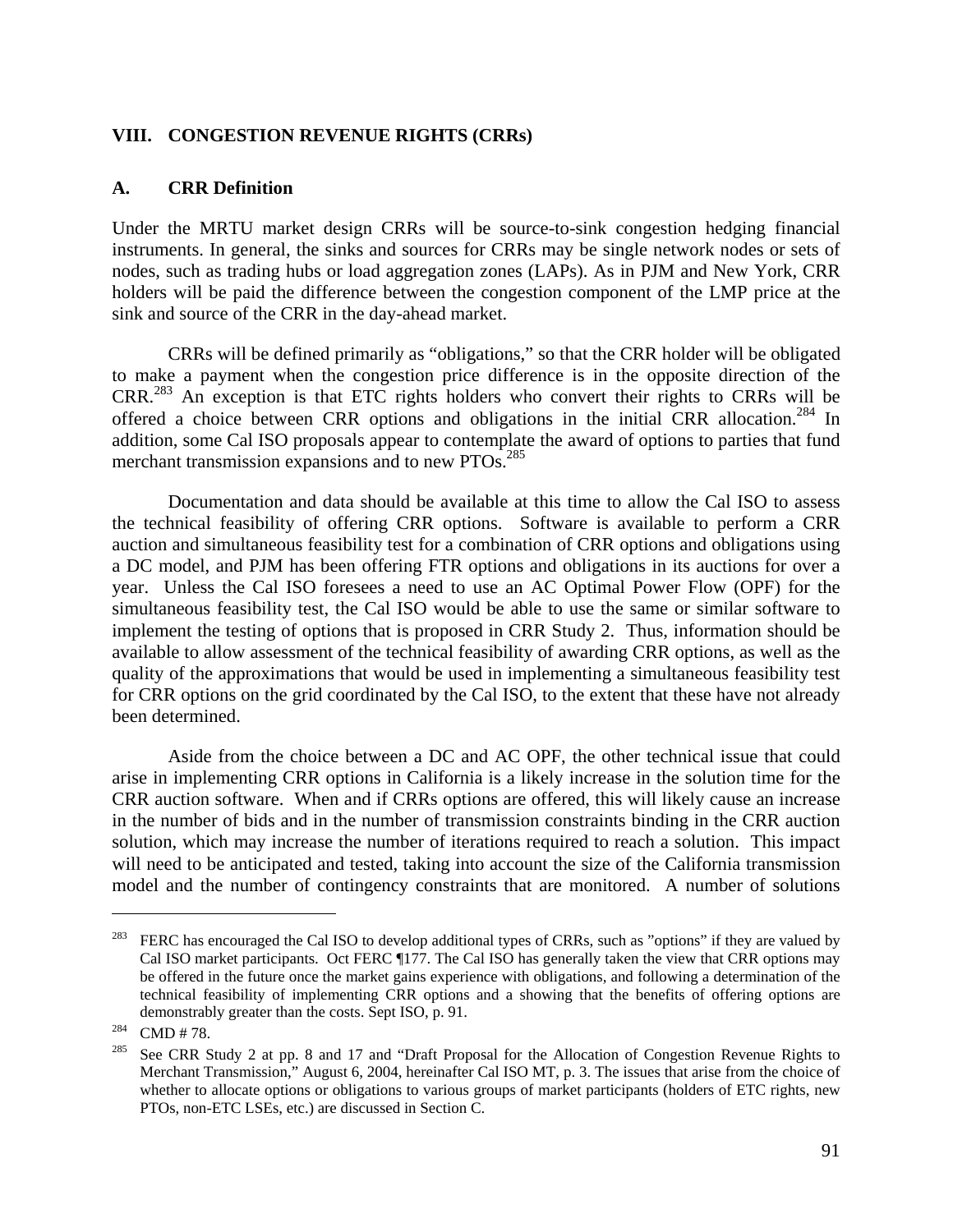may be considered to address concerns about the model solution time, including PJM's approach of limiting the set of allowed source and sink locations for FTR option bids. Thus, the technical issues that need to be investigated prior to implementing CRR options appear to be reasonably well identified: the quality of the software approximations, and the software solution time. If the Cal ISO offers options to ETC rights holders who convert their rights to CRRs, to new PTOs or to parties that fund merchant transmission expansions, implementing the simultaneous feasibility test for these awards will require the Cal ISO to implement the simultaneous feasibility test for options. In this event, the incremental costs of testing and implementation for offering options more broadly, such as in the CRR auctions, would be low.

 The Cal ISO plans to offer CRRs of two term lengths, annual and monthly, and distinct CRRs will be issued for the on-peak and off-peak periods.286 Annual CRRs will be available on a rolling two-year basis, i.e., each annual release of CRRs will make specified quantities of CRRs available for each of the following two years; these quantities may differ for year 1 versus year 2. The ISO will release a fixed percentage of the transmission capacity as annual CRRs for a particular operating year, after accounting for the impact of ETCs on the available capacity of the grid. The Cal ISO has proposed to use 75 percent of transmission system capacity to support annual CRRs, and 25 percent of capacity to support monthly CRRs; these proportions may be adjusted based on the outcome of the Cal ISO's CRR Study 2 study and LMP testing. Thus, the Cal ISO will use 75 percent of the transmission capacity to support annual CRRs for the first year and, separately, a half (37.5 percent) of the capacity to support CRRs for the second year. In the beginning of the second year the difference between 75 percent of transmission capacity at the time and the amount of capacity released in the first year will become available to support additional annual CRRs.<sup>287</sup> The volume of CRRs released for the following year (third) would be based on 37.5 percent of the relevant transmission capacity estimated for that year. The proposed procedures will enable participants to obtain CRRs that are valid for the first year following the allocation procedure as well as, separately, CRRs that are valid for the second year following the allocation procedure.

The current proposal and procedures provide a reasonable approach to making both shortterm and somewhat longer-term CRRs available to market participants. The availability of CRRs for up to 2 years in the future exceeds the term for which FTRs are currently available in PJM. Moreover, the procedures for releasing longer-term CRRs could readily be extended to even longer terms (e.g., 15 percent of forecast capacity could be made available for year three) if this were determined to be desirable in the future. The availability of one-month CRRs matches the shortest term available in PJM and New York.<sup>288</sup> The proposal to initially release 37.5 percent of forecast year 2 transmission capacity as year 2 CRRs, 75 percent of forecast year 1 transmission capacity (including long-term outages) as year one CRRs and 100 percent of monthly transmission capacity (including longer-term and shorter-term outages) as monthly CRRs appears to be reasonable. The Cal ISO's approach to reserving some transmission

<sup>&</sup>lt;sup>286</sup> In CRR Study 2, all CRRs had a one-month term and annual CRRs were strips of 12 monthly CRRs. CRR Study 2 pp. 4, 5. "[A]n annual term CRR is comprised of potentially 12 one-month CRRs with the availability % of these CRRs being one year." CRR Study 2, p. 5. See also CMD # 91 and # 79.<br><sup>287</sup> CMD # 91.<br><sup>288</sup> No region has yet offered weekly CRRs auctions, although some market participants have requested such an

enhancement to improve their ability to implement short-term changes in their hedging positions.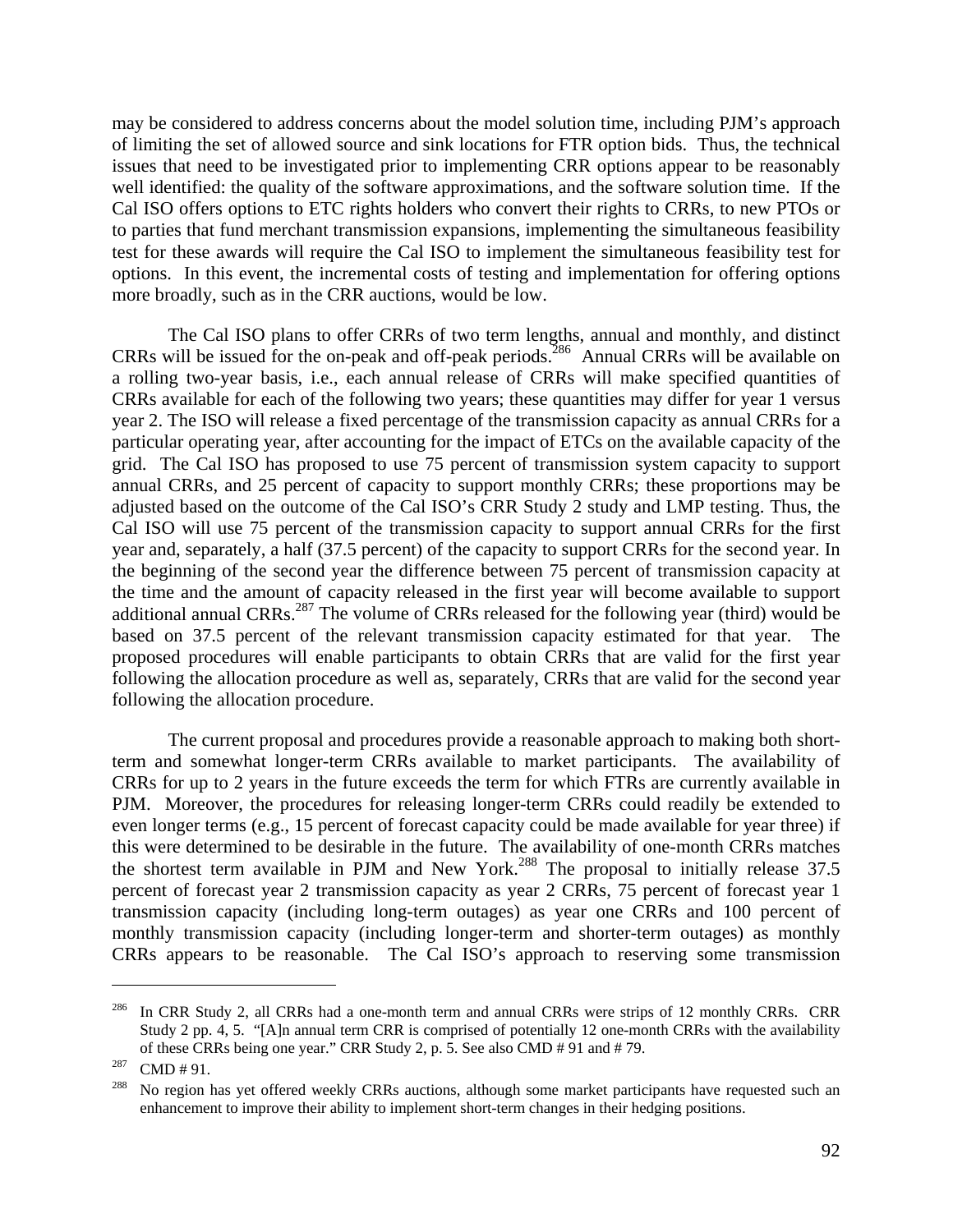capacity for allocation and auction monthly, in order to accommodate the impact of short-term transmission outages on available transmission capacity, is also reasonable. The intention is to reserve sufficient capacity when determining the annual awards that transmission outages not included in the transmission model used for the annual auction can be included in the monthly transmission model without causing infeasibility of previously awarded annual CRRs. The Cal ISO has indicated an intent to adjust the 75 percent/25 percent conceptual target if appropriate.<sup>289</sup>

The CMD proposed that scheduling priority would apply to the demand side of CRR schedules.<sup>290</sup> The FERC has determined, however, that the Cal ISO has not justified the provision of energy scheduling priority to the holder of a CRR, so this element of the CMD has been dropped from the MRTU and is not considered in this discussion.<sup>291</sup>

### **B. CRR Sources and Sinks**

Under the MRTU, a CRR source location may be a single injection node, an inter-tie point or a Cal ISO-defined trading hub, including the load aggregation points used for pricing wholesale power purchases. CRRs allocated to LSEs will have a sink location corresponding to one of three standard LAP zones: PG&E, SCE and SDG&E. These LAP zones must be used as CRR sinks for CRRs allocated to LSEs but not for the CRRs used to reserve capacity for ETC loads. The Cal ISO contemplates using seasonal load distribution factors for on-peak and off-peak periods to assign load to nodes within these LAP zones for purposes of the CRR Study 2 simultaneous feasibility test.<sup>292</sup>

 In addition to CRRs with a pre-determined source specified by the requestor the Cal ISO also will offer Network Service CRRs (NS-CRRs) that are to provide an LSE with "an optimal congestion hedge at least cost."<sup>293</sup> To obtain a NS-CRR, an LSE will specify a set of injection nodes or inter-ties and assign nodal quantity bids or priorities to indicate its preferred distribution of CRRs over these nodes, as well as acceptable adjustments in case the preferred distribution is not feasible. The CRR allocation procedures will provide the preferred distribution, if possible, or can optimize the distribution. Once a NS-CRR is issued the distribution factors for the

<sup>289</sup> The Cal ISO states that 75% annual/25% monthly are conceptual targets at this time because "concrete data are not yet available upon which to base a determination of optimal release quantities." CMD Transmittal, 77. A number of considerations factor into the decision concerning the percentage of the transmission system to allocate and auction as CRRs for different future time periods, in addition to the goal of maintaining simultaneous feasibility that is discussed in CRR Study 2. While contracting flexibility is valuable to LSEs in adapting to changes in market conditions, LSEs seeking to enter into long-term energy contracts to hedge their cost of meeting load, perhaps by supporting the construction of new generation resources, need a mechanism that allows them to acquire CRRs, or an entitlement to CRRs, having a similar duration.

A two-year allocation horizon for CRRs may provide a reasonable balance for the initial implementation of the MRTU market design, enabling LSEs to observe how the market operates during this start-up period. Once the market is implemented and operating, however, the Cal ISO needs to implement a mechanism that would make at least a portion of transmission transfer capability available to support long-term CRRs.

 $290$  CMD # 89.

 $291$  Oct FERC ¶184.

 $292$  CRR Study 2, p.5.

 $293$  CMD # 88.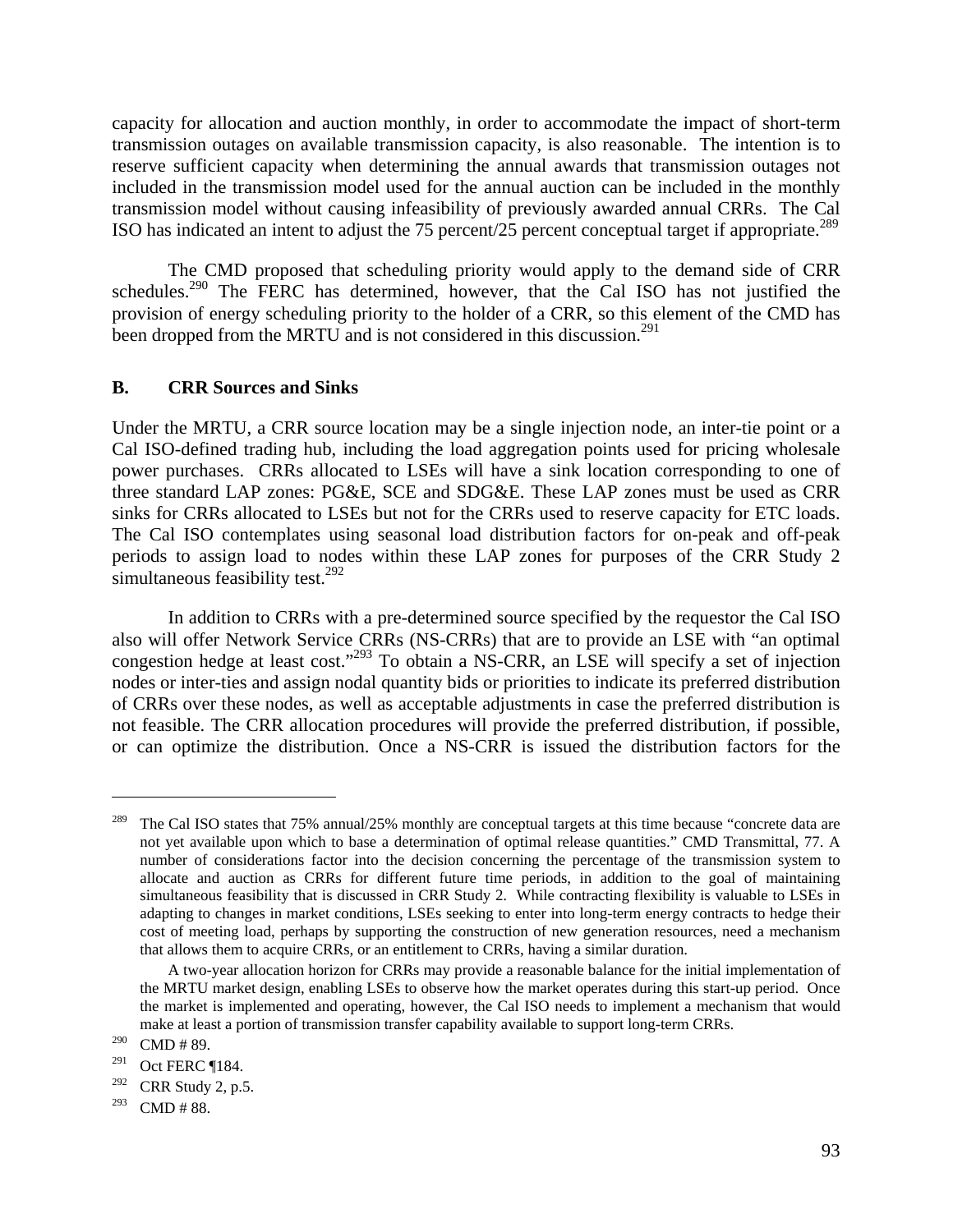injection nodes are fixed. NS-CRRs subsequently may be unbundled into single injection node CRRs, consistent with the distribution factors defining the NS-CRR.

While the proposal to offer NS-CRRs appears to be reasonable, it is not clear how the distribution of each NS-CRR over a set of source nodes could be optimized in the simultaneous feasibility test run for CRR allocation. Specifically, it is unclear how the software can optimize based on the adjustment bids for the distribution of NS-CRR rights over injection nodes at the same time that it is optimizing the allocation of different CRRs based on the rankings that will be used to distinguish the priority of non-converted ETC rights, converted ETC rights, and non-ETC rights (4 levels). It appears that the CRR allocation optimization will need to be based on a single cardinal preference/priority ranking for each CRR.<sup>294</sup> If the availability of optimized NS-CRRs is important to particular market participants, this feature of the market design should be retained if it can be implemented. If it does not have strong support, it is a complication that could be eliminated; neither PJM nor NY offers the equivalent of optimized NS-CRRs.<sup>295</sup>

 In addition to the problematic features of the nodal clearing mechanism for LAP load bids discussed in Section II.B, the use of aggregated LAP zones has two undesirable features from the standpoint of CRR allocation. First, the use of highly aggregated load zones to define the load zone sinks for LSE CRRs is likely to lead to unsatisfactory tradeoffs between Cal ISO revenue adequacy and hedging by LSEs. The Cal ISO has recognized that when a simultaneous feasibility test is performed for CRRs defined to broadly aggregated load zones, the resulting set of feasible CRRs is likely to understate the actual ability of the existing transmission system to hedge congestion.<sup>296</sup> This understatement would occur because transmission constraints within the aggregated load zone can result in differences in the proportion of load that can be met with imports across different areas within the aggregated load zone. In essence, when CRRs are defined to the LAP, the most limiting transmission constraint into any sub-region of the LAP limits the quantity of CRRs that can be awarded from a given source to the LAP. A result of this underallocation is that relatively less of the congestion rents accruing under the MRTU market design would be allocated through CRRs to LSEs serving load within the LAP and relatively more would accrue as excess congestion rents. These excess congestion rents would be allocated to the PTOs on a pro-rata basis in proportion to their overall transmission revenue requirement, and would then serve as an offset in the determination of the transmission access charges paid by load. If there are constraints within the aggregated load zones, the allocation of CRRs to aggregated load zone sinks will make it difficult or impossible to assign all of the congestion rents to loads in the form of useful CRR hedges.

The potential for underallocation of CRRs defined to broadly aggregated load zones has been observed in the operation of the NY markets, where the allocation of ETCNL was defined

<sup>&</sup>lt;sup>294</sup> In CRR Study 2, the Cal ISO stated that the NS-CRR software functionality would probably not be available for the second CRR study.

<sup>&</sup>lt;sup>295</sup> The perceived need for NS-CRRs appears to be related to the specific rules used in the process through which LSEs submit requests for CRRs for each of the four proposed sub-priority levels, as discussed in Section E. Thus, if the requests for priority level 2 CRRs can be adjusted after information is made available concerning the level 1 awards made to each LSE (and so on), then each LSE will have more ability to shape the portfolio of injection nodes in its final CRR allocation, decreasing the need for NS-CRRs.

 $296$  Feb CRR Study 2, p. 14.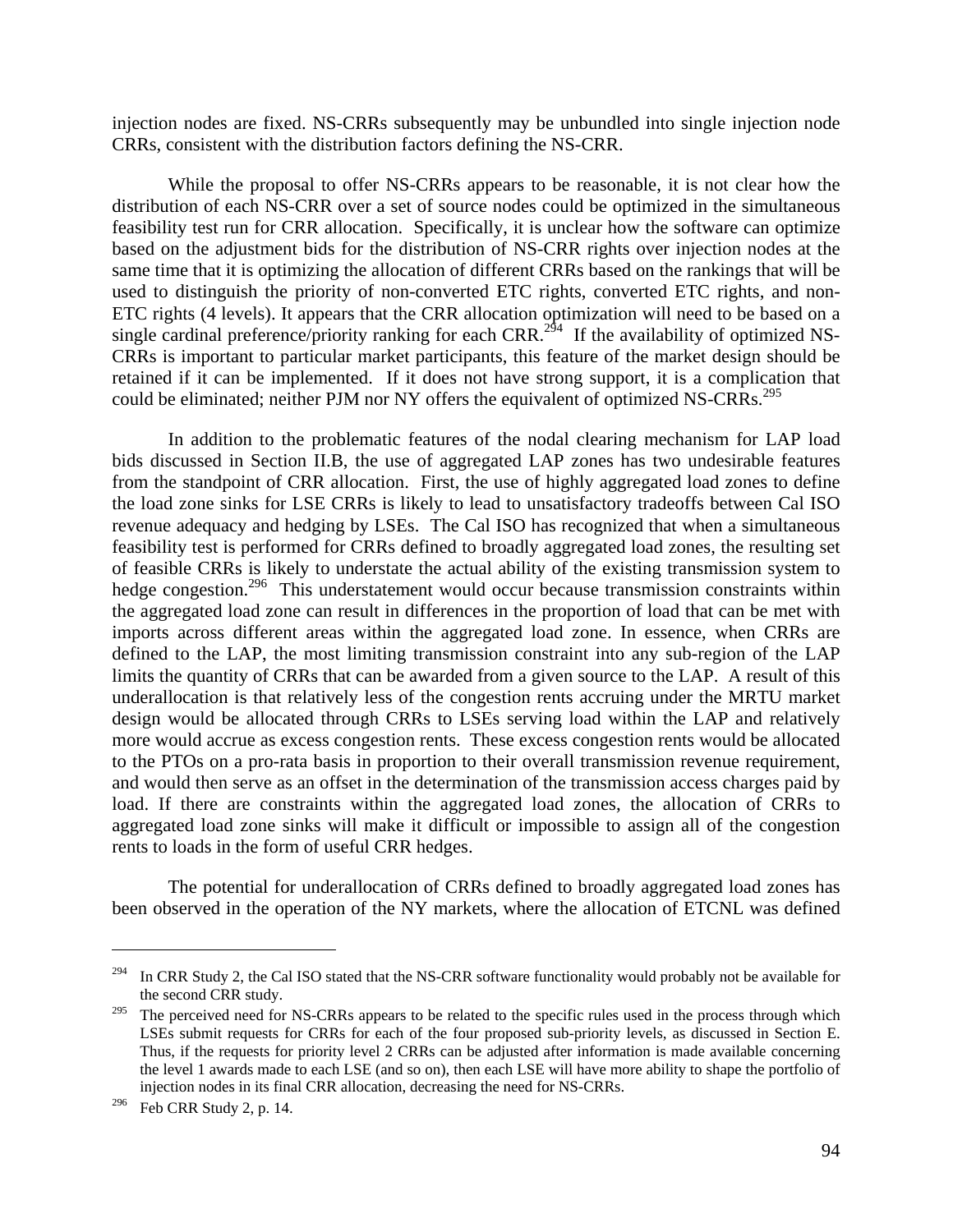to load zones. ETCNL in New York is essentially a source to sink auction revenue right for native load, meaning that it is a financial right funded by the TCC auction revenue, where the payment is equal to the auction value of a TCC from the ETCNL source to sink.<sup>297</sup> Because the auction revenue paid to ETCNL is the same as that paid for the corresponding TCC sold in the auction, the NYISO applies a simultaneous feasibility test to the ETCNL prior to each six-month auction; this tests the feasibility of the proportion of initial ETCNL allocations being valued in that auction, in combination with all other unexpired TCCs and rights.298 In the simultaneous feasibility test, ETCNL is modeled identically to TCCs; thus, 100 MW of ETCNL from Niagara to zone J would be modeled as a 100 MW injection at Niagara and a 100 MW withdrawal distributed over the nodes in zone J. If the ETCNL and unexpired TCCs and rights are not simultaneously feasible, the ETCNL is pro-rated to restore feasibility.

 In New York, the load zones do not correspond to the retail service territories of the original transmission-owning utilities, but are more narrowly-defined regions. Hence, the ETCNL for ConEdison load is defined to sink in either zone H, I or J, rather than in a broadly defined ConEdison zone. Nevertheless, in applying the simultaneous feasibility test, the NYISO found that the zonal definition of the ETCNL allocations would have led to a material decrease in the feasible ETCNL into the New York City zone (J) as a whole due to transmission constraints that limit the delivery of power to load pockets within zone J. To avoid the consequent unnecessary pro-rationing of ETCNL, the NYISO applies the simultaneous feasibility test for ETCNL to each of the separate nodal sinks for the ETCNL, so that ETCNL to a zone as a whole does not need to be pro-rated if the infeasibility exists for only the portion of the load that is situated within a load pocket. Revenue adequacy is preserved because the NYISO then calculates the value of such node-to-node ETCNL in the six-month auctions based on the nodal sink quantities and prices for the ETCNL, not based on the load zone price and nodal sink quantities. It is worth noting that the need for disaggregation of sink locations has existed in New York, even though the load zones are defined at a more granular level than the retail service territories proposed under the MRTU. Additional insight into the potential for underallocation of CRRs as a result of highly aggregated LAP load zone definitions is provided by the illustrations in Appendix VI, Section H.

The Cal ISO's comments regarding CRR Studies 1 and 2 are consistent with our expectation that the determination of the number of CRRs that can be awarded under the simultaneous feasibility test can be sensitive to load aggregation. In the initial CRR allocation

Because the ETCNL has the same value as the corresponding TCC (CRR), transmission customers that are credited with the ETCNL revenues receive the same ex ante value that they would receive if they were allocated the corresponding TCC (CRR). Allocating ETCNL is therefore financially equivalent to allocating CRRs but better accommodates the sale of long-term CRRs.

<sup>&</sup>lt;sup>298</sup> There is a direct analogy between the simultaneous feasibility test run on a set of CRRs/TCCs to be settled in a day-ahead forward market, and the simultaneous feasibility test run on a set of auction revenue rights and CRRs/TCCs that are valid at the time of an auction. Infeasibility of the CRRs/TCCs that are settled in the dayahead forward market may mean that there is revenue inadequacy, i.e., insufficient congestion revenue will be collected in the forward market settlements to pay the congestion rents due to the holders of the CRRs/TCCs. Similarly, if the outstanding auction revenue rights and CRRs/TCCs are infeasible at the time of an auction, it means that the auction may be revenue inadequate, in which case there would be insufficient auction revenue to pay the source to sink auction price to all holders of auction revenue rights and holders of CRRs/TCCs that sold their rights in the auction.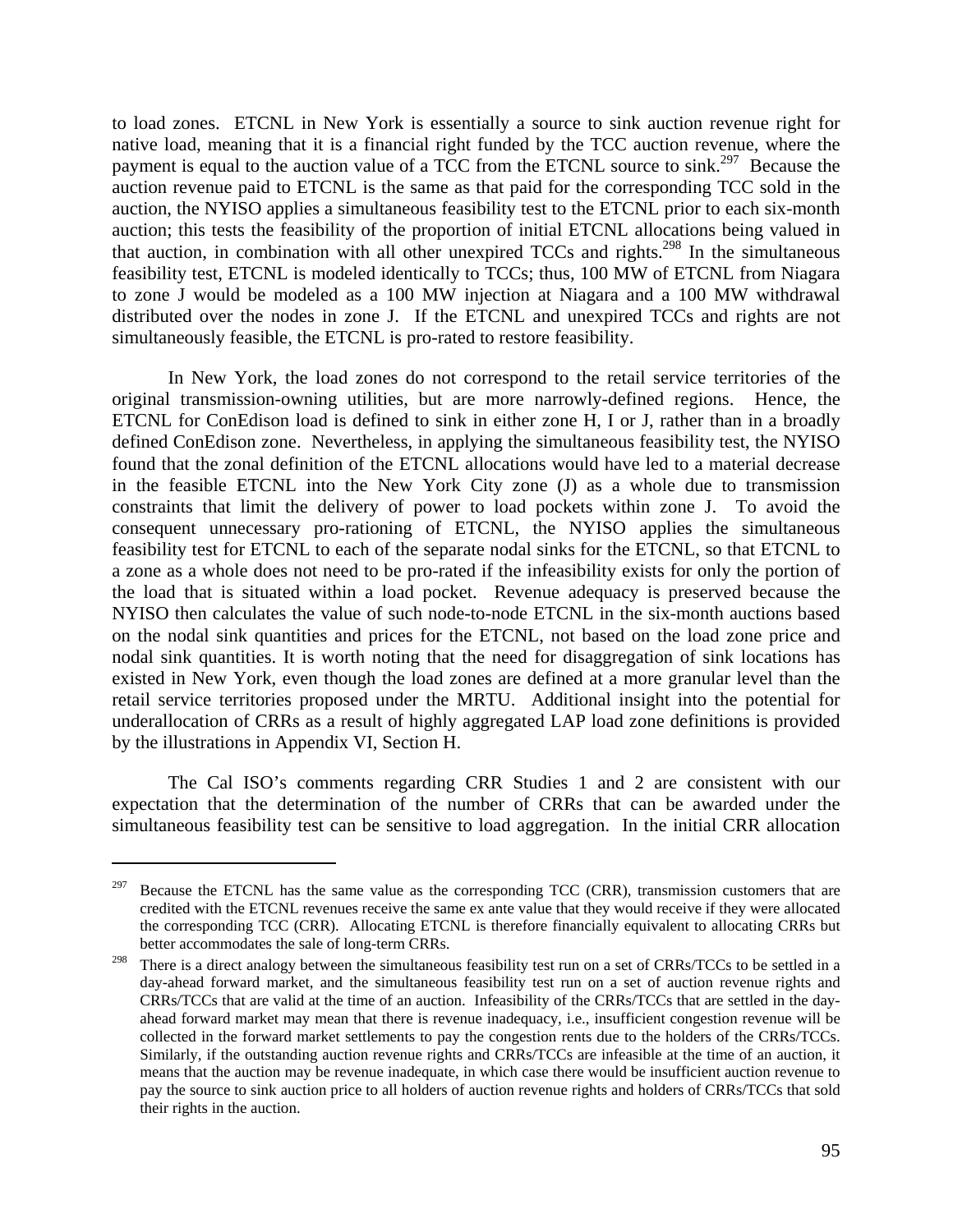study, the Cal ISO attempted to address this limitation of aggregated load zones by breaking some of the LAP regions down into smaller load groups for the purpose of the simultaneous feasibility test in the CRR allocation process.299 It is proposed that this would also be done in the second study.<sup>300</sup> As explained above, the approach of defining CRRs to load groups that are smaller than the LAP zones is reasonable if there are transmission constraints within the large LAP zones. $301$ 

However, the approach of disaggregating the load zones into smaller load groups for the purpose of applying the simultaneous feasibility test and awarding CRRs is only consistent with the revenue adequacy of Cal ISO settlements, however, if CRRs are awarded to the same disaggregated load group regions to which the simultaneous feasibility test has been applied, and thus CRR payments in the day-ahead settlements are calculated based on the price for the disaggregated load group regions. If CRRs that are feasible only if defined to specific nodes or smaller load group sinks were nevertheless awarded to sink at the broadly aggregated LAP zones, and CRR payments were made based on the aggregated LAP zones' prices, the Cal ISO would be awarding CRRs that would not satisfy the simultaneous feasibility test, and would be obligated to payments that would preclude revenue adequacy. It appears that this is the approach proposed for implementation under the MRTU, although the matter continues to be discussed and revenue inadequacy will be assessed during CRR Study  $2^{302}$  This approach to testing simultaneous feasibility will inherently award source to aggregated load zone CRRs that are in fact infeasible if defined to the LAP zone, rather than to the smaller load group regions. Preservation of revenue adequacy in the award of CRRs requires that if the simultaneous feasibility test is applied to CRRs defined to disaggregated load groups, then the CRRs awarded are also defined to these same disaggregated load groups.<sup>303</sup> Further explanation of the potential

<sup>&</sup>lt;sup>299</sup> CRR Study 1, p. 28.<br><sup>300</sup> CRR Study 2, p. 14.<br><sup>301</sup> "Without breaking down the load aggregation areas into load groups, any downward adjustments made to bid injections at the nodal level by the SFT necessary to achieve simultaneous feasibility could translate into major curtailments of CRRs at the higher load aggregation level since the load distribution factor associated with each injection or withdrawal is fixed." CRR Study 2, p. 12. As the Cal ISO observes: "The purpose for disaggregating the four load aggregation areas into smaller load groups was to alleviate constraint violations encountered during the SFT in a more efficient manner and thus allow a larger number of CRR MW Obligations to 'clear' the market."<br><sup>302</sup> The Cal ISO comment in the initial study that "[t]he resulting cleared bids were subsequently 'reassembled' to

arrive at the total quantity of cleared bids from the original source to the original load aggregation areas" leaves some ambiguity as to what was done and whether the final awards satisfied the simultaneous feasibility test. It was unclear from the original description whether the reassembly was to be limited by the extent that there were sufficient cleared bids to each of the smaller load groups composing the larger areas, with some remaining CRRs defined with the smaller load groups as sinks, or whether all of the awards to the smaller load groups would in some manner be transformed into awards to the larger load aggregation regions. Subsequent discussions have clarified that the Cal ISO intends to apply the latter approach.<br><sup>303</sup> The amount of the revenue inadequacy resulting from CRR reaggregation can be calculated as the difference

between the CRR congestion rents paid for the CRR set defined to load groups and the congestion rents paid for the reassembled CRR set defined to the aggregated load zones. Estimates of this difference could be calculated from the Cal ISO's CRR and LMP studies. Irrespective of such estimates, however, it would not be advisable to implement a market design that builds in infeasibility through the reassembly of CRRs. Such a system risks substantial pro-rating of CRR congestion rents in the future, which is a cost that would be borne by all CRR holders, not just the LSEs benefiting from the reaggregation. If such an approach were adopted, a separate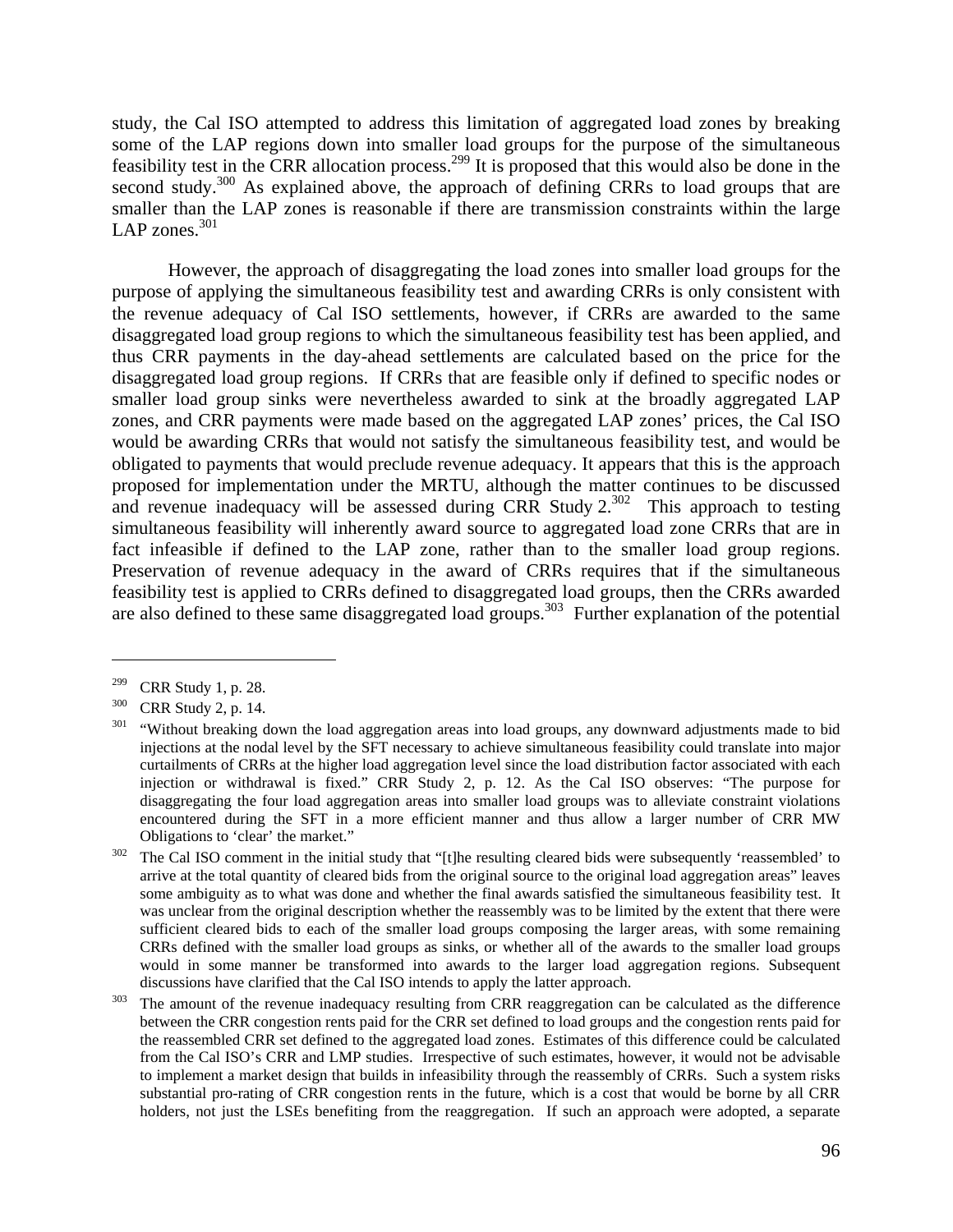for revenue inadequacy under the proposed allocation methodology is provided by illustrations in Appendix VI, Section I.

 To achieve the goal of maximizing the extent to which LSEs can hedge themselves against congestion costs through CRR ownership while maintaining Cal ISO revenue adequacy, it is desirable that all load zones be sufficiently disaggregated for the purpose of the simultaneous feasibility test to assure that the award of CRRs is not materially limited by constraints internal to the load zone, and it is necessary that CRR awards and settlements be based on the same disaggregated sink definitions that are used for the simultaneous feasibility test. Moreover, to avoid unintended cost shifting it is also desirable that all load zones be treated symmetrically.<sup>304</sup> As disaggregation increases, so does the quantity of feasible CRRs that may be initially allocated to the LSEs serving load within a zone. If different standards are applied to disaggregation of CRRs sinking in different LAPS, cost shifting may occur because the LSE serving load in a less disaggregated zone would potentially receive fewer of the (nodally) feasible CRRs in its allocation than would an LSE serving load in a more disaggregated zone, and the residual auction revenues and congestion rents resulting from the unallocated transmission capacity for the less disaggregated region would be shared with the LSEs serving load in other regions through a proportional credit against the PTOs' transmission revenue requirements.

 A second problem that arises from the use of aggregate load zones in the context of CRR allocation is that it leads to differences between the load zone price and generator price for generation and load at the same location. These artificial price differences will impede hedging by LSEs serving load with their own generation, lead to cost shifts among LSEs, and exacerbate the underallocation of CRRs arising from reliance on aggregate load zones for pricing. The Southern Cities previously observed that if the Cal ISO bills their loads (which would be within the SCE load aggregation zone) based on the average price for the entire SCE load aggregation zone, it is unclear how they would receive the economic value of their resources. $305$  The Southern Cities' apparent concern was that LSEs serving their load with their own generation at the same location as their load could be required to pay congestion charges from their generation to the aggregated load zone location if their generation is located at a lower priced location than the LAP zone as a whole, even though there is no actual congestion impact in meeting load with generation at the same location. The assessment of such congestion charges would lead to a potential cost shift.

 The Cal ISO has pointed out that the potential cost shift for LSEs serving their load with generation at the same location that could be associated with aggregated LAP pricing could be avoided by awarding such LSEs CRRs from their generation to the aggregated load zone location. While such an approach might substantially reduce the cost shifts associated with introduction of aggregated LAP pricing, this approach could also lead to additional cost shifts

mechanism would likely need to be considered for funding the revenue inadequacy resulting from reaggregation.<br><sup>304</sup> It appears, for example, that in CRR Study 1 the PG&E load zone was disaggregated into 26 zones averaging

less than a fifth of the size of the SDGE aggregated load zone which was not disaggregated.<br><sup>305</sup> Sept ISO, p. 56.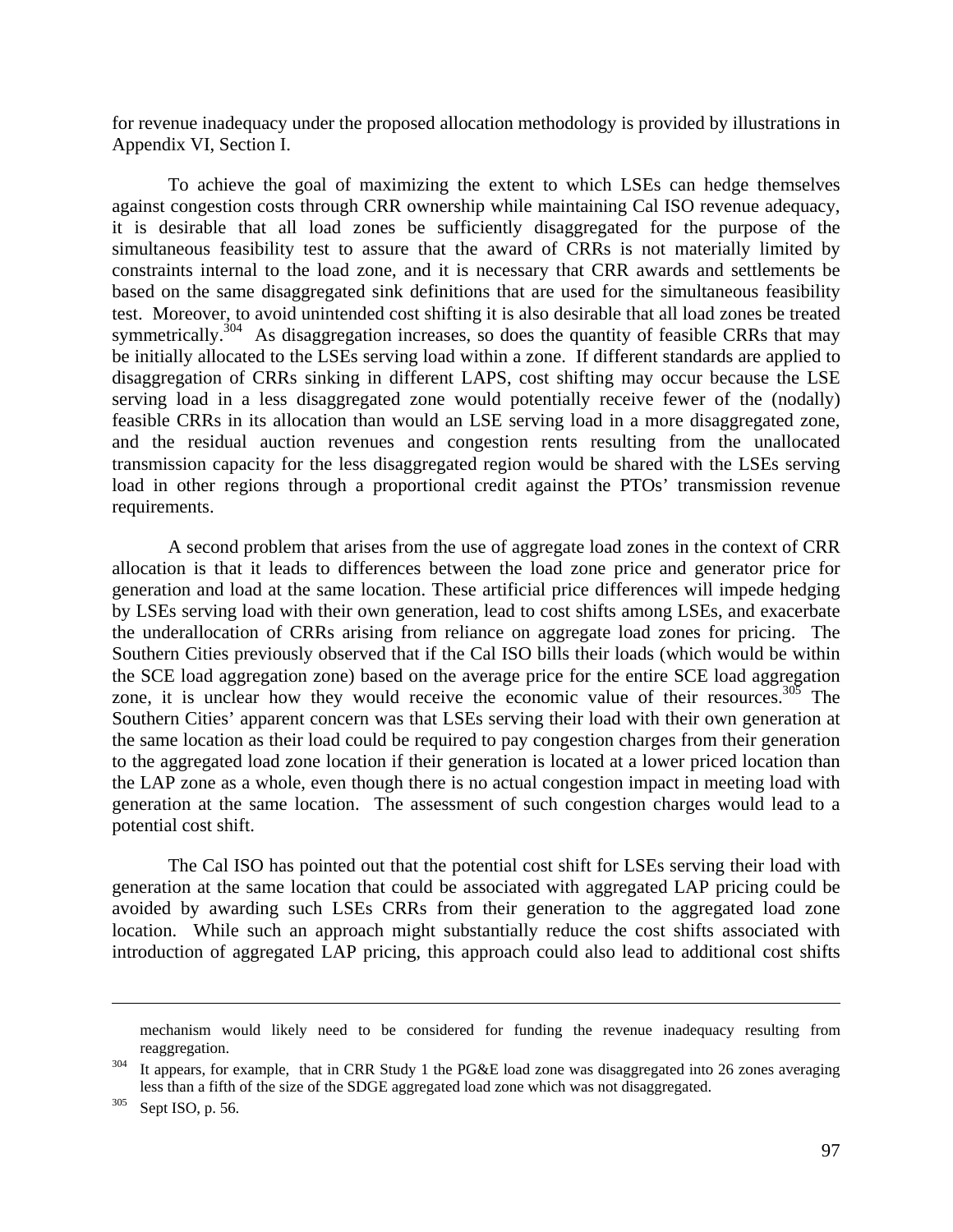and would not address some of the other problems created by aggregated LAP zones applied to vertically integrated LSEs.

First, if vertically integrated LSEs with generation sited at their load were allocated CRRs from the LSE's generation to the LAP zone in which the LSE's load were located these CRRs would likely be valuable even in hours in which the LSE would not need a hedge between local generation and the aggregated load zone price. In order to provide a full hedge for the LSE, CRRs from its generation to the aggregated load zone would need to be allocated for the level of its peak load. At levels of load less than peak load, however, the MW quantity of these CRRs would be unchanged and the LSE would be paid congestion rents for the full quantity of these CRRs even though the nominal congestion charges that it would incur in meeting its load with its generation at the same location would fall with the level of its load. If an LSE were allocated sufficient CRRs from its generation to the aggregated load zone to hedge the congestion charges from its generation to the LAP for its peak load, then it would likely receive a windfall during lower load conditions, when it would earn congestion rents that were not needed to offset congestion charges between its generation and the LAP. This outcome is illustrated in Appendix VI, Sections A-E.

One could attempt to avoid such a windfall by allocating LSEs fewer CRRs than required to fully hedge the congestion costs between their generation and their load at the same location at peak load, in the expectation that these congestion costs would be offset by excess CRR revenues during lower load conditions. A difficulty with this approach is that the LSE would then not be hedged against congestion between its generation and load at the same location. If the actual congestion levels or frequency of high load conditions requiring the dispatch of this generation were to differ from those expected in assigning CRRs, the LSE could be adversely impacted. It is important to keep in mind that the purpose of a hedge is to reduce the financial impact of congestion charges when congestion differs from that which was expected.

 A second difficulty in applying such a system of aggregated load zones to vertically integrated LSEs is that some CRRs from local generation to the aggregated LAP zone could be counterflow CRRs within the settlement system, so they would not be voluntarily requested by the LSEs.<sup>306</sup> The failure to award these counterflow CRRs, however, could make many other CRRs from generation to the aggregated LAP zones infeasible. This is illustrated in Appendix VI, Section F. Based on the current MRTU description it does not appear that such counterflow CRRs would be involuntarily assigned to an LSE with generation and load at the same location during the CRR allocation process.

A third problem in applying such a system of aggregated load zones to vertically integrated LSEs is that there is a potential for CRRs from local generation to the LAP to be infeasible, even though there is actually no congestion from the local generation to the actual load. This can occur in the simultaneous feasibility test because CRRs from local generation to the LAP could overload constraints on deliveries to other regions in the LAP, even though there are actually no deliveries from the local physical generation to the physical load in these other regions. This potential is illustrated in Appendix VI, Section G.

<sup>&</sup>lt;sup>306</sup> A counterflow CRR is a CRR for which the congestion rents have an expected value that is less than zero because the price at the sink is lower than the price at the source.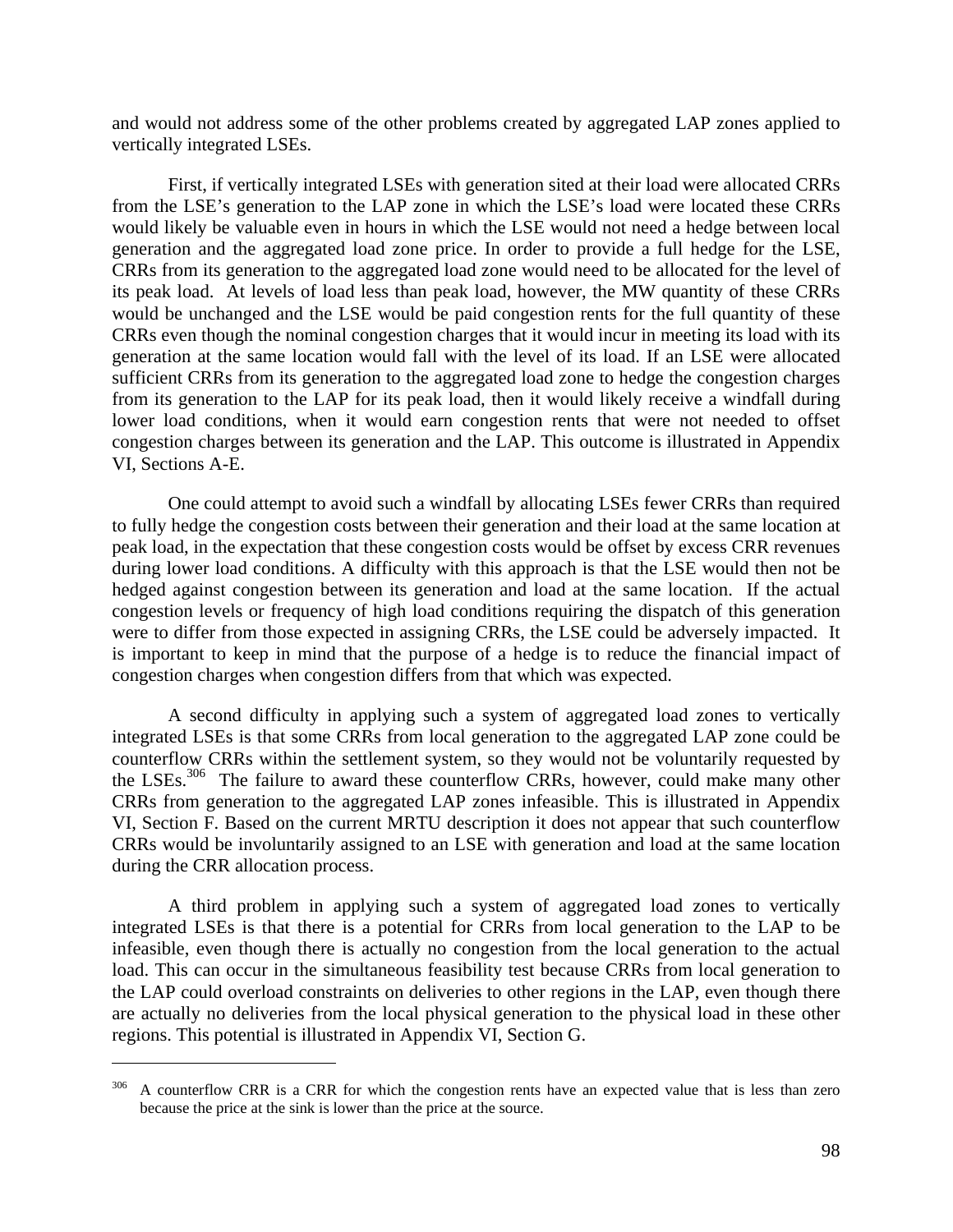Overall, the allocation of CRRs to aggregated LAP zones with internal transmission constraints and vertically integrated LSEs has the potential to lead to unintended costs shifts and to limit the ability of market participants to effectively hedge congestion risk.

## **C. CRR Allocation**

The Cal ISO filings provide information on the general objectives and procedures that are planned for allocating CRRs, observing that the details of the allocation will be developed consistently with the FERC White Paper. The FERC has determined that the allocation proposal is reasonable $^{307}$  but has requested further details.<sup>308</sup>

 The Cal ISO has stated as a general principle that it intends "to allocate quantities of CRRs that are adequate to fully protect loads from congestion costs, provided these quantities are simultaneously feasible."<sup>309</sup> This statement of purpose for CRR definition and allocation could be important in explaining the CRR allocations and in guiding the CRR implementation process, but it may be problematic if "fully protect loads from congestion costs" is interpreted to mean assured access to low cost generation. In the past, it has been necessary to dispatch generation out of merit to meet load in California and these costs have been borne by California rate payers both under utility operation and under Cal ISO operation of the transmission system. It would be unrealistic to offer as a goal an objective of hedging all load to the lowest cost generation in the region, or even the lowest cost generation inside California.310 A goal of hedging all load relative to the cost of generation at *some* location, however, is attainable. Thus, it is possible to hedge all loads for particular patterns of system utilization, i.e., to some generator, provided these quantities are simultaneously feasible.

 The description of CRR Study 2 describes the CRR allocation goal in different terms: "adequate hedging of congestion costs over the course of the year, rather than trying to cover Load Serving Entity (LSE) schedules on a MW basis in each hour."<sup>311</sup> As explained in the February CRR study, this approach would attempt to allocate CRRs such that an LSE's expected congestion charges over the year would be equal to its expected CRR revenues.

 While the decision rule described by the Cal ISO in discussing CRR Study 2 could be employed as a criterion for allocating CRR revenue, it should not be described as an approach for assigning hedges against congestion charges. The purpose of hedging is to provide market participants with a tool for managing the congestion payments and charges that actually occur, not just those that are expected ex ante. By design, CRRs provide a hedge under which congestion charges associated with meeting load with specific generation resources do not vary

<u>.</u>

 $307$  Oct FERC ¶171.<br>
308 Oct FERC ¶172 and June FERC ¶168.

 $309$  CMD Transmittal, p. 74 and CRR Study 1, pp. 5, 14.<br> $310$  The Cal ISO's discussion of its decision to abandon its former goal of hedging all load net of local generation, suggests that the first interpretation of the Cal ISO goal is correct, but this goal is infeasible. See CMD Transmittal, p. 75, CMD #83.<br><sup>311</sup> Feb CRR Study 2, pp. 2, 3. Similarly, the Cal ISO stated that "using an instrument such as CRRs to provide a

<sup>&#</sup>x27;full' hedge against congestion costs requires thinking about congestion costs on an average basis for a given period of time, rather than on an hour-by-hour basis." Sept ISO, p. 85.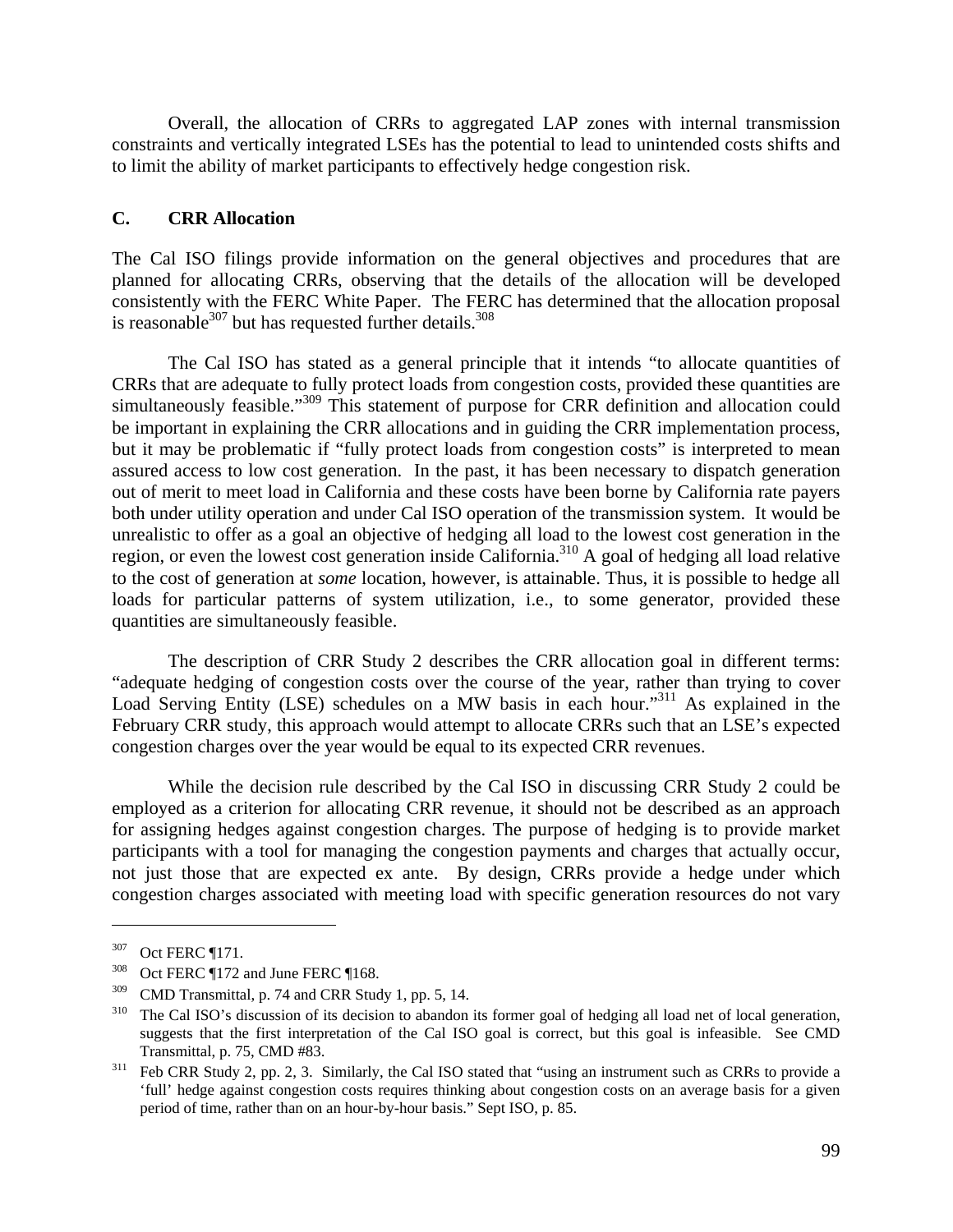as a result of unanticipated changes in congestion patterns, such as those arising from variations in load patterns or changes in relative fuel prices. This is not the same as assigning CRRs such that the congestion charges will be offset by congestion revenues if congestion patterns are as expected. Many different sets of CRRs may have the same *ex ante* expected value as the congestion charges that an LSE expects to pay in meeting its load. However, these sets of CRRs can differ tremendously in the degree to which the payments that they provide to an LSE will vary in step with changes in the congestion charges that the LSE must pay. CRRs that more closely match the LSE's schedules will provide the better hedge against unexpected changes in congestion patterns, meaning that the CRR revenue will vary directly with changes in congestion charges. It is important to keep in mind that the purpose of holding CRRs is to be hedged against unexpected changes in congestion charges. If the purpose were merely to distribute revenues reflecting expected congestion, all CRRs could simply be auctioned and the auction revenue could be assigned to the LSEs consistently with their expected congestion charges. The Cal ISO recommendation in CRR Study 2 that LSEs request CRR sources reflecting the actual sources of supply they use to serve their loads is consistent with the allocation of CRRs that reduce risk by hedging congestion costs.<sup>312</sup> It is also anticipated that having the LSEs request CRRs in spatial patterns that match their actual use of the grid should allow more of these CRRs to be simultaneously feasible, compared to allowing all LSEs to request any CRR they want.

 A workable goal for CRR allocation might be stated as to allocate quantities of CRRs that achieve an appropriate balance across parties and that adequately protect a specified pattern of load and generation from net congestion costs (congestion charges net of payments), provided these quantities are simultaneously feasible. This appears to be consistent with what the Cal ISO has done in its CRR studies, which is to allocate CRRs to the extent possible to LSEs, consistent with their actual sources of supply.

 Under the MRTU, CRR obligations would be allocated to all native load within the Cal ISO control area that pays the embedded costs of the transmission grid. The allocation to loads would be based on the historic level of load, the geographic distribution of load, and the anticipated distribution of a load's supply resources. In general, the LSEs that serve such loads would be recipients of CRRs on behalf of the loads. This proposal for allocating CRRs to native load is, at a high level, reasonable and consistent with the approaches used in New York and PJM. Issues will continue to arise as detail is added to further define the meaning of terms and phrases such as "anticipated distribution of a load's supply resources." The definitions used in the allocation process would determine which parties receive allocations of relatively more valuable CRRs and which receive less. The equity tradeoffs involved in each decision, such as the implications of basing the allocation on the system peak load versus on each LSE's peak load, will need to be evaluated by market participants.

 The MRTU has spelled out some of the details of the CRR allocation. First, it has been proposed that loads such as those of the State Water Project that are not formally served as retail customers by a LSE would receive CRRs. The Cal ISO has also stated that CRRs would not be allocated to parties historically engaging in short-term wheeling transactions that do not serve native loads internal to the Cal ISO control area (except for the case of ETCs, which are long-

<sup>312</sup> CRR Study 2, p. 8.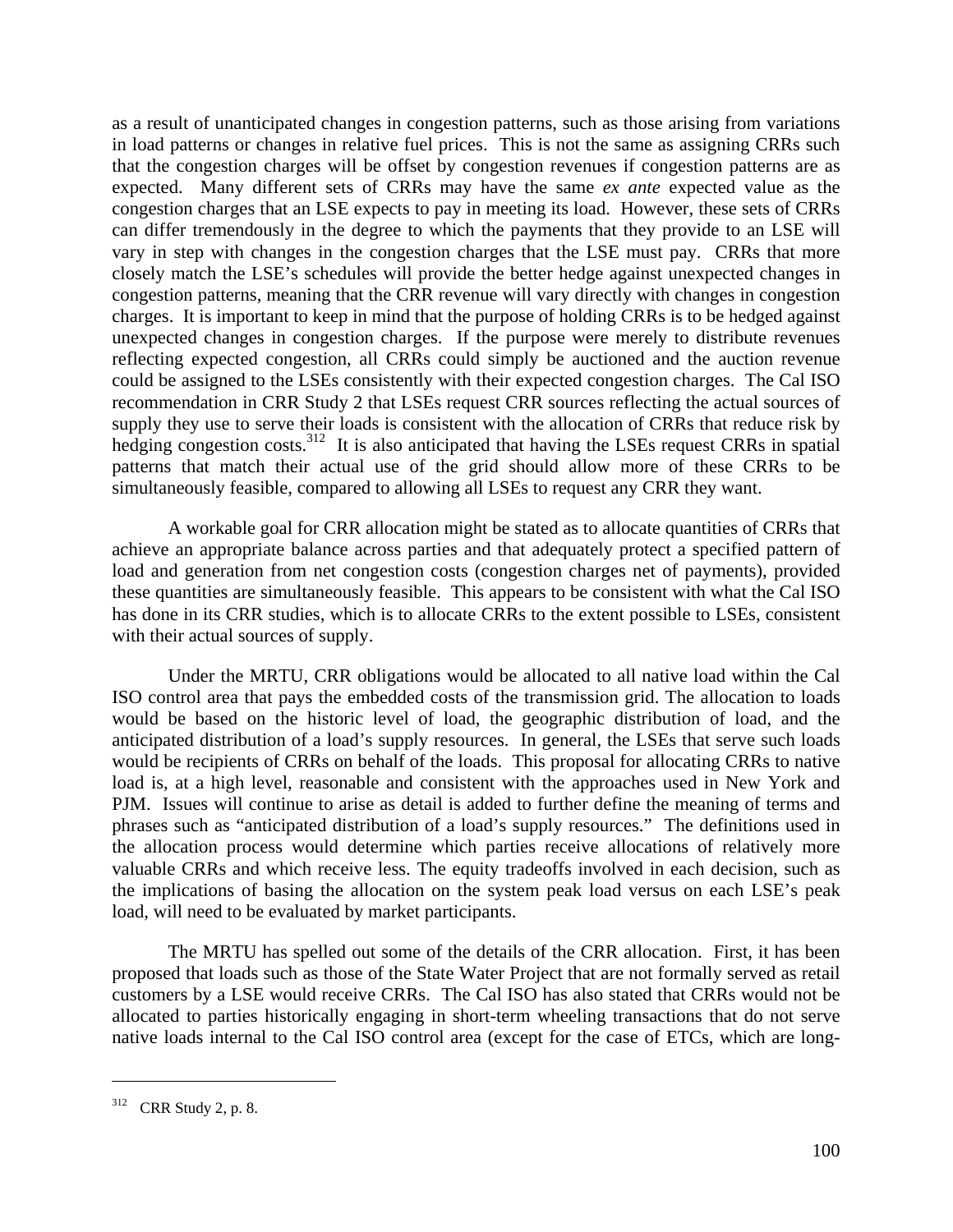term contracts).<sup>313</sup> Parties that wish to hedge the congestion costs associated with short-term wheel-through schedules may acquire CRRs in the auction or secondary market.<sup>314</sup> The CRR allocation will account for loads served under ETCs.<sup>315</sup>

 Second, under the MRTU, there would be no reduction in the quantity of CRRs allocated to an LSE due to the LSE's ownership of local generation.<sup>316</sup> That is, the allocation of CRRs to an LSE would not be net of local generation unless a lower level is requested by the LSE in question for "whatever" reason. This is significant and a consequence of the aggregated LAP pricing zones. It was observed in Section C that due to the aggregate load zones used for load pricing, an LSE could require CRRs from generation to load located at the same location in order to hedge itself against congestion charges arising from the LAP pricing system. It would therefore not be appropriate to reduce the CRRs allocated to an LSE based on its local generation under the LAP pricing system since even an LSE with generation at the same location as its load would need CRRs from its generation to its load in order to be hedged for changes in congestion charges. Conversely, LSEs with generation and load at the same location would not be required to accept counterflow CRRs from their generation to a lower priced LAP, but could instead designate CRRs from lower priced sources. As discussed in subsection VIII.C above, the ability of LSEs with generation and load at the same location to choose whether or not to accept CRRs is likely to result in lost shifts and magnify the impact of the aggregate load zone definition in limiting the ability of LSEs to effectively hedge congestion charges.

 Third, the Cal ISO also expects CRRs to provide a financial hedge against the congestion costs associated with trading Ancillary Services (Operating Reserves) across interties. Dayahead ancillary service schedules across inter-ties will incur congestion charges just like dayahead energy schedules.<sup>317</sup> Parties will not be allocated CRRs to offset the congestion costs associated with ancillary services, but they may obtain these through the auction or secondary market. The Commission has found this proposal to be acceptable.<sup>318</sup>

Fourth, the allocation of CRRs will include both on-peak and off-peak CRRs and it is understood that LSEs could submit different annual requests for the on-peak and off-peak period, and each LSE could have different maximum MW annual allocations for on-peak and off-peak hours.<sup>319</sup> This appears to be a reasonable approach, since the load distribution will impact the relative allocation of CRRs among LSEs. The CRR allocation would be conducted monthly, as

 $313$  Sept ISO, p. 98.<br><sup>314</sup> The eligibility of entities that serve load outside of Cal ISO but have contributed to the embedded cost of the Cal ISO control area to receive an allocation of CRRs is being considered. "The CAISO, in discussion with CRR Stakeholders, has decided to conduct a sensitivity study that will consider allocating CRRs to CMUD and other entities identified to serve load outside of ISO control area and have made a significant contribution to the embedded cost of the ISO control area." CRR Study 2, p. 8. We agree that this issue should be considered, as there is a substantial difference between the embedded cost contribution of a party taking annual wheeling service, versus a party taking daily service. Another fact to be considered is whether long-term firm wheeling service in some cases provides counterflow for other service that will receive an allocation of CRRs.<br>
315 CMD Transmittal, p. 74.<br>
316 Sept ISO, p. 94; CMD Transmittal, p. 75.<br>
317 CMD #94.<br>
318 Oct FERC ¶188.

<sup>319</sup> CMD Transmittal, p. 78.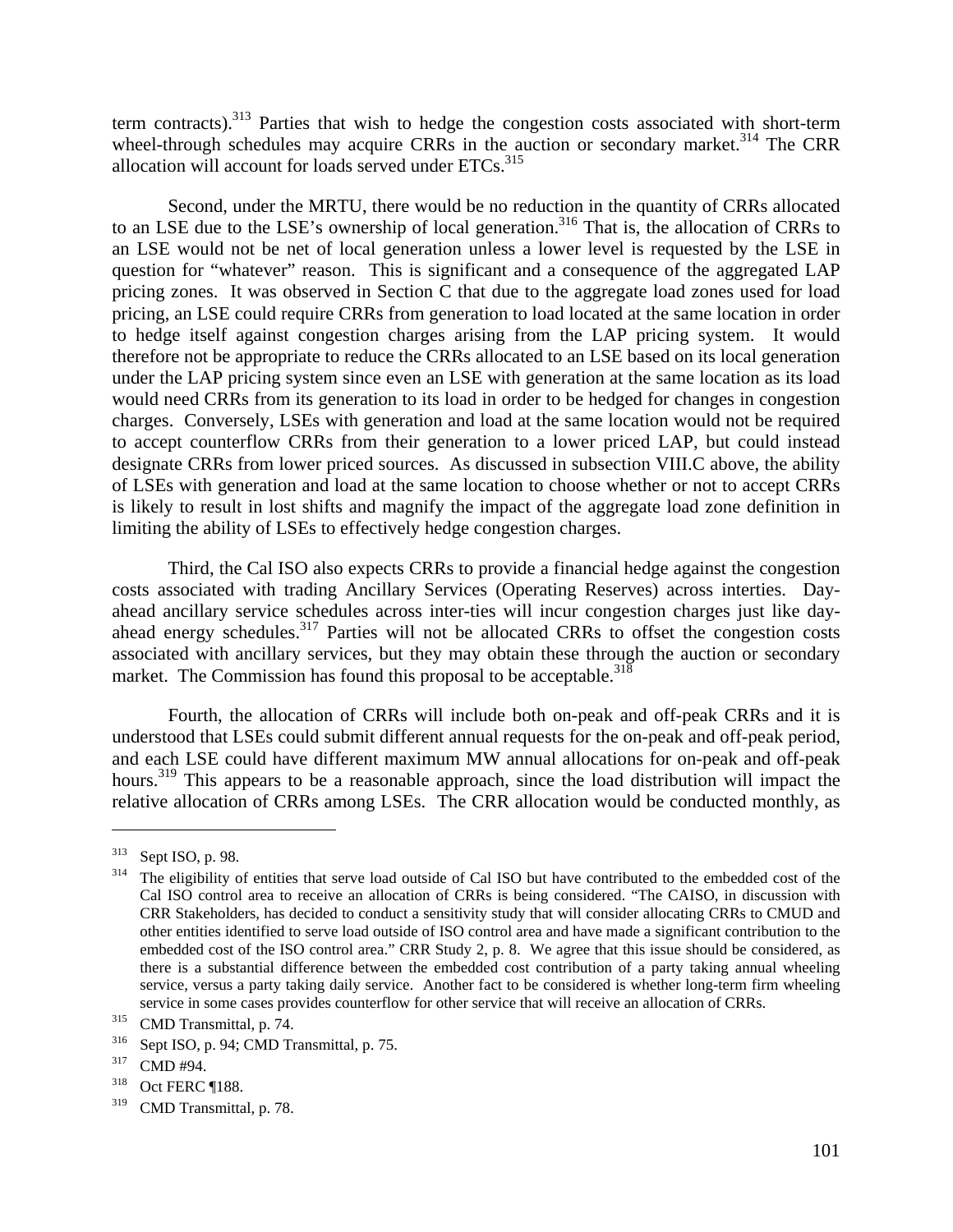well as annually, which would permit LSEs to hedge short-term load growth by adjusting allocation quantities in the monthly CRR allocation process as needed.<sup>320</sup> It is understood that LSEs would be permitted to adjust their monthly on-peak and off-peak CRR requests prior to the monthly allocation, up to their monthly maximum allocations, rather than having their monthly requests determined from annual requests.321

The Cal ISO likely will need to address concerns that arise if different LSE's peak electricity usage occurs during different months or seasons of the year, because the simultaneous feasibility test may not be satisfied if different LSEs base their nominations on load profiles for different time periods. Will the Cal ISO determine each LSE's maximum annual requests on a coincident or a non-coincident basis (it is assumed that this will be done separately for the onpeak and off-peak periods)? In the Midwest, the potential tradeoff between equity and feasibility led the parties involved to consider performing the annual allocation based on monthly load distributions and monthly CRR requests. It is not clear what is intended in this regard in California. Annual CRR requests in CRR Study 2 consist of a set of 12 monthly requests, but it is also stated that annual awards will be of a constant MW amount and it is understood that the current intent is for fixed MW allocations over the year for the on-peak and off-peak periods in the annual allocation process. While there are advantages to performing the annual allocation at a monthly level of analysis, it may be burdensome for the Cal ISO and ultimately expensive for market participants compared to a system in which annual CRR requests are evaluated in a single annual model run, or one in which there are separate requests and model runs for just summer and winter periods. LSEs would receive an additional monthly allocation of CRRs on top of their annual allocation, so it may not be essential that the annual allocation be performed at a monthly unit of analysis.

Fifth, entities eligible for a CRR allocation will submit their nominations by specifying source, sink, MW quantity and time of use. The MW quantities will be capped by an upper bound determined by the 0.5 percent exceedence level of the monthly load duration curve of the eligible entity.<sup>322</sup> CRRs will be allocated to LSEs based on the priority level of their rights. The three broad priority levels are: (1) Unconverted ETC Rights; (2) Converted Rights (ETCs that convert to CRRs and new PTOs); and (3) LSEs (including metered subsystems and municipal utilities). In addition, a four-level priority approach will be applied to LSEs. Thus, the upper bound of each LSE's nomination quantity (in megawatts) will be divided by four. Along with each CRR request, the LSE will provide a tag with a sub-priority from 1 to 4, with 1 being the highest sub-priority. The total nominations for each sub-priority may not exceed the sub-priority megawatt upper bound.

Finally, under the MRTU the differentiating factor in allocating CRRs of the same priority type would be each CRR's effectiveness in alleviating transmission constraints. Overall, the objective of the CRR allocation is stated to be to maximize the quantity of allocated CRRs in

<sup>320</sup> For the CRR Study 2 study, one month in duration CRRs could be requested for each of 12 months of the study period. See also Sept ISO, p. 96.<br><sup>321</sup> Possible difficulties with allowing this flexibility but maintaining the priority system are discussed in a footnote

to Section VIII.E.<br> $322$  CRR Study 2, p. 21.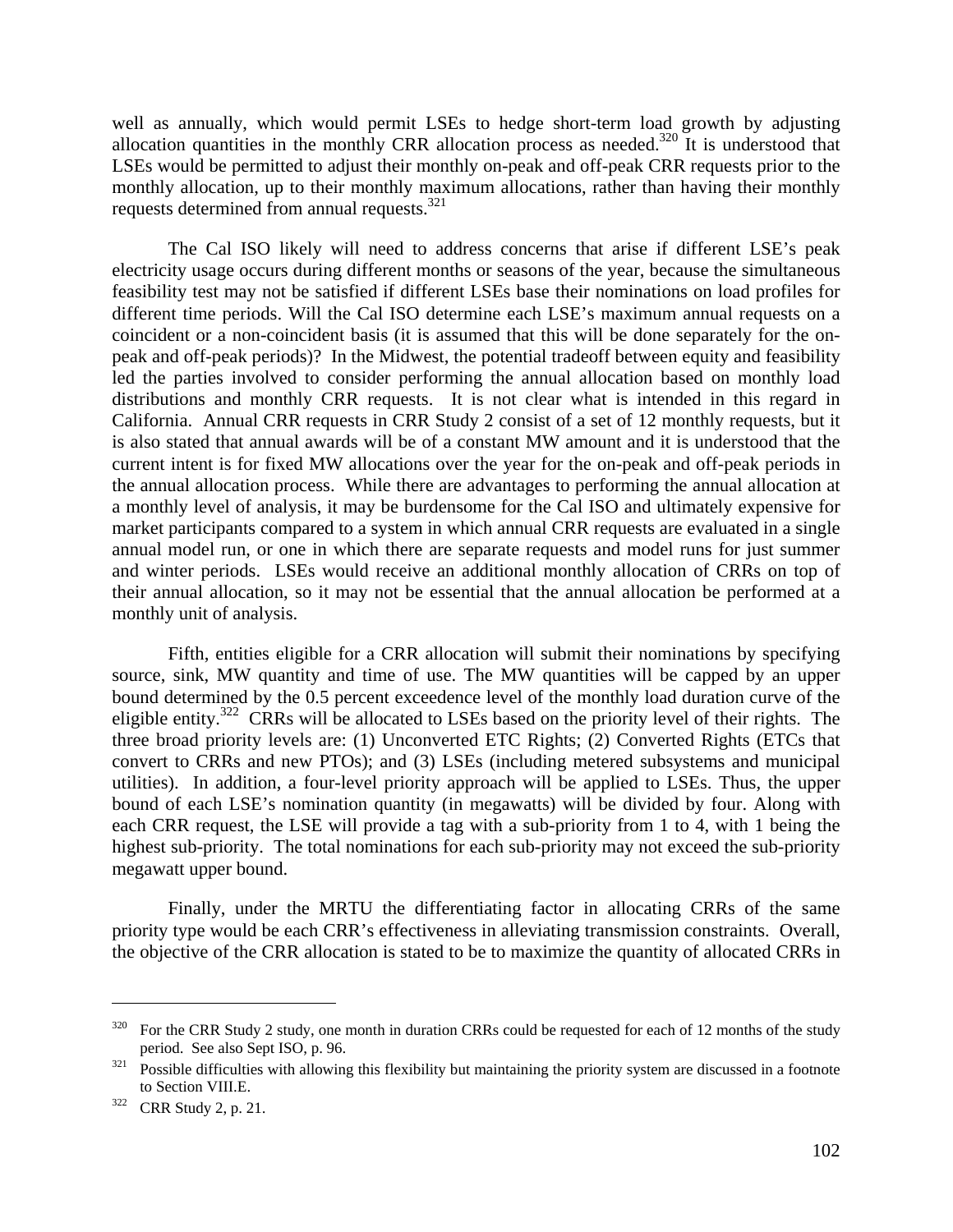terms of MW, taking into account the priorities associated with different CRR types.<sup>323</sup> The meaning of this objective function is not entirely clear. What choice would the software make between allocating 100 CRRs with priority 2 versus 205 CRRs with priority 4? Which would be chosen? One interpretation of the statement of the simultaneous feasibility test objective is that the software would, first, allocate as many CRRs as possible with priority 1, second, as many CRRs as possible with priority 2, and so on. A second interpretation is that the allocation software would maximize the sum of (MW awarded)/(priority level), and other interpretations may be possible.<sup>324</sup> However, this second approach does not strictly maintain the priority system; i.e., it does not ensure that all possible priority 1 CRRs are allocated prior to allocating any level 2 CRRs.

 The following paragraphs describe and comment on some of the details of the steps that the Cal ISO proposes to use to allocate CRRs.

## *Step 1. Account for the impact of non-converted ETCs on transmission capacity.*

The MRTU would include non-converted ETCs in the simultaneous feasibility test by designating CRRs that have ETC load locations as their sinks, rather than LAP zones. These CRRs would be represented in the simultaneous feasibility test used to allocate CRRs, but would not be allocated to the ETC customer. The CMD discusses the possibility of designating these CRRs as obligations, but the CRR Study 2 scenario specification indicates the intention to explore modeling ETCs as options rather than obligations in the simultaneous feasibility test. The issues to consider in deciding whether to model these ETCs as options or obligations are: first, if power only flows under the ETC when the ETC is in the direction of congestion, but the direction of congestion varies within the allocation period, then the simultaneous feasibility test needs to model the ETCs as options in reserving capacity to support the ETCs; and, second, if power always flows under the ETC regardless of the direction of congestion, then it would be appropriate to model the ETCs as obligations if the ETC holder's schedules are assumed to use

 $323$  CRR Study 2, p. 12.<br> $324$  There are different software requirements for the two possible interpretations of the allocation objective given above, which each have advantages and disadvantages. The first interpretation would implement the simultaneous feasibility test for the CRR allocation so as to allow LSEs to modify their requests for CRRs of a lower quartile priority based on the outcome of the allocation of CRRs for a higher quartile priority. Thus, if LSE A received relatively few of the CRRs that it most needs in the first quartile allocation, it could choose to request these same CRRs in the second quartile allocation step. This type of process may help LSEs to obtain the hedged that they most need or that reflect a certain distribution of generation sources. On the other hand, an allocation process that runs a simultaneous feasibility test separately for each priority level may be administratively burdensome (especially if new or revised requests are accepted between each simultaneous feasibility test run and the process has to be run every month). This approach would necessarily maximize the allocation of CRRs of a given priority level, even if this causes a much larger megawatt number of CRRs of a lower priority level to be infeasible. This outcome would not (necessarily) occur if the allocation software were implemented in a single step that would, for example, maximize the sum of (MW awarded)/(priority level). Such a one-step allocation process would not allow an LSE to make its requests for lower quartile CRRs contingent on what it was awarded for higher quartiles Implementation of contingent CRR bids by introducing additional linear constraints on the simultaneous feasibility test was discussed in the Midwest. This is theoretically possible, but could be a potentially large complication and would need to be discussed with software developers.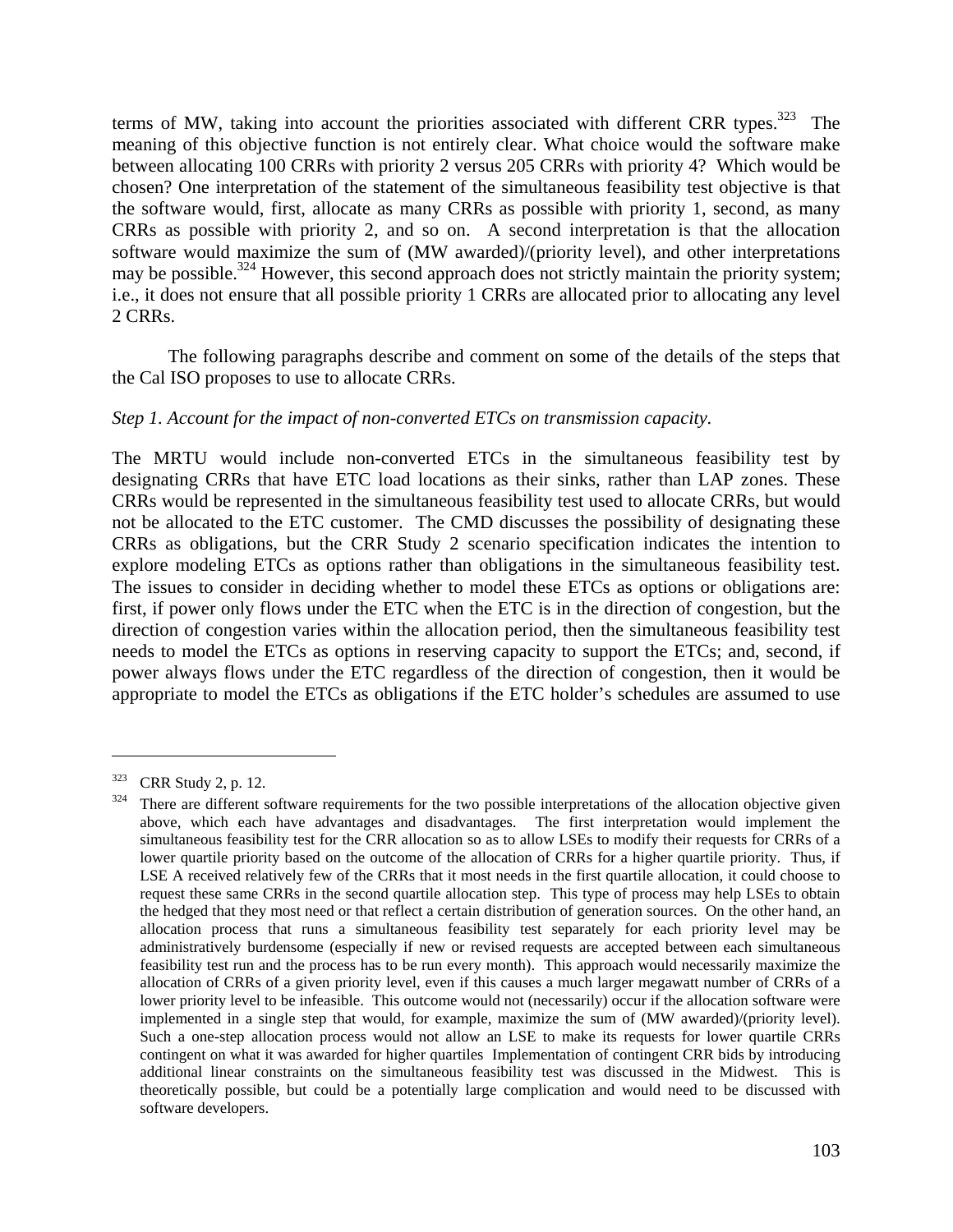its ETC rights to obtain this transmission service.<sup>325</sup> Alternatively, if an ETC holder would be permitted to schedule transactions using its ETC rights in the direction of congestion and to schedule counterflow transactions in the market without buying additional transmission service, then the ETC rights would need to be modeled as options.

 The CAISO proposes to assess the impact of non-converted ETCs on the overall allocation of CRRs by requiring that ETC holders provide a description of their normal use of the grid under their ETC rights, with specific quantities of generation and load at each location. In CRR Study 2, ETC schedules were requested from the scheduling coordinator for each ETC schedule. Although the documents state that in the event that all ETC reservation patterns are not simultaneously feasible, the algorithm would make curtailments based on global ETC priorities, as agreed upon by the relevant PTOs, to achieve simultaneous feasibility of the ETCs.<sup>326</sup> The Cal ISO has clarified that the current plan is to evaluate the feasibility of ETCs, Converted Rights and LSE CRR requests simultaneously.<sup>327</sup>

### *Step 2. Allocate CRR obligations or options to ETCs that convert to CRRs and to new PTOs.*

As in the previous step, entities converting ETCs to CRRs and new PTOs would be asked to provide the ISO with their normal grid use patterns. While the ISO has stated a preference for providing CRR obligations to these entities, in CRR Study 2, it is assumed that new PTOs will receive options. It is important to recognize that, given a choice, parties receiving an allocation of CRRs always will choose 100 MW of options from A to B rather than 100 MW of obligations between the same two points; even the transmission service for a baseload unit that always operates. The ISO will need to consider the extent to which assigning options to these parties would entail payment for counterflow that would not receive payments if scheduled under the ETC, and thus the conversion to options would cause other ETC rights and non-ETC CRR requests to become infeasible.

 The Cal ISO continues to work out details concerning the modeling of new PTO rights. CRR Study 2 states: "the transmission that the new PTOs have rights on and that lies outside of the control area will be modeled in the Full Network Model ("FNM"). The Cal ISO will continue to work with the five new PTOs to determine the correct modeling of Point-to-Point CRRs on this transmission."328

 Some issues remain to be worked out for Step 2. It is understood that when existing transmission contracts allow a choice among several source locations, the ETC or new PTO will be allowed to choose the source up to the limits of its rights, and that ETCs that are wheeling contracts will be included in the allocation. What validation procedures will be used to check the

<sup>&</sup>lt;sup>325</sup> Thus, since the ETC would be used for transmission service, the ETC holder would not be paid for the counterflow.<br><sup>326</sup> CMD #93.<br><sup>327</sup> It likely would not be useful to run a simultaneous feasibility test for the ETC rights on a stand-alone basis,

since the feasibility of the ETC rights can only be determined after taking into account any counterflow provided by requests for CRR obligations. For instance, if counterflow from generation serving other load was assumed in the original evaluation of transmission service for an ETC customer, the ETC rights might not be feasible in a simultaneous feasibility test that does not take account of this counterflow. 328 CRR Study 2, p. 8.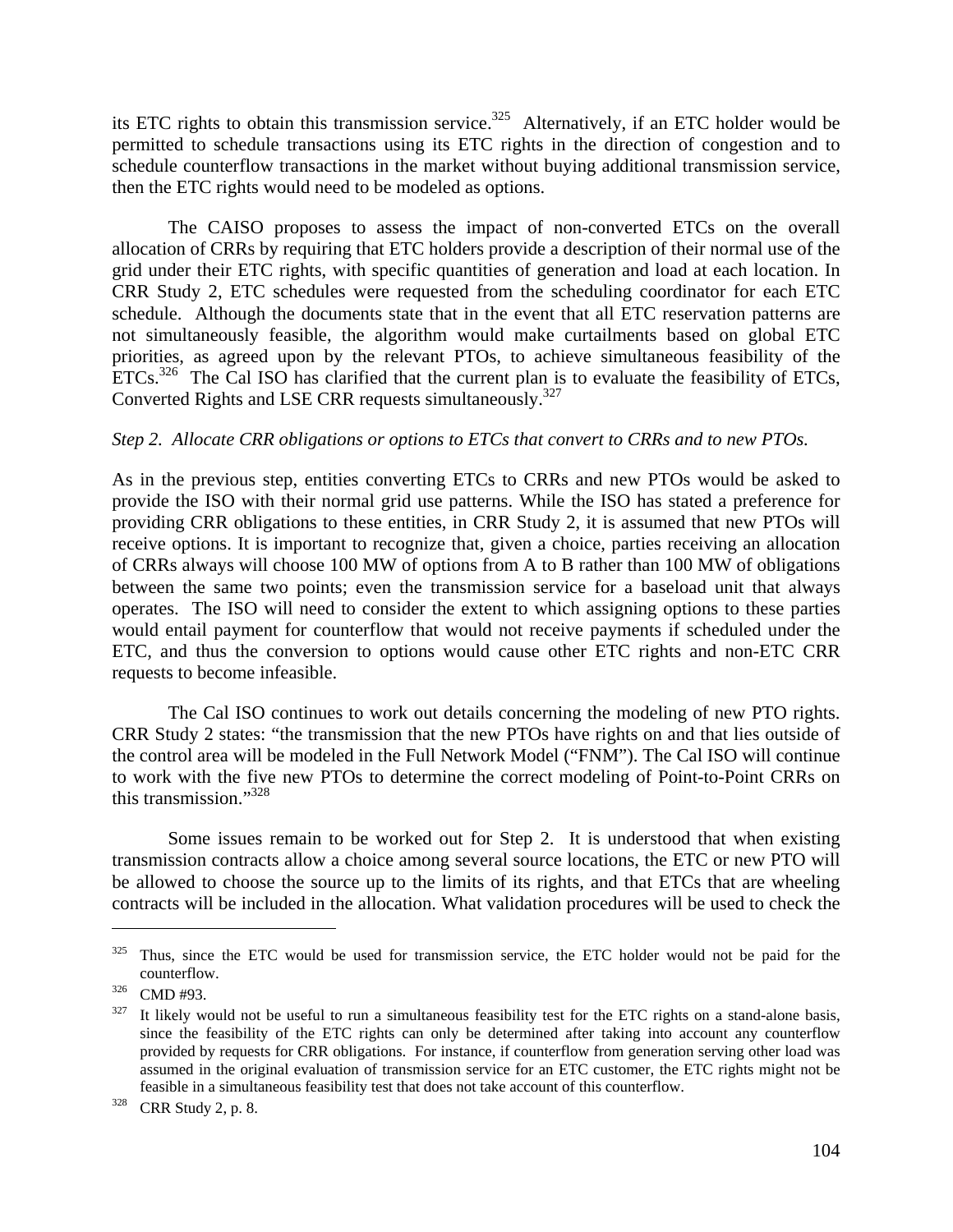"normal grid use patterns" submitted by the converting ETCs and new PTOs when they request CRRs? It is understood that the general intent is to use historical data, supplemented by information on new energy contracts or plants, but that the actual procedures are still being determined.

#### *Step 3. Allocate CRRs to non-ETC loads.*

Under the MRTU, LSEs and other eligible loads would be asked to provide the Cal ISO with data showing the grid usage patterns they normally rely upon to meet their needs.<sup>329</sup> Municipal utilities, metered subsystems and direct access providers would be included in this step of the allocation process.

 For CRR Study 2, the Cal ISO guidelines state that "a consistent pattern should exist between the CRR source-sink request and the actual or historic supply sources that the requestor uses to serve load."<sup>330</sup> Pumped load was asked to use an average water year. In this regard, note that pumped storage may need two different sets of CRRs: one for when it is pumping, and another for when it is generating; these may arise naturally if LSEs are allowed to request different CRRs for the on-peak and off-peak periods.

 For this third step of the allocation, there is an issue of whether loads with bilateral contracts must provide a specific source location, or may specify a trading hub source; to address this issue, the Cal ISO planned scenarios to explore the alternative approaches in CRR Study 2. This seems to be a reasonable approach, but the Cal ISO should be wary about basing its evaluation of impacts on non-binding requests that parties make for the purpose of the CRR study. It should be anticipated that if there is a choice the non-ETC load will choose the alternative that consumes the most capacity over congested interfaces and/or supplies the least amount of valuable counterflow.

 A few additional questions and issues arise in considering Step 3 of the CRR allocation process.

 First, it may take some time to reach agreement on the definition of the sources that will be allowed for the non-ETC CRR requests. The following types of questions will arise, if they have not already. Must the generator sources be owned or under a long-term contract to the LSE? What CRR sources will LSEs be allowed to nominate for load that they have typically served with short-term transmission contracts, such as imports?<sup>331</sup> What if the LSE has a supply contract that will expire shortly – what generation source will it be permitted to nominate instead? The answers to these questions will regulate the degree to which non-ETC loads will be able to shape their CRR requests in order to obtain relatively more valuable CRRs, and also affect the degree to which the initial requests are infeasible as a whole.

 $\frac{329}{330}$  CMD #93.<br>  $\frac{330}{11}$  CRR Study 2, p. 10.<br>
It is understood that the current intent is to allocate CRR import capacity on each intertie based on each LSE's historical use of that tie to serve load.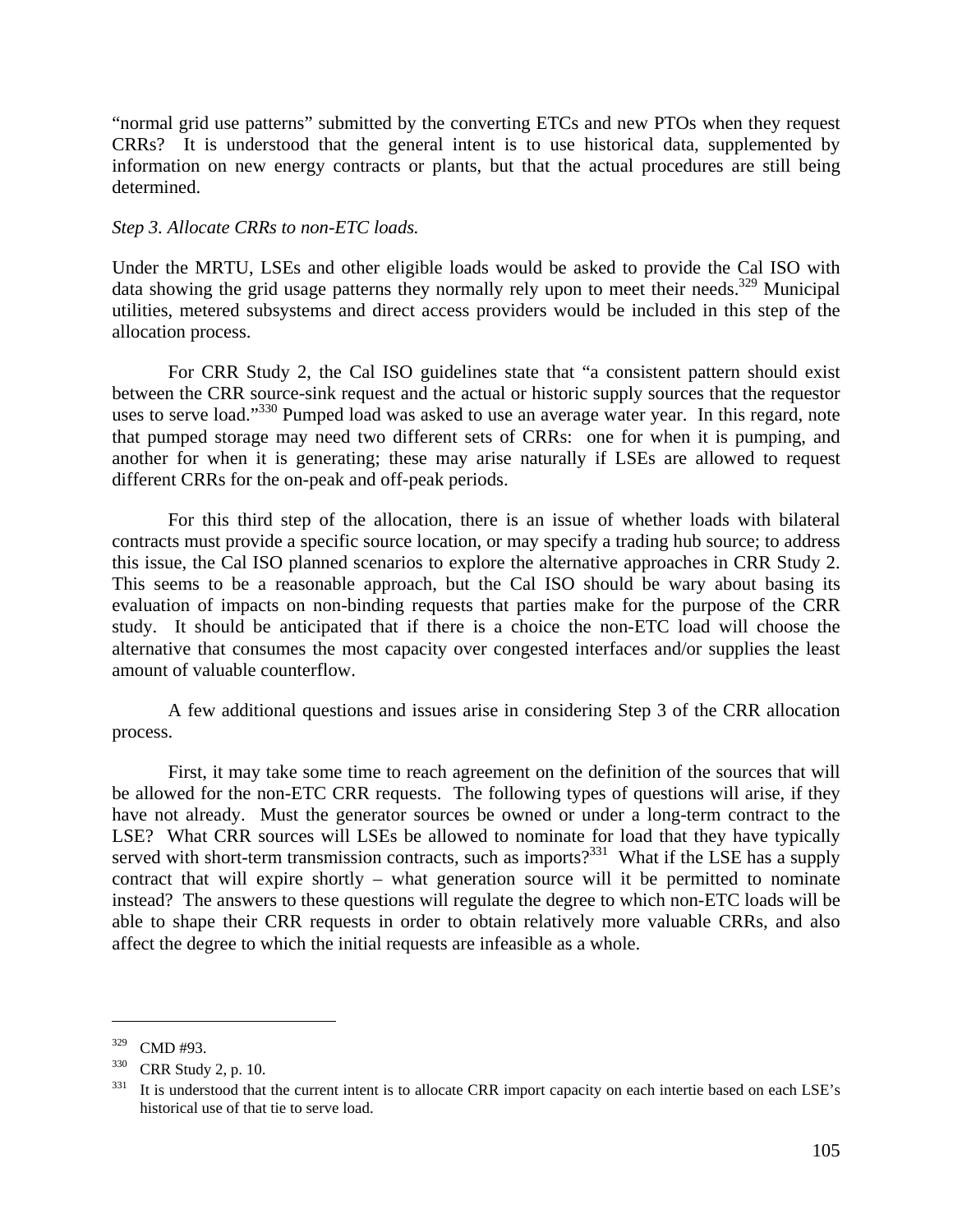Second, there is an important question of whether non-ETC loads will be allowed to nominate a quantity of CRRs that is less than their load. It appears that this would be allowed, since an LSE could request a lower allocation of CRRs for "whatever" reason.<sup>332</sup> A related question is whether LSEs will be allowed to exclude certain generators (such as peaking units) as sources in the set of CRRs that they nominate. Transmission from particular generators to non-ETC load may provide important counterflow in the simultaneous feasibility test and may have been assumed to be present when new PTOs and/or ETC customers were awarded their transmission service in the past. CRR Study 2 will examine this question. Moreover, as discussed in Section B, this question could be particularly important for LSEs meeting load with generation at the same location. There is a likelihood under the proposed system of zonal load aggregation that the number of CRRs that can be awarded to the load zone will be sensitive to the designation of counterflow CRRs from generation in constrained areas to the load zone, even if that generation does not produce any physical counterflow but only serves to meet load at the same location as the generation.

 If LSEs using generation to meet load at the same location are not required to take CRRs from their generation to the load zone, the CRRs requested by others (converting ETCs, new PTOs or even other non-ETCs) may be infeasible. On the other hand, assigning CRR obligations to LSEs based on the use of local generation to meet peak load could impose substantial cost shifts during non-peak conditions.

 The market design does not appear to require LSEs to nominate a certain level of CRR obligations, or CRR obligations reflecting the use (in some reasonable proportions) of all generators used to serve their peak load; this flexibility is consistent with the approach in PJM. It could, however, lead to the need to severely curtail non-ETC CRR requests, even if these are made for CRR obligations.

 The CMD states: "In the event that not everything is simultaneously feasible [following the requests for CRRs by non-ETC loads] the ISO would curtail non-ETC load or LSE CRR requests first, and preserve converted ETC CRR obligations as far as possible, to provide converted ETCs a higher degree of certainty of receiving their desired CRRs as a benefit for converting. CRR obligations allocated to non-converted ETCs would maintain the highest degree of protection in this process."333 The amount of curtailment of non-ETC load will depend on whether the CRR requests of ETCs and new PTOs are required to be obligations (as assumed by the previous quote), in which case they will provide counterflow, or are permitted to be options (which appears to be the assumption elsewhere).

 Overall, it appears that there are a variety of reasons under the MRTU that a non-ETC LSE will not be required to nominate CRRs from all of the generating units that the LSE has historically used to serve its load. CRR Study 2 will explore the implications of modeling CRR allocations to non-ETC loads as options versus obligations, which will provide some information about the importance of counterflow from non-ETC CRRs to the feasibility of other parties' CRR requests. If the results of this analysis are to be reliable, it will be necessary to examine the

 $\frac{332}{333}$  CMD #83.<br>CMD #93.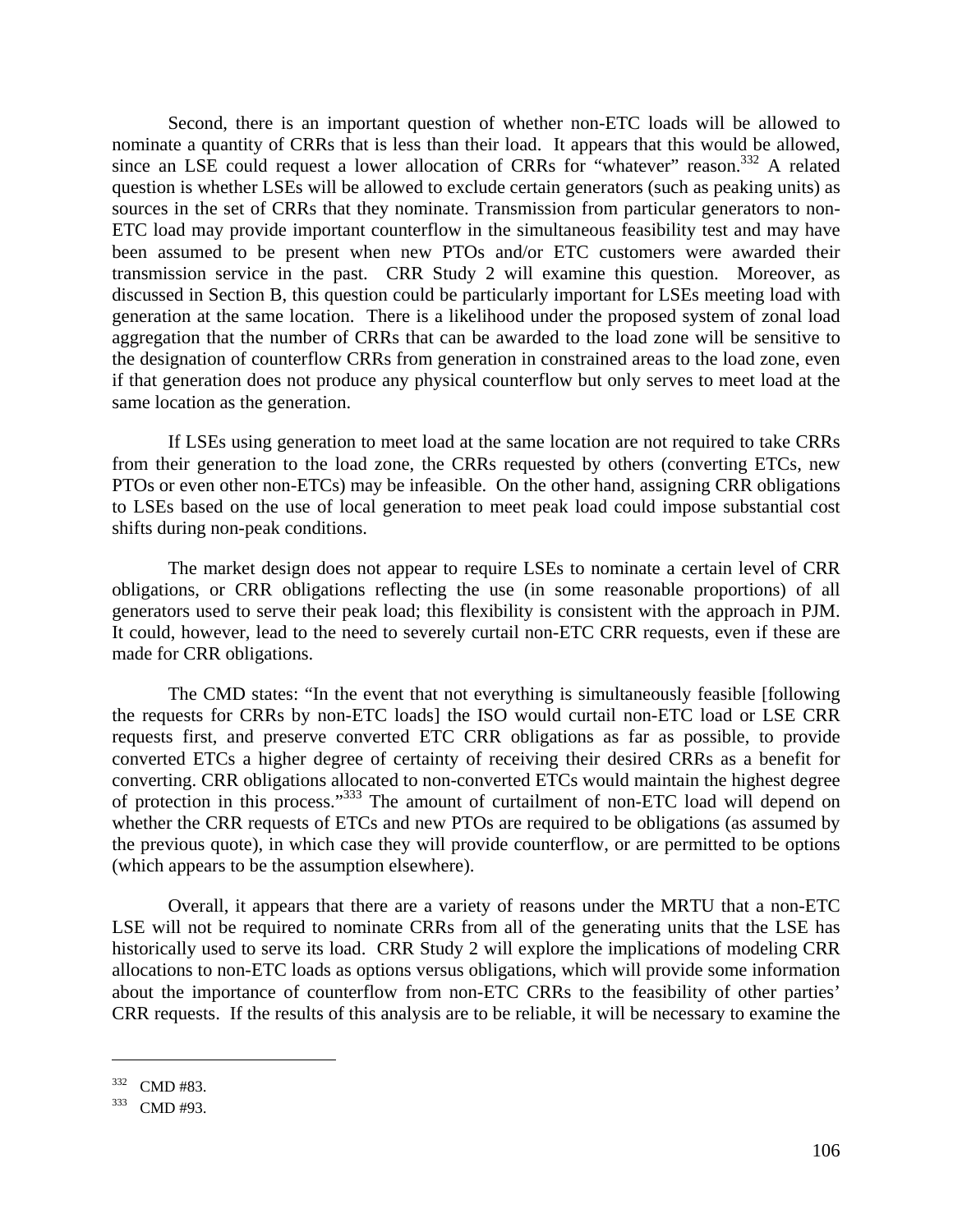value of CRRs from generation to load at the same location when defined to the LAP and assume that no counterflow CRRs (i.e., CRRs requiring payments) will be designated.

 Another potential problem area in the allocation process is the proposal that the allocation of CRRs would be prorated based on relative constraint impact. Such an allocation rule could have surprising unintended consequences, particularly when combined with CRRs sinking at LAPs. This rule could cause the entire proration of CRRs to fall on a single LSE whose requested CRRs have the largest constraint impact, even if the generation source for the requested CRRs has historically been used to meet load and the need for proration arises from the CRR requests of other LSEs. Even more troubling, it is possible for CRRs from generation to the LAP to be curtailed to zero under this rule even if the generation and load are actually at the same location and the physical injections have no impact on the constraint that causes proration to be applied. Moreover, if LSEs have complete freedom in designating CRR sources in the allocation process, this criteria could lead to designation of CRRs that have little to do with hedging LSE load from generation to the LAP.

#### *Step 4. Perform an auction for the rest of the CRRs, as discussed in the following section, D.*

At each of the four steps of the allocation process described above, the proposal calls for a simultaneous feasibility test to be run, after fixing the allocation of rights and CRRs that resulted from previous steps. (See Section E.) It appears to us, however, that if some of the CRRs in Step 3 are obligations, a meaningful simultaneous feasibility test can only be run after Step  $3^{334}$ . The CRRs modeled in Step 1 as a proxy for ETCs may not be feasible on a stand-alone basis if they rely on counterflow from other CRR requests. Similarly, the Step 1 and Step 2 CRRs, encompassing converting and non-converting ETCs and new PTOs also may not be feasible without the counterflow from non-ETC CRR requests in Step 3. Thus, the purpose of running a simultaneous feasibility test after each step is not clear, since all of the CRRs and all of the counterflow need to be in the model before the feasibility of any ETC right or CRR request can be determined. It does not appear to be workable, for instance, to run a stand-alone simultaneous feasibility test for the ETC rights in Step 1, since any curtailment that results from this simultaneous feasibility test might need to be reversed after taking into account the counterflow from the CRR requests in Step 3.<sup>335</sup>

A final aspect of CRR allocation under the MRTU is that CRRs would be reallocated to follow the load if load switches to another LSE.<sup>336</sup> The proposal that CRRs be reallocated from LSE to LSE with changes in load has the potential to require the Cal ISO to develop and administer complex rules to govern this load following process. While these costs may not be material if there are no such shifts in load between LSEs for the foreseeable future, it is not clear why such shifts might not occur. Moreover, application of this approach would in the long-run hinder, if not foreclose, development of a market for long-term CRRs, adversely affecting forward contracting and generation development.

 $334$  A simultaneous feasibility test and pro-rating could occur after each step if all rights and CRR requests took the form of CRR options, since in this case there would be no interactions between steps caused by CRR

counterflow.<br><sup>335</sup> It is understood that the current intent is to run a single, simultaneous feasibility test at the end of Step 3.<br><sup>336</sup> CMD # 81.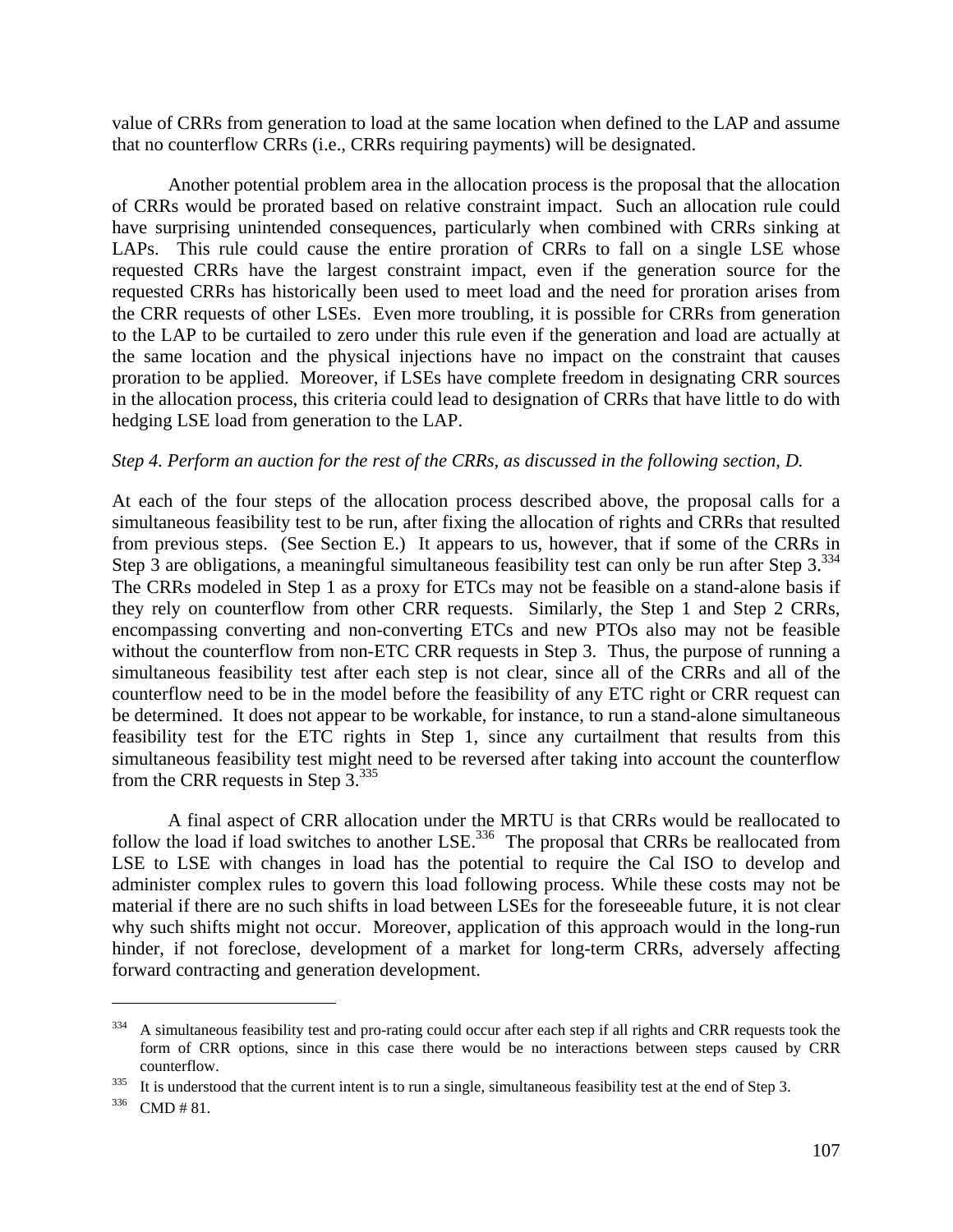While the reallocation of CRRs among LSEs so as to follow loads as they shift between LSEs under retail access programs is consistent with the objective of assigning the economic value of CRRs to the loads that pay the embedded costs of the transmission system, the complexity of administering such a system in a retail choice environment should not be underestimated. Rules would need to be established to define the obligations of the LSE losing loads and the Cal ISO settlement process would need to support these rules. As retail load moves from LSE to LSE from month to month the CRRs to be reassigned would likely be measured in fractional MW. In addition, each LSE serving load within a given load aggregation region may have CRRs from different sources. Thus, as each LSE gains and loses retail customers it could be gaining and losing distinct CRRs in various proportions. For these reasons, this CRR reassignment process could become unwieldy and expensive from an administrative standpoint for all concerned. Moreover, CRRs allocated on an annual or multiyear basis may be sold by the LSE prior to the time that load switches, requiring the assignment of negative CRRs to the losing LSE to offset the reallocated CRRs. Some of the potential administrative difficulties of a system in which CRRs follow load are illustrated with a simple example in Appendix VII.

 The long-run problem that will be created by such a process of reassigning CRRs to follow load is that no entity would have a long-term entitlement to CRRs. Lacking such a longterm entitlement to CRRs, LSEs would be unable to sell CRRs in the auction to support the sale of long-term CRRs to other LSEs wishing to enter into long-term power purchase contracts. This potential inability to acquire long-term congestion hedges could interfere with implementation of resource adequacy programs and would be a step backward from the longterm contract path rights available elsewhere in the WECC. Most of these problems would be avoided if the CRRs were treated as assigned auction revenue rights with the revenues used to reduce PTO transmission access charges, and all the actual CRR hedges for LSEs would be obtained from the auction.

# **D. CRR Auction and Secondary Markets**

Under the MRTU, the transmission capacity that is left after CRRs are allocated to LSEs will be made available to support the sale of additional CRRs in an ISO coordinated auction.<sup>337</sup> Qualified bidders, including CRR holders, may participate in the auction as buyers and sellers. The revenue from the sales of CRRs by a CRR holder will be paid to the selling party.<sup>338</sup> The net auction revenue (after paying selling CRR holders) will be allocated to the Participating Transmission Owners (PTOs), in proportion to their transmission revenue requirement, to be applied to reducing their transmission revenue requirement.<sup>339</sup>

Some features of the CRR auction are not yet specified:

 $337$  CMD # 92. Thus, if CRRs within a particular LAP were not fully allocated because of intra-LAP constraints, auction participants would buy node-to-node CRRs across the undersold constraints and the resulting auction revenues would be shared by the customers of all PTOs.<br>338 Oct FERC ¶165.

<sup>339</sup> CMD # 92.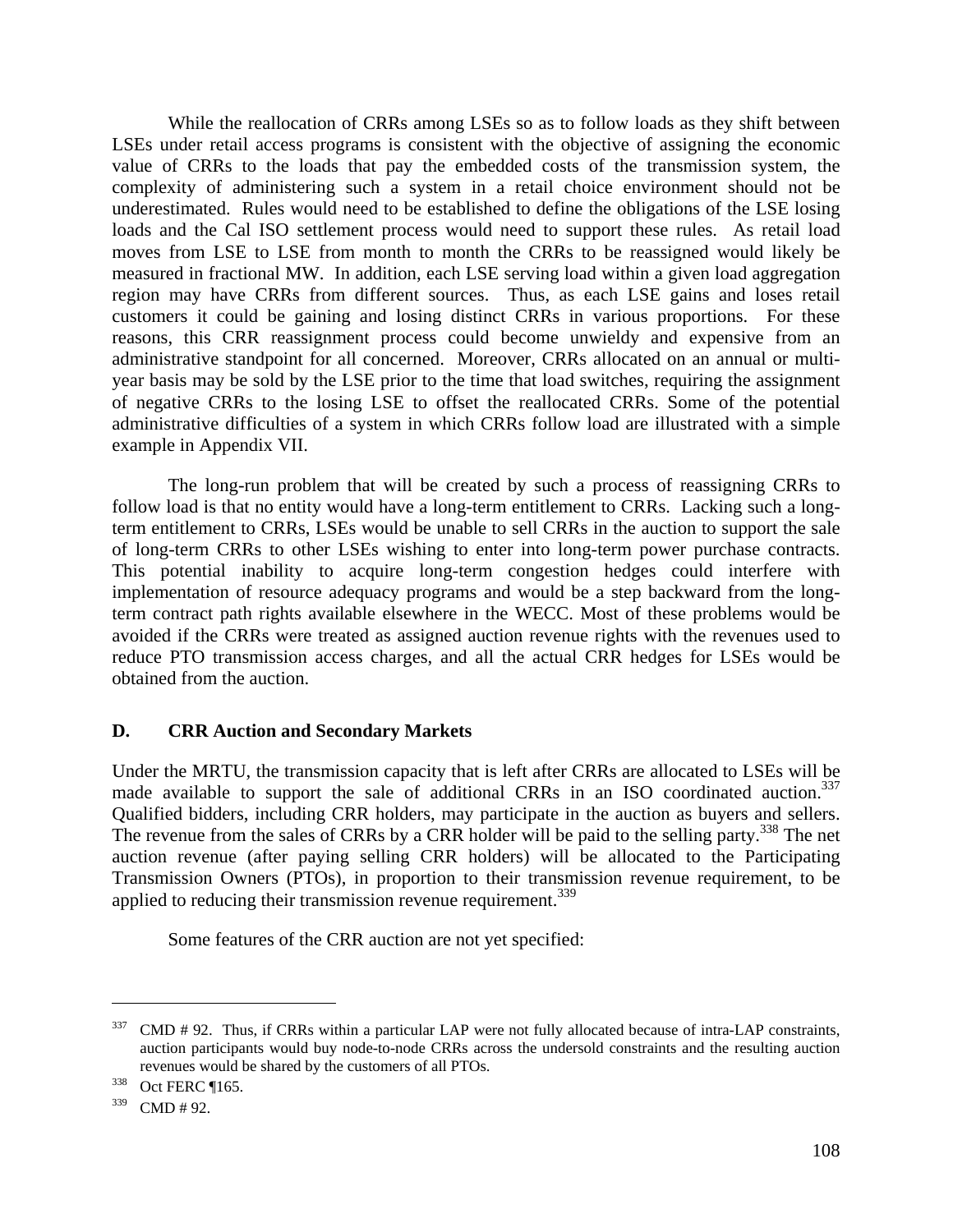- Will on-peak and off-peak CRRs be auctioned simultaneously for a given period of time (month or year), or will two auctions be held sequentially? $340$
- Will the bidding for annual CRRs be for a set of 12 monthly bids, or a single annual bid? Can parties buy monthly CRRs in the annual auction? $341$
- Can auction bids be for point-to-point, point-to-load zone and point-to-hub CRRs?

How these details are resolved will affect a variety of other elements of the MRTU market design.

 One critical ambiguity is what is intended by the description that the "ISO will run a CRR auction to allocate any transmission capacity that remains after loads and converted ETC holders received their shares." At the beginning of the allocation period, LSEs will have had the opportunity to designate CRRs using 100 percent of system transfer capability for the next month, 75 percent for the rest of the allocation year and 37.5 percent of capability for the following allocation year. We anticipate that it is intended that only the portion of system transfer capability that has been made available for designation by LSEs would be made available for sale in the auction, unless it is intended that the auction would be limited to monthly CRRs.342 If literally all remaining transfer capability were made available in the auction, few valuable CRRs would remain to be allocated to LSEs in future periods.

 The Cal ISO's July 22, 2003 filing states that the auction will be run to "maximize the auction proceeds."343 This is not the appropriate objective function for the auction from an economic perspective, and is not the objective function used in the auction of financial rights by PJM and New York. The appropriate objective function is to maximize the value of all accepted bids to buy CRRs, less the value of all accepted offers to sell CRRs, subject to the requirement for simultaneous feasibility of the awarded CRRs. The valuation of accepted bids would be made at the offer price made to buy or sell the CRR. In economic terms, this objective function equates to maximizing the "social welfare" or "gains to trade" of the auction, which is the sum of the value implicitly placed on auction purchases by the buyers (as communicated by their bids), less the sum of the reservation prices implicitly placed by sellers (as communicated by their offers to sell). A basic principal of economics is that markets should be structured to the extent possible to achieve a result that maximizes social welfare. Competitive markets achieve this

<sup>&</sup>lt;sup>340</sup> Based on CRR Study 2, it appears that the auctions will be sequential. Cal ISO MT, p. 5.<br><sup>341</sup> In CRR Study 2, there will be 24 allocation periods (12 months \* two time-of-use periods). Here, it appears that there must be separate monthly bids. (Cal ISO MT, p. 5)<br><sup>342</sup> It would be possible to run long-term auctions that reserve capacity to support future CRR allocations to LSEs

by scaling up the allocations for the partially allocated periods and extending these allocations forward into future years. Such a procedure would ensure that the auction would not interfere with the ability of LSEs to designate their current CRRs in future years. These methods would not ensure, however, that LSEs would be able to designate different CRRs in future years.

There is a fundamental tension between accommodating long-term CRR auctions to support long-term congestion hedges for LSEs and allocating CRRs to LSEs on a short-term basis. This conflict can easily be fully resolved by allocating LSEs auction revenue rights rather than CRRs. 343 CMD #93.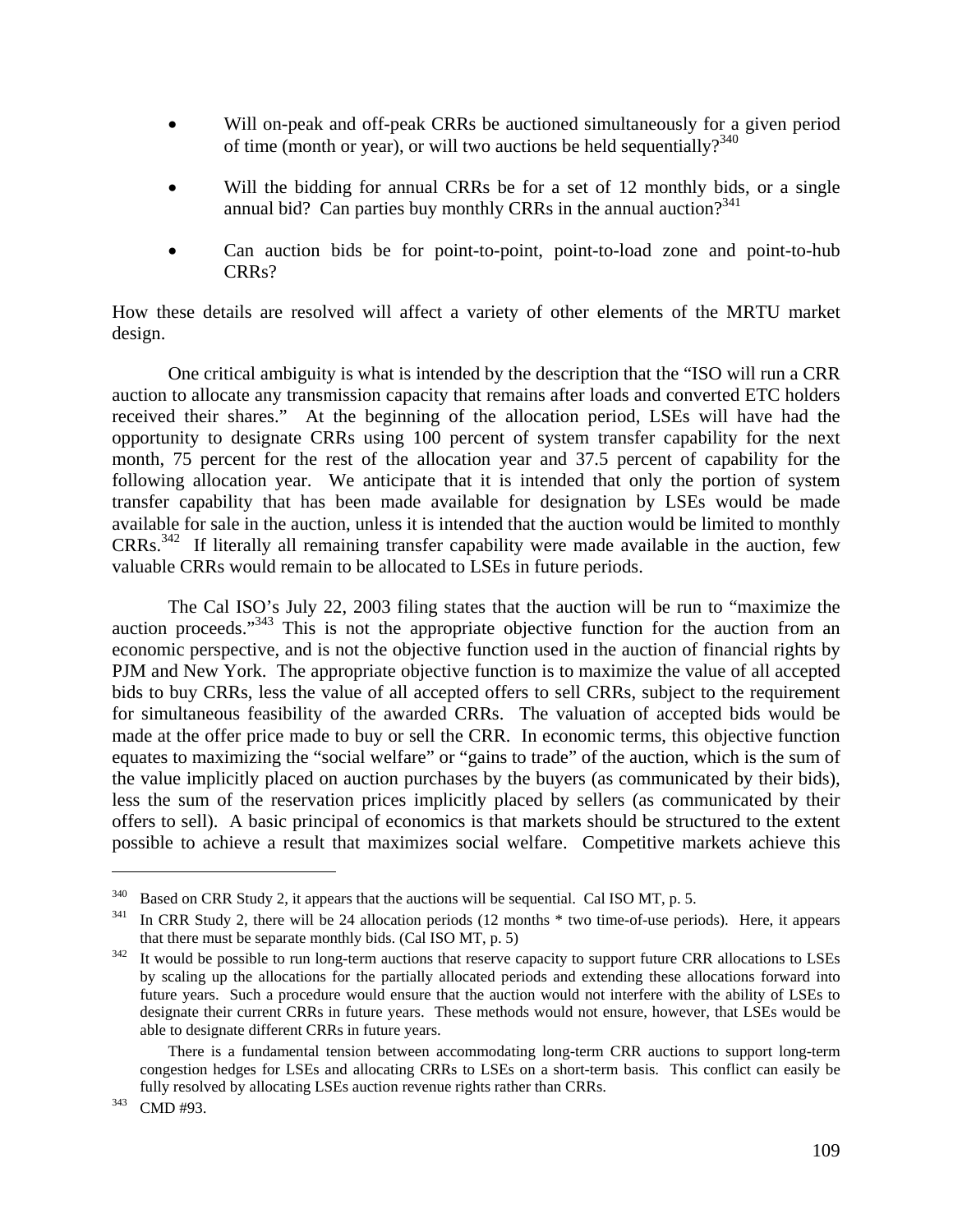outcome, as opposed to monopolistic markets. The objective function of "maximizing auction proceeds" would require the Cal ISO to economically withhold transfer capability from the auction if this would sufficiently raise auction CRR prices to increase net auction revenues. The Cal ISO should be acting as an auctioneer in running the CRR auction, using an objective function that maximizes social welfare and mimics a competitive market outcome, rather than an objective that entails attempting to exercise market power. Both the PJM and New York FTR/TCC auctions use the objective function of maximizing the value of all accepted bids to buy CRRs, less the value of all accepted bids to sell CRRs.

 In addition to the allocation process and auction run by the Cal ISO, market participants may trade CRRs through a secondary market. In secondary market transactions, CRRs may be unbundled into any specific hours of the day, days of the week, or seasons, and NS-CRRs may be unbundled into their separate injection nodes consistent with the distribution factors defining the NS-CRR. Secondary market trades must be registered with the Cal ISO's Secondary Registration System. The Cal ISO does not itself intend to facilitate secondary market CRR trades other than through its auction. This proposal is reasonable and consistent with the practices in other regions.

 The MRTU proposes that no limits will be imposed on CRR holdings. This policy would be reconsidered if there were evidence of gaming or the exercise of market power based upon possession of excessive amounts of CRRs. $344$  In addition, the Cal ISO should consider imposing creditworthiness standards on those purchasing CRRs in the auction and transacting in CRRs. These standards may be important since CRR auction markets allow a market participant to be paid today in return for holding a counterflow CRR that will likely require future payments. ISO revenue adequacy requires that such purchasers make good on subsequent payments of negative congestion rents billed to this CRR in future day-ahead markets. If the party holding such a counterflow CRR were to liquidate or go bankrupt after the auction, there could be an impact on Cal ISO revenue inadequacy. Both PJM and New York have credit standards for financial rights holders.

# **E. Simultaneous Feasibility Test**

The Cal ISO will perform a simultaneous feasibility test to determine the CRRs to be awarded through each step of its allocation and auction process.<sup>345</sup> The Cal ISO will run one optimization/simultaneous feasibility test process for allocating annual-term CRRs (one test each for on-peak and off-peak) and one for allocating monthly-term CRRs (one test each for on-peak and off-peak).<sup>346</sup> A simultaneous feasibility test also would be run whenever new transmission capacity is added or removed, so as to determine the incremental CRRs to be awarded.<sup>347</sup>

<sup>&</sup>lt;sup>344</sup> CMD Transmittal, p. 78.<br><sup>345</sup> CMD # 77.<br><sup>346</sup> CRR Study 2, p. 10.<br><sup>347</sup> CMD # 96.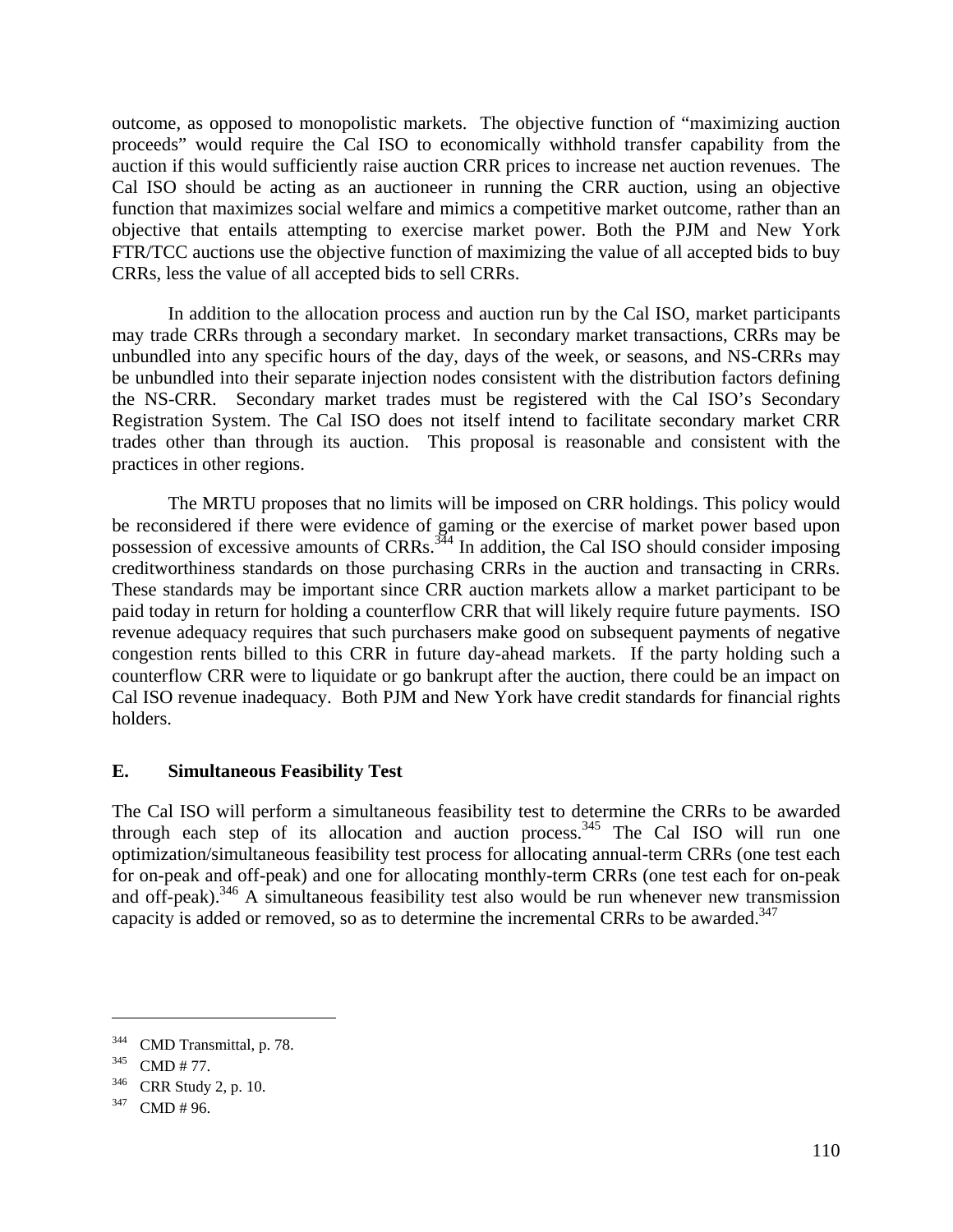For the annual simultaneous feasibility test, the Cal ISO will assume that all lines are inservice, except if major long-term outages are scheduled.<sup>348</sup> Planned outages would be included in the simultaneous feasibility test for the monthly CRR allocation and auction models but the criteria for inclusion have not yet been developed.

 There should be a close correspondence between the transmission model, contingency set and constraint representation used in the simultaneous feasibility test and those used in the dayahead market. Modeling differences, such as assumptions concerning PAR settings or unscheduled flow over the Cal ISO control area, should be identified and investigated to determine their potential impact on revenue adequacy. Some aspects of the grid configuration, such as lines in service, will vary over the month, so reasonable assumptions must be made in the simultaneous feasibility test, as recognized by the Cal ISO.

For purposes of CRR Study 2, the Cal ISO proposes to remove the transfer capability of transmission that is within the Cal ISO control area, but not under the control of the Cal ISO (called Transmission Ownership Rights) from the network model used for the simultaneous feasibility test by defining point-to-point CRR options at the source and sink of the line. This would be a reasonable approach provided that the options correspond to the schedules that can be expected over the non-ISO transmission lines and that the Cal ISO has no responsibility for managing congestion on these lines

The Cal ISO has stated that the transmission model used to perform the simultaneous feasibility test for the allocation in CRR Study 2 was created by scaling down the network capacity to 75 percent of that defined by the full network model (after removing capacity associated with Transmission Ownership Rights**)** and the operating constraints being used.349 This model was used for determining the allocation of the long-term CRRs in the study. For each month studied, "an upper bound based on historical load data" was calculated.<sup>350</sup> Network capacity was not scaled down for the short-term monthly CRR allocation in the study; instead "for each month of the short-term allocation a CRR upper bound based on forecasted load data" was calculated.<sup>351</sup>

There are a number of ambiguities concerning the scaling down methodology that have implications for other aspects of the allocation and auction process, including its implementability. Some of the more basic questions are:.

<sup>348</sup> CRR Study 2, p. 6.

 $349$  CRR Study 2, p. 5. It is not clear what is intended from an implementation standpoint. It should be kept in mind that while pre-contingency limits can be adjusted by deducting ETC flows from the limit and multiplying the reduced limit by 75 or 37.5 percent, this methodology is not workable for post-contingency constraints as the ETC flows on a monitored element will be different for different contingencies, so no single limit adjustment would be appropriate for all contingencies.

The NYISO has developed a methodology for allocating or auctioning only a portion of transfer capability by scaling up bids and offers, rather than scaling down limits.

 $^{350}$  CRR Study 2, p. 5.<br> $^{351}$  CRR Study 2, p. 5.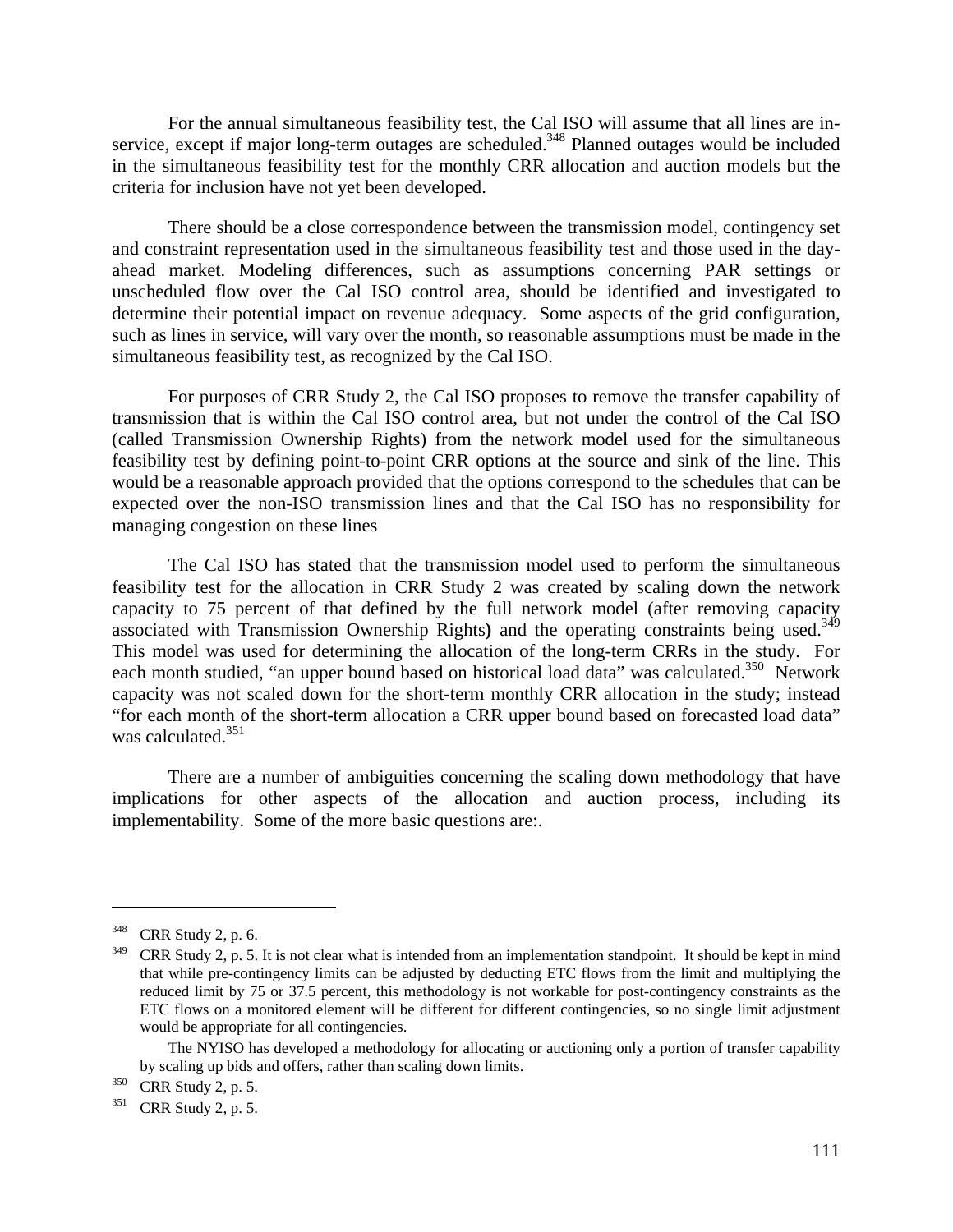- Will the annual allocation process include 75% or 100% of the CRRs used to account for non-converted ETC schedules? Will it include 75% or 100% of the CRRs requested by new PTOs and by entities with ETCs that convert to CRRs?
- If the annual allocation includes only 75% of an entity's annual CRR request, will the entity be able to choose which particular CRRs (source to sink) are included in the 75% set or, alternatively, will a flat 75% of each annual CRR request be included, with the remaining 25% carried into the monthly auction? If so, does this mean that parties will be required to specify their monthly CRR requests at the time of the annual allocation?<sup>352</sup> Among other things, the answers to these questions affect the relative priority of the allocations made to different groups of customers, as customers with higher priority will have an advantage if they can pick *which* of their point-to-point CRR requests to include in the 75% annual allocations.
- How much transmission capacity will be available to support the annual auction of CRRs? The transmission system capacity used for the annual allocation and auction will be scaled down to 75%, while the CRR requests made for the annual allocation will include, at a minimum, 75% of the CRRs used to account for nonconverted ETCs, 75% of the CRRs requested by new PTOs and by entities with ETCs that convert to CRRs, and 75% of the requests of non-ETCs. Moreover, it appears to us that in order to insure that sufficient transmission capacity is reserved for non-converted ETCs, 100% of these will need to be reserved in the annual allocation, rather than  $75\%$ .<sup>353</sup>

# **F. CRR Settlements**

The congestion rents collected for each hour in the day-ahead market will be used to fund payments to CRR holders for that hour. Any hourly surpluses or deficits will be accumulated in a single balancing account. Funds from the balancing account would be disbursed at the end of each month to CRR holders that were not compensated fully during the month.<sup>354</sup> In addition, there will be a yearly clearing of the balancing account, in which any surplus funds in the account at the end of the year will be allocated to CRR holders in proportion to their gross

 $352$  It appears to us that under a scaling down methodology in which 75% of the CRR requests are included in an annual allocation for 75% of system capacity and 25% of the allocation occurs monthly, the implementation must be undertaken by representing 75% of each annual CRR request in the annual simultaneous feasibility test and 25% of each annual CRR request in the monthly simultaneous feasibility test. If this restriction were not imposed (i.e., monthly requests could be modified, or could be a non-proportionate subset of the annual request), then the ISO could not be sure that it was appropriately reserving transmission capacity for the monthly allocations of new PTOs and converting and non-converting ETCs. Thus, it might inadvertently allocate such transmission capacity to non-ETCs as annual CRRs, or sell it in the annual auction, not knowing it

would later need this capacity to honor the monthly requests from higher-priority groups.<br><sup>353</sup> Similarly, 100 percent of new PTO allocation requests and converting ETC requests may need to be considered at the time of the annual allocation in order to preserve the priority of these customer classes over the non-ETC customers. Otherwise annual CRRs could be allocated to non-ETCs that cause the monthly allocations to new PTOs and non-converting ETCs to be infeasible.<br><sup>354</sup> CMD #90.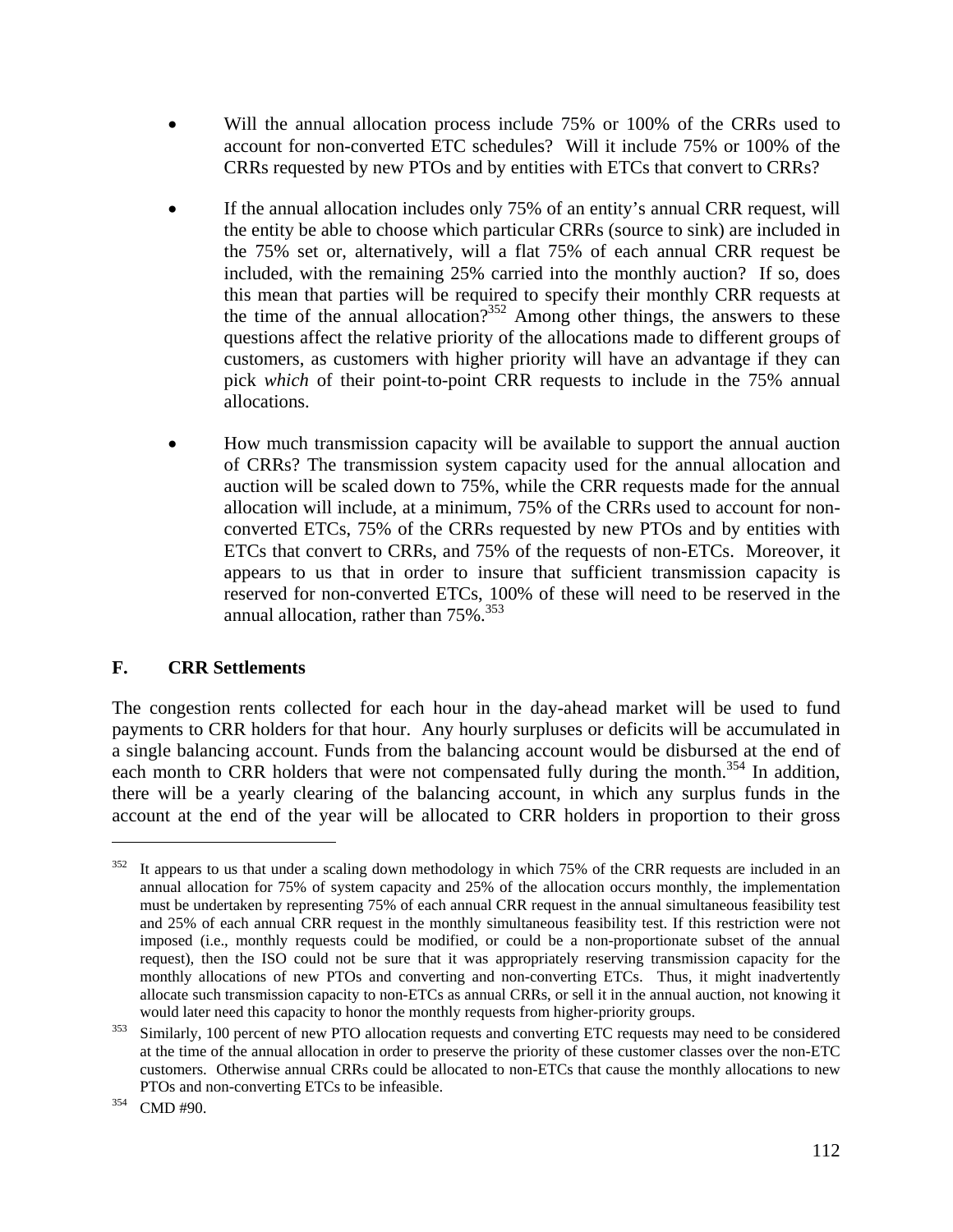unrecovered annual shortfall. Any remaining surplus at the end of the year after fully funding all CRRs will be paid to PTOs. If the balancing account is short at the end of the year, no additional payments or charges will be made.<sup>355</sup> It is inferred that if the congestion rent collections are insufficient to fully fund payments to CRR holders in the hour, these payments will be pro-rated down proportionately in the hourly settlements but this does not appear to be explicitly spelled out and ought to be clarified.356 This is a reasonable proposal which is consistent with the CRR settlement mechanism in PJM.<sup>357</sup>

### **G. CRRs for Third-Party Transmission Expansions**

The MRTU provides that in the case of market-based transmission upgrades, the parties bearing the cost of the upgrade will receive CRRs reflecting the added transfer capability if they are not recovering their investment through an access-charge-based rate of return, a transmission credit, or direct payment from an existing PTO.

 The Cal ISO's draft proposal for the allocation of CRRs to merchant transmission describes three different types of transmission upgrades, and their eligibility to receive CRRs:

## • *Upgrades Associated with Large Generation Interconnections (greater than 20 MW)*

 The facilities added between the point of interconnection and the new generating facility are called interconnection facilities. Any modifications or additions made to the ISO-controlled grid beyond the point of interconnection, so as to accommodate the new generator, are called network upgrades. Network upgrades will be eligible for CRR allocations, but not interconnection facilities.358

 There are two types of upgrades that are not explicitly associated with the interconnection of a large generator.

### • *Reliability-Driven Upgrades Not Associated with Large Generation Interconnection*

 Reliability driven upgrades are upgrades required to ensure system reliability according to the Applicable Reliability Criteria. It is assumed that reliability driven upgrades will be made by PTOs, who will recover the cost of the upgrades through their regulated rate of return. To the

1

<sup>&</sup>lt;sup>355</sup> CMD Transmittal, p. 72. It does not appear to us that the balancing account would ever be "short"; the minimum balance would be zero, since it is used only to accumulate excess congestion revenue.<br><sup>356</sup> Since the loss residual will also be credited to the CRR balancing account (May ISO, pp. 70-76), there is a low

probability of an overall annual shortfall but such a shortfall could arise during a particular hour or month.<br><sup>357</sup> In the future the Cal ISO may consider a more direct allocation of hourly congestion rent shortfalls and

surpluses to the parties responsible for the changes in transfer capability causing such shortfalls or surpluses. This may become important in providing efficient maintenance incentives if some of these events have a relatively large dollar impact on the CRR settlements. In the CMD transmittal letter (pp. 72-73), the Cal ISO discusses why there will not be separate balancing accounts for each TO. They recognize that separate accounts might be used to provide an incentive for PTOs to manage transmission maintenance more effectively, as each PTO could be made to make up its shortfall in funds at the end of each year. 358 Cal ISO MT, pp. 1-2.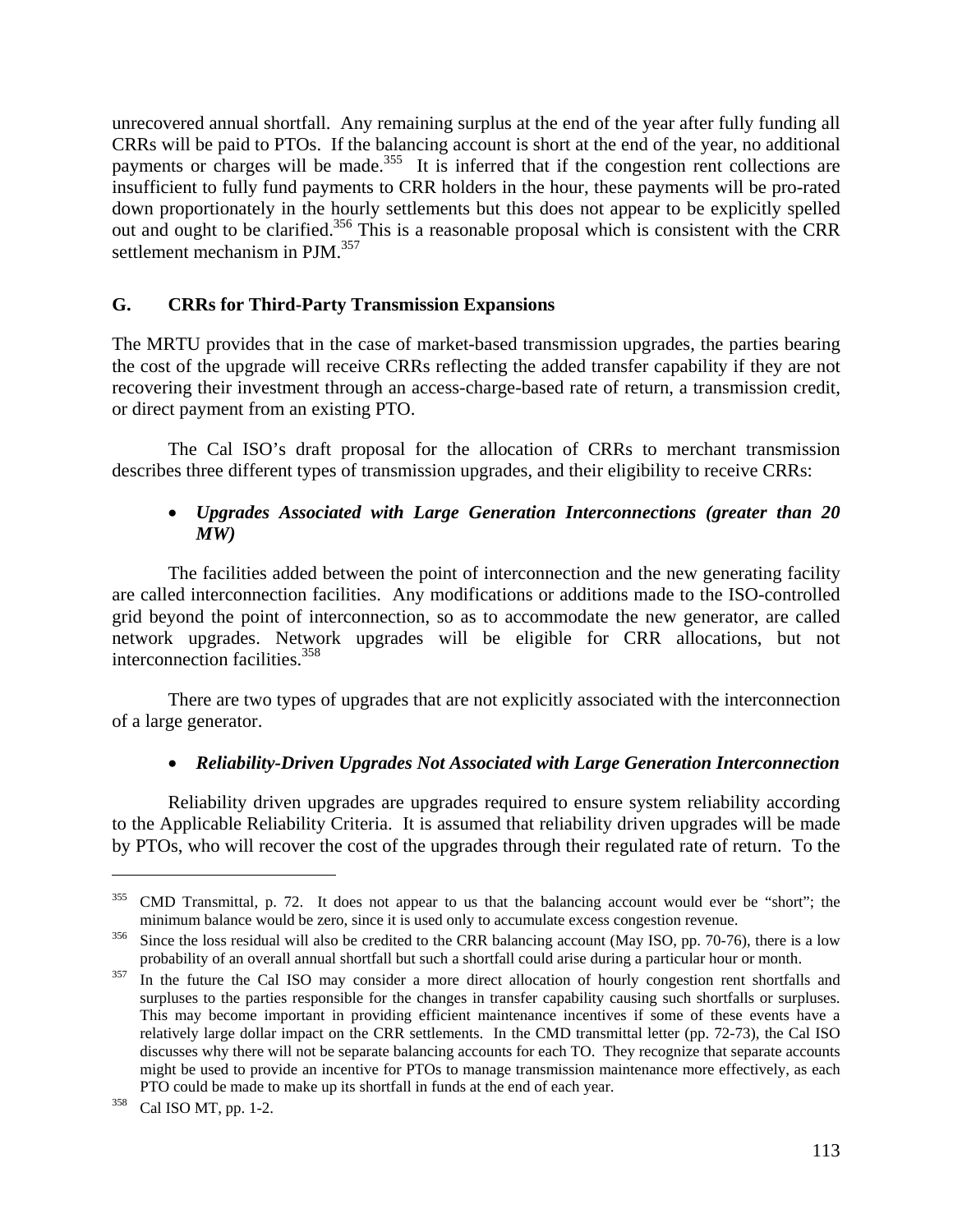extent that the costs of these upgrades are recovered in regulated rates, the upgrade will not be eligible for an allocation of CRRs.

 The likely intent of this rule is to avoid assigning CRRs to entities that do not bear the costs of the transmission investment. This rule also appears, however, to imply that the PTO ratepayers who do bear the costs of the transmission investment would only receive a portion of the benefits, through their entitlement to a share of the annual congestion rent residual. This rule would be appropriate if the costs of the transmission investment were allocated to all ratepayers on the same basis as their entitlement to the annual residual, but it is not clear that this will be the case. Shouldn't the economic value of the CRRs produced by a transmission investment by a PTO be assigned to that PTO's ratepayers?

## • *Economically Driven Upgrades Not Associated with Large Generation Interconnection*

 Economically driven upgrades not associated with large generation interconnection are transmission assets that are put under the control of the Cal ISO, but are not needed to ensure system reliability. If the sponsors for these upgrades do not recover their investment cost under a FERC-approved rate of return or direct payment from a PTO, they are eligible to receive CRRs for the increase in transfer capability provided by the upgrade.<sup>359</sup>

The general principle under the MRTU is that the project sponsor of such economically drive upgrades will receive CRRs commensurate with the amount of transfer capability added to the system.<sup>360</sup> The quantity of CRRs allocated to the party responsible for the increased transmission capacity will be capped by the increase in transfer capability.<sup>361</sup> Any CRRs awarded for a transmission expansion will be required to be simultaneously feasible in combination with all previously awarded CRRs, which will maintain the Cal ISO's revenue adequacy.<sup>362</sup>

The Cal ISO lists a number of principles that it proposes to apply to the allocation of CRRs to eligible owners of new merchant transmission ("MT owner"):

First, "CRRs will be allocated to the MT owner only after the MT upgrades have been energized and in operational control of the CAISO."<sup>363</sup> This is an appropriate approach because the final impact of the new upgrade on transmission capacity may differ from prior estimates made at the time that the upgrade was proposed or constructed. Such differences may occur because of changes in the specification of the new facility, or because the order in which upgrades are completed differs from the order in which they were proposed, or differs from the order in which they crossed any of a number of regulatory, financial and contractual hurdles. The CRRs that are incrementally feasible for a given upgrade will depend on the final specifications of the upgrade and the actual order in

<sup>&</sup>lt;sup>359</sup> Cal ISO MT, pp. 1-2.<br><sup>360</sup> Sept ISO, p. 103.<br><sup>361</sup> Cal ISO MT, p. 1.<br><sup>362</sup> CMD Transmittal, p. 79.

<sup>363</sup> CMD Transmittal, p. 80, Cal ISO MT, p. 2.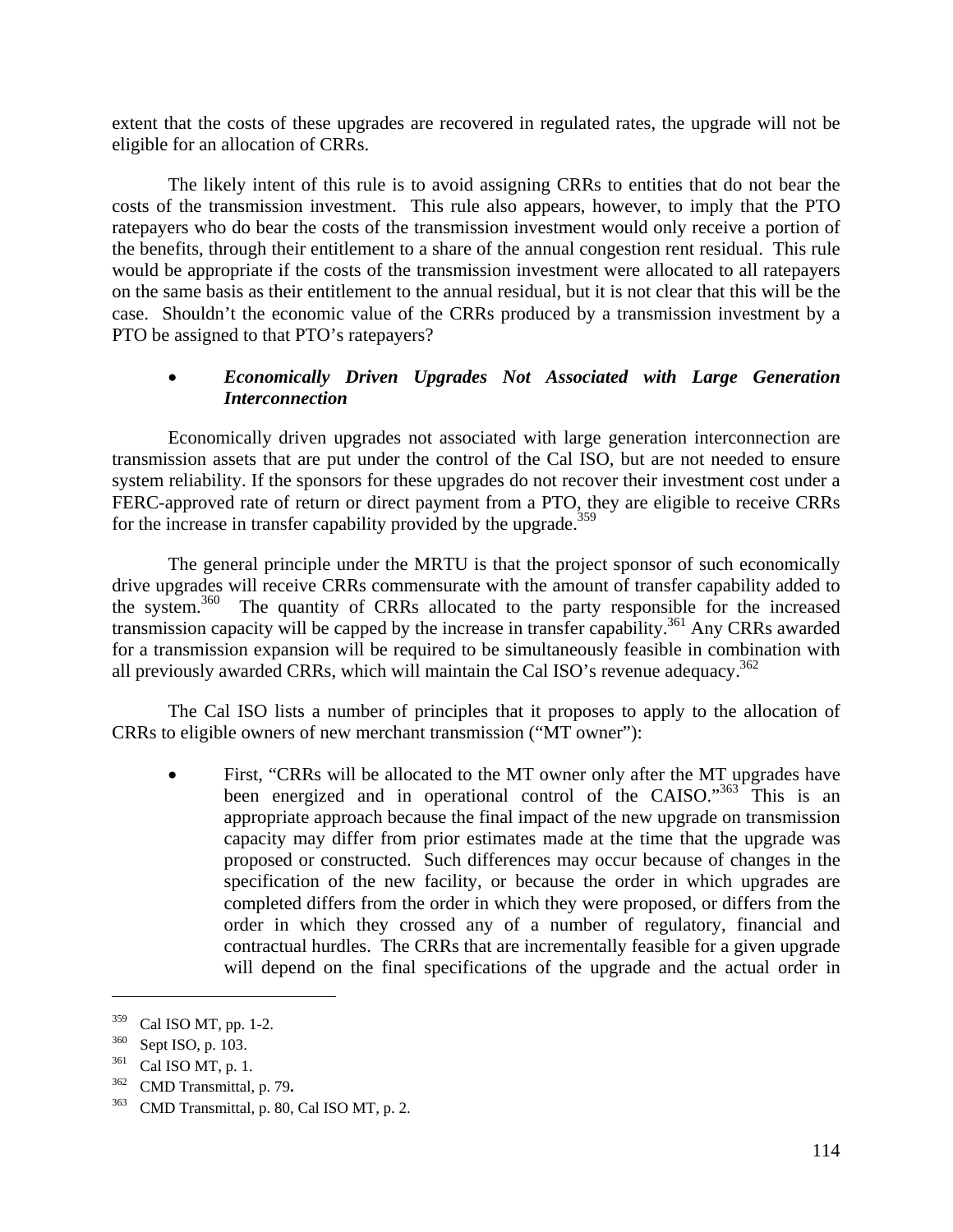which upgrades are completed. The CRRs that are estimated to be feasible based on estimated completion dates on related projects may be infeasible based on the actual completion order, leading to revenue inadequacy if CRRs were awarded based on these estimates.

- Second, "once the CAISO has included the MT related transmission upgrades in the FNM, these upgrades need to be consistently modeled in the FNM in all subsequent CRR Allocations/Auctions and other CRR related processes."<sup>364</sup> This is the correct approach for maintaining revenue adequacy and equity in the CRR allocations.365
- Third, "the terms of the CRRs that are allocated to the MT owner should be good for the life of the transmission facility."366 This feature of the market design is reasonable and consistent with the approaches in other regions. Parties that make such long-term investments need to receive long-term property rights. It can be challenging, however, to design a process for determining incremental long-term CRRs awards for new merchant transmission owners that appropriately takes into account the rights of those paying the embedded cost of the existing transmission system. In order to determine long-term *incremental* CRRs for the new merchant transmission owner, it is necessary to define the long-term claims to CRRs on the existing system, since the award of incremental CRRs for the expansion will likely cause parallel flows on the existing system as well. A difficulty is that the long-term claims of existing ratepayers are not well defined under the MRTU. PJM addresses this issue in allocating incremental FTRs to merchant transmission by assuming that currently outstanding CRRs are a proxy for the long-term CRRs desired by existing transmission rate payers. Thus, the allocation of long-term CRRs is required to be simultaneously feasible on an incremental basis, taking into account currently outstanding CRRs. This is a reasonable approach, but it works better the longer the term of the entitlements to use of the existing system that are modeled in this process. An additional test might be run to insure that the incremental CRRs are feasible in the absence of currently outstanding CRRs, i.e., that they do not rely on counterflow by CRRs that might not be nominated in the future.<sup>367</sup>

1

Cal ISO MT, p. 2.<br>The CMD states that when "new transmission capacity is added or removed, the CAISO will review the impact of the change on the system network to determine the appropriate amount of new capacity to be released in subsequent CRR allocations and auctions." (CMD #78) The meaning of this statement is not clear. When new transmission capacity is added or removed, changes need to be made to the transmission grid model used in the CRR auction and allocation processes that are identical to the changes that will be made in the transmission grid model used in the IFM. This may include adding or changing monitored contingencies and constraints. When new transmission capacity is added or removed it is not necessary to determine a specific increase or decrease in the capacity that will be offered as CRRs; this follows implicitly from the changes that the ISO makes to the transmission grid model.<br><sup>366</sup> Cal ISO MT, p. 2.<br><sup>367</sup> There is an outstanding question of the impact on the project sponsor's long-term CRRs from the retirement of

existing transmission capacity, of a transmission derating or an increase in external loop flow. Would the CRRs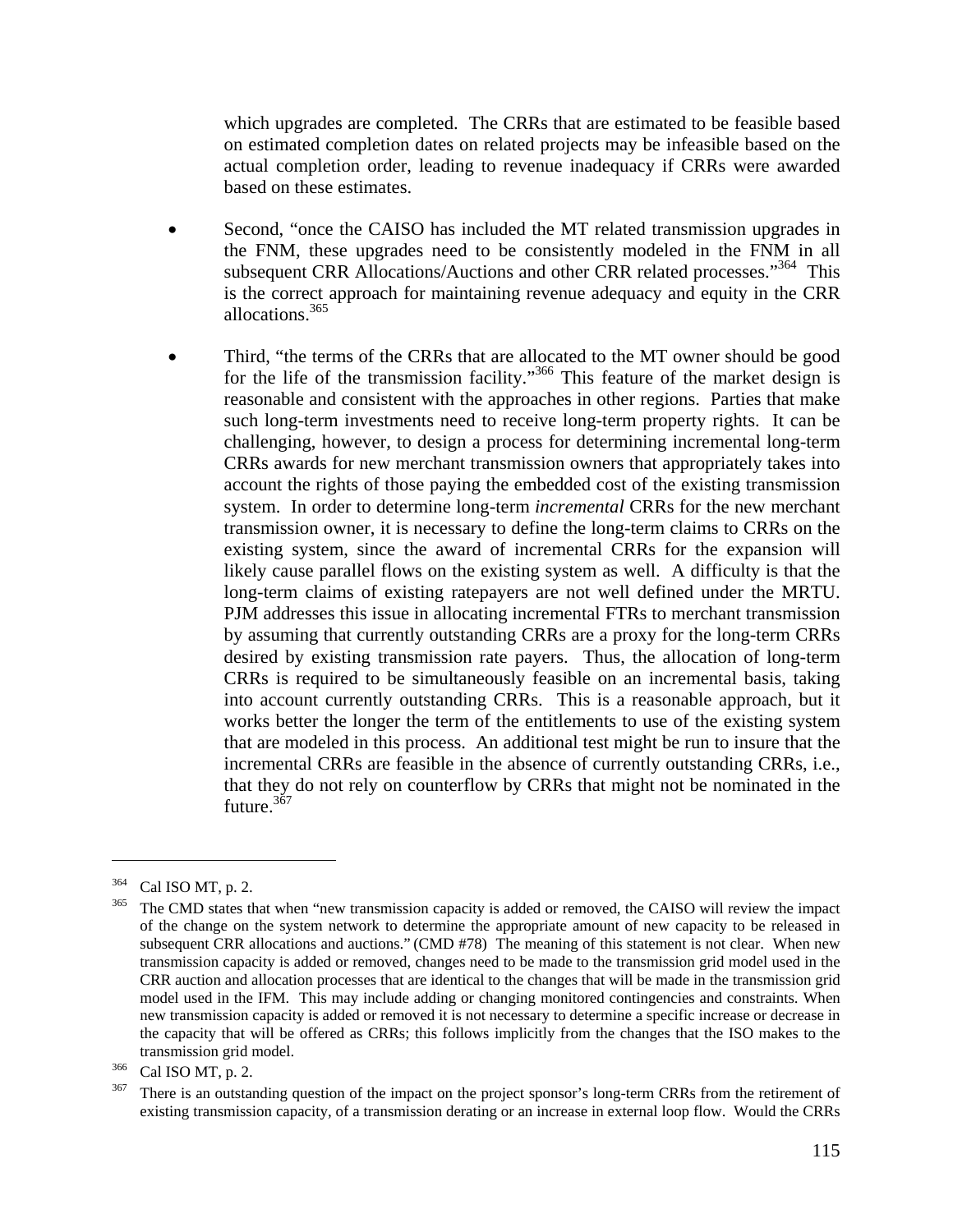- Fourth, "if the incorporation of MT related transmission upgrades causes previously awarded CRRs to become infeasible, it is the responsibility of the MT owner to provide counter flow CRR Obligations to relieve the infeasibility only for the terms of those CRRs that were deemed infeasible."<sup>368</sup> It is appropriate to require that the merchant transmission investor accept counterflow CRRs to maintain the feasibility of outstanding CRRs. This provision appears, however, to mean that after the expiration of the term of the CRRs that would have been rendered infeasible by the merchant transmission upgrade the merchant transmission owner would no longer be responsible for any costs that the upgrade imposes on existing rate payers, in terms of decreasing the capacity of the existing transmission system. If this is the intent of this provision, it is not apparent why it is appropriate to provide that the new merchant transmission owner does not have a continuing obligation to compensate transmission customers for the adverse impact that its new facility has on the CRRs that may be allocated to existing ratepayers or auctioned for the benefit of these ratepayers, relative to those that were allocated prior to the upgrade. The Cal ISO should reconsider this provision.
- Fifth, "the CRRs allocated to the MT owners should not at any time become a revenue liability to the MT owner; except in the case of those counter flow CRR Obligations provided to the MT owner to relieve any infeasibility caused by the MT upgrade."<sup>369</sup> This is a reasonable provision that, as proposed by the Cal ISO, is most easily implemented by awarding CRR options, rather than CRR obligations, to merchant transmission owners.

 The proposed methodology for allocating CRRs to merchant transmission investors contained in Section 4 of the Cal ISO draft proposal for allocation of CRRs to merchant transmission addresses a number of the complications in assigning CRRs for transmission upgrades. Some additional questions and considerations that the Cal ISO needs to consider as it continues to develop this methodology include:

The document does not state how many CRRs (source/sink pairs) the merchant transmission owner may nominate during the allocation process. A strength of the Cal ISO proposal appears to be that it will allow the merchant transmission owner to nominate multiple CRR source-sink pairs simultaneously. This is appropriate because in a contingency constrained network it may be difficult for the merchant transmission owner to predict exactly which source/sink CRRs will be incrementally available after the upgrade. It is appropriate that the proposal does not to place any limitations on the location of the sources or sinks for CRR requests for upgrades that are not associated with large generation interconnections.<sup>370</sup>

allocated to the merchant transmission sponsor be guaranteed while the transmission capacity available for the allocation and auction of other CRRs declines? 368 Cal ISO MT, p. 3.

 $^{369}$  Cal ISO MT, p. 3.<br> $^{370}$  Cal ISO MT, p. 6.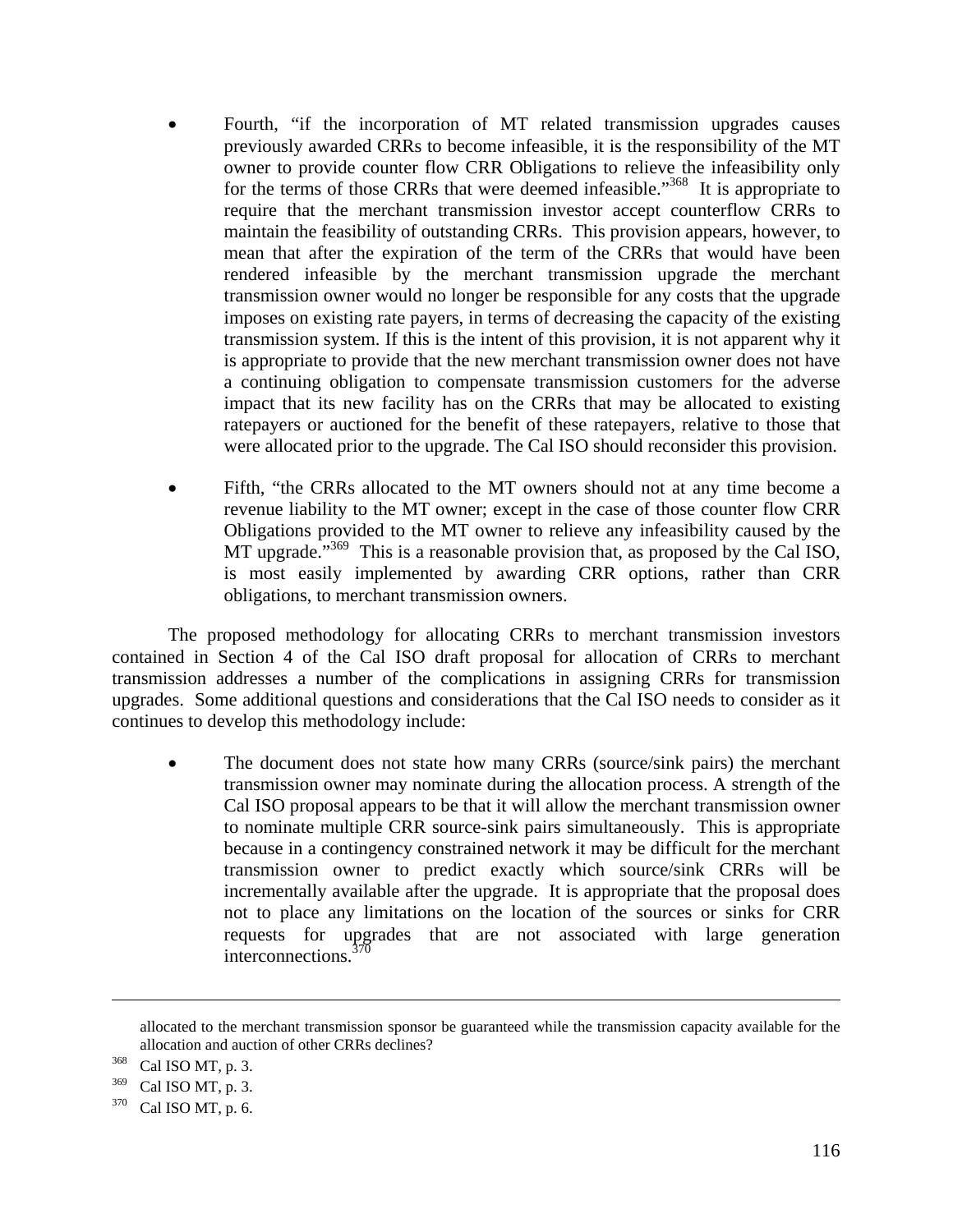- Step 4 of Section 4.1 describes how "Capacity CRRs" will be estimated to reserve CRRs that are requested by the merchant transmission owner, but were incrementally feasible on the transmission grid prior to the owner's upgrade. The documents indicate that this set will be determined so as maximize the MW quantity of  $CRRs$ <sup>371</sup>. The Cal ISO might consider, alternatively, identifying this CRR set by maximizing the value, based on the market clearing prices from the last annual auction.
- The proposed use of optimization software, using the nominated CRRs as control variables (as well as Fixed CRRs and Capacity CRRs with large penalty factors), to determine the CRRs allocated to merchant transmission owners is reasonable. The optimization software would determine the best set of feasible CRR allocations based on the merchant transmission owner's nominations, rather than requiring the merchant transmission owner to guess which CRRs will be incrementally feasible.

However, it appears that the intention is to optimize the MW quantity of the allocation. This will lead to an allocation that favors nominated CRRs that have the lowest shift factors over the constraints that bind in the security analysis. A drawback is that this allocation may not maximize the value of the awarded CRRs and could lead to anomalous outcomes. As an alternative, the Cal ISO should consider using an objective function that would maximize the value of the CRR set allocated to the merchant transmission owner based on either: the market clearing prices from the last annual auction, or preference values provided by the merchant transmission owner.

• Would the proposed process allow the merchant transmission owner to voluntarily request to be allocated additional counterflow CRR obligations so as to increase its allocation of nominated CRRs?

<sup>371</sup> Cal ISO MT, p. 3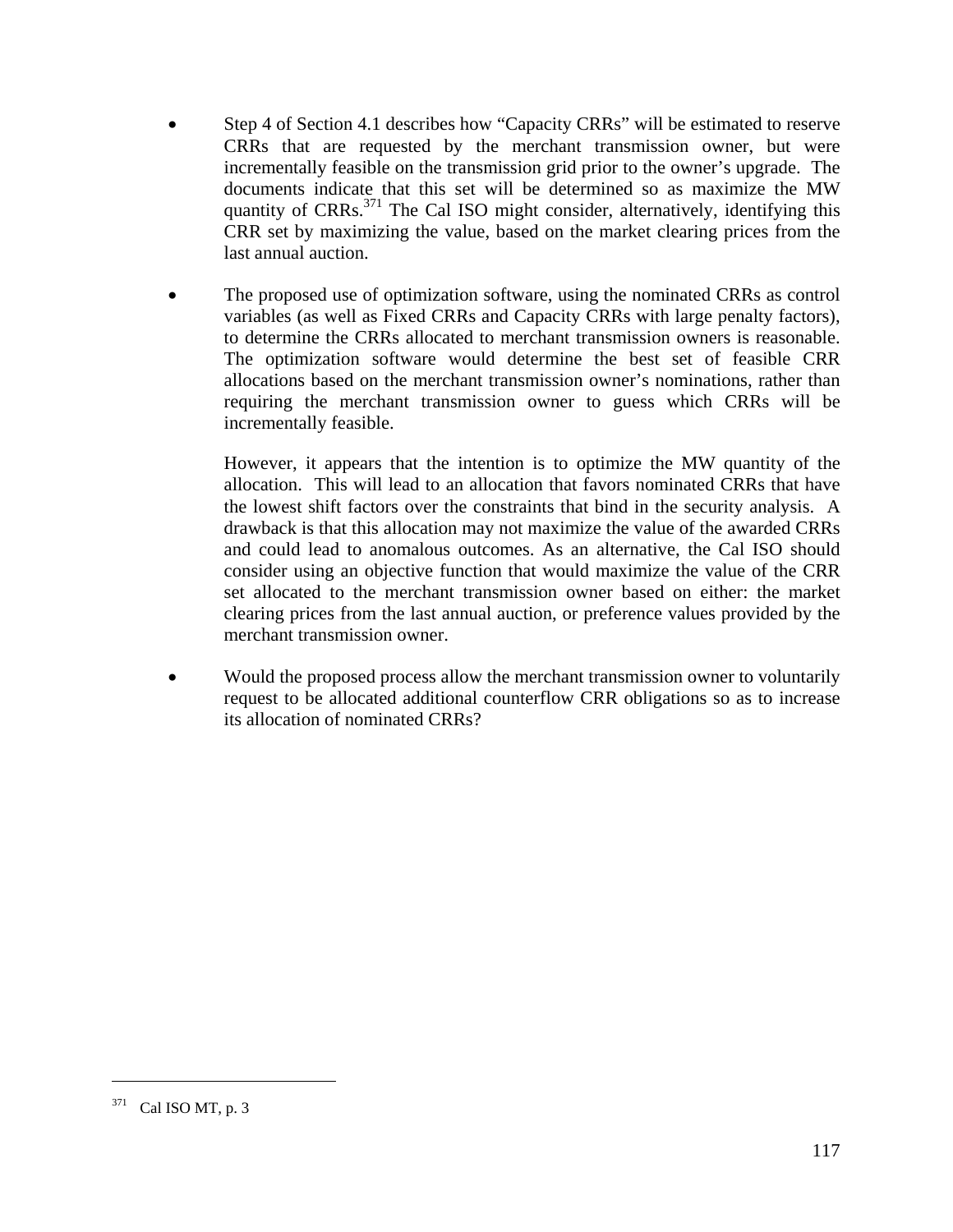# **IX. INTERACTIONS**

The discussion of the MRTU LMP market design in Sections I through VIII above has been organized around distinct market elements. Several features of the MRTU market design have effects that are important but have not been fully addressed in the preceding sections because the effects involve multiple features of the MRTU market design. We revisit those features in this section.

# **A. LAP Pricing and Nodal Clearing**

We discussed in Section II.B the potential problems arising from the nodal clearing mechanism for zonal load bids. The likely outcome of this clearing mechanism is that no high cost generation would be scheduled to operate within constrained regions in Pass 3 of the DAM. Aside from the ISO revenue adequacy consequences discussed in Section II.B, this clearing mechanism would mean that the DAM nodal prices paid to generators within constrained regions would be systematically less than expected real-time prices.

 Low cost generators (i.e., infra-marginal) located within these constrained regions would predictably seek to be paid the real-time price at their location. Because the LAP regions are so large, virtual load bids for the LAP zone in which the low cost generators are located would not enable the generators to receive the real-time price at their location, but only the far lower realtime LAP price. Such generators might respond to such price discrepancies between DAM and real-time by submitting DAM offer prices that reflected expected real-time prices, but as noted above such offer prices would likely be mitigated in Pass 2 of the DAM, and the generator would have to sell its output at the artificially low (because of the absence of congestion) nodal DAM price. One consequence of this would be that while high cost generation within constrained areas might be offered in the RUC, low cost generation within the constrained area would not be offered in the DAM at all, although it would be available in real-time.

 One problem for the Cal ISO in such an environment would be that although the Cal ISO would know that this capacity would be available to relieve congestion in real-time (even if the power were exported, the power would relieve congestion), the capacity would not be offered in the DAM. In such a circumstance, the Cal ISO therefore might need to commit capacity in the RUC somewhere to maintain its ability to meet aggregate real-time load (because capacity not offered in the DAM might be exported), but the Cal ISO would not need to commit generation in the RUC to manage congestion. Modeling this situation would require scheduling the generation on in the RUC so that the flows solve congestion but then inserting another load to offset the generation and restore the actual load generation balance. It may not be possible to address this problem without exposing the Cal ISO to arbitrage as well complicating the RUC.

# **B. LAP Pricing, CRR Allocation and Vertically Integrated LSEs**

Another theme that runs through several sections of this report is the problematic impact of LAP pricing for CRR allocation and revenue adequacy. These problems will not arise if the nodal clearing mechanism for zonal load bids is maintained, as under that clearing mechanism there is unlikely to be any congestion in the DAM and all congestion costs will likely be incurred as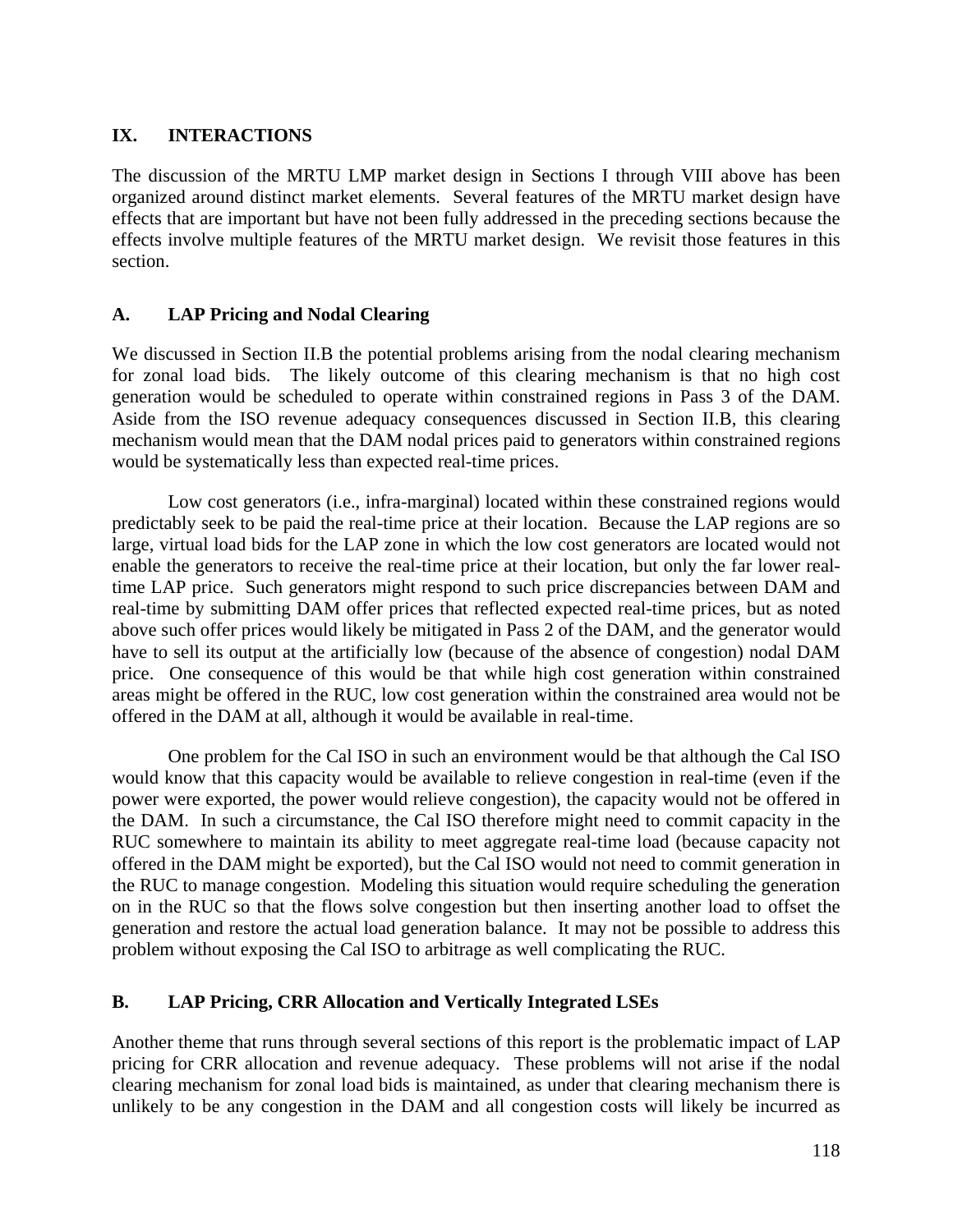RUC costs and real-time uplift (because DAM schedules would be infeasible). If the nodal clearing problem were addressed, however, by zonally clearing zonal LAP bids but the LAP structure retained, then there would probably be congestion in the DAM and the availability of CRRs to hedge these costs would be important.

 If the simultaneous feasibility test is applied to the award of LAP CRRs, this will limit the CRRs awarded to those satisfying the most binding transmission constraint, artificially limiting the ability of LSEs to hedge their congestion costs. This outcome would not arise if infeasible LAP CRRs are nevertheless awarded as described under the CMD, but this would likely lead to substantial uplift costs because the CRRs would not satisfy the simultaneous feasibility test and the Cal ISO would therefore not collect enough congestion rents to pay CRR holders.

 Another feature of the LAP pricing design is that LSE generation located at the same physical location as LSE load would potentially face apparent congestion between its generation and its load even though the congestion cost is not real (the generation and load are at the same location) and arises only because of the LAP design. The impacted LSEs could be hedged against this artificial congestion by awarding them CRRs from their generation to the LAP. The ability to award such CRRs could be limited by transmission constraints between that generation and the LAP, despite the fact that there would be no congestion between the physical generation and physical load. This circumstance could result in vertically integrated LSEs being unable to acquire the CRRs needed to fully hedge themselves for congestion costs between generation and load at the same physical location. Other vertically integrated LSEs with generation located within high cost constrained areas might benefit, because they would decline to accept CRRs from their generation to the LAP and would be paid counterflow for dispatching their generation to meet their load at the same physical location.

 These impacts are cost shifts rather than market inefficiencies but they will affect the willingness of vertically integrated LSEs to join the Cal ISO market. In addition, unless such vertically integrated LSEs are assigned CRRs from their generation to the LAP, they may have an incentive to exercise market power that would not be present under a nodal pricing system.

### **C. Ancillary Services and Soft Bid Caps**

The relatively low level of the proposed bid cap (\$250/MWh) raises the possibility that the costs of incremental generation, and market prices, could exceed the bid cap as they often did in 2000- 2001. In this circumstance, the soft bid cap could cause energy-limited resources to be dispatched in place of units submitting offers above the bid cap, which could lead to reliability problems. It may be that limited energy units will be able to avoid being inefficiently dispatched for energy by making use of the contingency only flag for spinning and non-spinning reserves. It is not clear, however, whether energy-limited units would be able to submit offers that would enable them to be scheduled to provide reserves if the soft bid cap is in effect. Absent other provisions, scheduling reserves to minimize the as-bid production cost of meeting load would result in energy-limited units offered at \$250/MWh being scheduled to provide energy, while reserves would be scheduled on high-cost units offering energy at prices in excess of \$250/MWh.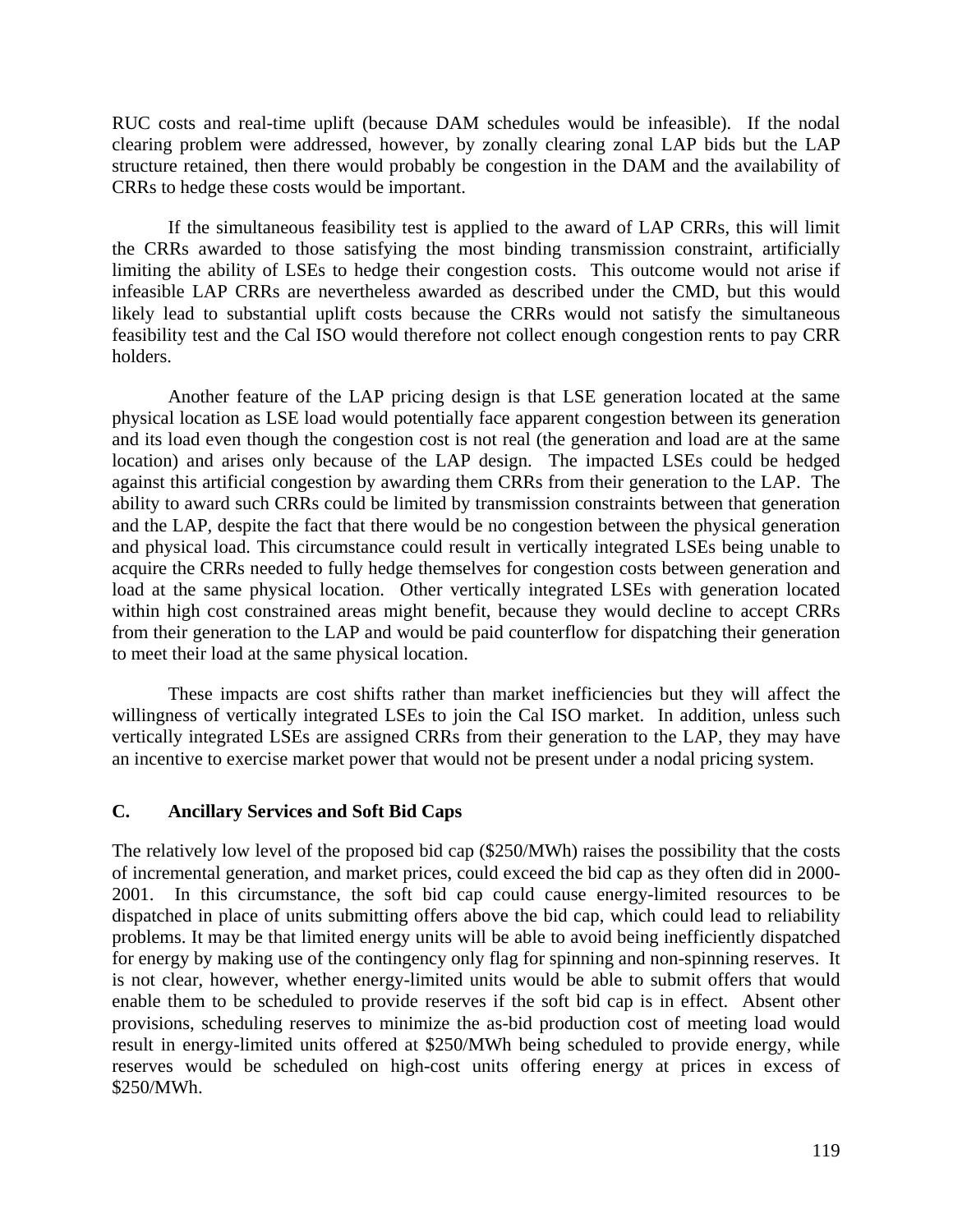The best way to avoid these problems would be to ensure that the bid cap is raised whenever gas prices rise to a level that would cause the cap to be binding. Other alternatives could be to allow owners of limited energy units to self-schedule these resources to provide reserves or to enforce the bid cap only in Pass 1B and not apply it to capacity scheduled to provide reserves in Pass 1A.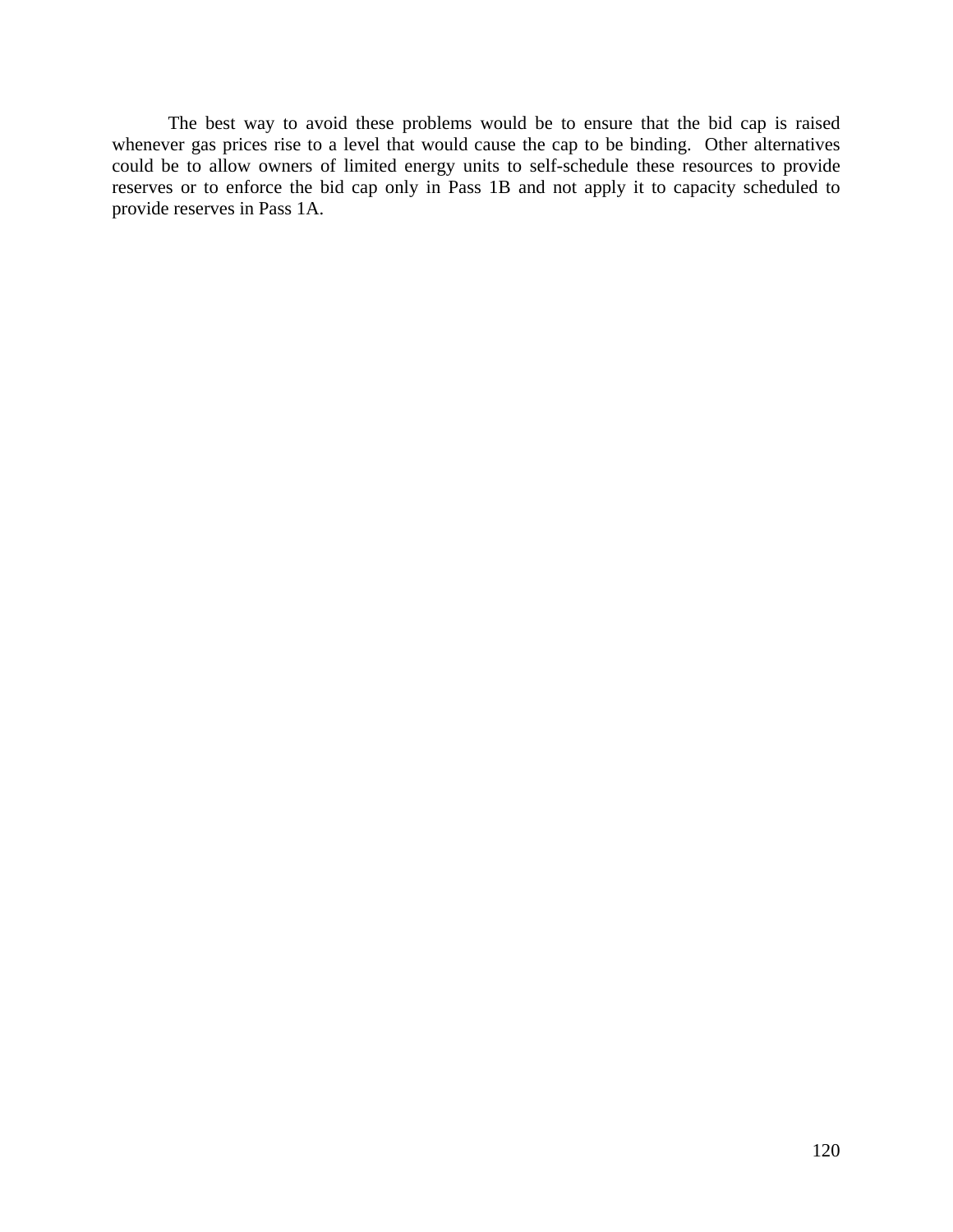# **X. RESOURCE ADEQUACY**

The general framework of the CPUC resource adequacy proposals addresses three related, but distinct issues. The first is the desirability of LSEs hedging themselves through forward contracts against substantial short-term changes in the market price of power. The second is the desirability of having sufficient capacity available to avoid involuntary load shedding during short-term demand spikes or during a typically large generation or transmission outages. The third is of special importance to the west. This is the desirability of having sufficient energy generating capacity available to avoid involuntary load shedding during periodic low hydro generating conditions.

 Each of these goals interacts with the MRTU market design in somewhat different ways and is discussed separately below. Overall, we have not identified any fundamental inconsistencies between the MRTU market design, the general framework described by the CPUC, or the need to effectively address the limitations of eastern installed capacity (ICAP) markets.

### **A. Short-term Capacity Shortages**

### *1. The Problem*

The traditional resource adequacy problem in the electric utility industry arises from the uncertain character of electric demand, the limited ability to store electricity to make up shortages, and the uncertain nature of outages. These properties of the electric industry require that generating capacity be maintained to meet variations in expected load and in the expected availability of generation. In the short-term, this role is met by operating reserve requirements which assure that the required capacity is on-line in real-time. In the longer-term it is necessary to assure that enough capacity is built to maintain short-term reliability, this is the resource adequacy problem. The resource adequacy problem is an economic problem because keeping enough generation available to meet peak load during these extreme conditions is expensive.

 Under the vertically integrated utility model, resource adequacy standards (i.e., deciding how much capacity to maintain) were resolved between the individual utility and its regulators. The consequences of inadequate utility resources to meet utility load were straightforward. The utility that lacked sufficient generation to meet its load had to buy energy and schedule transmission to import additional power or it would have to undertake involuntary load shedding. The determination of which LSE would shed load during shortage conditions was easy; this was the utility that was short of power or did not have firm transmission service to deliver power to its load. The Midwest in 1998 saw very high power prices for transactions between vertically integrated utilities seeking to meet reserve requirements and avoid load shedding during shortage conditions. The lesson is that when the distribution company was the entity responsible for dispatching generation it could be held accountable for having sufficient generation to meet load and would balance the high cost of maintaining excess generation against the high costs of buying energy during shortage conditions to avoid load shedding.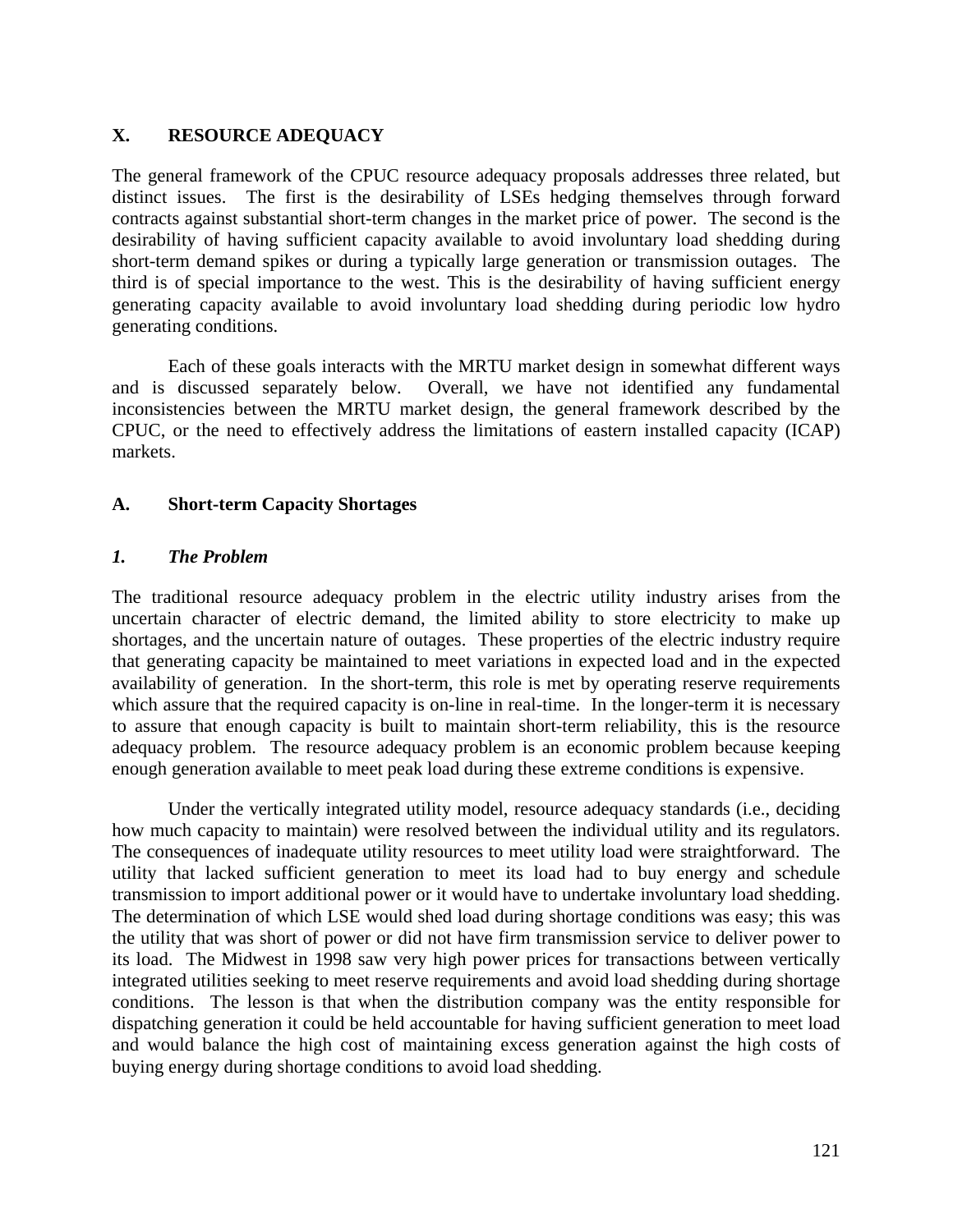The need for resource adequacy mechanisms, such as installed reserve requirements, the precursor of ICAP systems, initially arose in the Northeast from the implementation of economic dispatch which eliminated the link between an entity's generation and load. Individual utilities bought and sold power through the pool and their generating units followed pool dispatch instructions. An individual utility might be a net buyer during a shortage not because it was short of capacity, but merely because that utility's generation was the lowest cost source of operating reserves or regulation. This operating environment led to rules providing for shared responsibility for load shedding within the impacted region of the pools, rather than attempting to assign responsibility to the generation-short distribution company.<sup>372</sup>

 Maintaining the capacity needed to meet peak load on a one-day-in-ten-year reliability criterion is very expensive on a per MWh basis. The cost of maintaining seldom used capacity can often far exceed \$250 per MWh of generation by the units. Moreover, because marginal capacity will almost never be used, maintaining this capacity can materially raise LSE's overall cost of meeting load. Shared responsibility for load shedding in pools therefore gave rise to the prospect that individual utilities would choose to reduce their costs by not incurring the high cost of maintaining the capacity needed to meet their peak load at conventional reliability levels, knowing that most of any resulting load shedding would be borne by the customers of other utilities. Installed reserve requirements, the pre-cursor of ICAP markets, arose in part to ensure that all pool members incurred the cost of maintaining the capacity needed to meet peak day load on a reliable basis.

 Importantly, these earlier reliability structures did not historically rely on prices to allocate energy during shortages within the pool or reserve sharing group. Energy was bought and sold at cost based rates that did not reflect the value of energy or capacity during these shortage conditions. This was the crux of the incentive problem as the price of energy during shortage conditions was far less than the cost of the capacity required to make that energy available. Thus, the resource adequacy problem is to ensure that adequate revenue opportunities exist for generation that is needed to serve load to recover its going forward fixed costs and that adequate incentives or regulations exist for ensuring that needed investments in transmission and new generation are made.

 The context in which the CPUC and Cal ISO are addressing resource adequacy is similar to the problem in the Northeast. Prior to 1998, the individual California utilities had an incentive to contract for sufficient resources to meet their customers load, because if they were unable to buy sufficient power to meet their customers load, the utility would have to impose involuntary load shedding on its customers. With the implementation of the Cal ISO this link between utility purchases and customer load shedding was eliminated, so that load shedding was imposed geographically during 2000 and 2001 to reflect the location of shortages and transmission constraints but without regard to which LSEs had paid for enough power to meet their customers load and which had not.

<sup>372</sup> Of course, to the extent that only a single distribution company served load within the constrained region in which there were inadequate resources available to meet firm load, the load shedding would fall entirely on the responsible distribution company. This will not necessarily be the case, however.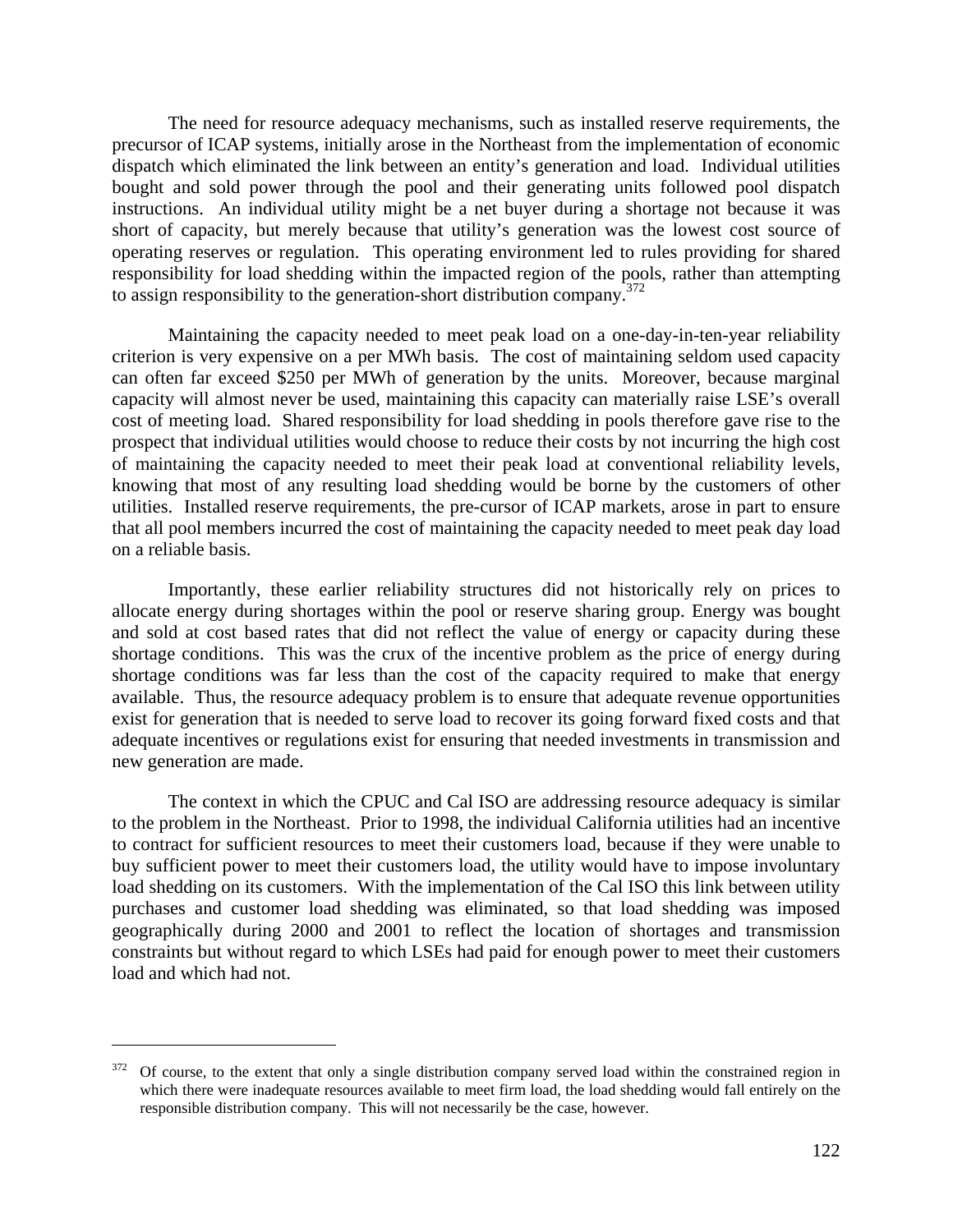One alternative for maintaining reliability within ISO coordinated markets of the Northeast pools when the pools transitioned to ISO dispatched open access markets was to maintain the reserve requirements of the power pools in some form as a reliability mechanism. The need for such a reliability mechanism was increased by the \$1,000/MWh bid cap, the imperfect shortage pricing that existed at start up of the PJM and NYISO. Absent a bid cap, generators could in principle be induced by the prospect of high spot prices during shortages to build and make available enough capacity to maintain reliability even without contracts with LSEs or an ICAP market. But the \$1,000 bid cap materially reduced the incentive to keep capacity available in order to supply power during shortages and made it unlikely that spot prices alone would keep the necessary capacity available. The need for a general resource adequacy requirement was reinforced further by the intent of several states to utilize transmission open access to support retail access programs, which would give rise to free-rider problems that would undercut the efforts of individual LSEs to contract for sufficient generation to maintain reliability.

 The essence of existing ICAP systems is that LSEs are required to contract for a specified amount of capacity that must be made available in day-ahead markets and is subject to recall by the ISO during shortage conditions, without regard to the price of power in external markets. The ICAP contract therefore assures that the contracted capacity is available to the ISO for commitment and is available to the market rather than exported in real-time during peak conditions. Significantly, ICAP systems do not directly hedge LSEs against the cost of buying power during shortage conditions. The existing ICAP systems may indirectly reduce energy prices by assuring that sufficient capacity is built and kept in operation to avoid capacity shortages. If a capacity shortage nevertheless develops, the impact of ICAP systems on the cost of power is limited to assuring that the power is available at prices no higher than the market price cap.

 Thus, a key link between the CPUC resource adequacy mechanism and the MRTU market design for addressing short-term reliability needs is that the resource adequacy mechanism needs to establish a recall right for the resources covered by the mechanism, without regard to external market prices or whether exports were scheduled in day-ahead markets. However, under the current MRTU market design, exports of energy that are scheduled in the day-ahead market are not subject to recall by the Cal ISO in real-time, even to avoid load shedding. This means that as noted in Section II, in the event of regional power shortages, external systems can enter into bilateral contracts at prices in excess of \$250/MWh, schedule these exports in the DAM, and be assured that these exports will flow in real-time.

 With implementation in California of an ICAP type resource adequacy system with recall rights, power exports scheduled in the DAM would be subject to recall unless they were supported by the capacity of an on-line unit that is not a Cal ISO ICAP resource. In addition, the CPUC resource adequacy mechanism will need to provide a replacement for the must-offer waiver process, to ensure that needed capacity is offered for commitment.

 Installed capacity systems have several potential limitations as a solution to the resource adequacy problem that should be kept in mind in designing the California resource adequacy system and these limitations are generally recognized in the Interim Opinion: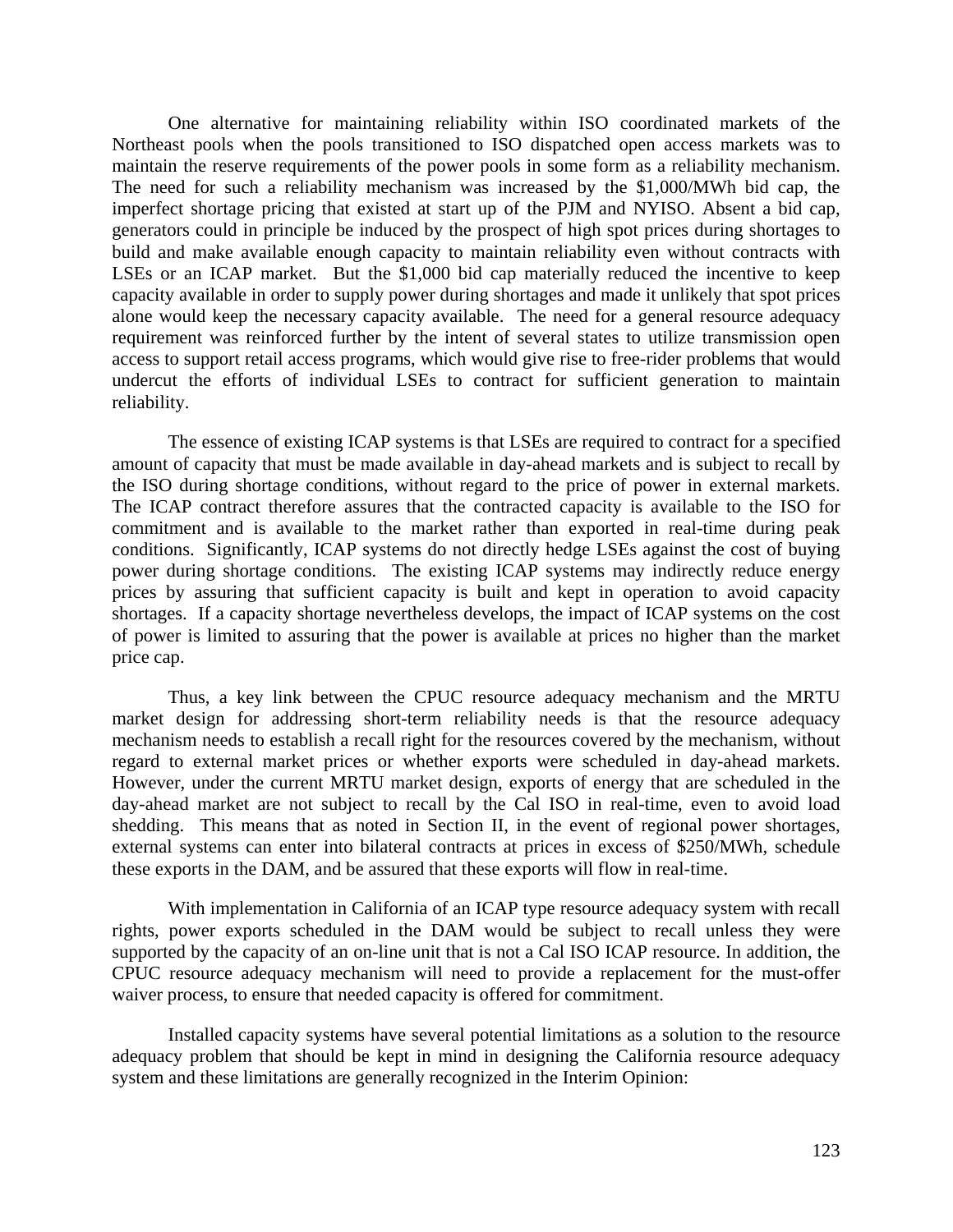- An ICAP system ensures that the electricity market clears by keeping in operation generating capacity that otherwise cannot recover its costs in the energy and ancillary services markets. The cost of keeping this capacity available may exceed its actual value to consumers.
- A set of rules is required to define the types of facilities that constitute qualifying capacity.
- A set of rules is required to govern the location of qualifying capacity.
- A set of rules is required to govern generator operational availability.
- A set of rules is required to govern the treatment of imports.
- There is a potential for free-riding by any loads not required to maintain installed reserves.
- Low energy prices mean that there will be too little incentive for loads to become price-responsive in real time unless this incentive is built into the ICAP system.
- Absent additional rules, an ICAP system ensures the availability of capacity but does not ensure that energy is available in any particular quantity at any particular price from this capacity.
- There is a potential for a short-term ICAP system to become little more than a second payment for energy.
- There is a potential for the exercise of market power that can be difficult to address without undermining other policy goals (reliability, retail access).

# *2. Market Power*

Existing ICAP systems are sometimes seen as a method of addressing locational market power. This is not the case, at least in the short term. If a resource owner has locational market power in short-term energy markets, then it will also have locational market power in ICAP markets. If a resource owner has the ability to profitably drive the energy price to \$5,000/MWh by economically withholding its capacity from the energy market, then it will in general also have the ability to profitably drive the ICAP price to a comparable level by withholding capacity from the ICAP market.

 It might be argued that there is less potential for the exercise of locational market power in long-term ICAP contracts than in energy spot markets because the ability of LSEs to enter into long-term contracts with generation entrants will often preclude or at least constrain the exercise of market power in such long-term markets. This assessment is likely accurate regarding the competitiveness of long-term generation markets, but it confuses the difference between ICAP and energy markets with long-term vs short-term contracting. The same competitive pressure from entrants exists in long-term energy markets and any lessening of competitive pressure from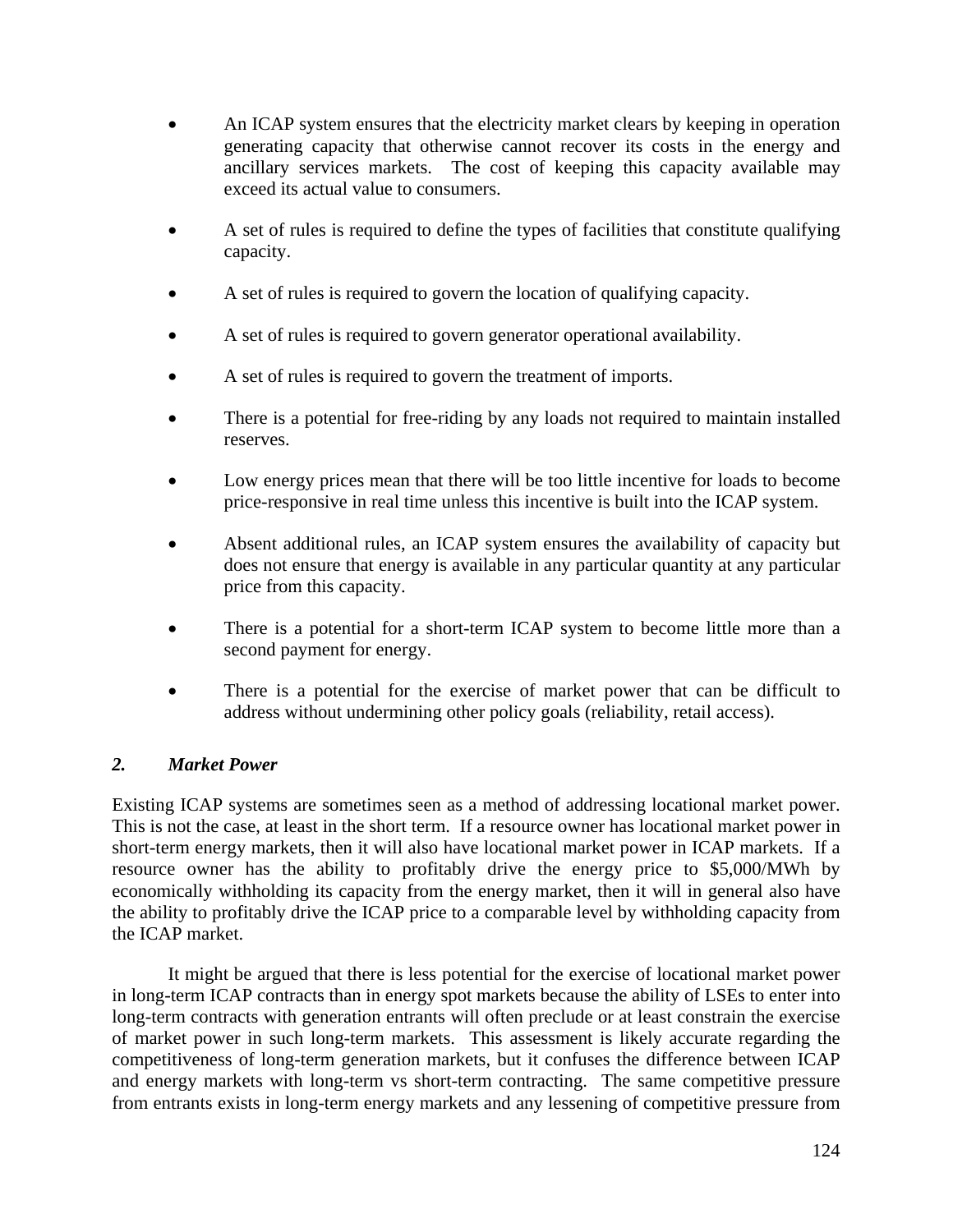entrants in short-term energy markets would also exist in short-term ICAP markets. LSEs that are contracting for ICAP a day at a time or a month at a time are not insulated from the exercise of locational market power merely because they are buying ICAP rather than energy.

 On the other hand, economic withholding becomes progressively more difficult to identify as the timeframe moves further away from real time. In a centrally dispatched system such as in PJM and New York, generation that is available (taking account of ramp constraints, deratings and environmental limits) and not generating energy or providing reserves or regulation in real time despite market prices that exceed its incremental /opportunity costs is economically withheld. While the application of this criterion can be complex for units managing energy or fuel limits and during periods of volatile gas prices, it is generally possible in LMP markets based on market clearing prices and cooptimization of energy and reserve markets to clearly identify substantial economic withholding in real-time. When we move to the day-ahead timeframe, economic withholding is somewhat less clear cut as a competitive seller would not offer to sell power in the DAM for less than the expected real-time price, regardless of its incremental costs, and the expected real-time price is not observable by the market monitor or regulator. In well designed LMP markets, however, market participants expecting high real-time prices can use virtual load bids to arbitrage any difference between day-ahead and real-time prices while making all of their capacity available for commitment in the day-ahead market and for dispatch in real time.

 In ICAP markets, it is harder to identify economic and physical withholding. In an ICAP market, the long-run floor on ICAP prices is provided by the avoidable costs of a unit that would not be recovered in energy and reserve margins. The avoidable costs of a unit can be roughly estimated based on historic costs as can past energy and reserve margins, but these past margins are not necessarily a good measure of current expectations. The shorter the timeframe the ICAP payments applies to, the harder it can be to distinguish economic or physical withholding from an unwillingness to keep money-losing capacity available or to sell for less than the market price.

 An ICAP owner might keep a money losing unit on line for a period of days despite zero daily ICAP prices but it would not agree to a forward commitment to keep the unit available for a sustained period of time as an ICAP resource for a zero ICAP price.<sup>373</sup> While the value of the recall right should place a floor under ICAP prices, it is not a ceiling. This is one of the disconnects between daily pricing of ICAP and the term character of capacity decisions that complicates market power analysis as well as the effective functioning of ICAP markets.

 Alternatively, one could measure net energy market revenues after the fact and provide generation having locational market power with a guaranteed cost recovery with performance incentives. A locational ICAP system, including such after-the-fact adjustments, has been proposed by NEPOOL.<sup>374</sup>

As noted above, the ICAP price is also bounded by the price at which the units ICAP capability could be sold for in adjacent regions or the value of being able to sell non-recallable power into adjacent regions.

 $\frac{374}{100}$  Steven E. Stoft, Prepared Direct Testimony on Behalf of ISO New England, Inc., FERC Docket ER03-563-030, August 31, 2004.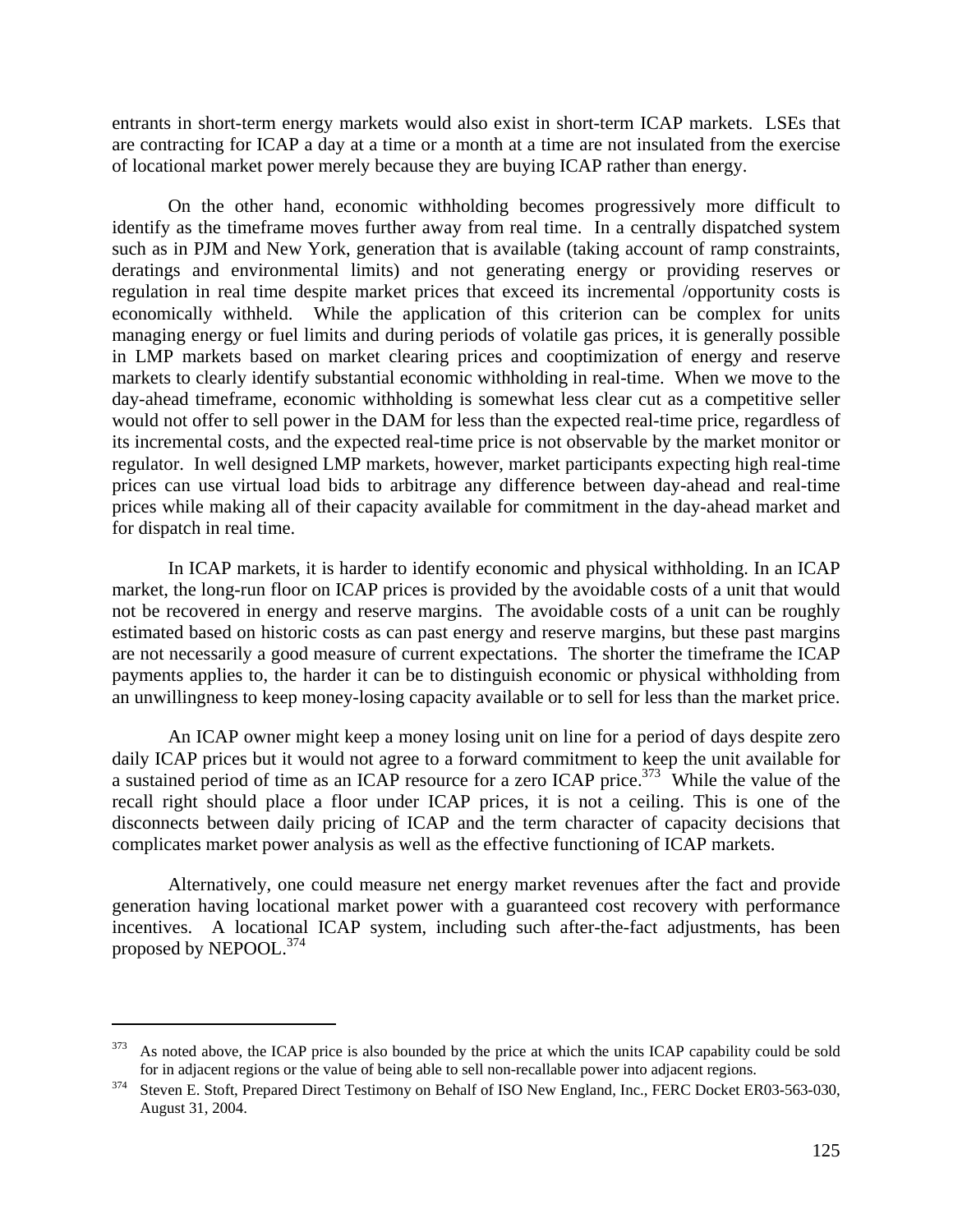## *3. Deliverability*

<u>.</u>

Existing ICAP deliverability tests are a central issue in implementing ICAP systems in decentralized electricity markets, particularly with respect to the ability of new generators to participate in the ICAP market. PJM, NEPOOL and the NYISO rely on locational pricing for congestion management. This has enabled all three ISOs to adopt a "minimum interconnect" standard for generators selling energy into the market. A new generator satisfies the "minimum interconnect" standard if it is able to deliver its power to the transmission grid without adversely affecting reliability and its interconnection (at zero energy dispatch) does not reduce transfer capability.

 LMP pricing in energy markets provides new generators with incentives to site themselves efficiently, without restricting competition. Congestion impacts are reflected in the locational energy prices and thus in the revenues of both incumbents and entrants. Generators that locate at places where they cannot be dispatched because of transmission constraints will earn very low energy margins, incenting new generation to locate where capacity is needed and energy prices higher. Generators may receive ICAP payments, however, whether they operate or not, so there may be no locational price signal in the ICAP market absent some form of deliverability requirement.375

 Absent any form of deliverability requirement there is a potential for ICAP capacity to be developed in locations at which it is cheap to construct, even if, because of transmission constraints, the capacity adds little to the amount of power that can be used to meet load under stressed system conditions. The more important the ICAP payment is as a source of generator revenue, the greater the potential incentive problem. Thus, if almost all of the net margin of the marginal generator is derived from the energy market, it is less important to impose deliverability requirements in the ICAP market as capacity that is not dispatchable to meet load under stressed system conditions will likely be uneconomic to build or keep in operation regardless of whether a deliverability test is applied for ICAP purposes. The larger the proportion of revenues of the marginal generator that are derived from the ICAP market, however, the greater the potential, absent an ICAP deliverability requirement, for construction of generation that is not cost effective in terms of its contribution to regional reliability.

 The Northeast ISOs have struggled with how to apply some form of deliverability test to sellers in the ICAP market and have taken different approaches. Such a test should meet at least three objectives.

- No barriers to entry: The deliverability test should preserve the condition for efficient entry that the entrant's full generating costs need only be less than the avoidable generating costs of the incumbent.
- Permit long-term ICAP contracts: The deliverability test should permit long-term bilateral contracts for ICAP. This requires that ICAP sellers be able to hedge

<sup>&</sup>lt;sup>375</sup> Deliverability requirements can take many forms, ranging from the locational ICAP requirements of the NYISO to the CETO/CETL tests of PJM.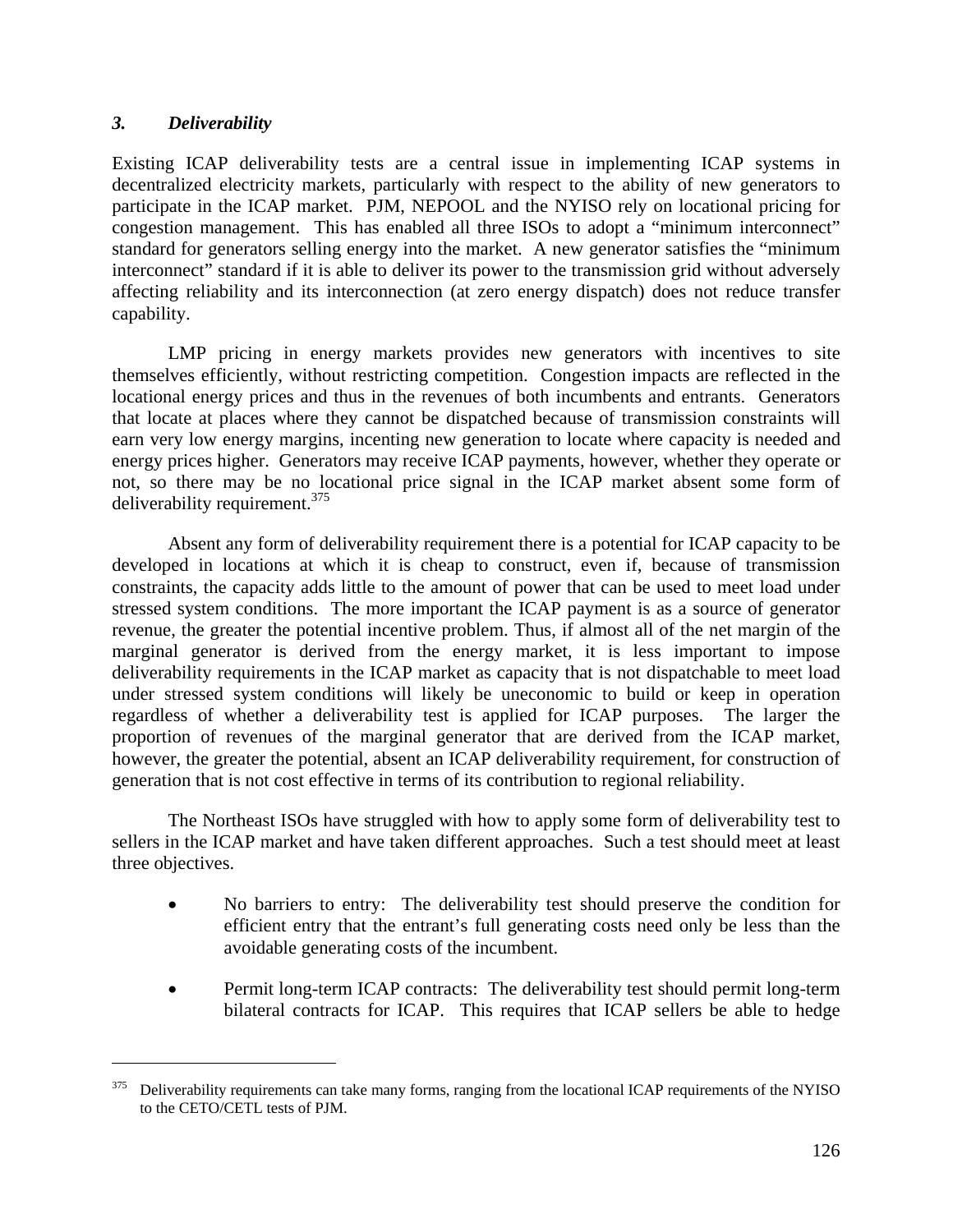themselves against the financial impact of entry by competitors on their deliverability.376

Reflect reliability criteria: The deliverability test needs to ensure that capacity eligible for ICAP payments is able to make an appropriate contribution to reliability under stressed system conditions.

 In PJM existing ICAP suppliers are grandfathered so the failure of ICAP resources to collectively satisfy the deliverability test does not affect the ability of incumbents to supply ICAP; it only excludes competition from entrants. This grandfathering of incumbents allows generators to enter into multi-year ICAP contracts but it violates the efficient entry condition. This kind of grandfathering of incumbents is a critical issue in evaluating deliverability.

 Locational ICAP systems avoid the grandfathering of incumbents in constrained-down regions. One limitation of a locational ICAP system is that the ICAP requirement in small load pockets combined with a price cap essentially amount to an administratively determined capacity payment, with very little role for markets. The reality is that the Con Ed locational ICAP payment generally clears at the price cap set in the Con Ed divestiture contracts. This kind of outcome is even more likely in smaller load pockets with even fewer competing suppliers. The NYISO ICAP demand curve addresses this situation to a degree by allowing locational ICAP prices to vary in a range with changes in supply but the basic reality is that the ICAP payment is largely administratively determined, not market determined, in non-competitive load pockets. In extreme cases, if there is only one supplier in a load pocket, the supplier must effectively be treated like a regulated utility, assured of recovering its going-forward costs and of a return of and on any incremental investments. An ICAP market does not solve this problem.

 The CPUC and Cal ISO have recognized the existence of the deliverability test problem in resource adequacy markets. As long as all capacity satisfying the resource adequacy requirement is available for commitment and dispatch by the ISO, the CPUC and the Cal ISO are correct that deliverability tests should be applied at the level of the Cal ISO rather than the utility.<sup>377</sup> The MRTU market design is generally consistent with this approach to deliverability.

### *4. Outage Performance*

1

A second performance issue arising under ICAP systems is that rules are needed to ensure that the capacity receiving ICAP payments is sufficiently reliable that it is available to meet load under stressed system conditions. This has been addressed by the development of the unforced capacity (UCAP) system in the Northeast.

 The UCAP systems calculate an ICAP requirement based on projected generation availabilities based on historical performance and then scale down the amount of ICAP provided by each supplier based on its historical performance. Under the existing UCAP systems, the

<sup>&</sup>lt;sup>376</sup> This is not the same as preventing entry. It is analogous to the ability of generators to hedge themselves against congestion in energy markets through CRR ownership. 377 Comments of the California Independent System Operator on Workshop Report on Resource Adequacy Issues,

Cal ISO, July 14, 2004, p. 27-28.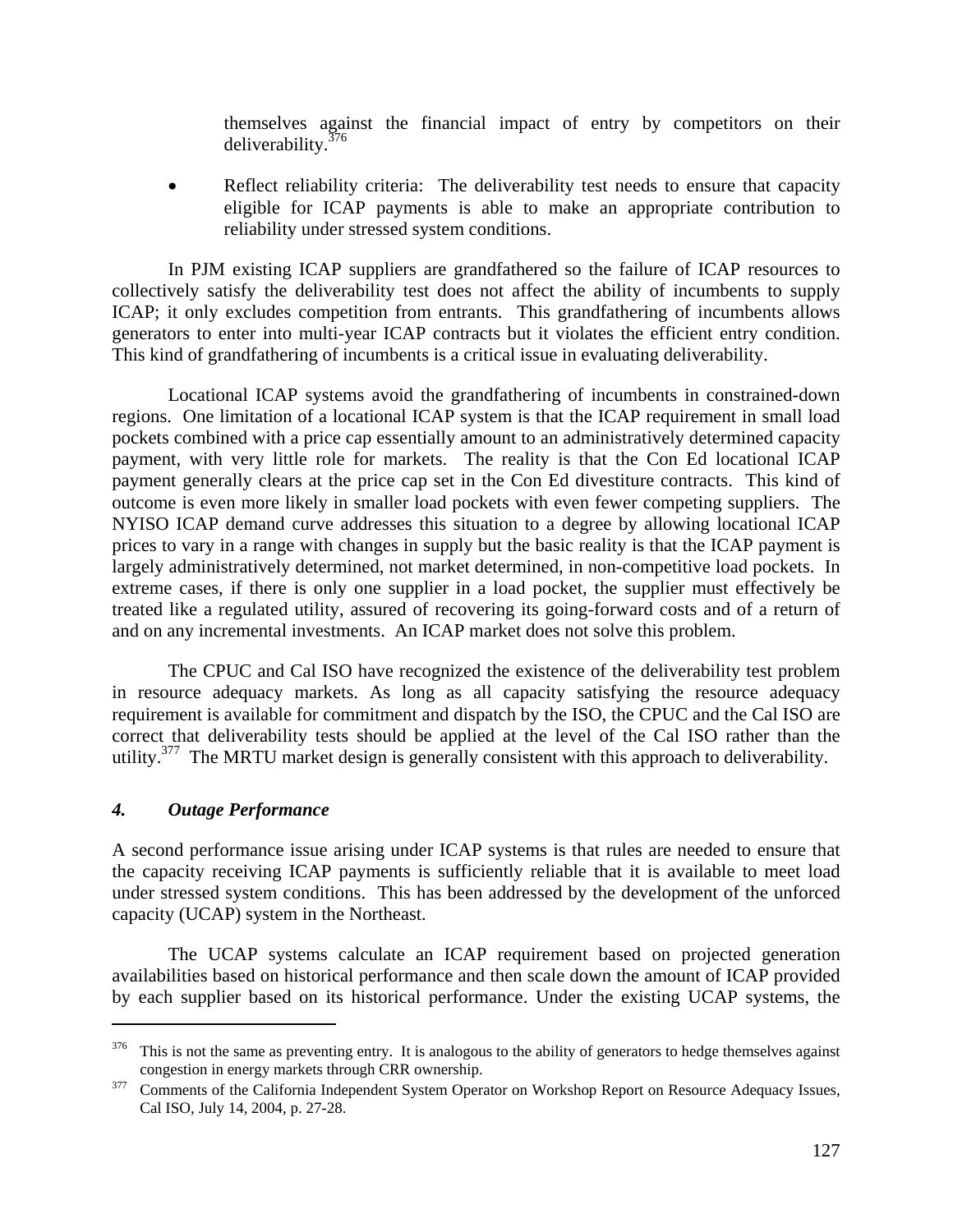UCAP capacity of each seller is fixed prior to each auction based on the forced outage performance of that seller's units (their equivalent forced outage rate EFORd) during a prior period. Under all three systems,

$$
UCAP = ICAP * (1 - EFORd)
$$

 $\overline{a}$ 

Units with poor historical forced outage performance therefore earn less money in the ICAP market in the future, motivating them to maintain high levels of availability.

 One negative side effect of UCAP systems is that generators may be reluctant to declare outages because of the impact on their ICAP revenues. Instead, they will simply undergenerate and drag on the system. It is therefore important to either have significant penalties for failing to follow dispatch instructions or some other system of performance. Outages and deratings that occur on a high load day are unfortunate but their reliability impact is exacerbated if the system operator is not informed of them and the units do perform as instructed.

 A second issue is whether the EFORd index provides sufficient performance incentives for baseload units.<sup>378</sup> The EFORd UCAP systems employed in the Northeast essentially cause an ICAP supplier to receive the ICAP payment in proportion to its availability. Thus, if an ICAP unit were on line 6,650 hours, and out due to forced outage in 350 hours, it would have a 95 percent EFORd rating and would be paid for 95 percent of its capacity (or one can think of this unit as being paid 95 percent of the ICAP price). This would be the case whether the 350 hours of forced outage occurred in the spring when the price of power was \$12/MWh and the outage had no reliability impact or if the 350 hours of forced outage occurred in July, the average LMP price was \$500 and the outage resulted in load shedding.

 Similarly, under most existing ICAP systems the incremental value of staying on line over a day is relatively small. For a unit with around 7,000 hours on line and out of service, the impact on the EFORd of a 24-hour forced outage would be a little more than .3 percent, so would cost a little less than \$350/MW for a New York City unit with a \$100,000/MW UCAP price. The UCAP system by itself therefore provides baseload units with relatively little incentive to make themselves available under stressed market conditions.

 One motivation for the implementation of shortage pricing rules in markets with ICAP systems is to address the potential incentive problem by attempting to ensure that the marginal ICAP supplier recovers a meaningful proportion of its going-forward costs from the energy market during shortage conditions. Units whose 350 hours of forced outage fall during the summer peak risk failing to recover their going-forward costs. Another approach would be to tie the ICAP payment to generator availability during stressed system conditions, measured in some appropriate manner such as participation in the day-ahead market on days with high DAM prices or reserve shortages.

 $378$  A related issue which does not appear to be a problem would be a potential for market participants to simply not offer capacity in real-time without declaring a forced outage. The ISO rules appear to deter such behavior. ISO New England market rules call for imposing a sanction of an amount up to the deficiency charge and imposing a financial sanction equal to the corresponding real-time LMP price. New England Power Pool Market Rule 1, Appendix B, p. 307.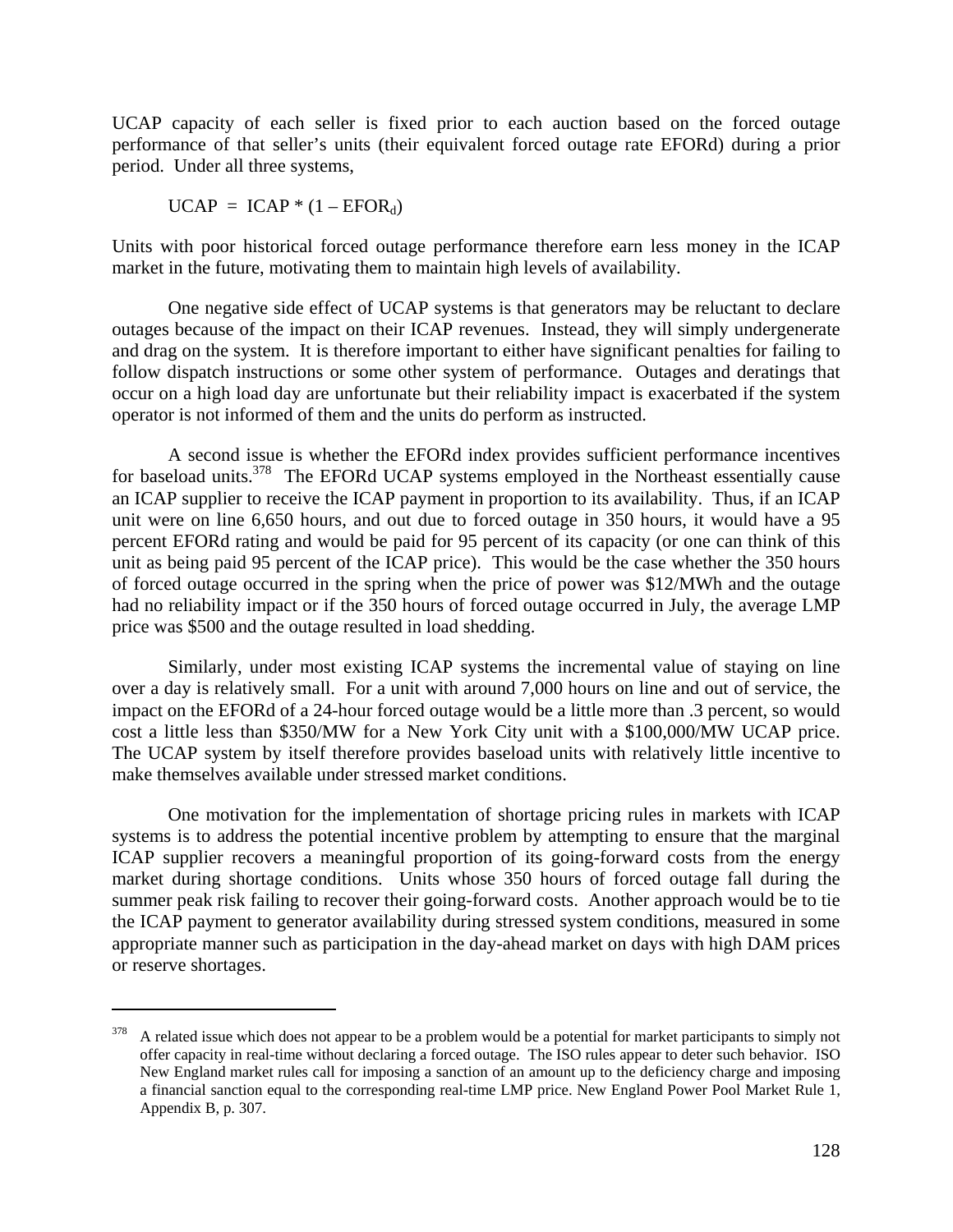### *5. Availability Limitations*

The existing ICAP markets in the Northeast focus on transmission system deliverability and operational forced outages and deratings to measure generator availability under stressed system conditions. Experience has shown, however, that generation may be deliverable and in perfect operating condition yet unable to meet load under stressed system conditions because of other availability limitations. There are four basic problems that can produce this result: fuel availability, energy limits, restrictive start-up conditions, and restrictive availability conditions. The first three of these limitations have figured prominently in reliability crises over the past several years in the Northeast, California and Texas, while the fourth is of increasing importance as renewable resources are added to the ICAP resource mix.

### *a) Fuel Availability*

 $\overline{a}$ 

While we often think of the summer peak as the time of maximum stress on the transmission and generation system, several reliability crises have arisen in recent years during the winter months. First, most of the load shedding in California during the 2000-2001 crisis occurred during the winter and spring, not the summer. Second, the last time load shedding was necessary on a wide scale in PJM was during the winter of 1993-1994. Third, this past winter NEPOOL came uncomfortably close to requiring load shedding during a winter cold spell. Fourth, Ercot's worst recent reliability crisis came during the winter of 2003, not during its summer load peak.

 A problem common to all but perhaps the PJM case was that high demand for electricity was accompanied by a high demand for gas for space heating. This high demand for space heating drove gas prices to very high levels, greatly raising the cost of electricity from gas-fired generation and limiting its availability.

 Aside from the price impact of the gas shortages, there are three areas of potential reliability impacts of gas shortages under ICAP systems. First, there can be times that gas-fired generation at some locations simply cannot consume additional gas at any price, because any higher burns would drop pipeline gas pressure below the critical level leading to generation trips and immediate load shedding.

 Second, most existing ICAP systems do not require gas-fired generation to contract for firm gas transmission with either the local distribution company or the interstate pipeline. Under traditional LDC pipeline curtailment rules, a lack of firm gas transmission service would mean that a gas-fired generator would not be able to use gas to generate electricity during periods of gas curtailments. In practice in many regions today including California, gas availability is determined by the market, not curtailment rules. In these areas, a generator lacking firm gas transmission service can still generate during periods of gas shortage by buying gas at the market-clearing price. $379$  The gas system today is often balanced by customers choosing not to

<sup>&</sup>lt;sup>379</sup> Thus, while New England gas LDCs and interstate pipelines curtailed non-firm transmission customers during the January 2004 cold spell, generators lacking firm transmission were still able to obtain gas by purchasing it from entities that had firm transmission. See ISO New England, Inc., Market Monitoring Department, "Interim Report on Electricity Supply Conditions in New England during the January 14-16, 2004 `Cold Snap'," May 10, 2004 (hereafter ISO-NE May 2004). Similarly, although there was generally no non-firm transmission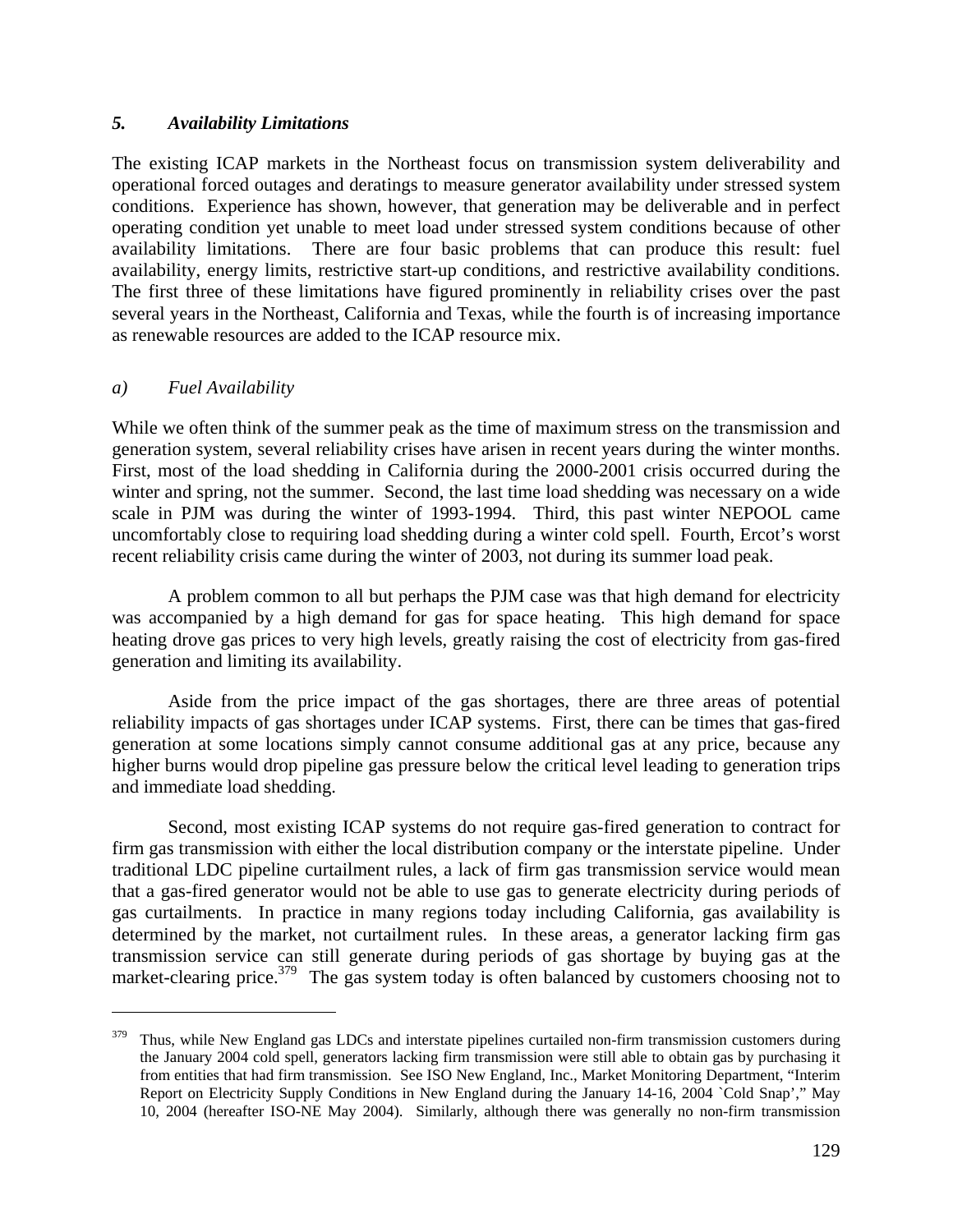buy gas at high prices rather than by curtailment priorities. Conversely, a generator having firm gas transmission service may sell its gas on days with high gas prices if the electricity price is not sufficiently high to warrant operation.<sup>380</sup> Overall, physical curtailment is only a concern today in areas with generation served under traditional curtailment rules (at the LDC level). Generators are of course not precluded under an ICAP system from contracting for firm gas transmission service, but an ICAP system may diminish their incentive to do so. The crux of an ICAP system is that energy market revenues under shortage conditions are limited by price caps and marginal capacity is kept available by the ICAP payment. If the ICAP payment does not depend on having firm gas supply, the energy market revenues may not be sufficient to cover the cost of contracting for firm gas supply and generators may not do so. $^{381}$ 

 Third, gas market price volatility under stressed market conditions may cause gas fired generation lacking dual fuel capability or hedged gas supply to withdraw from the day-ahead electricity market. As noted above, any individual gas fired generator can in principle be assured of obtaining gas under market based gas systems by offering to pay the market clearing price of gas. The generator would then be able to supply electricity at a cost commensurate with the market price of gas. There is nevertheless a reliability problem. In aggregate it is not true that gas fired generators collectively can acquire all the gas they need at the market clearing price as the gas demand of non-generators may become highly inelastic in the short run as generators increase their gas consumption at the expense of other consumers.<sup>382</sup> This may lead to extreme gas price volatility that may drive unhedged generators out of the gas market.

 The potential for gas price volatility to reduce generation supply has several elements. First, consider the position of a gas fired generator operating in a region whose DAM closes after the gas market closes. If the generator purchases gas in the regular day-ahead gas market before offering supply in the day-ahead electric market, the generator risks buying high priced gas that turns out to be uneconomic in the power market. Indeed, this would be likely if gas fired generators collectively offered whatever it took to buy gas in the day-ahead gas market and then sold their excess gas in the in-day gas market. Alternatively, a generator could offer electricity at a high price in the electric market and then buy gas in-day to cover this position if the generator's offer cleared in the day-ahead electricity market. If gas prices are extremely volatile and the gas market thin and illiquid, however, this strategy could also be quite risky with a substantial risk of having to pay a much higher than expected gas price in order to cover the electric market

1

service available to California on El Paso or Transwestern during the winter of 2000-2001, customers lacking firm transmission service could readily acquire daily, bid-week, or term gas at the California border (SoCal Border pricing point).<br><sup>380</sup> While ISO-NE found that gas-fired generation with firm gas transmission was somewhat more available than

gas-fired generation lacking firm transmission, the difference was not dramatic (56 versus 42 percent) and may have been due to other factors (i.e., the gas-fired generators may have had firm gas contracts because they are cogeneration units that operate without regard to the electricity market). See ISO-NE May 2004, pp. 68-69, 72, 141.<br><sup>381</sup> The MAPP reserve sharing program requires either dual fuel capability or firm gas supply and firm gas

transportation for capacity to qualify as ICAP during the winter season. MAPP Reliability Handbook, Section 3.4.7.2.1.<br><sup>382</sup> The price responsiveness of non-electric generator gas demand may also vary substantially from LDC to LDC.

Some gas LDCs may serve a lot of price-sensitive industrial demand that will reduce consumption as prices rise, while other LDCs may serve largely residential demand that is price-inelastic in the short run.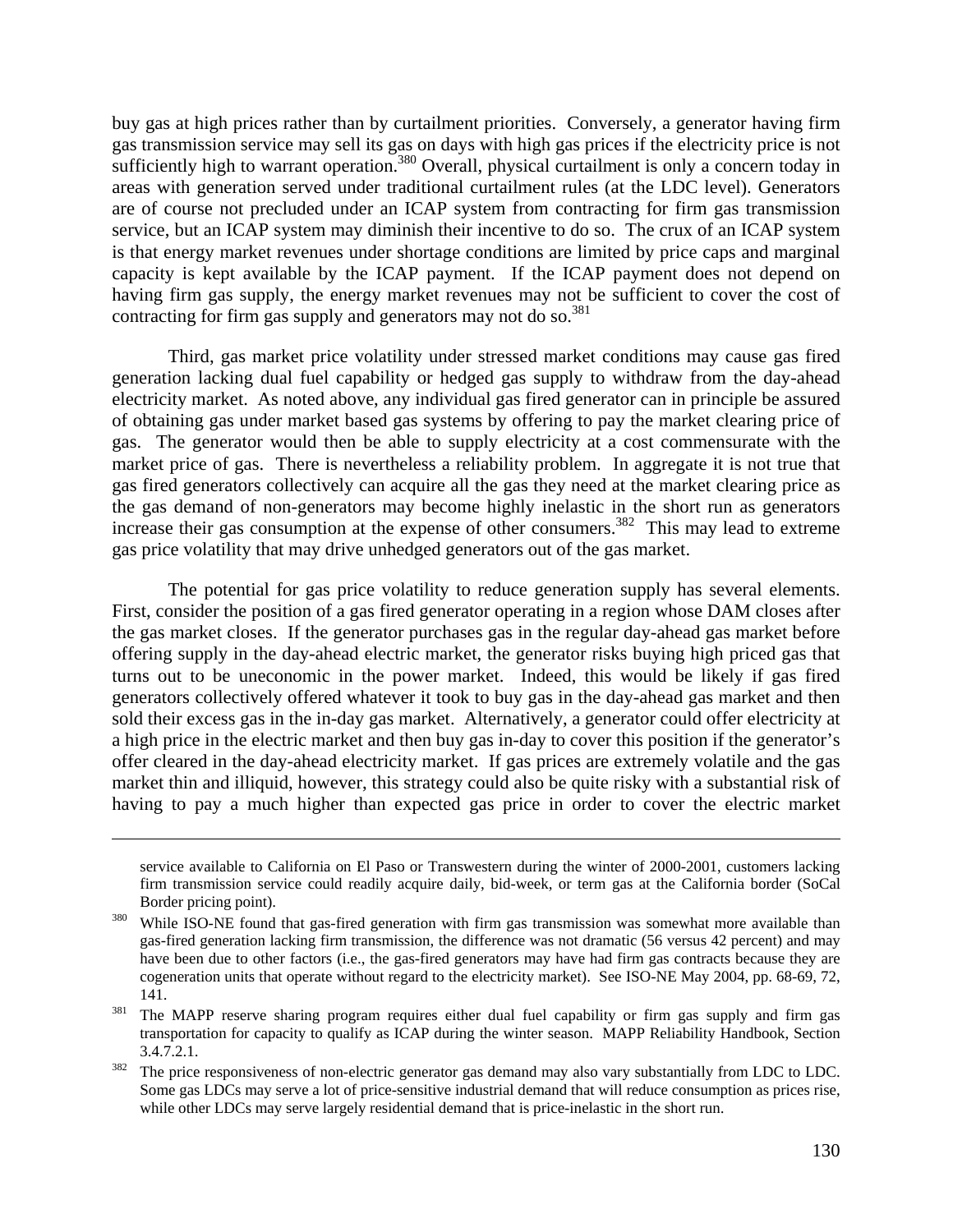position. The same situation would arise if the day-ahead electric market cleared prior to the day-ahead gas market, the generator could sell power before buying gas, but the generator would then risk not being able to purchase gas at a price low enough to make money generating electricity.<sup>383</sup> The best strategy might therefore be to offer power in the day-ahead market at \$1,000/MW and to only run to cover this position if it is possible to buy gas at a sufficiently low cost. If the gas price is too high, the generator simply would not run.<sup>384</sup>

 It may at first appear that these reliability impacts are addressed by the must offer requirement of ICAP systems, but this is not the case. A common feature of the NYISO, ISO-NE and PJM ICAP markets is that ICAP resources are obliged to offer their capacity into the day-ahead market of the control area for which they are an ICAP resources.<sup>385</sup> Gas-fired generators lacking dual fuel capability, lacking firm gas supply, or unwilling to risk purchasing extremely expensive gas are therefore required by the market rules to offer their ICAP capacity in the day-ahead market. If these units instead take a forced outage, they suffer a revenue impact in the next ICAP auction. We noted above, however, that the financial impact of such outages could be very small for a baseload unit and much lower than possible losses from selling uneconomic power in the day-ahead market.

 More significantly, from a reliability perspective, this behavior is not consistent with the reliability analysis on which the resource adequacy analysis is based. Control area ICAP requirements are based on probabilistic analyses of available generation, transmission and load. Critically, the reliability analyses assumes that forced outages are independent events. It is unlikely in these reliability analyses that a large number of generating units will suffer a forced outage on the same day, so many units with low forced outage rates enable the control area to be confident of satisfying its one-day-in-ten-year reliability criteria. If the "forced outage" is actually a failure to offer capacity due to lack of gas supply combined with a lack of dual fuel capability, then the "forced outages" are not appropriately modeled as independent, instead they are highly correlated across many gas fired units lacking dual fuel capability and the control area may have a much higher reliability risk than indicated by the probabilistic analysis used to develop the resource adequacy requirement. Moreover, as noted above, the actual ICAP revenue impact of a 72-hour forced outage on a baseload gas unit would be very small, providing little incentive to incur substantial costs or risks in order to be available.

 The mere fact that reliability problems can emerge is not necessarily a limitation of an ICAP system as these reliability problems could simply be an unavoidable real-world possibility. The underlying problem is that an ICAP system lacking appropriate performance incentives is less effective than forward energy contracts and uncapped day-ahead and real-time prices in

<sup>&</sup>lt;sup>383</sup> The market power mitigation system could be another source of risk if it does not track contemporaneous gas prices and generators buying gas on day t to cover generation on either day t or t+1 risk having their offer prices mitigated based on the gas prices reported for day t-1.<br><sup>384</sup> These kinds of concerns appear to have reduced the supply of gas-fired generation in New England during the

January 2004 cold snap. Gas was available for purchase at a price, but the intra-day gas market was thin, and the price volatile and unpredictable. As a result, much gas-fired generation was unavailable due to a "lack of gas supply." See ISO-NE May 2004, pp. 44, 49-51, 56-65, 104-106.<br><sup>385</sup> NEPOOL Manual for Market Operations p 2-11. PJM Operating Agreement, Section 1.10.1A, Day-Ahead

Energy Market Scheduling, Sheet 93; NY ICAP Manual, Section 4.8, p. 4-14; NYISO Services Tariff, Section 5.12.7, Sheets 135c, 135d.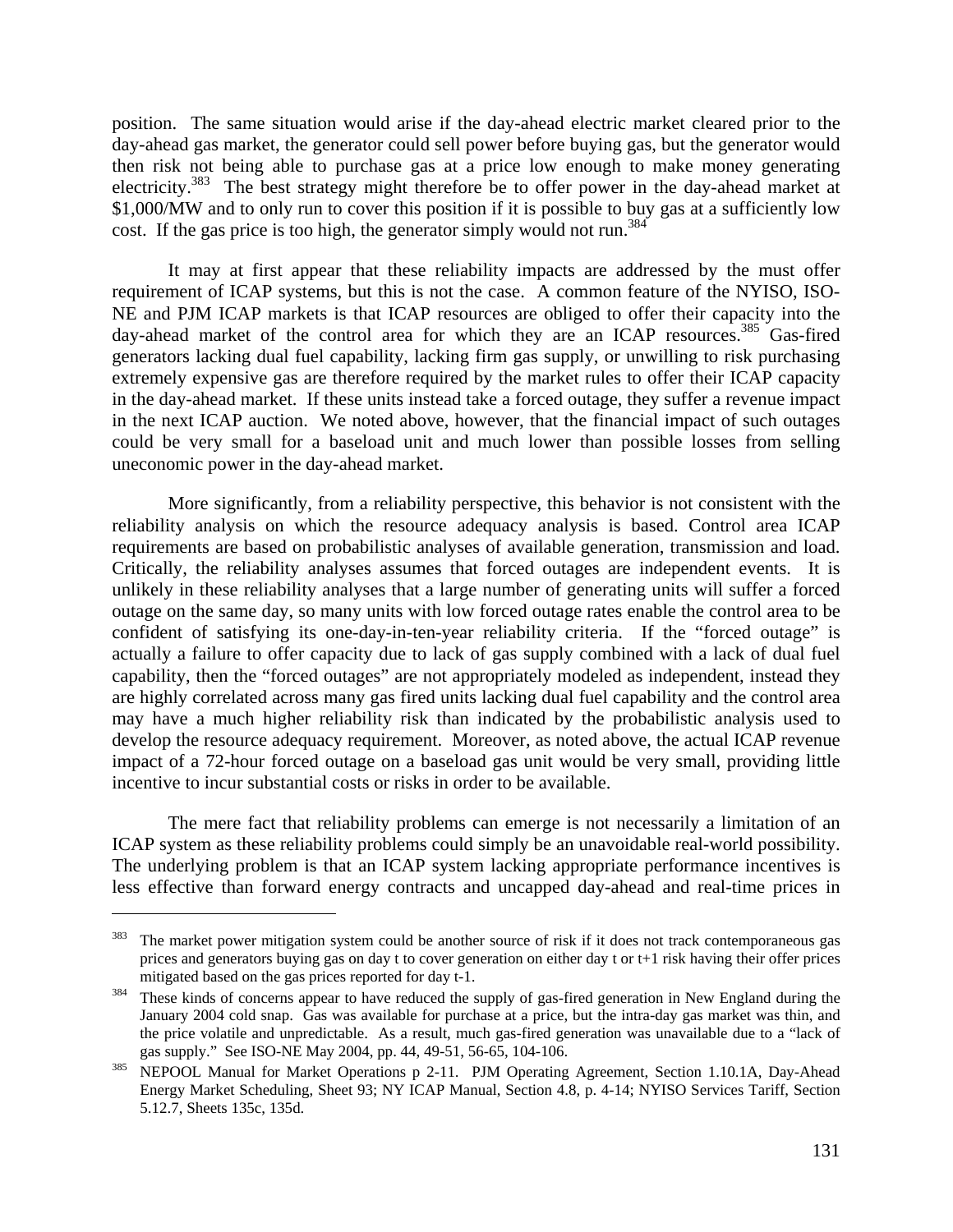providing an incentive for market participants to address these reliability problems. There are at least three such actions that gas-fired generators could potentially take to improve overall reliability. First, gas-fired generators could develop and maintain dual-fuel capability. Second, they could inject gas into production area storage, or contract for LNG deliveries into storage making more gas available at times when the pipeline system is constrained. Third, they could contract for new gas transmission capacity into the region, increasing delivery capacity. None of these actions will be incented by a normal ICAP system.

 If permitted by environmental constraints, the ideal solution to winter gas supply reliability and market impacts of gas shortages is the development of gas-fired generation with dual fuel capability. At the time of ICAP market implementation in the Northeast, a substantial proportion of the former utility gas-fired generation had dual fuel capability and routinely switched to oil during periods of high gas demand. It is not clear, however, whether the ICAPbased reliability mechanisms in the Northeast will sustain this capability. The ICAP systems currently do not require dual fuel capacity and a considerable proportion of the gas-fired generation that has been built in the Northeast lacks dual fuel capability, having neither permits nor oil capable burners. Even in those cases in which generating units were permitted as dual fuel, the generators have not in all cases either installed liquid storage or filled the storage. Worse, from a reliability perspective, there is a prospect for material amounts of the existing dual fuel capable generation being shut down and replaced with gas-only generation having a lower heat rate.

 If there are environmental restrictions on fuel switching by gas-fired generation, the gas market price can rise far above the cost of oil before fuel switching occurs. The electric system may still be reliable in principle if fuel switching can occur if sufficient gas is not available and load shedding would be required,<sup>386</sup> but market prices can become extremely high under such rules, as was seen in California. Because gas demand may not be highly elastic during winter conditions, the gas price can become so high that electric generating companies are reluctant to buy gas at those prices out of a fear that they will not be able to recover those costs in the power market.

 Beyond the mere possession of dual fuel capability, reliability during winter conditions can also be impacted by the amount of oil fuel in storage. Possession of dual fuel capability by gas-fired generation does not help reliability if the fuel oil stocks are not sufficient to keep the generation burning oil for very long. Problems with oil stockpiles have been an issue in most winter reliability crises.

 In PJM during 1994 frozen coal piles were accompanied by frozen rivers and ice covered roads that hindered resupply of oil stocks, leading to rolling blackouts by Pepco, PSE&G, Baltimore Gas & Electric, Jersey Central Power, and Vepco. Similarly, ISO-NE reported losing at least 100 MW of oil-fired generation during the January 2004 cold snap due to lack of fuel and

It is important for the ISO to coordinate operations with the affected gas distribution companies in these circumstances. Unanticipated ramp ups of electric generation can cause reliability problems on the gas distribution system and dual fuel units cannot instantly switch between gas and oil.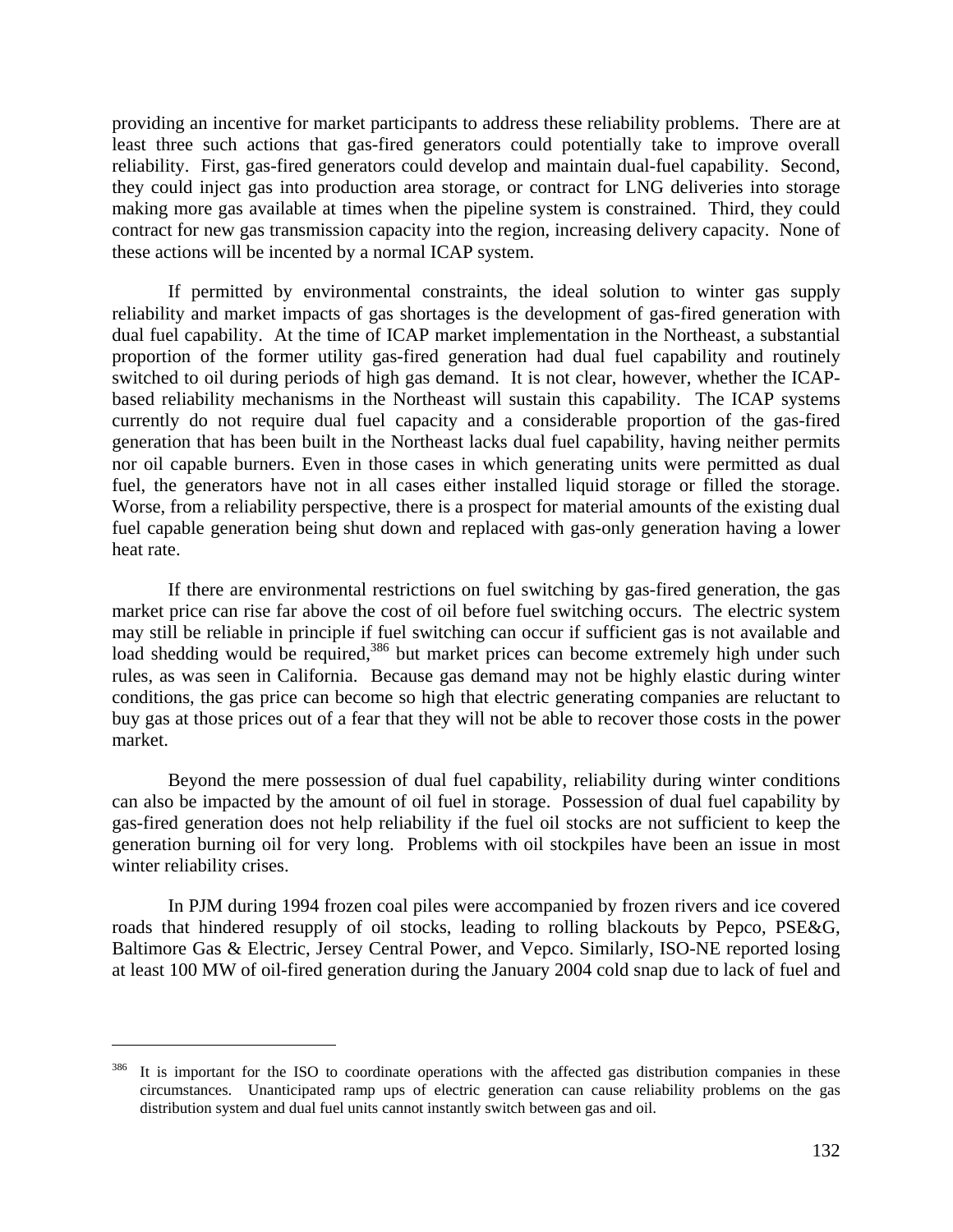additional outages of oil-fired and dual fuel units may have been related to petroleum fuel constraints.387

 A second potential incentive problem is that the ICAP systems such as those in place in the Northeast do not require generators to put gas in consumption area storage to meet generation demand when the gas pipeline system is constrained, but availability of storage gas can be important in meeting load.

 While generators helped finance new gas pipeline construction in California beginning in 2001, these contracts were driven by high energy prices and forward supply contracts not an ICAP system. A new generator that will obtain most of its revenues from the ICAP market or from summer operation, will have little incentive to contract for firm gas transmission capacity to ensure availability of low cost gas in the winter.

 There are several ways to address these kinds of fuel supply constraints. One approach would be to add fuel availability requirements to the ICAP program. MAPP has such requirements in its reserve sharing program. The MAPP reserve sharing program requires either dual fuel capability or firm gas supply and firm gas transportation for capacity to qualify as ICAP during the winter season.<sup>388</sup> In addition,, MAPP requires that units have sufficient fuel storage to enable the unit run during the 4 peak hours five days in succession.<sup>389</sup> A second approach would be to apply some form of derating to resources based on their availability during peak conditions. Thus, gas-fired generation that is unavailable during the winter peak might suffer a derating in addition to the random outage derating reflected in the EFORd. In reviewing the January 2004 cold snap, ISO-NE has mentioned the possibility of adjusting its UCAP rating system to more heavily weight outages during peak periods and has included such a feature in a recent locational ICAP filing.<sup>390</sup> This approach will not be simple to implement, however, without unintended consequences. The reliability issue is not the proportion of time the units are unavailable but the correlation across units and with stressed system conditions. Moreover, if the gas supply for generation during the winter peak is limited, tying generators' receipt of ICAP revenues (which may be thousands of dollars per MW) to whether they outbid other customers for gas during the winter gas peak has the potential to have many unintended consequences on both the gas and electric markets. The derating would therefore be best implemented across all gas generation lacking dual fuel capability, with a collective availability used for this capacity in assessing resource adequacy.

 A third approach would be to allow high electric prices during winter reserve shortage periods to incent gas fired generators to maintain dual fuel capability, while high gas prices would incent market participants to fill storage and contract for firm gas transmission. It is doubtful that generators will incur such costs in the future unless they are hedging a forward power contract.

<sup>&</sup>lt;sup>387</sup> ISO-NE May 2004, pp. 31, 94-96, 99.<br><sup>388</sup> MAPP Reliability Handbook, Section 3.4.7.2.1.

<sup>&</sup>lt;sup>389</sup> MAPP Reliability Handbook, Section 3.4.7.2.1.

<sup>390</sup> ISO-NE May 2004, p. 144.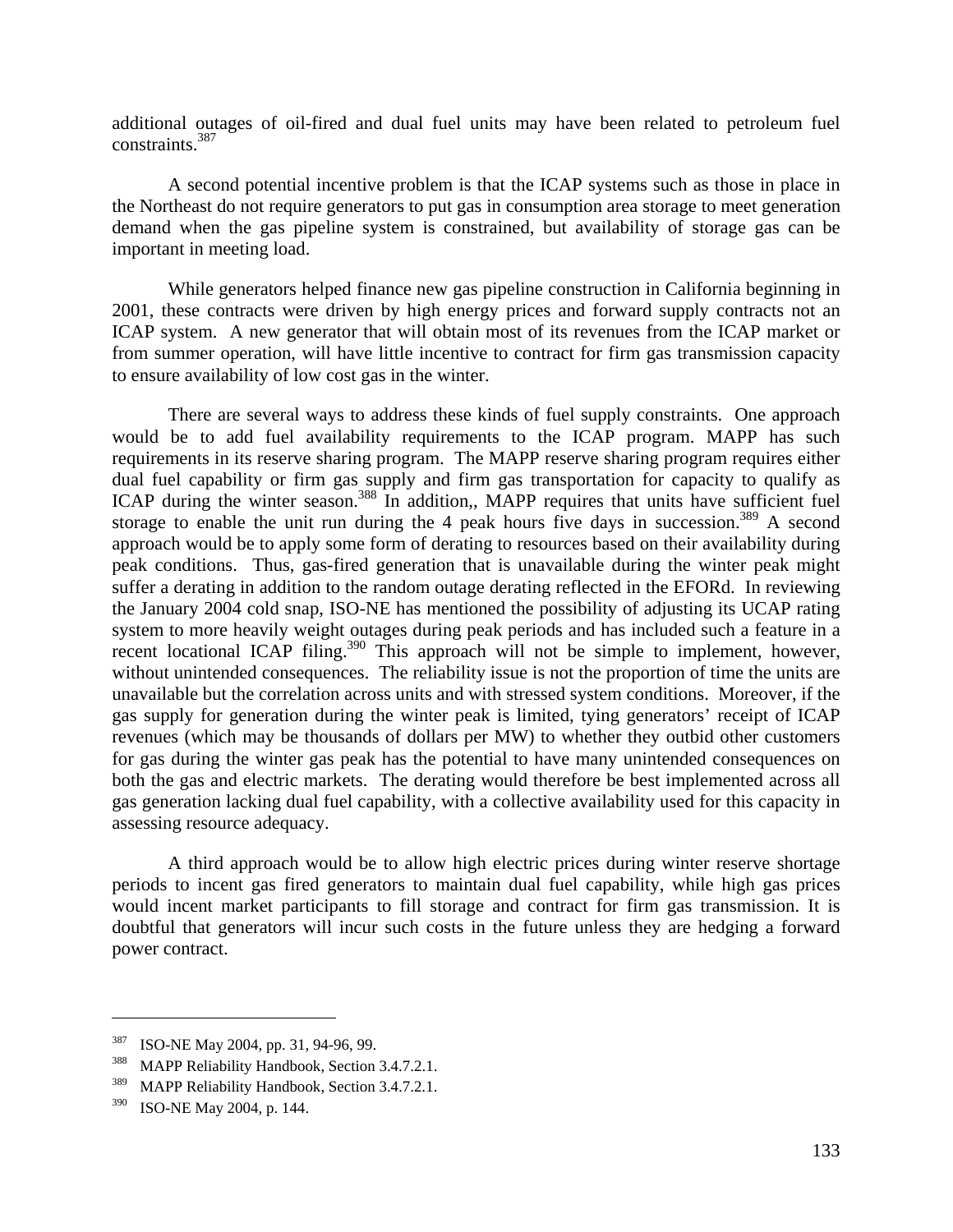#### *b) Start-Up Conditions*

The ICAP systems in the Northeast require that ICAP resources offer their capacity in the dayahead market. It is not always understood, however, that the generators may accompany those offers with start-up times greater than 24 hours so that the capacity is effectively not available for the next day.391 This kind of offering behavior is likely for rarely used units that are not expected to operate in the near future and are therefore not manned. In these instances, the longstart up times are submitted to enable the plant operator to recall employees and then start the units. The same kind of behavior prevailed prior to deregulation. Some of the problems during the 1993-1994 PJM cold snap were due to misforecasting of demand and an inability to get units not normally used in the winter manned and on-line. The problem also arose in Texas during the winter of 2003 when some new combined cycles were not available because they had not prepared for such low temperatures, while units normally used for summer peaking had been mothballed for the winter and could not come on-line in time when weather forecasts changed.

 Long start-up times can have reliability implications, however, as was seen on May 7 and 8, 2000 when a sudden change in weather forecasts in the northeast caused PJM, New York and New England to be generation short. The NYISO tracked the changes in the weather forecast and by Sunday had a high load forecast for Monday but the NYISO could not commit units with 72-hour start times (on Sunday to be available on Monday), yet these units qualified for full ICAP payments.

 Some of these reliability problems arising from demand surprises are unavoidable, but they can be exacerbated by an ICAP system. If most of a high cost rarely operated unit's revenues come from the ICAP market and those ICAP market revenues will be received even if the unit is unmanned and requires a 72-hour start-up notice, the unit owner would have little incentive to staff the unit during normally low load periods and the unit may not be available to meet reliability surprises in the fall, winter or spring. Conversely, if that unit were dependent on high prices in the energy market during shortage conditions for its revenues, or if it had signed forward call contracts that it needed to cover, the unit owner would be more willing to incur higher costs in order to make the unit available to operate on a shorter term basis. These incentives could be better aligned by reducing resource adequacy payments to units that are not offered commitment in the DAM during stressed system conditions because of long start-up times.

### *c) Restrictive Availability Conditions*

 $\overline{a}$ 

A final limitation of ICAP systems is their application to resources with restrictive availability conditions, such as wind and solar. While energy limited units have the ability, given an appropriate market design, to ensure that their limited energy is used during peak load conditions, wind and solar units are subject to random availability limits. The treatment of wind units under ICAP systems is particularly problematic as the availability of wind energy is likely

This capacity can be committed by the ISOs but only if they foresee a reliability problem several days in advance.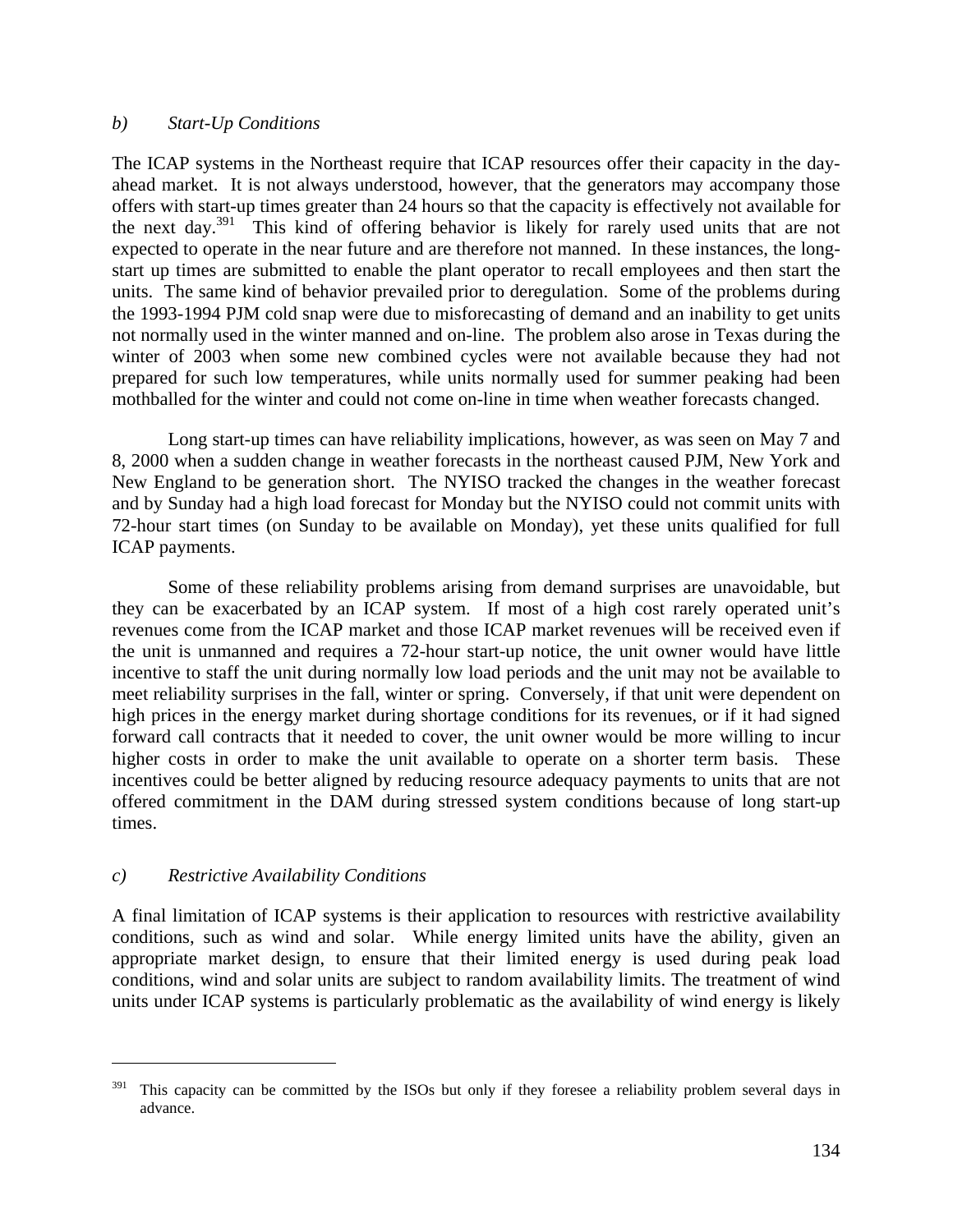to be inversely correlated with peak demand. Thus, wind energy output at many projects is likely to be least on hot humid windless summer days when air conditioner load is at its highest.

 While the non-availability of wind energy can be treated as forced outages under ICAP systems, this is not sufficient for the purpose of reliability analysis. As noted above with regard to fuel availability, forced outages are treated as random events in the reliability analysis used to develop ICAP requirements, but this treatment will not be accurate if wind energy nonavailability is not random but correlated with high demand conditions and correlated across wind units.

 The common feature of all of these energy limitations is that existing ICAP systems do not provide enough incentive for capacity to be available during peak conditions. This is intrinsic to ICAP systems that are not tied to availability during stressed system conditions. ICAP systems necessarily pay the generator less for being available during the peak shortage hours than the generator would receive during shortage conditions under an energy only market with a price cap based on the value of lost load. Most existing ICAP systems attempt to compensate for this incentive problem by requiring that resources receiving compensation for providing ICAP demonstrate their capacity. This approach works well for many thermal resources as if the capacity is available, forced outages will be random and this random risk can be analyzed. This approach is not adequate, however, to deal with fuel availability limits and start-up conditions in particular, as resource availability under strained system conditions depends on choices made by the resource owner, and resource owners will not incur the efficient level of costs to maintain availability if they realize limited returns from incurring those costs.

# *6. Retail Access*

Under power pool operation, both PJM and New York had installed capacity requirements imposed on each of the transmission owner LSEs belonging to the pool. Each transmission owner had an obligation to serve load in its service territory so they were able to anticipate their installed capacity requirements and to add capacity when needed to meet load growth. The potential for the exercise of market power by generation-long utilities was constrained by the ability of pool members to anticipate installed capacity requirements and add quick-start capacity to meet ICAP requirements.

 This system is fundamentally altered by retail access as LSEs under retail access systems do not know what load they will be serving on any future date and generally only have shortterm contracts with their retail customers. Moreover, there is the potential for individual LSEs to satisfy their individual ICAP requirements by releasing customers if ICAP prices are high, suddenly shifting an ICAP or other resource adequacy requirement to the POLR provider.<sup>392</sup> In an environment with retail choice, revenue adequacy markets must, therefore, incorporate mechanisms to accommodate load switching between LSEs without undermining the reliability role of the ICAP requirement. Critically, retail access requires a mechanism for settling day-today imbalances in ICAP positions as load shifts between LSEs. The need for a daily balancing system in the ICAP market is potentially problematic as one does not take capacity out of service

<sup>&</sup>lt;sup>392</sup> See Interim Opinion, pp. 41-43.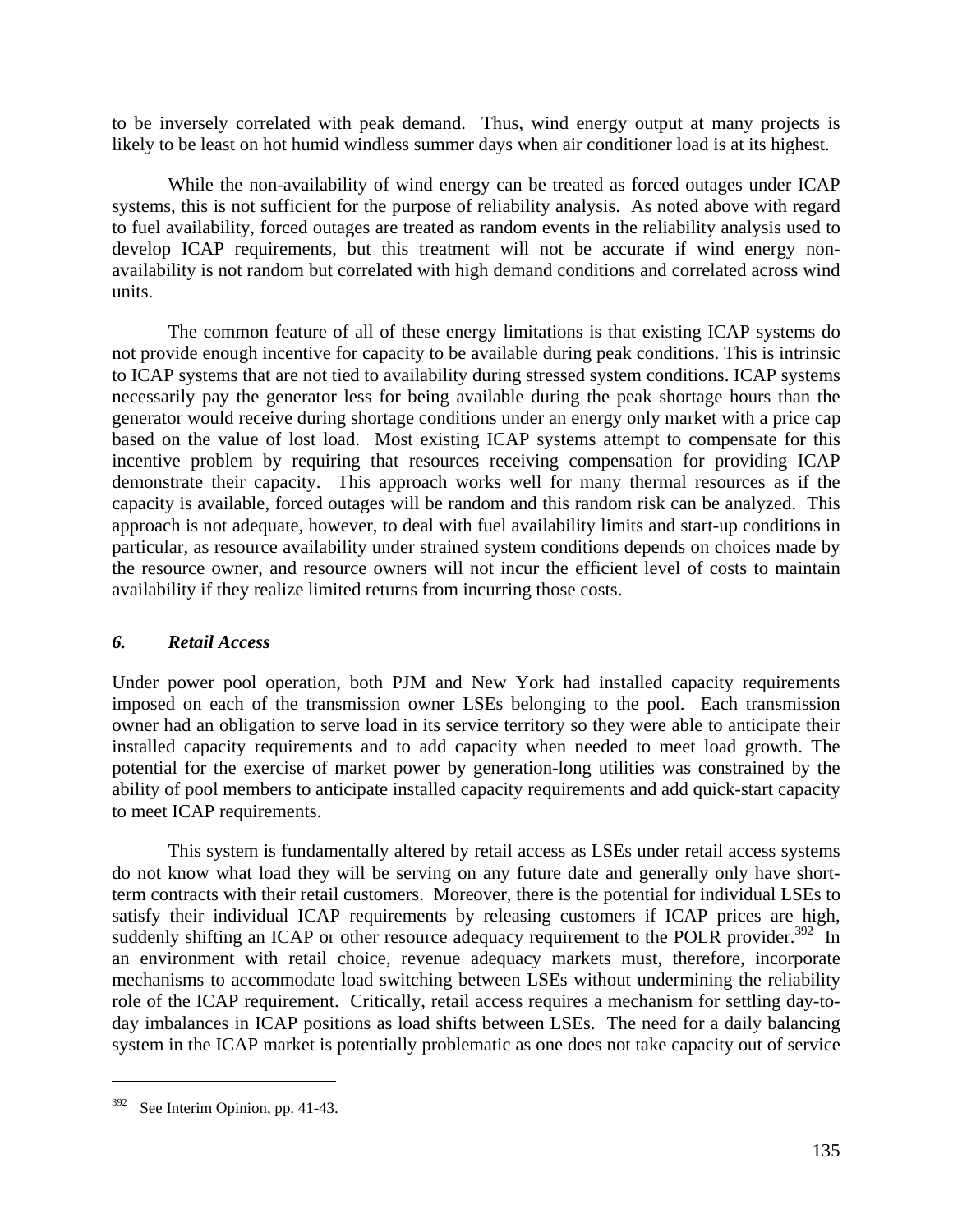or put it in service on a day-by-day basis. The market price of capacity in a daily market absent the exercise of market power, is likely to either be zero or rise to the level of the deficiency payment. Moreover, daily imbalance pricing in the ICAP market can lead to supplier behavior that turns ICAP market prices into a mirror of energy market prices (eliminating the smoothing role) and lead to LSE behavior that undermines the reliability function of the ICAP market.

 Furthermore, the volatility of ICAP prices can be exacerbated by daily deficiency charges. Under ICAP systems, LSEs that do not contract for sufficient generation to meet their ICAP requirement must pay a deficiency charge. If the price of ICAP is volatile and varies day by day and LSEs have the option of paying daily deficiency charges instead of buying ICAP, LSEs will have an incentive to buy ICAP when the daily prices is less than the deficiency charge and to pay the deficiency charge when the ICAP price would be higher. This can produce a shortage of ICAP during precisely the days on which it is needed.

 The underlying problem that retail access poses for resource adequacy systems is that most retail access systems are fundamentally inconsistent with long-term commitments, which undercuts reliance on the resource adequacy market to support entry and reliance on entry to keep resource adequacy markets competitive. Unfortunately, retail access programs pose similar problems for both ICAP and energy only markets so the problem cannot be addressed by switching to energy-only markets.

 Residential customers are unlikely to be willing to sign long-term energy contracts that lock in payments for ICAP over a five to ten year period. Given the typical rate at which people change houses, residential customers signing 5 to 10-year power contracts could constantly be faced with buying out uneconomic contracts or trying to capture the value of in the money contracts from the new owner or renter. This approach is simply not attractive to residential customers so contract duration is actually one year or less, too short to support long-term ICAP or energy purchase contracts. This concern would be reduced for larger commercial and industrial accounts for whom long-term contracts under retail access may pose fewer problems.

 Short-term sales contracts with residential consumers could nevertheless in principle support long-term fixed price purchase contracts by LSEs. Oil companies, for example, have supported the construction of crude oil and refined product pipelines through long-term take-orpay contracts with the pipeline, despite no contract at all with retail motorists. While long-term fixed price ICAP or power purchase contracts would increase the risk of retail access providers, the riskiness of these contracts could be managed by periodically entering into long-term contracts for only a portion of the retailers customer demand.

 Such a retailer would lose money when the market price of ICAP or power fell below its long-term contract price, but it would make money when the market price of ICAP or power rose above the long-term contract price. By entering into a temporally diversified set of power purchase contracts, such a retailer could limit its risk expose to sudden swings in market prices.

 There appear, however, to be three features of retail access markets that undercut longterm ICAP or energy contracts that are not hedged by long-term customer contracts. First, such long-term contracts would only be economic if the losses incurred when the market price of ICAP is below the contract price were offset by profits when the market price of ICAP is above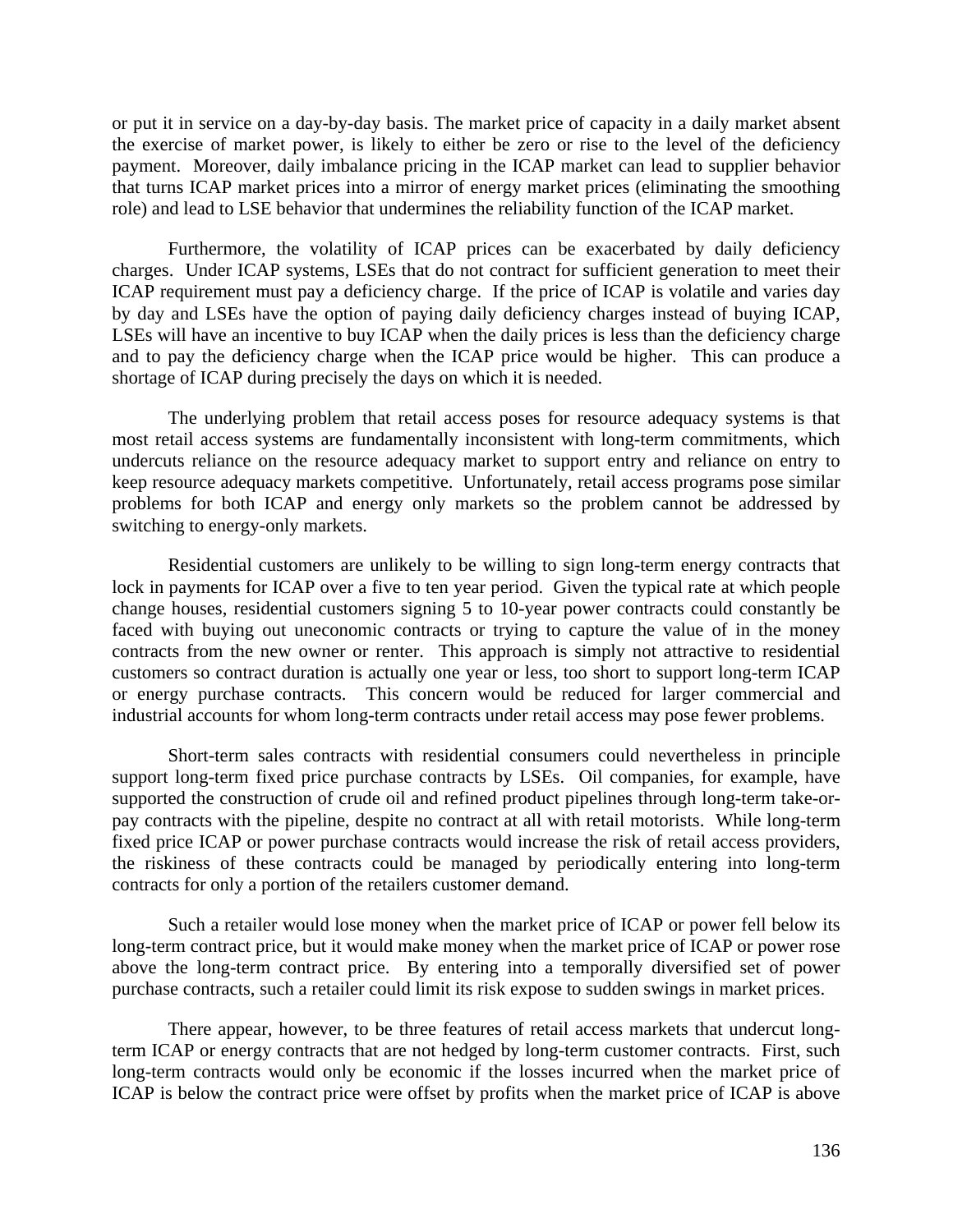the contract price. If the retailer were a regulated utility that cannot retain such a difference between the contract price and the market price, then the risk of loss with no offsetting possibility of gain would preclude entering into either long-term ICAP or energy contracts.

 Second, unregulated LSEs may be unable to benefit from low contract prices during periods of high ICAP prices if the regulated price to beat does not rise commensurately. Retail rate regulation policies that tend to keep the price to beat too high when ICAP and energy prices are low and high low when ICAP and energy prices are low tend to discourage long-term ICAP and energy contracts. With this retail price structure it is more profitable for unregulated LSEs to shed customers back to the utility when ICAP prices rise than to enter into long-term contracts that hedge ICAP costs.

 Finally, the third factor is the risk of regulatory change. ICAP is an artificial product. LSEs may be deterred from entering into long-term ICAP contracts by the risk of regulatory changes. Particularly problematic would be regulatory change which retains the ICAP system, and thus does not trigger clauses terminating payments if the ICAP requirement is terminated, but dramatically reduce the price of ICAP. ISO NE's decision to dramatically reduce the ICAP deficiency payment without eliminating the requirement would be an example of this kind of risk.<sup>393</sup> Another example of regulatory risk is the introduction of locational ICAP in New England. A Boston LSE that had entered into a 10-year ICAP contract would find itself no longer fully hedged.

### *7. Energy and Capacity Imports*

In determining the level of capacity that LSEs need to contract for to maintain short-term reliability it is necessary as the CPUC points out to account for the level of imports that will be available from adjacent systems as a result of load diversity.<sup>394</sup> Moreover, as the CPUC further observes this assessment needs to be made at the level of the Cal ISO, or perhaps the state, not at the level of the individual utility, to ensure that multiple LSEs do not attempt to rely on the same load diversity to reduce their capacity needs.<sup>395</sup> This is the approach taken in defining the aggregate ICAP target in Eastern markets. The ISO makes an assessment of likely peak loads and then subtracts from that the level of imports are expected to be available to meet those peak loads. This remaining responsibility is then assigned to LSEs.

 A further element of an ICAP system is the need to account for capacity imports. Traditionally, the power pools assumed that a certain amount of power would be available on some interface under stressed conditions and netted this from the collective pool capacity requirement. To avoid double counting of the import power relied upon, PJM for example, imposed a CBM margin which made most of the external transfer capability unavailable to

<u>.</u>

 $393$  Of course, there is also the risk of tightened requirements and FERC in fact ultimately restored a substantial deficiency payment.

<sup>394</sup> Interim Opinion, p. 31-32.

<sup>395</sup> Interim Opinion, p. 32.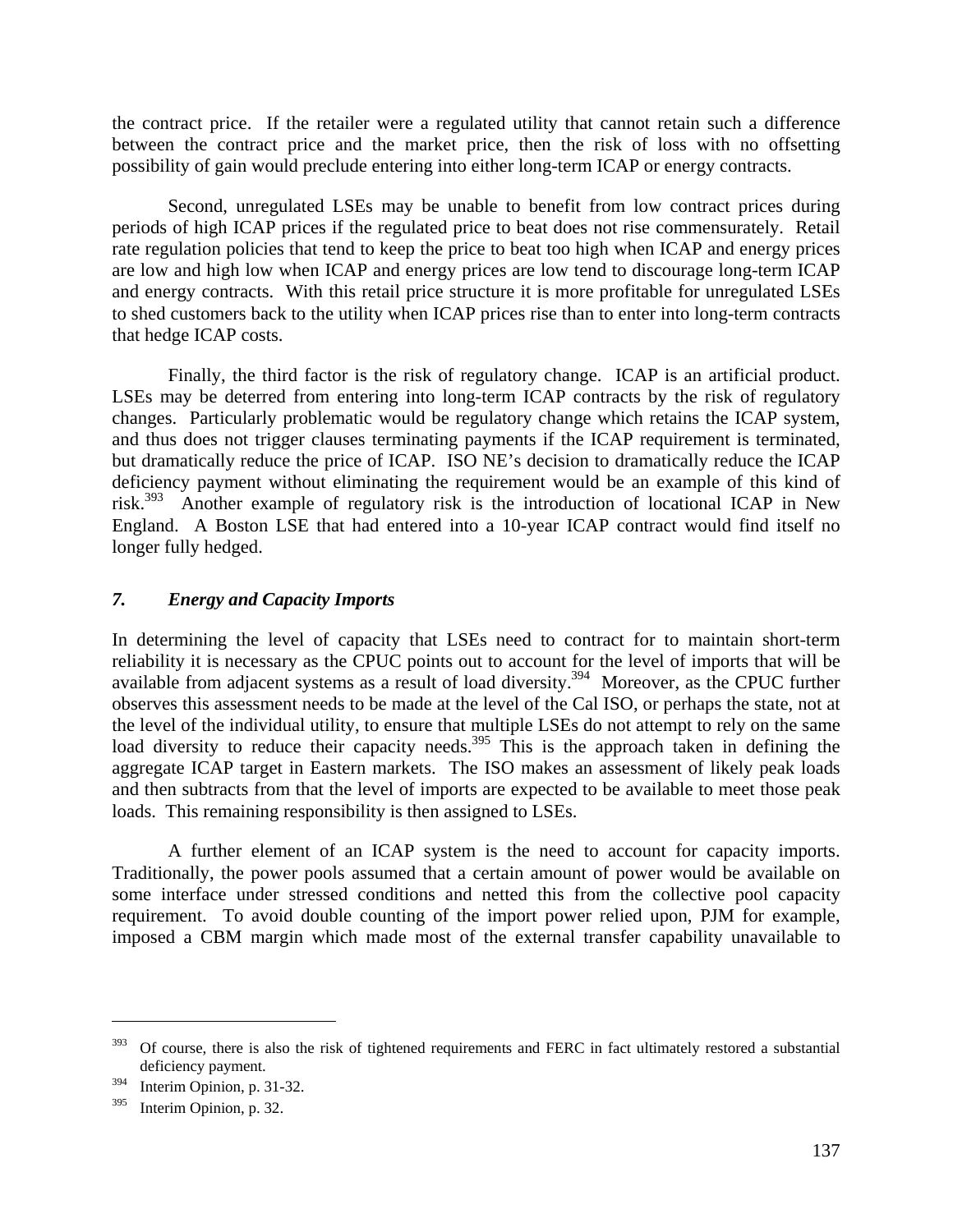support firm imports.<sup>396</sup> With the development of explicit recall rules, this logic is less compelling as external ICAP must be dedicated non-recallable capacity.

 The NYISO places an overall limitation on the amount of the ICAP requirement that can be met with external resources (2,755 MW) and then places additional interface by interface limits on external resource ICAP imports.<sup>397</sup>

 ISO New England also makes the transfer capability of each interface, net of grand fathered agreements and less any tie line benefits assumed in calculating the ICAP requirements, available to support ICAP imports.<sup>398</sup>

 One problem that has manifested itself with respect to ICAP imports is the need for more detailed security analysis of import capability, as in some cases transmission maintenance outages can dramatically reduce transfer capability and render ICAP undeliverable. Thus, it is probably not appropriate to make the entire N-1 transfer capability on an external interface available to support ICAP imports, as a single maintenance outage could make much of this ICAP unavailable. There may therefore be a movement toward using N-2 transfer capability to define limits for external ICAP.

 A further and rather contentious issue is the treatment of units seeking to split their capacity between pools. One problem with splitting unit capacity between markets is that it complicates monitoring of compliance with outage and derating rules, which are potentially subject to circumvention if a market participate can choose how to assign outages between multiple ICAP markets. Split ICAP units also complicate market power mitigation and enforcement of the DAM bidding requirement, as software needs to account for distinct physical unit upper limits and ICAP upper limits.

### **B. Forward Hedging**

 $\overline{a}$ 

As explained above, ICAP systems tend to constrain energy prices by avoiding shortage conditions and limiting prices to the price cap if regional shortages occur, but they do not directly hedge LSEs against high energy prices, particularly those arising from changes in fuel costs.

 Hedging against changes in power prices requires entering into forward contracts for energy. One of the ambiguities in the CPUC resource adequacy proposals is that it is unclear whether they are intended to require that LSEs enter into forward energy purchases or call contracts on capacity or something else. The interim order requires "utilities to forward contract

<sup>&</sup>lt;sup>396</sup> The PJM CBM margin was quite different from CBM margins used in the Midwest. The PJM CBM margin only reserved the sale of this capacity as firm transmission service, thus making it unavailable to support firm imports for ICAP. In real-time all of the transfer capability was made available for use to support non-firm transmission. The PJM CBM margin was simply a mechanism for managing reserve requirements. There was no need to restrict use of CBM capacity to support imports in real-time as these imports met PJM load just as well as emergency imports. See PJM OATT, Attachment C, Sheet 280.

<sup>&</sup>lt;sup>397</sup> NYISO Installed Capacity Manual, Section 2.7, and Attachment B.

<sup>398</sup> NEPOOL Manual for ICAP, Attachment G, Section 1.5.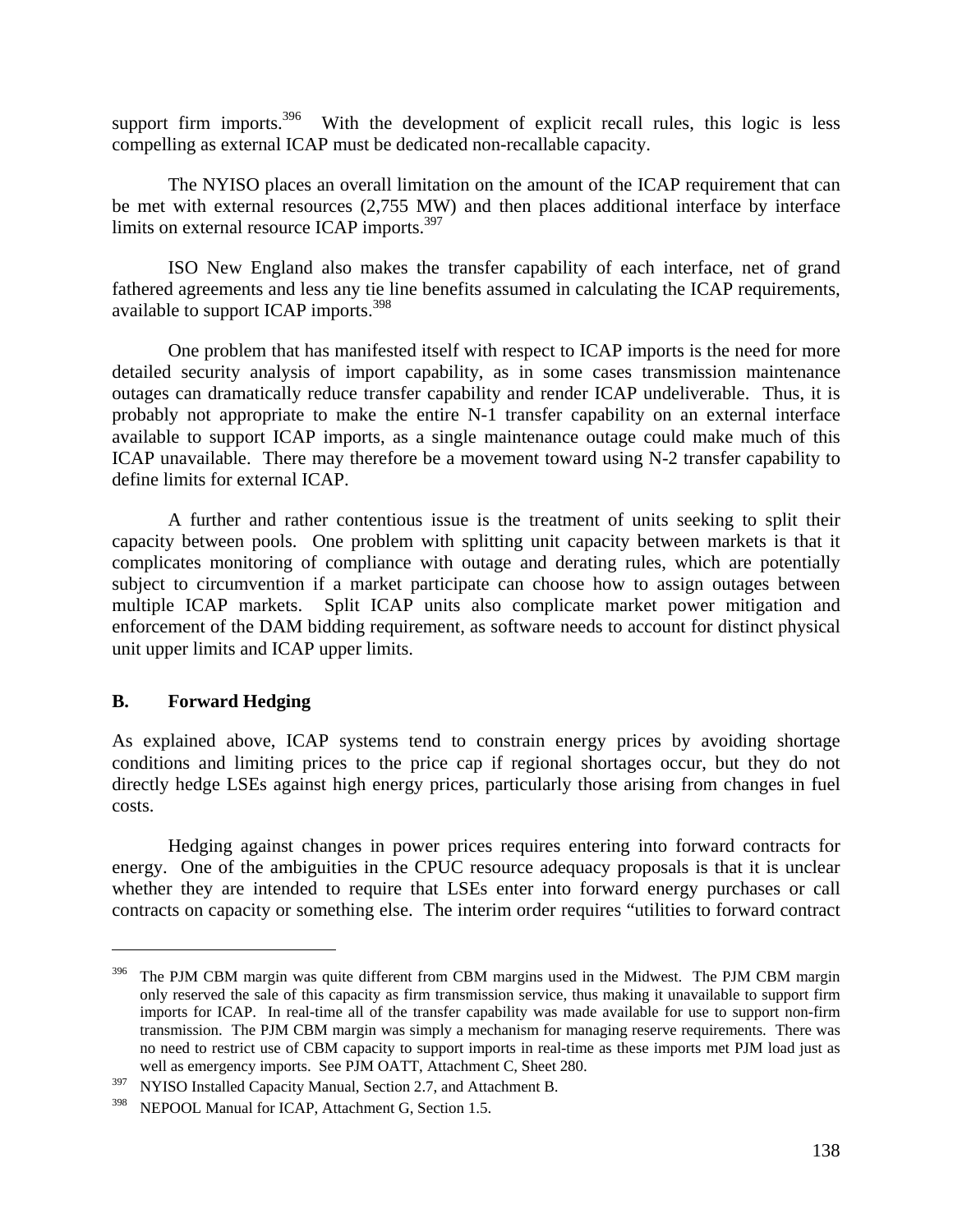for 90 percent of their summer monthly peak needs."<sup>399</sup> This requirement could be interpreted in a number of ways. One interpretation might be that this is intended to require that LSEs contract for energy in all peak hours equal to 90 percent of the monthly peak load. Such contracts would greatly exceed the LSEs actual energy demand, however, in most peak hours. A second interpretation might be that this is intended to require that LSEs contract for energy equal to 90 percent of the average energy consumption over the peak hours. This interpretation would have the LSE buying substantially more than 10 percent of its peak load in the spot market during high priced hours, however, because the average peak hour consumption is typically well below the consumption in the highest hours of the month. A third interpretation might be that it is intended that LSEs contract for energy covering 90 percent of the energy over each hour of the expected load duration curve for the month. Since hourly consumption is not known, this would require that a portion of the purchases be in the form of call contracts of some sort. It is also possible that these comments might be intended to require only that LSEs enter into some kind of ICAP type recall contract for 90 percent of expected monthly peak load. These differences are important and need to be clarified.

 Forward energy contracts serve to lock in several different costs. First, they lock in the return to capital which may reduce the cost of financing new generation, reducing prices to consumers. Second, forward contracts can serve to lock in the fuel, emission allowance and variable O&M component. This can be important in providing short-term price stability, but attempting to lock in energy costs over the term of a multi-year contract may raise rather than lower the risk of the contract for the seller and raise the expected price paid by loads.

 It is desirable that LSEs contract forward to lock in the price of power for at least a portion of their load, locking in the energy component as well as the capital return prior to the day-ahead market. As observed by the CPUC, however, it is unlikely to be cost effective for LSEs to lock in the energy required to meet 100 percent of their load prior to the day-ahead market. Given the inability to accurately forecast load more than a day or two in advance, such a goal would mean overcontracting for power in forward markets and then selling energy in the day-ahead or real-time markets on most days. It would likely be lower cost for loads to lock less than 100 percent of the potential real-time load in forward markets and to buy in spot markets. Short-term resource adequacy, however, requires the ability to meet 100 percent of potential real-time load, without necessarily locking in the cost.

# **C. Sustained Energy Shortages**

One important difference between western resource adequacy needs and those of the eastern ISOs is the need in the West to account for the impact of long-term annual variations in the quantity of hydro generation.

 In eastern markets, the analysis of ICAP requirements and reliability is focused on having enough capacity available to meet demand during short-term system peaks or in the event of short-term generation outages. Thus, an ICAP reliability analysis normally does not ask whether there is enough energy available to meet load over the year. An important feature of the western

<sup>399</sup> Interim Opinion, p. 30.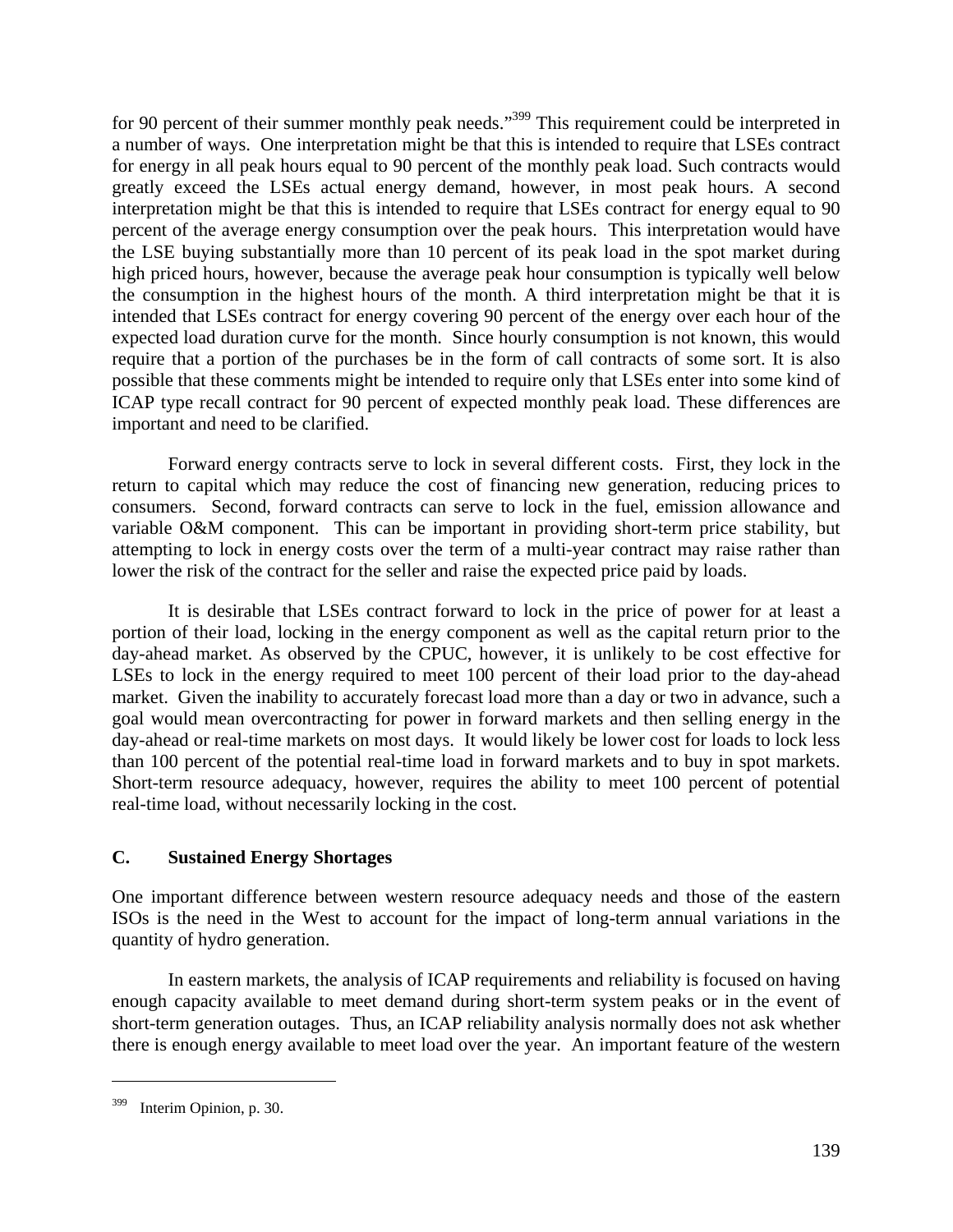electricity crisis over the period 2000-2001 was that it evolved from a capacity shortage in the summer of 2000 into an energy shortage during the winter of 2000-2001. A different kind of analysis than is typically undertaken in ICAP modeling would be required to assess the risk of energy shortages arising from low hydro conditions in the west.

 One way to address these risks would be to take the hydro generation cycle into account both in estimating the quantity of imports that are assumed to be available to meet short-term load spikes and in assessing the ability of the other ICAP resources to provide enough energy to meet load over the year. Given the magnitude of the potential variations in available energy and capacity over the hydro cycle, it would be very expensive to western consumers to maintain through an ICAP type mechanism enough excess generation to make up for the loss of hydro generation during low hydro years. The interim order does not clearly address the treatment of the western hydro cycle.

 If such adverse hydro conditions can be accurately forecasted, a lower cost approach might be to rely in part of bringing high cost mothballed generation back in service or raising energy prices to increase conservation during low hydro years.

<sup>&</sup>lt;sup>i</sup> Scott Harvey is a Director and Susan Pope is a Principal at LECG, LLC. William W. Hogan is the Lucius N. Littauer Professor of Public Policy and Administration, John F. Kennedy School of Government, Harvard University and a Director of LECG, LLC. This paper draws on work for the Harvard Electricity Policy Group and the Harvard-Japan Project on Energy and the Environment. The authors are or have been consultants on electric market reform and transmission issues for Allegheny Electric Global Market, American Electric Power, American National Power, Australian Gas Light Company, Avista Energy, Brazil Power Exchange Administrator (ASMAE), British National Grid Company, California Independent Energy Producers Association, California Independent System Operator (Cal ISO), Calpine Corporation, Central Maine Power Company, Comision Reguladora De Energia (CRE, Mexico), Commonwealth Edison Company, Conectiv, Constellation Power Source, Coral Power, Detroit Edison Company, Duquesne Light Company, Dynegy, Edison Electric Institute, Edison Mission Energy, Electricity Corporation of New Zealand, Electric Power Supply Association, El Paso Electric, GPU Inc. (and the Supporting Companies of PJM), GPU PowerNet Pty Ltd., GWF Energy, Independent Energy Producers Assn, ISO New England, Maine Public Advocate, Maine Public Utilities Commission, Midwest ISO, Mirant Corporation, Morgan Stanley Capital Group, National Independent Energy Producers, New England Power Company, New York Independent System Operator, New York Power Pool, New York Utilities Collaborative, Niagara Mohawk Corporation, NRG Energy, Inc., Ontario IMO, Pepco, Pinpoint Power, PJM Office of Interconnection, PP&L, Public Service Electric & Gas Company, Reliant Energy, Rhode Island Public Utilities Commission, San Diego Gas & Electric Corporation, Sempra Energy, SPP, Texas Utilities Co, TransÉnergie, Transpower of New Zealand, Westbrook Power, Williams Energy Group, and Wisconsin Electric Power Company. The views presented here are not necessarily attributable to any of those mentioned, and any remaining errors are solely the responsibility of the authors. (Related papers can be found on the web at www.whogan.com).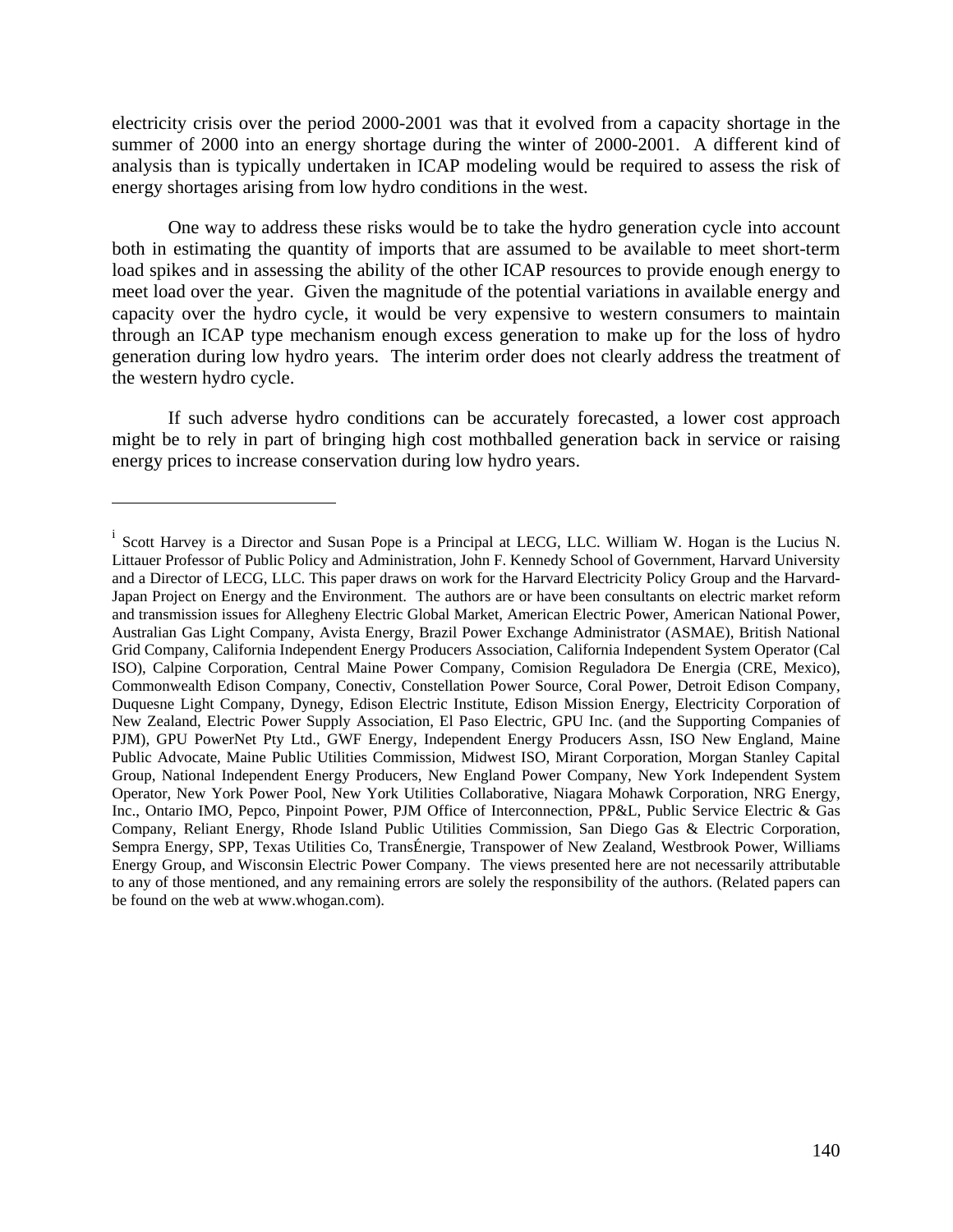# **Appendix I Nodal Clearing and Settlement Process for Zonal/LAP Bids**

### **A. Introduction**

This appendix illustrates the potential unintended consequences of the proposed nodal clearing and settlement process for zonal/LAP load bids in the day-ahead market. The example does not rest on the possession of market power by any market participant but illustrates the impact of competitive profit-seeking behavior in conjunction with the proposed settlement rules. Suppose the aggregate load zone/LAP includes regions A, B, C and D, as portrayed in Figure I-1.



**Figure I-1 AGGREGATED LOAD ZONES** 

 Let us further suppose that the locations A and D in Figure I-1 both have 1,000 MW of peak load, 1,000 MW of generation, and 250 MW of transfer capability from B to A and B to D. While peak load in these regions can in principle be met without relying on imports, the import capability allows LSEs serving load at A and D to take advantage of low cost energy available on the spot or term market. In addition, we assume that there is 2,500 MW of peak load in region B, 3,000 MW of peak load in region C and transfer capability of 1,500 MW from C to B; see Table I-2. There is a single LAP covering regions A, B, C and D.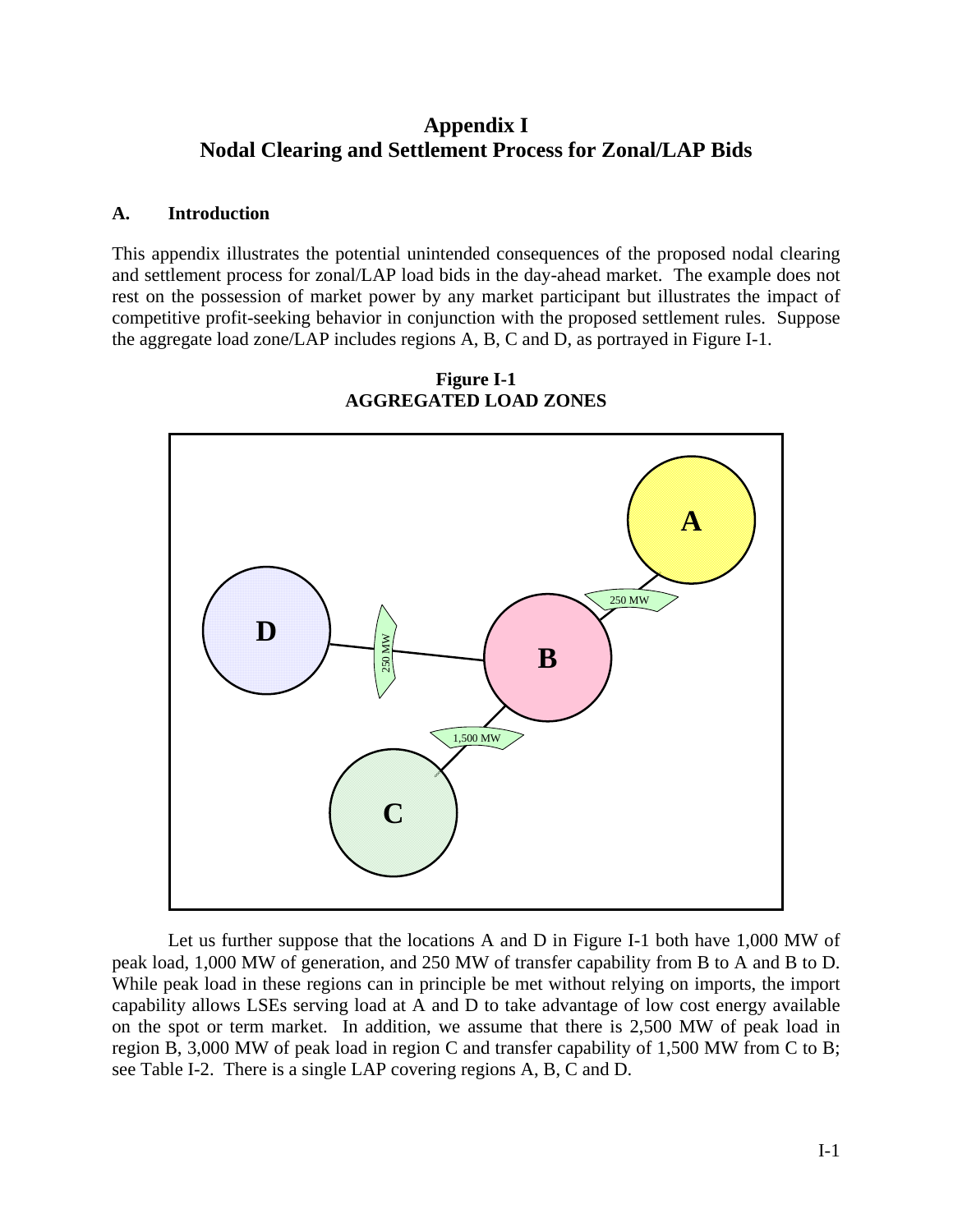| Table I-2<br><b>NODAL LOAD</b> |       |                             |  |  |  |  |
|--------------------------------|-------|-----------------------------|--|--|--|--|
| <b>Region</b>                  | Load  | Import<br><b>Capability</b> |  |  |  |  |
| А                              | 1,000 | 250                         |  |  |  |  |
| B                              | 2,500 | 1,500                       |  |  |  |  |
| $\mathsf{C}$                   | 3,000 |                             |  |  |  |  |
|                                | 1,000 | 250                         |  |  |  |  |
| Total                          | 7,500 |                             |  |  |  |  |

 Table I-3 portrays a set of assumed generation costs, with high cost generation required at the margin to meet load in regions A and D, which are for simplicity of the example assumed to be radially connected as shown in Figure I-1.

| Table I-3<br><b>GENERATION COSTS</b> |                  |                            |                  |                          |  |  |  |  |  |
|--------------------------------------|------------------|----------------------------|------------------|--------------------------|--|--|--|--|--|
| <b>Region</b>                        | Capacity<br>(MW) | <b>Generation</b><br>(MWh) | Cost<br>(\$/MWh) | <b>Total Cost</b><br>\$) |  |  |  |  |  |
| A                                    | 500              | 250                        | 45               | 11,250                   |  |  |  |  |  |
|                                      | 500              | 500                        | 40               | 20,000                   |  |  |  |  |  |
| Total A                              | 1,000            | 750                        |                  | 31,250                   |  |  |  |  |  |
| B                                    | 300              | $\boldsymbol{0}$           | 44               | $\boldsymbol{0}$         |  |  |  |  |  |
|                                      | 650              | 150                        | 42               | 6,300                    |  |  |  |  |  |
|                                      | 600              | 600                        | 40               | 24,000                   |  |  |  |  |  |
|                                      | 750              | 750                        | 35               | 26,250                   |  |  |  |  |  |
| Total B                              | 2,300            | 1,500                      |                  | 56,550                   |  |  |  |  |  |
| $\mathsf{C}$                         | 3,500            | 2,000                      | 40               | 80,000                   |  |  |  |  |  |
|                                      | 2,500            | 2,500                      | 35               | 87,500                   |  |  |  |  |  |
| Total C                              | 6,000            | 4,500                      |                  | 167,500                  |  |  |  |  |  |
| D                                    | 500              | 250                        | 80               | 20,000                   |  |  |  |  |  |
|                                      | 500              | 500                        | 60               | 30,000                   |  |  |  |  |  |
| Total D                              | 1,000            | 750                        |                  | 50,000                   |  |  |  |  |  |
| Total                                | 10,300           | 7,500                      |                  | 305,300                  |  |  |  |  |  |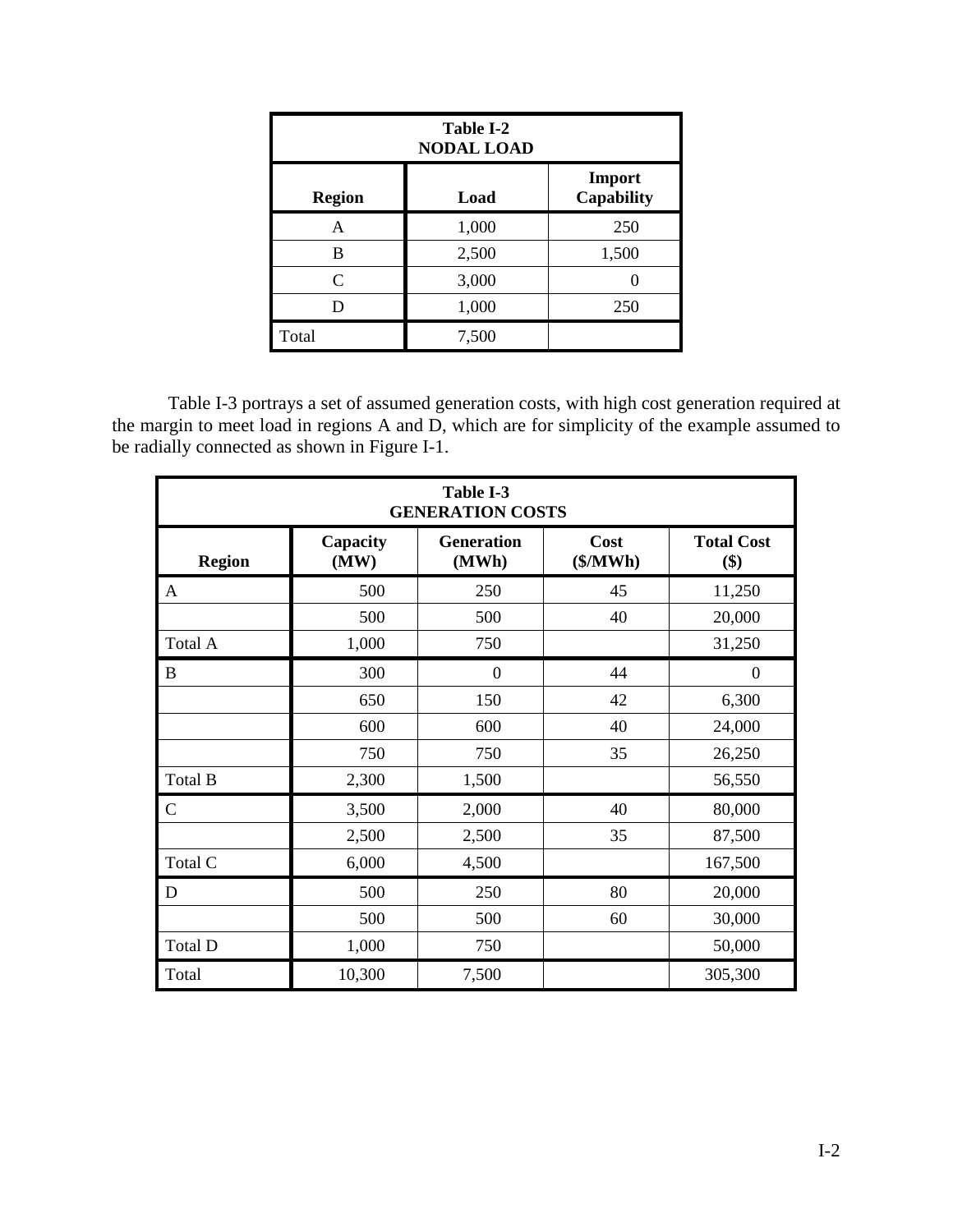| <b>Table I-4</b><br><b>EXPECTED REAL-TIME PRICES AND DISPATCH</b> |                                                                                 |                                                    |                           |                                                   |                                                  |  |  |  |  |  |
|-------------------------------------------------------------------|---------------------------------------------------------------------------------|----------------------------------------------------|---------------------------|---------------------------------------------------|--------------------------------------------------|--|--|--|--|--|
| <b>Region</b>                                                     | Load<br><b>MW</b><br>(A)                                                        | <b>LMP</b><br><b>Price</b><br>\$/MWh<br><b>(B)</b> | Load<br>Cost<br>\$<br>(C) | <b>Generation</b><br><b>Dispatch</b><br>MW<br>(D) | <b>Net</b><br><b>Imports</b><br><b>MW</b><br>(E) |  |  |  |  |  |
| $\mathbf{A}$                                                      | 1,000                                                                           | 45                                                 | 45,000                    | 750                                               | 250                                              |  |  |  |  |  |
| $\bf{B}$                                                          | 2,500                                                                           | 42                                                 | 105,000                   | 1,500                                             | 1,000                                            |  |  |  |  |  |
| $\mathcal{C}$                                                     | 3,000                                                                           | 40                                                 | 120,000                   | 4,500                                             | $-1,500$                                         |  |  |  |  |  |
| D                                                                 | 1,000                                                                           | 80                                                 | 80,000                    | 750                                               | 250                                              |  |  |  |  |  |
| Total                                                             | 7,500                                                                           |                                                    | 350,000                   | 7,500                                             |                                                  |  |  |  |  |  |
| <b>LAP</b> Price                                                  |                                                                                 |                                                    | 46.66667                  |                                                   |                                                  |  |  |  |  |  |
| Load                                                              | $\ast$<br>Weight:<br>(C)<br>(B)<br>(A)<br>$=$<br>Net Imports: $(E) = (A) - (D)$ |                                                    |                           |                                                   |                                                  |  |  |  |  |  |

 The expected real-time dispatch, regional prices, and load weighted cost are summarized in Table I-4.

# **B. Passive LSE Bidding**

We initially assume that the LSE's serving load in the LAP bid the entire expected real-time load, 7,500 MW into the DAM, at slightly above the expected real-time zonal/LAP price, as shown in Column C of Table I-5. In New York or PJM, all of this load would clear at the zonal/LAP price, which would be \$46.67/MWh as shown in Table I-4.

|                          | Table I-5<br><b>BASE CASE DAM SETTLEMENTS</b><br>7,500 MW Bid in at \$50 |                               |                                        |                                                            |                                            |                                             |                           |                                     |  |  |  |
|--------------------------|--------------------------------------------------------------------------|-------------------------------|----------------------------------------|------------------------------------------------------------|--------------------------------------------|---------------------------------------------|---------------------------|-------------------------------------|--|--|--|
|                          | <b>Gen Offer</b><br><b>Price</b><br>\$/MWh                               | Load<br>Weights<br><b>(B)</b> | <b>Bid</b><br>Load<br><b>MW</b><br>(C) | <b>Dispatched</b><br><b>Generation</b><br><b>MW</b><br>(D) | <b>Cleared</b><br>Load<br><b>MW</b><br>(E) | <b>LMP</b><br><b>Price</b><br>\$/MWh<br>(F) | Load<br>Cost<br>\$<br>(G) | Gen<br><b>Revenues</b><br>\$<br>(H) |  |  |  |
| $\overline{A}$           | 40-45                                                                    | 0.133333                      | 1,000                                  | 750                                                        | 1,000                                      | 45                                          | 45,000                    | 33,750                              |  |  |  |
| B                        | $35 - 42$                                                                | 0.333333                      | 2,500                                  | 1,500                                                      | 2,500                                      | 42                                          | 105,000                   | 63,000                              |  |  |  |
| $\mathbf C$              | $35 - 40$                                                                | 0.4                           | 3,000                                  | 4,500                                                      | 3,000                                      | 40                                          | 120,000                   | 180,000                             |  |  |  |
| D                        | 60-80                                                                    | 0.133333                      | 1,000                                  | $\theta$                                                   | 250                                        | 42                                          | 10,500                    | $\overline{0}$                      |  |  |  |
| Total                    |                                                                          | 1.0                           | 7,500                                  | 6,750                                                      | 6,750                                      |                                             | 280,500                   | 276,750                             |  |  |  |
| <b>LAP</b> Price         |                                                                          |                               |                                        |                                                            |                                            |                                             | 41.55556                  |                                     |  |  |  |
| <b>Congestion Rent</b>   |                                                                          |                               |                                        |                                                            |                                            |                                             | 3,750                     |                                     |  |  |  |
| (G)<br>$(H) = (F) * (D)$ |                                                                          |                               |                                        | (F)                                                        |                                            | $\ast$                                      |                           | (E)                                 |  |  |  |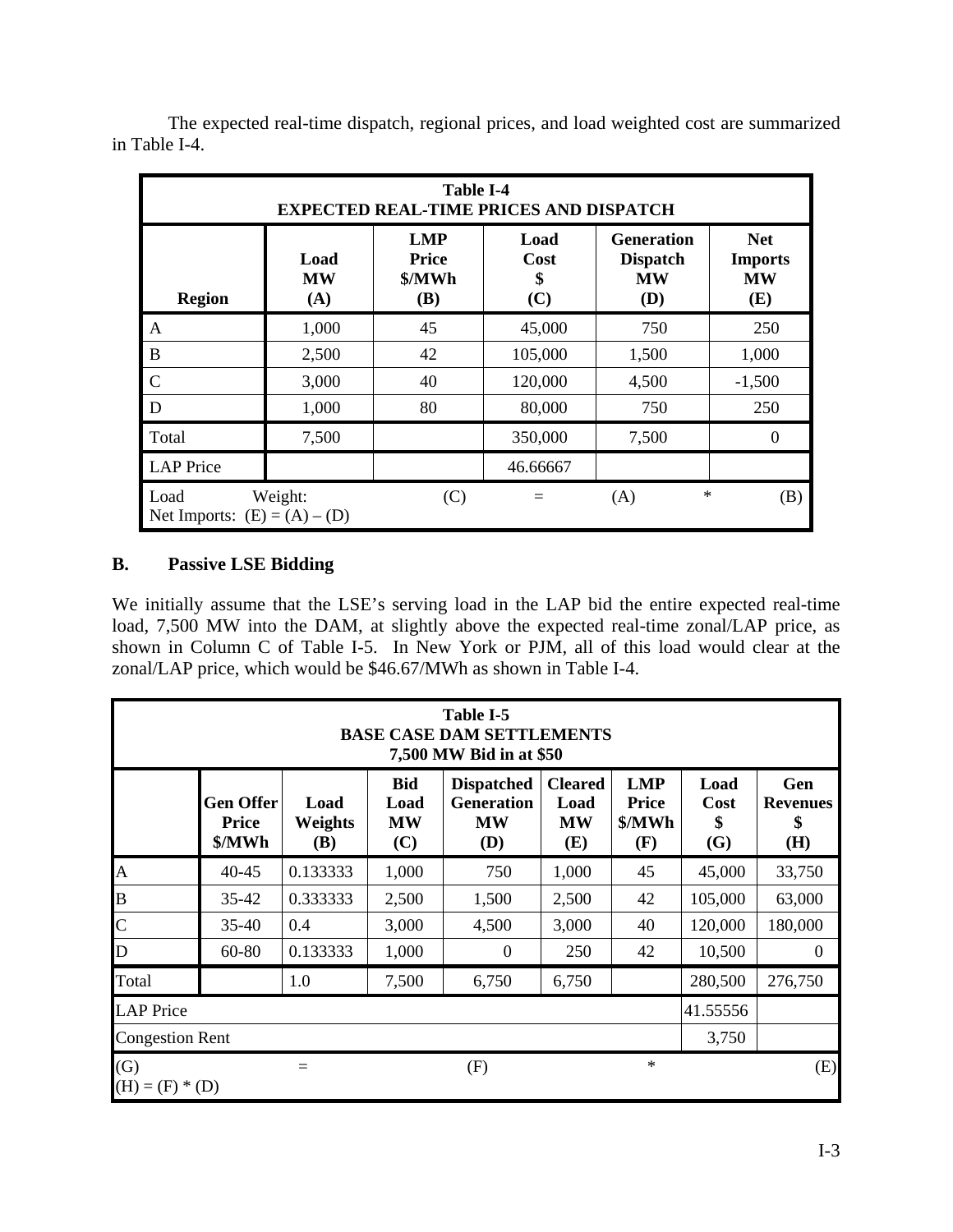Under the proposed MRTU nodal clearing process, however, the bid load would be assigned to the four regions based on the ISO-determined load weights portrayed in column (B). The bid load allocated in this manner would then be cleared nodally. All of the bid load allocated to regions A, B and C would clear, but only 250 MW of the load allocated to region D would clear, as load levels in excess of 250 MW would require dispatch of generation at prices of \$60/MWh or higher and thus price-capped load bid in at \$50/MWh would not clear in region D above 250 MW as shown in columns (D) and (E) of Table I-5.

 Total load of 6,750 MWh would therefore clear in the DAM at a LAP price of \$41.56. Total load payments would exceed generator revenues as shown in columns (G) and (H) of Table I-5, causing the ISO to collect congestion rents of \$3,750.

 As shown in Appendix VI, 1,875 MW of CRRs could be awarded from generation in zone C to the LAP. The settlements for 1,875 MW of Zone C to LAP CRRs for the day-ahead market portrayed in Table I-5 are shown in Table I-6.

| Table I-6<br><b>CRR SETTLEMENTS</b> |                                                                                                                                                                                   |     |          |    |          |           |  |  |
|-------------------------------------|-----------------------------------------------------------------------------------------------------------------------------------------------------------------------------------|-----|----------|----|----------|-----------|--|--|
| <b>CRRs</b>                         | <b>CRR</b><br><b>Sink</b><br><b>CRR</b><br><b>Source</b><br><b>Price</b><br><b>Price</b><br><b>Payments</b><br><b>Value</b><br>MW<br>\$/CRR<br>MW<br><b>Sink</b><br><b>Source</b> |     |          |    |          |           |  |  |
| 1,875                               | C                                                                                                                                                                                 | LAP | 41.55556 | 40 | 1.555556 | 2,916.667 |  |  |
| Total                               |                                                                                                                                                                                   |     |          |    |          | 2,916.667 |  |  |

 The CRR value is \$1.56/MW, entailing total payments of \$2,916.67, reducing the DAM congestion surplus to \$833.33 as shown in Table I-7.

| Table I-7<br><b>NET DAM CONGESTION SETTLEMENTS</b> |              |  |  |  |  |  |
|----------------------------------------------------|--------------|--|--|--|--|--|
| <b>Congestion Rents</b>                            | 3,750        |  |  |  |  |  |
| <b>CRR</b> Payments                                | $-2,916.667$ |  |  |  |  |  |
| Net Surplus                                        | 833.3333     |  |  |  |  |  |

 In real-time, generation would be dispatched to meet the entire 7,500 MW of real-time load, and an additional 750 MW of high cost generation not scheduled in the DAM would be dispatched in region D and paid the real-time nodal LMP price, \$80/MWh, as shown in columns (E) and (F) of Table I-8. The LAP price would be \$46.67, so the ISO would sell an additional 750 MW of power in region D at the real-time LAP price, collecting \$35,000 in net real-time revenues, but would pay \$60,000 for the dispatch of generation in region D.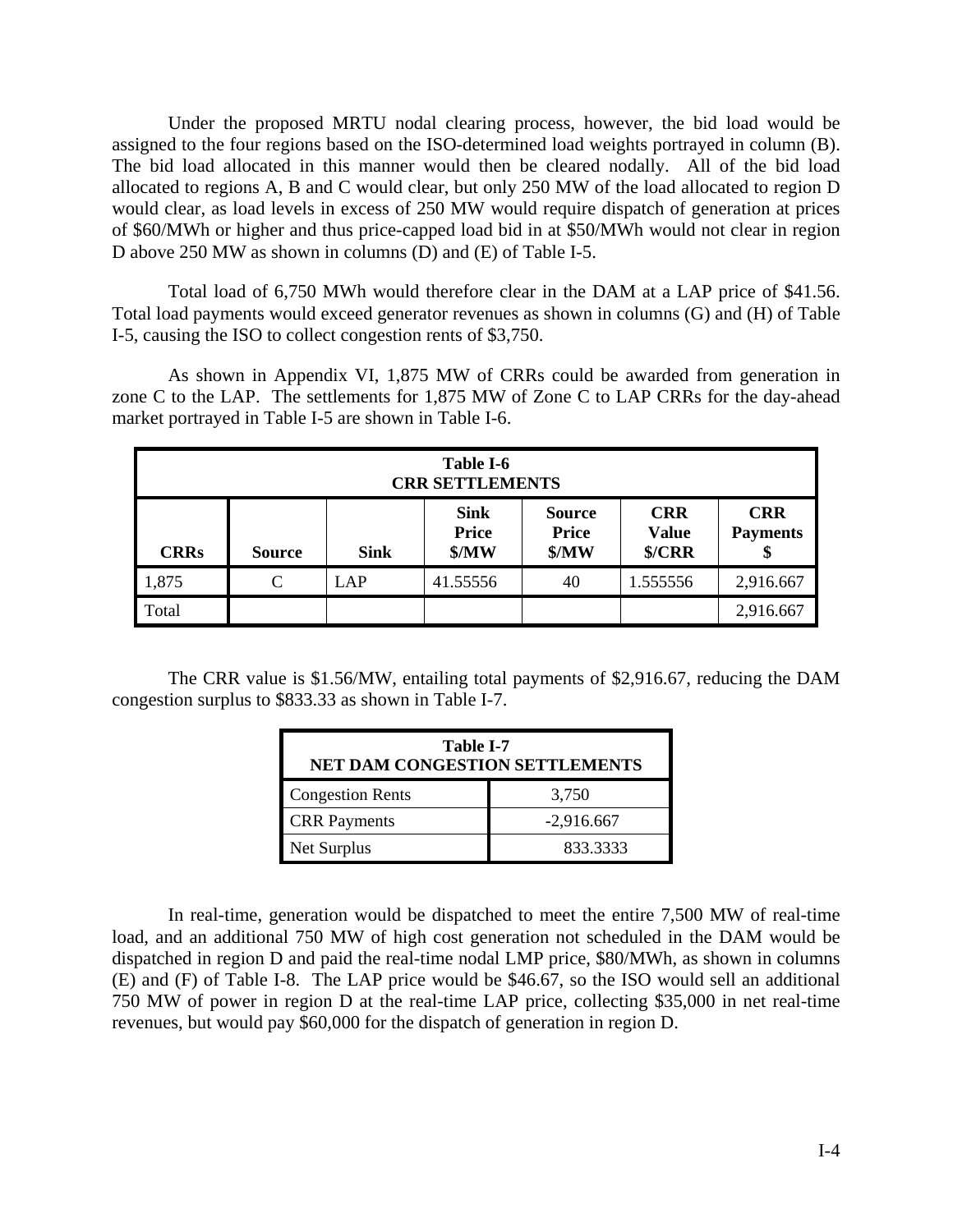|                                              | <b>Table I-8</b><br><b>REAL-TIME SETTLEMENTS</b>  |                                             |                          |                                  |                                            |                                          |                                               |  |  |  |  |  |
|----------------------------------------------|---------------------------------------------------|---------------------------------------------|--------------------------|----------------------------------|--------------------------------------------|------------------------------------------|-----------------------------------------------|--|--|--|--|--|
|                                              | <b>Gen Offer</b><br><b>Price</b><br>\$/MWh<br>(A) | <b>LMP</b><br><b>Price</b><br>\$/MWh<br>(B) | Load<br><b>MW</b><br>(C) | Load<br><b>Cost</b><br>\$<br>(D) | Gen<br><b>Dispatch</b><br><b>MW</b><br>(E) | Gen<br><b>RT-DAM</b><br><b>MW</b><br>(F) | <b>RT</b> Gen<br><b>Revenues</b><br>\$<br>(G) |  |  |  |  |  |
| A                                            | 40-45                                             | 45                                          | 1,000                    | 45,000                           | 750                                        | $\Omega$                                 | $\theta$                                      |  |  |  |  |  |
| B                                            | $35 - 42$                                         | 42                                          | 2,500                    | 105,000                          | 1,500                                      | $\Omega$                                 | $\Omega$                                      |  |  |  |  |  |
| $\mathsf{C}$                                 | $35 - 40$                                         | 40                                          | 3,000                    | 120,000                          | 4,500                                      | $\theta$                                 | 0                                             |  |  |  |  |  |
| D                                            | 60-80                                             | 80                                          | 1,000                    | 80,000                           | 750                                        | 750                                      | 60,000                                        |  |  |  |  |  |
| Total                                        |                                                   |                                             | 7,500                    | 350,000                          | 7,500                                      |                                          | 60,000                                        |  |  |  |  |  |
| <b>LAP</b> Price                             |                                                   |                                             |                          | 46.66667                         |                                            |                                          |                                               |  |  |  |  |  |
| <b>RT</b> Load Imbalance<br>$-750$<br>46.667 |                                                   |                                             |                          |                                  |                                            |                                          |                                               |  |  |  |  |  |
| <b>RT</b> Revenue Shortfall                  |                                                   |                                             |                          |                                  |                                            |                                          |                                               |  |  |  |  |  |
| <b>Combined Market Shortfall</b>             |                                                   |                                             |                          |                                  |                                            |                                          | 24,166.67                                     |  |  |  |  |  |

 The ISO would therefore incur a real-time revenue shortfall of \$25,000, considerably in excess of the \$833.33 of excess congestion rents collected in the DAM, leading to a combined shortfall of \$24,166.67. The fundamental problem giving rise to the shortfall is that the LSE load bids failed to clear in the DAM in region D, but the real-time settlements system effectively treats the DAM load bids as if they cleared proportionately throughout the load zone, and thus the real-time imbalance is also spread proportionately throughout the load zone and settled at the real-time LAP price. Instead of the underbid LSEs having real-time imbalances in region D, which they would have to settle at \$80/MWh if each region were a pricing zone, they settle their imbalances at the \$46.67/MWh LAP price. The ISO, however, must settle imbalances in the generation market at \$80/MWh.

## **C. Inflated Load Bids**

The potential ISO revenue shortfalls under the MRTU LAP settlement rules could be even larger than suggested by the passive bidding example. If LSEs within the LAP recognize that their LAP bids are cleared nodally, they can reduce their costs and avoid exposure to real-time prices by bidding more than their expected load into the DAM, at prices designed not to clear at the high priced nodes within the LAP. The aggregate load cleared in the DAM could correspond reasonably well to their expected real-time load, yet no generation would have been scheduled on high-cost units in constrained areas.

 Table I-9 portrays such a circumstance in which LSEs within the LAP bid 8,365.385 MW of load into the DAM. We assume that 1,875 MW of load hedged by CRRs is bid in at \$250/MWh (because it is hedged), and the remaining 6,490.385 MW is bid in at a price cap of \$50/MWh as shown in columns (C) and (E) of Table I-9. The 1,875 MW of load bid in at \$250 clears in each zone. The remaining 6,490.385 of bid load clears in zones A, B, and C as shown in column (F), but not in zone D as the nodal price would need to reach \$60/MWh for generation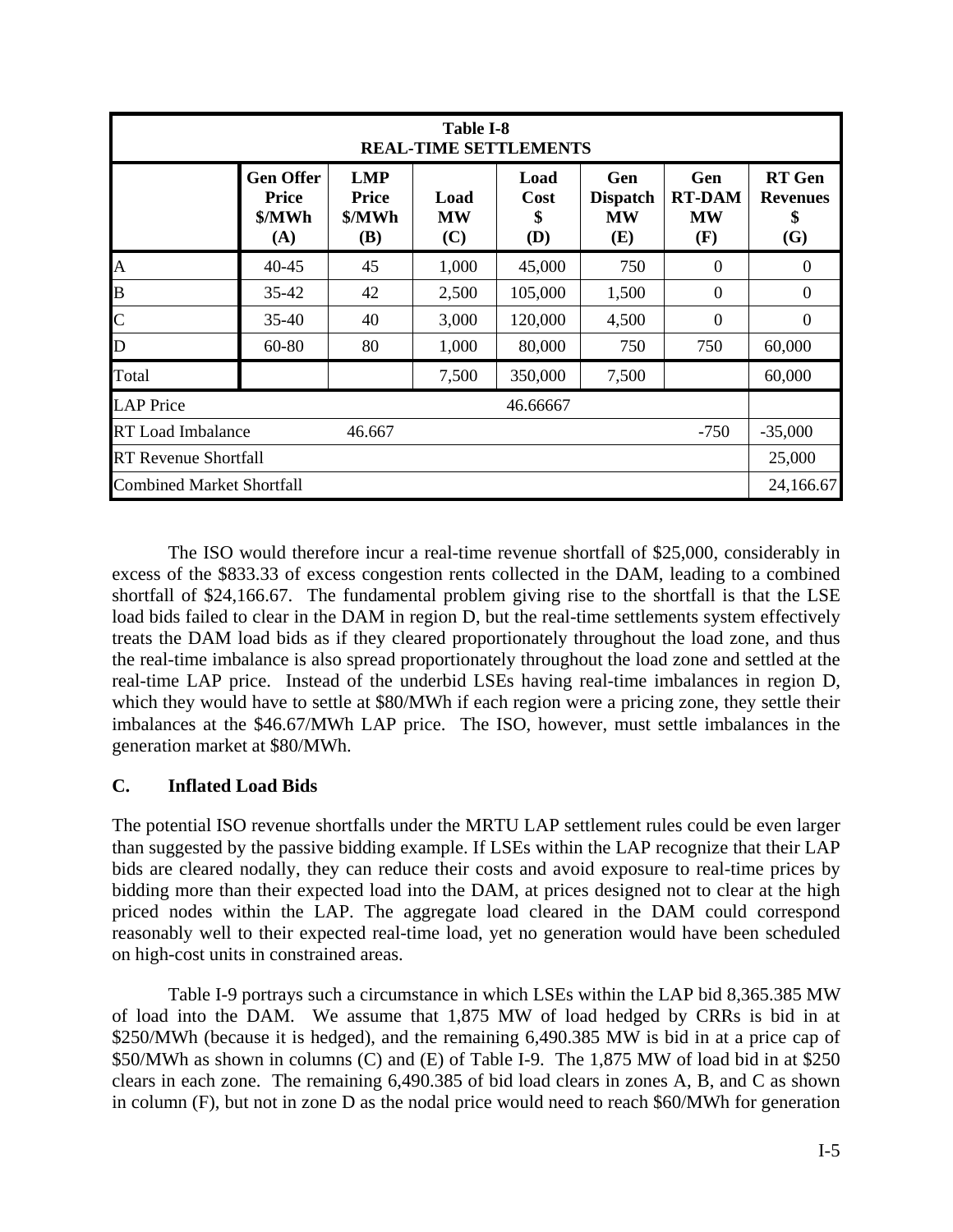to be dispatched to meet load above 250 MW in Zone D. It is also shown in column (G) that the total load cleared in the DAM is 7,500 MW at a zonal price of \$41.55/MWh, generating DAM congestion rents of \$3,750.

|                        | Table I-9<br><b>DAM SETTLEMENTS</b><br><b>INFLATED LOAD BIDS</b> |                               |                                                 |                                            |                                                              |                                     |                                                            |                                                            |                                           |                                    |                                     |
|------------------------|------------------------------------------------------------------|-------------------------------|-------------------------------------------------|--------------------------------------------|--------------------------------------------------------------|-------------------------------------|------------------------------------------------------------|------------------------------------------------------------|-------------------------------------------|------------------------------------|-------------------------------------|
|                        | Gen<br><b>Offer</b><br>Price<br>\$/MW<br>(A)                     | Load<br>Weights<br><b>(B)</b> | <b>Bid</b><br>Load $@$<br>\$250/MW<br>MW<br>(C) | <b>Cleared</b><br>Load<br><b>MW</b><br>(D) | <b>Bid</b><br><b>Load</b> $@$<br>\$50/MW<br><b>MW</b><br>(E) | <b>Cleared</b><br>Load<br>MW<br>(F) | <b>Total</b><br><b>Cleared</b><br>Load<br><b>MW</b><br>(G) | <b>Dispatched</b><br><b>Generation</b><br><b>MW</b><br>(H) | <b>LMP</b><br>Price<br>\$/MWh<br>$\bf(I)$ | Load<br>Cost<br>\$<br>$\mathbf{J}$ | Gen<br><b>Revenues</b><br>\$<br>(K) |
| $\overline{A}$         | $40 - 45$                                                        | 0.133333                      | 250                                             | 250                                        | 865.3847                                                     | 865.3847                            | 1,115.385                                                  | 865.38467                                                  | 45                                        | 50,192.31                          | 38,942.31                           |
| B                      | 35-42                                                            | 0.333333                      | 625                                             | 625                                        | 2,163.462                                                    | 2.163.462                           |                                                            | 2.788.462 1.788.4617                                       | 42                                        | 117,115.4                          | 75,115.39                           |
| $\mathsf{C}$           | $35 - 40$                                                        | 0.4                           | 750                                             | 750                                        | 2,596.154                                                    | 2,596.154                           |                                                            | 3,346.154 4,846.154                                        | 40                                        | 133,846.2                          | 193,846.2                           |
| D                      | 60-80                                                            | 0.133333                      | 250                                             | 250                                        | 865.3847                                                     | $\theta$                            | 250                                                        | $\theta$                                                   | 42                                        | 10,500                             | $\overline{0}$                      |
| Total                  |                                                                  | 1.0                           | 1,875                                           | 1,875                                      | 6,490.385                                                    | 5,625                               | 7,500                                                      | 7,500.0003                                                 |                                           | 311,653.9                          | 307,903.9                           |
| <b>LAP</b> Price       |                                                                  |                               |                                                 |                                            |                                                              |                                     |                                                            |                                                            |                                           | 41.55385                           |                                     |
| <b>Congestion Rent</b> |                                                                  |                               |                                                 |                                            |                                                              |                                     |                                                            |                                                            |                                           | 3,750                              |                                     |

 Table I-10 shows the payments to the 1,875 MW of Zone C to LAP CRRs, are \$1.55/CRR and total \$2,913.46.

|             | Table I-10<br><b>CRR SETTLEMENTS</b>                                                                                                                                             |     |          |    |          |           |  |  |  |
|-------------|----------------------------------------------------------------------------------------------------------------------------------------------------------------------------------|-----|----------|----|----------|-----------|--|--|--|
| <b>CRRs</b> | <b>CRR</b><br><b>Sink</b><br><b>CRR</b><br><b>Source</b><br><b>Price</b><br><b>Price</b><br><b>Value</b><br><b>Payments</b><br>MW<br>MW<br>\$/CRR<br><b>Sink</b><br>Source<br>\$ |     |          |    |          |           |  |  |  |
| 1,875       | C                                                                                                                                                                                | LAP | 41.55385 | 40 | 1.553846 | 2,913.462 |  |  |  |
| Total       |                                                                                                                                                                                  |     |          |    |          | 2,913.462 |  |  |  |

 The net DAM congestion settlements therefore have a surplus of \$836.54 as shown in Table I-11.

| Table I-11<br><b>NET CRR SETTLEMENTS</b> |              |  |  |  |  |  |
|------------------------------------------|--------------|--|--|--|--|--|
| <b>Congestion Rents</b><br>3,750         |              |  |  |  |  |  |
| <b>CRR</b> Payments                      | $-2,913.462$ |  |  |  |  |  |
| Net Surplus                              | 836.5385     |  |  |  |  |  |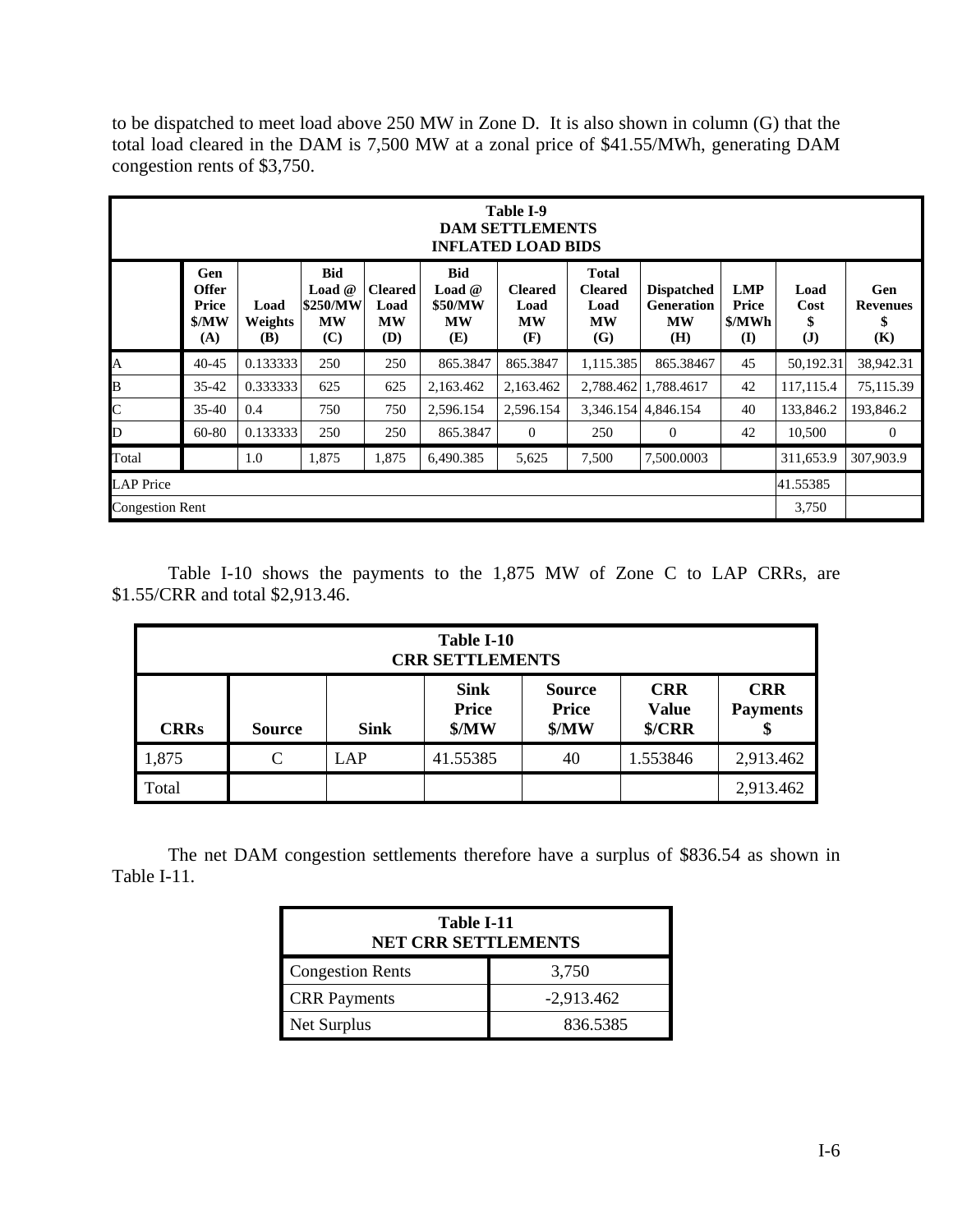In real-time the ISO would need to dispatch additional high cost generation in region D, while backing down low cost generation in regions A, B and C as shown in column (F) of Table I-12, but there would be no net load or generation imbalances between the DAM and real-time. There would therefore be no load buying power at the real-time LAP price, but the ISO would incur an additional \$28,846.14 in generation costs to dispatch generation up in region D and down in the lower cost regions as shown in Table I-12. The real-time shortfall would rise to \$28,846.14, leaving a combined market shortfall of \$28,009.6.

|                                                  | Table I-12<br><b>REAL-TIME SETTLEMENTS</b><br><b>INFLATED LOAD BIDS</b> |                                             |                          |                     |                                            |                                                  |                                               |  |  |  |  |
|--------------------------------------------------|-------------------------------------------------------------------------|---------------------------------------------|--------------------------|---------------------|--------------------------------------------|--------------------------------------------------|-----------------------------------------------|--|--|--|--|
| <b>Region</b>                                    | <b>Gen Offer</b><br><b>Price</b><br>\$/MWh<br>(A)                       | <b>LMP</b><br><b>Price</b><br>\$/MWh<br>(B) | Load<br><b>MW</b><br>(C) | Load<br>Cost<br>(D) | Gen<br><b>Dispatch</b><br><b>MW</b><br>(E) | <b>Gen RT-</b><br><b>DAM</b><br><b>MW</b><br>(F) | <b>RT</b> Gen<br><b>Revenues</b><br>\$<br>(G) |  |  |  |  |
| $\mathbf{A}$                                     | $40 - 45$                                                               | 45                                          | 1,000                    | 45,000              | 750                                        | $-115.3847$                                      | $-5,192.31$                                   |  |  |  |  |
| $\bf{B}$                                         | 35-42                                                                   | 42                                          | 2,500                    | 105,000             | 1,500                                      | -288.4617                                        | $-12, 115.39$                                 |  |  |  |  |
| $\overline{C}$                                   | $35 - 40$                                                               | 40                                          | 3,000                    | 120,000             | 4,500                                      | -346.154                                         | $-13,846.16$                                  |  |  |  |  |
| D                                                | 60-80                                                                   | 80                                          | 1,000                    | 80,000              | 750                                        | 750                                              | 60,000                                        |  |  |  |  |
| Total                                            |                                                                         |                                             | 7,500                    | 350,000             | 7,500                                      | $-0.000333$                                      | 28,846.14                                     |  |  |  |  |
| <b>LAP</b> Price<br>46.66667                     |                                                                         |                                             |                          |                     |                                            |                                                  |                                               |  |  |  |  |
| <b>RT</b> Load Imbalance<br>$\theta$<br>46.66667 |                                                                         |                                             |                          |                     |                                            |                                                  |                                               |  |  |  |  |
| <b>RT</b> Revenue Shortfall                      |                                                                         |                                             |                          |                     |                                            |                                                  |                                               |  |  |  |  |
| <b>Combined Market Shortfall</b>                 |                                                                         |                                             |                          |                     |                                            |                                                  | 28,009.6                                      |  |  |  |  |

 Another way of looking at this problem is that the DAM schedules are not feasible. Table I-13 shows the generation and load schedules in the DAM settlements. The load quantities are determined by the real-time load weights applied to the total LAP quantity cleared in the DAM. The generation quantities are determined by the DAM generation schedules.

| Table I-13<br><b>DAM SETTLEMENTS</b> |                        |                           |                                        |  |  |  |  |  |  |
|--------------------------------------|------------------------|---------------------------|----------------------------------------|--|--|--|--|--|--|
|                                      | Load<br><b>Weights</b> | <b>Settlement</b><br>Load | <b>Settlement</b><br><b>Generation</b> |  |  |  |  |  |  |
| Α                                    | .13333                 | 1,000                     | 865.38467                              |  |  |  |  |  |  |
| B                                    | .3333                  | 2,500                     | 1,788.4617                             |  |  |  |  |  |  |
| $\mathcal{C}$                        | .40                    | 3,000                     | 4,846.154                              |  |  |  |  |  |  |
| D                                    | .1333                  | 1,000                     |                                        |  |  |  |  |  |  |
|                                      |                        | 7,500                     |                                        |  |  |  |  |  |  |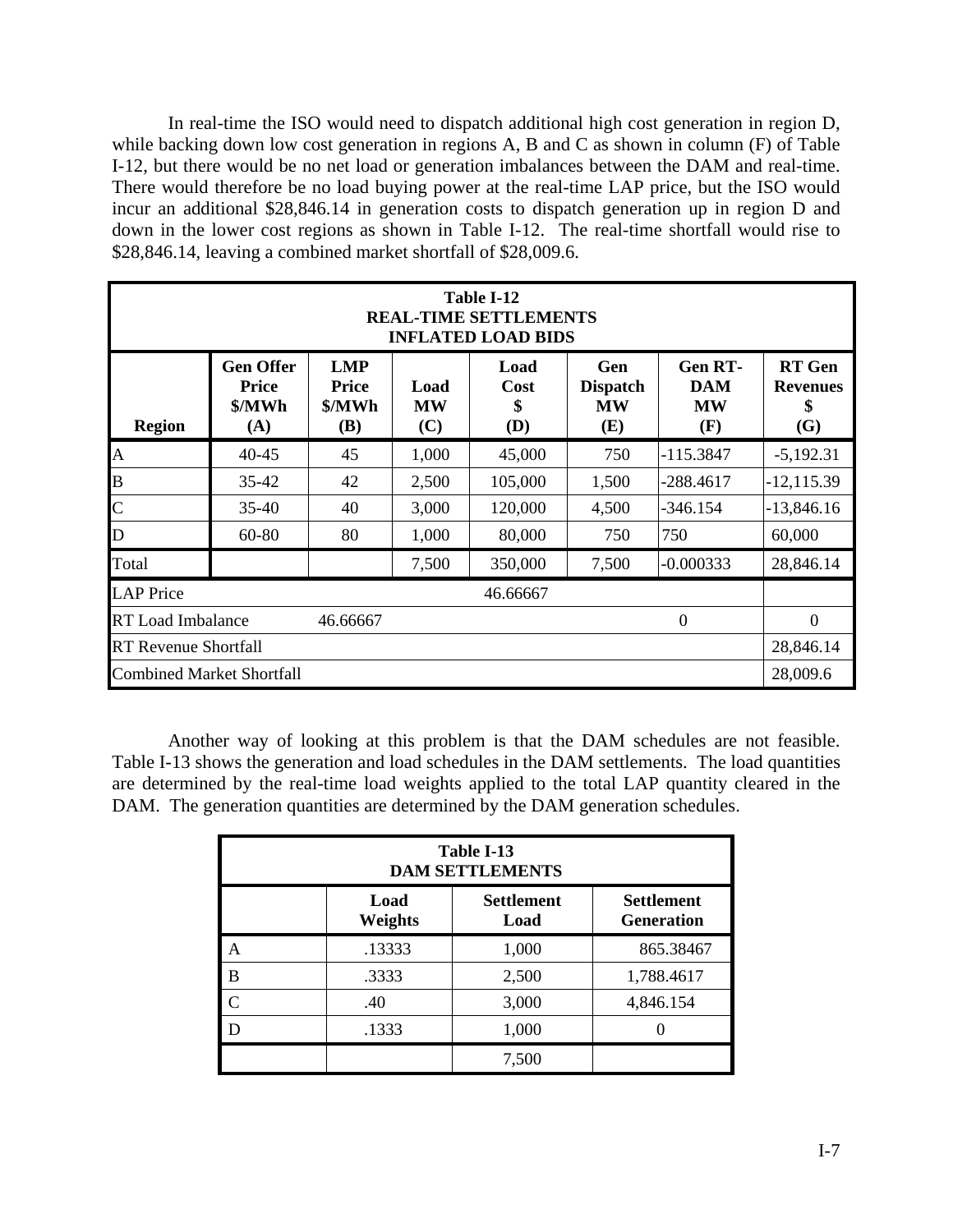Figure I-14 portrays the transmission flows associated with these DAM settlement quantities.





It can be seen that the flows on both B-D and C-B exceed the limit. The DAM financial schedules are therefore infeasible and will lead to revenue inadequacy in real time.

 It is important to recognize that while region C has been described as a large region with many competitive suppliers, the LAP pricing system would apply in the same way if region C were a generation pocket containing a single generator and accounting only for 1 percent of LAP load. The LAP clearing and settlement rules would produce the same kind of infeasible DAM schedules portrayed in Figure I-14 but, absent competition, the single supplier in region C could allow its DAM schedules to be scheduled with -\$30/MWh DEC bids in real-time, greatly increasing the Cal ISO uplift costs in the example. If region C is a generation pocket, the situation portrayed in Figure I-14 is no different from the infeasible DAM schedules that give rise to the behavior referred to as the "INC/DEC game" under the current market design.

#### **D. Excess Load Scheduling in DAM**

The settlements portrayed in Tables 9 and 12 are not the worst case outcome under the LAP pricing system. It should be noted that the DAM LAP price in Table I-9 was only \$41.55, while the real-time price was \$46.67. Every MW in excess of the real-time load that could be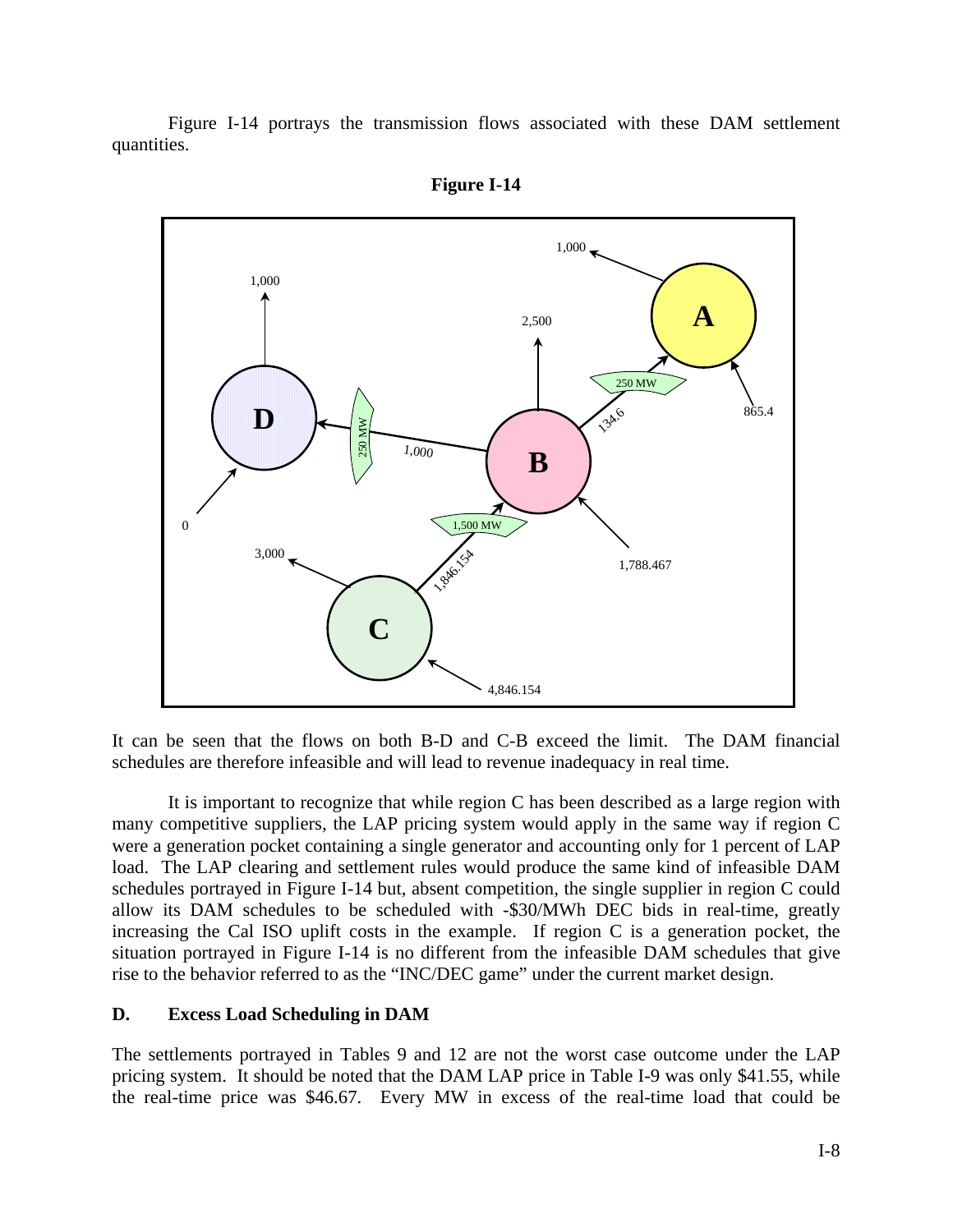purchased day-ahead could therefore be sold back in real-time for a profit, as long as the DAM LAP price is less than the real-time LAP price. LSEs can therefore find it profitable under the proposed LAP system to clear load in the DAM that is in aggregate in excess of their expected real-time load. To illustrate this, suppose that the LSEs in regions A, B, C and D again submit 1,875 MW of load bids at a price of \$250/MWh, but now submit 8,000 MW of load bids at a price of \$45/MWh as shown in Columns (C) and (E) of Table I-15.

|                                            | Table I-15<br><b>BASECASE DAM SETTLEMENTS</b><br><b>EXCESS LOAD SCHEDULES</b> |                               |                                                               |                                            |                                                       |                                            |                                                            |                                                            |                                      |                                    |                                     |  |
|--------------------------------------------|-------------------------------------------------------------------------------|-------------------------------|---------------------------------------------------------------|--------------------------------------------|-------------------------------------------------------|--------------------------------------------|------------------------------------------------------------|------------------------------------------------------------|--------------------------------------|------------------------------------|-------------------------------------|--|
|                                            | <b>Gen Offer</b><br>Price<br>\$/MWh<br>(A)                                    | Load<br><b>Weights</b><br>(B) | <b>Bid</b><br><b>Load</b> $@$<br>\$250/MW<br><b>MW</b><br>(C) | <b>Cleared</b><br>Load<br><b>MW</b><br>(D) | <b>Bid</b><br>Load $@$<br>\$45/MW<br><b>MW</b><br>(E) | <b>Cleared</b><br>Load<br><b>MW</b><br>(F) | <b>Total</b><br><b>Cleared</b><br>Load<br><b>MW</b><br>(G) | <b>Dispatched</b><br><b>Generation</b><br><b>MW</b><br>(H) | <b>LMP</b><br>Price<br>\$/MWh<br>(I) | Load<br>Cost<br>\$<br>( <b>J</b> ) | Gen<br><b>Revenues</b><br>\$<br>(K) |  |
| A                                          | $40 - 45$                                                                     | 0.133333                      | 250                                                           | 250                                        | 1,066.667                                             | 1,000                                      | 1,250                                                      | 1,000                                                      | 45                                   | 56,250                             | 45,000                              |  |
| B                                          | $35 - 42$                                                                     | 0.333333                      | 625                                                           | 625                                        | 2,666.667                                             | 2,666.667                                  | 3,291.667                                                  | 2,291.6667                                                 | 44                                   | 144,833.3                          | 100,833.3                           |  |
| $\overline{C}$                             | $35 - 40$                                                                     | 0.4                           | 750                                                           | 750                                        | 3,200                                                 | 3,200                                      | 3,950                                                      | 5,450                                                      | 40                                   | 158,000                            | 218,000                             |  |
| $\mathbf D$                                | $60 - 80$                                                                     | 0.133333                      | 250                                                           | 250                                        | 1,066.667                                             | $\theta$                                   | 250                                                        | $\theta$                                                   | 44                                   | 11,000                             | $\overline{0}$                      |  |
| Total                                      |                                                                               |                               | 1,875                                                         | 1,875                                      | 8,000                                                 | 6,866.667                                  |                                                            | 8,741.667 8,741.6667                                       |                                      | 370,083.3                          | 363,833.3                           |  |
| <b>LAP</b> Price                           |                                                                               |                               |                                                               |                                            |                                                       |                                            |                                                            |                                                            |                                      | 42.33556                           |                                     |  |
| <b>Congestion Rent</b>                     |                                                                               |                               |                                                               |                                            |                                                       |                                            |                                                            |                                                            |                                      | 6,250                              |                                     |  |
| (G)<br>$(\mathrm{J})$<br>$(K) = (H) * (I)$ | (D)<br>$^{+}$<br>$=$<br>$\ast$<br>(G)<br>$=$                                  |                               |                                                               |                                            |                                                       |                                            |                                                            |                                                            |                                      |                                    | (F)<br>(J)                          |  |

 Only 1,000 MW of generation is available to be dispatched in region A, so only 1,250 MW of load clear in that region , and the 3,2912/3 MW of load bid in region B requires the dispatch of even higher cost generation than in prior examples, raising the nodal price to \$44/MWh. Overall, 8,741.67MW of generation clear at a DAM LAP price of \$42.34/MWh. At the higher nodal prices, congestion rents collected in the DAM rise to 6,250, and CRR payments rise to \$4,379.17, as shown in Table I-16.

|             | Table I-16<br><b>CRR SETTLEMENTS</b>                                                                                                                                              |     |          |    |          |           |  |  |  |  |  |
|-------------|-----------------------------------------------------------------------------------------------------------------------------------------------------------------------------------|-----|----------|----|----------|-----------|--|--|--|--|--|
| <b>CRRs</b> | <b>Sink</b><br><b>CRR</b><br><b>CRR</b><br><b>Source</b><br><b>Price</b><br><b>Price</b><br><b>Value</b><br><b>Payments</b><br>MW<br>\$/CRR<br>MW<br><b>Sink</b><br><b>Source</b> |     |          |    |          |           |  |  |  |  |  |
| 1,875       | $\mathsf{C}$                                                                                                                                                                      | LAP | 42.33556 | 40 | 2.335558 | 4,379.171 |  |  |  |  |  |
| Total       |                                                                                                                                                                                   |     |          |    |          | 4,379.171 |  |  |  |  |  |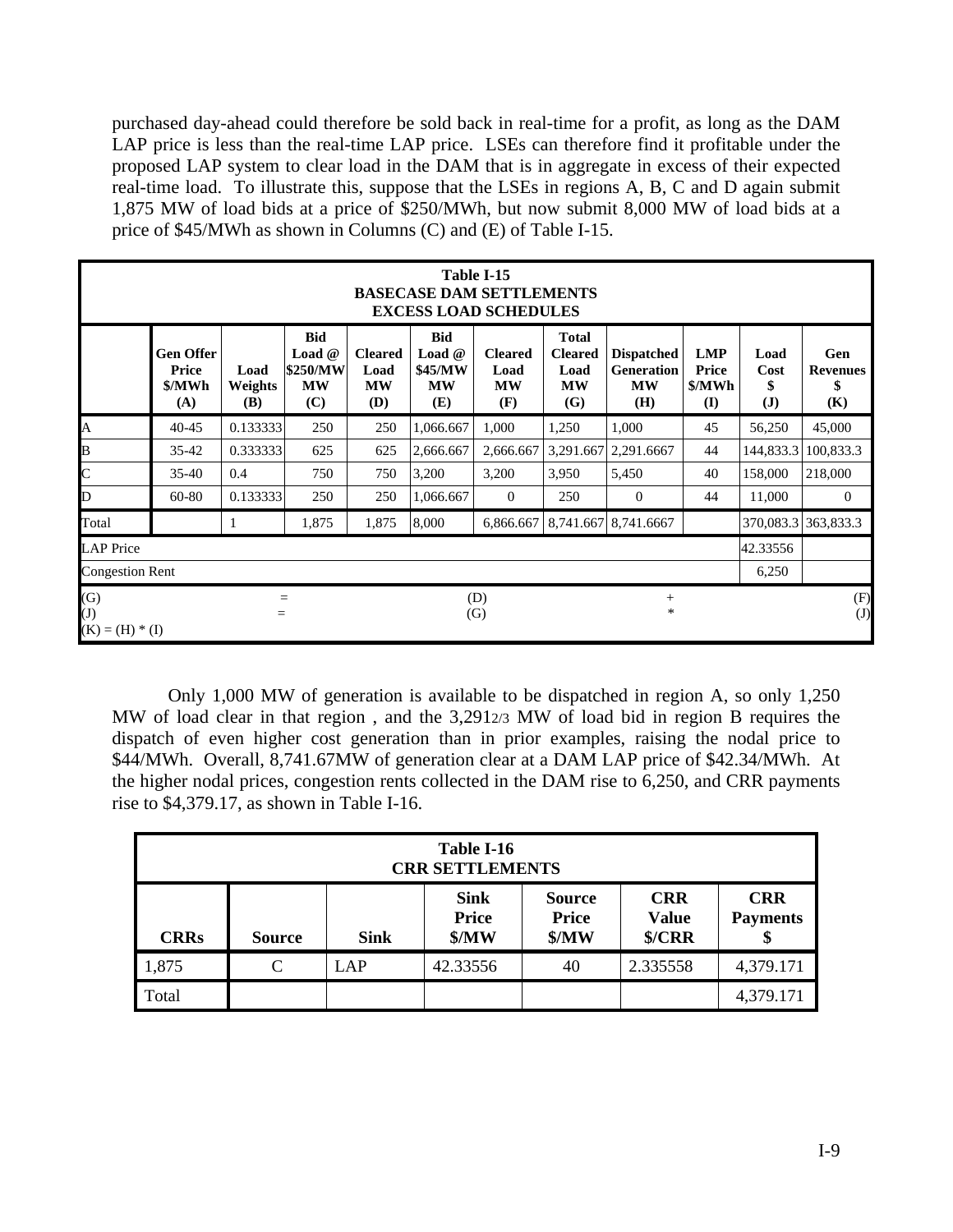| Table I-17<br><b>NET CRR SETTLEMENTS</b> |              |  |  |  |  |  |  |
|------------------------------------------|--------------|--|--|--|--|--|--|
| <b>Congestion Rents</b>                  | 6,250        |  |  |  |  |  |  |
| <b>CRR</b> Payments                      | $-4,379.171$ |  |  |  |  |  |  |
| Net Surplus                              | 1,870.829    |  |  |  |  |  |  |

Overall, therefore, the ISO DAM congestion account shows a surplus of \$1,870.83.

 In real-time, however, actual load is only 7,500 MW, and the zonal/LAP price is \$46.67. The ISO has to dispatch up high cost generation in region D while backing down substantial cheap generation in regions A, B and C. Because the ISO backs down more generation than it buys, it receives net payments of \$22,500 from generators in real-time as shown in column G of Table I-18. LSE DAM load schedules, however, are also well above real-time loads, however, so the ISO must buy back 1,241.67 MW of DAM load schedules at the real-time price of \$46.67, requiring payments to LSEs of \$57,944.4, leading to a net revenue shortfall in real-time of \$35,444.44 and a combined DAM and real-time shortfall of \$33,573.62.

|                                               | Table I-18<br><b>REAL-TIME SETTLEMENTS</b><br><b>EXCESS LOAD SCHEDULES</b> |                                                    |                          |                                  |                                            |                                   |                                                      |  |  |  |  |  |
|-----------------------------------------------|----------------------------------------------------------------------------|----------------------------------------------------|--------------------------|----------------------------------|--------------------------------------------|-----------------------------------|------------------------------------------------------|--|--|--|--|--|
|                                               | <b>Gen Offer</b><br><b>Price</b><br>\$/MWh<br>(A)                          | <b>LMP</b><br><b>Price</b><br>\$/MWh<br><b>(B)</b> | Load<br><b>MW</b><br>(C) | Load<br>Cost<br>\$<br><b>(D)</b> | Gen<br><b>Dispatch</b><br><b>MW</b><br>(E) | Gen<br><b>RT-DAM</b><br>\$<br>(F) | <b>RT</b> Gen<br><b>Revenues</b><br>\$<br><b>(G)</b> |  |  |  |  |  |
| $\mathbf{A}$                                  | $40 - 45$                                                                  | 45                                                 | 1,000                    | 45,000                           | 750                                        | $-250$                            | $-11,250$                                            |  |  |  |  |  |
| B                                             | 35-42                                                                      | 42                                                 | 2,500                    | 105,000                          | 1,500                                      | $-791.6667$                       | $-33250$                                             |  |  |  |  |  |
| $\overline{C}$                                | $35 - 40$                                                                  | 40                                                 | 3,000                    | 120,000                          | 4,500                                      | $-950$                            | $-38,000$                                            |  |  |  |  |  |
| D                                             | 60-80                                                                      | 80                                                 | 1,000                    | 80,000                           | 750                                        | 750                               | 60,000                                               |  |  |  |  |  |
| Total                                         |                                                                            |                                                    | 7,500                    | 350,000                          | 7,500                                      | $-1,241.667$                      | $-22,500$                                            |  |  |  |  |  |
| <b>LAP</b> Price                              |                                                                            |                                                    |                          | 46.66667                         |                                            |                                   |                                                      |  |  |  |  |  |
| <b>RT</b> Load Imbalance                      |                                                                            | 46.66667                                           |                          |                                  |                                            | 1,241.667                         | $-57,944.44$                                         |  |  |  |  |  |
| <b>RT Revenue Shortfall</b>                   |                                                                            |                                                    |                          |                                  |                                            |                                   | 35,444.44                                            |  |  |  |  |  |
| <b>Combined Market Shortfall</b><br>33,573.62 |                                                                            |                                                    |                          |                                  |                                            |                                   |                                                      |  |  |  |  |  |
| (D)<br>$(G) = (F) * (B)$                      | $=$                                                                        |                                                    | (C)                      |                                  |                                            | $\ast$                            | (B)                                                  |  |  |  |  |  |

## **E. Perfect Arbitrage**

The examples above illustrate problems with nodal clearing of zonal bids in the DAM. The examples all also show a gap between the prices in the DAM LAP and the LAP in real time.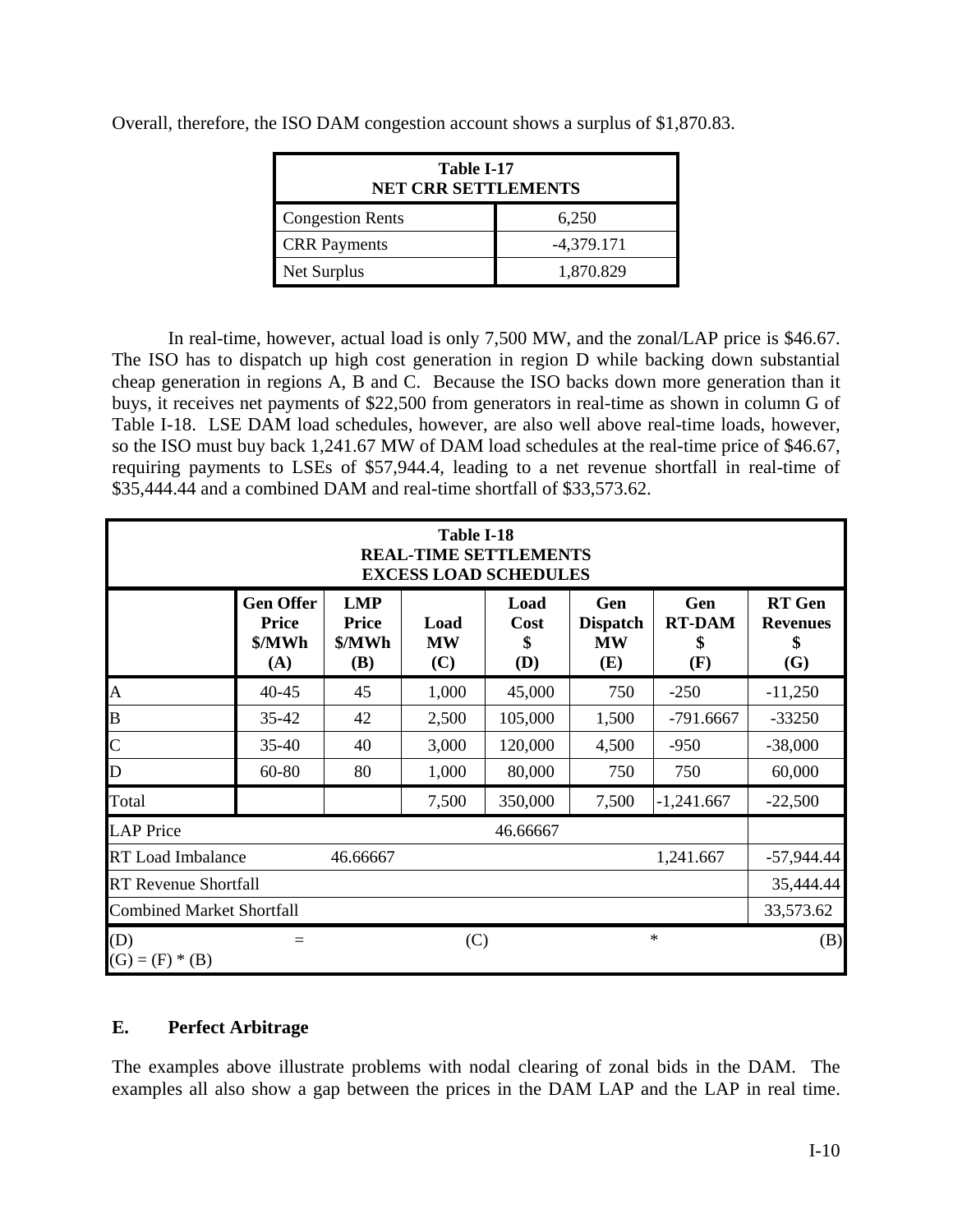Hence, there is an arbitrage opportunity. The lack of equilibrium in the examples, however, does not cause the real-time shortfall in the ISO's settlements. The same revenue shortfall would be present even with perfect arbitrage. This can also be readily illustrated using the preceding example. Suppose that the generation supply curve in regions A, B, and C was more steeply upward sloping so that the market clearing price in each region was \$46.67 at the quantities cleared in the prior example, Table I-15. This situation is portrayed in Table I-19 below.

|                           | Table I-19<br><b>BASECASE DAM SETTLEMENTS</b><br><b>Perfect Arbitrage</b> |                        |                                                        |                                                   |                                                       |                                            |                                                            |                                                     |                                                      |                              |                                     |  |
|---------------------------|---------------------------------------------------------------------------|------------------------|--------------------------------------------------------|---------------------------------------------------|-------------------------------------------------------|--------------------------------------------|------------------------------------------------------------|-----------------------------------------------------|------------------------------------------------------|------------------------------|-------------------------------------|--|
|                           | <b>Gen Offer</b><br>Price<br>\$/MWh<br>(A)                                | Load<br>Weights<br>(B) | <b>Bid</b><br>Load $@$<br>\$250/MW<br><b>MW</b><br>(C) | <b>Cleared</b><br>Load<br><b>MW</b><br><b>(D)</b> | <b>Bid</b><br>Load $@$<br>\$45/MW<br><b>MW</b><br>(E) | <b>Cleared</b><br>Load<br><b>MW</b><br>(F) | <b>Total</b><br><b>Cleared</b><br>Load<br><b>MW</b><br>(G) | <b>Dispatched</b><br>Generation<br><b>MW</b><br>(H) | <b>LMP</b><br><b>Price</b><br>\$/MWh<br>$\mathbf{I}$ | Load<br>Cost<br>$\mathbf{J}$ | Gen<br><b>Revenues</b><br>\$<br>(K) |  |
| A                         | $40 - 45$                                                                 | 0.133333               | 250                                                    | 250                                               | 1,066.667                                             | 1,000                                      | 1,250                                                      | 1,000                                               | 46.67                                                | 58,337.5                     | 46,670                              |  |
| B                         | $35 - 42$                                                                 | 0.333333               | 625                                                    | 625                                               | 2,666.667                                             | 2,666.667                                  |                                                            | 3,291.667 2,291.6667                                | 46.67                                                | 153,622.1                    | 106.952.1                           |  |
| $\overline{\mathsf{C}}$   | $35-40$                                                                   | 0.4                    | 750                                                    | 750                                               | 3,200                                                 | 3,200                                      | 3,950                                                      | 5,450                                               | 46.67                                                |                              | 184, 346.5   254, 351.5             |  |
| D                         | 60-80                                                                     | 0.133333               | 250                                                    | 250                                               | 1,066.667                                             | $\Omega$                                   | 250                                                        | $\Omega$                                            | 46.67                                                | 11,667.5                     | $\mathbf{0}$                        |  |
| Total                     |                                                                           |                        | 1,875                                                  | 1,875                                             | 8,000                                                 | 6.866.667                                  |                                                            | 8.741.667 8.741.6667                                |                                                      |                              | 407.973.31407.973.6                 |  |
| <b>LAP</b> Price<br>46.67 |                                                                           |                        |                                                        |                                                   |                                                       |                                            |                                                            |                                                     |                                                      |                              |                                     |  |
| <b>Congestion Rent</b>    |                                                                           |                        |                                                        |                                                   |                                                       |                                            |                                                            |                                                     |                                                      | $\Omega$                     |                                     |  |

In this hypothetical all buyers in the day-ahead market pay \$46.67 for power and the generators scheduled in regions A, B and C are all paid \$46.67 for power. There are no congestion rents and CRRs between the regions and the LAP have no value as shown in Table I-20.

|                                                                                                                                                                                                       | Table I-20<br><b>CRR SETTLEMENTS</b> |           |       |       |          |   |  |  |  |  |  |
|-------------------------------------------------------------------------------------------------------------------------------------------------------------------------------------------------------|--------------------------------------|-----------|-------|-------|----------|---|--|--|--|--|--|
| <b>CRR</b><br><b>Sink</b><br><b>CRR</b><br><b>Source</b><br><b>Price</b><br><b>Price</b><br><b>Value</b><br><b>Payments</b><br>MW<br>MW<br>\$/CRR<br><b>CRRs</b><br><b>Sink</b><br><b>Source</b><br>Φ |                                      |           |       |       |          |   |  |  |  |  |  |
| 1,875                                                                                                                                                                                                 | C                                    | $\Box$ AP | 46.67 | 46.67 | $\theta$ | 0 |  |  |  |  |  |
| Total                                                                                                                                                                                                 |                                      |           |       |       |          | 0 |  |  |  |  |  |

In real-time the ISO must dispatch up high cost generation in region D and back down lower cost generation just as in the preceding example, as well as buying back excess load schedules at the real-time price. Table I-21 shows that the perfect arbitrage in the DAM has no impact on the ISOs real-time settlement short-fall which is exactly the same as in Table I-18 above.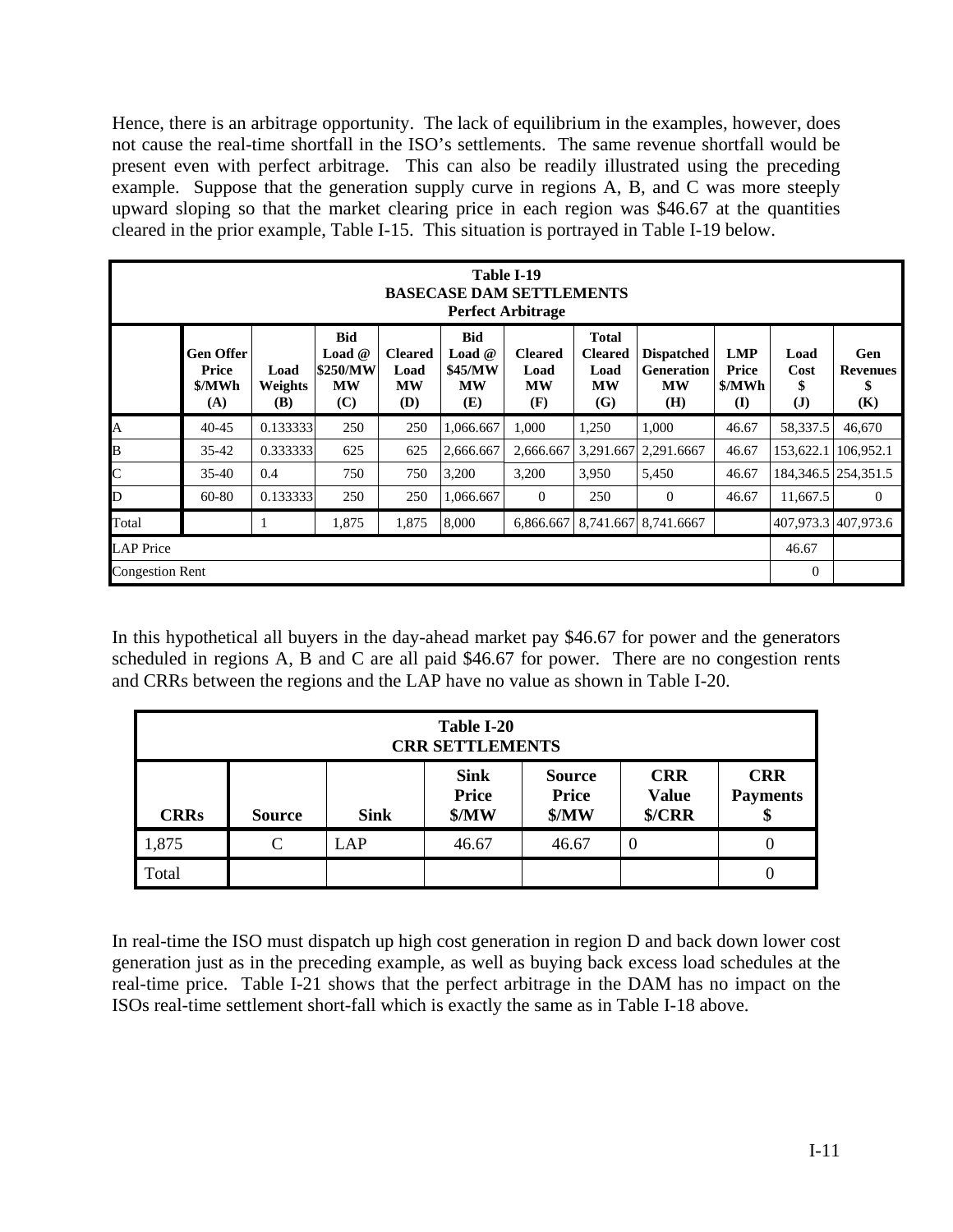|                                                   | Table I-21<br><b>REAL-TIME SETTLEMENTS</b>        |                                             |                          |                           |                                            |                                          |                                               |  |  |  |  |  |
|---------------------------------------------------|---------------------------------------------------|---------------------------------------------|--------------------------|---------------------------|--------------------------------------------|------------------------------------------|-----------------------------------------------|--|--|--|--|--|
|                                                   | <b>Gen Offer</b><br><b>Price</b><br>\$/MWh<br>(A) | <b>LMP</b><br><b>Price</b><br>\$/MWh<br>(B) | Load<br><b>MW</b><br>(C) | Load<br>Cost<br>\$<br>(D) | Gen<br><b>Dispatch</b><br><b>MW</b><br>(E) | Gen<br><b>RT-DAM</b><br><b>MW</b><br>(F) | <b>RT</b> Gen<br><b>Revenues</b><br>\$<br>(G) |  |  |  |  |  |
| A                                                 | $40 - 45$                                         | 45                                          | 1,000                    | 45,000                    | 750                                        | $-250$                                   | $-11,250$                                     |  |  |  |  |  |
| B                                                 | $35 - 42$                                         | 42                                          | 2,500                    | 105,000                   | 1,500                                      | -791.6667                                | $-33,250$                                     |  |  |  |  |  |
| $\overline{C}$                                    | $35-40$                                           | 40                                          | 3,000                    | 120,000                   | 4,500                                      | $-950$                                   | $-38,000$                                     |  |  |  |  |  |
| D                                                 | 60-80                                             | 80                                          | 1,000                    | 80,000                    | 750                                        | 750                                      | $-60,000$                                     |  |  |  |  |  |
| Total                                             |                                                   |                                             | 7,500                    | 350,000                   | 7,500                                      | $-1,241.667$                             | $-22,500$                                     |  |  |  |  |  |
| <b>LAP</b> Price                                  |                                                   |                                             |                          | 46.66667                  |                                            |                                          |                                               |  |  |  |  |  |
| <b>RT</b> Load Imbalance<br>46.66667<br>1,241.667 |                                                   |                                             |                          |                           |                                            |                                          |                                               |  |  |  |  |  |
| <b>RT Revenue Shortfall</b>                       |                                                   |                                             |                          |                           |                                            |                                          |                                               |  |  |  |  |  |
| <b>Combined Market Shortfall</b>                  |                                                   |                                             |                          |                           |                                            |                                          | 35,444.44                                     |  |  |  |  |  |

## **F. Conclusion**

1

The actual operation of the LAP clearing and settlement mechanism would have more complex effects than illustrated in these examples. The failure to schedule generation in zone D in Pass 3 could cause higher cost generation to serve real-time load than would otherwise have been the case, raising the real-time price above \$80/MWh. LSEs could further reduce their costs by bidding in load at prices even below the expected LAP price, thus capping the amount they pay.<sup>1</sup> As more and more phantom load was bid into the DAM in the load price zones B and C, the clearing prices in those zones would rise towards the actual real-time price diminishing the incentive to schedule additional phantom generation. Overall, however, the proposed clearing and settlement rule would lead to inefficient arbitrage that raises rather than lowers the cost of meeting load.

<sup>1</sup> Thus, in the example portrayed in Table 13, an LSE could have bid load into the DAM at \$41/MWh. This load bid would have cleared only in zone C and the LSE would have been charged only \$41/MWh in the DAM for these load schedules.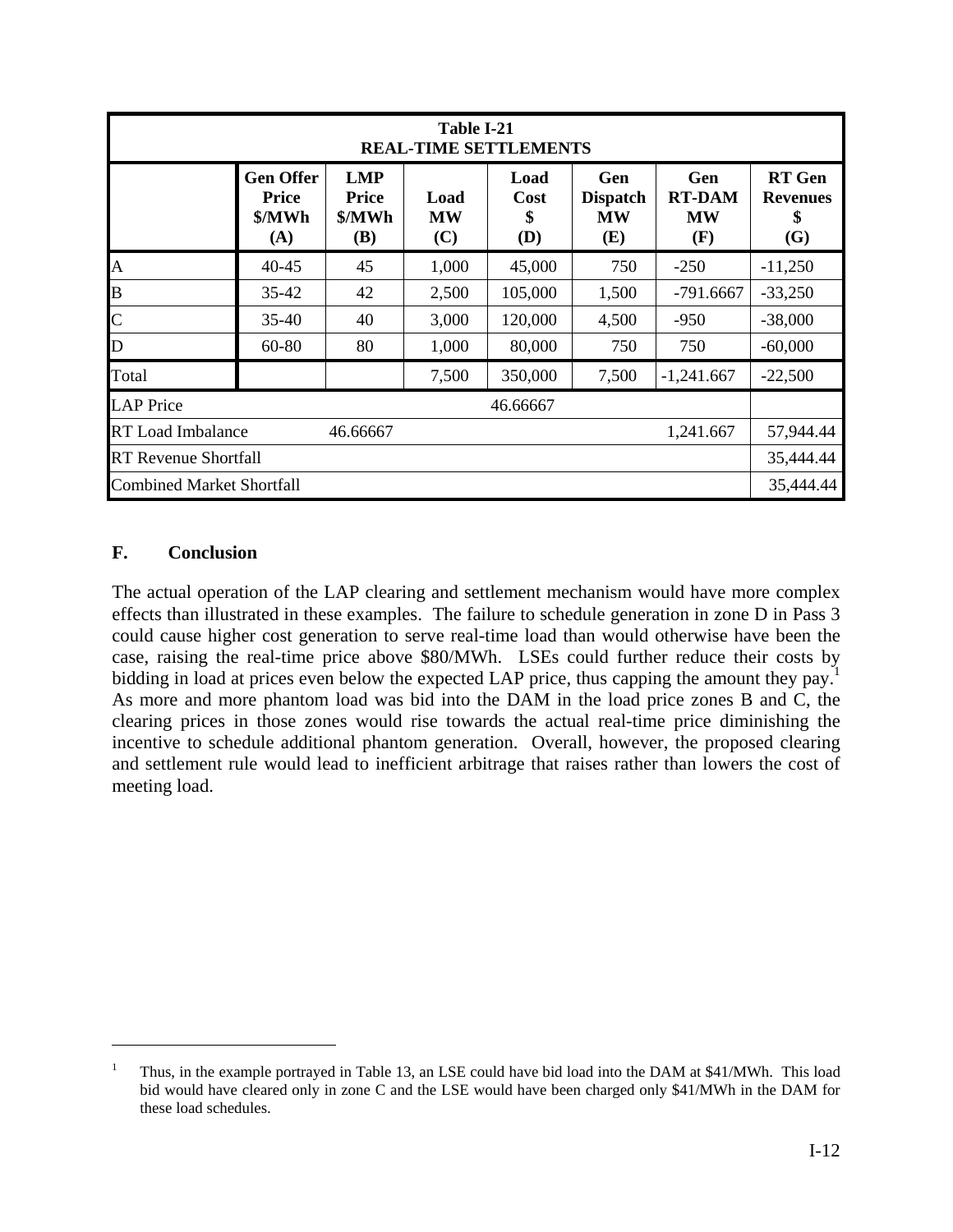# **Appendix II Arbitrage of LAP Load Weights**

The same simple transmission system used in Appendix I can be used to illustrate the impact of arbitrage by LSEs of errors in Cal ISO load weight forecasting. To focus on this issue, we assume that the problems associated with the proposed clearing and settlement mechanisms for zonal/LAP load bids are addressed by clearing zonal/LAP load bids against the zonal/LAP price.

 Tables II-1 through II-3 illustrate the settlements under such a system if the nodal load weights used by the ISO in the DAM accurately reflected the real-time distribution of load. Table II-1 shows 7,500 MW of load bid into the DAM at \$50/MWh, all of which clears at the zonal/LAP price of \$46.67/MWh, as shown in Table II-1.

|                          | <b>Table II-1</b><br><b>BASE CASE DAM SETTLEMENTS</b><br>7,500 MW Bid in at \$50 |                        |                                        |                                                            |                                            |                                             |                           |                                     |  |  |  |  |
|--------------------------|----------------------------------------------------------------------------------|------------------------|----------------------------------------|------------------------------------------------------------|--------------------------------------------|---------------------------------------------|---------------------------|-------------------------------------|--|--|--|--|
|                          | <b>Gen Offer</b><br><b>Price</b><br>\$/MWh<br>(A)                                | Load<br>Weights<br>(B) | <b>Bid</b><br>Load<br><b>MW</b><br>(C) | <b>Dispatched</b><br><b>Generation</b><br><b>MW</b><br>(D) | <b>Cleared</b><br>Load<br><b>MW</b><br>(E) | <b>LMP</b><br><b>Price</b><br>\$/MWh<br>(F) | Load<br>Cost<br>\$<br>(G) | Gen<br><b>Revenues</b><br>\$<br>(H) |  |  |  |  |
| A                        | 40-45                                                                            | 0.133333               | 1,000                                  | 750                                                        | 1,000                                      | 45                                          | 45,000                    | 33,750                              |  |  |  |  |
| $\overline{B}$           | 35-42                                                                            | 0.333333               | 2,500                                  | 1,500                                                      | 2,500                                      | 42                                          | 105,000                   | 63,000                              |  |  |  |  |
| $\overline{C}$           | 35-40                                                                            | 0.4                    | 3,000                                  | 4,500                                                      | 3,000                                      | 40                                          | 120,000                   | 180,000                             |  |  |  |  |
| $\overline{D}$           | 60-80                                                                            | 0.133333               | 1,000                                  | 750                                                        | 1,000                                      | 80                                          | 80,000                    | 60,000                              |  |  |  |  |
| Total                    |                                                                                  | 1.0                    | 7,500                                  | 7,500                                                      | 7,500                                      |                                             | 350,000                   | 336,750                             |  |  |  |  |
| <b>LAP</b> Price         |                                                                                  |                        |                                        |                                                            |                                            |                                             | 46.66667                  |                                     |  |  |  |  |
| <b>Congestion Rent</b>   |                                                                                  |                        |                                        |                                                            |                                            |                                             | 13,250                    |                                     |  |  |  |  |
| (G)<br>$(H) = (D) * (F)$ |                                                                                  |                        |                                        | (E)                                                        |                                            | $\ast$                                      |                           | (F)                                 |  |  |  |  |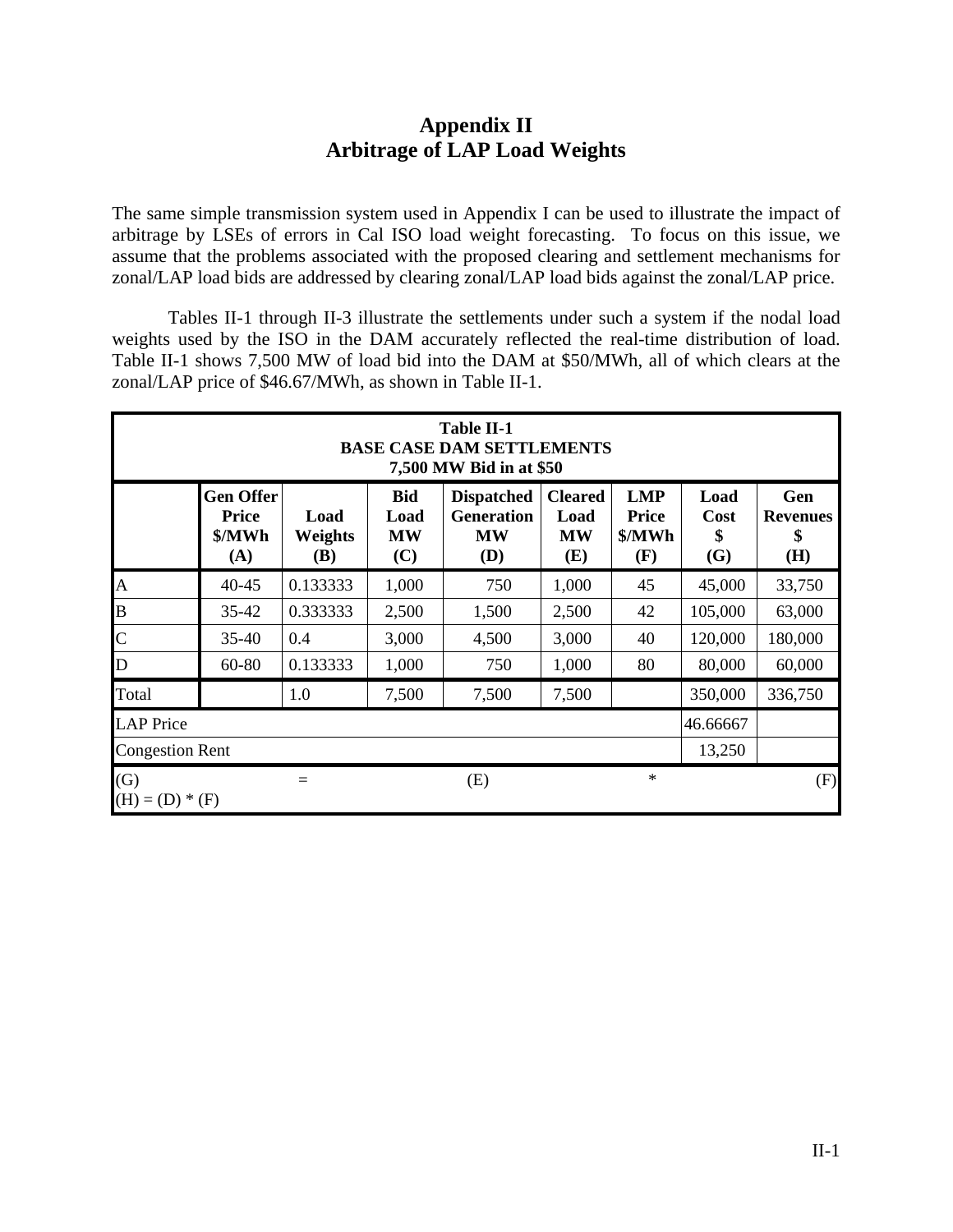CRR payments to CRR holders would be \$6.67/CRR totaling \$12,500, out of total DAM congestion rents of \$13,250, leaving a DAM congestion rent surplus of \$750, as shown in Table II-2.

|                      | Table II-2<br><b>BASE CASE CRR SETTLEMENTS</b>                                                                                                           |     |          |    |          |           |  |  |  |  |  |  |
|----------------------|----------------------------------------------------------------------------------------------------------------------------------------------------------|-----|----------|----|----------|-----------|--|--|--|--|--|--|
| <b>CRRs</b>          | <b>Sink</b><br><b>CRR</b><br><b>Source</b><br><b>Price</b><br><b>Price</b><br><b>Value</b><br>\$/MWh<br>\$/MWh<br>\$/CRR<br><b>Sink</b><br><b>Source</b> |     |          |    |          |           |  |  |  |  |  |  |
| 1,875                | C                                                                                                                                                        | LAP | 46.66667 | 40 | 6.666667 | 12,500    |  |  |  |  |  |  |
| Total                |                                                                                                                                                          |     |          |    |          | 12,500    |  |  |  |  |  |  |
|                      | <b>Net DAM Congestion Settlements:</b>                                                                                                                   |     |          |    |          |           |  |  |  |  |  |  |
|                      | <b>Congestion Rents:</b><br>13,250                                                                                                                       |     |          |    |          |           |  |  |  |  |  |  |
| <b>CRR</b> Payments: |                                                                                                                                                          |     |          |    |          | $-12,500$ |  |  |  |  |  |  |
| Net Surplus:         |                                                                                                                                                          |     |          |    |          | 750       |  |  |  |  |  |  |

 In real-time, we have assumed that the ISO's load forecast is exactly right, so there are no deviations between the DAM generation schedules and the real-time dispatch. There are no net ISO revenues in real-time, so the combined DAM/Real-time settlements equal the \$750 DAM surplus as shown in Table II-3.

|                                  | Table II-3<br><b>BASE CASE REAL-TIME SETTLEMENTS</b> |                                             |                          |                           |                                            |                                          |                                               |  |  |  |  |  |
|----------------------------------|------------------------------------------------------|---------------------------------------------|--------------------------|---------------------------|--------------------------------------------|------------------------------------------|-----------------------------------------------|--|--|--|--|--|
|                                  | <b>Gen Offer</b><br><b>Price</b><br>\$/MWh<br>(A)    | <b>LMP</b><br><b>Price</b><br>\$/MWh<br>(B) | Load<br><b>MW</b><br>(C) | Load<br>Cost<br>\$<br>(D) | Gen<br><b>Dispatch</b><br><b>MW</b><br>(E) | Gen<br><b>RT-DAM</b><br><b>MW</b><br>(F) | <b>RT</b> Gen<br><b>Revenues</b><br>\$<br>(G) |  |  |  |  |  |
| A                                | $40 - 45$                                            | 45                                          | 1,000                    | 45000                     | 750                                        | $\Omega$                                 | $\theta$                                      |  |  |  |  |  |
| $\overline{B}$                   | $35 - 42$                                            | 42                                          | 2,500                    | 105,000                   | 1,500                                      | $\theta$                                 | $\overline{0}$                                |  |  |  |  |  |
| $\overline{C}$                   | $35 - 40$                                            | 40                                          | 3,000                    | 120,000                   | 4,500                                      | $\theta$                                 | $\overline{0}$                                |  |  |  |  |  |
| D                                | $60 - 80$                                            | 80                                          | 1,000                    | 80,000                    | 750                                        | $\Omega$                                 | $\Omega$                                      |  |  |  |  |  |
| Total                            |                                                      |                                             | 7,500                    | 350,000                   | 7,500                                      |                                          |                                               |  |  |  |  |  |
| <b>LAP</b> Price                 |                                                      |                                             |                          | 46.66667                  |                                            |                                          |                                               |  |  |  |  |  |
| <b>RT</b> Load Imbalance         |                                                      | 46.66667                                    |                          |                           |                                            | $\Omega$                                 | $\theta$                                      |  |  |  |  |  |
| <b>RT Revenue Shortfall</b>      |                                                      |                                             |                          |                           |                                            |                                          |                                               |  |  |  |  |  |
| <b>Combined Market Shortfall</b> |                                                      |                                             |                          |                           |                                            |                                          | $-750$                                        |  |  |  |  |  |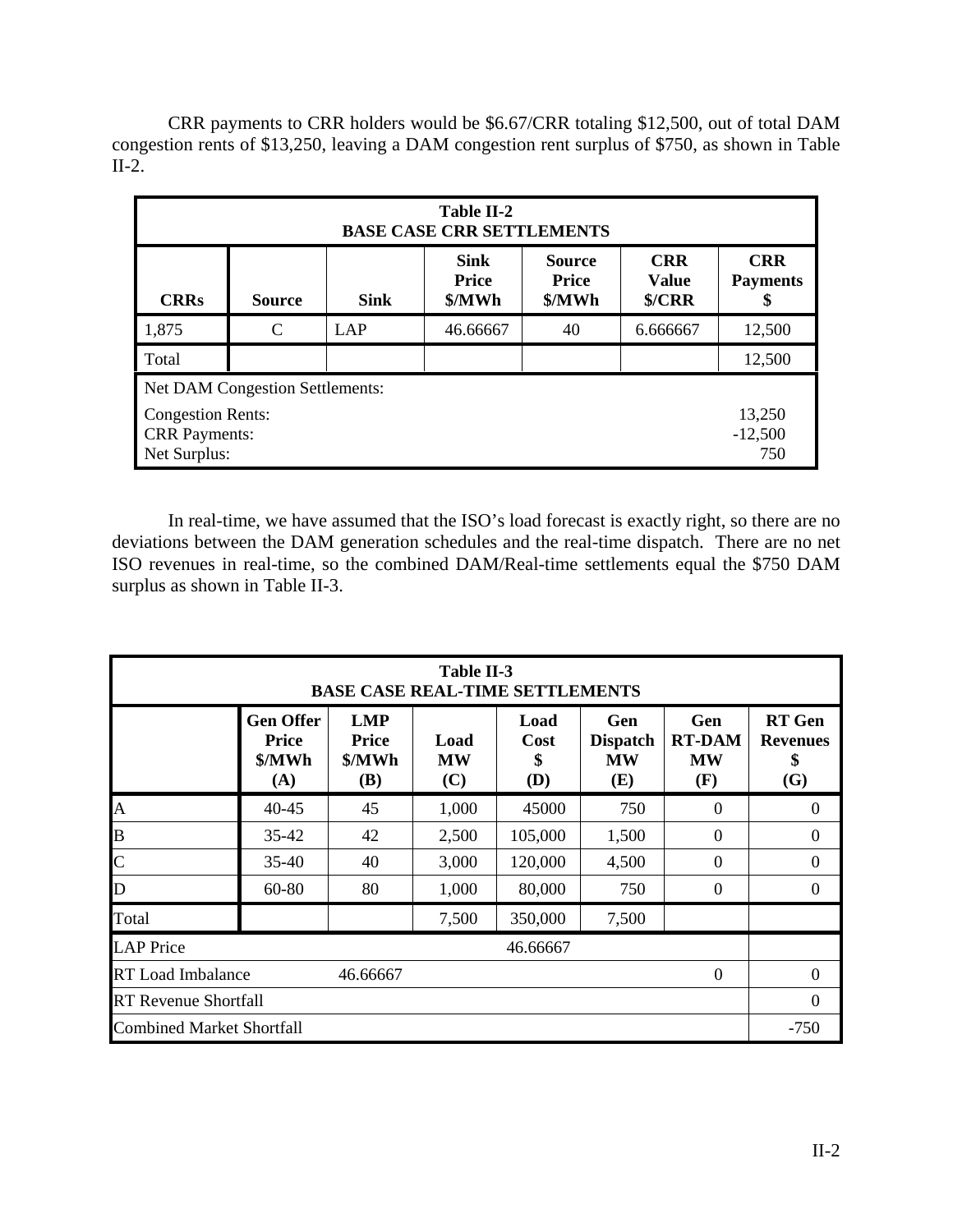We can now illustrate the impacts of errors in the ISO's estimate of real-time load weights by examining the impact of load weights for region D in the DAM, which are too low or too high, with offsetting errors in region C. Table II-4 shows the real-time settlements in the event that the real-time load in Zone D is lower than forecast by the ISO in the DAM (850 MW instead of 1,000 MW). The ISO will be able to dispatch down expensive generation in region D and dispatch up cheap generation in region C, while load charges remain unchanged. This produces a \$6,000 ISO revenue surplus in real-time as shown in Table II-4.

| <b>Table II-4</b><br><b>REAL-TIME SETTLEMENTS</b><br><b>LOW LOAD IN ZONE D</b> |                                                   |                                                    |                          |                           |                                            |                                          |                                               |  |  |  |  |
|--------------------------------------------------------------------------------|---------------------------------------------------|----------------------------------------------------|--------------------------|---------------------------|--------------------------------------------|------------------------------------------|-----------------------------------------------|--|--|--|--|
|                                                                                | <b>Gen Offer</b><br><b>Price</b><br>\$/MWh<br>(A) | <b>LMP</b><br><b>Price</b><br>\$/MWh<br><b>(B)</b> | Load<br><b>MW</b><br>(C) | Load<br>Cost<br>\$<br>(D) | Gen<br><b>Dispatch</b><br><b>MW</b><br>(E) | Gen<br><b>RT-DAM</b><br><b>MW</b><br>(F) | <b>RT</b> Gen<br><b>Revenues</b><br>\$<br>(G) |  |  |  |  |
| A                                                                              | $40 - 45$                                         | 45                                                 | 1,000                    | 45,000                    | 750                                        | $\theta$                                 | $\overline{0}$                                |  |  |  |  |
| B                                                                              | $35 - 42$                                         | 42                                                 | 2,500                    | 105,000                   | 1,500                                      | $\theta$                                 | $\Omega$                                      |  |  |  |  |
| $\mathsf{C}$                                                                   | $35 - 40$                                         | 40                                                 | 3,150                    | 126,000                   | 4,650                                      | 150                                      | 6,000                                         |  |  |  |  |
| D                                                                              | 60-80                                             | 80                                                 | 850                      | 68,000                    | 600                                        | $-150$                                   | $-12,000$                                     |  |  |  |  |
| Total                                                                          |                                                   |                                                    | 7,500                    | 344,000                   | 7,500                                      |                                          | $-6,000$                                      |  |  |  |  |
| <b>LAP</b> Price                                                               |                                                   |                                                    |                          | 45.86667                  |                                            |                                          |                                               |  |  |  |  |
| <b>RT</b> Load Imbalance<br>$\theta$<br>45.86667                               |                                                   |                                                    |                          |                           |                                            |                                          |                                               |  |  |  |  |
| <b>RT Revenue Shortfall</b>                                                    |                                                   |                                                    |                          |                           |                                            |                                          |                                               |  |  |  |  |
| <b>Combined Market Shortfall</b>                                               |                                                   |                                                    |                          |                           |                                            |                                          | $-6,750$                                      |  |  |  |  |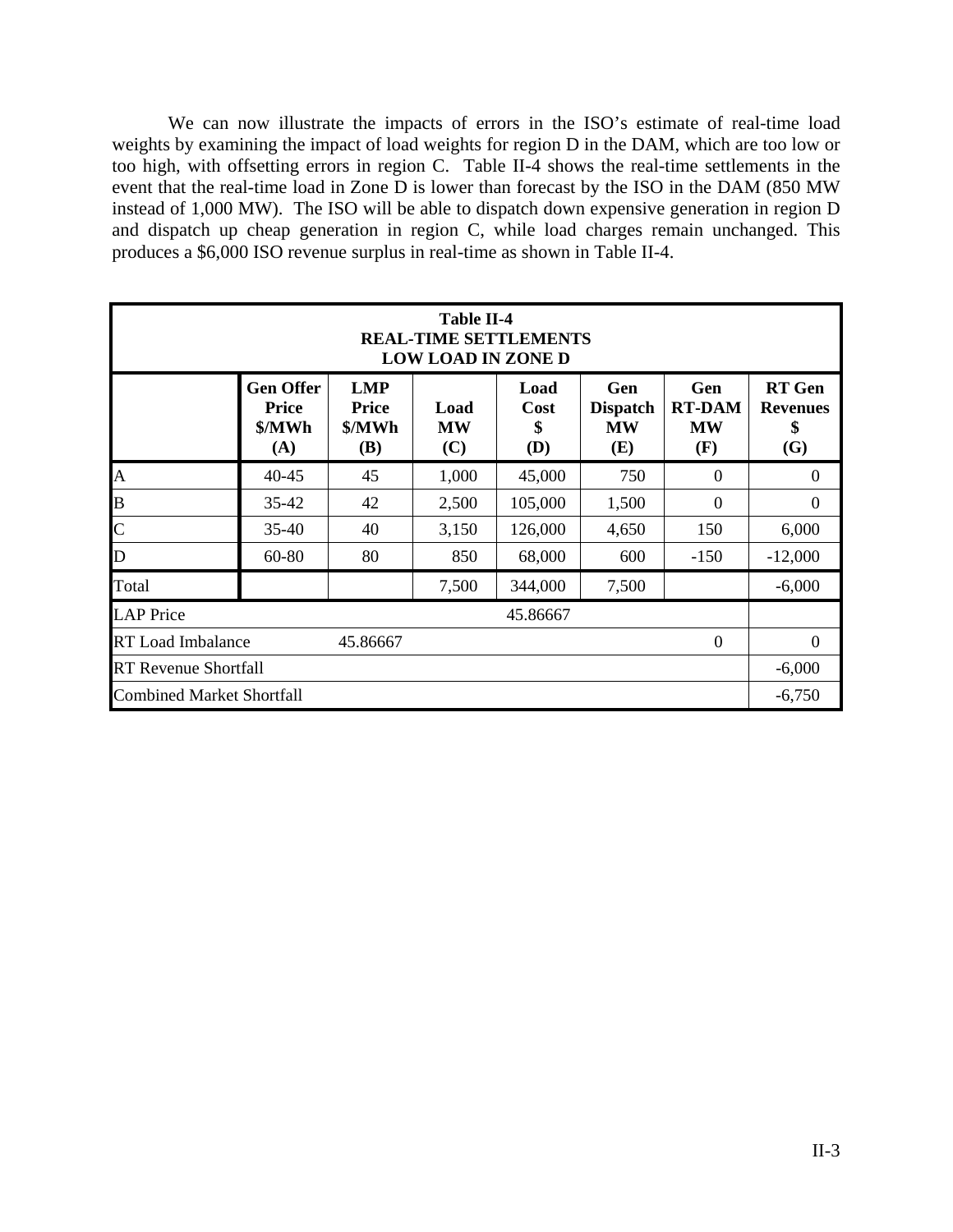Conversely, Table II-5 shows the real-time settlements in the event that that the ISO's DAM load forecast for region D was 150MW too low and its forecast for region C 150 MW too high. In this case the ISO will need to dispatch up expensive generation in region D in real-time while dispatching down cheap generation in region C. DAM and real-time aggregate load are again equal so there are no net load settlements, and the ISO incurs a \$6,000 revenue shortfall in real-time.

| Table II-5<br><b>REAL-TIME SETTLEMENTS</b><br><b>HIGH LOAD IN ZONE D</b> |                                                   |                                             |                          |                           |                                            |                                                 |                                               |  |  |  |  |
|--------------------------------------------------------------------------|---------------------------------------------------|---------------------------------------------|--------------------------|---------------------------|--------------------------------------------|-------------------------------------------------|-----------------------------------------------|--|--|--|--|
|                                                                          | <b>Gen Offer</b><br><b>Price</b><br>\$/MWh<br>(A) | <b>LMP</b><br><b>Price</b><br>\$/MWh<br>(B) | Load<br><b>MW</b><br>(C) | Load<br>Cost<br>\$<br>(D) | Gen<br><b>Dispatch</b><br><b>MW</b><br>(E) | <b>Gen</b><br><b>RT-DAM</b><br><b>MW</b><br>(F) | <b>RT</b> Gen<br><b>Revenues</b><br>\$<br>(G) |  |  |  |  |
| A                                                                        | $40 - 45$                                         | 45                                          | 1,000                    | 45,000                    | 750                                        | $\theta$                                        | $\theta$                                      |  |  |  |  |
| $\overline{B}$                                                           | $35 - 42$                                         | 42                                          | 2,500                    | 105,000                   | 1,500                                      | $\Omega$                                        | $\theta$                                      |  |  |  |  |
| $\overline{C}$                                                           | $35 - 40$                                         | 40                                          | 2,850                    | 114,000                   | 4,350                                      | $-150$                                          | $-6,000$                                      |  |  |  |  |
| D                                                                        | 60-80                                             | 80                                          | 1,150                    | 92,000                    | 900                                        | 150                                             | 12,000                                        |  |  |  |  |
| Total                                                                    |                                                   |                                             | 7,500                    | 356,000                   | 7,500                                      |                                                 | 6,000                                         |  |  |  |  |
| <b>LAP</b> Price                                                         |                                                   |                                             |                          | 47.46667                  |                                            |                                                 |                                               |  |  |  |  |
|                                                                          | <b>RT</b> Load Imbalance<br>47.46667<br>$\theta$  |                                             |                          |                           |                                            |                                                 |                                               |  |  |  |  |
| <b>RT</b> Revenue Shortfall                                              |                                                   |                                             |                          |                           |                                            |                                                 |                                               |  |  |  |  |
| <b>Combined Market Shortfall</b>                                         |                                                   |                                             |                          |                           |                                            |                                                 | 5,250                                         |  |  |  |  |

 If these kind of over and under load forecasts averaged out and over time and were unpredictable, they would not give rise to ISO revenue inadequacy as the gains and losses would roughly offset as suggested by the example.

 This happy outcome may not be sustainable, however, if the errors in the ISOs load weights are predictable to market participants. If the errors can be predicted, LSEs will underbid in circumstances in which they believe the ISO is likely to over forecast load in the high cost regions and they will overbid load in circumstances in which they believe the ISO is likely to under forecast load in the high cost regions. This arbitrage would be profitable for market participants but give rise to ISO revenue inadequacy. The likely magnitude of the revenue inadequacy will be far less, however, than that associated with the LAP clearing and settlement system that is currently proposed.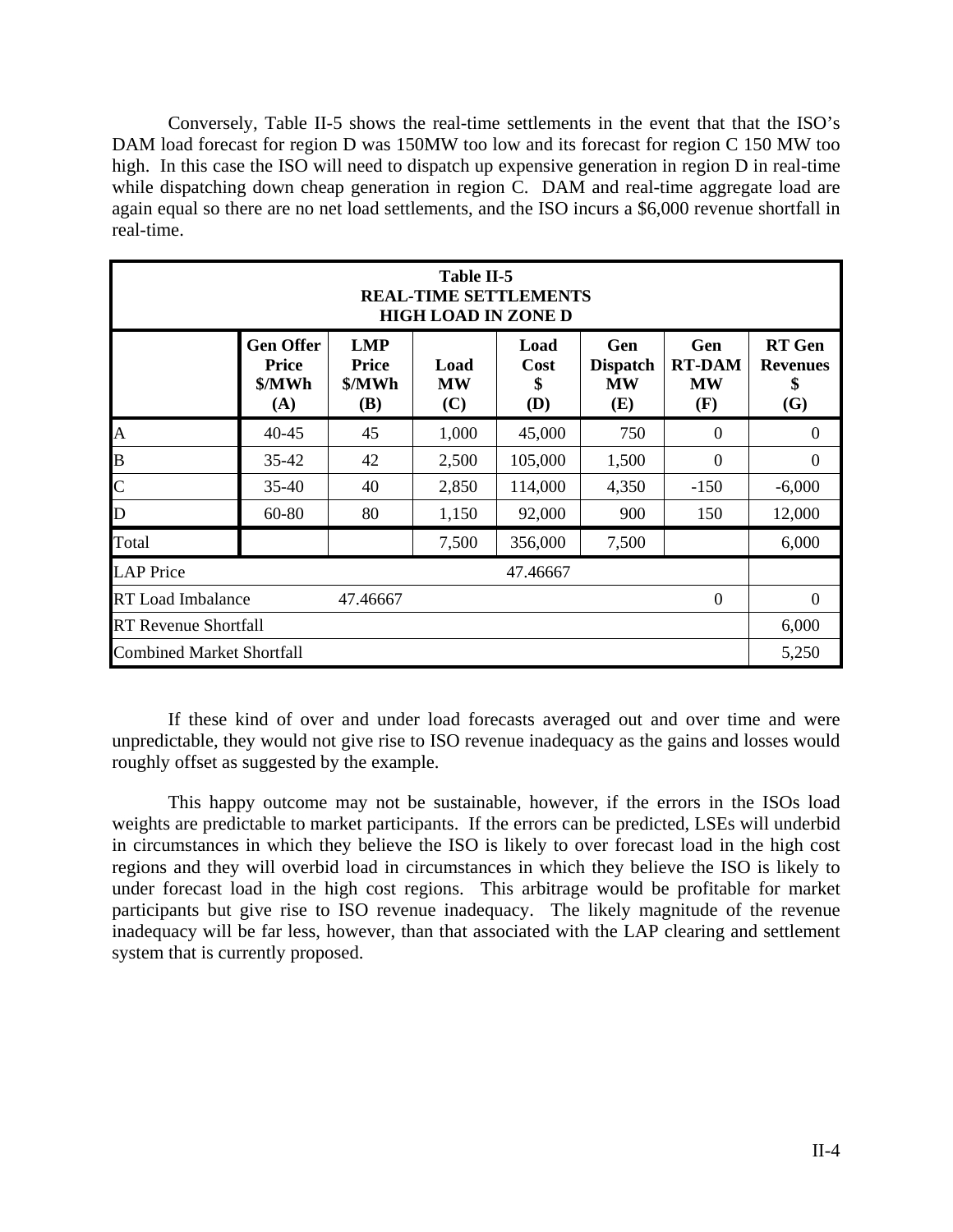To illustrate this potential, we consider first the circumstance in which LSEs believe that the ISO's load forecast for the high cost region zone D is likely to be too high. In this circumstance it will be profitable for the LSEs to reduce their purchases in the DAM and purchase more power in real-time (because the DAM LAP price will be higher than the real-time LAP price). Table II-6 illustrates a case in which LSEs reduce their DAM purchases to 7,000 MW, compared to their expected load of 7,500 MW.

|                | Table II-6<br><b>BASE CASE DAM SETTLEMENTS</b><br>UNDER BIDDING BY LSES TO ARBITRAGE LOAD WEIGHTS                                                                                                                                                                                                                                              |          |           |           |           |    |           |            |  |  |  |  |
|----------------|------------------------------------------------------------------------------------------------------------------------------------------------------------------------------------------------------------------------------------------------------------------------------------------------------------------------------------------------|----------|-----------|-----------|-----------|----|-----------|------------|--|--|--|--|
|                | <b>Gen Offer</b><br><b>Bid</b><br><b>Dispatched</b><br><b>Cleared</b><br><b>LMP</b><br>Gen<br>Load<br><b>Generation</b><br>Price<br>Load<br><b>Price</b><br>Load<br>Cost<br>Load<br><b>Revenues</b><br>\$/MWh<br>\$/MWh<br><b>Weights</b><br><b>MW</b><br>\$<br><b>MW</b><br>(E)<br>(H)<br>(G)<br>(C)<br>(D)<br><b>MW</b><br>(A)<br>(B)<br>(F) |          |           |           |           |    |           |            |  |  |  |  |
| A              | $40 - 45$                                                                                                                                                                                                                                                                                                                                      | 45       | 42,000    | 30,750    |           |    |           |            |  |  |  |  |
| $\overline{B}$ | $35 - 42$                                                                                                                                                                                                                                                                                                                                      | 0.333333 | 2,333.333 | 1,333.333 | 2,333.333 | 40 | 93,333.33 | 53,333.33  |  |  |  |  |
| $\overline{C}$ | $35-40$                                                                                                                                                                                                                                                                                                                                        | 0.4      | 2,800     | 4,300     | 2,800     | 40 | 112,000   | 172,000    |  |  |  |  |
| D              | 60-80                                                                                                                                                                                                                                                                                                                                          | 0.133333 | 933.3333  | 683.3333  | 933.3333  | 80 | 74,666.67 | 54,666.667 |  |  |  |  |
| Total          | 1.0<br>7,000<br>322,000<br>310,750<br>7,000<br>7,000                                                                                                                                                                                                                                                                                           |          |           |           |           |    |           |            |  |  |  |  |
|                | <b>LAP</b> Price<br>46                                                                                                                                                                                                                                                                                                                         |          |           |           |           |    |           |            |  |  |  |  |
|                | 11,250<br><b>Congestion Rent</b>                                                                                                                                                                                                                                                                                                               |          |           |           |           |    |           |            |  |  |  |  |

 Because there is no longer congestion between B and C, DAM congestion rent collections decline and the surplus in the DAM congestion account falls to zero.

|              | Table II-7<br><b>CRR SETTLEMENTS</b>                                                                                                                                                      |  |  |  |  |        |  |  |  |  |  |
|--------------|-------------------------------------------------------------------------------------------------------------------------------------------------------------------------------------------|--|--|--|--|--------|--|--|--|--|--|
| <b>CRRs</b>  | <b>Sink</b><br><b>CRR</b><br><b>CRR</b><br><b>Source</b><br><b>Price</b><br><b>Price</b><br><b>Value</b><br><b>Payments</b><br>\$/MWh<br>\$/CRR<br>\$/MWh<br><b>Sink</b><br><b>Source</b> |  |  |  |  |        |  |  |  |  |  |
| 1,875        | C<br>11,250<br>LAP<br>46<br>40<br>6                                                                                                                                                       |  |  |  |  |        |  |  |  |  |  |
| Total        |                                                                                                                                                                                           |  |  |  |  | 11,250 |  |  |  |  |  |
| Net Surplus: | Net DAM Congestion Settlements:<br><b>Congestion Rents:</b><br>11,250<br>$-11,250$<br><b>CRR</b> Payments:                                                                                |  |  |  |  |        |  |  |  |  |  |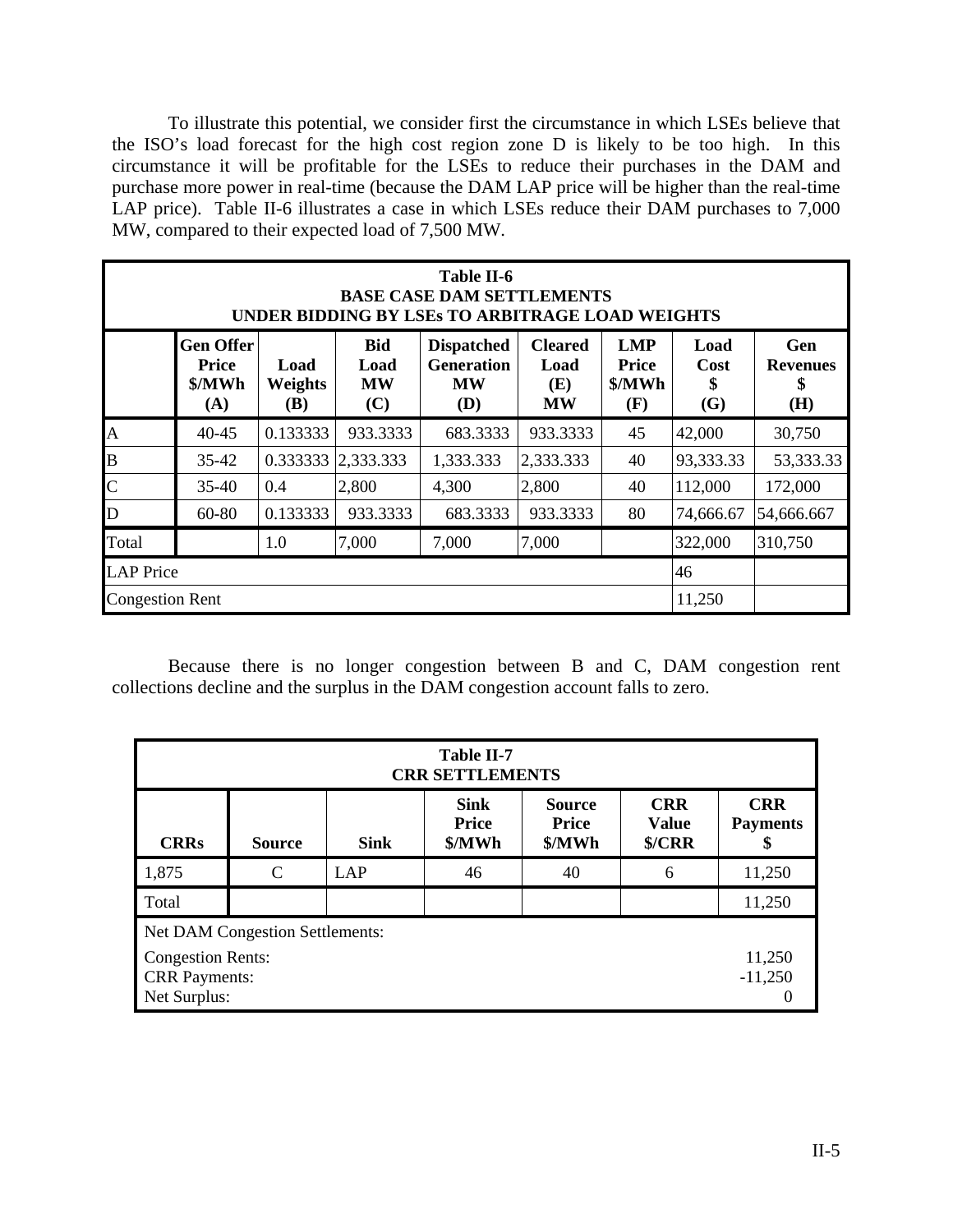In real-time, load is 7,500 MW so the ISO has to dispatch 500 MW more generation than scheduled in the DAM which is sold at the real-time price, \$45.87. Because the ISO dispatches down expensive generation in region D and replaces it with cheaper generation elsewhere, the ISO has a surplus in the real-time dispatch. The surplus has fallen from \$6,000 in Table II-4 to \$5,600 in Table II-8 because of the reduced DAM purchases by LSEs. The reason for the drop is that DAM purchases are 500MW less than in the base case, and the ISO sold this power for \$45.87 in real-time, but the cost of buying this power is \$46.67, a loss of \$.80/MW on each of the 500 MW. Overall, however, the ISO is still not only revenue adequate, but shows a real-time surplus.

| Table II-8<br><b>REAL-TIME SETTLEMENTS - UNDERBID DAM LOAD - LOW LOAD AT D</b> |                                                   |                                             |                          |                                         |                                            |                                          |                                               |  |  |  |
|--------------------------------------------------------------------------------|---------------------------------------------------|---------------------------------------------|--------------------------|-----------------------------------------|--------------------------------------------|------------------------------------------|-----------------------------------------------|--|--|--|
|                                                                                | <b>Gen Offer</b><br><b>Price</b><br>\$/MWh<br>(A) | <b>LMP</b><br><b>Price</b><br>\$/MWh<br>(B) | Load<br><b>MW</b><br>(C) | Load<br><b>Cost</b><br>\$<br><b>(D)</b> | Gen<br><b>Dispatch</b><br><b>MW</b><br>(E) | Gen<br><b>RT-DAM</b><br><b>MW</b><br>(F) | <b>RT</b> Gen<br><b>Revenues</b><br>\$<br>(G) |  |  |  |
| A                                                                              | $40 - 45$                                         | 45                                          | 1,000                    | 45,000                                  | 750                                        | 66.66667                                 | 3,000                                         |  |  |  |
| B                                                                              | $35 - 42$                                         | 42                                          | 2,500                    | 105,000                                 | 1,500                                      | 166.6667                                 | 7,000                                         |  |  |  |
| $\mathsf{C}$                                                                   | $35 - 40$                                         | 40                                          | 3,150                    | 126,000                                 | 4,650                                      | 350                                      | 14,000                                        |  |  |  |
| $\mathbf D$                                                                    | 60-80                                             | 80                                          | 850                      | 68,000                                  | 600                                        | $-83.3333$                               | $-6666.67$                                    |  |  |  |
| Total                                                                          |                                                   |                                             | 7,500                    | 344,000                                 | 7,500                                      | 500                                      | 17,333.33                                     |  |  |  |
| <b>LAP</b> Price                                                               |                                                   |                                             |                          | 45.86667                                |                                            |                                          |                                               |  |  |  |
| <b>RT</b> Load Imbalance<br>45.86667<br>$-500$                                 |                                                   |                                             |                          |                                         |                                            |                                          |                                               |  |  |  |
| <b>RT Revenue Shortfall</b>                                                    |                                                   |                                             |                          |                                         |                                            |                                          |                                               |  |  |  |
| <b>Combined Market Shortfall</b>                                               |                                                   |                                             |                          |                                         |                                            |                                          | $-5,600$                                      |  |  |  |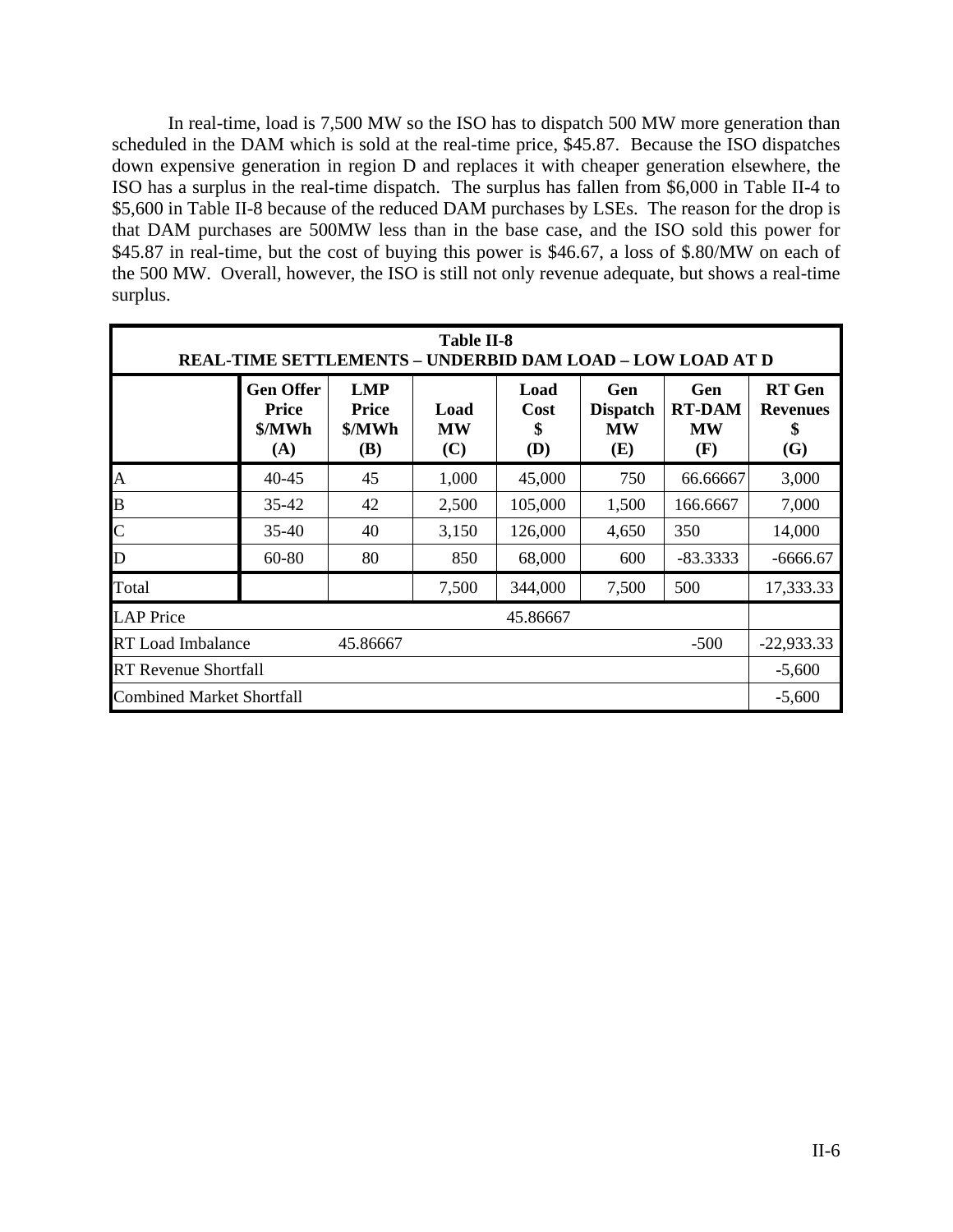Now, however, let us consider the converse situation in which LSEs anticipate that the ISO's DAM load weights in region D are too low and they bid additional load into the DAM. In this circumstance it will be profitable for the LSEs to increase their purchases of power in the DAM and sell excess power in real-time (because the DAM price will be lower than the realtime price). This is illustrated in Table II-9 in which LSEs schedule 8,000 MW in the DAM, to cover 7,500 MW of expected real-time load.

|                  | Table II-9<br><b>DAM SETTLEMENTS</b><br><b>OVERBIDDING BY LSES TO ARBITRAGE LOAD WEIGHTS</b>                                                                                                                                                                                                                                                         |          |           |           |           |    |         |                          |  |  |  |  |
|------------------|------------------------------------------------------------------------------------------------------------------------------------------------------------------------------------------------------------------------------------------------------------------------------------------------------------------------------------------------------|----------|-----------|-----------|-----------|----|---------|--------------------------|--|--|--|--|
|                  | <b>Bid</b><br><b>LMP</b><br><b>Gen Offer</b><br><b>Cleared</b><br>Load<br>Gen<br><b>Dispatched</b><br><b>Generation</b><br><b>Price</b><br>Load<br>Price<br>Load<br>Cost<br>Load<br><b>Revenues</b><br>\$/MWh<br>Weights<br><b>MW</b><br>\$/MWh<br><b>MW</b><br><b>MW</b><br>\$<br>\$<br>(H)<br>(C)<br>(D)<br>(G)<br>(A)<br>(E)<br><b>(B)</b><br>(F) |          |           |           |           |    |         |                          |  |  |  |  |
| $\mathbf{A}$     | 40-45                                                                                                                                                                                                                                                                                                                                                | 0.133333 | 1,066.667 | 816.6667  | 1,066.667 | 45 | 48,000  | 36,750                   |  |  |  |  |
| B                | 35-42                                                                                                                                                                                                                                                                                                                                                | 0.333333 | 2,666.667 | 1,666.667 | 2,666.667 | 42 | 112,000 | 70,000                   |  |  |  |  |
| $\overline{C}$   | $35 - 40$                                                                                                                                                                                                                                                                                                                                            | 0.4      | 3,200     | 4,700     | 3,200     | 40 | 128,000 | 188,000                  |  |  |  |  |
| D                | 60-80                                                                                                                                                                                                                                                                                                                                                | 0.133333 | 1,066.667 | 816.6667  | 1,066.667 | 80 |         | 85, 333. 33 65, 333. 333 |  |  |  |  |
| Total            | 373,333.3 360,083.33<br>8,000<br>8,000<br>8,000<br>1.0                                                                                                                                                                                                                                                                                               |          |           |           |           |    |         |                          |  |  |  |  |
| <b>LAP</b> Price | 46.66667                                                                                                                                                                                                                                                                                                                                             |          |           |           |           |    |         |                          |  |  |  |  |
|                  | 13,250<br><b>Congestion Rent</b>                                                                                                                                                                                                                                                                                                                     |          |           |           |           |    |         |                          |  |  |  |  |

 Because the system remains constrained and the same units remain on the margin in the example, DAM congestion rent collections and CRR prices are the same as in the base case and the ISO has a \$750 surplus in the DAM congestion account.

|                                                                                                                                                                                                                | Table II-10<br><b>CRR SETTLEMENTS</b>  |  |  |  |  |                            |  |  |  |  |  |
|----------------------------------------------------------------------------------------------------------------------------------------------------------------------------------------------------------------|----------------------------------------|--|--|--|--|----------------------------|--|--|--|--|--|
| <b>Sink</b><br><b>CRR</b><br><b>CRR</b><br><b>Source</b><br><b>Price</b><br><b>Price</b><br><b>Value</b><br><b>Payments</b><br><b>CRRs</b><br>\$/MWh<br><b>Sink</b><br>\$/MWh<br>\$/CRR<br><b>Source</b><br>\$ |                                        |  |  |  |  |                            |  |  |  |  |  |
| 1,875<br>12,500<br>C<br>LAP<br>46.66667<br>40<br>6.666667                                                                                                                                                      |                                        |  |  |  |  |                            |  |  |  |  |  |
| Total                                                                                                                                                                                                          |                                        |  |  |  |  | 12,500                     |  |  |  |  |  |
|                                                                                                                                                                                                                | <b>Net DAM Congestion Settlements:</b> |  |  |  |  |                            |  |  |  |  |  |
| <b>Congestion Rents:</b><br><b>CRR</b> Payments:<br>Net Surplus:                                                                                                                                               |                                        |  |  |  |  | 13,250<br>$-12,500$<br>750 |  |  |  |  |  |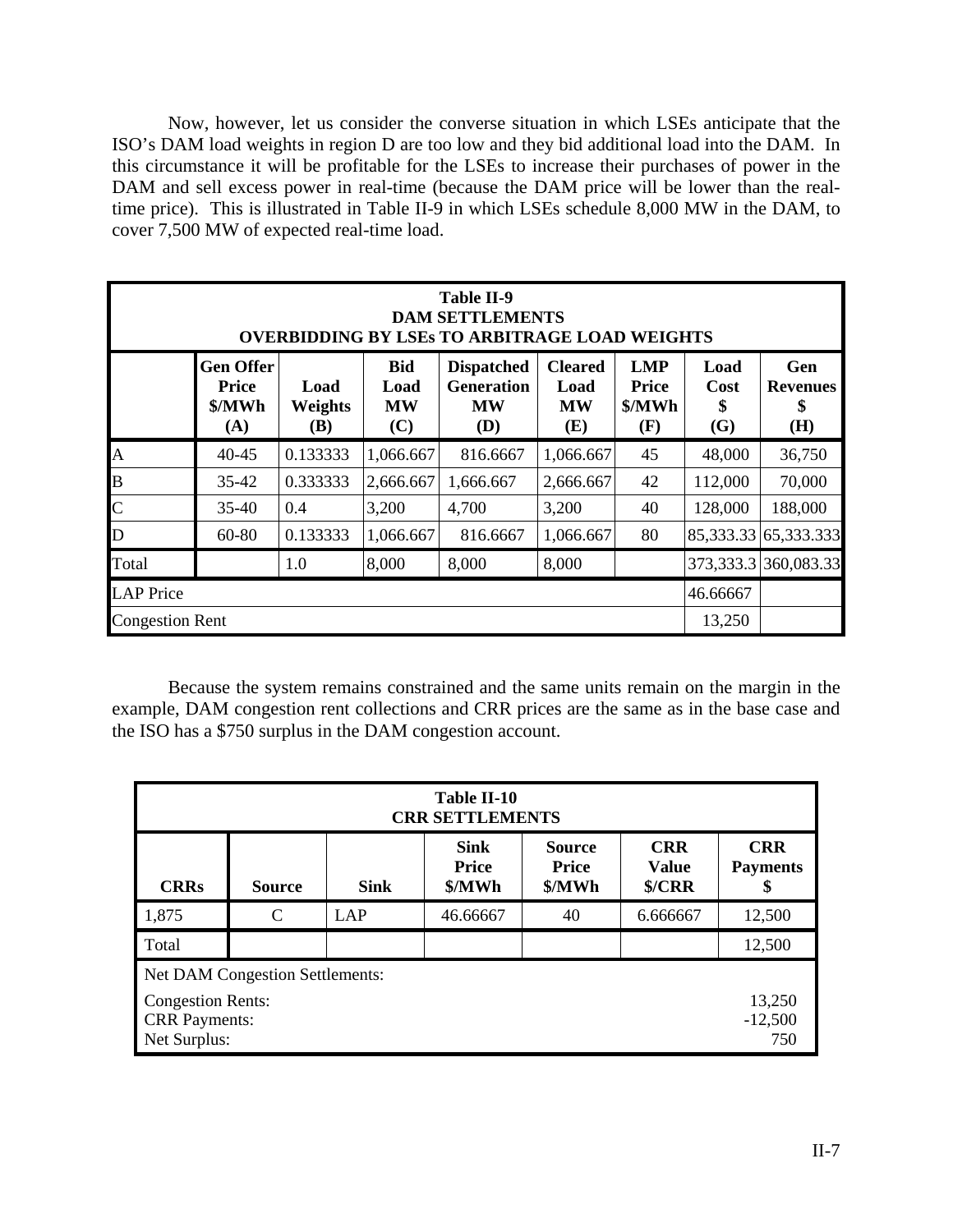In real-time, load is 7,500 so the ISO has to dispatch 500 MW less generation than scheduled in the DAM and the overscheduled LSEs sell back the power they purchase at \$46.67/MWh for \$47.47. Because the ISO dispatches up expensive generation in region D and dispatches down cheaper generation elsewhere, the ISO has a deficit of \$6,400 in the real-time dispatch. The deficit has risen from \$6,000 in the no arbitrage case (Table II-5) to \$6,400 (Table II-11) because of the increased DAM purchases by LSEs which are sold back at a real-time LAP price that exceeds the price in the DAM, realizing an arbitrage profit of \$.80/MWh.

| Table II-11<br><b>REAL-TIME SETTLEMENTS – OVERBID DAM LOAD – HIGH LOAD AT D</b> |                                                   |                                             |                          |                           |                                            |                                          |                                               |  |  |  |
|---------------------------------------------------------------------------------|---------------------------------------------------|---------------------------------------------|--------------------------|---------------------------|--------------------------------------------|------------------------------------------|-----------------------------------------------|--|--|--|
|                                                                                 | <b>Gen Offer</b><br><b>Price</b><br>\$/MWh<br>(A) | <b>LMP</b><br><b>Price</b><br>\$/MWh<br>(B) | Load<br><b>MW</b><br>(C) | Load<br>Cost<br>\$<br>(D) | Gen<br><b>Dispatch</b><br><b>MW</b><br>(E) | Gen<br><b>RT-DAM</b><br><b>MW</b><br>(F) | <b>RT</b> Gen<br><b>Revenues</b><br>\$<br>(G) |  |  |  |
| $\overline{A}$                                                                  | $40 - 45$                                         | 45                                          | 1,000                    | 45,000                    | 750                                        | $-66.667$                                | $-3,000$                                      |  |  |  |
| B                                                                               | 35-42                                             | 42                                          | 2,500                    | 105,000                   | 1,500                                      | $-166.667$                               | $-7,000$                                      |  |  |  |
| $\mathsf{C}$                                                                    | 35-40                                             | 40                                          | 2,850                    | 114,000                   | 4,350                                      | $-350$                                   | $-14,000$                                     |  |  |  |
| D                                                                               | 60-80                                             | 80                                          | 1,150                    | 92,000                    | 900                                        | 83.33333                                 | 6666.667                                      |  |  |  |
| Total                                                                           |                                                   |                                             | 7,500                    | 356,000                   | 7,500                                      | $-500$                                   | $-17,333.33$                                  |  |  |  |
| <b>LAP</b> Price                                                                |                                                   |                                             |                          | 47.46667                  |                                            |                                          |                                               |  |  |  |
| <b>RT</b> Load Imbalance<br>500<br>47.46667                                     |                                                   |                                             |                          |                           |                                            |                                          |                                               |  |  |  |
| <b>RT</b> Revenue Shortfall                                                     |                                                   |                                             |                          |                           |                                            |                                          |                                               |  |  |  |
| <b>Combined Market Shortfall</b>                                                |                                                   |                                             |                          |                           |                                            |                                          | 5,650                                         |  |  |  |

 Misforecasts by the ISO are inevitable. The important issue is not the misforecasts, but whether they are predictable to market participants. The surpluses and deficits in the noarbitrage case (Tables II-3 and II-4) offset each other  $(+\$6,000 - \$6,000 = 0)$ , but that is not the case with arbitrage (Tables II-8 and II-11),  $(\$5,600 - \$6,400 = -\$800)$ ).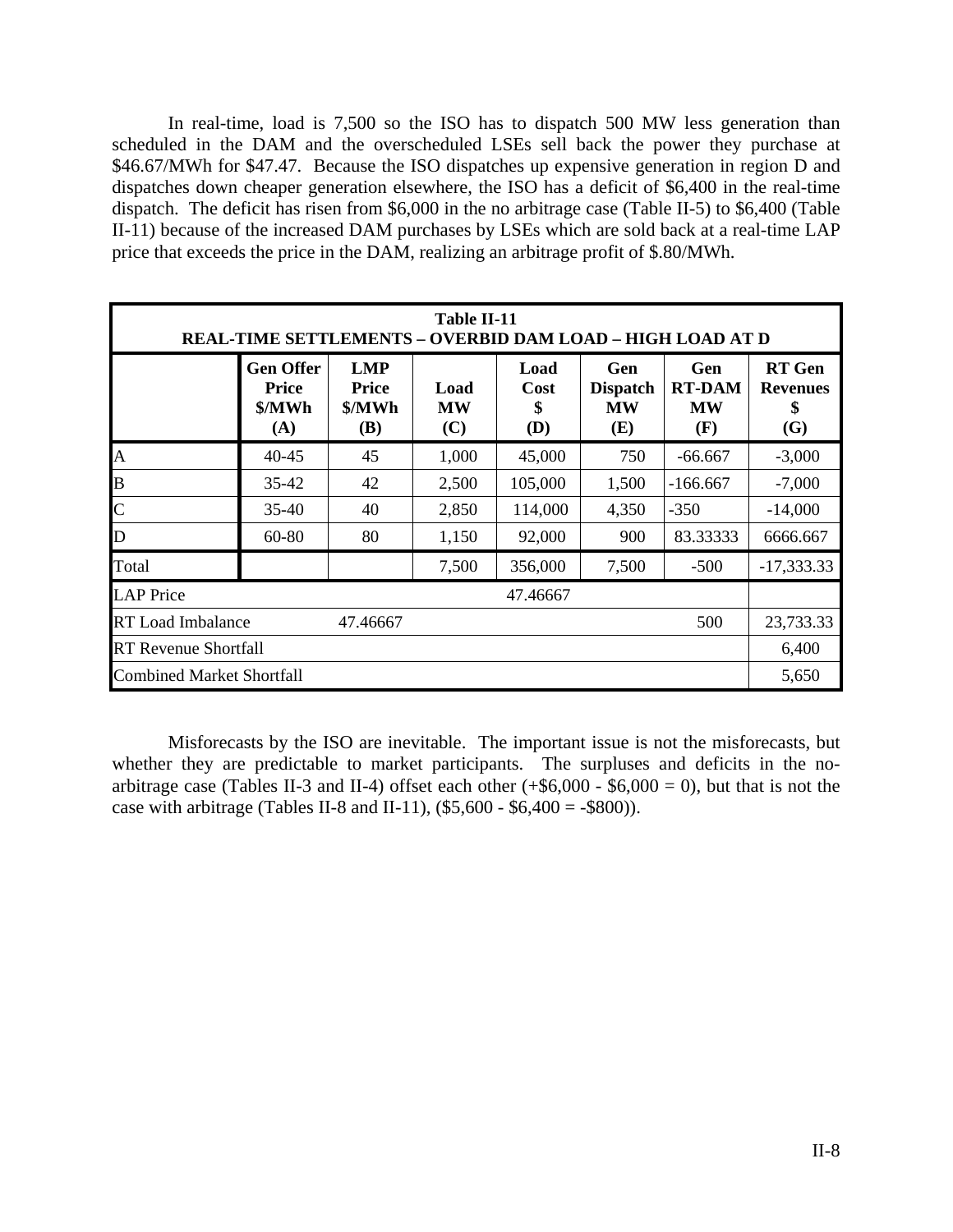# **Appendix III Nodal Clearing of Zonal Virtual Load Bids**

This appendix illustrates the potential unintended consequences of applying the proposed nodal clearing and settlement process for zonal/LAP load bids in the day-ahead market to virtual load and supply bids.

 The illustration is based on the same simple transmission system and generation resources used in Appendix I.

 As shown in Appendix I, if the LSE's serving load in the LAP bid the entire expected real-time load, 7,500 MW into the DAM, at slightly above the expected real-time zonal/LAP price under the proposed MRTU nodal clearing process the bid load would be assigned to the four regions based on the ISO-determined load weights portrayed in column (B). The bid load allocated in this manner would then be cleared nodally. All of the bid load allocated to regions A, B and C would clear, but only 250 MW of the load allocated to region D would clear, as load levels in excess of 250 MW would require dispatch of generation at prices of \$60/MWh or higher and thus price-capped load bid in at \$50/MWh would not clear in region D above 250 MW as shown in columns (D) and (E) of Table III-1.

|                          | <b>Table III-1</b><br><b>BASE CASE DAM SETTLEMENTS</b><br>7,500 MW Bid in at \$50 |                                      |                                        |                                                            |                                            |                                             |                           |                                     |  |  |  |  |
|--------------------------|-----------------------------------------------------------------------------------|--------------------------------------|----------------------------------------|------------------------------------------------------------|--------------------------------------------|---------------------------------------------|---------------------------|-------------------------------------|--|--|--|--|
|                          | <b>Gen Offer</b><br><b>Price</b><br>\$/MWh                                        | Load<br><b>Weights</b><br><b>(B)</b> | <b>Bid</b><br>Load<br><b>MW</b><br>(C) | <b>Dispatched</b><br><b>Generation</b><br><b>MW</b><br>(D) | <b>Cleared</b><br>Load<br><b>MW</b><br>(E) | <b>LMP</b><br><b>Price</b><br>\$/MWh<br>(F) | Load<br>Cost<br>\$<br>(G) | Gen<br><b>Revenues</b><br>\$<br>(H) |  |  |  |  |
| $\mathbf{A}$             | $40 - 45$                                                                         | 0.133333                             | 1,000                                  | 750                                                        | 1,000                                      | 45                                          | 45,000                    | 33,750                              |  |  |  |  |
| B                        | $35 - 42$                                                                         | 0.333333                             | 2,500                                  | 1,500                                                      | 2,500                                      | 42                                          | 105,000                   | 63,000                              |  |  |  |  |
| $\overline{C}$           | $35 - 40$                                                                         | 0.4                                  | 3,000                                  | 4,500                                                      | 3,000                                      | 40                                          | 120,000                   | 180,000                             |  |  |  |  |
| D                        | 60-80                                                                             | 0.133333                             | 1,000                                  | $\theta$                                                   | 250                                        | 42                                          | 10,500                    | $\theta$                            |  |  |  |  |
| Total                    |                                                                                   | 1.0                                  | 7,500                                  | 6,750                                                      | 6,750                                      |                                             | 280,500                   | 276,750                             |  |  |  |  |
| <b>LAP</b> Price         |                                                                                   |                                      |                                        |                                                            |                                            |                                             | 41.55556                  |                                     |  |  |  |  |
|                          | <b>Congestion Rent</b><br>3,750                                                   |                                      |                                        |                                                            |                                            |                                             |                           |                                     |  |  |  |  |
| (G)<br>$(H) = (F) * (D)$ |                                                                                   |                                      |                                        | (F)                                                        |                                            | $\ast$                                      |                           | (E)                                 |  |  |  |  |

 A total load of 6,750 MWh would therefore clear in the DAM at a LAP price of \$41.56. Total load payments would exceed generator revenues as shown in columns (G) and (H) of Table III-1, causing the ISO to collect congestion rents of \$3,750.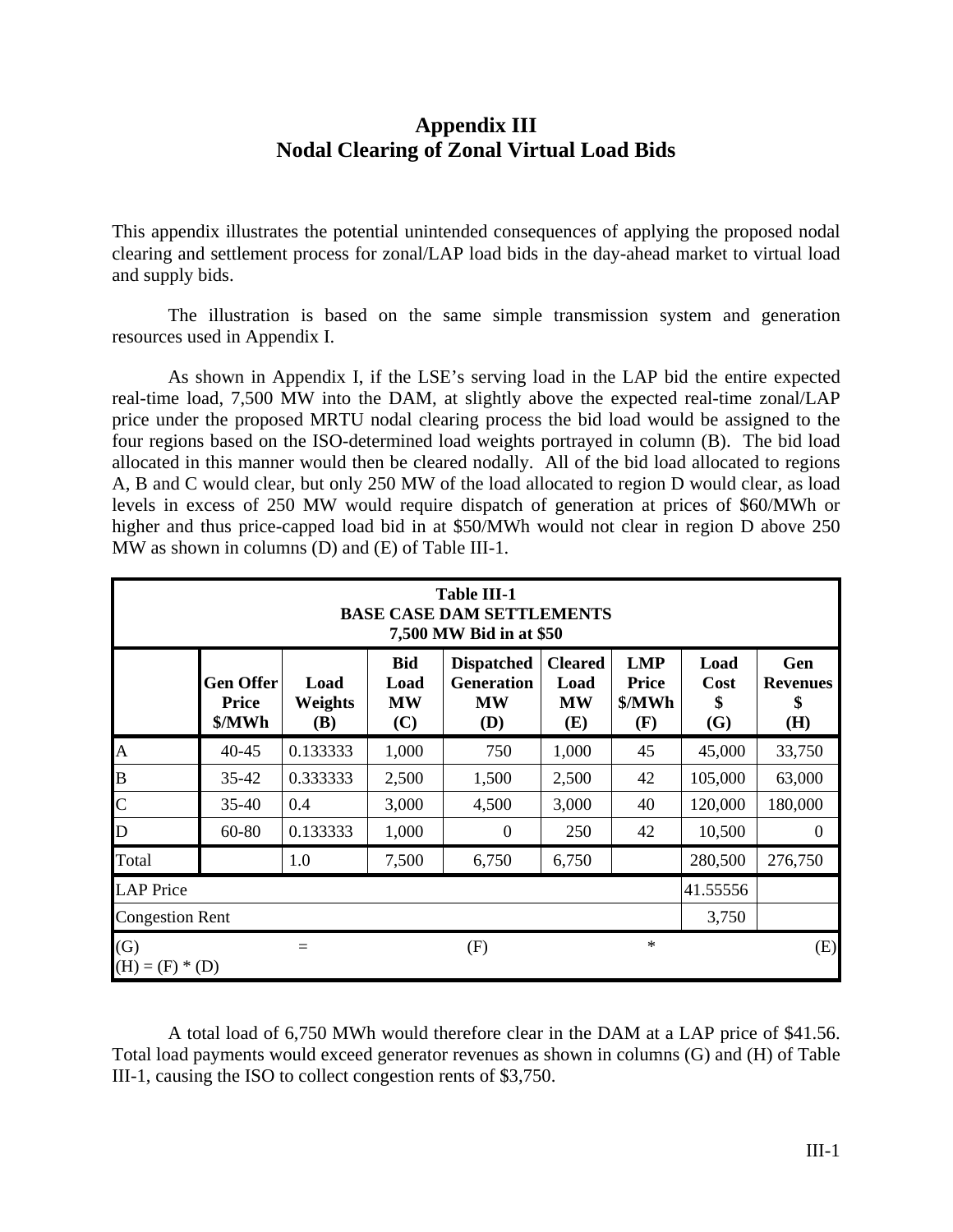In real-time, generation would be dispatched to meet the entire 7,500 MW of real-time load, and an additional 750 MW of high cost generation not scheduled in the DAM would be dispatched in region D and paid the real-time nodal LMP price, \$80/MWh, as shown in columns (E) and (F) of Table III-2. The LAP price would be \$46.67, so the ISO would sell an additional 750 MW of power in region D at the real-time LAP price, collecting \$35,000 in net real-time revenues, but would pay \$60,000 for the dispatch of generation in region D.

|                                                            | <b>Table III-2</b><br><b>REAL-TIME SETTLEMENTS</b> |                                                    |                          |                           |                                            |                                          |                                               |  |  |  |  |  |
|------------------------------------------------------------|----------------------------------------------------|----------------------------------------------------|--------------------------|---------------------------|--------------------------------------------|------------------------------------------|-----------------------------------------------|--|--|--|--|--|
|                                                            | <b>Gen Offer</b><br><b>Price</b><br>\$/MWh<br>(A)  | <b>LMP</b><br><b>Price</b><br>\$/MWh<br><b>(B)</b> | Load<br><b>MW</b><br>(C) | Load<br>Cost<br>\$<br>(D) | Gen<br><b>Dispatch</b><br><b>MW</b><br>(E) | Gen<br><b>RT-DAM</b><br><b>MW</b><br>(F) | <b>RT</b> Gen<br><b>Revenues</b><br>\$<br>(G) |  |  |  |  |  |
| 45,000<br>$40 - 45$<br>45<br>1,000<br>A<br>750<br>$\Omega$ |                                                    |                                                    |                          |                           |                                            |                                          |                                               |  |  |  |  |  |
| B                                                          | $35 - 42$                                          | 42                                                 | 2,500                    | 105,000                   | 1,500                                      | $\Omega$                                 | $\theta$                                      |  |  |  |  |  |
| $\overline{C}$                                             | $35-40$                                            | 40                                                 | 3,000                    | 120,000                   | 4,500                                      | $\theta$                                 | $\Omega$                                      |  |  |  |  |  |
| D                                                          | $60 - 80$                                          | 80                                                 | 1,000                    | 80,000                    | 750                                        | 750                                      | 60,000                                        |  |  |  |  |  |
| Total                                                      |                                                    |                                                    | 7,500                    | 350,000                   | 7,500                                      |                                          | 60,000                                        |  |  |  |  |  |
| <b>LAP</b> Price                                           |                                                    |                                                    |                          | 46.66667                  |                                            |                                          |                                               |  |  |  |  |  |
| <b>RT</b> Load Imbalance<br>46.667<br>$-750$               |                                                    |                                                    |                          |                           |                                            |                                          |                                               |  |  |  |  |  |
| <b>RT Revenue Shortfall</b>                                |                                                    |                                                    |                          |                           |                                            |                                          |                                               |  |  |  |  |  |
| <b>Combined Market Shortfall</b>                           |                                                    |                                                    |                          |                           |                                            |                                          | 24,166.67                                     |  |  |  |  |  |

The ISO would therefore incur a real-time revenue shortfall of \$25,000, considerably in excess of the \$833.33 of excess congestion rents collected in the DAM, leading to a combined shortfall of \$24,166.67.

 In this appendix, we modify the example developed in Appendix I to illustrate the potential incentives of virtual loads and suppliers and the impact on consumer costs of virtual load and supply bidding under the proposed settlement rules. Table III-3 portrays a situation in which LSEs within the LAP bid 7,500 MW of load into the DAM. We assume that 1,875 MW of LSE load hedged by CRRs is bid in at \$250/MWh, and the remaining 5,625 MW is bid in by LSEs at a price cap of \$50/MWh as shown in columns (C) and (E) of Table III-3. In addition, virtual loads bid in another 2,000 MW at \$41/MWh. The 1,875 MW of LSE load bid in at \$250 clears in each zone. The remaining 5,625 MW of LSE load clears in zones A, B, and C as shown in column (F), but not in zone D as the nodal price would need to reach \$60/MWh for generation to be dispatched to meet load above 250 MW in Zone D. Finally, the virtual load bid in at \$41/MWh clears only in zone C. It is seen in column (I) that the total load cleared in the DAM is 7,550 MW at a zonal price of \$41.39/MWh, generating DAM congestion rents of \$3,750.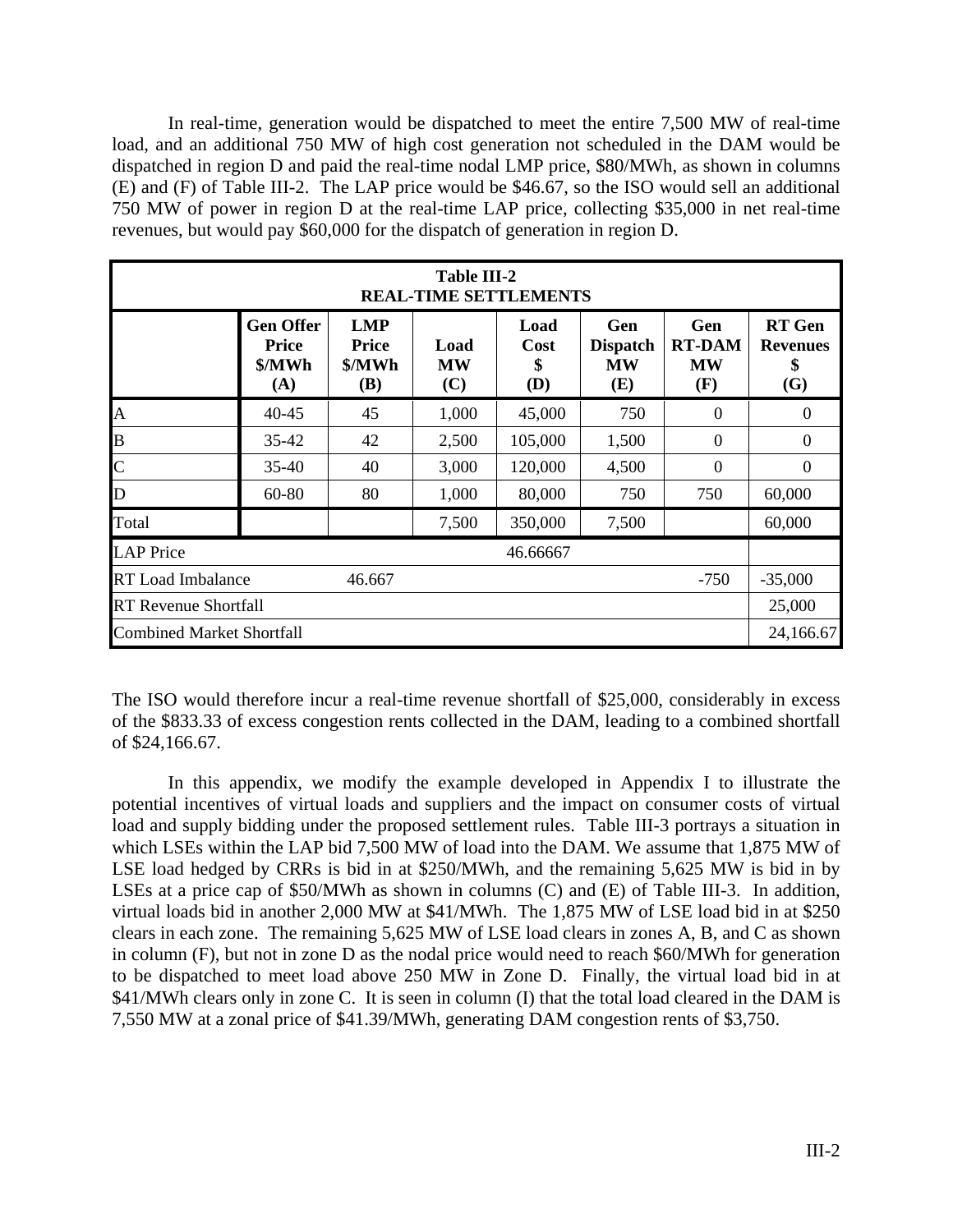|                       | Table III-3<br><b>BASE CASE DAM SETTLEMENTS</b><br>2,000 MW Virtual Load |                        |                                                            |                                            |                                                           |                                            |                                                    |                                            |                                                                 |                                                     |                                  |                           |                                     |
|-----------------------|--------------------------------------------------------------------------|------------------------|------------------------------------------------------------|--------------------------------------------|-----------------------------------------------------------|--------------------------------------------|----------------------------------------------------|--------------------------------------------|-----------------------------------------------------------------|-----------------------------------------------------|----------------------------------|---------------------------|-------------------------------------|
|                       | Gen<br><b>Offer</b><br>Price<br>\$/MW<br>(A)                             | Load<br>Weights<br>(B) | <b>LSE Bid</b><br>Load $@$<br>\$250/MW<br><b>MW</b><br>(C) | <b>Cleared</b><br>Load<br><b>MW</b><br>(D) | <b>LSE Bid</b><br>Load $@$<br>\$50/MW<br><b>MW</b><br>(E) | <b>Cleared</b><br>Load<br><b>MW</b><br>(F) | <b>Virtual</b><br>Load $@$<br>\$41/MW<br>MW<br>(G) | <b>Cleared</b><br>Load<br><b>MW</b><br>(H) | <b>Total</b><br><b>Cleared</b><br>Load<br><b>MW</b><br>$\bf(I)$ | Gen<br><b>Dispatch</b><br><b>MW</b><br>$\mathbf{J}$ | <b>LMP</b><br>Price<br>\$<br>(K) | Load<br>Cost<br>\$<br>(L) | Gen<br><b>Revenues</b><br>\$<br>(M) |
| A                     | $40 - 45$                                                                | 0.133333               | 250                                                        | 250                                        | 750                                                       | 750                                        | 266.6667                                           | $\Omega$                                   | 1,000                                                           | 750                                                 | 45                               | 45,000                    | 33,750                              |
| B                     | $35 - 42$                                                                | 0.333333               | 625                                                        | 625                                        | 1,875                                                     | 1,875                                      | 666.6667                                           | $\mathbf{0}$                               | 2,500                                                           | 1,500                                               | 42                               | 105,000                   | 63,000                              |
| $\mathbf{C}$          | $35 - 40$                                                                | 0.4                    | 750                                                        | 750                                        | 2,250                                                     | 2,250                                      | 800                                                | 800                                        | 3,800                                                           | 5,300                                               | 40                               | 152,000                   | 212,000                             |
| D                     | 60-80                                                                    | 0.133333               | 250                                                        | 250                                        | 750                                                       | $\overline{0}$                             | 266.6667                                           | $\mathbf{0}$                               | 250                                                             | $\Omega$                                            | 42                               | 10,500                    | $\Omega$                            |
| Total                 |                                                                          | 1.0                    | 1,875                                                      | 1,875                                      | 5,625                                                     | 4,875                                      | 2,000                                              | 800                                        | 7,550                                                           | 7,550                                               |                                  | 312,500                   | 308,750                             |
| <b>LAP</b> Price      |                                                                          |                        |                                                            |                                            |                                                           |                                            |                                                    |                                            |                                                                 | 41.39073                                            |                                  |                           |                                     |
|                       | <b>Congestion Rent</b>                                                   |                        |                                                            |                                            |                                                           |                                            |                                                    |                                            |                                                                 | 3,750                                               |                                  |                           |                                     |
| <b>Total Bid Load</b> |                                                                          |                        |                                                            |                                            | 9,500                                                     |                                            |                                                    |                                            |                                                                 |                                                     |                                  |                           |                                     |

 Table III-4 shows the payments to the 1,875 MW of Zone C to LAP CRRs, are \$1.39/CRR and total \$2,607.62.

|             | <b>Table III-4</b><br><b>CRR SETTLEMENTS</b>                                                                                                                               |  |  |  |  |           |  |  |  |  |  |
|-------------|----------------------------------------------------------------------------------------------------------------------------------------------------------------------------|--|--|--|--|-----------|--|--|--|--|--|
| <b>CRRs</b> | <b>Sink</b><br><b>CRR</b><br><b>CRR</b><br><b>Source</b><br><b>Price</b><br><b>Price</b><br><b>Value</b><br><b>Payments</b><br>MW<br>MW<br>\$/CRR<br><b>Sink</b><br>Source |  |  |  |  |           |  |  |  |  |  |
| 1,875       | 41.39073<br>1.390728<br>$\mathsf{C}$<br>LAP<br>40<br>2,607.616                                                                                                             |  |  |  |  |           |  |  |  |  |  |
| Total       |                                                                                                                                                                            |  |  |  |  | 2,607.616 |  |  |  |  |  |

 The net DAM congestion settlements therefore have a surplus of \$1,142.38 as shown in Table III-5.

| Table III-5<br><b>NET CRR SETTLEMENTS</b> |             |  |  |  |  |  |  |
|-------------------------------------------|-------------|--|--|--|--|--|--|
| <b>Congestion Rents</b>                   | 3,750       |  |  |  |  |  |  |
| <b>CRR</b> Payments                       | $-2,607.62$ |  |  |  |  |  |  |
| Net Surplus                               | 1,142.384   |  |  |  |  |  |  |

 In real-time the ISO would need to dispatch additional high cost generation in region D, while backing down low cost generation in regions A, B and C as shown in column (F) of Table III-6. In addition, the ISO would buy back 50 MW of DAM load at the real-time price. The ISO would incur an additional \$28,000 in generation costs to dispatch generation up in region D and down in the lower cost regions as shown in Table III-6 and then pay \$2,333.33 to buy back the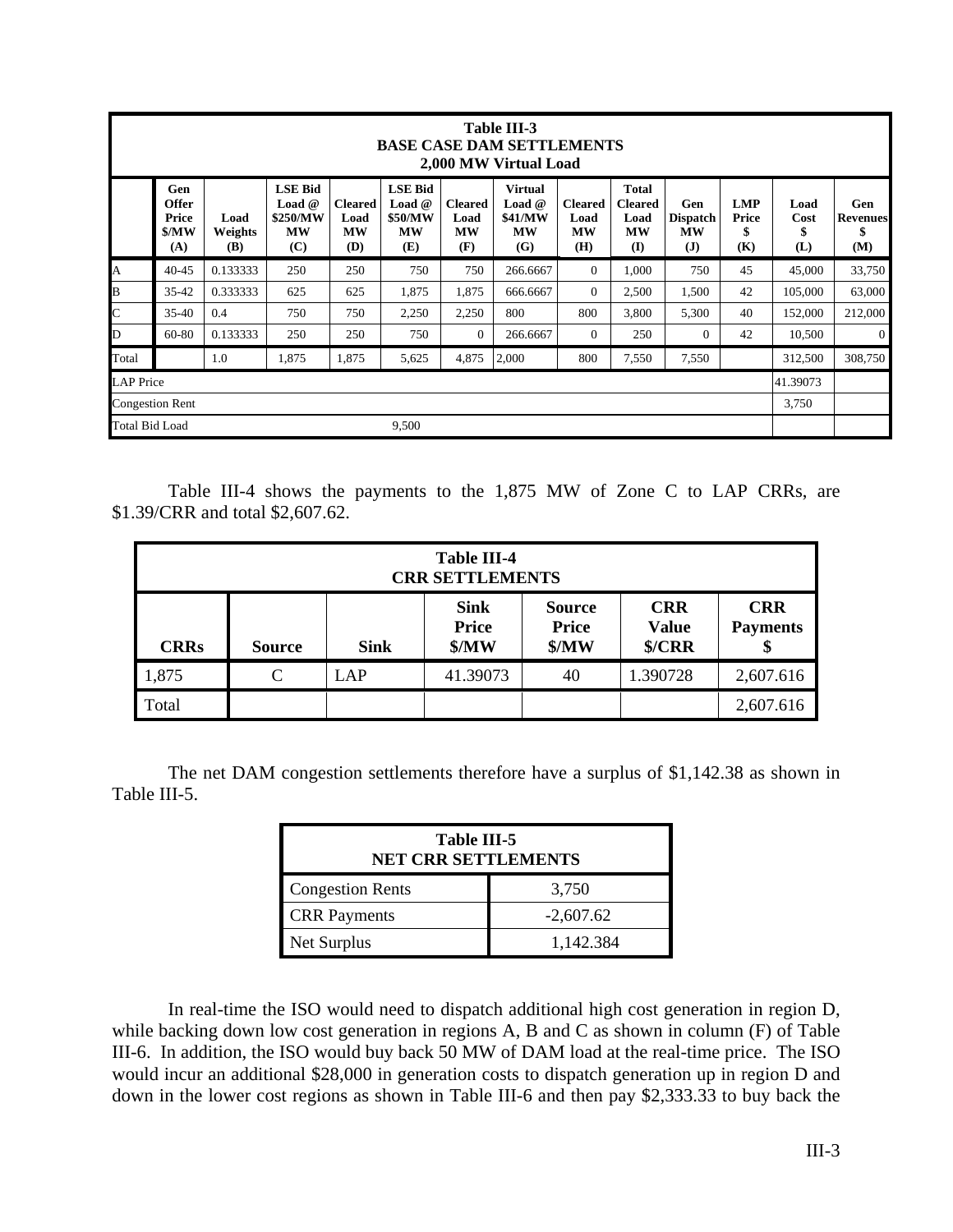excess DAM load. The real-time shortfall would rise to \$30,333.33, leaving a combined market shortfall of \$29,190.95. The overall market shortfall would include the cost of \$312.58 (800 \* \$.39073) of uplift payments to the virtual loaders whose bids cleared at \$41, despite a zonal/LAP price of \$41.39.

|                                                                   | <b>Table III-6</b><br><b>REAL-TIME SETTLEMENTS</b><br><b>INFLATED LOAD BIDS</b>                                                                                                                                                                                    |    |       |          |       |          |           |  |  |  |  |
|-------------------------------------------------------------------|--------------------------------------------------------------------------------------------------------------------------------------------------------------------------------------------------------------------------------------------------------------------|----|-------|----------|-------|----------|-----------|--|--|--|--|
| <b>Region</b>                                                     | <b>Gen Offer</b><br><b>LMP</b><br>Gen<br><b>Gen RT-</b><br>Load<br><b>Price</b><br><b>Price</b><br>Load<br><b>DAM</b><br>Cost<br><b>Dispatch</b><br>\$/MWh<br>\$/MWh<br><b>MW</b><br><b>MW</b><br><b>MW</b><br>\$<br>(C)<br>(E)<br>(F)<br>(A)<br><b>(B)</b><br>(D) |    |       |          |       |          |           |  |  |  |  |
| $\mathbf{A}$<br>1,000<br>45,000<br>40-45<br>750<br>45<br>$\Omega$ |                                                                                                                                                                                                                                                                    |    |       |          |       |          |           |  |  |  |  |
| $\overline{B}$                                                    | 2,500<br>35-42<br>42<br>105,000<br>1,500<br>$\theta$                                                                                                                                                                                                               |    |       |          |       |          |           |  |  |  |  |
| $\mathsf{C}$                                                      | $35 - 40$                                                                                                                                                                                                                                                          | 40 | 3,000 | 120,000  | 4,500 | $-800$   | $-32,000$ |  |  |  |  |
| D                                                                 | 60-80                                                                                                                                                                                                                                                              | 80 | 1,000 | 80,000   | 750   | 750      | 60,000    |  |  |  |  |
| Total                                                             |                                                                                                                                                                                                                                                                    |    | 7,500 | 350,000  | 7,500 | $-50$    | 28,000    |  |  |  |  |
| <b>LAP</b> Price                                                  |                                                                                                                                                                                                                                                                    |    |       | 46.66667 |       |          |           |  |  |  |  |
| <b>RT</b> Load Imbalance                                          |                                                                                                                                                                                                                                                                    |    |       | 50 @     |       | 46.66667 | 2,333.333 |  |  |  |  |
| <b>RT Revenue Shortfall</b>                                       |                                                                                                                                                                                                                                                                    |    |       |          |       |          |           |  |  |  |  |
| <b>CRR</b> Settlements                                            |                                                                                                                                                                                                                                                                    |    |       |          |       |          |           |  |  |  |  |
| <b>Uplift on Virtual Bid</b>                                      |                                                                                                                                                                                                                                                                    |    |       |          |       |          |           |  |  |  |  |
| <b>Combined Market Shortfall</b>                                  |                                                                                                                                                                                                                                                                    |    |       |          |       |          | 29,503.53 |  |  |  |  |

 Table III-7 shows the profitability of the virtual bids that would buy power at \$41 in the DAM and sell it back at \$46.67, even though LSEs bid their entire load into the DAM at a price in excess of the real-time LAP price.

| Table III-7<br><b>VIRTUAL BIDDER PROFITS</b> |      |          |           |  |  |  |  |
|----------------------------------------------|------|----------|-----------|--|--|--|--|
| DAM Purchases                                | -800 |          | $-32,800$ |  |  |  |  |
| <b>Real-Time Sales</b>                       | 800  | 46.66667 | 37,333.33 |  |  |  |  |
| Net Profit                                   |      |          | 4,533.333 |  |  |  |  |

 Unlike the examples in Appendix I, the potential for this kind of arbitrage by virtual bidders does depend on the existence of disequilibrium. If virtual and LSE bidders were permitted to submit sufficient load bids in excess of real-time physical load to bring DAM and real-time prices into equilibrium as shown in the example in Section E of Appendix I, the kind of arbitrage portrayed in the example in this appendix would not be feasible.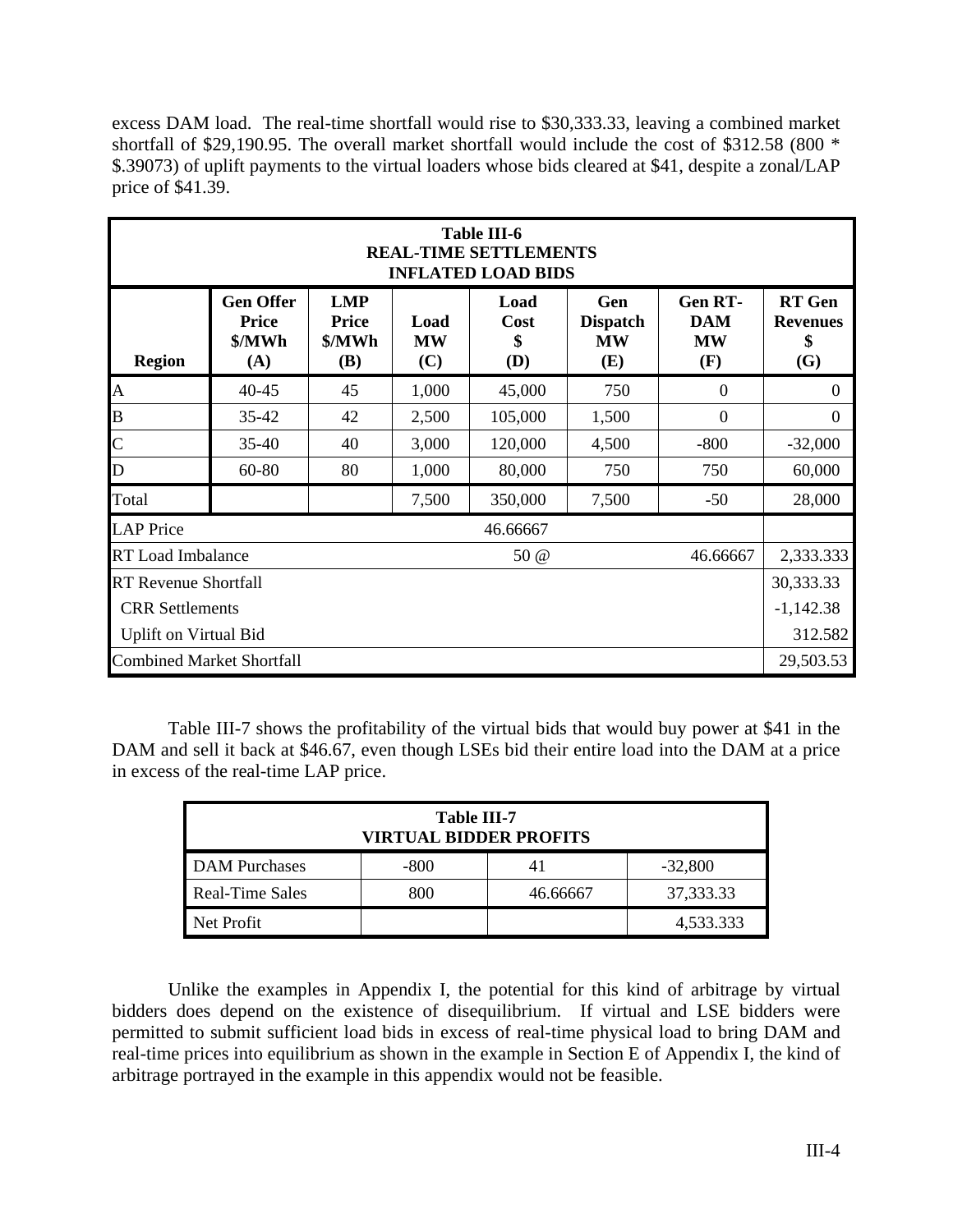If one attempted to address the uplift costs arising from the flawed nodal clearing process by restricting LSE load bids to prevent equilibrium, these restrictions could produce the kind of arbitrage portrayed here.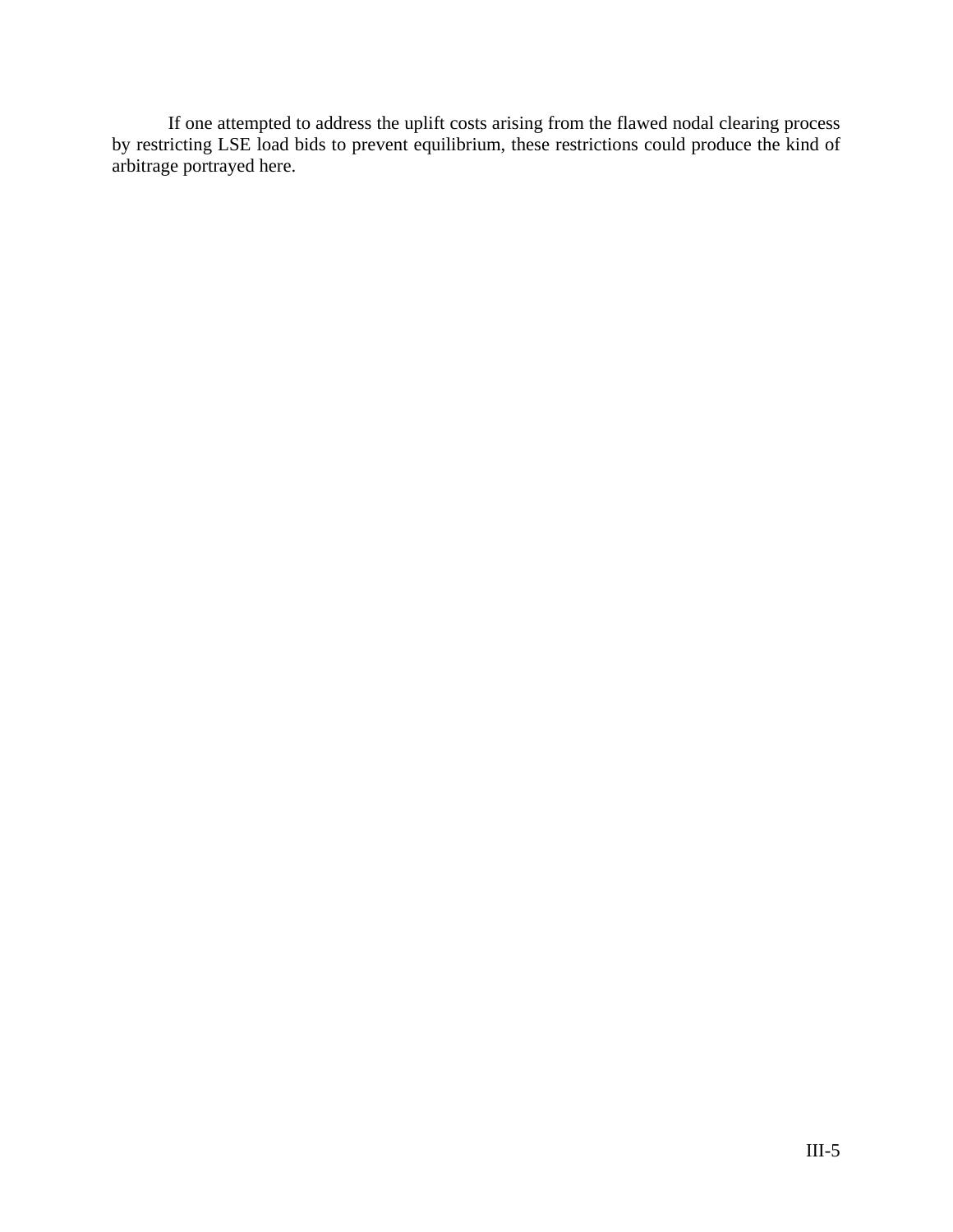# **Appendix IV MRTU Local Market Power Mitigation**

This appendix illustrates the potential for the use of extreme decremental offer prices in the local market power dispatch (Pass 2) to undercut the effectiveness of the local market power mitigation mechanism.

 Figure IV-1 illustrates the Pass 1 dispatch in which generation would be dispatched without regard to local transmission constraints. For the example, it is assumed that the limits (on lines A-D and A-C) are local transmission constraints. If the system is dispatched without regard to the constraints, all demand can be met at a price of \$60/MWh, with 500 MW dispatched at A and 1,000 MW at B.

 It is assumed that the generation at C is bid into the market at \$199/MWh in Pass 1A and mitigated to \$75/MWh in Pass 1B. Since the LMP price at C is \$60/MWh in Passes 1A and 1B, the generation would not be dispatched in either pass and thus would not be subject to mitigation in this pass (whether or not the generation at C were RMR generation).



**Figure IV-1 PASS 1A, 1B DISPATCH**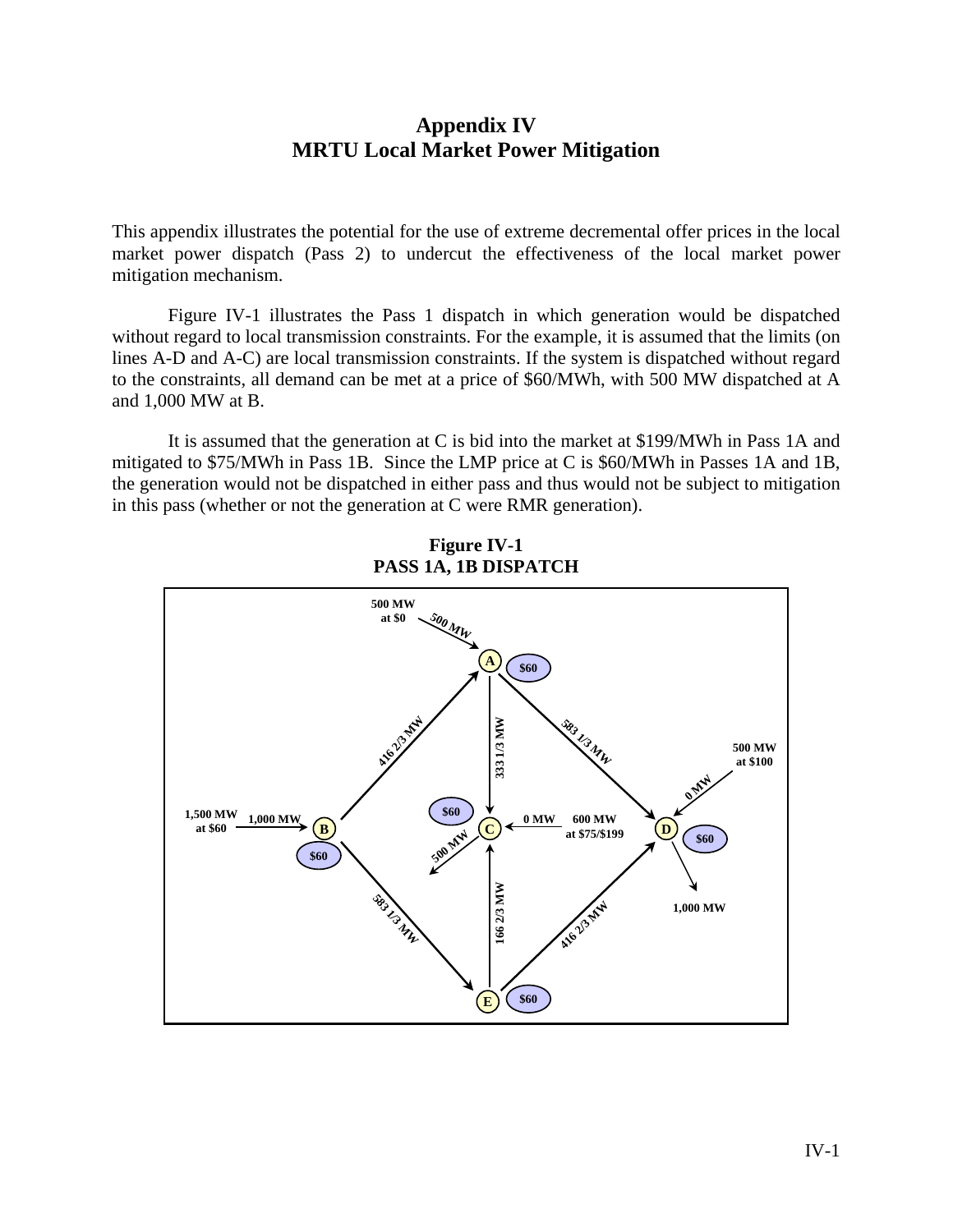Now suppose that the MRTU-local market power mitigation methodology were applied in Pass 2 by reducing the offer prices of the generation dispatched in Pass 1 to -\$1,000/MWh, while enforcing the local transmission constraints. 30 MW of the generation at D would be dispatched at the mitigated RMR price of \$100/MWh, while the generation at C would be dispatched for 380 MW at its \$75/MWh mitigated RMR offer price, as shown in Figure IV-2. It is important to note that the prices at A, B and E are negative and the price at B is far below the actual offer price of the generation at that location.

**Figure IV-2 PASS 2 DISPATCH** 

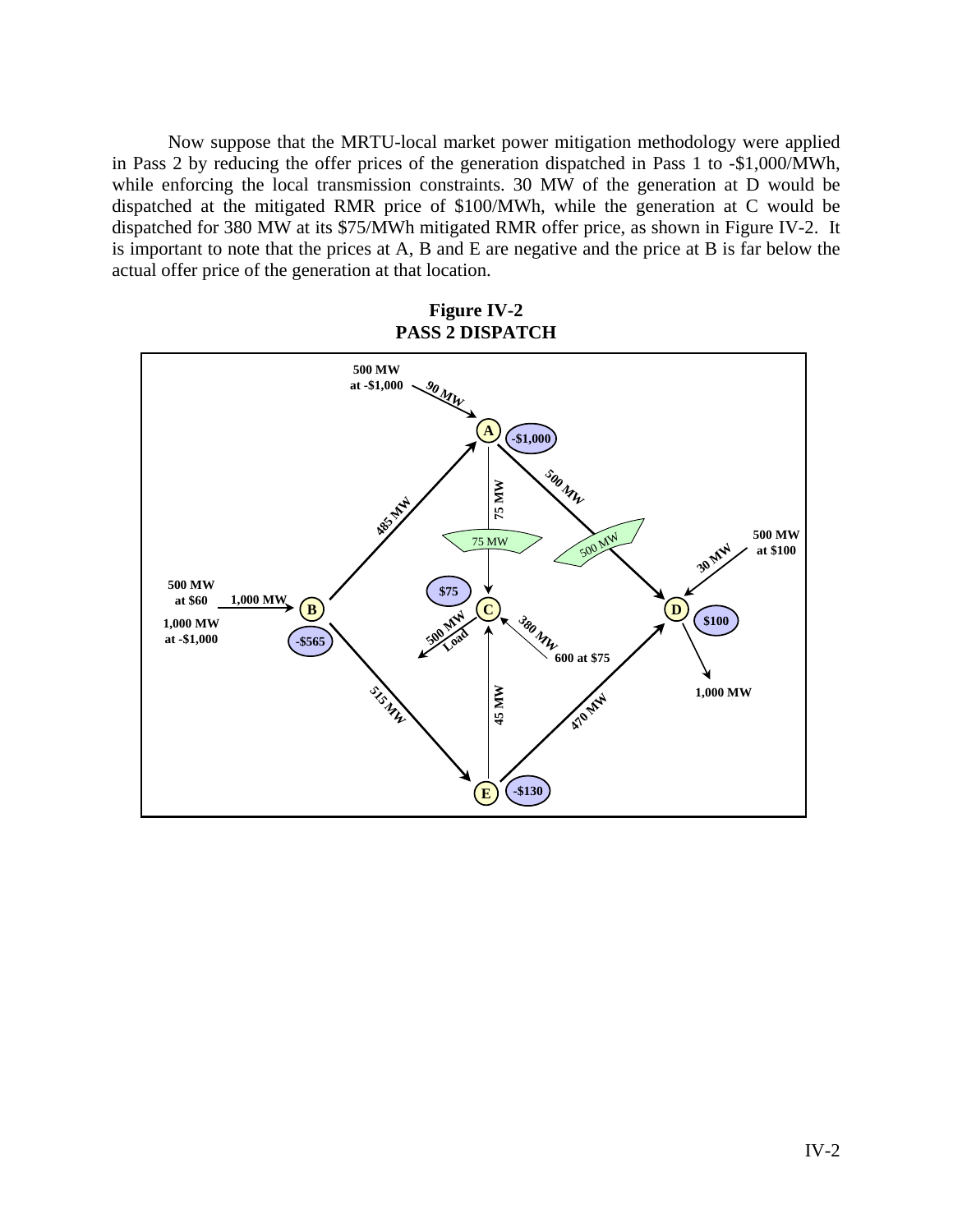In Pass 3, generation at A and B is offered at the same prices as in Pass 1, the generation at D offers 500 MW at the \$100/MWh RMR price, 380 MW of generation at C is offered at the mitigated price of \$75/MWh, and 220 MW at \$199/MWh. It can be seen in Figure IV-3 that when the system is dispatched based on the actual bids of suppliers at A and B the LMP price at C is no longer \$75/MWh as in Pass 2, but rises to \$199/MWh. Because the local market power mitigation was applied in Pass 2 based on the extreme DEC bids, it was ineffective in preventing the exercise of market power by the RMR generator at C.

 Similarly, had there been RMR generation at E, it would not have been dispatched in the local market power mitigation pass (since the price at that location was -\$130/MWh), yet the price at E in Pass 3 is \$119.67/MWh.

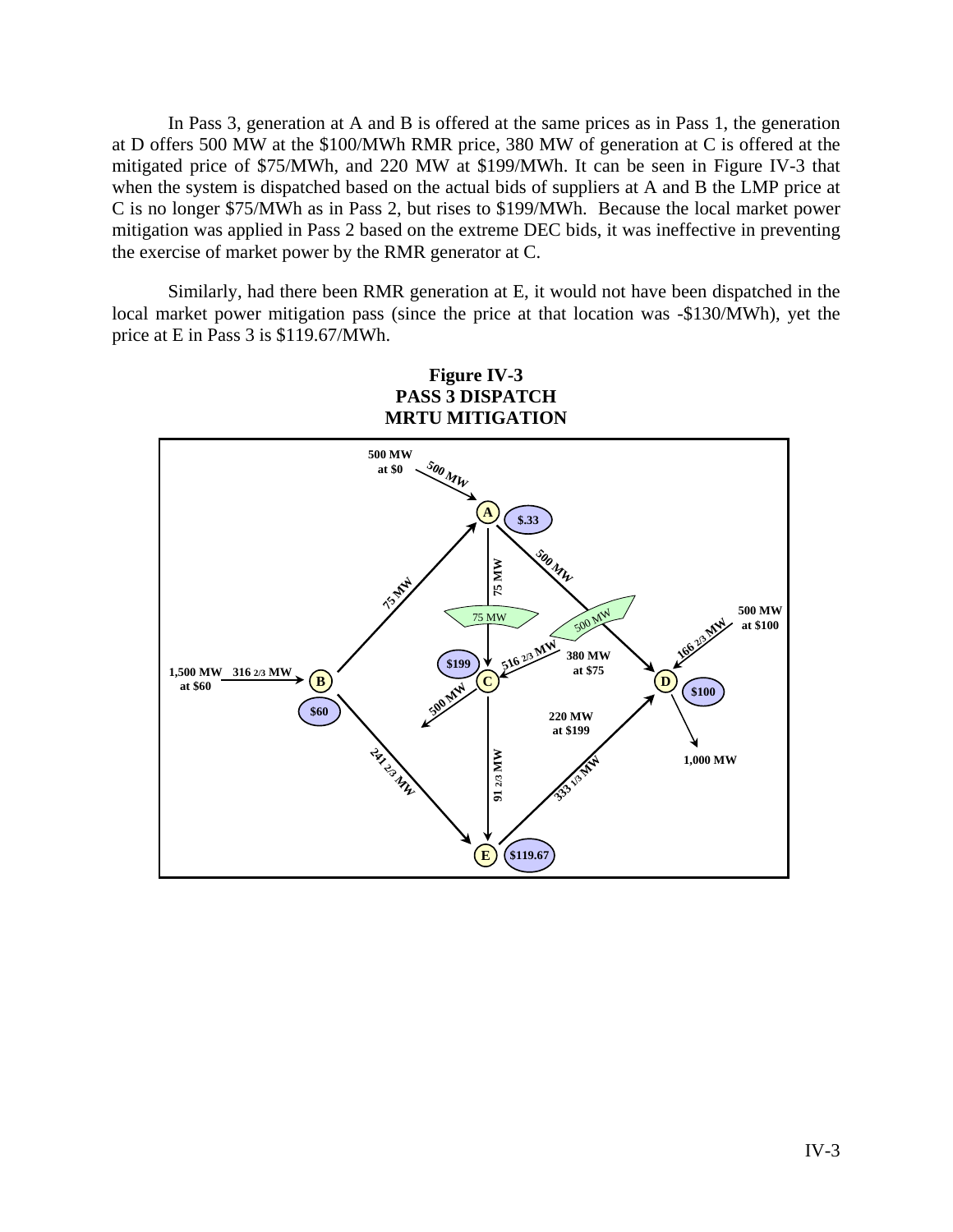The generator at C is able to exercise market power despite the presence of market power mitigation because the Pass 2 dispatch did not use the actual offer prices of the suppliers at A and B but instead used DEC prices of -\$1,000/MWh as provided for in the MRTU

 If the local market power mitigation in Pass 2 were based on the actual offer prices of the generation at A and B, then the generation at C would have been dispatched at its mitigated offer price and LMP prices at D would have been \$75/MWh, as shown in Figure IV-4, rather than \$199/MWh. In addition, if Pass 2 were based on actual offer prices generation at E with offer prices less than \$78.33/MWh would have been mitigated and dispatched.

**Figure IV-4 PASS 2 AND 3 DISPATCH USING ACTUAL BIDS** 

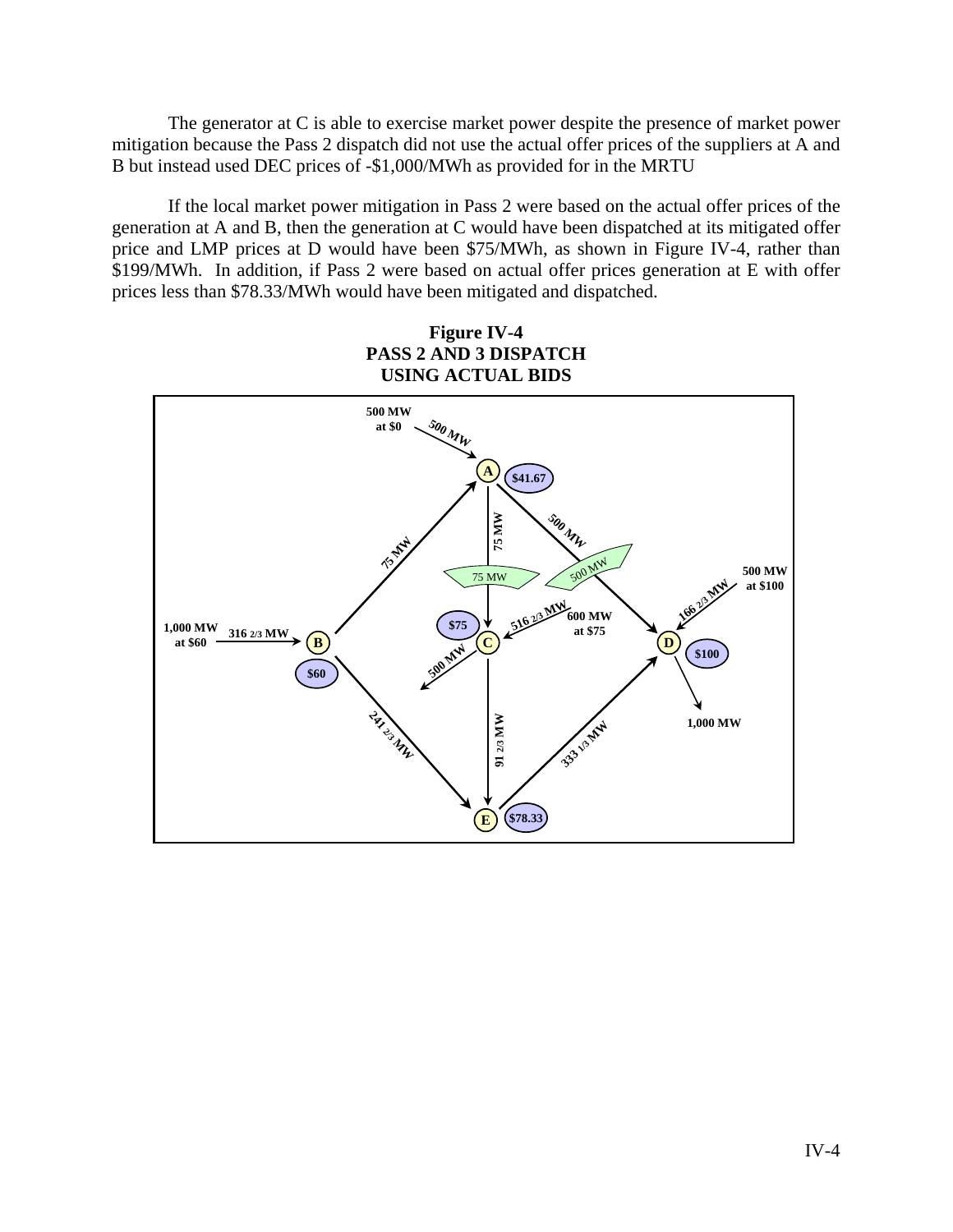The total cost borne by load can be calculated either as total payments by load at the LMP price less congestion rents (which directly or indirectly flow to load) or as total payments to generation (which is payments by load less congestion rents). Under the MRTU market power mitigation approach, as portrayed in Table IV-5, the total cost to load would be \$138,650 compared to only \$95,251.67 under a standard market power mitigation approach.

| Table IV-5   |                        |         |                  |                            |              |                  |  |  |
|--------------|------------------------|---------|------------------|----------------------------|--------------|------------------|--|--|
|              | <b>MRTU Mitigation</b> |         |                  | <b>Standard Mitigation</b> |              |                  |  |  |
|              | <b>Generator</b>       | LMP     | <b>Generator</b> | <b>Generator</b>           | LMP          | <b>Generator</b> |  |  |
|              | Output                 | Price   | <b>Revenues</b>  | Output                     | <b>Price</b> | <b>Revenues</b>  |  |  |
| A            | 500                    | 0.33333 | 166.665          | 500                        | 41.67        | 20835            |  |  |
| B            | 316.66666              | 60      | 19000            | 316.66667                  | 60           | 19000            |  |  |
| C            | 516.66666              | 199     | 102816.67        | 516.66667                  | 75           | 38750            |  |  |
| D            | 166.66666              | 100     | 16666.666        | 166.66667                  | 100          | 16666.667        |  |  |
| <b>Total</b> | 1500                   |         | 138650           | 1500                       |              | 95251.667        |  |  |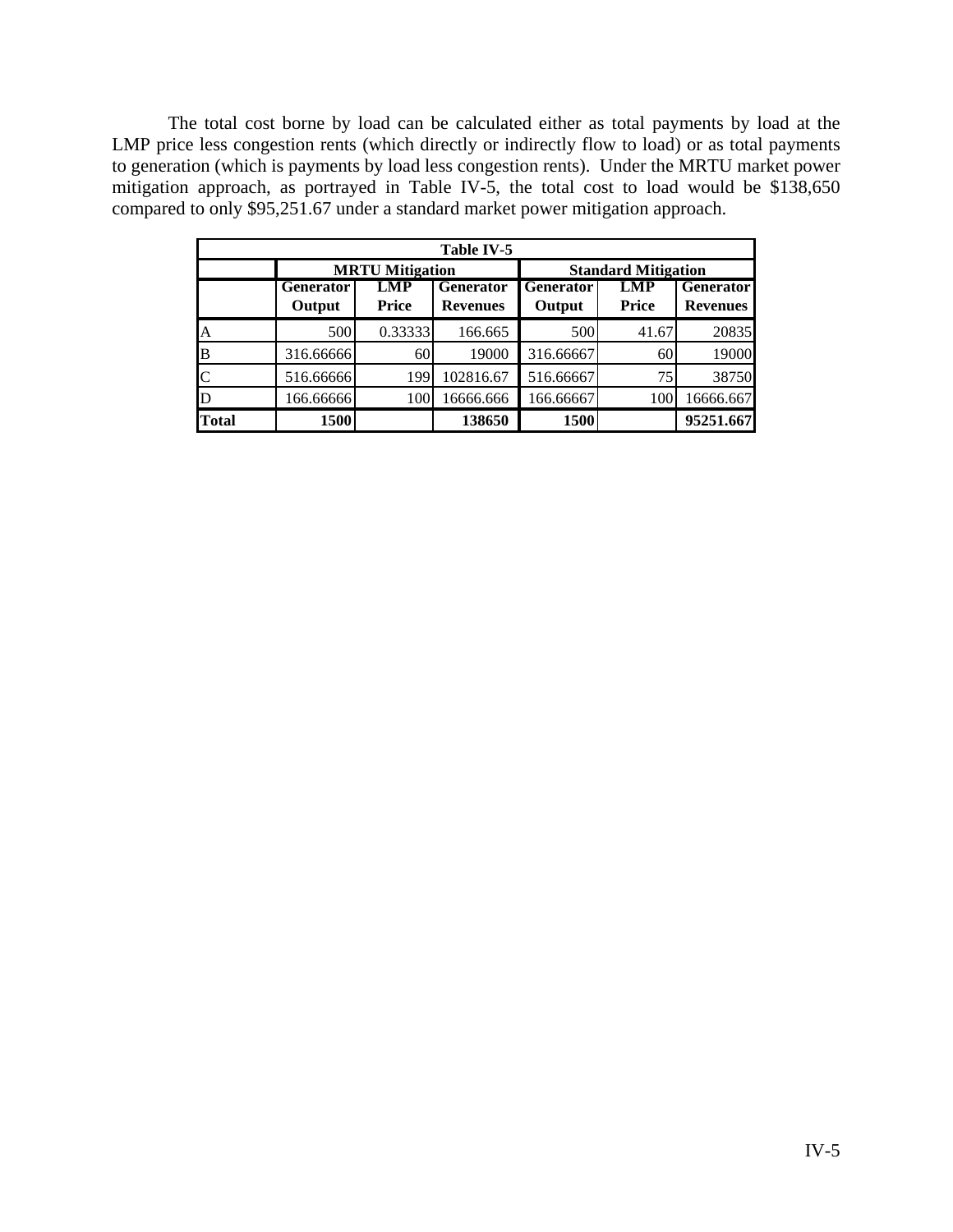# **Appendix V Resource Adequacy Systems**

### **A. ICAP Market Systems**

 $\overline{a}$ 

Price equal to the short-run marginal cost of the marginal supplier is a basic short-run equilibrium condition. With the introduction of market-based marginal cost pricing in energy markets, infra-marginal generation earns revenues on sales of energy and ancillary services, earning margins equal to the difference between its revenues and the variable costs incurred in generating energy, as portrayed in Figure V-1. Generation also incurs fixed costs, some of which can be avoided if the generation owner chooses not to make its capacity available for operation (i.e., if the capacity is either mothballed or closed permanently). In the absence of an ICAP or installed reserve requirement, generation owners will not choose to keep capacity in operation for dispatch unless their gross operating margin exceeds their avoidable fixed operating costs.



**Figure V-1 GENERATOR OPERATING MARGINS** 

 Under an ICAP system, a capacity requirement is established such that there is almost always sufficient capacity to avoid involuntary load shedding.<sup>1</sup> The wholesale energy market therefore usually clears at the intersection of demand and the variable cost (dispatch) curve, as portrayed in Figure V-2. If the energy market design does not include demand bids or some other form of demand curve to represent scarcity pricing, the price of energy would be generally set by the incremental cost of the energy generated by marginal units. The price may not be high

<sup>1</sup> The number of hours of reserve shortage (i.e., emergency state operation) is relatively low but the frequency of reserve shortage exceeds the one-day-in-ten-year load shedding standard. Only severe reserve shortages result in load shedding.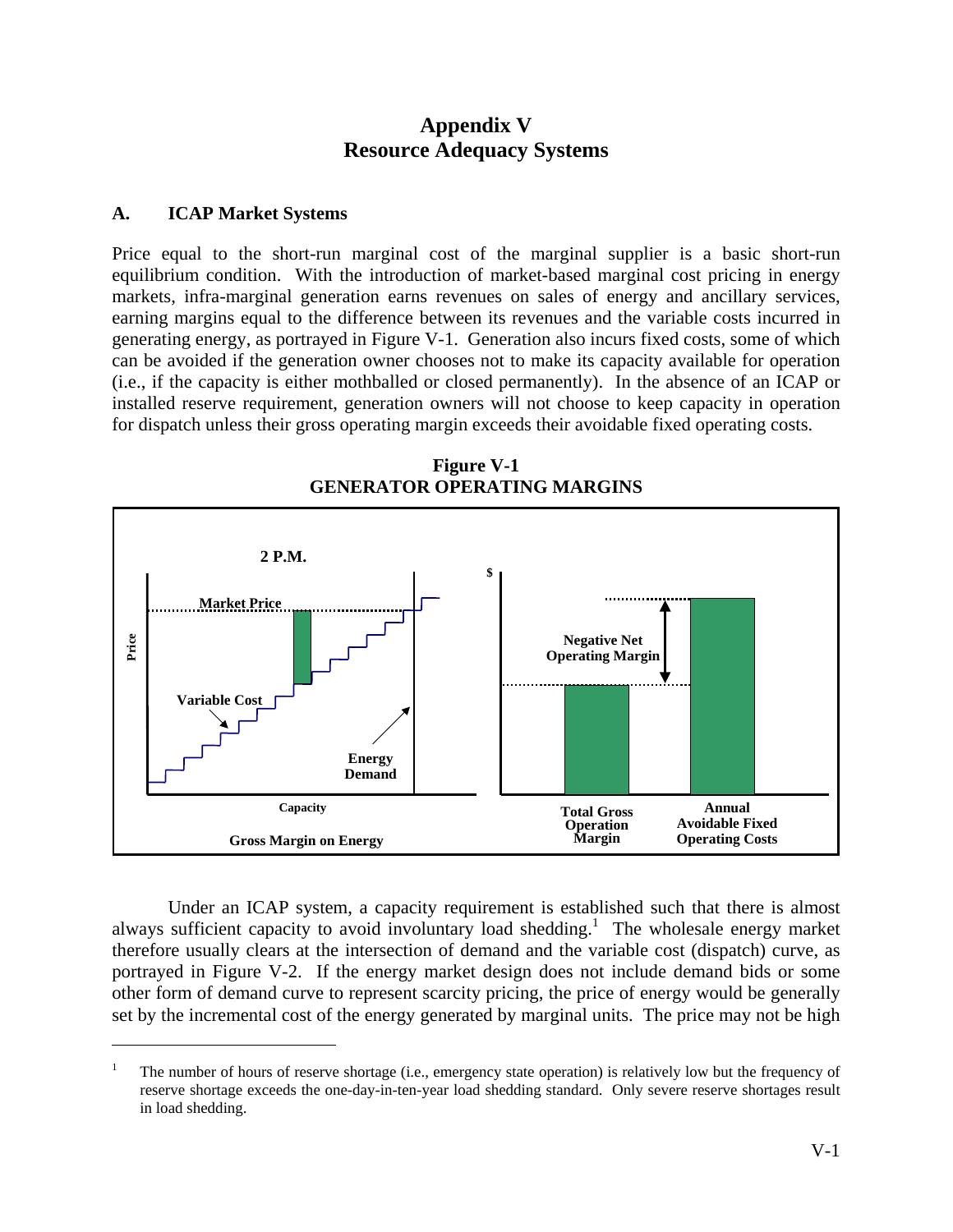enough often enough to cover the full cost of keeping these marginal units in operation over the year (i.e., the units will have a negative net operating margin as portrayed in Figure V-1), unless the energy price is extremely high during hours of reserve shortage.

 Under an ICAP system, the negative net operating margin is addressed by imposing a market-wide ICAP requirement symmetrically on all load-serving entities within the market. LSEs may not have the traditional obligation to serve, but under an ICAP system they must demonstrate reserves sufficient to meet the installed capacity requirement for their customers. If the amount of generation required to be available under the installed capacity requirement exceeds the amount of generation that would have been available in the absence of such a requirement (i.e., the amount justified by energy and reserve market revenues alone), a market for capacity is created. Thus, with such a binding ICAP requirement, capacity takes on value in and of itself. Marginal units, unprofitable on the margins they earn on energy sales and ancillary services, would demand a capacity payment in return for agreeing to make themselves available for operation and allowing the contracting LSE to satisfy its ICAP requirement.

**Figure V-2 ENERGY MARKET PRICES WITH INSTALLED CAPACITY REQUIREMENTS** 



 To keep capacity open under an ICAP system, the owner of the marginal unit requires a capacity payment of at least the difference between its avoidable fixed operating costs and its net margin on energy and ancillary services sales (i.e., it must recover the negative net operating margin portrayed in Figure V-1 on an expected value basis). Competition among capacity owners and with entrants should cause the market-clearing capacity payment to approximate the per-MW payment that would induce just enough generation to remain available to enable the ICAP requirement to be met. Under a market-based ICAP system, all generating capacity contracting to provide installed reserves are paid the market-clearing price of capacity, as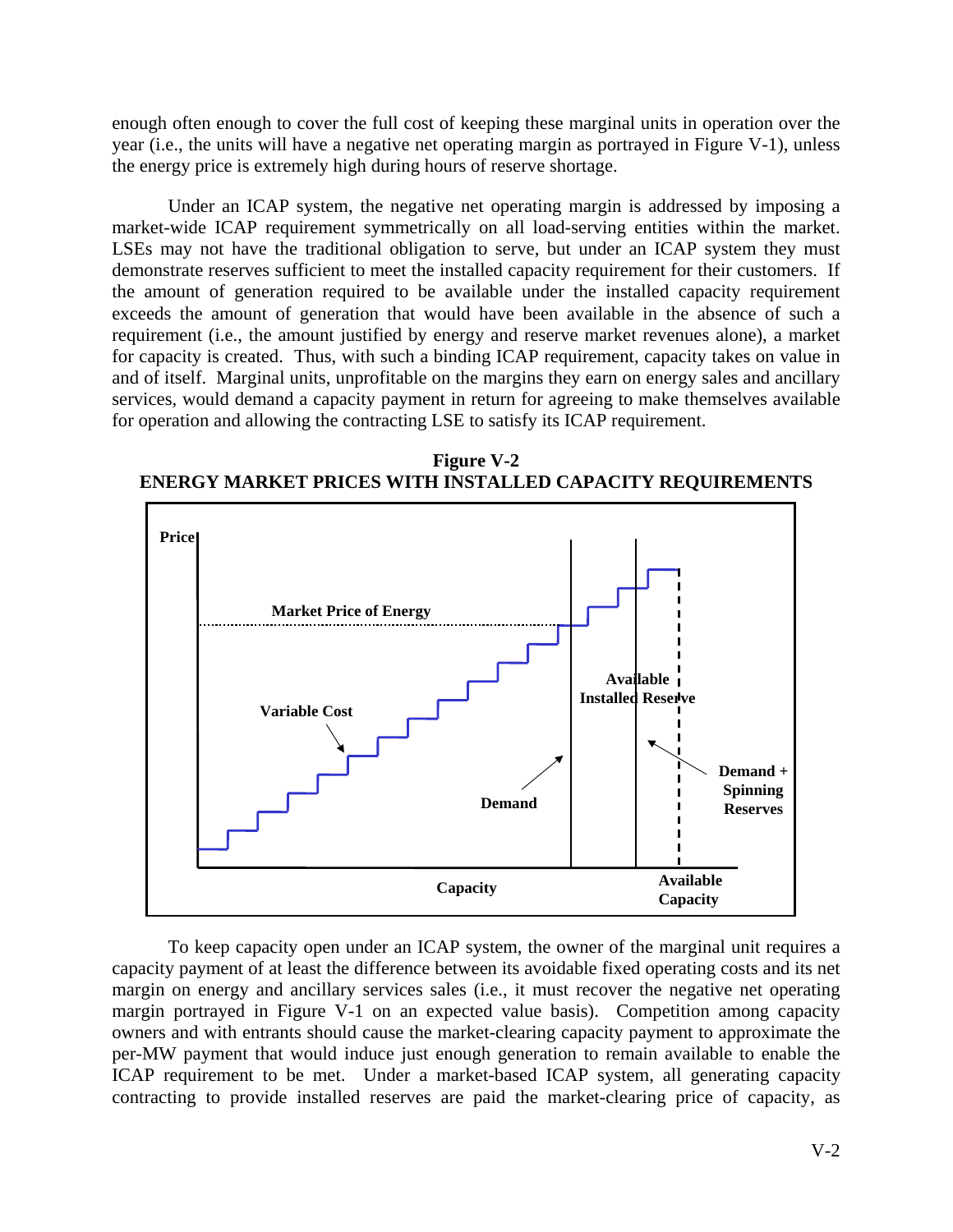portrayed in Figure V-3. Between the capacity payments they receive and their margins on energy sales and ancillary services, all units providing the capacity needed to meet the ICAP requirements would earn enough to cover their avoidable fixed operating costs and thus would remain available.





With an ICAP requirement, the capacity payment is determined by the per-MW payment required to enable the marginal unit (Unit J in Figure V-3) to at least break even versus the payment required to keep the next most expensive unit in operation (Unit L). Because the market can meet the ICAP reserve requirement without Unit L, the market-clearing capacity payment would be insufficient for it to cover its anticipated operating losses and Unit L will be closed. Between the capacity payments they receive and their margins on energy and ancillary services sales, each of the other units remaining open would make more than enough to cover their avoidable fixed operating costs.

## **B. Energy-Only Pricing**

An alternative to an ICAP system in maintaining resource adequacy is to structure energy and ancillary service markets such that the marginal generator is able to recover its going-forward costs in energy and ancillary service prices. In principle, the changes needed to implement such an energy market-based resource adequacy system are to implement shortage pricing that causes the prices of energy and ancillary services to rise to a sufficiently high level during shortage conditions that the marginal capacity supplier required to meet established reliability criteria is able to recover its going-forward costs during these shortage hours.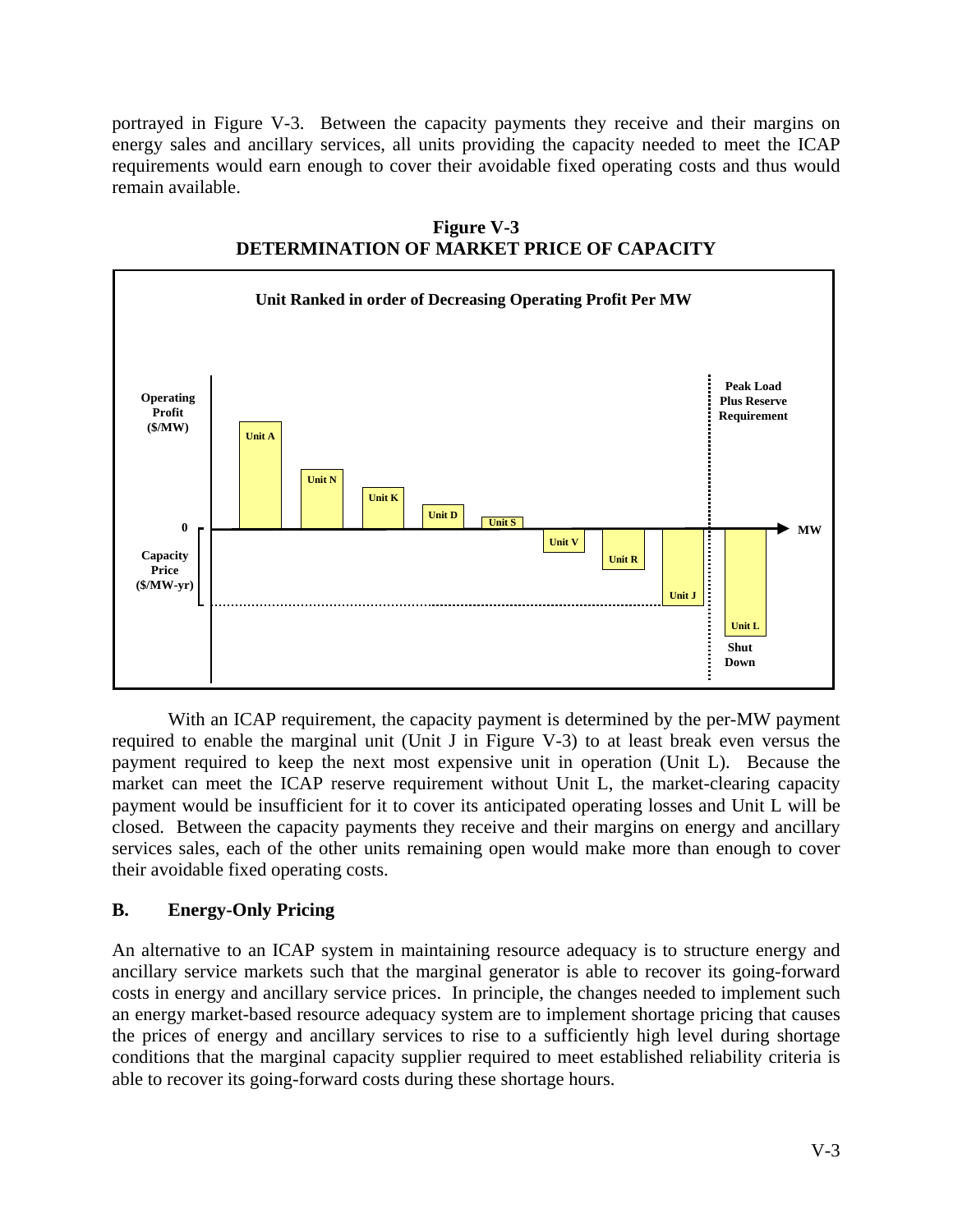For vertically integrated utilities such an energy only market could operate much like an ICAP system. The system operator/ISO could determine the shortage prices that it estimates would be required to keep sufficient capacity available to meet the target level of reliability and could even inform the vertically integrated utilities of the implied reserve margin. The shortage pricing would support the implied reserve margin as the pricing system would assure that there would be enough hours with high prices to justify keeping the target level of capacity in operation. Nevertheless, there are some risks in this market design and these risks are magnified in markets with unintegrated retailers and suppliers.



**Figure V-4 SUPPLY AND DEMAND IN A SHORTAGE** 

 The fundamental problem with this market design is that with vertical demand, the market price of energy and reserves only exceed the incremental costs of the marginal generator when the control area is reserve short. As long as these reserve shortages are small, they will have little impact on reliability, so reliability would be consistent with a shortage pricing system. Thus, as portrayed in Figure V-4, the price would rise to the price cap when reserves fell below the target level, but involuntary load shedding would occur only when capacity fell below the minimum capacity level. The problem is that actual peak load is uncertain, as is the available capacity (due to random outages). Thus, the more often the system is expected to be in a reserve short condition, the greater the potential for bad luck in terms of weather or outages to throw the system into the range in which involuntary load shedding is required.

 From this perspective, there are three basic risks in relying on an energy-only pricing system defined in this manner: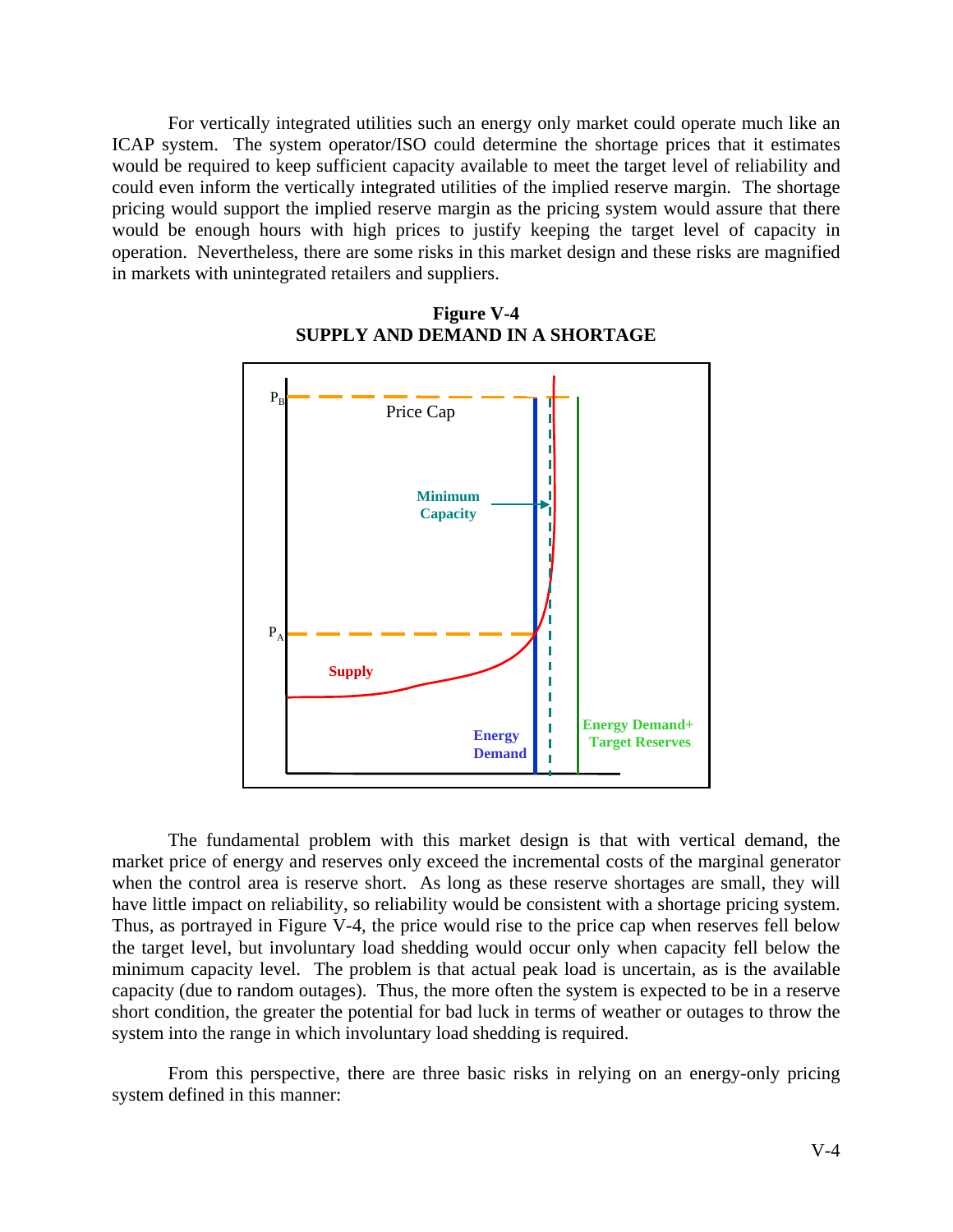- Miscalculation of the cost of capacity by the pool.
- Miscalculation of expected prices by LSEs/suppliers.
- Required shortage frequency.

Each of these risks is discussed below.

### *1. Miscalculation of Capacity Costs*

Under an ICAP system the system operator determines the reserve margin and ICAP requirement through Monte Carlo type analysis of reliability under stressed system conditions. Importantly, the calculated reserve margin does not depend on the cost of having capacity available during stressed system conditions. Instead, the system operator determines the physical capacity requirements and the cost of keeping this capacity in operation is, in principle, determined in the market by the supply decisions of resource providers.

 Under an energy pricing system driven by shortage pricing, however, the amount of capacity that will be made available by resource suppliers in response to any set of shortage prices depends on the cost of having this capacity available during those shortage conditions. If the system operator or reliability authority misunderstands the cost of having capacity available or miscalculates the revenues generated by marginal capacity during non-stressed conditions, then a given set of shortage prices may result in more or less capacity being available than expected by the system operator, resulting in a different level of reliability than planned for by the system operator. Since the system operator does not participate in commercial markets there is a potential under this approach to energy-only pricing for the system operator to significantly misassess the cost of having generating capacity available during peak conditions. If there is a strong link between the shortage costs used by the system operator and the actual reliability value of capacity during those conditions, this error would be less important in terms of its impact on consumer welfare as the prices would reflect the value of the capacity. Absent such a strong link, there is a potential for misestimation of capacity costs by the system operator to lead to a material difference between the actual and intended level of reliability.

## *2 Miscalculation of Expected Prices*

While suppliers have a good sense of the overall cost of keeping their capacity available, both suppliers and LSEs may have difficulty projecting expected annual net revenues based on the system operators shortage cost rules. The expected price level would depend on both generation and transmission outage probabilities as well as the supply of imports. If suppliers and LSEs have different expectations than the system operator about the frequency and degree of shortage conditions, then they may not provide the anticipated level of capacity in response to a given set of shortage prices, even if the system operator accurately assesses the cost of providing this capacity. While the system operator could make public its profile of simulated shortage prices, it is not clear that market participants would necessarily find it commercially reasonable to rely on these results. A further potential source of divergent expectations is the assessment by resource suppliers of the likelihood that regulators will permit high market prices, even during shortage conditions. Thus, if the nominal price cap were \$10,000/MW, the system operators' assessment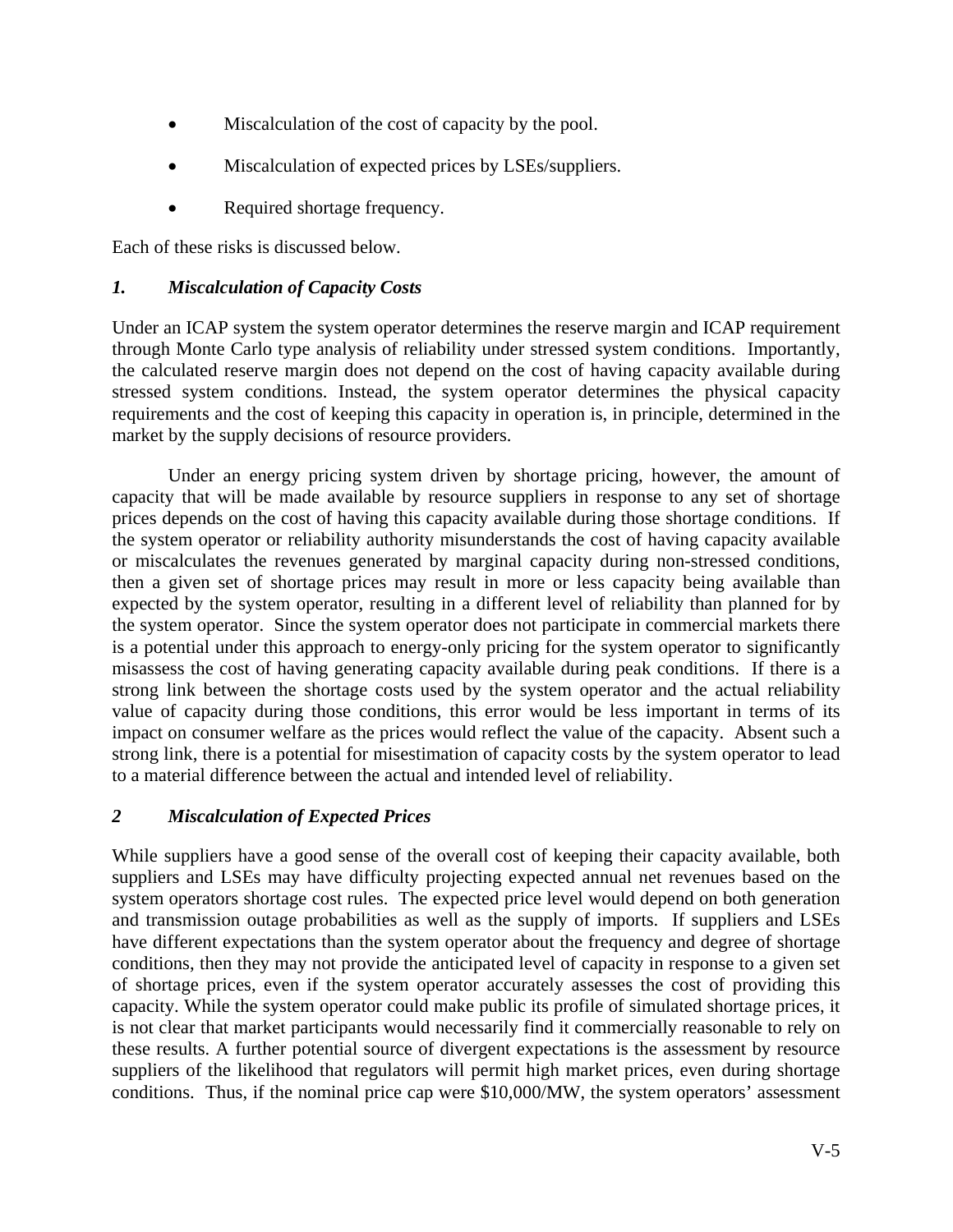might be that the marginal supplier would recover its entire net operating revenue shortfall of \$50,000/MW during eight hours of shortage conditions in which the price of power was projected to exceed \$5,000/MW. If the resource owner does not believe that it would be permitted to earn more than \$1,000/MWh during these market conditions, the revenue assessment of the system operator and market participant would be radically different and much less capacity might be forthcoming than assumed by the system operator. In principle market participants should over time be able to assess the accuracy of the system operator price forecast, as well as the price level regulators would allow, but the reality is that the forecast by resource suppliers and the system operator will be based on expected conditions. Even an accurate forecast may only average out to reflect actual prices over a period of a number of years, and conditions may be changing more rapidly than the actual outcomes converge on the forecast. It may therefore be difficult or impossible for market participants to distinguish whether price estimates are biased ex ante or are accurate estimates of volatile conditions and prices.

#### *3. Required Shortage Frequency*

Under an energy-only pricing system, there is a very explicit tradeoff between the expected price level during shortages and the number of shortage hours required to recover a given net operating cost shortfall. The greater the number of hours of reserve shortage, however, the greater the likelihood that the shortage in some hours will be sufficiently severe as to require involuntary load shedding. Thus, the lower the price cap in the energy market, the larger the number of shortage hours required to recover a given operating cost shortfall, and the more likely that load shedding will be necessary during some of the shortage hours.

 As suggested in the illustration above, with a price cap of \$10,000/MWh and effective shortage pricing, a small number of shortage hours would be sufficient for the marginal generator with an incremental running costs of \$100/MWh to recover \$50,000/MW in goingforward costs. Given this small number of shortage hours, the probability distribution of demand and supply surprises might yield a one-day-in-ten years probability of such a large capacity shortage that load shedding was required.

 Suppose, on the other hand, that the price cap were \$1,000/MWh. The most that the marginal generator could recover during a shortage hour would be \$900/MWh. The number of shortage hours required for the marginal generator to recover its going forward costs on an expected basis would be around 55 hours per year. A capacity balance tight enough to produce 55 hours per year of shortage conditions, however, would likely have a much greater risk of requiring load shedding than if only 8 hours were expected, and the increase in likelihood might be non-linear.

 At the extreme, suppose the price cap was set at \$250/MW as proposed under the MRTU. In this circumstance around 333 hours of reserve shortage would need to be expected on an average annual basis for such a marginal generator to recover its going forward costs in energy prices alone. Such a high frequency of reserve shortages would in turn produce a very high probability of involuntary load shedding during some hours of particularly large shortages.

 An energy-only pricing system is therefore workable only if prices are very high during shortage conditions. This is problematic from at least two perspectives. First, if even small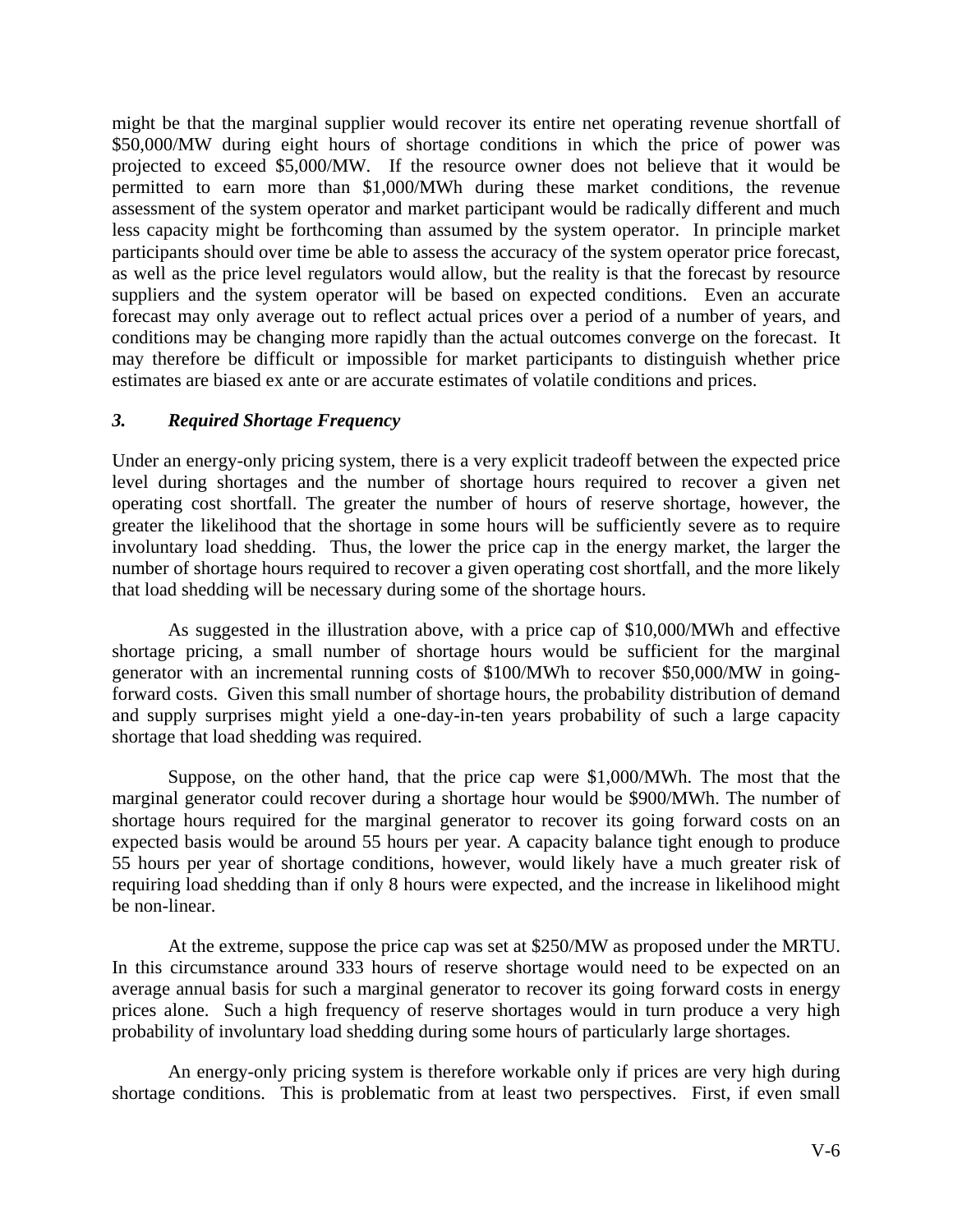reserve shortages result in prices of \$5,000/MWh or more, there would potentially be a greatly increased incentive for energy suppliers to physically withhold capacity in order to produce a reserve shortage and drive prices to extremely high levels. Second, the variability of supply and demand conditions will make it likely that resource suppliers will not recover their goingforward costs evenly year to year, but rather the recovery will be concentrated in particular years. 2 This price pattern could sustain multi-year energy contracts that would recover generator going-forward costs. Under retail access systems, however, there may not be many multi-year energy contracts and thus most customers would be exposed to high energy prices during the one year in five or six in which suppliers recover their going forward costs. This implies large variations in retail prices that may not be realizable within the regulatory structure.

 Two elements of the NYISO market design address these limitations of a energy-only market system. First, the explicit reserve markets of the NYISO provide an additional relatively stable income stream for the marginal ICAP resource, which should be a 10-minute combustion turbine located east of Central East. Nevertheless, the expected reserve market earnings of around \$10,000/MWyear fall far short of what is required to keep the marginal unit in operation.

 $\overline{a}$ 

<sup>2</sup> Thus, a marginal generator with a going forward cost of \$50,000/MW year might anticipate recovering \$15,000/MW year in most years but recovering \$200,000/MW year every five years or so.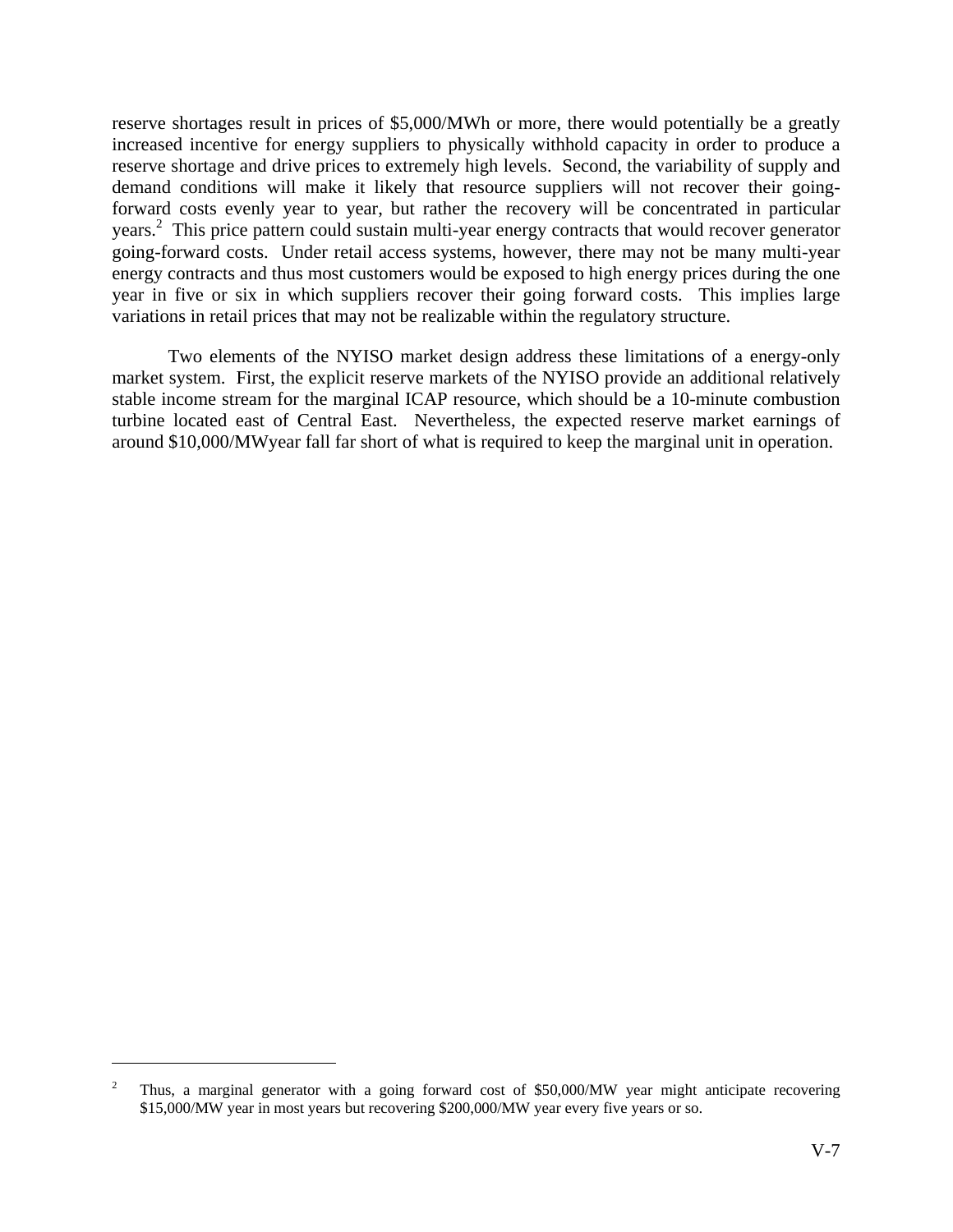Second, the reserve demand curve implemented by the NYISO prior to the summer of 2002 addresses the market power problem by in effect making the residual demand curve facing a supplier with market power more price elastic than would otherwise be the case as shown in Figure V-5. In addition, the demand curve somewhat raised energy prices.



**Figure V-5 NYISO RESERVE DEMAND CURVE** 

Nevertheless, the marginal generator east of Central East will not be able to recover its goingforward costs in NYISO energy and reserve markets unless the price cap is materially raised.

### *4. Reliability Consequences*

In a market with a substantial amount of price sensitive load these sources of error in assessing the frequency of shortages would not be of great importance from a reliability standpoint as the errors would result in variations in market prices but firm load would be met. Similarly, if there is adequate price-responsive load, even frequent reserve shortages need not lead to involuntary load shedding. If there is little or no price sensitive load, however, then both these kinds of errors or a price cap would translate into differences in the frequency of reserve shortage conditions and inefficiently high probabilities of involuntary load shedding.

 The potential for all of these kinds of miscalculation and the recognition that there would be little or no price sensitive load in the short run, as well as a reluctance to allow extremely high energy prices, lay behind part of the initial reluctance to rely on energy only pricing to maintain reliability for the initial implementation of LMP markets in New York and PJM.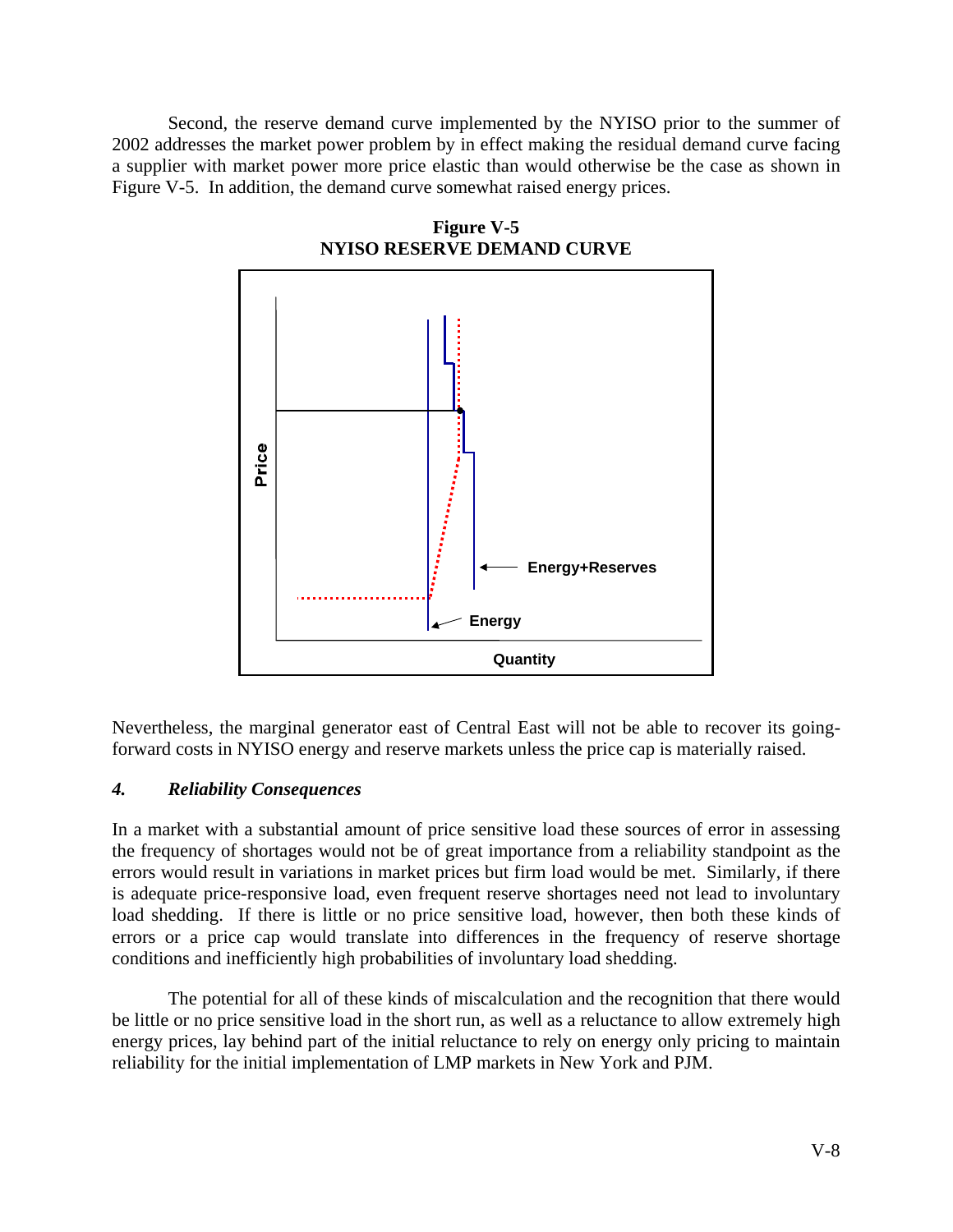#### **C. Energy-Only Pricing with Price-Responsive Real-Time Load**

The reliability risks associated with energy only pricing are likely to be greatly reduced or even eliminated if the real-time demand for power is price responsive. In an energy-only pricing system with price-responsive real-time load, market clearance and reliability would be ensured by price-responsive real-time customer demand, without the need for administratively determined installed reserve requirements and without undue reliability risk.

- Operating reserve margins would be maintained with price-responsive load reducing consumption in response to high prices.
- There would be no administrative reserve requirement or capacity payment. Long-term capacity decisions would be left to market incentives.
- The electricity market would clear while providing reliability, through operating reserve standards, energy pricing and market-determined installed reserve levels.

The crux of such a system is that instead of shocks such as unexpected weather or bad luck in terms of generation outages translating into reduced operating reserves and higher load shedding risk, these shocks translate into higher prices and voluntary load reductions. Thus, the demand curve portrayed in Figure V-6 could shift out considerably, or outages considerably shift in the supply curve without the minimum level of energy demand plus minimum reserves (Qm) exceeding the available capacity.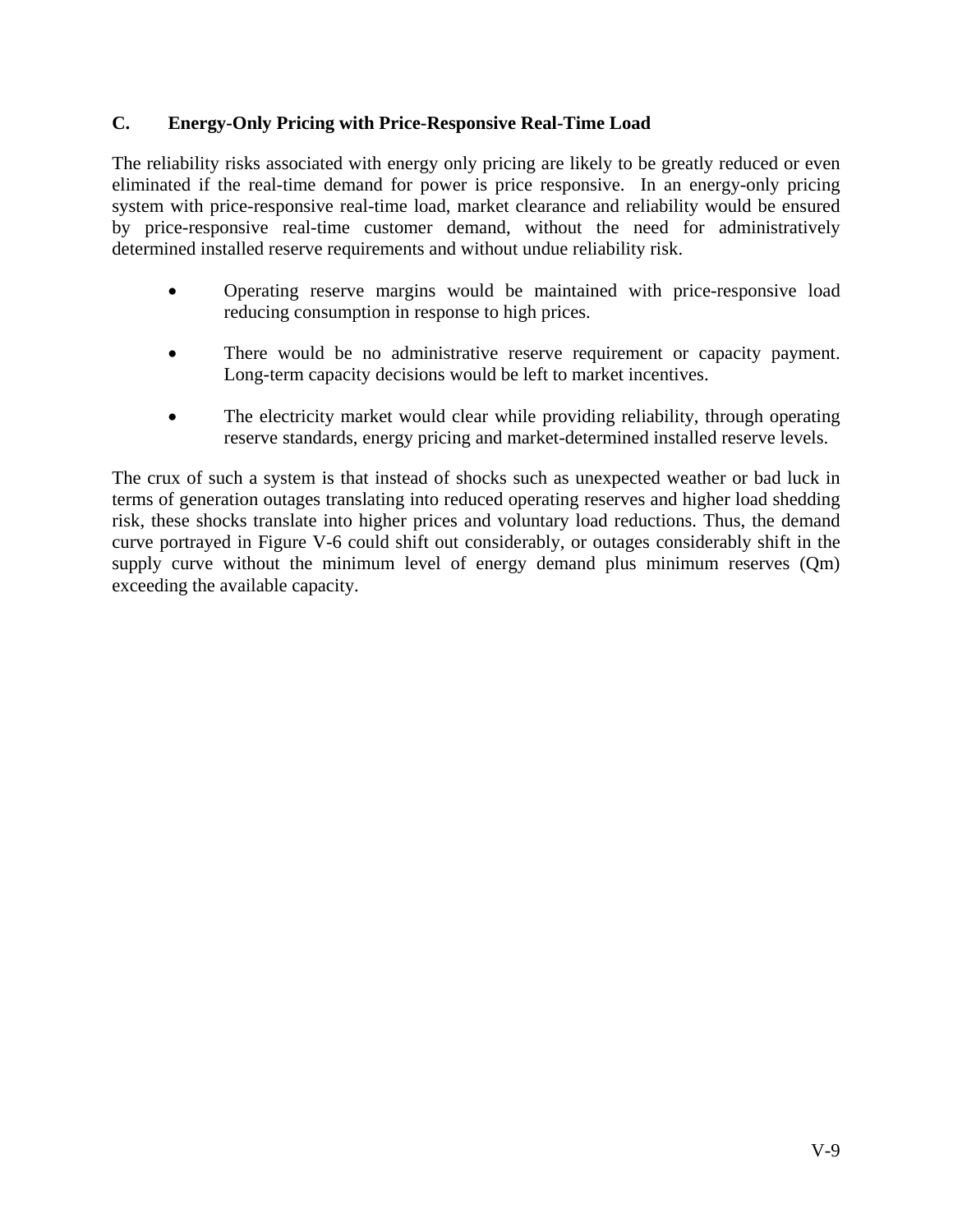**Figure V-6 ENERGY PRICING WITH PRICE-RESPONSIVE LOAD** 



Peak consumption would be lower under an energy-only market than under an ICAP system because consumers could avoid paying energy whose true cost of production exceeds its value to them.

 Energy-only pricing systems based on price-responsive load still have several potential limitations relative to an ICAP system. First, these pricing systems can maintain reliability only if there is in fact sufficient load responding to short-term price signals to enable the market to clear during shortage conditions while maintaining reliability levels and generating substantial price cost margins for the available generation resources. Thus, there have to be truly effective demand response programs that can be relied upon to produce real load reductions during high load conditions. Second, practical experience suggests that only limited demand response is available at low energy prices. State and federal regulators must be willing to allow real-time energy prices to rise well above the incremental cost of the marginal generator during shortage conditions in order for demand response to be effective in maintaining reliability. The presence of price-responsive load does not change the reality that the marginal generator must be able to recover its going-forward fixed operating costs. While the presence of substantial priceresponsive load greatly reduces or eliminates the potential reliability risks arising from misjudgments under an energy-only market, it does not solve the political problem of high energy prices, and unless demand is very price-elastic, the recovery of fixed costs may be concentrated in particular years, creating political and regulatory risk under retail access systems lacking multi-year energy contracts to hedge prices. Third, customers lacking real-time meters will be unable to avoid paying for power that may, at times, be expensive.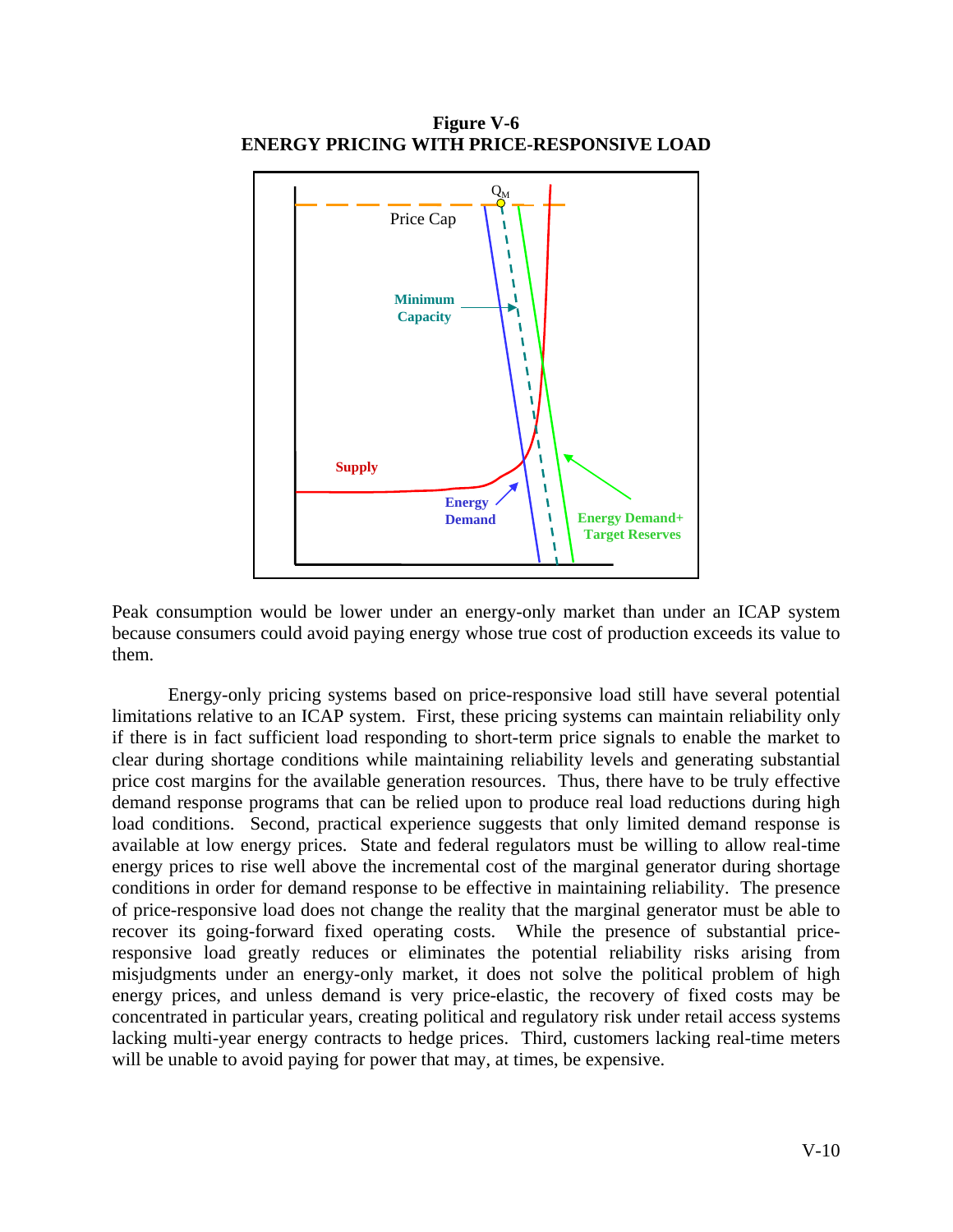# **Appendix VI Aggregate Load Zones and CRR Allocation**

#### **A. Introduction**

The reliance on LAP zones for pricing has the potential to give rise to a number of problems, particularly when applied to the allocation of CRRs to LSEs serving load from local generation. This appendix illustrates several difficulties relating to CRR allocation that would arise from the use of aggregate load zones for pricing. These difficulties arise because the pricing point for the generation and load would differ, even when their electrical location is essentially the same, and also arise from the zonal representation of load in the SFT.

If the pricing points for generation and load at the same location are different, a LSE serving its load with its own generation at that same location would need to be allocated CRRs from its local generation to the LAP zone pricing point in order to be hedged against congestion charges. The first problem (illustrated in Sections B through E) is that these CRRs are likely to be valuable even in hours in which the LSE does not need a hedge between local generation and the aggregated load zone price, leading to a potential windfall for the LSE during lower load conditions. A related problem illustrated in Section F is that some CRRs from local generation to the aggregate LAP zone will have negative expected values and, thus, will not be voluntarily requested by market participants. However, failure to assign these "counterflow" CRRs can lead to the infeasibility of other CRRs that other LSEs need to hedge congestion charges from their generation to their load. A third problem, illustrated in Section G, is a potential for CRRs from the local generation to the LAP to be infeasible, even though there is actually no congestion between the generation and the actual load. The examples below thus show that the need to designate CRRs between locations that are actually identical will create trade offs between hedging congestion costs for some LSEs and avoiding cost shifting to other LSEs that may be insolvable.

 Sections H and I illustrate another set of problems that arise from the zonal representation of sinks in the SFT used to perform the simultaneous feasibility test for CRR allocation. Section H illustrates the underallocation that can result from intra-zonal constraints if CRRs sink at large aggregate load zones. Section I shows the revenue inadequacy that can arise from attempting to address this underallocation by disaggregating the load zone sinks for purposes of the SFT, but subsequently reassembling the disaggregated CRRs into LAP zones for calculating settlements.

 These issues are illustrated below by comparing hedging and CRR allocation under a system based on disaggregated CRRs versus a system based on CRRs that sink at aggregated LAP zones. For the purpose of the examples it is assumed that regions A and D in Figure VI-1 are both served by vertically integrated LSEs with 1,000 MW of peak load, 1,000 MW of generation, and that there is 250 MW of transfer capability from B to A and B to D. While peak load can in principle be met without relying on imports, the import capability allows the LSEs at A and D to take advantage of low cost energy available on the spot or term market, as well as to conduct generation maintenance and meet load when generation is not available due to forced outages. In addition, it is assumed that there is 2,500 MW of peak load in region B, 3,000 MW of peak load in region C and transfer capability of 1,500 MW from C to B.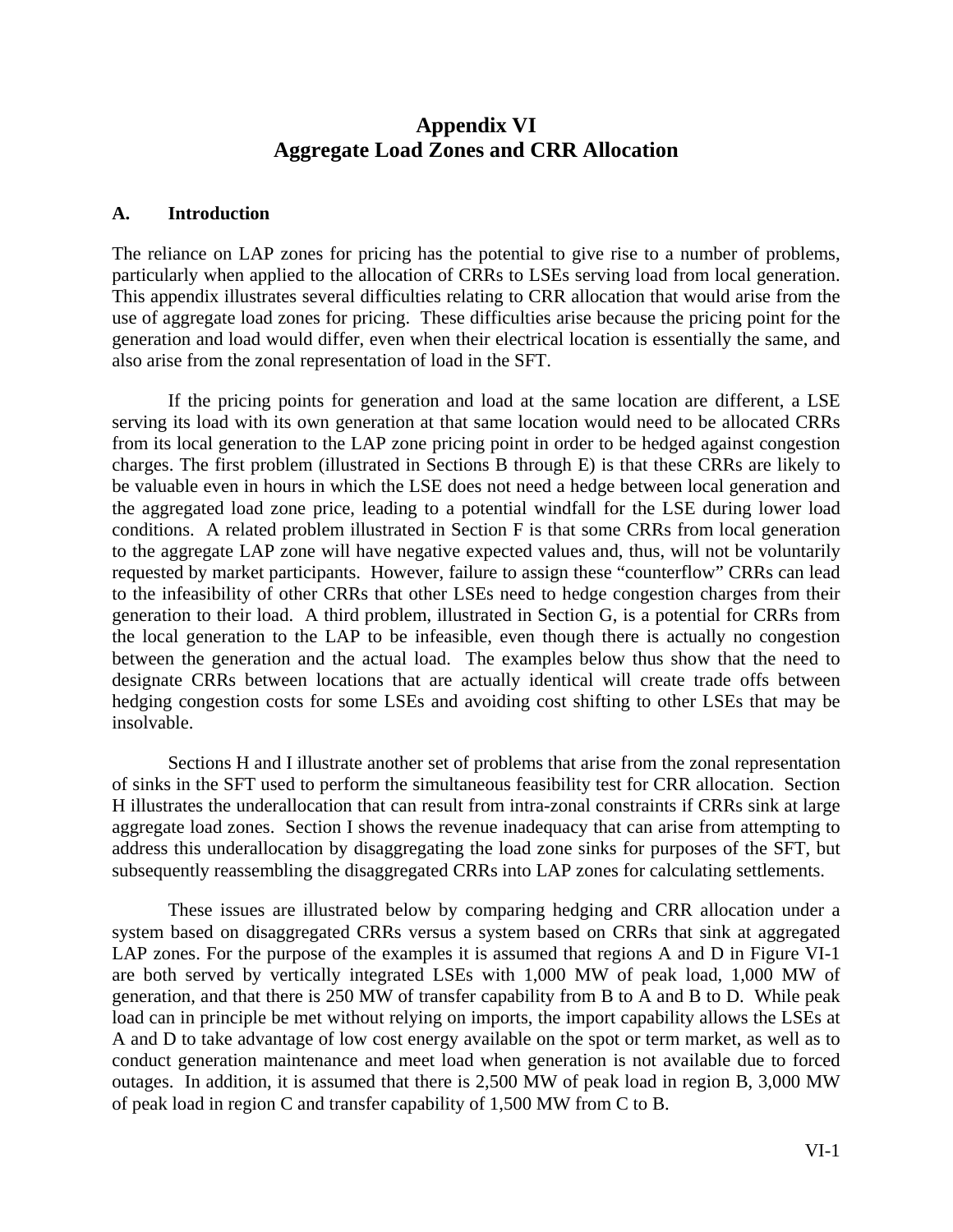

**Figure VI-1 ILLUSTRATIVE ASSUMPTIONS FOR LAP ZONE** 

Table VI-2 portrays a simple set of assumptions regarding generation costs and the least cost dispatch, which determine the nodal prices for load shown in Table VI-3. As shown in Figure VI-4, the generation dispatched on the margin determines the nodal price in each of the four regions, which are for simplicity assumed to be radially connected. All radial constraints bind in the dispatch, with imports from generation in region C serving load in regions A, B and D. High cost generation is required at the margin to meet load in regions A and D.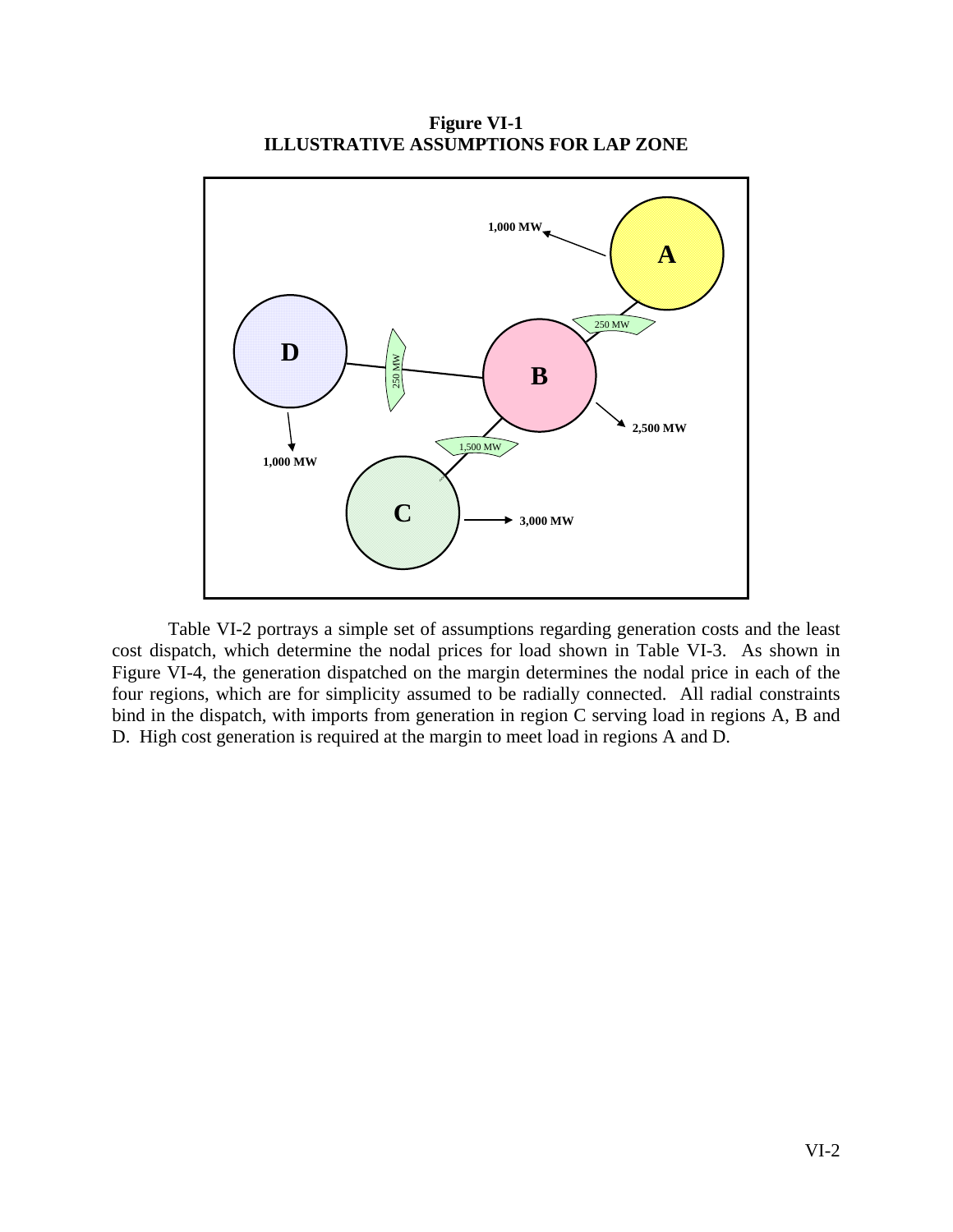| <b>Table VI-2</b><br><b>SCENARIO I GENERATION COSTS</b> |                  |                           |                 |                          |  |
|---------------------------------------------------------|------------------|---------------------------|-----------------|--------------------------|--|
| <b>LSE</b>                                              | Capacity<br>(MW) | <b>Generation</b><br>(MW) | Cost<br>(\$/MW) | <b>Total Cost</b><br>\$) |  |
| A                                                       | 500              | 250                       | 45              | 11,250                   |  |
|                                                         | 500              | 500                       | 40              | 20,000                   |  |
| Total A                                                 | 1,000            | 750                       |                 | 31,250                   |  |
| B                                                       | 300              | $\theta$                  | 44              | $\overline{0}$           |  |
|                                                         | 650              | 150                       | 42              | 6,300                    |  |
|                                                         | 600              | 600                       | 40              | 24,000                   |  |
|                                                         | 750              | 750                       | 35              | 26,250                   |  |
| Total B                                                 | 1,750            | 1,500                     |                 | 56,550                   |  |
| $\mathsf{C}$                                            | 3,500            | 2,000                     | 40              | 80,000                   |  |
|                                                         | 2,500            | 2,500                     | 35              | 87,500                   |  |
| Total C                                                 | 5,000            | 4,500                     |                 | 167,500                  |  |
| D                                                       | 500              | 250                       | 80              | 20,000                   |  |
|                                                         | 500              | 500                       | 60              | 30,000                   |  |
| Total D                                                 | 1,000            | 750                       |                 | 50,000                   |  |
| <b>Total Production</b>                                 | 10,300           | 7,500                     |                 | 305,300                  |  |

| <b>Table VI-3</b><br><b>SCENARIO I NODAL PAYMENTS BY LOAD</b>                      |       |    |         |  |  |
|------------------------------------------------------------------------------------|-------|----|---------|--|--|
| <b>Nodal Price</b><br><b>Total</b><br>Load<br>(\$/MW)<br>(MW)<br><b>LSE</b><br>\$) |       |    |         |  |  |
| A                                                                                  | 1,000 | 45 | 45,000  |  |  |
| B                                                                                  | 2,500 | 42 | 105,000 |  |  |
| $\mathcal{C}_{\mathcal{C}}$                                                        | 3,000 | 40 | 120,000 |  |  |
| D                                                                                  | 1,000 | 80 | 80,000  |  |  |
|                                                                                    | 7,500 |    | 350,000 |  |  |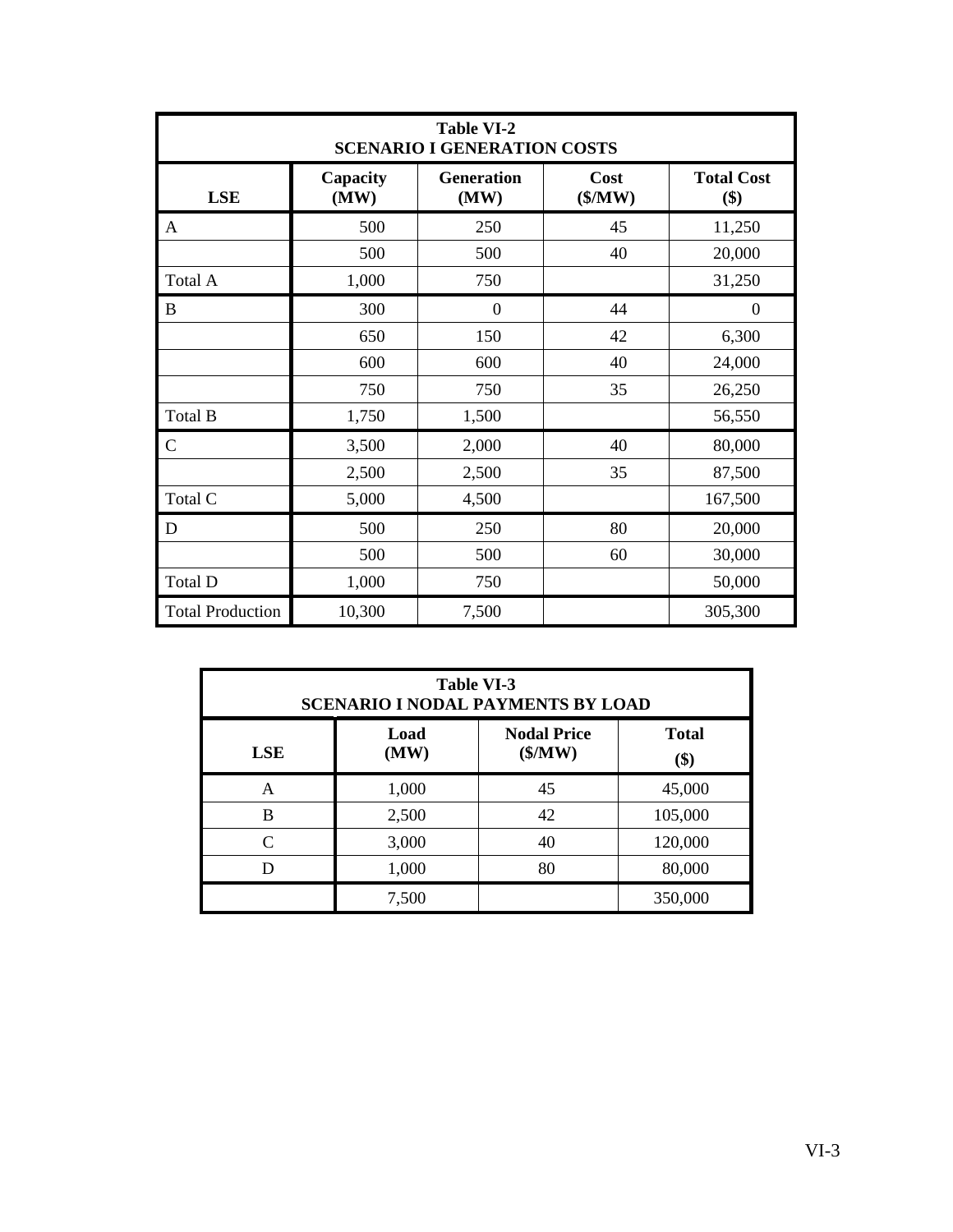**Figure VI-4 SCENARIO I LEAST COST DISPATCH – PEAK LOAD** 



The resulting generation revenues and nodal prices are summarized in Table VI-5.

| <b>Table VI-5</b><br><b>SCENARIO I GENERATION REVENUES</b>                                                     |       |    |         |  |  |
|----------------------------------------------------------------------------------------------------------------|-------|----|---------|--|--|
| <b>Generation</b><br><b>Nodal Price</b><br><b>Generation</b><br>(\$/MW)<br>(MW)<br><b>LSE</b><br>Revenues (\$) |       |    |         |  |  |
| А                                                                                                              | 750   | 45 | 33,750  |  |  |
| B                                                                                                              | 1,500 | 42 | 63,000  |  |  |
| $\subset$                                                                                                      | 4,500 | 40 | 180,000 |  |  |
|                                                                                                                | 750   | 80 | 60,000  |  |  |
| Total                                                                                                          | 7,500 |    | 336,750 |  |  |

#### **B. Hedging with Nodal CRRs**

We first consider CRR allocation and hedging under a system based on CRRs defined nodally or to disaggregated load zones. For purposes of this example, it is assumed that the LSEs serving load in regions A and D are assigned 250 MW of CRRs from C to A and C to D respectively, while the LSE serving region B is assigned 1,000 C to B CRRs. As shown in Figure VI-6, these CRRs are simultaneously feasible.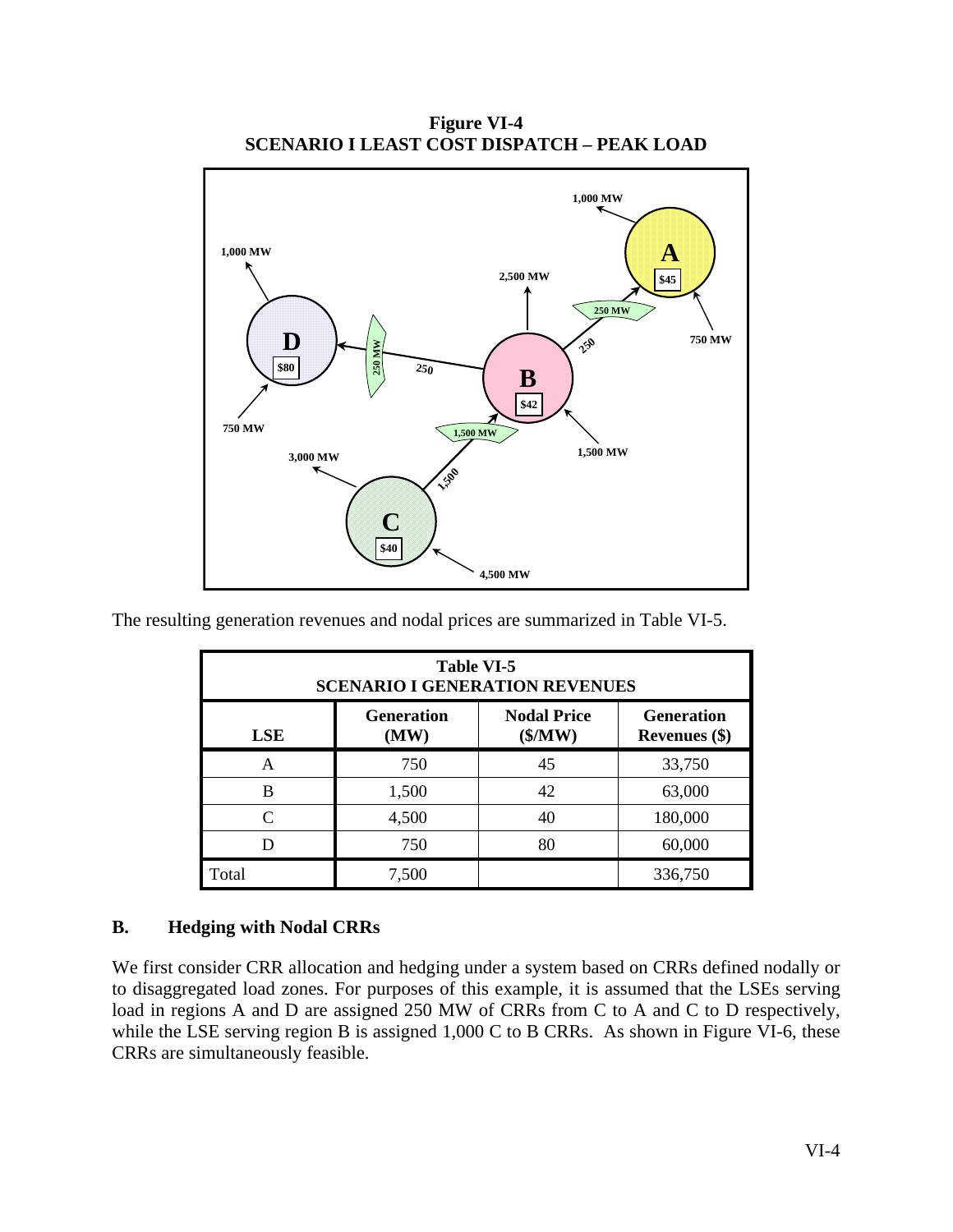**Figure VI-6 FEASIBLE NODAL CRR ALLOCATION** 



The feasible CRRs take on the values shown in Table VI-7 under the scenario I dispatch assumptions.

| <b>Table VI-7</b><br><b>SCENARIO I NODAL CRR VALUES</b>                                       |                |    |        |  |  |
|-----------------------------------------------------------------------------------------------|----------------|----|--------|--|--|
| <b>CRR Revenues</b><br><b>Congestion</b><br>Rent (\$/MW)<br><b>CRRs</b><br><b>LSE</b><br>(\$) |                |    |        |  |  |
| A                                                                                             | 250 C to A     |    | 1,250  |  |  |
| B                                                                                             | $1,000$ C to B | າ  | 2,000  |  |  |
| $\subset$                                                                                     |                |    |        |  |  |
|                                                                                               | 250 C to D     | 40 | 10,000 |  |  |
| Total                                                                                         |                |    | 13,250 |  |  |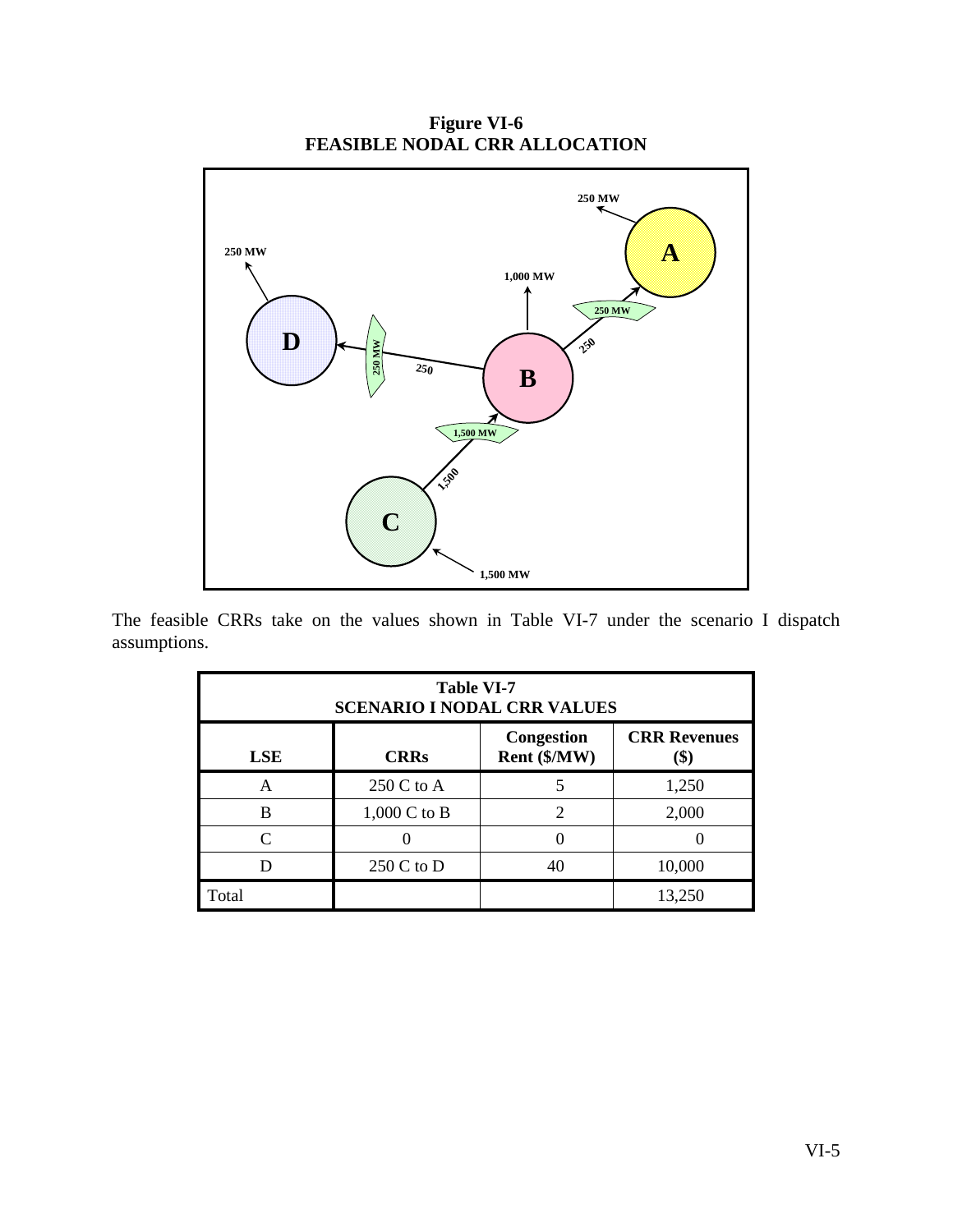The net cost to the LSEs serving load in regions A, B, C and D is shown in Table VI-8. The net cost of serving load is equal to the payments by load at the nodal price, minus generation revenues (including those from power sales), plus the cost of generation (including the costs incurred for power sales), minus CRR revenue. The net cost of serving load can equivalently be expressed as the cost of own-generation used to serve load, plus the cost of purchased power, plus congestion charges, minus CRR revenue.

| <b>Table VI-8</b><br><b>SCENARIO I NET COST TO LOADS - NODAL HEDGING</b> |                                                                                                                                                                                                                         |           |            |         |         |  |  |
|--------------------------------------------------------------------------|-------------------------------------------------------------------------------------------------------------------------------------------------------------------------------------------------------------------------|-----------|------------|---------|---------|--|--|
| <b>LSE</b>                                                               | <b>CRR</b><br><b>Generation</b><br><b>Net Cost</b><br><b>Generation</b><br><b>Payments</b><br>by Load<br><b>Cost</b><br>to Load<br>Revenue<br><b>Revenue</b><br>$\left( \text{\$}\right)$<br>\$)<br>\$)<br>(\$)<br>(\$) |           |            |         |         |  |  |
| A                                                                        | 45,000                                                                                                                                                                                                                  | $-1,250$  | $-33,750$  | 31,250  | 41,250  |  |  |
| B                                                                        | 105,000                                                                                                                                                                                                                 | $-2,000$  | $-63,000$  | 56,550  | 96,550  |  |  |
| $\mathbf C$                                                              | 120,000                                                                                                                                                                                                                 | $\theta$  | $-180,000$ | 167,500 | 107,500 |  |  |
| D                                                                        | 80,000                                                                                                                                                                                                                  | $-10,000$ | $-60,000$  | 50,000  | 60,000  |  |  |
| Total                                                                    | 350,000                                                                                                                                                                                                                 | $-13,250$ | $-336,750$ | 305,300 | 305,300 |  |  |

## **C. Hedging with Zonal/LAP CRRs**

The next step in the example is to assess whether the nodal cost of meeting load shown in Table VI-8 can be replicated under a system of zonal price aggregation, in which all LSEs pay a loadweighted average zonal price. The answer, as illustrated by the examples below, is that this replication can be made to occur for a specific snapshot of load and generation through an allocation of CRRs. One problem that arises, however, is that this same set of CRRs will not replicate the nodal pricing outcome in hours in which the actual distribution and level of load and generation do not match those implicit in the snapshot that is the basis for the CRR allocation.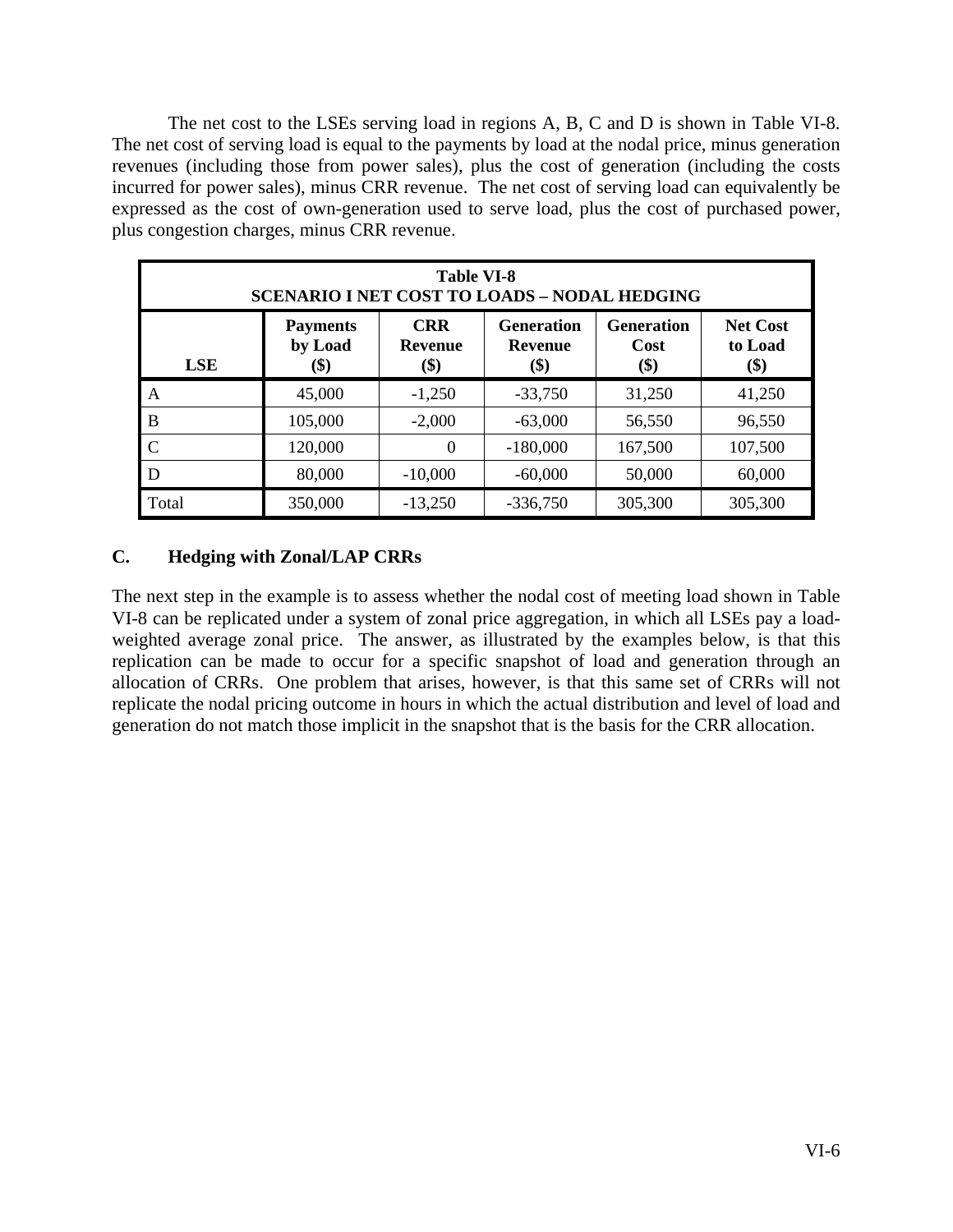Table VI-9 shows the payments for load for the LSEs serving regions A, B, C and D at an aggregated zonal price of \$46.67/MW calculated for all four regions. Regions A, B and C pay higher prices for their load under a zonal pricing system than under a nodal pricing system, while region D pays less. However, the generation costs and revenues for each LSE are unchanged in moving from the nodal to the zonal CRR system, since the generation dispatch is unchanged. Thus, prior to taking into account CRR revenues, the net cost to LSEs A, B and C has increased under LAP, while the net cost to LSE D has fallen. The costs for LSEs A, B and C increase because they are incurring new congestion charges (the difference between the zonal price for load and the nodal price for generation) in delivering their power from their generation to their load under LAP, even though their generation and load are electrically at the same location.

| <b>Table VI-9</b><br>SCENARIO I NODAL VERSUS ZONAL PAYMENTS BY LOAD                                                                                                                                      |       |          |         |           |           |
|----------------------------------------------------------------------------------------------------------------------------------------------------------------------------------------------------------|-------|----------|---------|-----------|-----------|
| <b>Payments at</b><br>Payments at<br><b>Nodal Prices</b><br><b>Zonal Price</b><br><b>Nodal Price</b><br>Load<br><b>LSE</b><br>(MW)<br>$(\frac{\text{S}}{\text{MW}})$<br>\$)<br><b>Difference</b><br>(\$) |       |          |         |           |           |
| A                                                                                                                                                                                                        | 1,000 | 45       | 45,000  | 46,666.67 | 1,666.67  |
| B                                                                                                                                                                                                        | 2500  | 42       | 105,000 | 116,666.7 | 11,666.7  |
| C                                                                                                                                                                                                        | 3,000 | 40       | 120,000 | 140,000.0 | 20,000    |
| D                                                                                                                                                                                                        | 1,000 | 80       | 80,000  | 46,666.67 | $-33,333$ |
| Total                                                                                                                                                                                                    | 7,500 | 46.66667 | 350,000 | 350,000   | 0         |

 The effect of the artificial congestion charges arising from the zonal price aggregation can be offset by assigning the LSEs serving load in regions A, B, C and D additional CRRs from their generation to the aggregate load zone, as shown in Table VI-10. Hence, for example, LSE A receives an additional 750 MW of CRRs from region A to the LAP zone. In addition, the sink location for its other 250 MW of CRRs is changed from region A to the LAP zone to match the pricing point for its load.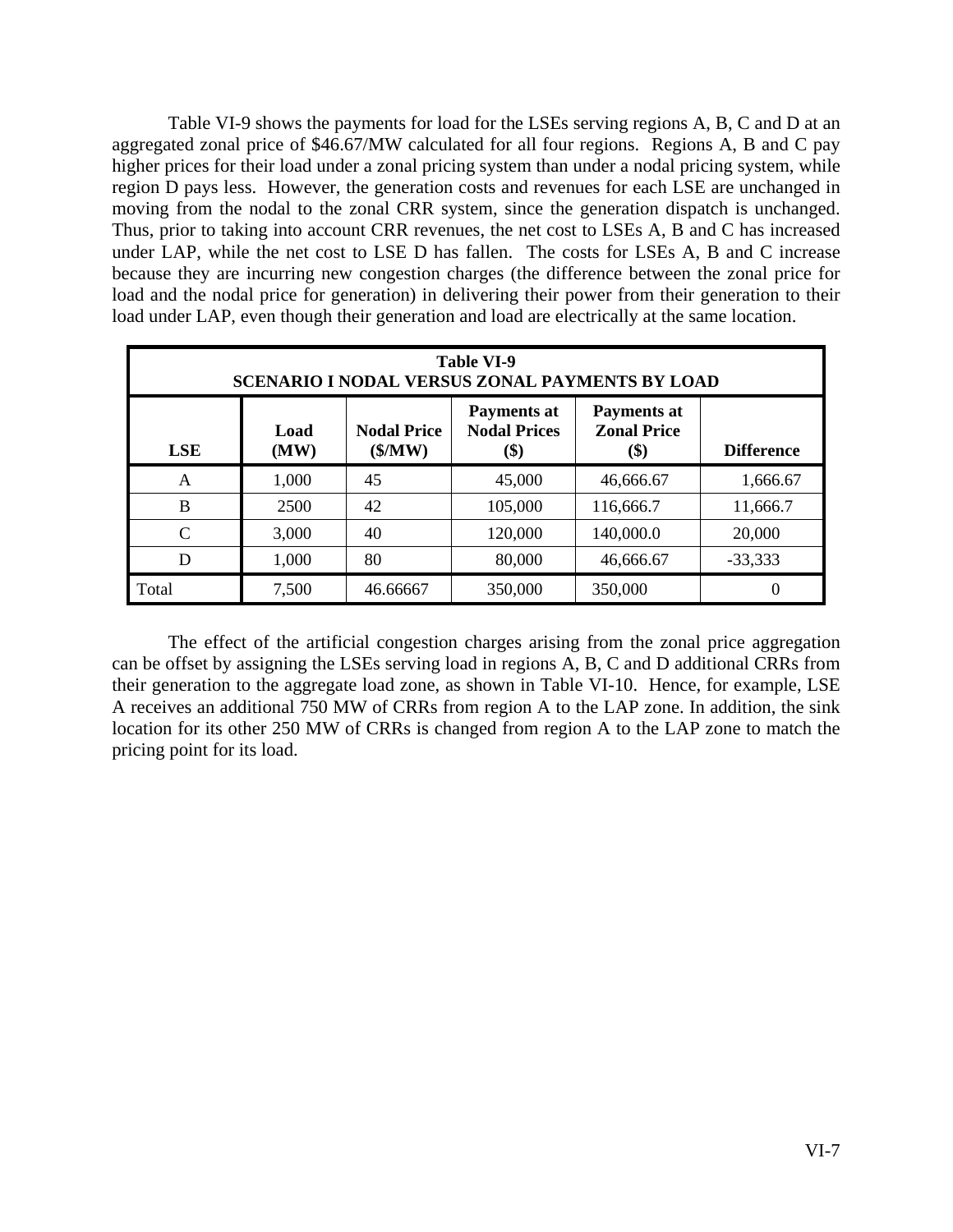Table VI-10 shows that this allocation of CRRs from generation to the aggregate load zone is simultaneously feasible. In the simultaneous feasibility test, a CRR sinking in the aggregate load zone is assumed to be distributed across the four regions in proportion to peak load: region A, 0.1333 (1000/7500); region B, 0.3333 (2500/7500); region C, 0.4 (3000/7500); and region D, 0.1333 (1000/7500). Each CRR sinking at the aggregate load zone will be modeled in the SFT as sinking 13.33 percent at location A, 33.33 percent at location B, 13.33 percent at location C, and 40 percent at location D. Thus, in the SFT, shown in Table VI-10, a CRR sinking from C to the load zone is shown as having a shift factor of 0.1333 across the B to A constraint, 0.1333 across the B to D constraint, and  $0.6$  (0.1333 + 0.1333 + 0.3333) across the C to B constraint. Table VI-10 shows that the CRRs to the LAP zone are feasible given the distribution factors used to represent zonal load in the SFT.

|               | Table VI-10<br><b>FEASIBLE CRR ALLOCATION TO LAP ZONE</b> |                                                |                      |                                                       |                      |                                           |                      |
|---------------|-----------------------------------------------------------|------------------------------------------------|----------------------|-------------------------------------------------------|----------------------|-------------------------------------------|----------------------|
|               |                                                           | <b>B</b> to A Constraint<br>$(Limit = 250 MW)$ |                      | <b>B</b> to <b>D</b> Constraint<br>$(Limit = 250 MW)$ |                      | C to B Constraint<br>$(Limit = 1,500 MW)$ |                      |
| <b>LSE</b>    | <b>CRR</b>                                                | <b>CRR Shift</b><br>Factor                     | <b>Flows</b><br>(MW) | <b>CRR Shift</b><br><b>Factor</b>                     | <b>Flows</b><br>(MW) | <b>CRR Shift</b><br><b>Factor</b>         | <b>Flows</b><br>(MW) |
| A             | 250 C to Zone                                             | 0.133333                                       | 33.33333             | 0.133333                                              | 33.33333             | 0.6                                       | 150                  |
|               | 750 A to Zone                                             | $-0.86667$                                     | $-650$               | 0.133333                                              | 100                  | $-0.4$                                    | $-300$               |
| B             | $1,000$ C to Zone                                         | 0.133333                                       | 133.3333             | 0.133333                                              | 133.3333             | 0.6                                       | 600                  |
|               | 1,500 B to Zone                                           | 0.133333                                       | 200                  | 0.133333                                              | 200                  | $-0.4$                                    | $-600$               |
| $\mathcal{C}$ | $3,000$ C to Zone                                         | 0.133333                                       | 400                  | 0.133333                                              | 400                  | 0.6                                       | 1,800                |
| D             | 250 C to Zone                                             | 0.133333                                       | 33.33333             | 0.133333                                              | 33.3333              | 0.6                                       | 150                  |
|               | 750 D to Zone                                             | 0.133333                                       | 100                  | $-0.86667$                                            | $-650$               | $-0.4$                                    | $-300$               |
| Total         |                                                           |                                                | 250                  |                                                       | 250                  |                                           | 1,500                |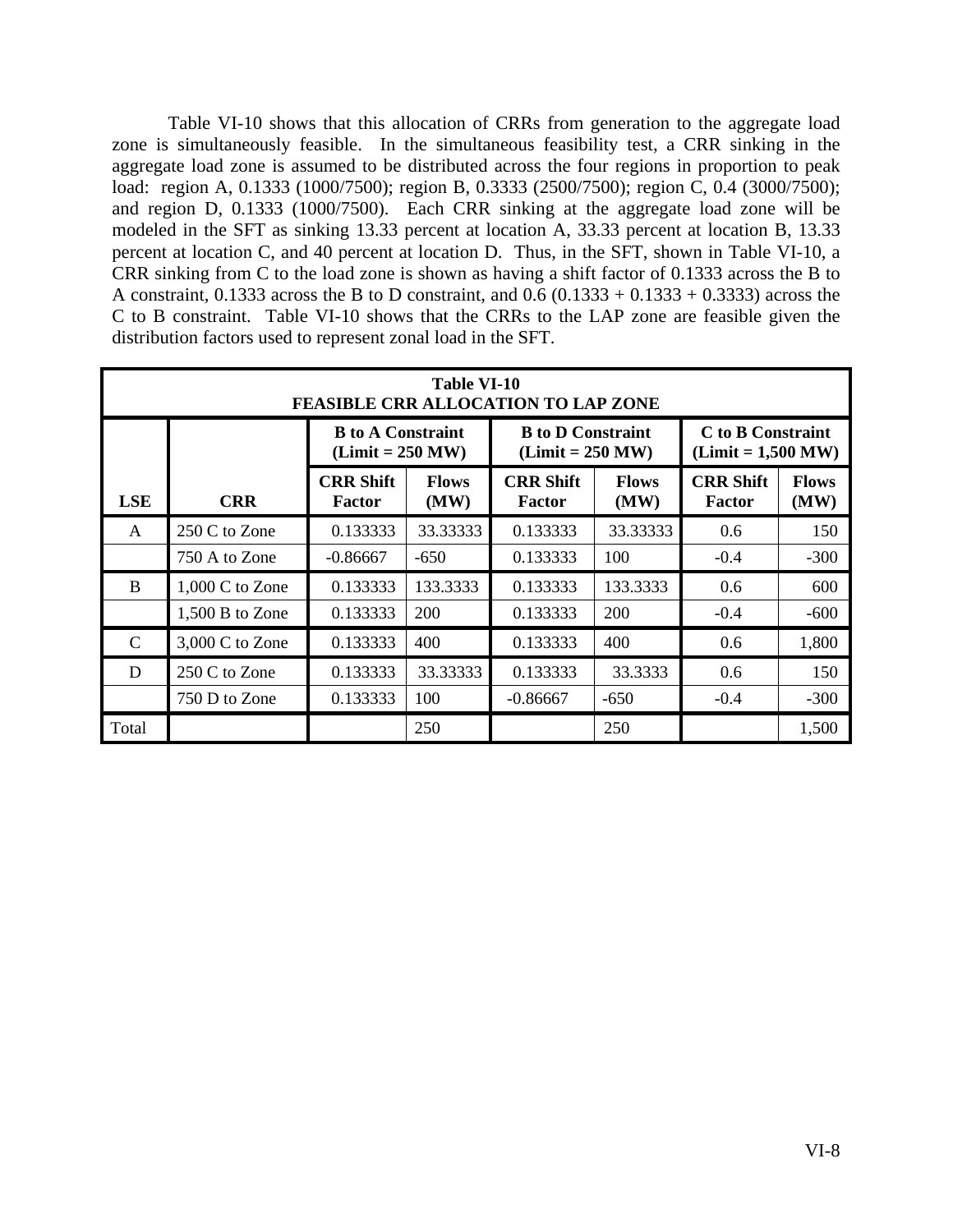Table VI-11 shows that the congestion rent that the LSE serving each region earns for its additional CRRs to the load zone exactly offsets the change in the payments by load (Table IV-8) in moving from a nodal to a zonal pricing system. Note that the additional CRRs assigned to the LSE serving region D have a negative value, because the LAP price is lower than the nodal price at the location of its generation.

| <b>Table VI-11</b><br><b>SCENARIO I LOAD ZONE CRR ASSIGNMENT AND VALUE</b> |                   |                                             |                            |  |
|----------------------------------------------------------------------------|-------------------|---------------------------------------------|----------------------------|--|
| <b>LSE</b>                                                                 | <b>CRRs</b>       | <b>Congestion Rent</b><br>$(\frac{1}{2}MW)$ | <b>CRR</b> Revenues<br>\$) |  |
| A                                                                          | 250 C to Zone     | 6.666667                                    | 1,666.667                  |  |
|                                                                            | 750 A to Zone     | 1.666667                                    | 1,250                      |  |
| Total A                                                                    | 1,000             |                                             | 2,916.667                  |  |
| B                                                                          | $1,000$ C to Zone | 6.666667                                    | 6,666.667                  |  |
|                                                                            | 1,500 B to Zone   | 4.666667                                    | 7,000                      |  |
| Total B                                                                    | 2,500             |                                             | 13,666.67                  |  |
| C                                                                          | 3,000 C to Zone   | 6.666667                                    | 20,000                     |  |
| D                                                                          | 250 C to Zone     | 6.666667                                    | 1,666.667                  |  |
|                                                                            | 750 D to Zone     | $-33.3333$                                  | $-25,000$                  |  |
| Total D                                                                    | 1,000             |                                             | $-23,333.3$                |  |
| <b>Grand Total</b>                                                         | 7,500             |                                             | 13,250                     |  |

 The generation revenues and costs are unchanged by the zonal price aggregation, so it can be seen in Table VI-12 that if CRRs are assigned to offset changes in the payments by load in moving from nodal to zonal pricing, then the net cost of meeting load for each region is identical to the cost under a nodal pricing system.

| Table VI-12<br><b>SCENARIO I NET COST TO LOADS - ZONAL HEDGING</b> |                                                                                                                                                                                                    |             |            |         |         |  |
|--------------------------------------------------------------------|----------------------------------------------------------------------------------------------------------------------------------------------------------------------------------------------------|-------------|------------|---------|---------|--|
| <b>LSE</b>                                                         | <b>CRR</b><br><b>Generation</b><br><b>Generation</b><br><b>Net Cost</b><br><b>Payments</b><br>by Load<br>to Load<br><b>Revenue</b><br><b>Revenue</b><br>Cost<br>\$)<br>(\$)<br>(\$)<br>(\$)<br>\$) |             |            |         |         |  |
| Net Cost to A                                                      | 46,666.67                                                                                                                                                                                          | $-2,916.67$ | $-33,750$  | 31,250  | 41,250  |  |
| Net Cost to B                                                      | 116,666.67                                                                                                                                                                                         | 13,666.67   | 63,000     | 56,550  | 96,550  |  |
| Net Cost to C                                                      | 140,000                                                                                                                                                                                            | $-20,000$   | $-180,000$ | 167,500 | 107,500 |  |
| Net Cost to D                                                      | 46,666.67                                                                                                                                                                                          | 23,333.33   | $-60,000$  | 50,000  | 60,000  |  |
| Total                                                              | 350,000                                                                                                                                                                                            | $-13,250$   | $-336,750$ | 305,300 | 305,300 |  |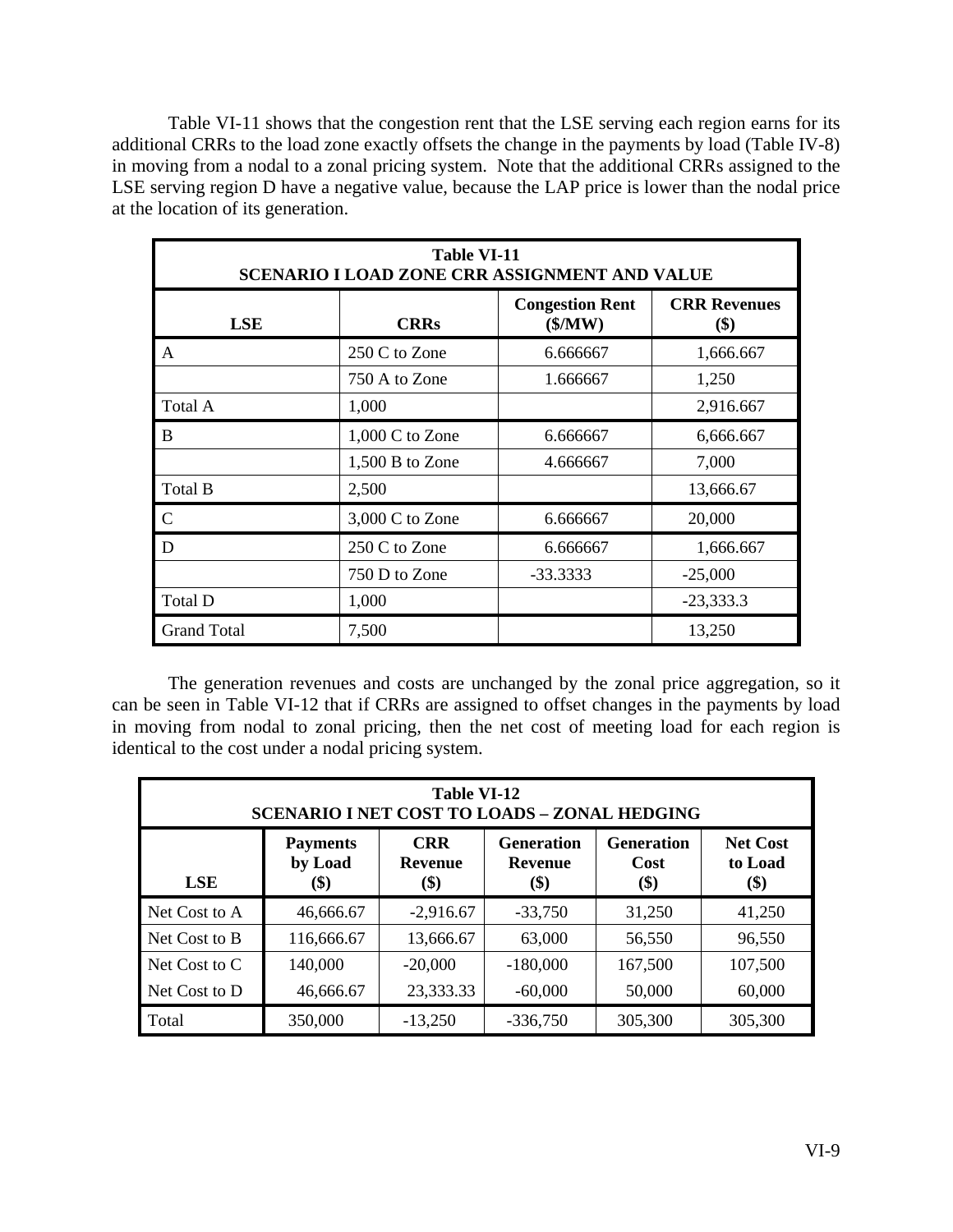### **D. Hedging with Nodal CRRs – Low Load**

Unfortunately, the impacts of zonal price aggregation are more problematic than suggested by the outcome above. The first problem is that the zero cost-shifting outcome shown in Table VI-12 only occurs when the actual day-ahead load is equal to the load (assumed here to be peak) for which the zonal price hedges were allocated. At any other load level, even if the load weights were perfect, the zonal price aggregation would lead to cost shifts. To illustrate this, assume in scenario II that the load in each region is 80 percent of the load assumed in the first scenario, as shown in Table VI-13.

| <b>Table VI-13</b><br><b>SCENARIO II NODAL PAYMENTS BY LOAD - LOW LOAD</b> |                                                                           |    |         |  |  |  |
|----------------------------------------------------------------------------|---------------------------------------------------------------------------|----|---------|--|--|--|
| <b>LSE</b>                                                                 | <b>Nodal Price</b><br>Load<br><b>Total Cost</b><br>(\$/MW)<br>(MW)<br>\$) |    |         |  |  |  |
| A                                                                          | 800                                                                       | 45 | 36,000  |  |  |  |
| B                                                                          | 2,000                                                                     | 40 | 80,000  |  |  |  |
| $\subset$                                                                  | 2,400                                                                     | 40 | 96,000  |  |  |  |
|                                                                            | 800                                                                       | 80 | 64,000  |  |  |  |
| Total                                                                      | 6,000                                                                     |    | 276,000 |  |  |  |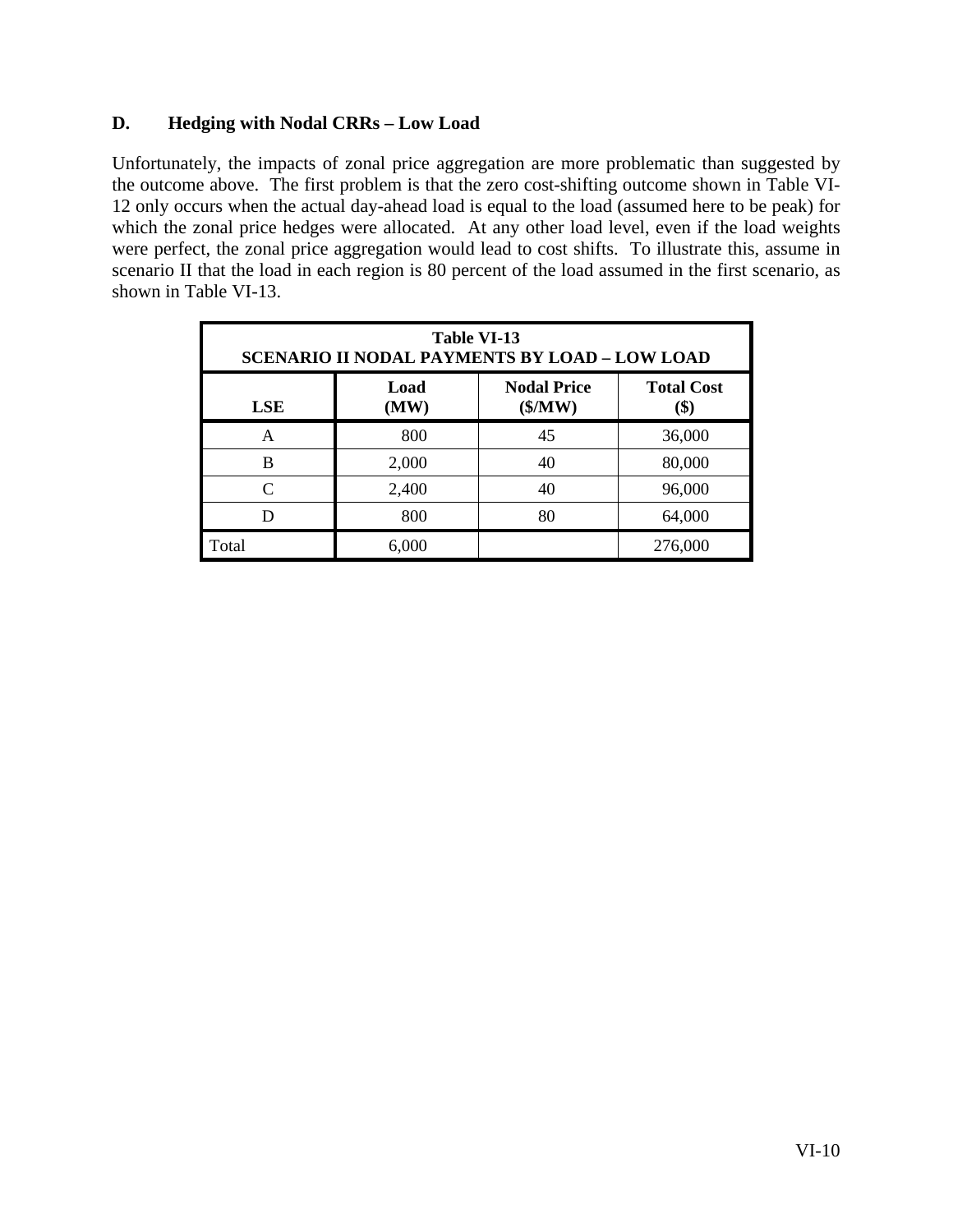In Scenario II, less generation must be dispatched to meet load, as shown in Table VI-14. As shown in Figure VI-15, and the radial constraints from B to A and B to D are binding. The nodal price falls to \$40 in region B because, on margin a \$40/MW generator would be dispatched to meet incremental load in this region.

| <b>Table VI-14</b><br><b>SCENARIO II GENERATION COSTS - LOW LOAD</b> |                  |                           |                 |                          |
|----------------------------------------------------------------------|------------------|---------------------------|-----------------|--------------------------|
| <b>LSE</b>                                                           | Capacity<br>(MW) | <b>Generation</b><br>(MW) | Cost<br>(\$/MW) | <b>Total Cost</b><br>\$) |
| A                                                                    | 500              | 50                        | 45              | 2,250                    |
|                                                                      | 500              | 500                       | 40              | 20,000                   |
| Total A                                                              | 1,000            | 550                       |                 | 22,250                   |
| B                                                                    | 300              | $\overline{0}$            | 44              | $\overline{0}$           |
|                                                                      | 650              | $\overline{0}$            | 42              | $\overline{0}$           |
|                                                                      | 600              | 350                       | 40              | 14,000                   |
|                                                                      | 750              | 750                       | 35              | 26,250                   |
| Total B                                                              | 2,300            | 1,100                     |                 | 40,250                   |
| $\mathbf C$                                                          | 3,500            | 1,300                     | 40              | 52,000                   |
|                                                                      | 2,500            | 2,500                     | 35              | 87,500                   |
| Total C                                                              | 6,000            | 3,800                     |                 | 139,500                  |
| D                                                                    | 500              | 50                        | 80              | 4,000                    |
|                                                                      | 500              | 500                       | 60              | 30,000                   |
| Total D                                                              | 1,000            | 550                       |                 | 34,000                   |
| <b>Total Production</b>                                              | 10,300           | 6,000                     |                 | 236,000                  |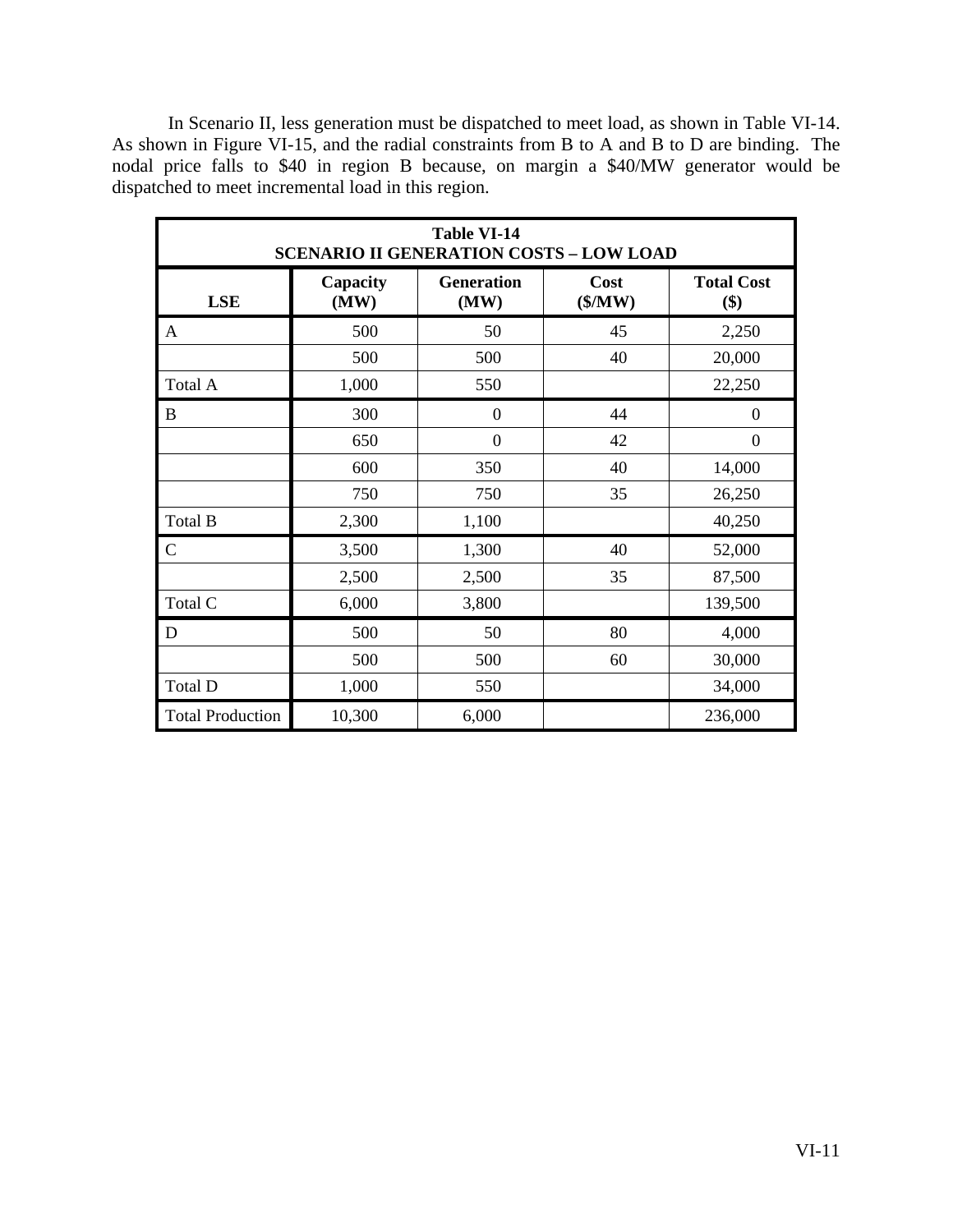**Figure VI-15 SCENARIO II LEAST COST DISPATCH – 80% LOAD** 



Generation revenues are portrayed in Table VI-16.

| Table VI-16<br><b>SCENARIO II GENERATION REVENUES - LOW LOAD</b>                                                        |       |    |         |  |  |
|-------------------------------------------------------------------------------------------------------------------------|-------|----|---------|--|--|
| <b>Nodal Price</b><br><b>Generation</b><br><b>Generation</b><br>$(\frac{5}{MW})$<br>(MW)<br><b>LSE</b><br>Revenues (\$) |       |    |         |  |  |
| A                                                                                                                       | 550   | 45 | 24,750  |  |  |
| B                                                                                                                       | 1,100 | 40 | 44,000  |  |  |
| $\subset$                                                                                                               | 3,800 | 40 | 152,000 |  |  |
|                                                                                                                         | 550   | 80 | 44,000  |  |  |
| Total                                                                                                                   | 6,000 |    | 264,750 |  |  |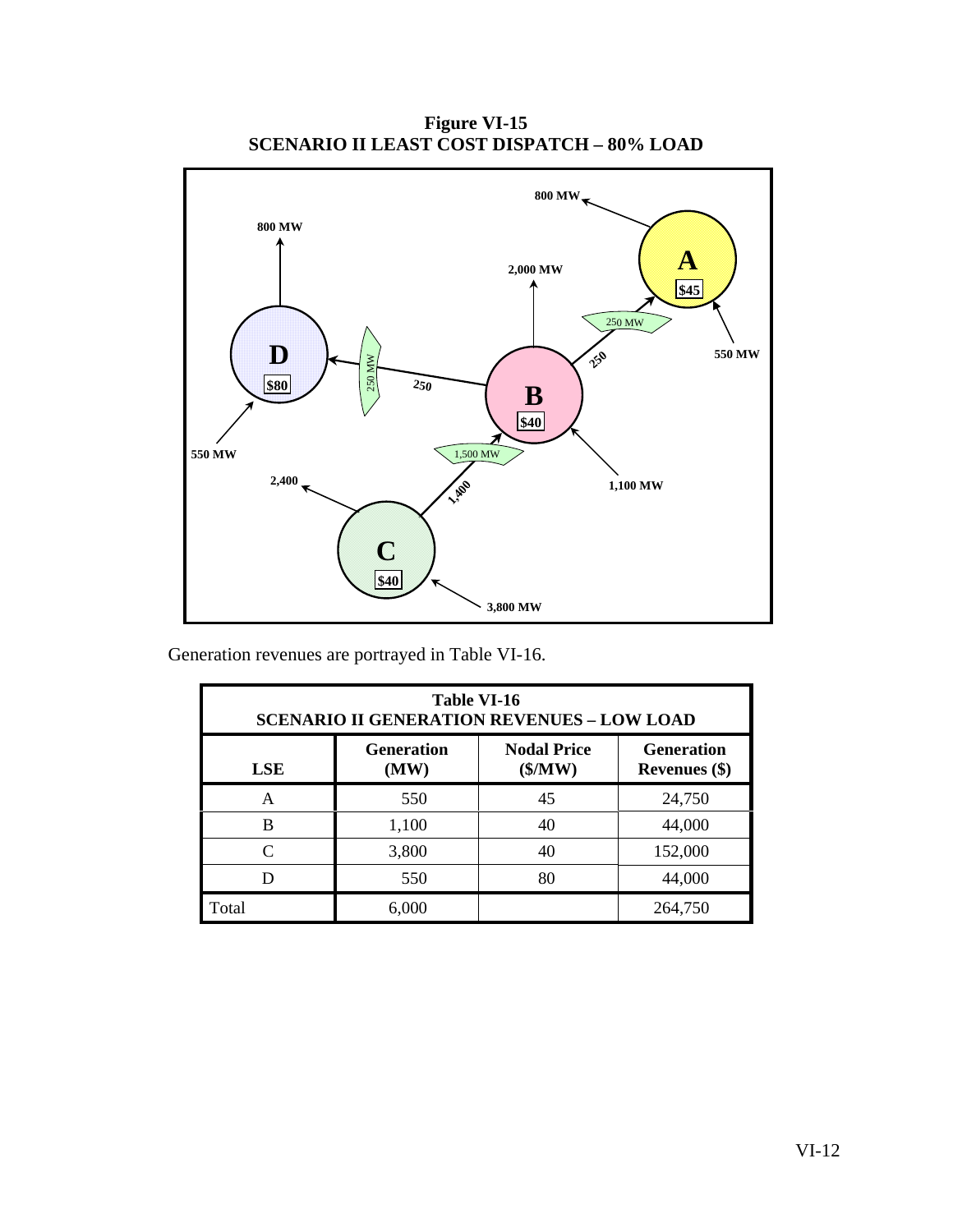| <b>Table VI-17</b><br><b>SCENARIO II NODAL CRR VALUES - LOW LOAD</b>                         |                        |  |        |  |  |  |
|----------------------------------------------------------------------------------------------|------------------------|--|--------|--|--|--|
| <b>CRR Revenues</b><br><b>Congestion Rent</b><br>(\$/MW)<br><b>LSE</b><br><b>CRRs</b><br>\$) |                        |  |        |  |  |  |
| A                                                                                            | 250 C to A             |  | 1,250  |  |  |  |
| в                                                                                            | $1,000 \text{ C}$ to B |  |        |  |  |  |
|                                                                                              |                        |  |        |  |  |  |
|                                                                                              | $250 C$ to D           |  | 10,000 |  |  |  |
| Total                                                                                        |                        |  | 11,250 |  |  |  |

 CRR revenues, which depend only on the nodal prices, change in this example because of the change in the nodal price at B; these revenues are shown in Table VI-17.

 Thus, the cost of meeting 80 percent of peak load at nodal prices falls relative to the cost of peak load as shown in Table VI-18.

| <b>Table VI-18</b><br><b>SCENARIO II NET COST TO LOADS - NODAL HEDGING AND LOW LOAD</b>                                                                                                                        |         |           |            |         |         |  |  |  |
|----------------------------------------------------------------------------------------------------------------------------------------------------------------------------------------------------------------|---------|-----------|------------|---------|---------|--|--|--|
| <b>CRR</b><br><b>Generation</b><br><b>Net Cost</b><br><b>Generation</b><br><b>Payments</b><br>by Load<br>to Load<br><b>Revenue</b><br>Cost<br><b>Revenue</b><br><b>LSE</b><br>\$)<br>\$)<br>\$)<br>\$)<br>(\$) |         |           |            |         |         |  |  |  |
| Net Cost to A                                                                                                                                                                                                  | 36,000  | $-1,250$  | $-24,750$  | 22,250  | 32,250  |  |  |  |
| Net Cost to B                                                                                                                                                                                                  | 80,000  | $\theta$  | $-44,000$  | 40,250  | 76,250  |  |  |  |
| Net Cost to C                                                                                                                                                                                                  | 96,000  | $\theta$  | $-152,000$ | 139,500 | 83,500  |  |  |  |
| Net Cost to D                                                                                                                                                                                                  | 64,000  | $-10,000$ | $-44,000$  | 34,000  | 44,000  |  |  |  |
| Total                                                                                                                                                                                                          | 276,000 | $-11,250$ | $-264,750$ | 236,000 | 236,000 |  |  |  |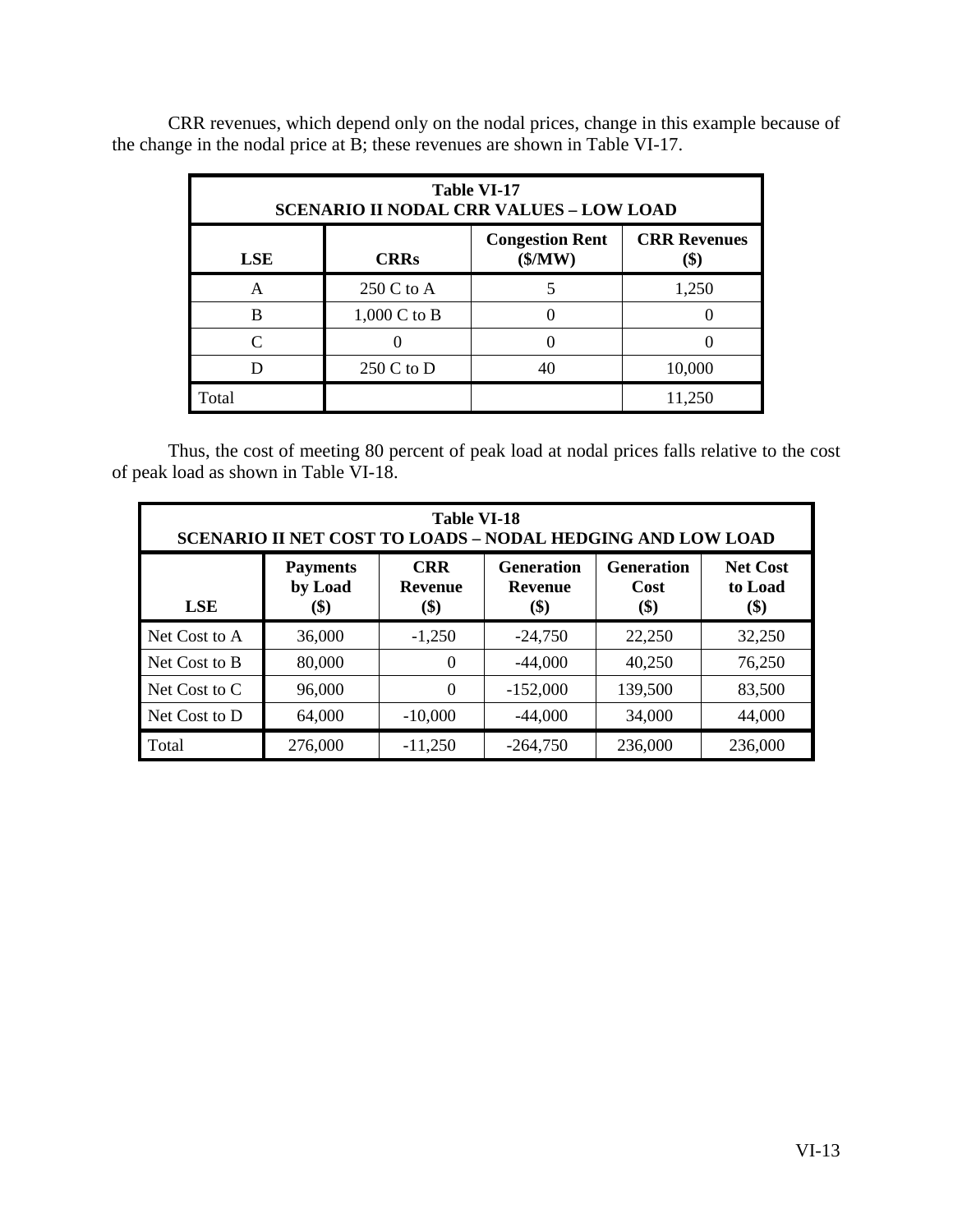### **E. Hedging with Zonal/LAP CRRs – Low Load**

The next step in the example is to illustrate the cost of meeting 80 percent of peak load for each LSE under a system of zonal price aggregation, rather than under nodal pricing. For scenario II, the zonal price and payments by load are shown in Table VI-19.

| Table VI-19<br><b>SCENARIO II NODAL VERSUS ZONAL PAYMENTS BY LOAD - LOW LOAD</b>                                                                                                                                       |       |    |         |         |          |  |  |  |  |
|------------------------------------------------------------------------------------------------------------------------------------------------------------------------------------------------------------------------|-------|----|---------|---------|----------|--|--|--|--|
| <b>Payments at</b><br><b>Payments at</b><br><b>Nodal Prices</b><br><b>Zonal Price</b><br><b>Nodal Price</b><br><b>Load Zone</b><br>Load<br>$(\frac{5}{MW})$<br><b>LDF</b> Weights<br><b>LSE</b><br>(MW)<br>(\$)<br>\$) |       |    |         |         |          |  |  |  |  |
| A                                                                                                                                                                                                                      | 800   | 45 | 36,000  | 36,800  | 0.133333 |  |  |  |  |
| B                                                                                                                                                                                                                      | 2,000 | 40 | 80,000  | 92,000  | 0.333333 |  |  |  |  |
| $\mathcal{C}$                                                                                                                                                                                                          | 2,400 | 40 | 96,000  | 110,400 | 0.4      |  |  |  |  |
| D                                                                                                                                                                                                                      | 800   | 80 | 64,000  | 36,800  | 0.133333 |  |  |  |  |
| Total                                                                                                                                                                                                                  | 6,000 | 46 | 276,000 | 276,000 | 1.0      |  |  |  |  |

 Given this LAP zone price and the generation prices from Table VI-16, Table VI-20 shows the value of the additional aggregate LAP CRRs that were allocated so as to hedge peak load in scenario I.

| <b>Table VI-20</b><br><b>SCENARIO II LAP CRR ASSIGNMENT AND VALUE - LOW LOAD</b> |                   |                                   |                            |  |  |  |  |
|----------------------------------------------------------------------------------|-------------------|-----------------------------------|----------------------------|--|--|--|--|
| <b>LSE</b>                                                                       | <b>CRRs</b>       | <b>Congestion Rent</b><br>(\$/MW) | <b>CRR Revenues</b><br>\$) |  |  |  |  |
| A                                                                                | 250 C to Zone     | 6                                 | 1,500                      |  |  |  |  |
|                                                                                  | 750 A to Zone     |                                   | 750                        |  |  |  |  |
| Total A                                                                          | 1,000             |                                   | 2,250                      |  |  |  |  |
| $\bf{B}$                                                                         | $1,000$ C to Zone | 6                                 | 6,000                      |  |  |  |  |
|                                                                                  | 1,500 B to Zone   | 6                                 | 9,000                      |  |  |  |  |
| Total B                                                                          | 2,500             |                                   | 15,000                     |  |  |  |  |
| $\mathbf C$                                                                      | 3,000 C to Zone   | 6                                 | 18,000                     |  |  |  |  |
| D                                                                                | 250 C to Zone     | 6                                 | 1,500                      |  |  |  |  |
|                                                                                  | 750 D to Zone     | -34                               | $-25,500$                  |  |  |  |  |
| Total D                                                                          |                   |                                   | $-24,000$                  |  |  |  |  |
| <b>Grand Total</b>                                                               | 7,500             |                                   | 11,250B                    |  |  |  |  |

 The resulting cost of meeting each load with a system of zonal price aggregation is shown in Table VI-21. In scenario II, the zonal price aggregation reduces the cost of meeting load for the LSEs serving load in regions A, B and C, and raises the cost of the LSE serving load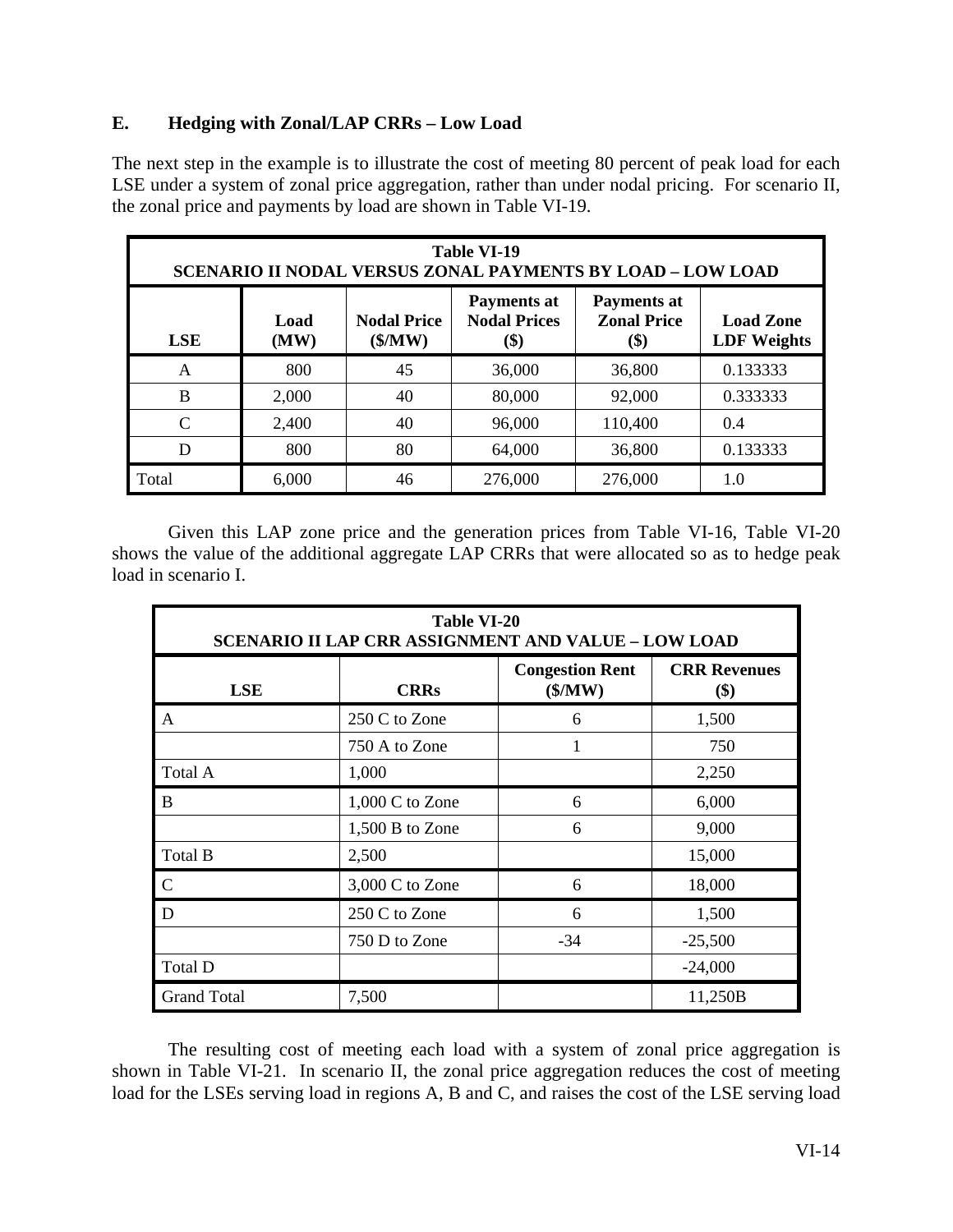in the high cost region D, relative to a less aggregate pricing system. This result may at first seem counter-intuitive, as the LSE that loses under zonal /LAP aggregation is the LSE whose wholesale price is reduced by the aggregation. The reason for this is that under LAP pricing an additional allocation of CRRs was made to hedge the congestion costs between generation and load that are at the same location (i.e., the A to load zone, and B to load zone CRRs), so as to provide the same net cost of serving peak load as under a nodal pricing system. While these additional CRRs were allocated to provide a congestion hedge for the peak level of load, they will also accrue value at lower load levels. Hence, in the example, under zonal aggregation the LSE serving load in region A receives \$200 more in congestion rent for its CRRs than the congestion costs that it actually incurs at the 80 percent load level. Similarly, the LSE serving load in region B receives congestion rents that exceed its congestion costs by \$3,000, and the LSE serving load in region C receives a net of \$3,600. The example shows that if an LSE is allocated sufficient CRRs from its generation to the aggregated LAP load zone to hedge its peak load, then it may receive a windfall during lower load conditions, when it will earn congestion rents that are not needed to offset congestion charges between its generation and its load that are actually at the same location.

 The CAISO could attempt to avoid such windfalls by allocating such LSEs fewer CRRs than are required to fully hedge the LSEs' congestion costs at peak load, in the expectation that these congestion costs would be offset by excessive CRR revenues during lower load conditions. The difficulty with this approach is that the LSE's customers are then not fully hedged against congestion. If the actual congestion levels differ from those expected by the CAISO, the LSE's customers may be adversely impacted.

| Table VI-21<br><b>SCENARIO II NET COST TO LOADS - ZONAL HEDGING AND LOW LOAD</b>                                                                                                                                |         |           |            |         |         |  |  |  |
|-----------------------------------------------------------------------------------------------------------------------------------------------------------------------------------------------------------------|---------|-----------|------------|---------|---------|--|--|--|
| <b>CRR</b><br><b>Generation</b><br><b>Generation</b><br><b>Net Cost</b><br><b>Payments</b><br>by Load<br>to Load<br>Cost<br><b>Revenue</b><br><b>Revenue</b><br><b>LSE</b><br>(\$)<br>\$)<br>\$)<br>\$)<br>(\$) |         |           |            |         |         |  |  |  |
| Net Cost to A                                                                                                                                                                                                   | 36,800  | $-2,250$  | $-24,750$  | 22,250  | 32,050  |  |  |  |
| Net Cost to B                                                                                                                                                                                                   | 92,000  | $-15,000$ | $-44,000$  | 40,250  | 73,250  |  |  |  |
| Net Cost to C                                                                                                                                                                                                   | 110,400 | $-18,000$ | $-152,000$ | 139,500 | 79,900  |  |  |  |
| Net Cost to D                                                                                                                                                                                                   | 36,800  | 24,000    | $-44,000$  | 34,000  | 50,800  |  |  |  |
| Total                                                                                                                                                                                                           | 276,000 | $-11,250$ | $-264,750$ | 236,000 | 236,000 |  |  |  |

### **F. Counterflow CRR Allocations to LAP Zones**

Another dimension of this problem is that the LSE serving load in region D pays for the windfall received by the LSEs serving load on regions A, B and C through the payment of a total of - \$24,000 in congestion rents, i.e., its net payment into the congestion account for holding counterflow CRRs. This payment exceeds D's decrease in congestion costs under LAP pricing, leading to a net increase in its costs of \$6,800. As part of the settlements, D pays -\$25,500 (see Table VI-20) in congestion rents for its CRRs from region D to the aggregate load zone. These CRRs are counterflow FTRs under zonal price aggregation and have large negative values that are offset by counterflow revenues for the generation at high load (i.e., the difference between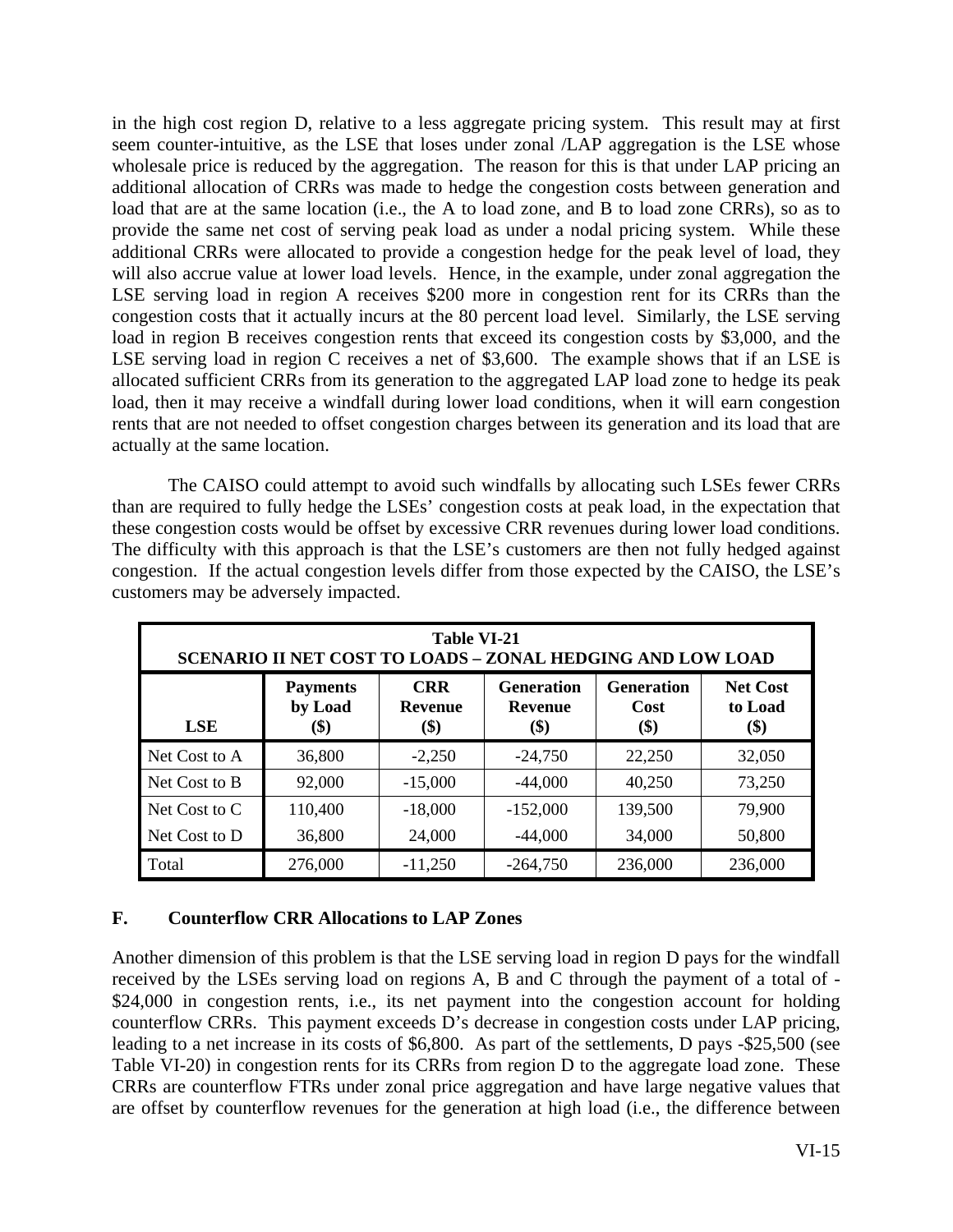the high price paid for D's generation and the low aggregated price paid by its load), but these CRR payments are not offset by counterflow generation revenues at lower load levels when less generation is dispatched. At lower loads, the quantity of LSE D's load met at the lower zonal aggregation prices falls, but the quantity of CRRs is fixed, raising its net cost of meeting load.

 The anomalous result for the LSE serving load in region D suggests the next difficulty with zonal aggregation, which is that it implicitly entails the assignment of counterflow CRRs to LSEs with load in high cost regions. In both scenarios I and II the CRRs from D to the aggregate LAP zone have negative values, even though the generation in region D is by definition at the same location as LSE D's load. LSE D would be much better off if it did not accept these counterflow CRRs during the CRR allocation process and, if given a choice, it presumably would not do so. For LSE D, the cost of accepting the counterflow congestion hedge is likely to exceed any risk reducing value.

 The difficulty with this outcome is that in order for the allocated set of CRRs for the other LSEs to be simultaneously feasible, LSE D needs to accept the counterflow CRRs from D to the aggregate load zone. In the zonal aggregation these counterflow CRRs are necessary not only to the simultaneous feasibility of the C to load zone CRRs held by D, but also of the C to load zone CRRs held by the LSEs for the other regions. Table VI-22 shows the implied shift factors of the various generator to aggregate load zone CRRs assigned for the zonal pricing example. For example, because 1/7.5 of the load for the aggregate load zone is in region A, a CRR from generation at A to the aggregate load zone would produce counterflows across the B to A constraint of .8667 MW per MW of CRR from A to the aggregate load zone. With the assumed allocation of CRRs, the flows across each of the constraints, B to A, B to D and B to C associated with the CRRs is less than or equal to each of the line limits so the allocation satisfies the SFT. Table IV-22 shows that in this SFT the D to aggregate load zone CRRs provide counterflow on constraints C to B and B to D.

|               | Table VI-22<br>FEASIBLE SFT, WITH COUNTERFLOW FROM ALL CRRs |                                                |                      |                                                       |                      |                                           |        |  |  |
|---------------|-------------------------------------------------------------|------------------------------------------------|----------------------|-------------------------------------------------------|----------------------|-------------------------------------------|--------|--|--|
|               |                                                             | <b>B</b> to A Constraint<br>$(Limit = 250 MW)$ |                      | <b>B</b> to <b>D</b> Constraint<br>$(Limit = 250 MW)$ |                      | C to B Constraint<br>$(Limit = 1,500 MW)$ |        |  |  |
| <b>LSE</b>    | <b>CRR</b>                                                  | <b>CRR Shift</b><br>Factor                     | <b>Flows</b><br>(MW) | <b>CRR Shift</b><br>Factor                            | <b>Flows</b><br>(MW) |                                           |        |  |  |
| A             | 250 C to Zone                                               | 0.133333                                       | 33.33333             | 0.133333                                              | 33.33333             | 0.6                                       | 150    |  |  |
|               | 750 A to Zone                                               | $-0.86667$                                     | $-650$               | 0.133333                                              | 100                  | $-0.4$                                    | $-300$ |  |  |
| B             | $1,000$ C to Zone                                           | 0.133333                                       | 133.3333             | 0.133333                                              | 133.3333             | $0.6^{\circ}$                             | 600    |  |  |
|               | 1,500 B to Zone                                             | 0.133333                                       | 200                  | 0.133333                                              | 200                  | $-0.4$                                    | $-600$ |  |  |
| $\mathcal{C}$ | 3,000 C to Zone                                             | 0.133333                                       | 400                  | 0.133333                                              | 400                  | $0.6^{\circ}$                             | 1,800  |  |  |
| D             | 250 C to Zone                                               | 0.133333                                       | 33.33333             | 0.133333                                              | 33.3333              | $0.6^{\circ}$                             | 150    |  |  |
|               | 750 D to Zone                                               | 0.133333                                       | 100                  | $-0.86667$                                            | $-650$               | $-0.4$                                    | $-300$ |  |  |
| Total         |                                                             |                                                | 250                  |                                                       | 250                  |                                           | 1,500  |  |  |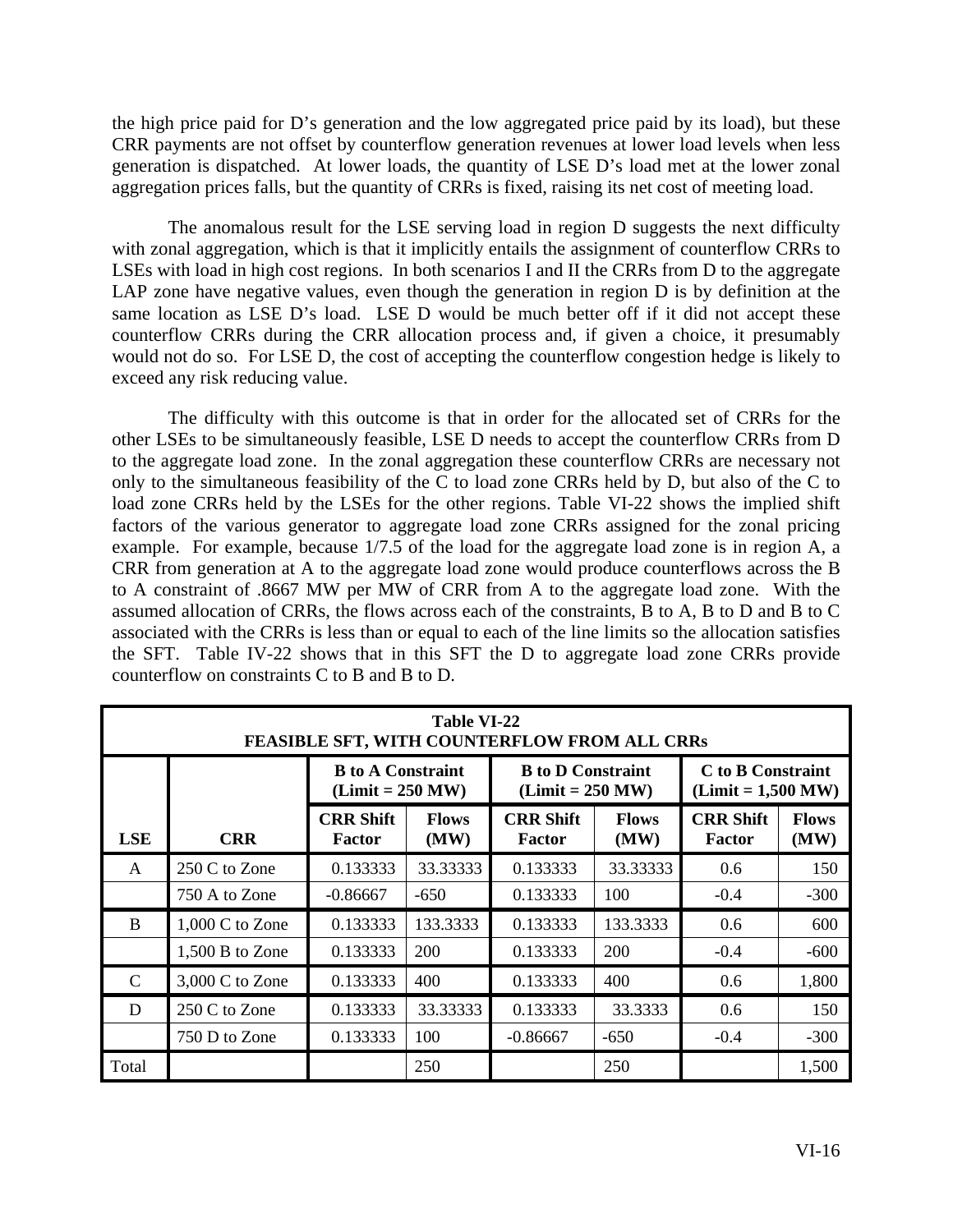Because the D to aggregate load zone CRRs likely have a negative value, though, the LSE at D would prefer not to accept such D to load zone CRRs; it would likely be better off if it were unhedged. Table VI-23 shows the SFT test for the remaining CRRs if LSE D were permitted to choose not to accept the D to aggregate load zone CRRs. It shows that the allocation of CRRs in Table VI-10 would substantially overload the B to D and C to B limits, absent the counterflow provided by the D to aggregate load zone CRRs.

Revenue adequacy could be restored by proportionately prorating down the CRRs in Table VI-23 to bring the CRR flows below the rating limits enforced in the SFT. However, Table VI-24 shows that a very substantial prorationing of CRR allocations would be required to satisfy the SFT and that the number of congestion hedges available to the LSEs at A, B and C would be dramatically reduced relative to the earlier example. As a result, these LSEs would be exposed to substantial congestion risk as well as cost shifting.

|               | Table VI-23<br>INFEASIBLE SFT, WITH NO COUNTERFLOW FROM<br><b>COUNTERFLOW D TO ZONE CRRs</b> |                                                |                      |                                                       |                      |                                           |                      |  |  |
|---------------|----------------------------------------------------------------------------------------------|------------------------------------------------|----------------------|-------------------------------------------------------|----------------------|-------------------------------------------|----------------------|--|--|
|               |                                                                                              | <b>B</b> to A Constraint<br>$(Limit = 250 MW)$ |                      | <b>B</b> to <b>D</b> Constraint<br>$(Limit = 250 MW)$ |                      | C to B Constraint<br>$(Limit = 1,500 MW)$ |                      |  |  |
| <b>LSE</b>    | <b>CRR</b>                                                                                   | <b>CRR Shift</b><br>Factor                     | <b>Flows</b><br>(MW) | <b>CRR Shift</b><br>Factor                            | <b>Flows</b><br>(MW) | <b>CRR Shift</b><br><b>Factor</b>         | <b>Flows</b><br>(MW) |  |  |
| A             | 250 C-Zone                                                                                   | 0.133333                                       | 33.33333             | 0.133333                                              | 33.33333             | 0.6                                       | 150                  |  |  |
|               | 750 A-Zone                                                                                   | $-0.86667$                                     | $-650$               | 0.133333                                              | 100                  | $-0.4$                                    | $-300$               |  |  |
| <sub>B</sub>  | 1,000 C-Zone                                                                                 | 0.133333                                       | 133.3333             | 0.133333                                              | 133.3333             | 0.6                                       | 600                  |  |  |
|               | 1,500 B-Zone                                                                                 | 0.133333                                       | 200                  | 0.133333                                              | 200                  | $-0.4$                                    | $-600$               |  |  |
| $\mathcal{C}$ | 3,000 C-Zone                                                                                 | 0.133333                                       | 400                  | 0.133333                                              | 400                  | 0.6                                       | 1,800                |  |  |
| D             | 250 C-Zone                                                                                   | 0.133333                                       | 33.33333             | 0.133333                                              | 33.3333              | 0.6                                       | 150                  |  |  |
|               | 750 D-Zone                                                                                   | 0.133333                                       | $\theta$             | $-0.86667$                                            | $\Omega$             | $-0.4$                                    | $\theta$             |  |  |
| Total<br>Flow |                                                                                              |                                                | 150                  |                                                       | 900                  |                                           | 1,800                |  |  |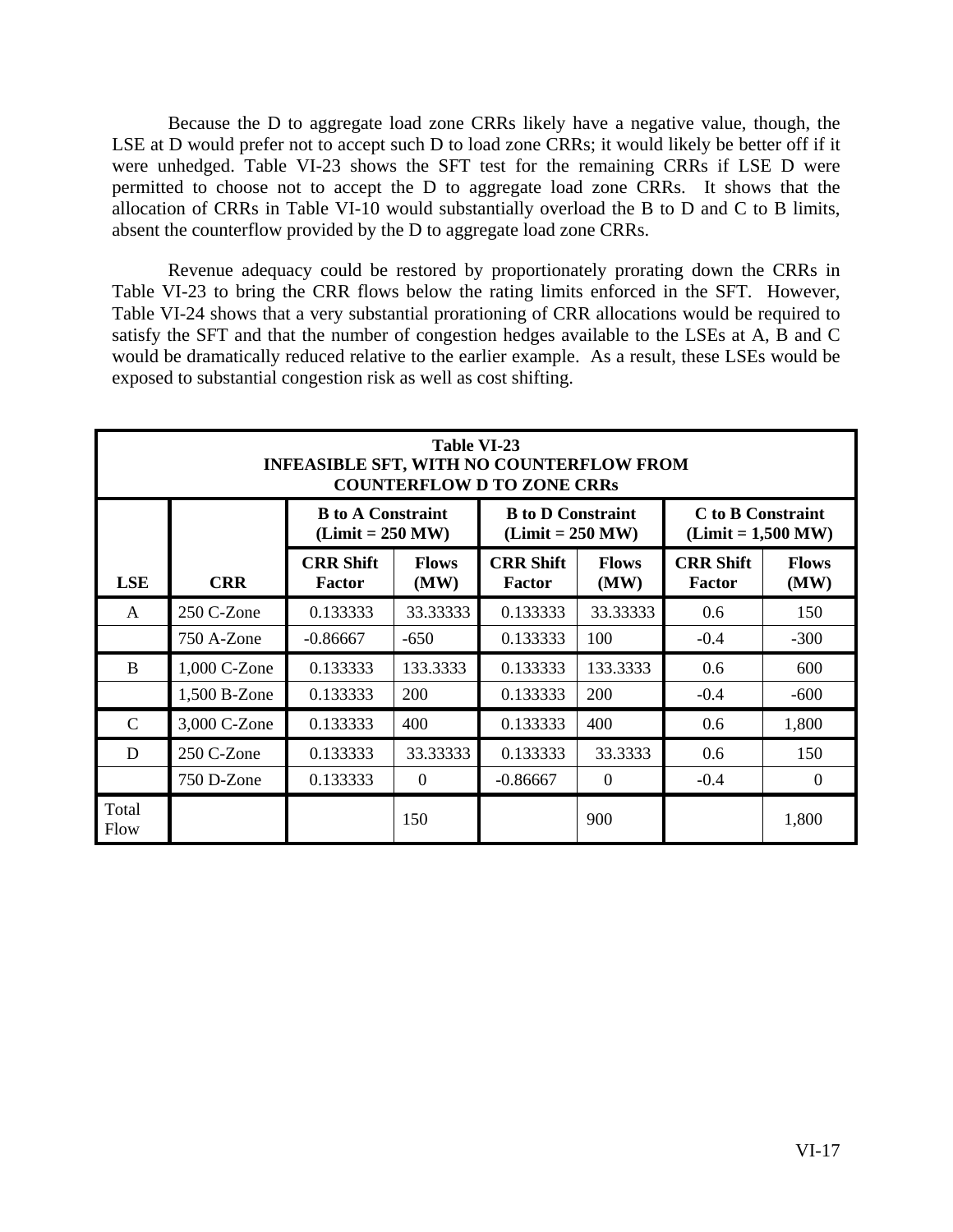|               | <b>Table VI-24</b><br>SFT-NO COUNTERFLOW: REDUCED CRR ALLOCATION |                            |                |                                 |                  |                            |              |  |  |  |
|---------------|------------------------------------------------------------------|----------------------------|----------------|---------------------------------|------------------|----------------------------|--------------|--|--|--|
|               |                                                                  | <b>B</b> to A Constraint   |                | <b>B</b> to <b>D</b> Constraint |                  | C to B Constraint          |              |  |  |  |
| <b>LSE</b>    | <b>CRR</b>                                                       | <b>CRR Shift</b><br>Factor | <b>Flows</b>   | <b>CRR Shift</b><br>Factor      | <b>Flows</b>     | <b>CRR Shift</b><br>Factor | <b>Flows</b> |  |  |  |
| Limit         |                                                                  |                            | 250            |                                 | 250              |                            | 1,500        |  |  |  |
| A             | 69.44444<br>C-Zone                                               | 0.133333                   | 9.259259       | 0.133333                        | 9.259259         | 0.6                        | 41.66667     |  |  |  |
|               | 208.3333<br>A-Zone                                               | $-0.86667$                 | $-180.556$     | 0.133333                        | 27.77778         | $-0.4$                     | $-83.3333$   |  |  |  |
| B             | 277.7778<br>C-Zone                                               | 0.133333                   | 37.03704       | 0.133333                        | 37.03704         | 0.6                        | 166.6667     |  |  |  |
|               | 416.6667<br>B-Zone                                               | 0.133333                   | 55.55556       | 0.133333                        | 55.55556         | $-0.4$                     | $-166.667$   |  |  |  |
| $\mathcal{C}$ | 833.3333<br>C-Zone                                               | 0.133333                   | 111.1111       | 0.133333                        | 111.1111         | 0.6                        | 500          |  |  |  |
| D             | 69.44444<br>C-Zone                                               | 0.133333                   | 9.259259       | 0.133333                        | 9.259259         | 0.6                        | 41.66667     |  |  |  |
|               | 0 D-Zone                                                         | 0.133333                   | $\overline{0}$ | $-0.86667$                      | $\boldsymbol{0}$ | $-0.4$                     | $\mathbf{0}$ |  |  |  |
| Total<br>Flow |                                                                  |                            | 41.66667       |                                 | 250              |                            | 500          |  |  |  |

### **G. Infeasibility of Zonal/LAP CRR Hedges Its Load**

A final problem arising because the use of LAP causes the pricing point for local generation and load to be different is that the CRRs that an LSE needs to hedge congestion charges between its generation at the same location may be infeasible, even though there is actually no congestion between the local generation and the actual physical load. Suppose that the load for the LSE for region A were to increase from 1,000 to 1,150 MW. Due to the binding transmission constraint of 250 MW between regions B and A, the increment of 150 MW would be served through the dispatch of an additional 150 MW from LSE A's \$45/MW generator in region A. In order for LSE to be fully hedged against the congestion charges accruing from the difference in the pricing points for its local load and generation, it would need to be awarded an additional 150 MW of CRRs from region A to the aggregate load zone.

The difficulty, as shown in Table VI-25, is that it is not feasible to award LSE A any additional CRRs from region A to the LAP zone. The table shows that each additional CRR from region A to the LAP zone causes an additional 0.1333 MW of flow on the B to D constraint in the SFT. The additional 150 MWs of CRRs needed to hedge LSE A against the LAP would cause the 250 MW B to D constraint to be overloaded in the SFT by 20 MW =  $150*0.133333$ . LSE A could not be awarded the additional 150 MWs that it needs to provide a hedge between its generation in A and its load, when priced at the LAP. Even though A's generation and load are physically at the same location, the LAP system produces the perverse result that in order to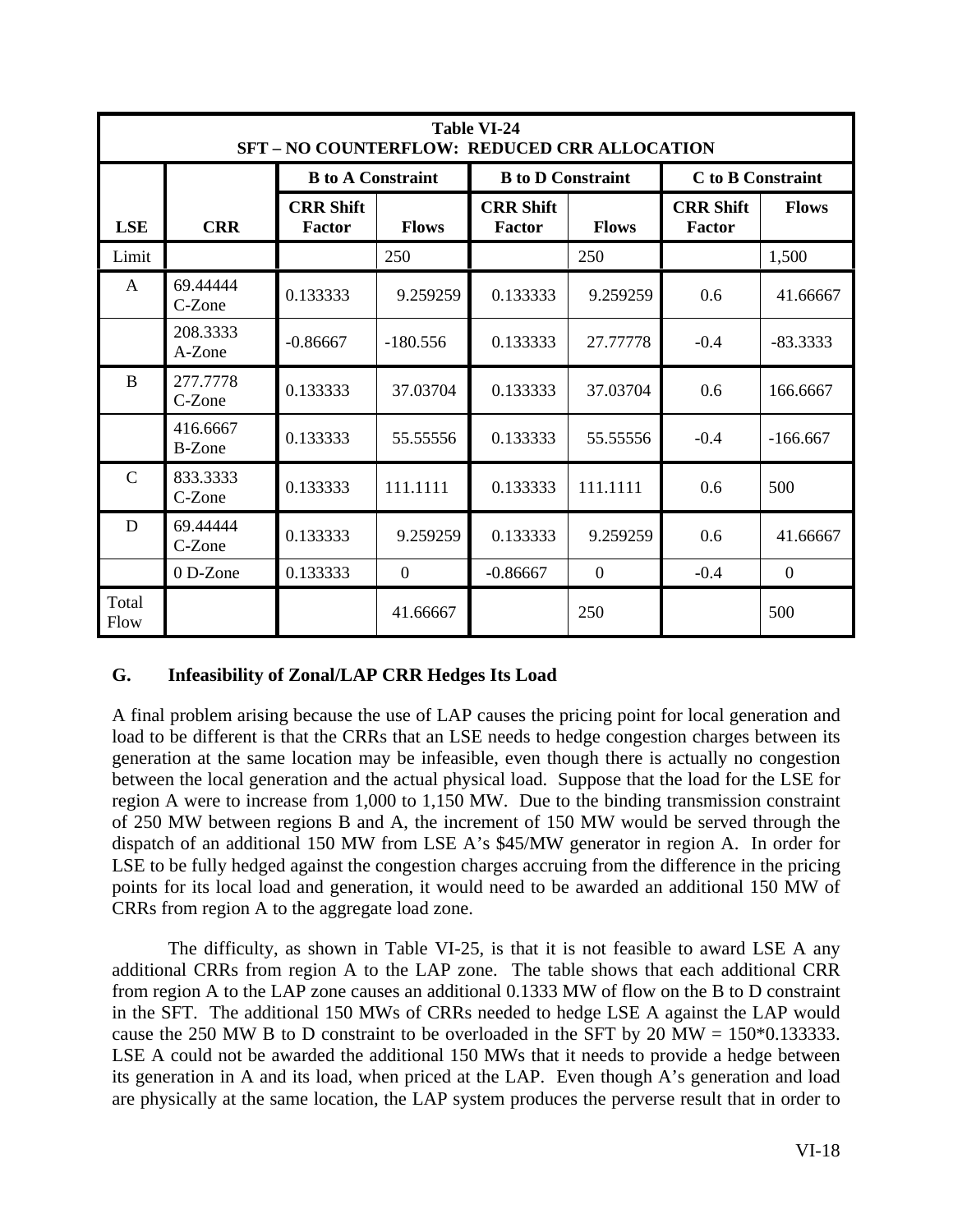receive the CRRs that it needs, LSE A would need to expand the transmission system from B to D. Under LAP pricing the LSEs in the example could not achieve the same hedge against congestion charges as under nodal pricing, where there would be no difference between the pricing point for LSE A's load and local generation.

A second possible result in this situation is that a prorating system could be used in the CRR allocation process, so that all LSEs would receive a proportionately reduced number of CRRs that have positive shift factor on the B to D constraint. Thus all LSEs would be exposed to congestion risk to a degree.

|               | <b>Table VI-25</b><br><b>INFEASIBLE SFT, WITH ADDITIONAL 150 MWs OF CRRs FOR LSE A</b><br>(Counterflow from all CRRs) |                                                |                      |                                                       |                      |                                           |                      |  |
|---------------|-----------------------------------------------------------------------------------------------------------------------|------------------------------------------------|----------------------|-------------------------------------------------------|----------------------|-------------------------------------------|----------------------|--|
|               |                                                                                                                       | <b>B</b> to A Constraint<br>$(Limit = 250 MW)$ |                      | <b>B</b> to <b>D</b> Constraint<br>$(Limit = 250 MW)$ |                      | C to B Constraint<br>$(Limit = 1,500 MW)$ |                      |  |
| <b>LSE</b>    | <b>CRR</b>                                                                                                            | <b>CRR Shift</b><br><b>Factor</b>              | <b>Flows</b><br>(MW) | <b>CRR Shift</b><br>Factor                            | <b>Flows</b><br>(MW) | <b>CRR Shift</b><br><b>Factor</b>         | <b>Flows</b><br>(MW) |  |
| A             | 250 C to Zone                                                                                                         | 0.133333                                       | 33.33333             | 0.133333                                              | 33.33333             | 0.6                                       | 150                  |  |
|               | 750 A to Zone                                                                                                         | $-0.86667$                                     | $-650$               | 0.133333                                              | 100                  | $-0.4$                                    | $-300$               |  |
| (new          | 150 A to Zone                                                                                                         | $-0.86667$                                     | $-130$               | 0.133333                                              | 20                   | $-0.4$                                    | $-60$                |  |
| CRR)          |                                                                                                                       |                                                |                      |                                                       |                      |                                           |                      |  |
| <sub>B</sub>  | $1,000$ C to Zone                                                                                                     | 0.133333                                       | 133.3333             | 0.133333                                              | 133.3333             | 0.6                                       | 600                  |  |
|               | 1,500 B to Zone                                                                                                       | 0.133333                                       | 200                  | 0.133333                                              | 200                  | $-0.4$                                    | $-600$               |  |
| $\mathcal{C}$ | 3,000 C to Zone                                                                                                       | 0.133333                                       | 400                  | 0.133333                                              | 400                  | 0.6                                       | 1,800                |  |
| D             | 250 C to Zone                                                                                                         | 0.133333                                       | 33.33333             | 0.133333                                              | 33.3333              | $0.6^{\circ}$                             | 150                  |  |
|               | 750 D to Zone                                                                                                         | 0.133333                                       | 100                  | $-0.86667$                                            | $-650$               | $-0.4$                                    | $-300$               |  |
| Total         |                                                                                                                       |                                                | 120                  |                                                       | 270                  |                                           | 1,440                |  |

## **H. Underallocation of CRRs resulting from LAP Sinks**

The example also can be used to illustrate the underallocation that can result from requiring CRRs to sink at large aggregate load zones. Suppose that the LSEs for regions A, B, C and D all continue to be part of a large LAP zone and are all serving their load through a combination of spot market purchases and longer-term purchases from generation located in region C. The only CRRs that the LSEs request are therefore from region C to the LAP zone; they do not request any CRRs from local generation to the LAP zone. Real-time peak load is distributed across the four regions in the same proportions as in the preceding examples: region A, 0.1333 (1000/7500); region B, 0.3333 (2500/7500); region C, 0.4 (3000/7500); and region D, 0.1333 (1000/7500). Each CRR that an LSE requests to the LAP zone will be modeled in the SFT as sinking 13.33 percent at location A, 33.33 percent at location B, 13.33 percent at location C, and 40 percent at location D.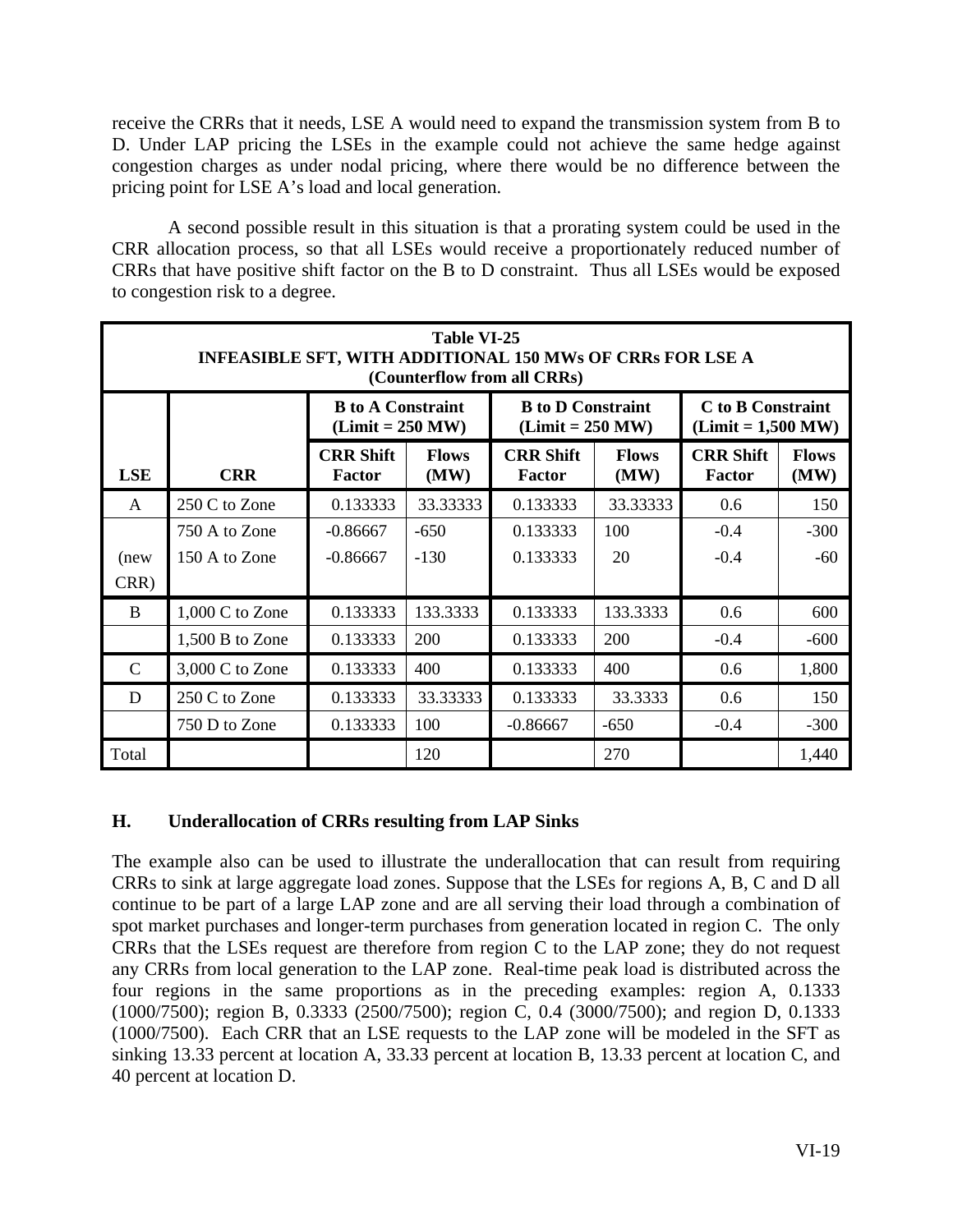Now suppose each of the LSEs A, B and D were to request a quantity of C to LAP CRRs equal to its load – thus A requests 1,000 MW; B requests 2,000 MW; and D requests 1,000 MW. In the SFT, 4,500 $*0.1333$  MW = 600 MW of CRR flows would be modeled as sinking at location A,  $4,500 * 0.3333 = 1,500$  MW modeled as sinking at location B,  $4,500 * 0.4 = 1,800$ MW modeled as sinking at node C and  $4,500*0.1333 = 600$  MW modeled as sinking at node D. The ISO would find, however, that only 250 MWs of CRR flows are feasible from C to location A (42 percent of request), 1,500 MW are feasible to location B (100 percent), and 250 MW are feasible to location D (42 percent). Differences in the feasibility of CRRs sinking at different nodes result from transmission constraints internal to the aggregated load zone, specifically the 250 MW limits from B to A and from B to D. If CRRs are defined and evaluated to an aggregate load zone sink, the most limiting of the internal constraints would limit the quantity of CRRs awarded and the LSEs as a group could only be awarded 42 percent of their aggregate request for CRRs. Thus, 4,500 MW  $*$  13.33%  $*$  42% = 250 MW is the maximum quantity of CRRs that may feasibly sink at location A or D. Thus, the LSEs can only be awarded  $4,500 * 42\% = 1875$ MW of CRRs in total to the aggregate zone. As shown in Table VI-26 and Figure VI-27 below, this quantity of CRRs from C to the LAP will exhaust the transmission from B to A and from B to D, but will leave some room on the constraint from C to B.

| Table VI-26<br><b>FEASIBLE QUANTITY OF CRRs FROM C TO THE LAP</b> |                                                                                                                                                      |                                                                                                                 |          |     |     |                      |
|-------------------------------------------------------------------|------------------------------------------------------------------------------------------------------------------------------------------------------|-----------------------------------------------------------------------------------------------------------------|----------|-----|-----|----------------------|
|                                                                   | C to B Constraint<br><b>B</b> to A Constraint<br><b>B</b> to <b>D</b> Constraint<br>$(Limit = 250 MW)$<br>$(Limit = 250 MW)$<br>$(Limit = 1,500 MW)$ |                                                                                                                 |          |     |     |                      |
| <b>CRR</b>                                                        | <b>CRR Shift</b><br><b>Factor</b>                                                                                                                    | <b>CRR Shift</b><br><b>CRR Shift</b><br><b>Flows</b><br><b>Flows</b><br>(MW)<br>(MW)<br>Factor<br><b>Factor</b> |          |     |     | <b>Flows</b><br>(MW) |
| $1,875$ C to Zone                                                 | 0.133333                                                                                                                                             | 250                                                                                                             | 0.133333 | 250 | 0.6 | 1,125                |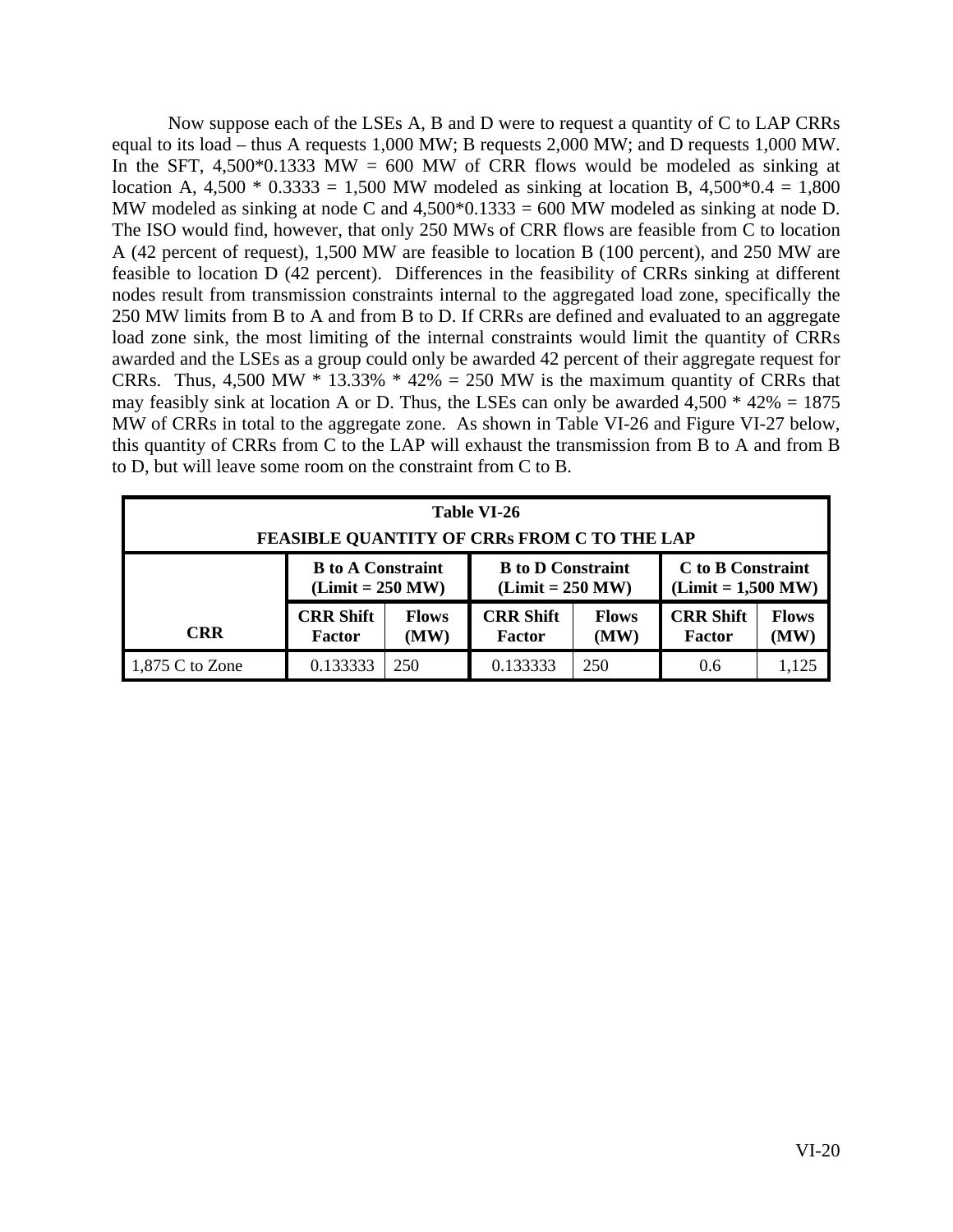**SFT FOR 1,875 MW OF C TO LAP CRRs D B A 250 M W250 MW 1,500 MW 250 MW 250 625 MW 250 250 MW 1,12 750 MW 1,875 MW C**

**Figure VI-27** 

 It would not be possible to award any more CRRs to the aggregate load zone without violating the simultaneous feasibility test and revenue adequacy condition, even though additional CRRs would be feasible to specific nodes within the LAP. For instance if the LSEs were awarded 45 percent of their request (2,025 MW), in the simultaneous feasibility test the flows would exceed the 250 MW feasible to location A:  $4,500$  MW  $*$  13.333%  $*45\% = 270$ MW, as shown in Figure VI-28 below.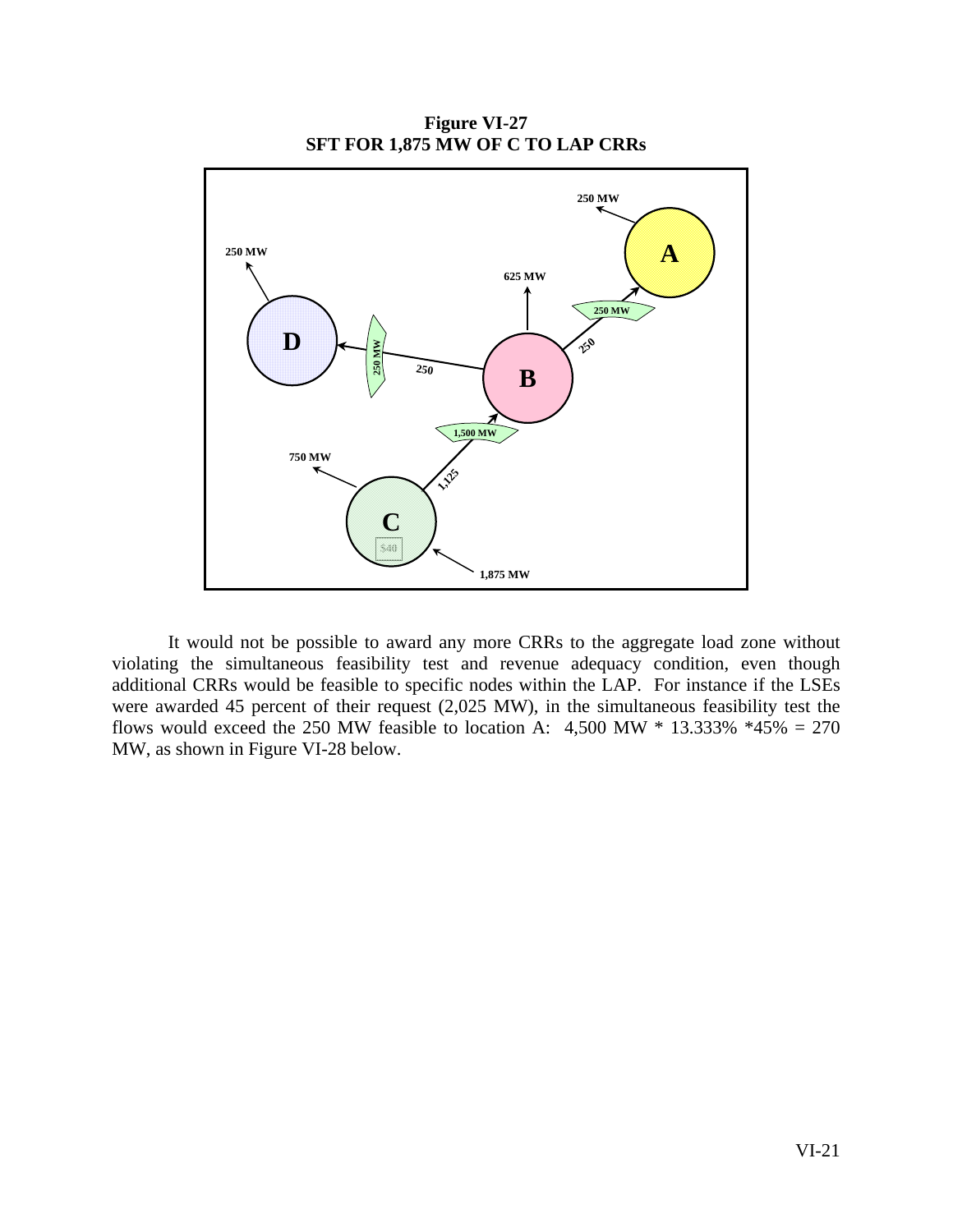**Figure VI28 INFEASIBLE SFT FOR 2,025 MW OF C TO LAP CRRs** 



 The 1,875 MW of feasible CRRs from C to the LAP do not provide the LSEs in the example with as much hedge against congestion charges as the CRRs that could be assigned on a nodal basis in the example in Table VI-7. This is because, in comparison with the nodallyassigned CRRs, the CRRs from C to the LAP do not fully use the transmission capacity that is available on the C to B constraint. This is shown in Table VI-29. In the table, the CRR settlements are calculated using the prices presented in scenario I and compared to the settlements previously shown for nodally-defined CRRs. While the C to LAP CRRs could be allocated to benefit particular LSEs relative to a system that awards less aggregated CRRs, overall the LSEs will be less well hedged with the LAP CRRs.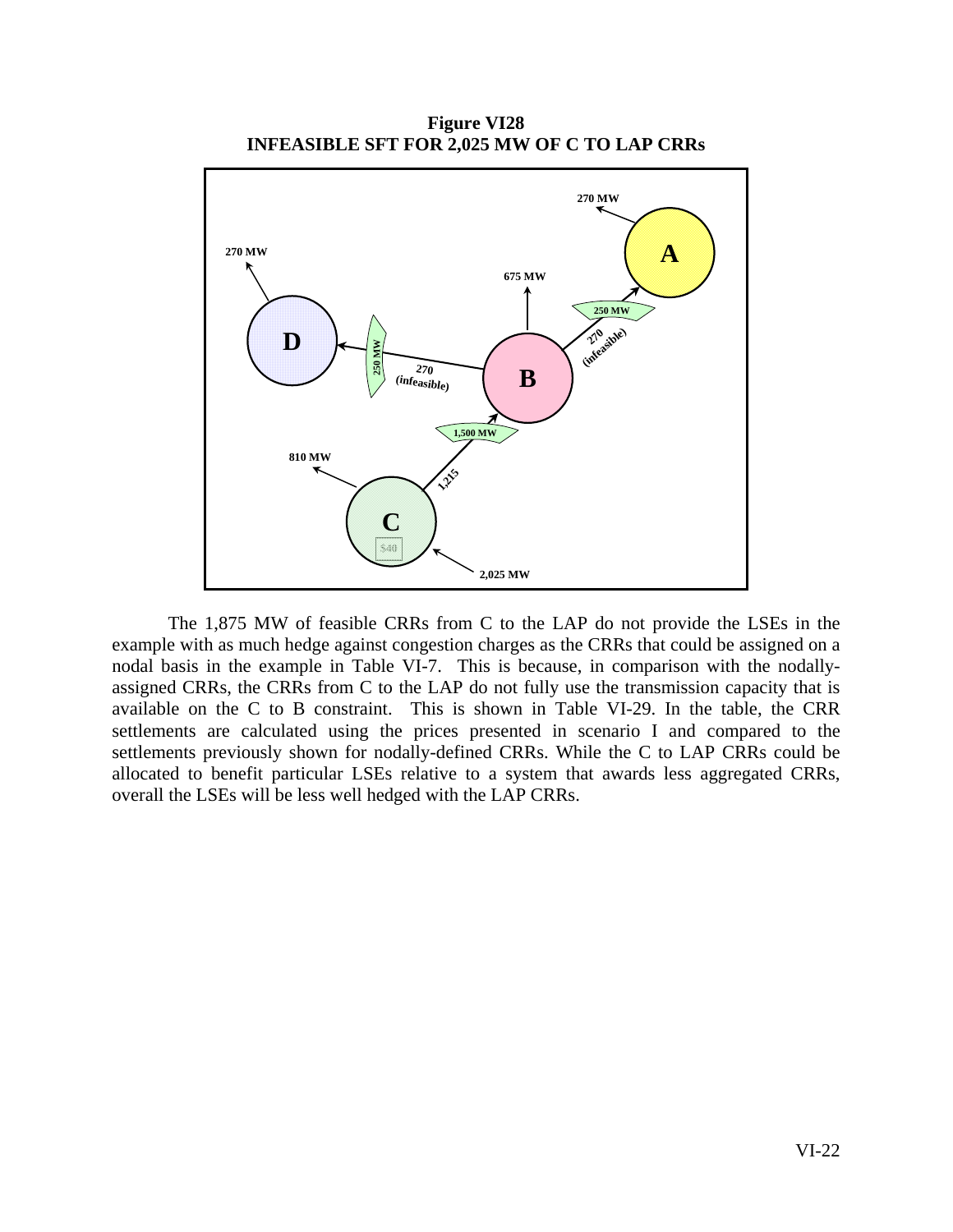|              | <b>Table VI-29</b><br><b>SCENARIO I - VALUE OF CRRs DEFINED TO LAP VERSUS NODES</b> |                                        |                                                             |         |                          |            |  |  |  |
|--------------|-------------------------------------------------------------------------------------|----------------------------------------|-------------------------------------------------------------|---------|--------------------------|------------|--|--|--|
|              | <b>Nodal Sinks</b>                                                                  |                                        | <b>LAP Sinks</b>                                            |         | <b>CRR</b> Revenues (\$) |            |  |  |  |
| <b>LSE</b>   | <b>CRRs</b>                                                                         | Congestion<br>Rent<br>$(\frac{5}{MW})$ | <b>Congestion</b><br>Rent<br>$(\frac{M}{W})$<br><b>CRRs</b> |         | <b>Nodal</b>             | <b>LMP</b> |  |  |  |
| A            | 250 C to A                                                                          | 5                                      |                                                             |         | 1,250                    |            |  |  |  |
| B            | 1,000 C to B                                                                        | 2                                      |                                                             |         | 2,000                    |            |  |  |  |
| $\mathbf C$  |                                                                                     | $\theta$                               |                                                             |         | $\Omega$                 |            |  |  |  |
| $\mathsf{D}$ | $250 C$ to D                                                                        | 40                                     |                                                             |         | 10,000                   |            |  |  |  |
| Total        |                                                                                     |                                        | 1,875 C to LAP                                              | 6.66667 | 13,250                   | 12,500     |  |  |  |

 In this example, an additional 375 MW of CRRs would be feasible from location C to location B, since the C to B rating limit is 1,500 MW. Table VI-30 shows that the 1,875 MW of C to LAP CRRs and the 375 MW of C to B CRRs are feasible together.

| Table VI-30<br><b>FEASIBLE CRRs FROM C TO THE LAP AND FROM C TO B</b> |                                   |                                                                                                         |                                   |                      |                                   |                                           |
|-----------------------------------------------------------------------|-----------------------------------|---------------------------------------------------------------------------------------------------------|-----------------------------------|----------------------|-----------------------------------|-------------------------------------------|
|                                                                       |                                   | <b>B</b> to A Constraint<br><b>B</b> to <b>D</b> Constraint<br>$(Limit = 250 MW)$<br>$(Limit = 250 MW)$ |                                   |                      |                                   | C to B Constraint<br>$(Limit = 1,500 MW)$ |
| <b>CRR</b>                                                            | <b>CRR Shift</b><br><b>Factor</b> | <b>Flows</b><br>(MW)                                                                                    | <b>CRR Shift</b><br><b>Factor</b> | <b>Flows</b><br>(MW) | <b>CRR Shift</b><br><b>Factor</b> | <b>Flows</b><br>(MW)                      |
| $1,875$ C to Zone                                                     | 0.133333                          | 250                                                                                                     | 0.133333                          | 250                  | 0.6                               | 1,125                                     |
| 375 C to B                                                            |                                   | 0                                                                                                       | 0                                 | $\theta$             | 1.0                               | 375                                       |
| Total                                                                 |                                   | 250                                                                                                     |                                   | 250                  |                                   | 1,500                                     |

The 375 MW of CRRs that are not allocated from C to B (because they do not have a LAP sink) have a congestion rent of 2  $\text{\textsterling} / \text{MW} \times 375 \text{MW} = \text{\textsterling} 750$  in scenario I, which is the difference in the value of the CRRs defined nodal and those defined to sink at the LAP, as shown in Table VI-29.

### **I. Revenue Inadequacy from Inconsistent Reassembly of CRRs**

The underallocation of CRRs that may result from the use of load zone sinks may be addressed by disaggregating the definition used for CRR sinks in the SFT. The disaggregation of load zones is only consistent with revenue adequacy, however, if CRRs are awarded and settled based on the same disaggregated load regions to which the SFT has been applied. The previous example can also be used to illustrate the revenue inadequacy that may result if the CRR settlements are made based on an infeasible reassembly of the CRRs that were actually determined to satisfy the SFT.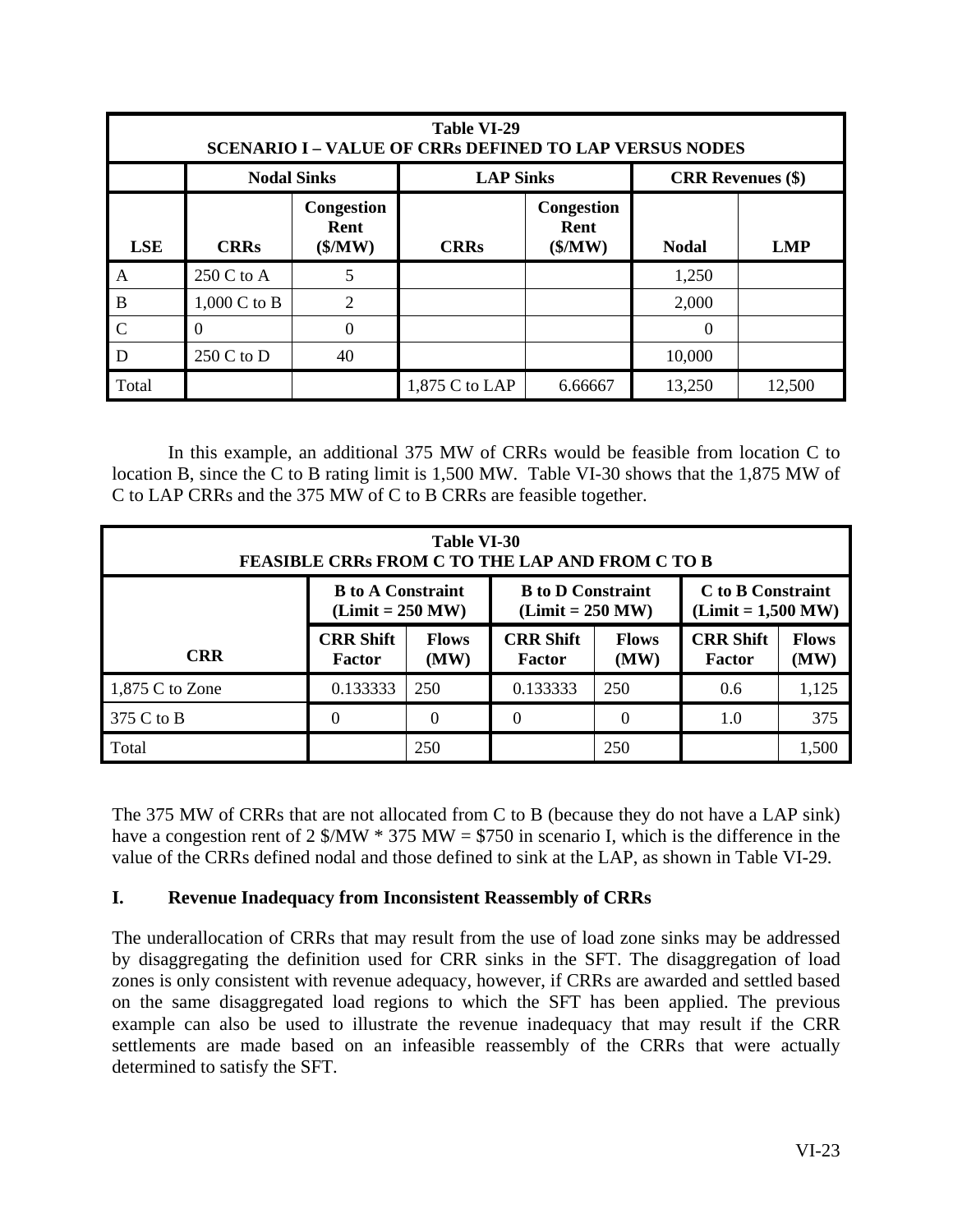In the example, 1,875 MWs of C to LAP CRRs and 375 MW of C to B CRRs are found to be simultaneously feasible. No revenue inadequacy would result if the LSEs in the example were actually allocated 1,875 MWs of C to LAP CRRs and 375 MW of C to B CRRs. Infeasibility would occur, however, if the C to B CRRs were instead "reassembled" and 2,250 MW of CRRs were awarded to the aggregated load zone. With the load distribution factors in the example, this would mean that  $2,250 \times 13.333\% = 300$  MW of flows would implicitly cross the B to A and B to D constraints in the SFT, as shown in Figure VI-31 and Table VI-32.



**Figure VI-31 INFEASIBLE SFT FOR CRR REASSEMBLY** 

| Table VI-32<br><b>INFEASIBLE REASSEMBLY OF CRRs FROM C TO THE LAP AND FROM C TO B</b> |                                                                                                                                                      |                      |                            |                      |                            |                      |  |  |  |
|---------------------------------------------------------------------------------------|------------------------------------------------------------------------------------------------------------------------------------------------------|----------------------|----------------------------|----------------------|----------------------------|----------------------|--|--|--|
|                                                                                       | <b>B</b> to <b>D</b> Constraint<br>C to B Constraint<br><b>B</b> to A Constraint<br>$(Limit = 250 MW)$<br>$(Limit = 1,500 MW)$<br>$(Limit = 250 MW)$ |                      |                            |                      |                            |                      |  |  |  |
| <b>CRR</b>                                                                            | <b>CRR Shift</b><br>Factor                                                                                                                           | <b>Flows</b><br>(MW) | <b>CRR Shift</b><br>Factor | <b>Flows</b><br>(MW) | <b>CRR Shift</b><br>Factor | <b>Flows</b><br>(MW) |  |  |  |
| $1,875$ C to Zone                                                                     | 0.133333                                                                                                                                             | 250                  | 0.133333                   | 250                  | 0.6                        | 1,125                |  |  |  |
| 375 C to Zone                                                                         | 0.133333                                                                                                                                             | 50                   | 0.133333                   | 50                   | $0.6^{\circ}$              | 225                  |  |  |  |
| Total                                                                                 |                                                                                                                                                      | 300                  |                            | 300                  |                            | 1,350                |  |  |  |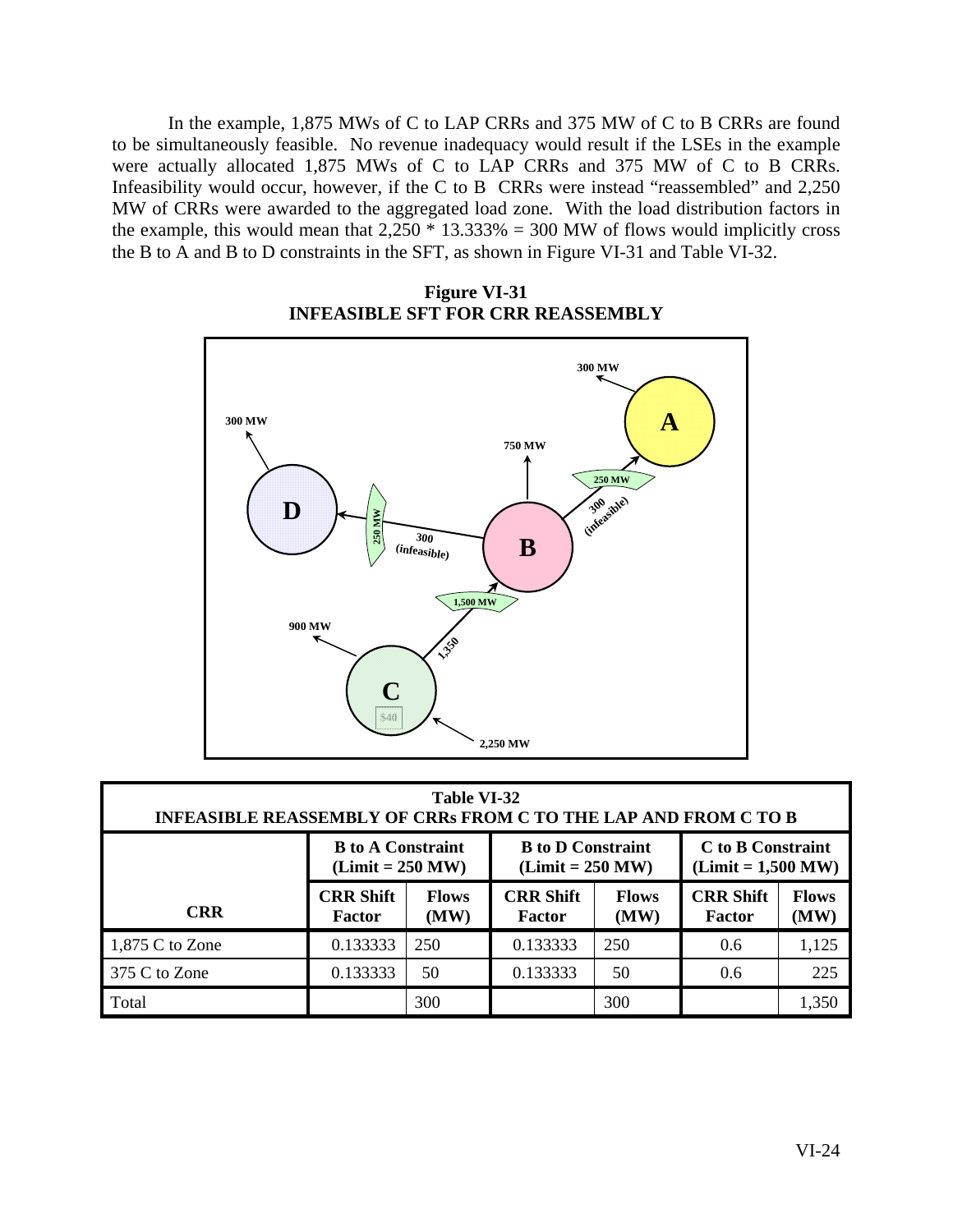The 300 MW implicitly crossing the constraints exceeds the 250 MW rating limits for B to A and B to D. Thus, revenue inadequacy may occur if the ISO were to pay congestion rents for 2,250 MW of CRRs from C to the LAP.

 Thus, the total payments by load at the zonal price would be \$350,000 as shown in Table VI-9, while generator revenues would be \$336,750 (Table VI-8) producing congestion rents of \$13,250. Settling 2,250 MW of C to LAP CRRs, however, would cost \$15,000 (\$6.67 \* 2,250), producing a CRR shortfall of \$1,750.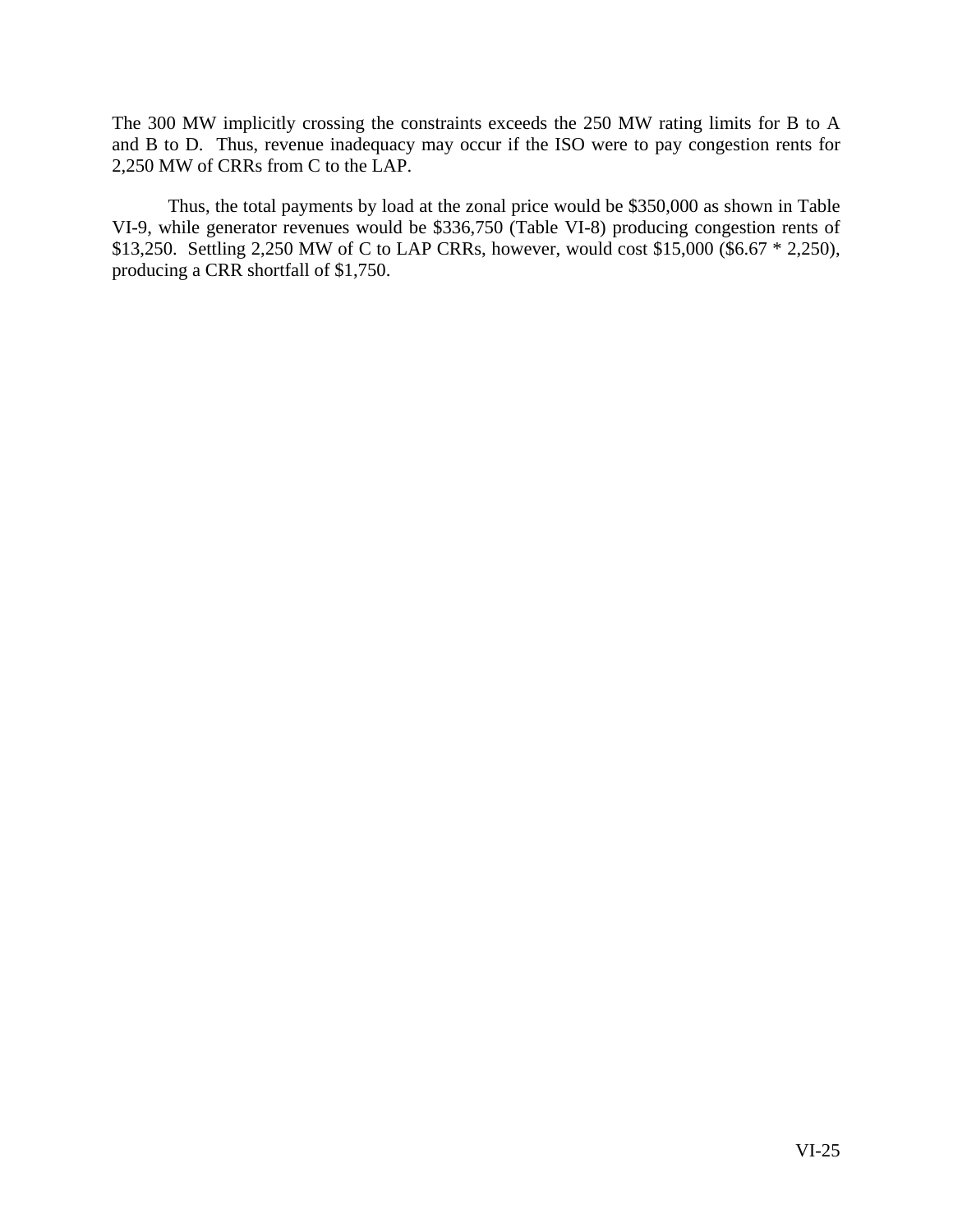# **Appendix VII Load-Following CRRs**

This appendix illustrates some of the potential administrative difficulties of a system in which CRRs follow load. Suppose that there were 12,000 MW of peak load priced at load zone B, and that the four LSEs serving load at B were in aggregate assigned: 1,000 A-B CRRs, 500 C-B CRRs, 2,000 D-B CRRs, 750 E-B CRRs and 25 F-B CRRs.

 These CRRs could then be assigned to each LSE in proportion to its share of the 12,000 total load in the zone. Thus, the Blue, Red, Green and Yellow LSEs would be assigned CRRs as portrayed in Table VII-1.

| <b>Table VII-1</b><br><b>UNIFORM CRR ALLOCATION TO LSES</b> |                |              |                  |              |             |                |  |  |
|-------------------------------------------------------------|----------------|--------------|------------------|--------------|-------------|----------------|--|--|
| <b>CRRs</b>                                                 |                |              |                  |              |             |                |  |  |
| <b>LSEs</b>                                                 | $A-B$<br>1,000 | $C-B$<br>500 | $D - B$<br>2,000 | $E-B$<br>750 | $F-B$<br>25 | Load<br>12,000 |  |  |
| Blue                                                        | 20.83333       | 10.41667     | 41.66667         | 15.625       | 0.520833    | 250            |  |  |
| Red                                                         | 62.5           | 31.25        | 125.0            | 46.875       | 1.5625      | 750            |  |  |
| Green                                                       | 875.0          | 437.5        | 1,750.0          | 656.25       | 21.875      | 10,500         |  |  |
| Yellow                                                      | 41.66667       | 20.83333     | 83.33333         | 31.25        | 1.041667    | 500            |  |  |
|                                                             | 1,000.0        | 500.0        | 2,000.0          | 750.0        | 25.0        | 12,000         |  |  |

 Suppose that Blue gained 50 MW of load from Green. If the CRRs were reallocated to follow this shift in load, then Blue would gain CRRs as portrayed in Table VII-2 based on a 50/12,000 increase in its load ratio share of the load in zone B.

| <b>Table VII-2</b><br><b>BLUE CRRs AFTER GAINING CUSTOMERS FROM GREEN</b> |                |              |                |              |             |                |  |  |
|---------------------------------------------------------------------------|----------------|--------------|----------------|--------------|-------------|----------------|--|--|
| <b>CRRs</b>                                                               |                |              |                |              |             |                |  |  |
|                                                                           | $A-B$<br>1,000 | $C-B$<br>500 | $D-B$<br>2,000 | $E-B$<br>750 | $F-B$<br>25 | Load<br>12,000 |  |  |
| <b>Initial CRRs</b>                                                       | 20.83333       | 10.41667     | 41.66667       | 15.625       | 0.520833    | 250            |  |  |
| Gain from Green                                                           | 4.166667       | 2.083333     | 8.333333       | 3.125        | 0.104167    | 50             |  |  |
| Final Blue CRRs                                                           | 25.0           | 12.5         | 50.0           | 18.75        | 0.625       | 300            |  |  |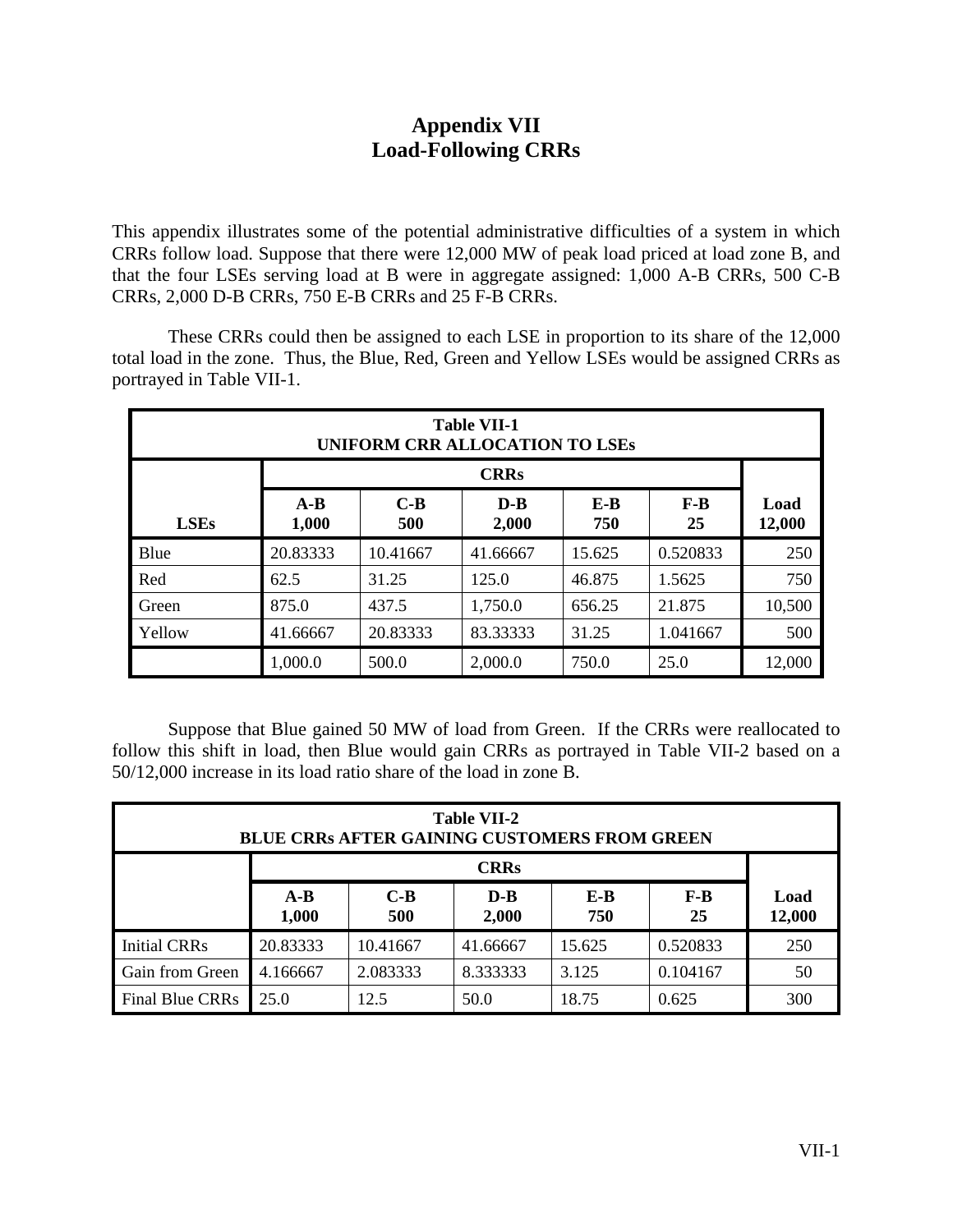If the Blue LSE then lost 25 MW of load to Red and 10 MW of load to Yellow, the CRRs would again be reallocated using the same fractional allocation rule, as shown in Table VII-3. Blue would lose 25/12,000 of each of its CRRs to Red and 10/12,000 of each of its CRRs to Yellow. Similar calculations would be required to determine the increase in CRRs for Red and Yellow. Hence, this method for reallocating CRRs among LSEs would require the CAISO billing and settlement to track and settle fractional CRRs that result from shifts in load, perhaps even on a daily basis.

| <b>Table VII-3</b><br><b>BLUE CRRs AFTER LOSING CUSTOMERS TO RED AND YELLOW</b> |                |              |                |              |             |                |  |  |
|---------------------------------------------------------------------------------|----------------|--------------|----------------|--------------|-------------|----------------|--|--|
| <b>CRRs</b>                                                                     |                |              |                |              |             |                |  |  |
|                                                                                 | $A-B$<br>1,000 | $C-B$<br>500 | $D-B$<br>2,000 | $E-B$<br>750 | $F-B$<br>25 | Load<br>12,000 |  |  |
| <b>Blue CRRs</b>                                                                | 25.0           | 12.5         | 50.0           | 18.75        | 0.625       | 300            |  |  |
| Loss to Yellow                                                                  | 2.083333       | 1.041667     | 4.166667       | 1.5625       | 0.052083    | 25             |  |  |
| Loss to Red                                                                     | 0.833333       | 0.416667     | 1.666667       | 0.625        | 0.020833    | 10             |  |  |
| Final Blue CRRs                                                                 | 22.08333       | 11.04167     | 44.16667       | 16.5625      | 0.552083    | 265            |  |  |

 Load switching among LSEs presents challenges just in accounting correctly for the settlements for power delivered to a customer at a fixed location. It would be a substantial increase in complexity to have to account for an increasingly complex pattern of CRRs from many possible generating points. Moreover, such an approach would not even provide an allocation of CRRs that would match an LSE's hedging preferences. LSE's would face a constant reallocation of their CRRs, and the administrative cost to them of tracking and trading to assemble such fractional CRRs into useful hedges from their specific generation sources may even exceed the hedge value of the CRRs. In effect, the result of reallocating CRRs to follow shifts in load would be the costly development of a complicated administrative procedure for tracking and reassigning the initially allocated CRRs, followed by additional LSE or customer costs for seeking out different patterns of CRRs for hedging and for trading and managing their CRR portfolio.

 The administrative process required to track CRRs is likely to be even more complicated than that shown in the example in Tables VII-1 through VII-3; this example is simplified by the feature that each LSE's holdings of each CRR are proportional to its retail load. This simplification arises because of the assumption that each LSE is initially assigned the same proportion of each CRR. This symmetry will probably not exist under the CAISO's proposed CRR allocation methodology, as each LSE would be able to designate different sources for their initial allocation CRRs. Variations in the share of each CRR initially allocated to each LSE would further complicate the tracking process.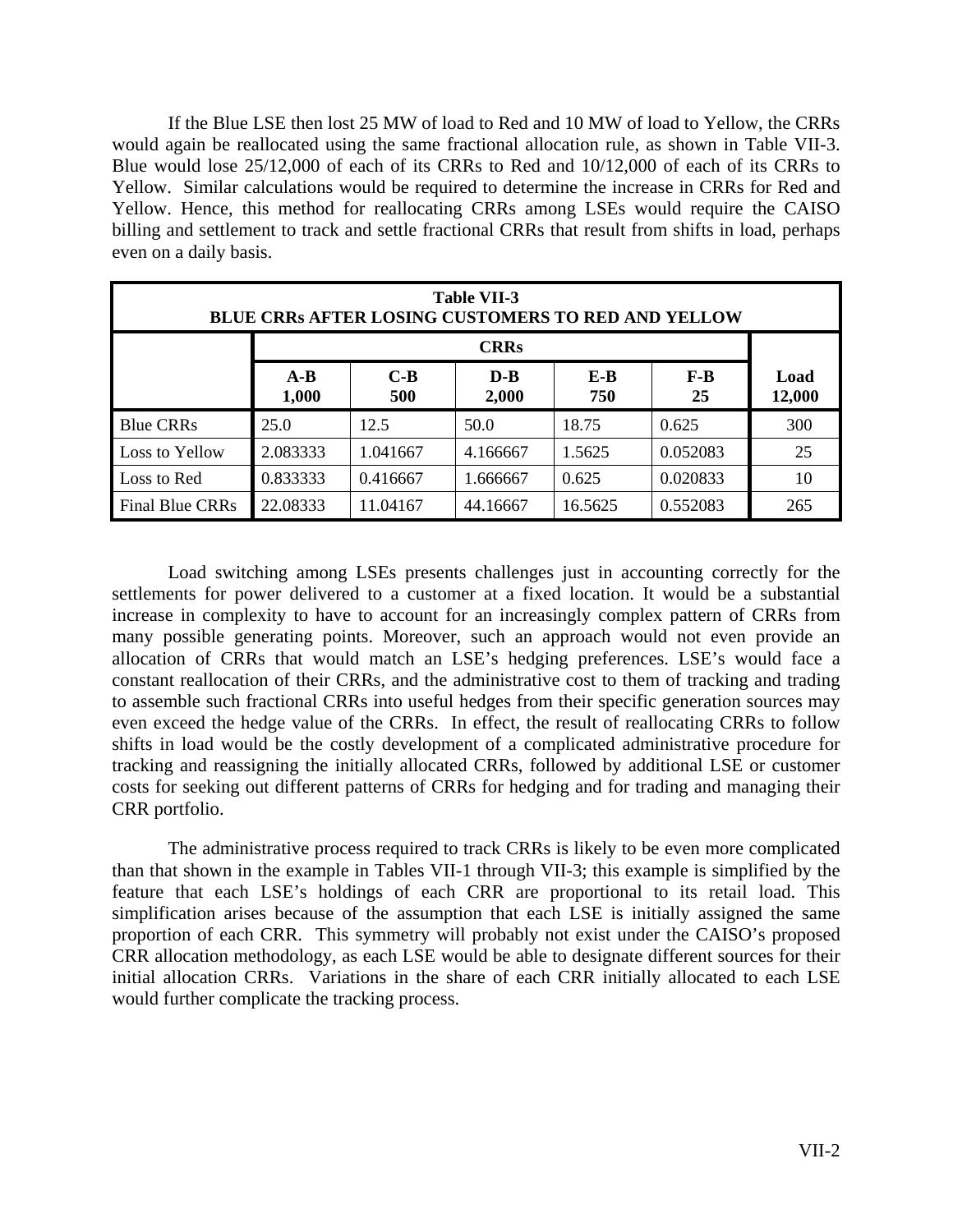Table VII-4 portrays an initial allocation in which various LSEs have selected CRRs with varying sources. The total quantity of CRRs allocated is 3,500 MW, which is the same as before. However, neither each LSE's share of this total, nor its share of the CRRs between any two locations is necessarily equal to its load ratio share for zone B.

| <b>Table VII-4</b><br><b>NON-UNIFORM DESIGNATION OF CRRs</b> |                |              |                |            |             |                |  |  |  |
|--------------------------------------------------------------|----------------|--------------|----------------|------------|-------------|----------------|--|--|--|
| <b>CRRs</b>                                                  |                |              |                |            |             |                |  |  |  |
| <b>LSEs</b>                                                  | $A-B$<br>1,000 | $C-B$<br>500 | $D-B$<br>2,000 | E-B<br>750 | $F-B$<br>25 | Load<br>12,000 |  |  |  |
| Blue                                                         | $\Omega$       | $\theta$     | $\theta$       | 100        | $\theta$    | 250            |  |  |  |
| Red                                                          | 250            | $\Omega$     | $\theta$       | $\Omega$   | $\theta$    | 750            |  |  |  |
| Green                                                        | 750            | 250          | 2,000          | 650        | 25          | 10,500         |  |  |  |
| Yellow                                                       | 0              | 250          | $\theta$       | $\theta$   | $\theta$    | 500            |  |  |  |
| Total                                                        | 1,000          | 500          | 2,000          | 750        | 25          | 12,000         |  |  |  |

 Suppose again that the Green LSE loses 50 MW of load to the Blue LSE. In this case, the reallocation of CRRs from Green to Blue must be based on Green's unique allocation of CRRs. Table VII-5 shows that as in the first example it continues to be necessary for the CAISO to track and settle fractional CRRs. Now, in addition, the allocation of CRRs is not a fixed function of Blue's additional load ratio share (e.g., 50/12,000) of the total CRRs between any source and sink, but would vary for each CRR. For instance, it would gain (50/10,500\*750) of Green's CRRs from A-B versus (50/10,500\*250) of Green's CRRs from C-B.

| <b>Table VII-5</b><br><b>BLUE CRRs AFTER GAINING CUSTOMERS FROM GREEN</b> |                |              |                |            |             |                  |  |
|---------------------------------------------------------------------------|----------------|--------------|----------------|------------|-------------|------------------|--|
| <b>CRRs</b>                                                               |                |              |                |            |             |                  |  |
|                                                                           | $A-B$<br>1,000 | $C-B$<br>500 | $D-B$<br>2,000 | E-B<br>750 | $F-B$<br>25 | Load<br>12,000   |  |
| <b>Blue Initial</b>                                                       | $\Omega$       | $\Omega$     | 0              | 100        | $\Omega$    | 250              |  |
| Gain from Green                                                           | 3.571429       | 1.190476     | 9.52381        | 3.095238   | 0.119048    | 50<br>Green-Blue |  |
| Final Blue CRRs                                                           | 3.571429       | 1.190476     | 9.52381        | 103.0952   | 0.119048    | 300              |  |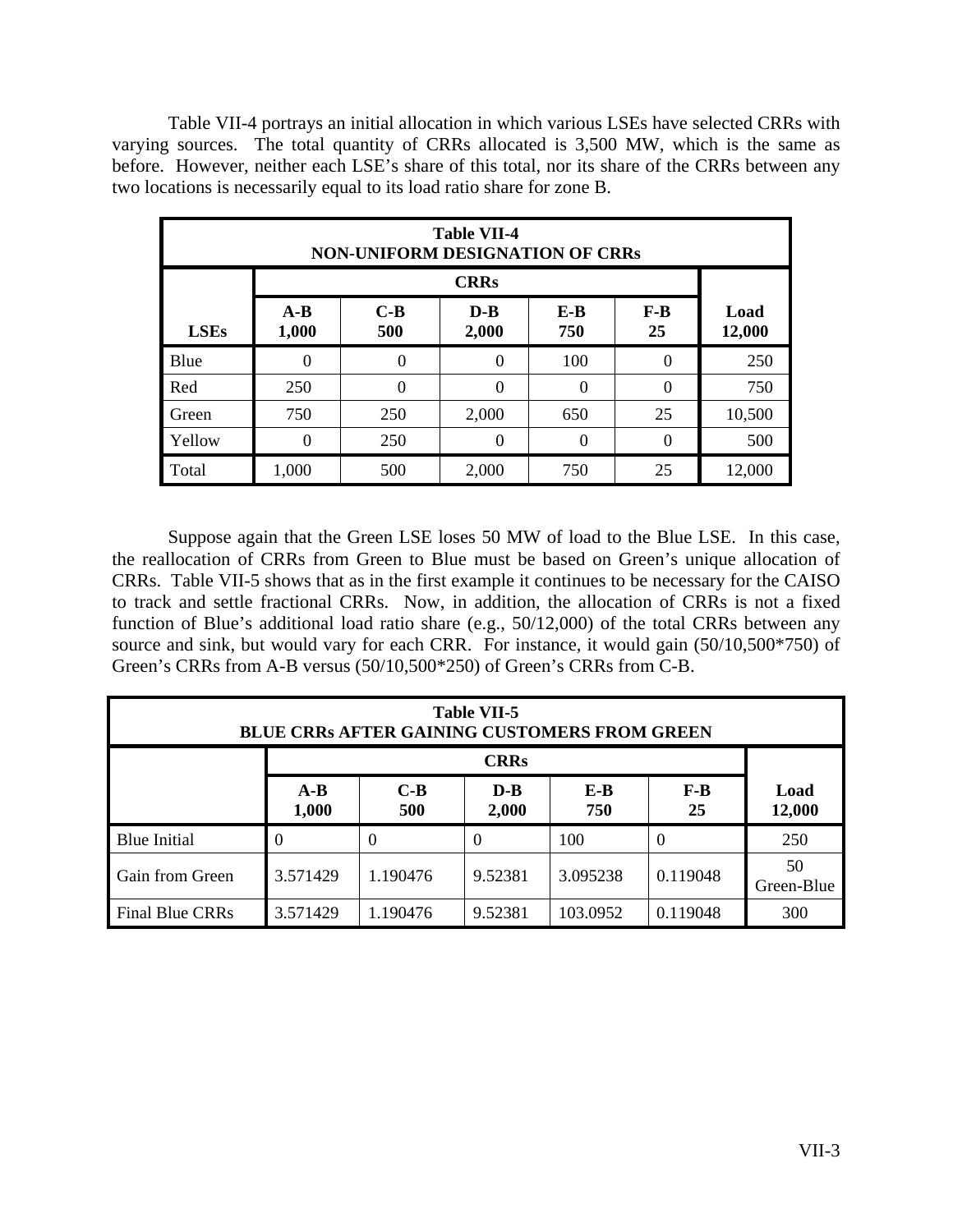If Blue then lost 25 MW of load to Yellow and 10 MW Red, it would lose a share both of the CRRs it was initially assigned and those it acquired in reassignments from Green as shown in Table VII-6. Thus, Blue would lose (25/300\*103.0952) CRRs from E-B to Yellow. It is apparent that there would likely be an increased need to track and settle very small fractions of CRRs if LSEs were to initially acquire varying amounts of CRRs with different sinks, which is the current proposal. $<sup>1</sup>$ </sup>

| <b>Table VII-6</b><br><b>BLUE CRRs AFTER LOSING CUSTOMERS TO YELLOW AND RED</b> |                |              |                |              |             |                   |  |  |
|---------------------------------------------------------------------------------|----------------|--------------|----------------|--------------|-------------|-------------------|--|--|
|                                                                                 |                |              |                |              |             |                   |  |  |
|                                                                                 | $A-B$<br>1,000 | $C-B$<br>500 | $D-B$<br>2,000 | $E-B$<br>750 | $F-B$<br>25 | Load<br>12,000    |  |  |
| Blue                                                                            | 3.571429       | 1.190476     | 9.52381        | 103.0952     | 0.119048    | 300               |  |  |
| Loss<br>to<br>Yellow                                                            | 0.297619       | 0.099206     | 0.793651       | 8.59127      | 0.009921    | 25<br>Blue-Yellow |  |  |
| Loss to Red                                                                     | 0.119048       | 0.039683     | 0.31746        | 3.436508     | 0.003968    | 10<br>Blue-Red    |  |  |
| Final<br>Blue<br><b>CRRs</b>                                                    | 3.154762       | 1.051587     | 8.412698       | 91.06746     | 0.105159    | 265<br>Blue       |  |  |

 These complexities of the CRR allocation and reallocation process are potentially avoidable if the CAISO were to account for load shifts by reallocating the economic value of a *given set* of CRRs (i.e., dollars), rather than the CRRs themselves. The economic value of CRR awards can be measured by the market clearing prices in the proposed monthly CRR auction. Thus, the economic value of the CRRs could be made to follow load through cash payments based on the monthly auction market value of the assigned set of CRRs. This process would be administratively much simpler, since it is much easier to track and reassign fractional dollars than fractional CRRs. Moreover, the process would make it straightforward for LSEs to acquire the hedges that they need, after taking into account changes in their load and generation position. The LSEs would choose which CRRs they want to acquire in an auction, rather than having to trade and reconfigure the fractional CRRs that they receive through an administrative reallocation. The funding for the CRRs that they acquire would be provide in whole or part by the payment they receive for their proportionate share of the monthly auction value, which is derived from their initial CRR allocation and subsequent shifts in load. Each LSE would be in the same net position at the end of the month after receiving an allocated share of CRR dollars, rather than CRRs. The only difference is that the LSEs administrative costs would be lower for engaging in CRR trading to achieve its desired hedge position.

1

<sup>1</sup> In the documents reviewed, the CAISO does not state whether CRRs allocated on an annual versus monthly basis would be reallocated jointly or whether the monthly allocations would be reassigned first or some other procedure followed. Taking account of this distinction would further complicate the reallocation of CRRs to follow load.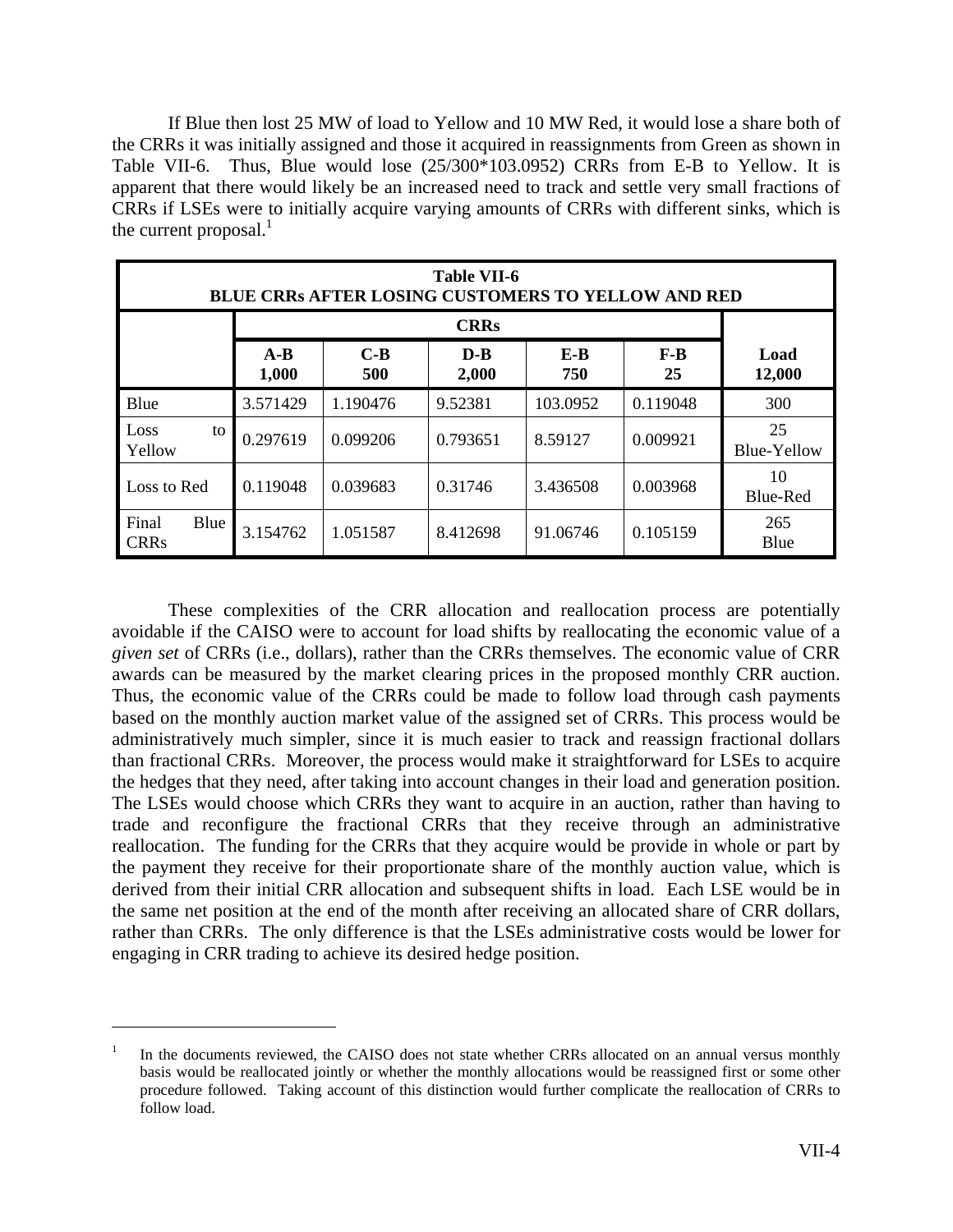The CAISO should reconsider whether the objective of assigning the CRR value of the transmission system to those that pay the embedded costs of the grid is most efficiently attained through the allocation of CRRs to load or the allocation of the market value of CRRs to load through a system based on auction revenue rights. The second approach appears to be a much more workable way to accommodate a reallocation of the benefits of CRRs in response to shifts in load among LSEs. The only distinction between allocating auction revenue rights (ARRs) to LSEs, rather than allocating the actual CRRs is in the treatment after the allocation. The initial allocation of ARRs could look like the allocation of CRRs; the ARRs could be defined as source to sink rights and follow the CRR allocation procedure proposed by the CAISO to match a particular pattern of generation and load. However, once the auction occurs, the ARRs would define the allocation of the auction revenue but would not remain as actual CRRs in the hands of the party receiving the allocation, unless the party chooses to buy the CRR in the auction. Thus a party can choose to buy the CRR corresponding to its ARR, or can choose to sell it and buy a different CRR that better matches its load/generation portfolio. This process would automatically allocate and reallocate money as load shifts between LSEs and would substantially reduce the administrative burden of tracking shifts in CRRs between LSEs.

 An additional consequence of rules providing for the allocation of CRRs to LSEs, rather than CRR economic values, is that they limit the duration of forward auctions for CRRs. If CRRs must be retained by the CAISO for allocation to LSEs on an annual, biannual or monthly basis, then they cannot be sold in multi-year auctions. This limitation would be avoided if LSEs were allocated the financial proceeds of the auction (i.e., ARRs), rather than CRRs. In this case, long-term CRRs could be sold in forward auctions and the revenue could be held in escrow and later distributed to LSEs through the CAISO settlements based on the load distribution at a future point in time.

 While it is likely reasonable to limit the duration of the CRRs sold in the initial CRR auctions, since market participants may not have a good basis for assessing CRR market values until an LMP market is actually in operation, it would be helpful in the long-run to build a system that could allow market participants to acquire long-term source to sink CRRs in an auction. LSEs seeking to enter into long-term contracts to hedge their energy cost may in the future want to have the opportunity to acquire a long-term hedge of the congestion costs associated with energy deliveries under that contract. If there is no possibility of offering a portion of the CRRs through a long-term auction, LSEs will have no means of acquiring such a long-term hedge other than by contracting with local generation.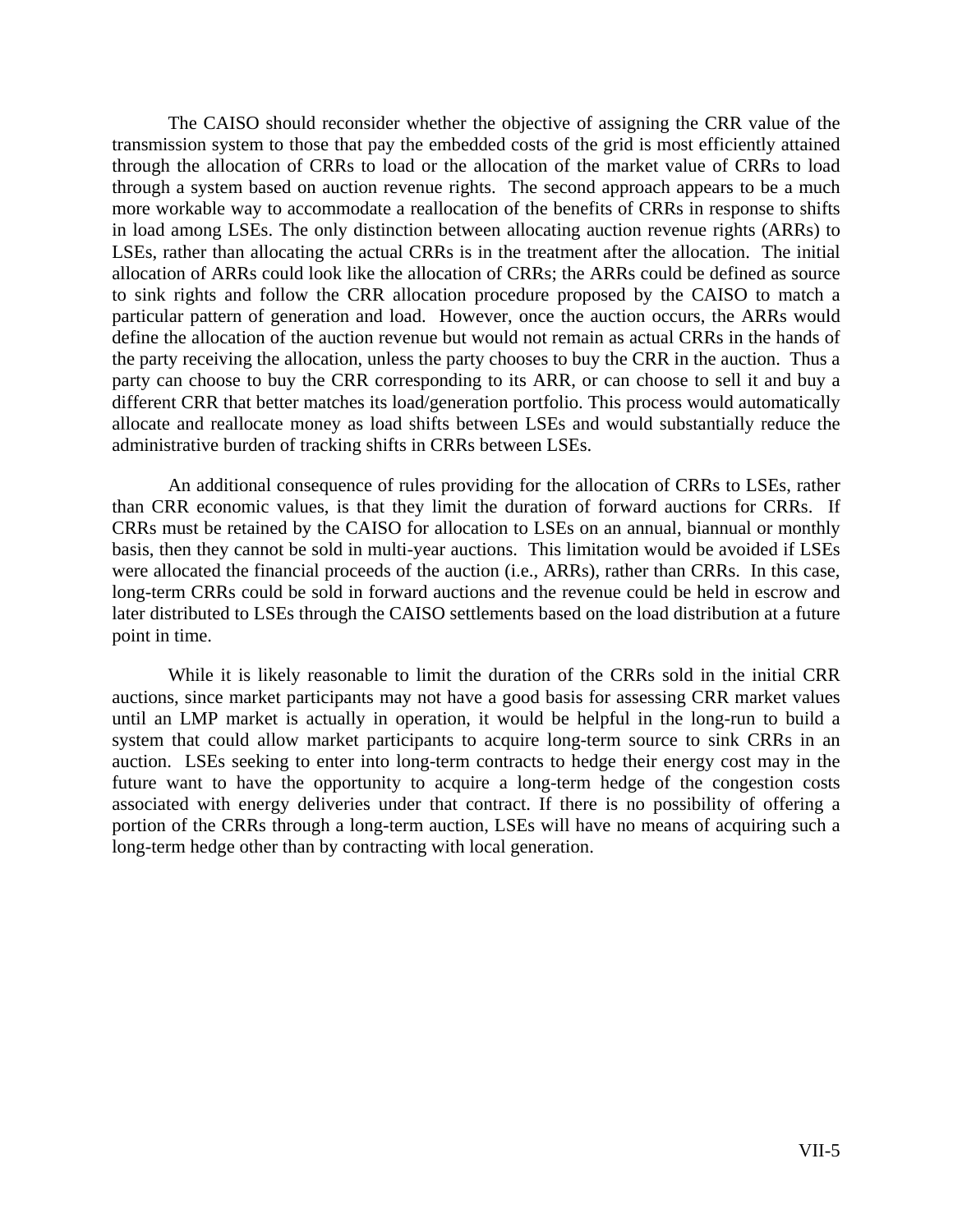# **Appendix VIII Pass 2 Mitigation Structure**

The example in Appendix VIII illustrates the potential for the peculiar structure of the local market power mitigation pass to undermine the effectiveness of the market power mitigation. For clarity, that Appendix portrayed the application of the local market power mitigation mechanism to RMR units. This appendix illustrates additional potential limitations of the MRTU local market power mitigation mechanism if there are generators possessing material local market power that are not subject to RMR contracts and that are intended to be subjected to market power mitigation in Pass 2, based on a PJM-style mitigation system.<sup>1</sup>

 This example is based on the same transmission grid and bids employed in Appendix VIII. As before, Figure VIII-1 illustrates the Pass 1 dispatch in which generation would be dispatched without regard to local transmission constraints. It is again assumed that the limits (in lines A-D and A-C) are local transmission constraints. If the system is dispatched without regard to the constraints, all demand can be met at a price of \$60, with 500 MW dispatched at A and 1,000 MW at B. It is assumed that the generation at C is bid into the market at \$375 in Pass 1A and mitigated to \$75 in Pass 1B. Since the LMP price at C is \$60 in Passes 1A and 1B, the generation would not be dispatched in either pass and thus would not be subject to mitigation in this pass.



**Figure VIII-1 PASS 1A, 1B DISPATCH** 

 $\overline{a}$ 

<sup>1</sup> Under a PJM-style mitigation system, units subject to mitigation are first dispatched based on their unmitigated offer prices and then subjected to mitigation on the portion of their offer curve that is dispatched.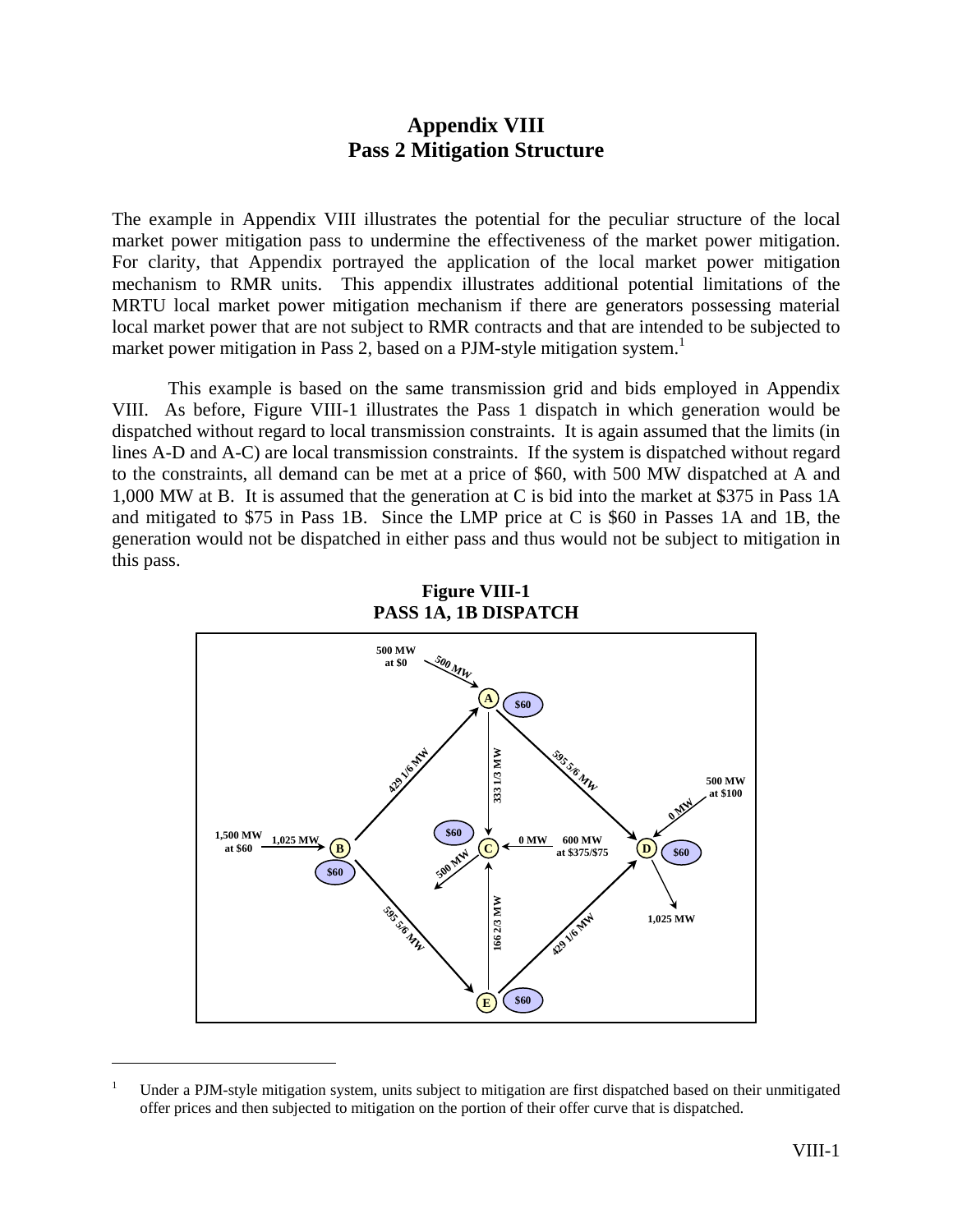For the purpose of the example in this appendix, we will assume that the methodology for Pass 2 is changed so that the Pass 2 dispatch is based on the actual offer prices of the generation dispatched in Pass 1, rather than having those schedules set to -\$1,000/MWh. In this example, however, we assume that the generation at C is not RMR generation. It is therefore offered into Pass 2 at its unmitigated Pass 1 offer price, rather than at an RMR price. With this change, the Pass 2 dispatch is as shown in Figure VIII-2. It can be seen that the generator is dispatched for 350 MW in Pass 2 and this amount of its capacity would therefore be subject to mitigation in Pass 3.

**Figure VIII-2 PASS 2 DISPATCH** 

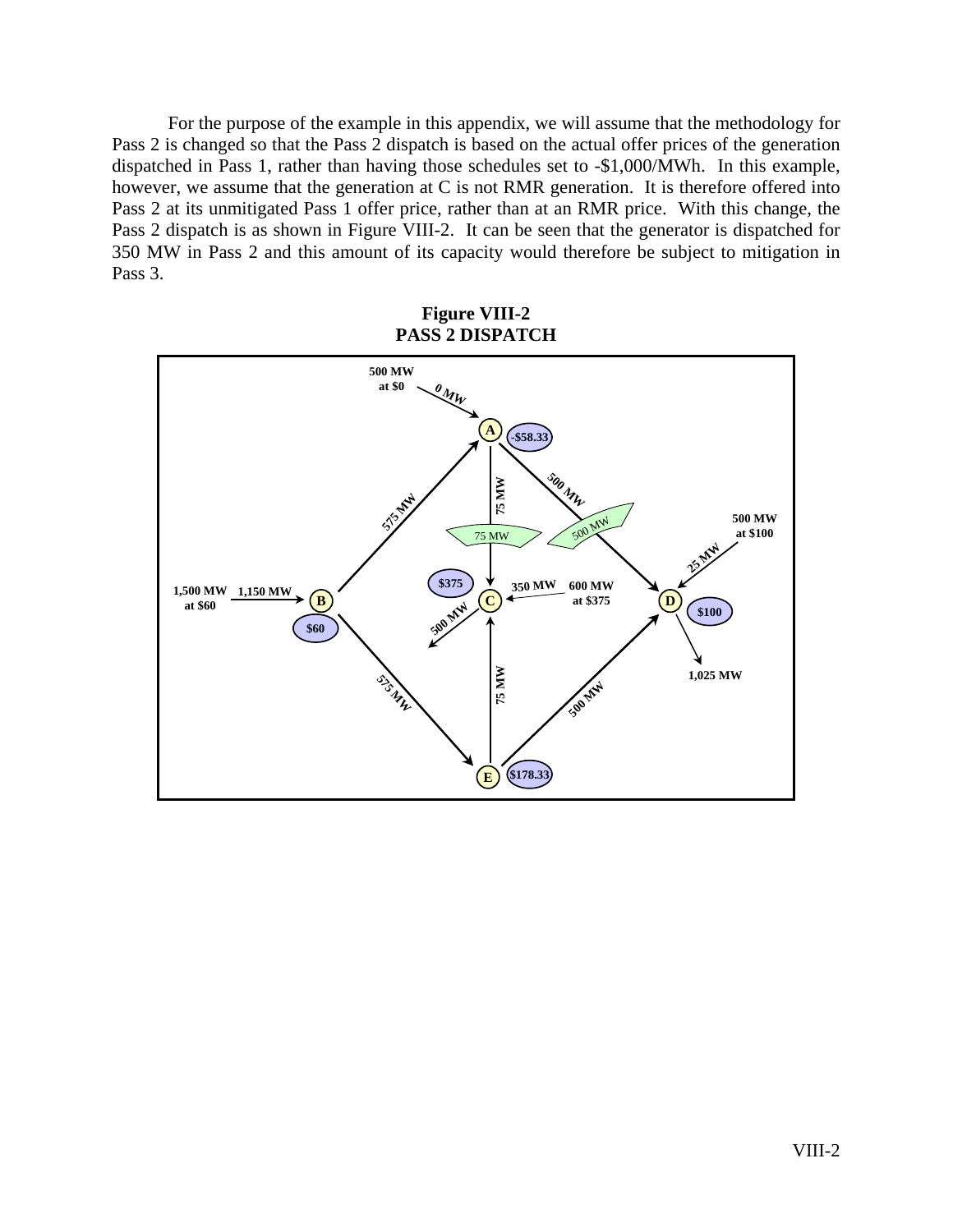In Pass 3, the offer prices of the generator at C would be mitigated to \$75/MWh for the first 350 MW of output, but the remainder of the unit's output would be available only at \$375/MWh. More important, the 350 MW output at C reflects the tradeoff between generation at A, B, C and D for a \$375/MWh price at C. The price of power would be \$200 at C in Pass 3, as shown in Figure VIII-3, even though 350 MW of power were offered at \$75/MWh.